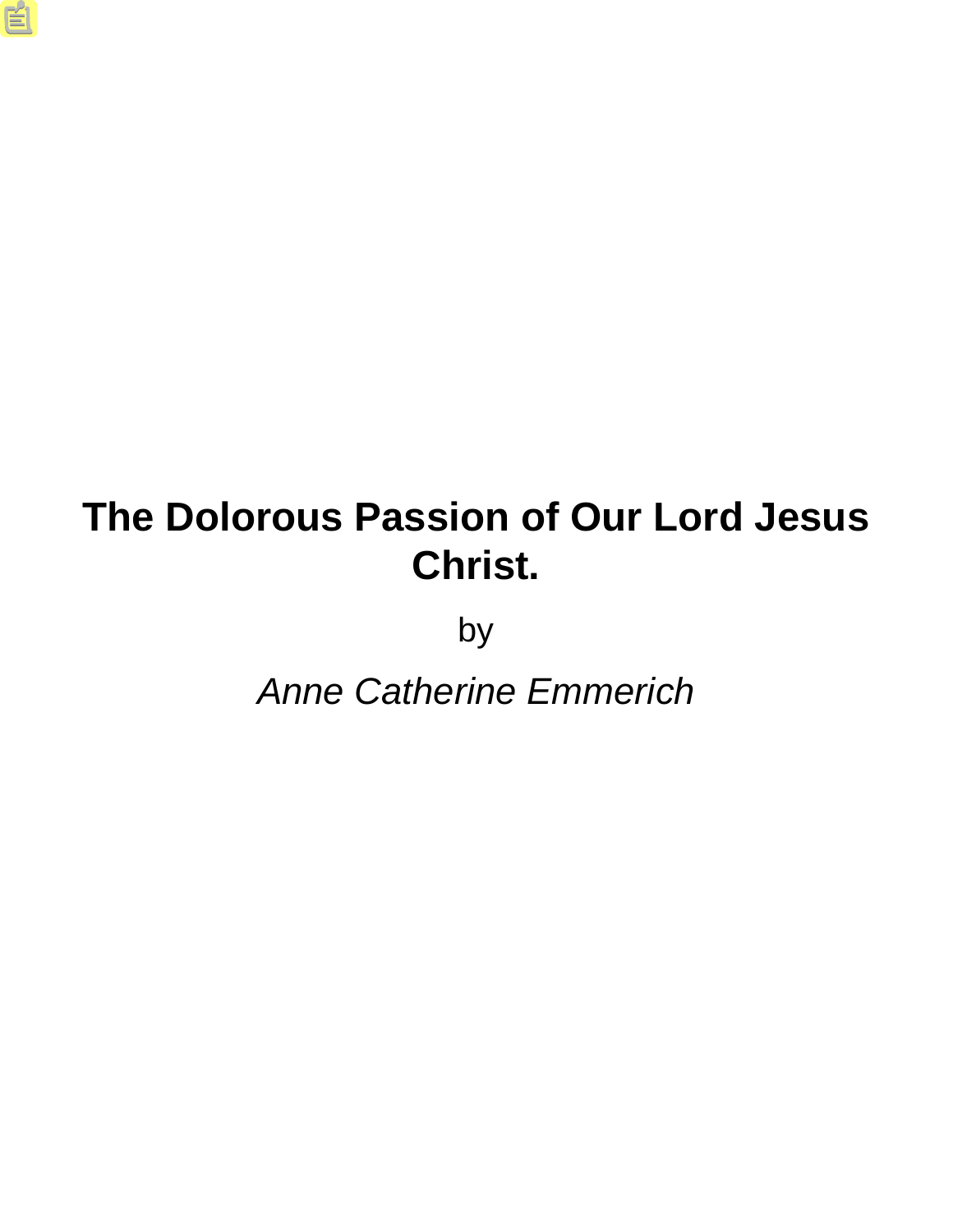# <span id="page-1-0"></span>About *The Dolorous Passion of Our Lord Jesus Christ.* by Anne Catherine Emmerich

| Title:                | The Dolorous Passion of Our Lord Jesus Christ.        |
|-----------------------|-------------------------------------------------------|
| URL:                  | http://www.ccel.org/ccel/emmerich/passion.html        |
| Author(s):            | Emmerich, Anne Catherine (1774-1824)                  |
| <b>Publisher:</b>     | Grand Rapids, MI: Christian Classics Ethereal Library |
| <b>Print Basis:</b>   | London: Burns and Lambert, [1862]                     |
| <b>CCEL Subjects:</b> | All; Mysticism; Classic                               |
| <b>LC Call no:</b>    | BT430.E5                                              |
| <b>LC Subjects:</b>   | Doctrinal theology                                    |
|                       | Christology                                           |
|                       | Life of Christ                                        |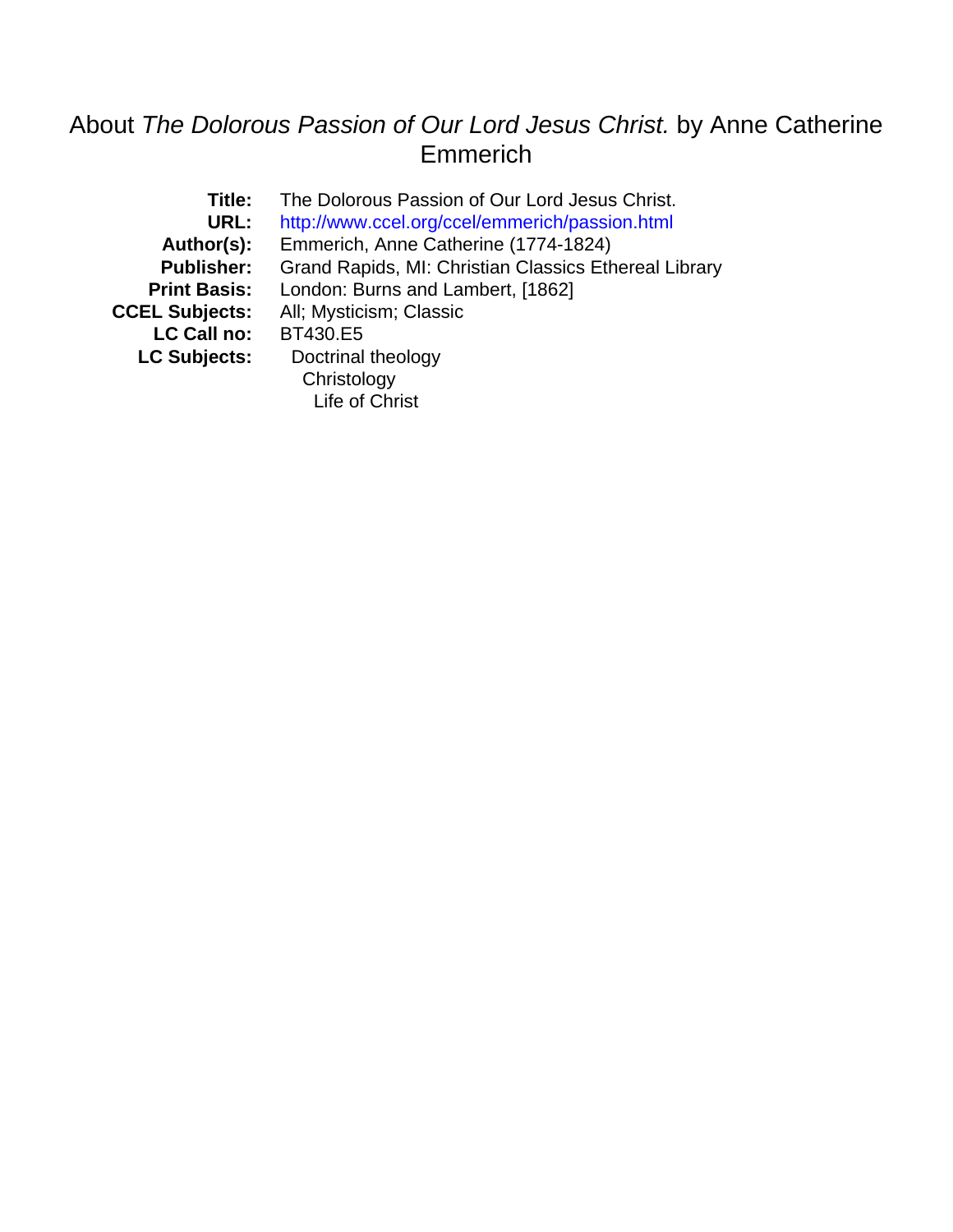# Table of Contents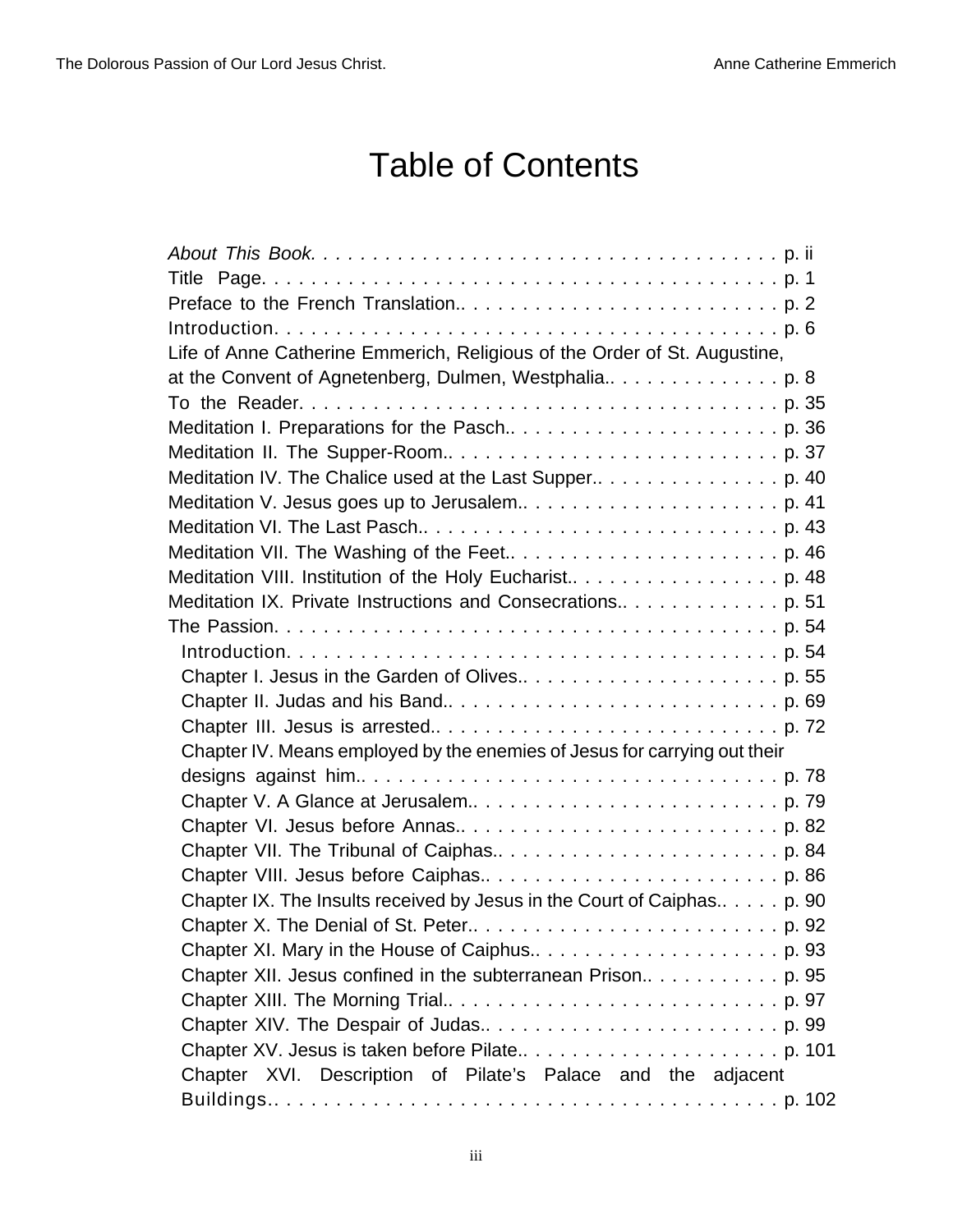| Chapter XXI. Jesus led back from the Court of Herod to that of           |
|--------------------------------------------------------------------------|
|                                                                          |
|                                                                          |
| Chapter XXIII. Mary, during the Flagellation of our Lord p. 121          |
| Chapter XXV. Description of the personal Appearance of the Blessed       |
|                                                                          |
|                                                                          |
|                                                                          |
|                                                                          |
|                                                                          |
|                                                                          |
|                                                                          |
|                                                                          |
| Chapter XXXIII. Simon of Cyrene.-Third Fall of Jesus p. 138              |
|                                                                          |
| Chapter XXXV. The fourth and fifth Falls of Jesus.-The Daughters of      |
|                                                                          |
| Chapter XXXVI. Jesus on Mount Golgotha.-Sixth and seventh Falls of       |
|                                                                          |
| Chapter XXXVII. The Departure of Mary and the holy Women of              |
|                                                                          |
|                                                                          |
|                                                                          |
|                                                                          |
| Chapter XLI. Jesus hanging an the Cross between two Thieves p. 149       |
|                                                                          |
| Chapter XLIII. Eclipse of the Sun.-Second and third Word of Jesus on     |
|                                                                          |
| Chapter XLIV. The Fear felt by the Inhabitants of Jerusalem.-Fourth Word |
|                                                                          |
| Chapter XLV. Fifth, sixth, and seventh Words of Jesus on the Cross.-His  |
|                                                                          |
| Chapter XLVI. The Earthquake.- Apparitions of the Dead in                |
|                                                                          |
| Chapter XLVII. The Request of Joseph of Arimathea to be allowed to have  |
|                                                                          |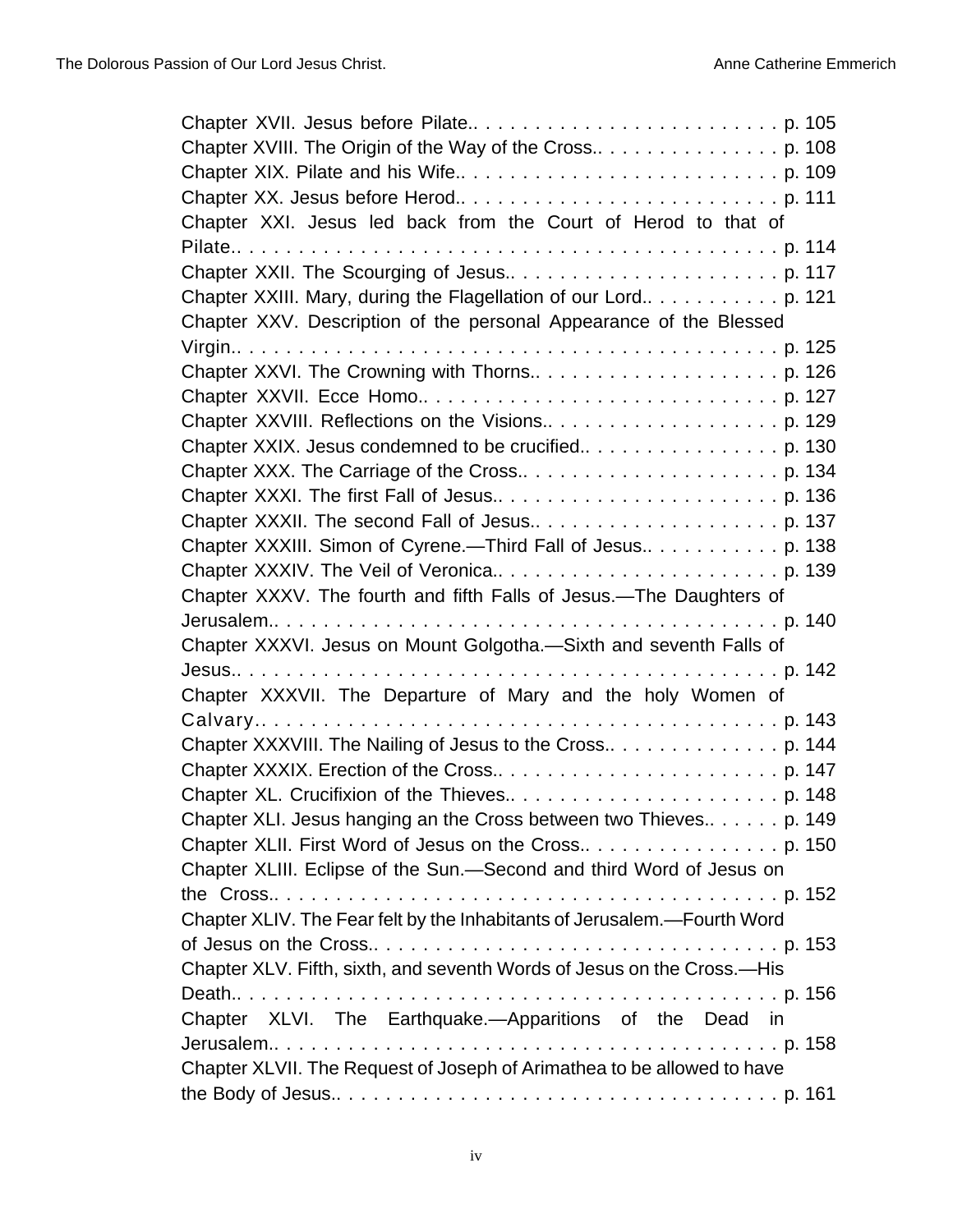| Chapter XLVIII. The Opening Of the Side of Jesus.—Death of the two       |
|--------------------------------------------------------------------------|
|                                                                          |
| Chapter XLIX. A Description of some Parts of ancient Jerusalem p. 164    |
|                                                                          |
|                                                                          |
|                                                                          |
| Chapter LIII. The Return from the Sepulchre.-Joseph of Arimathea is put  |
|                                                                          |
|                                                                          |
|                                                                          |
| Chapter LVI. Apparitions on Occasion of the Death of Jesus p. 178        |
|                                                                          |
| Chapter LVIII. A Glance at the Disciples of Jesus on Holy Saturdayp. 181 |
| Chapter LIX. A detached Account of the Descent into Hell p. 184          |
|                                                                          |
| Chapter LXI. Joseph of Arimathea miraculously set at large p. 189        |
|                                                                          |
|                                                                          |
|                                                                          |
| Chapter LXV. The Relation which was given by the Sentinels who were      |
|                                                                          |
|                                                                          |
|                                                                          |
|                                                                          |
|                                                                          |
|                                                                          |
|                                                                          |
|                                                                          |
|                                                                          |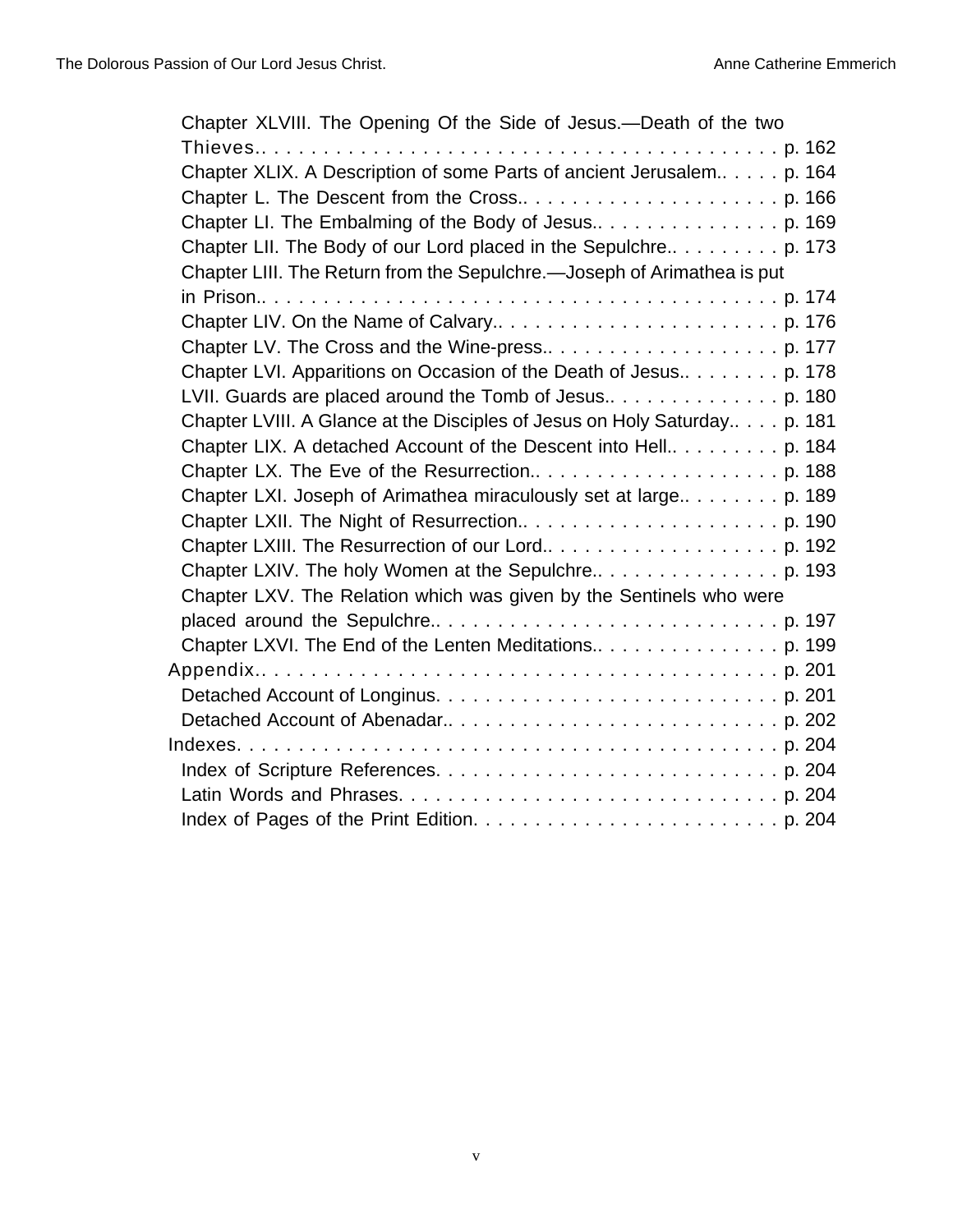The Dolorous Passion of Our Lord Jesus Christ. Anne Catherine Emmerich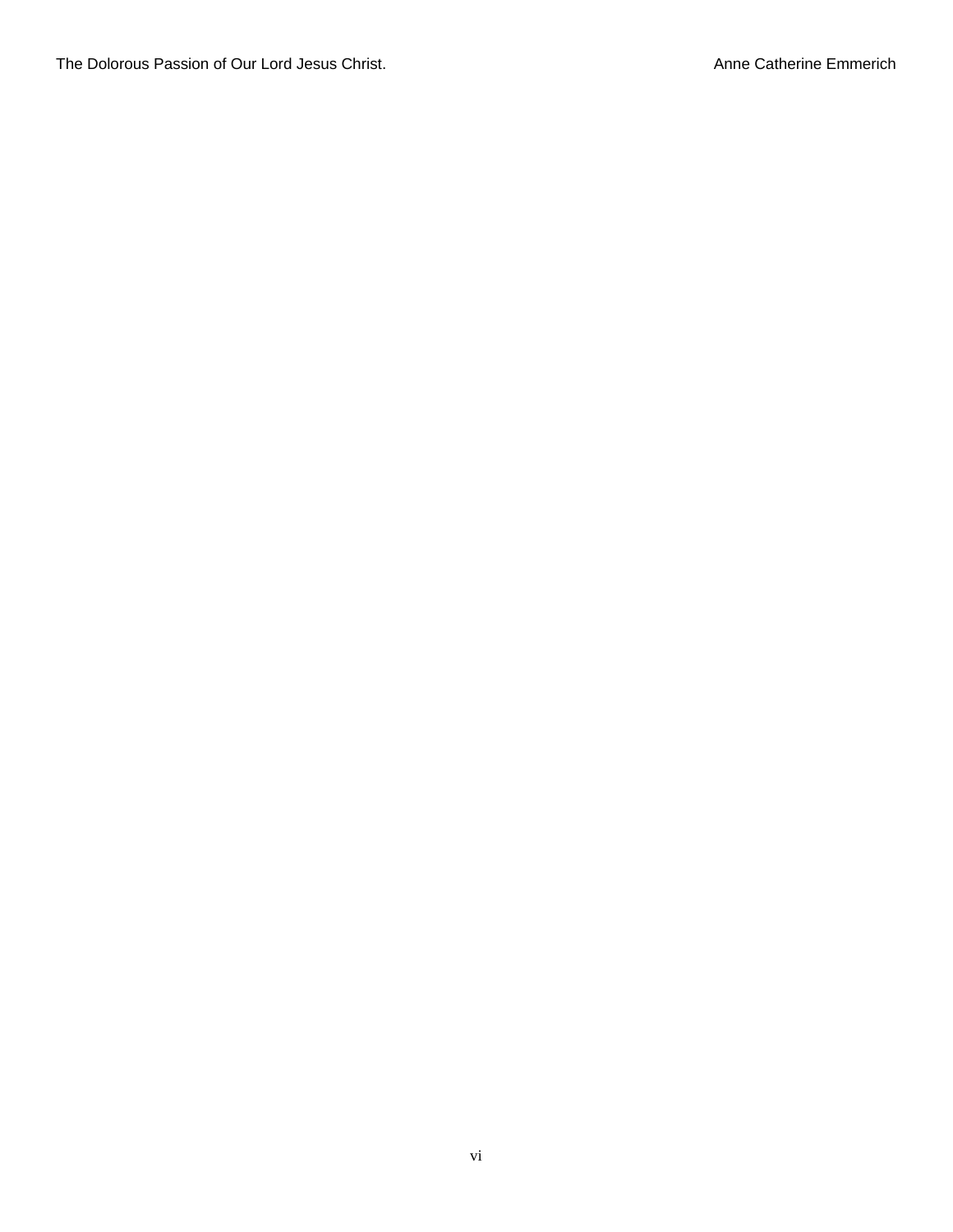## <span id="page-6-0"></span>**The Dolorous Passion of Our Lord Jesus Christ**

#### **From the Meditations of**

### **Anne Catherine Emmerich**

**London, Burns and Lambert**

#### **[1862]**

Scanned at sacred-texts.com, September, 2004. John Bruno Hare, redactor. This text is in the public domain. These files may be used for any non-commercial purpose, provided this notice of attribution is left intact in all copies, subject to the sacred-texts.com Terms of Service (http://www.sacred-texts.com/tos.htm).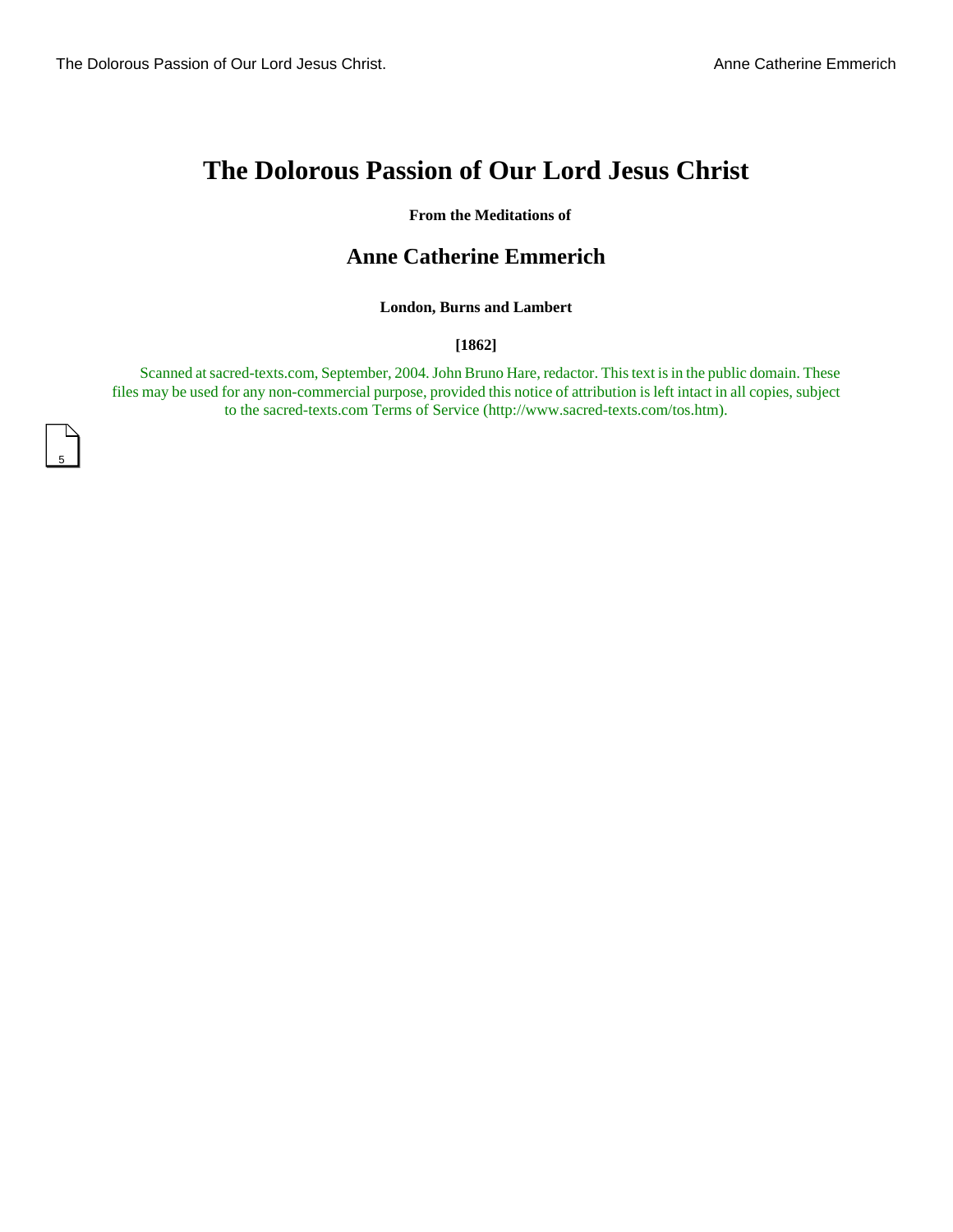# <span id="page-7-0"></span>**PREFACE TO THE FRENCH TRANSLATION.**

### **BY THE ABBÉ DE CAZALÈS.**

THE writer of this Preface was travelling in Germany, when he chanced to meet with a book, entitled, *The History of the Passion of our Lord Jesus Christ, from, the Meditations of Anne Catherine Emmerich*, which appeared to him both interesting and edifying. Its style was unpretending, its ideas simple, its tone unassuming, its sentiments unexaggerated, and its every sentence expressive of the most complete and entire submission to the Church. Yet, at the same time, it would have been difficult anywhere to meet with a more touching and life-like paraphrase of the Gospel narrative. He thought that a book possessing such qualities deserved to be known on this side the Rhine, and that there could be no reason why it should not be valued for its own sake, independent of the somewhat singular source whence it emanated.

Still, the translator has by no means disguised to himself that this work is written, in the first place, for Christians; that is to say, for men who have the right to be very diffident in giving credence to particulars concerning facts which are articles of faith; and although he is aware that St. Bonaventure and many others, in their paraphrases of the Gospel history, have mixed up traditional details with those given in the sacred text, even these examples have not wholly reassured him. St. Bonaventure professed only to give a paraphrase, whereas these revelations appear to be something more. It is certain that the holy maiden herself gave them no higher title than that of dreams, and that the transcriber of her narratives treats as blasphemous the idea of regarding them in any degree as equivalent to a fifth Gospel; still it is evident that the confessors who exhorted Sister Emmerich to relate what she saw, the celebrated poet who passed four years near her couch, eagerly transcribing all he heard her say, and the German Bishops, who encouraged the publication of his book, considered it as something more than a paraphrase. Some explanations are needful on this head.

The writings of many Saints introduce us into a now, and, if I may be allowed the expression, a miraculous world. In all ages there have been revelations about the past, the present, the future, and even concerning things absolutely inaccessible to the human intellect. In the present day men are inclined to regard these revelations as simple hallucinations, or as caused by a sickly condition of body.

The Church, according to the testimony of her most approved writers, recognises three descriptions of ecstasy; of which the first is simply natural, and entirely brought about by certain physical tendencies and a highly imaginative mind; the second divine or angelic, arising from intercourse held with the supernatural world; and the third produced by infernal agency.<sup>1</sup> Lest we should here write a book instead of a preface, we will not enter into any development of this doctrine, which appears to us highly philosophical, and without which no satisfactory explanation can be given on the subject of the soul of man and its various states.

<sup>1</sup> See, on this head, the work of Cardinal Bona, *De Descretione Spirituum*.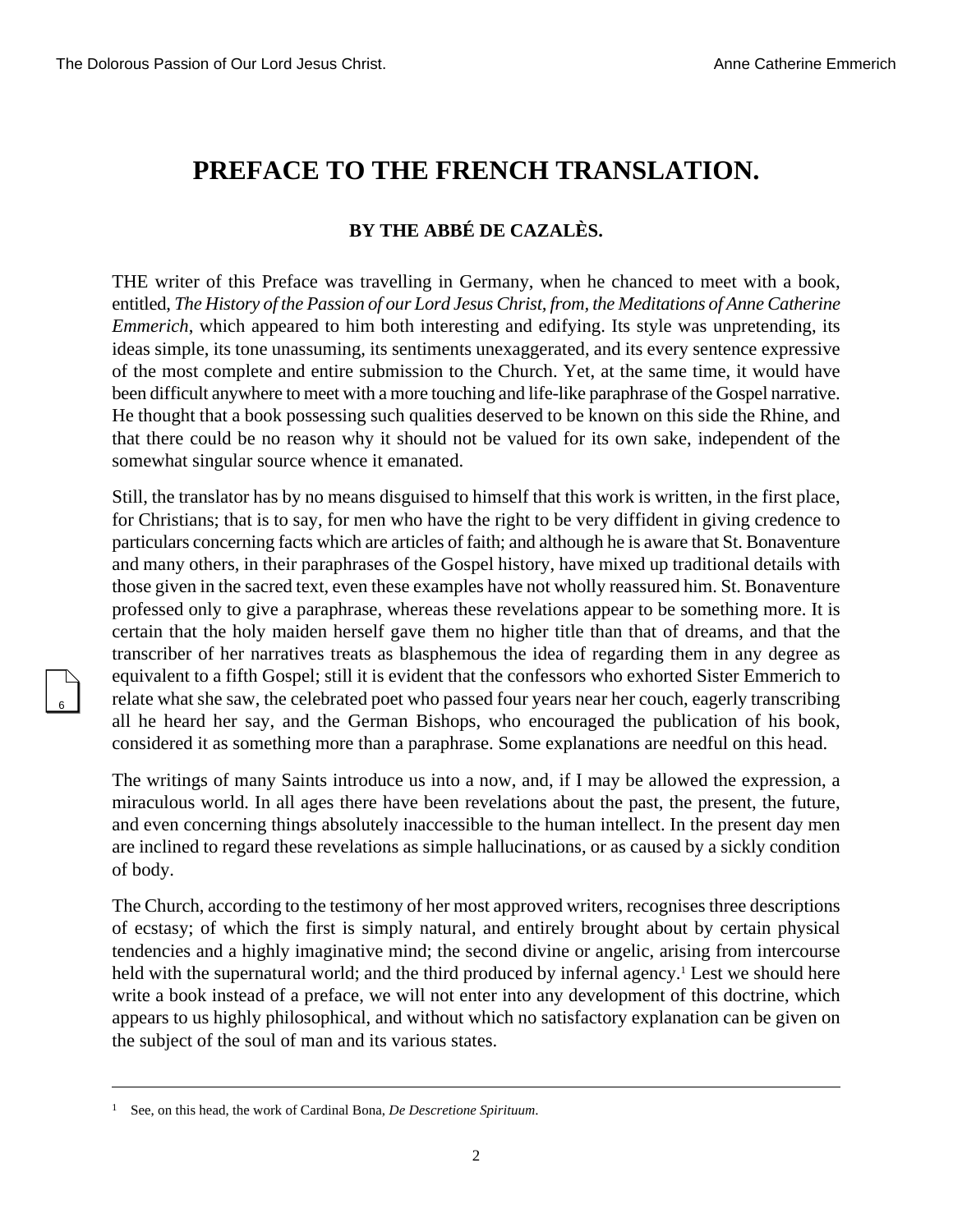8

The Church directs certain means to be employed to ascertain by what spirit these ecstasies are produced, according to the maxim of St. John: 'Try the spirits, if they be of God.' When circumstances or events claiming to be supernatural have been properly examined according to certain rules, the Church has in all ages made a selection from them

Many persons who have been habitually in a state of ecstasy have been canonised, and their books approved. But this approbation has seldom amounted to more than a declaration that these books contained nothing contrary to faith, and that they were likely to promote a spirit of piety among the faithful. For the Church is only founded on the word of Christ and on the revelations made to the Apostles. Whatever may since have been revealed to certain saints possesses purely a relative value, the reality of which may even be disputed—it being one of the admirable characteristics of the Church, that, though inflexibly one in dogma, she allows entire liberty to the human mind in all besides. Thus, we may believe private revelations, above all, when those persons to whom they were made have been raised by the Church to the rank of Saints publicly honoured, invoked, and venerated; but, even in these cases, we may, without ceasing to be perfectly orthodox, dispute their authenticity and divine origin. It is the place of reason to dispute and to select as it sees best.

With regard to the rule for discerning between the good and the evil spirit, it is no other, according to all theologians, than that of the Gospel. *A fructibus eorum, cognoscetis eos*. By their fruits you shall know them. It must be examined in the first place whether the person who professes to have revelations mistrusts what passes within himself; whether he would prefer a more common path; whether far from boasting of the extraordinary graces which he receives, he seeks to hide them, and only makes them known through obedience; and, finally, whether he is continually advancing in humility, mortification, and charity. Next, the revelations themselves must be very closely examined into; it must be seen whether there is anything in them contrary to faith; whether they are conformable to Scripture and Apostolical tradition; and whether they are related in a headstrong spirit, or in a spirit of entire submission to the Church.

Whoever reads the life of Anne Catherine Emmerich, and her book, will be satisfied that no fault can be found in any of these respects either with herself or with her revelations. Her book resembles in many points the writings of a great number of saints, and her life also bears the most striking similitude to theirs. To be convinced of this fact, we need but study the writings or what is related of Saints Francis of Assissium, Bernard, Bridget, Hildegarde, Catherine of Genoa, Catherine of Sienna, Ignatius, John of the Cross, Teresa, and an immense number of other holy persons who are less known.. So much being conceded, it is clear that in considering Sister Emmerich to have been inspired by God's Holy Spirit, we are not ascribing more merit to her book than is allowed by the Church to all those of the same class. They are all edifying, and may serve to promote piety, which is their sole object. We must not exaggerate their importance by holding as an absolute fact that they proceed from divine inspiration, a favour so great that its existence in any particular case should not be credited save with the utmost circumspection.

With regard, however, to our present publication, it may be urged that, considering the superior talents of the transcriber of Sister Emmerich's narrations, the language and expressions which he has made use of may not always have been identical with those which she employed. We have no hesitation whatever in allowing the force of this argument. Most fully do we believe in the entire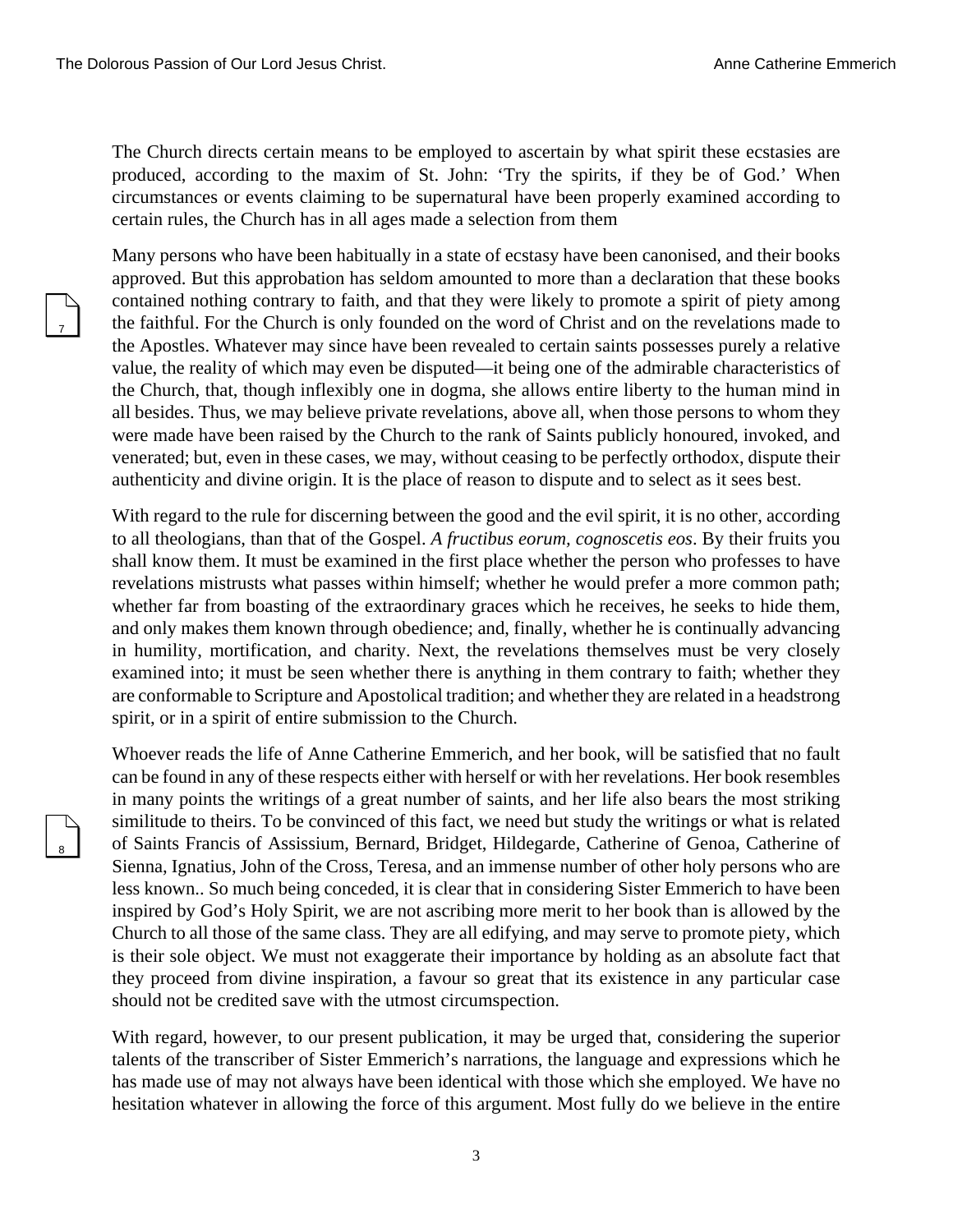sincerity of M. CIA ment Brentano, because we both know and love him, and, besides, his exemplary piety and the retired life which he leads, secluded from a world in which it would depend but on himself to hold the highest place, are guarantees amply sufficient to satisfy any impartial mind of his sincerity. A poem such as he might publish, if he only pleased, would cause him to be ranked at once among the most eminent of the German poets, whereas the office which he has taken upon himself of secretary to a poor visionary has brought him nothing but contemptuous raillery. Nevertheless, we have no intention to assert that in giving the conversations and discourses of Sister Emmerich that order and coherency in which they were greatly wanting, and writing them down in his own way, he may not unwittingly have arranged, explained, and embellished them. But this would not have the effect of destroying the originality of the recital, or impugning either the sincerity of the nun, or that of the writer.

The translator professes to be unable to understand how any man can write for mere writing's sake, and without considering the probable effects which his work will produce. This book, such as it is, appears to him to be at once unusually edifying, and highly poetical. It is perfectly clear that it has, properly speaking, no literary pretensions whatever. Neither the uneducated maiden whose visions are here related, nor the excellent Christian writer who has published them in so entire a spirit of literary disinterestedness, ever had the remotest idea of such a thing. And yet there are not, in our opinion, many highly worked-up compositions calculated to produce an effect in any degree comparable to that which will be brought about by the perusal of this unpretending little work. It is our hope that it will make a strong impression even upon worldlings, and that in many hearts it will prepare the way for better ideas,—perhaps even for a lasting change of life.

In the next place, we are not sorry to call public attention in some degree to all that class of phenomena which preceded the foundation of the Church, which has since been perpetuated uninterruptedly, and which too many Christians are disposed to reject altogether, either through ignorance and want of reflection, or purely through human respect. This is a field which has hitherto been but little explored historically, psychologically, and physiologically; and it would be well if reflecting minds were to bestow upon it a careful and attentive investigation. To our Christian readers we must remark that this work has received the approval of ecclesiastical authorities. It has been prepared for the press under the superintendence of the two late Bishops of Ratisbonne, Sailer and Wittman. These names are but little known in France; but in Germany they are identical with learning, piety, ardent charity, and a life wholly devoted to the maintenance and propagation of the Catholic faith. Many French priests have given their opinion that the translation of a book of this character could not but tend to nourish piety, without, however, countenancing that weakness of spirit which is disposed to lend more importance in some respects to private than to general revelations, and consequently to substitute matters which we are simply permitted to believe, in the place of those which are of faith.

We feel convinced that no one will take offence at certain details given on the subject of the outrages which were suffered by our divine Lord during the course of his passion. Our readers will remember the words of the psalmist: 'I am a worm and no man; the reproach of men, and the outcast of the people;' and those of the apostle: 'Tempted in all things like as we are, without sin.' Did we stand in need of a precedent, we should request our readers to remember how plainly and crudely Bossuet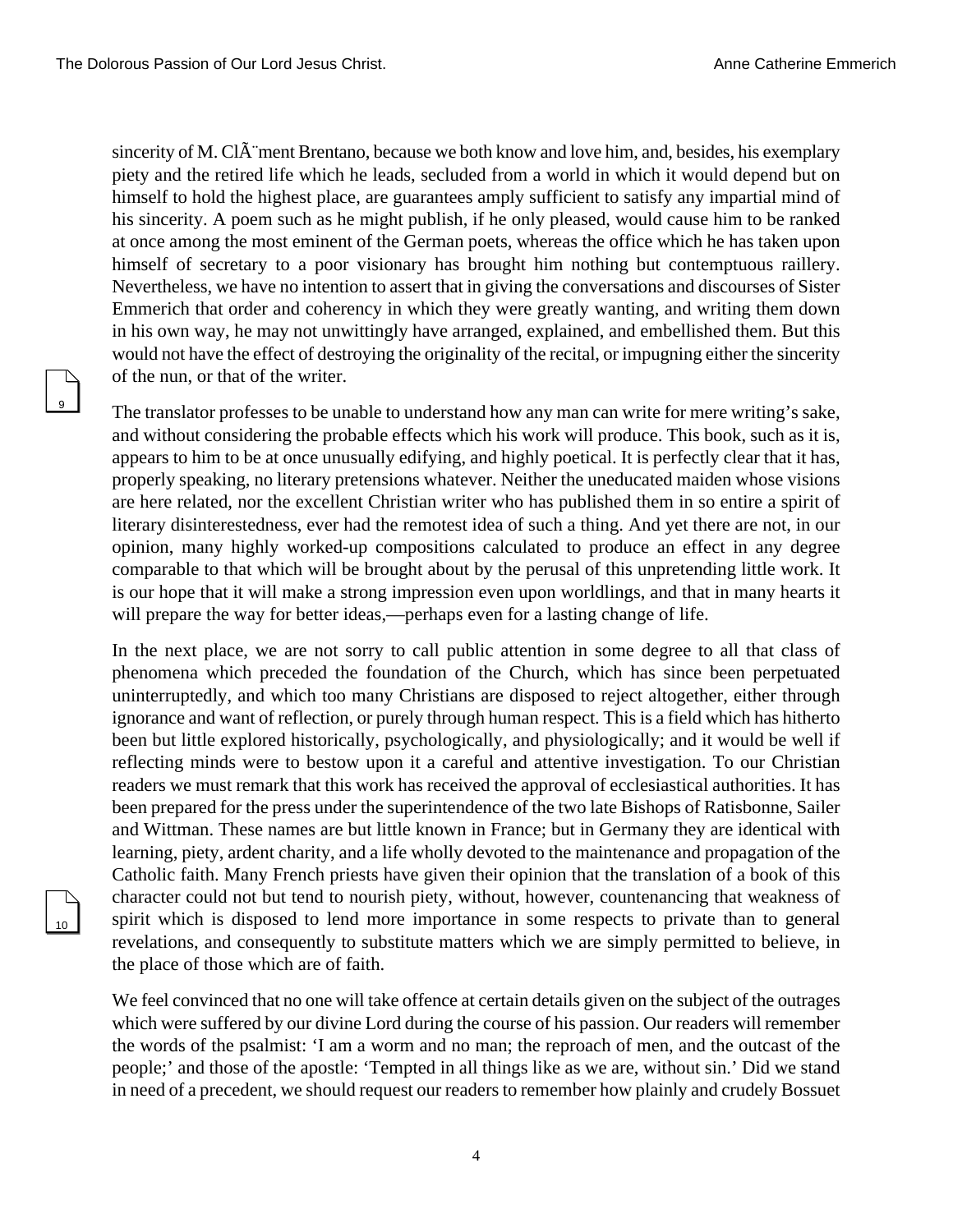describes the same scenes in the most eloquent of his four sermons on the Passion of our Lord. On the other hand, there have been so many grand platonic or rhetorical sentences in the books published of late years, concerning that abstract entity, on which the writers have been pleased to bestow the Christian title of the *Word*, or *Logos*, that it may be eminently useful to show the Man-God, the Word made flesh, in all the reality of his life on earth, of his humiliation, and of his sufferings. It must be evident that the cause of truth, and still more that of edification, will not be the losers.

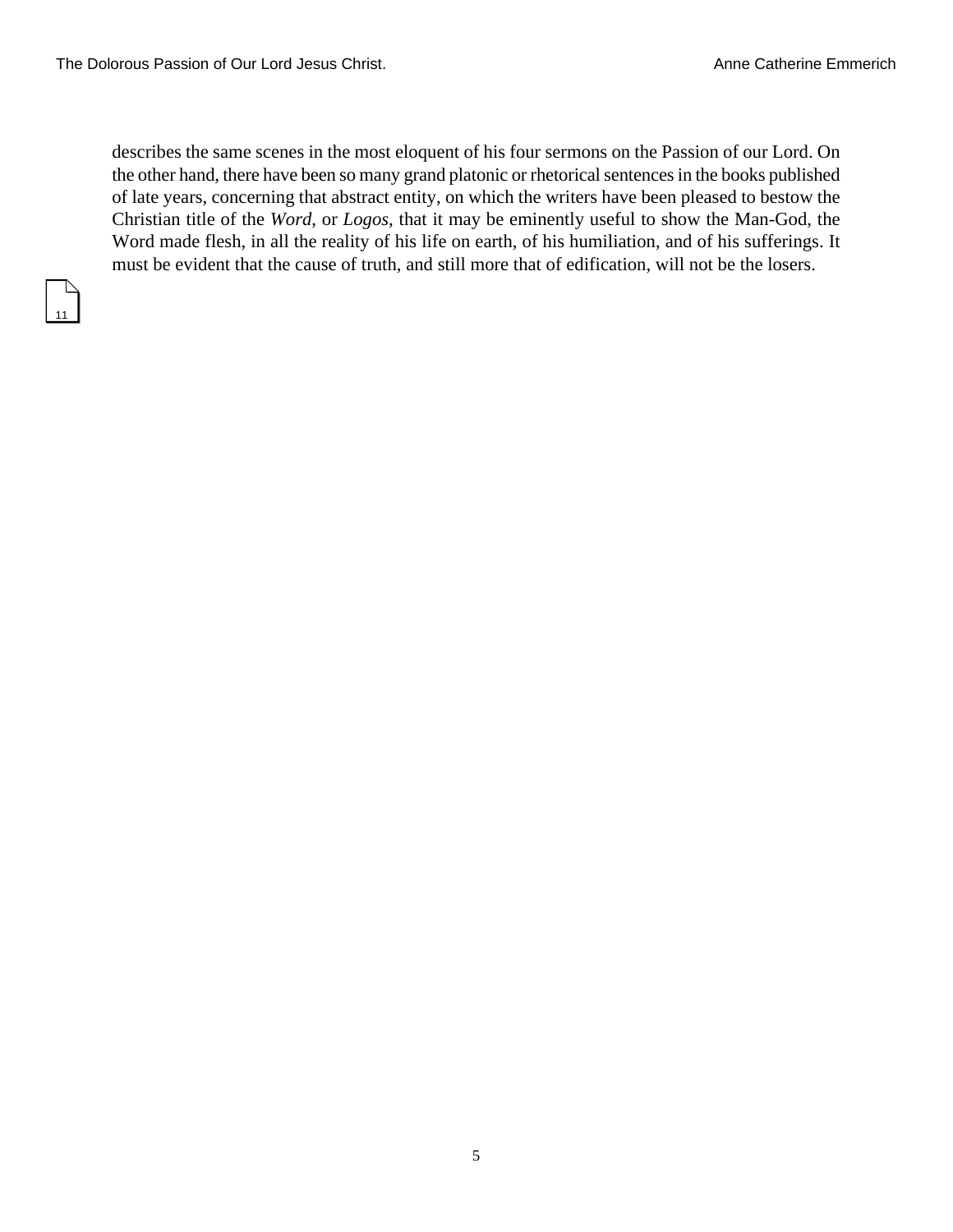### **INTRODUCTION.**

<span id="page-11-0"></span>THE following meditations will probably rank high among many similar works which the contemplative love of Jesus has produced; but it is our duty, here plainly to affirm that they have no pretensions whatever to be regarded as history. They are but intended to take one of the lowest places among those numerous representations of the Passion which have been given us by pious writers and artists, and to be considered at the very utmost as the Lenten meditations of a devout nun, related, in all simplicity, and written down in the plainest and most literal language, from her own dictation. To these meditations, she herself never attached more than a mere human value, and never related them except through obedience, and upon the repeated commands of the directors of her conscience.

The writer of the following pages was introduced to this holy religious by Count Leopold de Stolberg.<sup>2</sup> Dean Bernard Overberg, her director extraordinary, and Bishop Michael Sailer,<sup>3</sup> who had often been her counsellor and consoler, urged her to relate to us in detail all that she experienced; and the latter, who survived her, took the deepest interest in the arrangement and publication of the notes taken down from her dictation. These illustrious and holy men, now dead, and whose memory is blessed, were in continual communion of prayer with Anne Catherine, whom they loved and respected, on account of the singular graces with which God had favoured her. The editor of this book received equal encouragement, and met with no less sympathy in his labours, from the late Bishop of Ratisbonne, Mgr. Wittman.<sup>4</sup> This holy Bishop, who was so deeply versed in the ways of Divine grace, and so well acquainted with its effects on certain souls, both from his private investigations of the subject, and his own experience, took the most lively interest in all that concerned Anne Catherine, and on hearing of the work in which the editor of this book was engaged, he strongly exhorted him to publish it. 'These things have not been communicated to you for nothing,' would he often say; 'God has his views in all. Publish something at least of what you know, for you will thereby benefit many souls.' He at the same time brought forward various instances from his own experience and that of others, showing the benefit which had been derived from the study of works of a similar character. He delighted in calling such privileged souls as Anne Catherine *the marrow of the bones of the Church*, according to the expression of St. John Chrysostom, *medulla enim hujus mundi sunt*, and he encouraged the publication of their lives and writings as far as lay in. his power.

The editor of this book being taken by a kind friend to the dying bed of the holy Bishop, had no reason whatever to expect to be recognised, as he had only once in his life conversed with him for a few minutes; nevertheless the dying saint knew him again, and after a few most kind words blessed and exhorted him to continue his work for the glory of God.

<sup>&</sup>lt;sup>2</sup> The Count de Stolberg is one of the most eminent converts whom the Catholic Church has made from Protestantism. He died in 1819.

The Bishop of Ratisbonne, one of the most celebrated defenders of the faith in Germany.

<sup>4</sup> Mgr. Wittman was the worthy successor of Sailer, and a man of eminent sanctity, whose memory is held in veneration by all the Catholics of the south of Germany.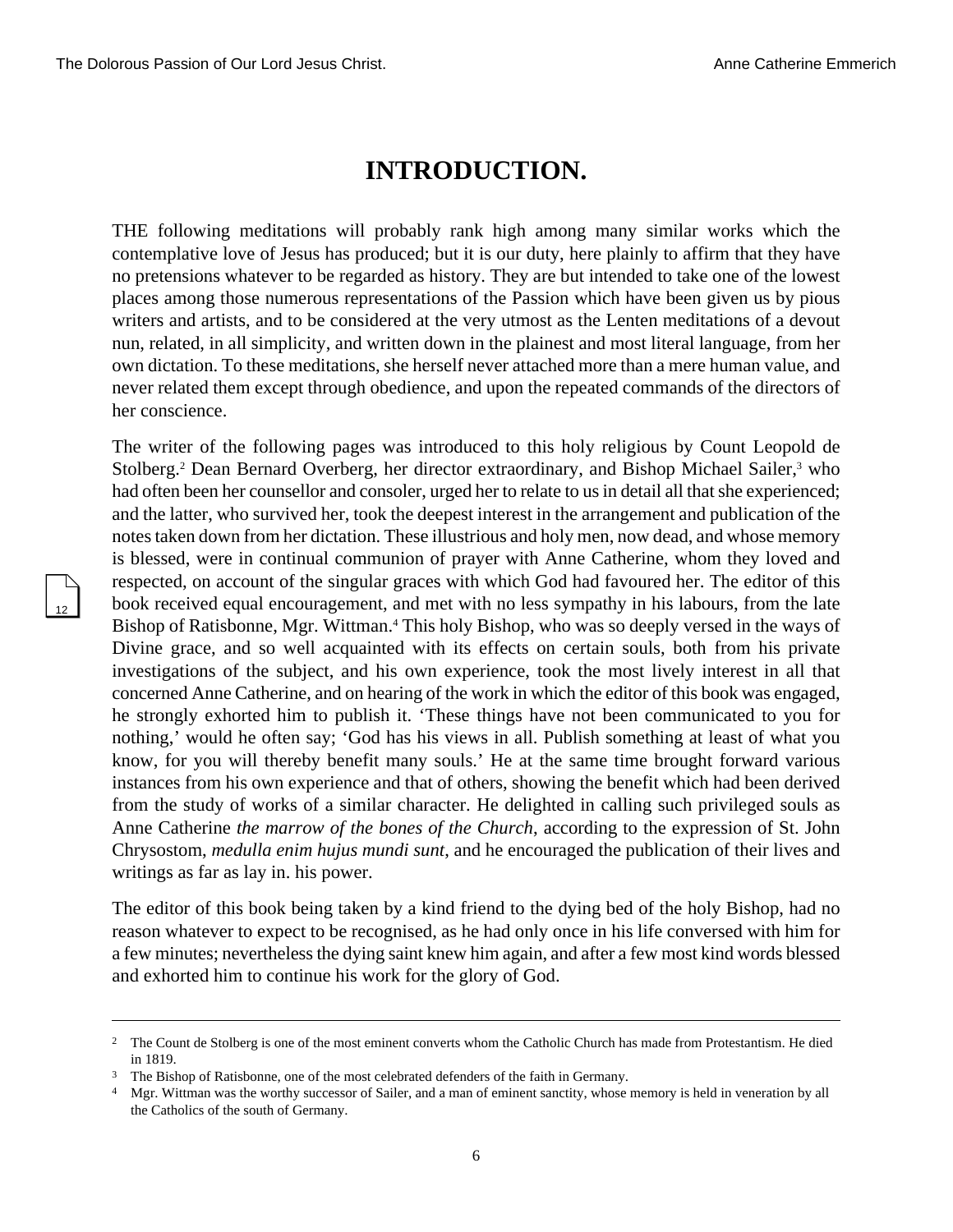

Encouraged by the approbation of such men, we therefore yield to the wishes of many virtuous friends in publishing the Meditations on the Passion, of this humble religious, to whom God granted the favour of being at times simple, ingenuous, and ignorant as a child, while at others she was clear-sighted, sensible, possessed of a deep insight into the most mysterious and hidden things, and consumed with burning and heroic zeal, but ever forgetful of self, deriving her whole strength from Jesus alone, and steadfast in the most perfect humility and entire self-abnegation.

We give our readers a slight sketch of her life, intending at some future they to publish her biography more in full.

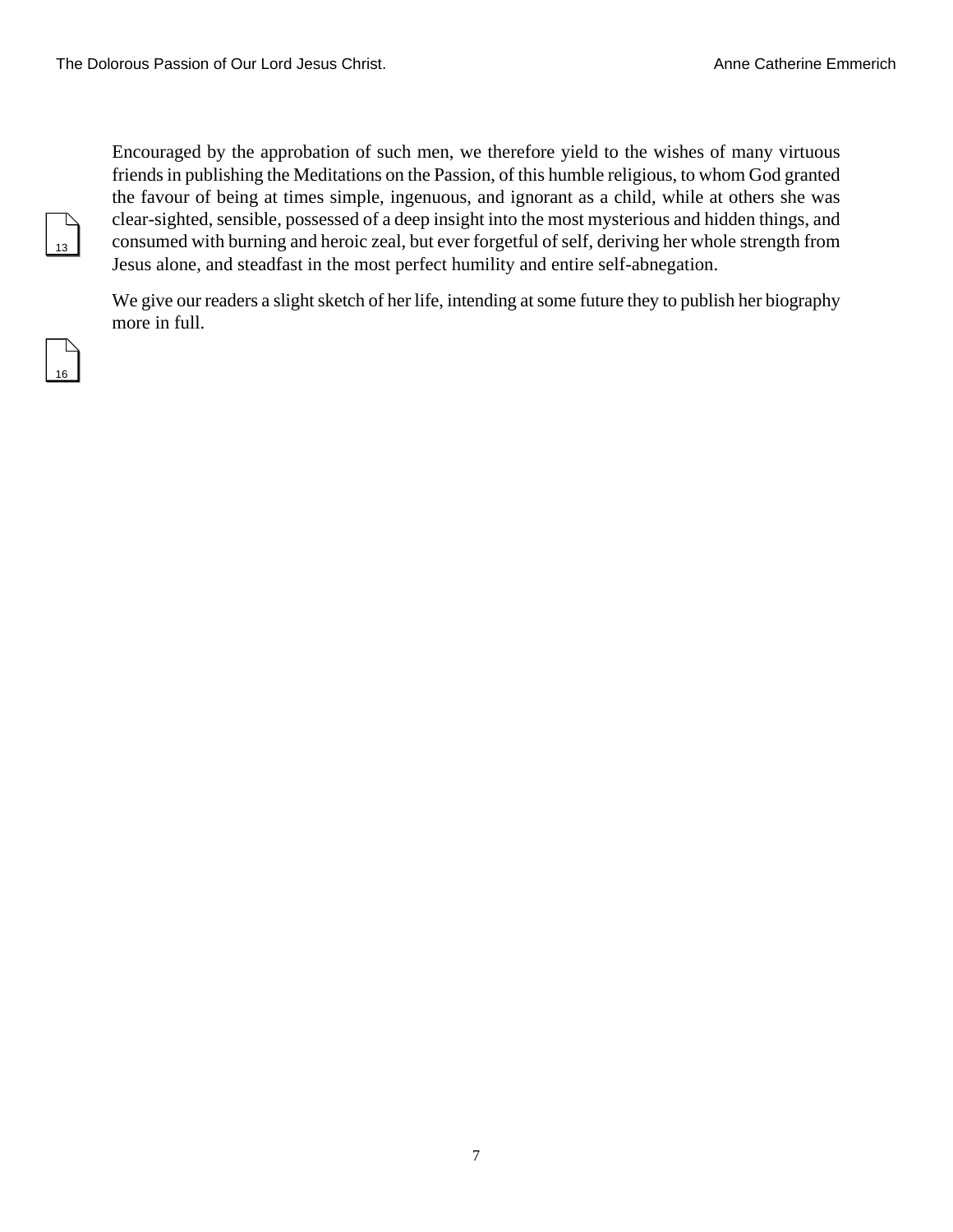### **LIFE**

### **OF**

### **ANNE CATHERINE EMMERICH,**

#### <span id="page-13-0"></span>**RELIGIOUS OF THE ORDER OF ST. AUGUSTINE, AT THE CONVENT OF AGNETENBERG, DULMEN, WESTPHALIA.**

ANNE CATHERINE EMMERICH was born at Flamske, a village situated about a mile and a half from Coesfeld, in the bishopric of Munster, on the 8th of September 1774, and was baptised in the church of St. James at Coesfeld. Her parents, Bernard Emmerich and Anne Hiller, were poor peasants, but distinguished for their piety and virtue.

The childhood of Anne Catherine bore a striking resemblance to that of the Venerable Anne Garzias de St. Barthelemi, of Dominica del Paradiso, and of several other holy persons born in the same rank of life as herself. Her angel-guardian used to appear to her as a child; and when she was taking care of sheep in the fields, the Good Shepherd himself, under the form of a young shepherd, would frequently come to her assistance. From childhood she was accustomed to have divine knowledge imparted to her in visions of all kinds, and was often favoured by visits from the Mother of God and Queen of Heaven, who, under the form of a sweet, lovely, and majestic lady, would bring the Divine Child to be, as it were, her companion, and would assure her that she loved and would ever protect her. Many of the saints would also appear to her, and receive from her hands the garlands of flowers which she had prepared in honour of their festivals. All these favours and visions surprised the child less than if an earthly princess and the lords and ladies of her court had come to visit her. Nor was she, later in life, more surprised at these celestial visits, for her innocence caused her to feel far more at her ease with our Divine Lord, his Blessed Mother and the Saints, than she could ever be with even the most kind and amiable of her earthly companions. The names of Father, Mother, Brother, and Spouse, appeared to her expressive of the real connections subsisting between God and man, since the Eternal Word had been pleased to be born of a woman, and so to become our Brother, and these sacred titles were not mere words in her mouth.

While yet a child, she used to speak with innocent candour and simplicity of all that she saw, and her listeners would be filled with admiration at the histories she would relate from Holy Writ; but their questions and remarks having sometimes disturbed her peace of mind, she determined to keep silence on such subjects for the future. In her innocence of heart, she thought that it was not right to talk of things of this sort, that other persons never did so, and that her speech should be only *Yea, yea*, and *Nay, nay*, or *Praise be to Jesus Christ*. The visions with which she was favoured were so like realities, and appeared to her so sweet and delightful, that she supposed all Christian children were favoured with the same; and she concluded that those who never talked on such subjects were only more discreet and modest than herself, so she resolved to keep silence also, to be like them.

Almost from her cradle she possessed the gift of distinguishing what was good or evil, holy or profane, blessed or accursed, in material as well as in spiritual things, thus resembling St. Sibyllina of Pavia, Ida of Louvain, Ursula Benincasa, and some other holy souls. In her earliest childhood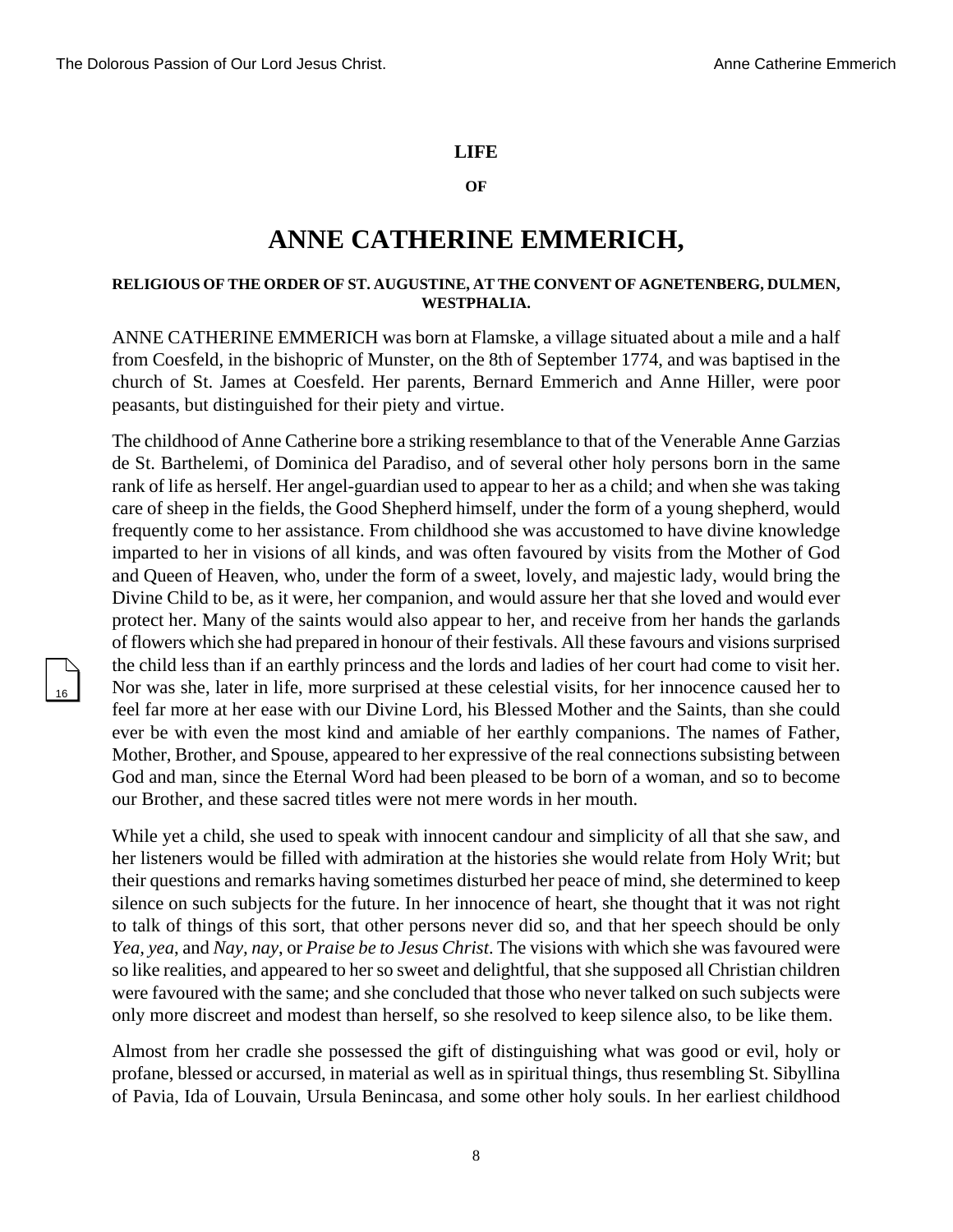18

she used to bring out of the fields useful herbs, which no one had ever before discovered to be good for anything, and plant them near her father's cottage, or in some spot where she was accustomed to work and play; while on the other hand she would root up all poisonous plants, and particularly those ever used for superstitious practices or in dealings with the devil. Were she by chance in a place where some great crime had been committed, she would hastily run away, or begin to pray and do penance. She used also to perceive by intuition when she was in a consecrated spot, return thanks to God, and be filled with a sweet feeling of peace. When a priest passed by with the Blessed Sacrament, even at a great distance from her home or from the place where she was taking care of her flock, she would feel a strong attraction in the direction whence he was coming, run to meet him, and be kneeling in the road, adoring the Blessed Sacrament, long before he could reach the spot.

She knew when any object was consecrated, and experienced a feeling of disgust and repugnance when in the neighbourhood of old pagan cemeteries, whereas she was attracted to the sacred remains of the saints as steel by the magnet. When relies were shown to her, she knew what saints they had belonged to, and could give not only accounts of the minutest and hitherto unknown particulars of their lives, but also histories of the relies themselves, and of the places where they had been preserved. During her whole life she had continual intercourse with the souls in purgatory; and all her actions and prayers were offered for the relief of their sufferings. She was frequently called upon to assist them, and even reminded in some miraculous manner, if she chanced to forget them. Often, while yet very young, she used to be awakened out of her sleep by bands of suffering souls, and to follow them on cold winter's nights with bare feet, the whole length of the Way of the Cross to Coesfeld, though the ground was covered with snow.

From her infancy to the day of her death she was indefatigable in relieving the sick, and in dressing and curing wounds and ulcers, and she was accustomed to give to the poor every farthing she possessed. So tender was her conscience, that the slightest sin she fell into caused her such pain as to make her ill, and absolution then always restored her immediately to health.

The extraordinary nature of the favours bestowed on her by Almighty God was no hindrance in the way of her devoting herself to hard labour, like any other peasant-girl; and we may also be allowed to observe that a certain degree of the spirit of prophecy is not unusually to be found among her country men and women. She was taught in the school of suffering and mortification, and there learned lessons of perfection. She allowed herself no more sleep or food than was absolutely necessary; passed whole hours in prayer every night; and in winter often knelt out of doors on the snow. She slept on the ground on planks arranged in the form of a cross. Her food and drink consisted of what was rejected by others; she always kept the best parts even of that for the poor and sick, and when she did not know of any one to give them to, she offered them to God in a spirit of child-like faith, begging him to give them to some person who was more in need than herself. When there was anything to be seen or heard which had no reference to God or religion, she found some excuse for avoiding the spot to which others were hastening, or, if there, closed her eyes and ears. She was accustomed to say that useless actions were sinful, and that when we denied our bodily senses any gratification of this kind, we were amply repaid by the progress which we made in the interior life, in the same manner as pruning renders vines and other fruit-trees more productive.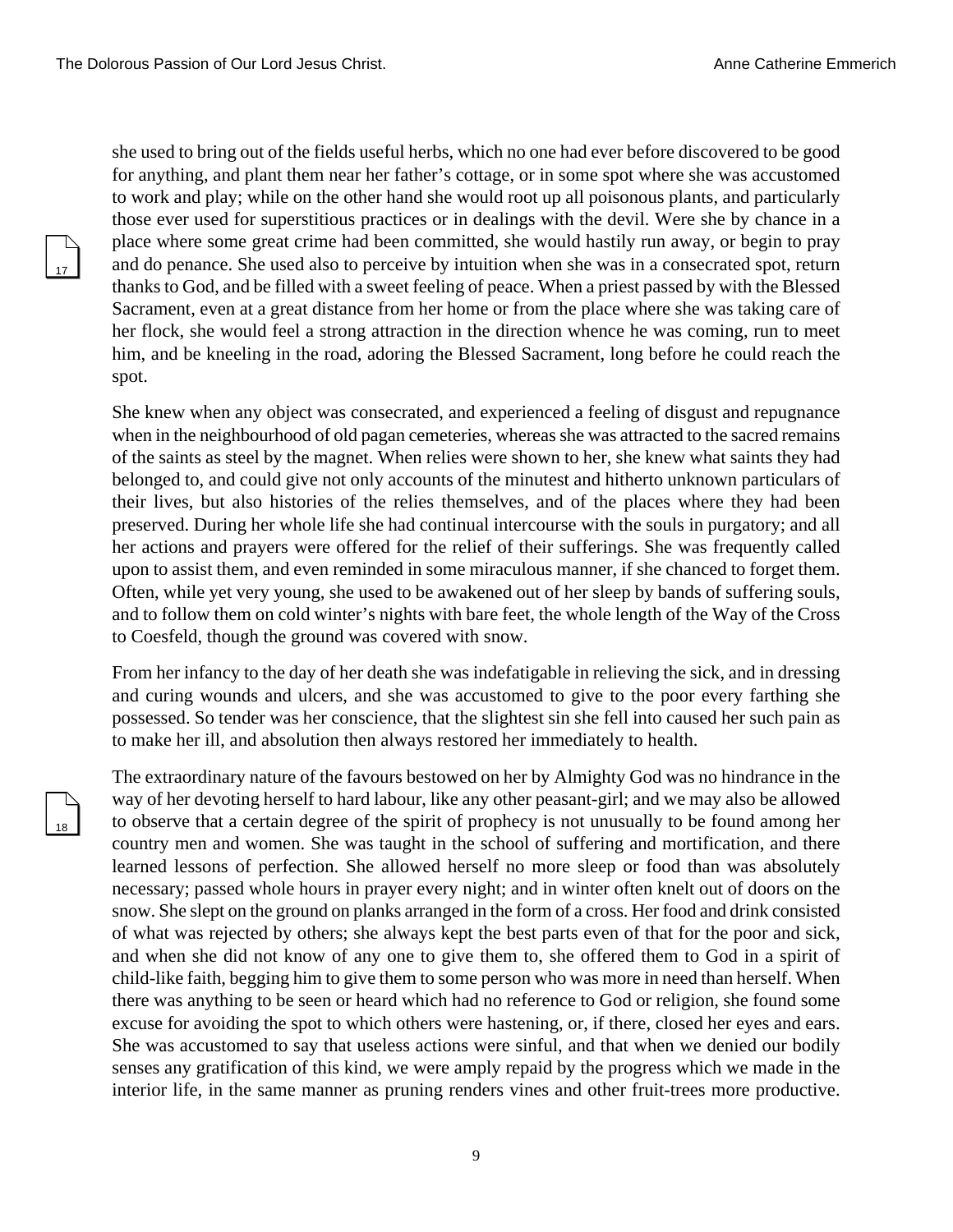20

From her early youth, and wherever she went, she had frequent symbolical visions, which showed her in parables, as it were, the object of her existence, the means of attaining it, and her future sufferings, together with the dangers and conflicts which she would have to go through.

She was in her sixteenth year, when one day, whilst at work in the fields with her parents and sisters, she heard the bell ringing at the Convent of the Sisters of the Annunciation, at Coesfeld. This sound so inflamed her secret desire to become a nun, and had so great an effect upon her, that she fainted away, and remained ill and weak for a long time after. When in her eighteenth year she was apprenticed at Coesfeld to a dressmaker, with whom she passed two years, and then returned to her parents. She asked to be received at the Convents of the Augustinians at Borken, of the Trappists at Darfeld, and of the Poor Clares at Munster; but her poverty, and that of these convents, always presented an insuperable obstacle to her being received. At the age of twenty, having saved twenty thalers (about 3*l*. English), which she had earned by her sewing, she went with this little sum—a perfect fortune for a poor peasant-girl—to a pious organist of Coesfeld, whose daughter she had known when she first lived in the town. Her hope was that, by learning to play on the organ; she might succeed in obtaining admittance into a convent. But her irresistible desire to serve the poor and give them everything she possessed left her no time to learn music, and before long she had so completely stripped herself of everything, that her good mother was obliged to bring her bread, milk, and eggs, for her own wants and those of the poor, with whom she shared everything. Then her mother said: 'Your desire to leave your father and myself, and enter a convent, gives us much pain; but you are still my beloved child, and when I look at your vacant seat at home, and reflect that you have given away all your savings, so as to be now in want, my heart is filled with sorrow, and I have now brought you enough to keep you for some time.' Anne Catherine replied: 'Yes, dear mother, it is true that I have nothing at all left, because it was the holy will of God that others should be assisted by me; and since I have given all to him, he will now take care of me, and bestow his divine assistance upon us all.' She remained some years at Coesfeld, employed in labour, good works, and prayer, being always guided by the same inward inspirations. She was docile and submissive as a child in the hands of her guardian-angel.

Although in this brief sketch of her life we are obliged to omit many interesting circumstances, there is one which we must not pass over in silence. When about twenty-four years of age, she received a favour from our Lord, which has been granted to many persons devoted in an especial manner to meditation on his painful Passion; namely, to experience the actual and visible sufferings of his sacred Head, when crowned with thorns. The following is the account she herself has given of the circumstances under which so mysterious a favour was bestowed upon her: 'About four years previous to my admittance into the convent, consequently in 1798, it happened that I was in the Jesuits' Church at Coesfeld, at about twelve o'clock in the day, kneeling before a crucifix and absorbed in meditation, when all on a sudden I felt a strong but pleasant heat in my head, and I saw my Divine Spouse, under the form of a young man clothed with light, come towards me from the altar, where the Blessed Sacrament was preserved in the tabernacle. In his left hand he held a crown of flowers, in his right hand a crown of thorns, and he bade me choose which I would have. I chose the crown of thorns; he placed it on my head, and I pressed it down with both hands. Then he disappeared, and I returned to myself, feeling, however, violent pain around my head. I was obliged to leave the church, which was going to be closed. One of my companions was kneeling by my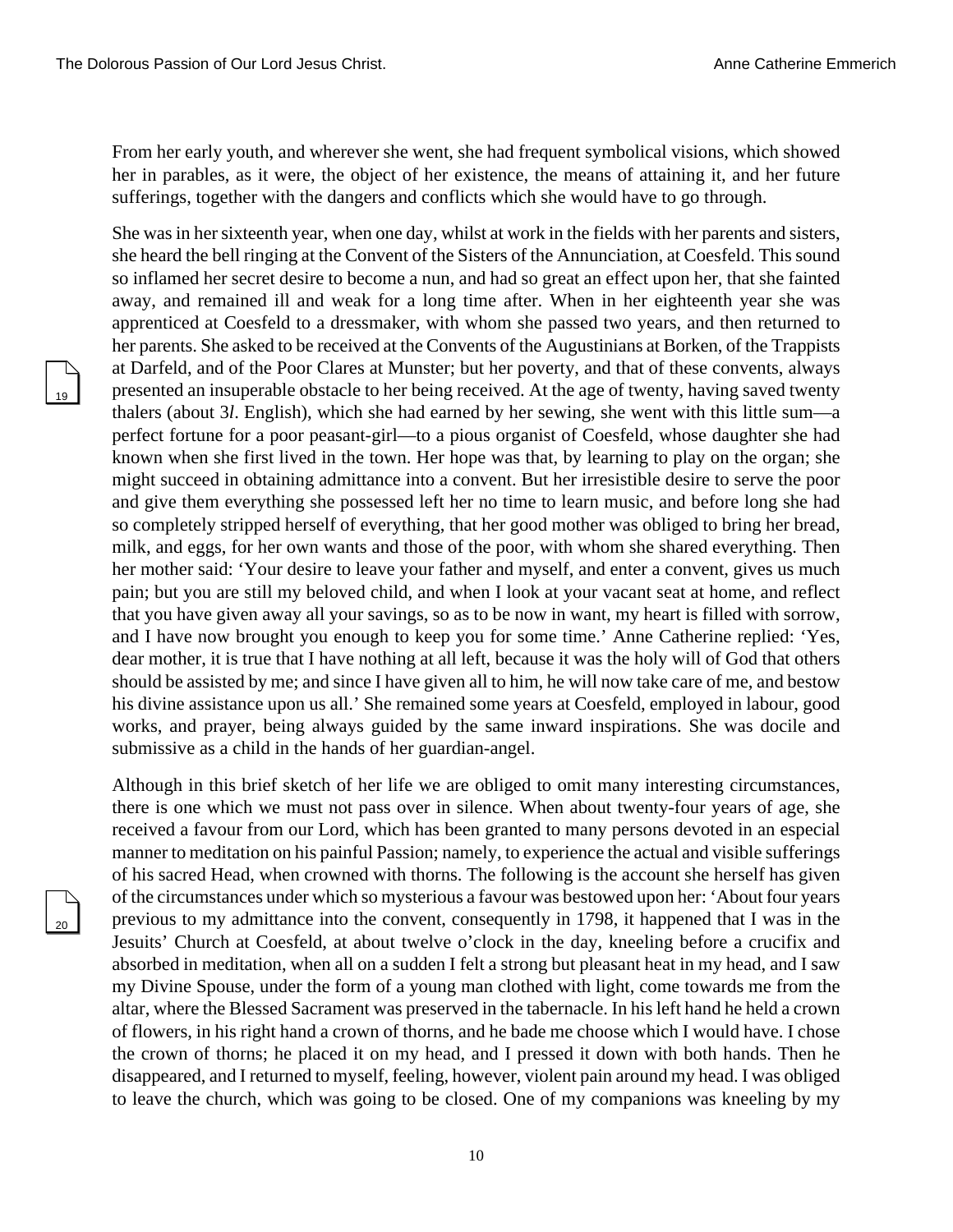side, and as I thought she might have seen what happened to me, I asked her when we got home whether there was not a wound on my forehead, and spoke to her in general terms of my vision, and of the violent pain which had followed it. She could see nothing outwardly, but was not astonished at what I told her, because she knew that I was sometimes in an extraordinary state, without her being able to understand the cause. The next day my forehead and temples were very much swelled, and I suffered terribly. This pain and swelling often returned, and sometimes lasted whole days and nights. I did not remark that there was blood on my head until my companions told me I had better put on a clean cap, because mine was covered with red spots. I let them think whatever they liked about it, only taking care to arrange my head-dress so as to hide the blood which flowed from my head, and I continued to observe the same precaution even after I entered the convent, where only one person perceived the blood, and she never betrayed my secret.'

Several other contemplative persons, especially devoted to the passion of our Lord, have been admitted to the privilege of suffering the torture inflicted by the crown of thorns, after having seen a vision in which the two crowns were offered them to choose between, for instance, among others, St. Catherine of Sienna, and Pasithea of Crogis, a Poor Clare of the same town, who died in 1617.

The writer of these pages may here be allowed to remark that he himself has, in full daylight, several times seen blood flow down the forehead and face, and even beyond the linen wrapped round the neck of Anne Catherine. Her desire to embrace a religious life was at length gratified. The parents of a young person whom the Augustinian nuns of Dulmen wished to receive into their order, declared that they would not give their consent except on condition that Anne Catherine was taken at the same time. The nuns yielded their assent, though somewhat reluctantly, on account of their extreme poverty; and on the 13th November 1802, one week before the feast of the Presentation of the Blessed Virgin, Anne Catherine entered on her novitiate. At the present day vocations are not so severely tested as formerly; but in her case, Providence imposed special trials, for which, rigorous as they were, she felt she never could be too grateful. Sufferings or privations, which a soul, either alone or in union with others, imposes upon herself, for God's greater glory, are easy to bear; but there is one cross more nearly resembling the cross of Christ than any other, and that is, lovingly and patiently to submit to unjust punishments, rebuffs, or accusations. It was the will of God that during her year's novitiate she should, independently of the will of any creature, be tried as severely as the most strict mistress of novices could have clone before any mitigations had been allowed in the rules. She learned to regard her companions as instruments in the hands of God for her sanctification; and at a later period of her life many other things appeared to her in the same light. But as it was necessary that her fervent soul should be constantly tried in the school of the Cross, God was pleased that she should remain in it all her life.

22

21

In many ways her position in the convent was excessively painful. Not one of her companions, nor even any-priest or doctor, could understand her case. She had learned, when living among poor peasants, to hide the wonderful gifts which God had bestowed on her; but the case was altered now that she was in familiar intercourse with a large number of nuns, who, though certainly good and pious, were filled with ever-increasing feelings of curiosity, and even of spiritual jealousy in her regard. Then, the contracted ideas of the community, and the complete ignorance of the nuns concerning all those exterior phenomena by which the interior life manifests itself, gave her much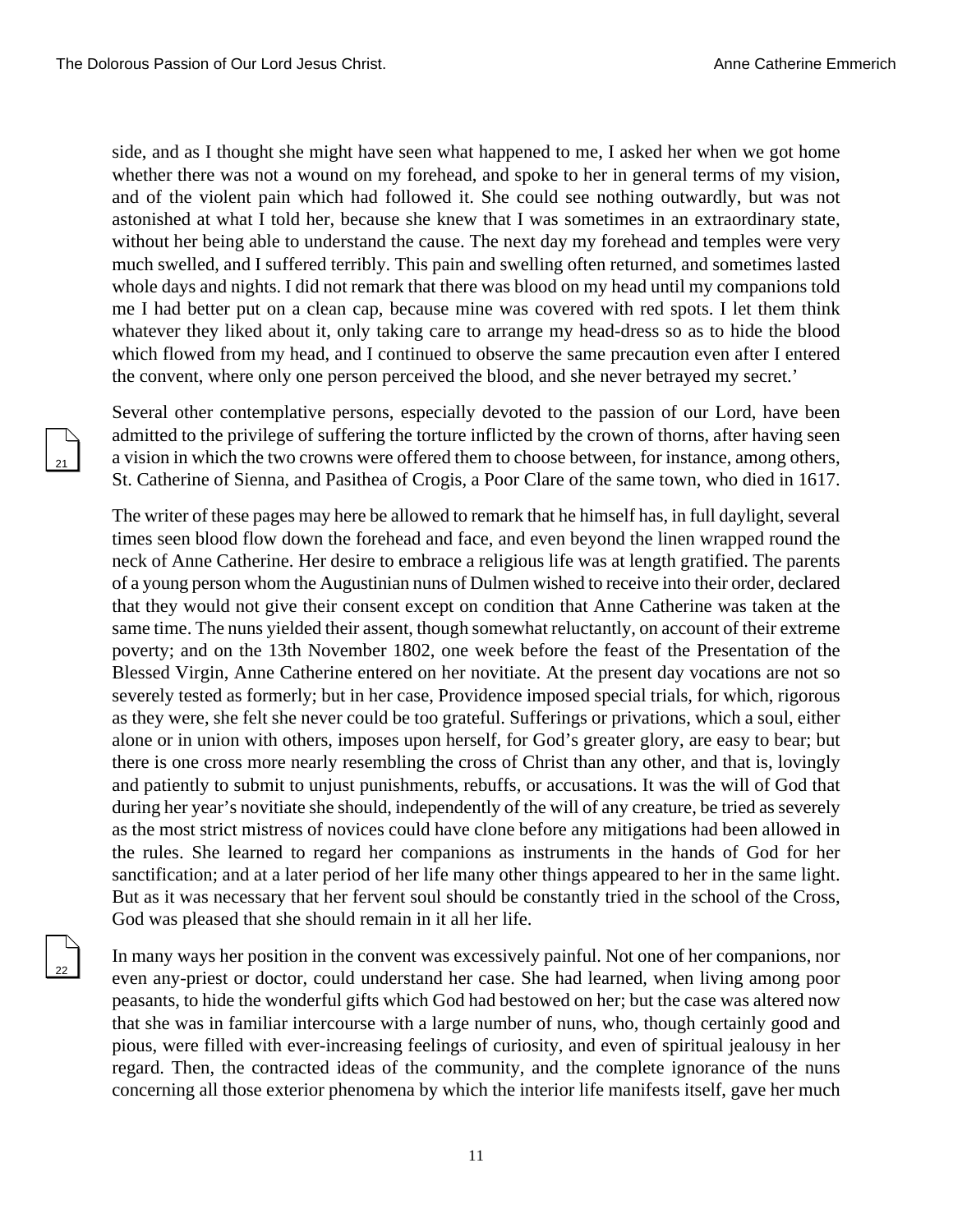to endure, the more so, as these phenomena displayed themselves in the most unusual and astonishing manner. She heard everything that was said against her, even when the speakers were at one end of the convent and she at the other, and her heart was most deeply wounded as if by poisoned arrows. Yet she bore all patiently and lovingly without showing that she knew what was said of her. More than once charity impelled her to cast herself at the feet of some nun who was particularly prejudiced against her, and ask her pardon with tears. Then, she was suspected of listening at the doors, for the private feelings of dislike entertained against her became known, no one knew how, and the nuns felt uncomfortable and uneasy, in spite of themselves, when in her company.

Whenever the rule (the minutest point of which was Sacred in her eyes) was neglected in the slightest degree, she beheld in spirit each infringement, and at times was inspired to fly to the spot where the rule was being broken by some infringement of the vow of poverty, or disregard of the hours of silence, and she would then repeat suitable passages from the rule, without having ever learned them. She thus became an object of aversion to all those religious who broke the rule; and her sudden appearances among them had almost the effect of apparitions. God had bestowed upon her the gift of tears to so great an extent, that she often passed whole hours in the church weeping over the sins and ingratitude of men, the sufferings of the Church, the imperfections of the community, and her own faults. But these tears of sublime sorrow could be understood by none but God, before whom she shed them, and men attributed them to mere caprice, a spirit of discontent, or some other similar cause. Her confessor had enjoined that she should receive the holy communion more frequently than the other nuns, because, so ardently did she hunger after the bread of angels, that she had been more than once near dying. These heavenly sentiments awakened feelings of jealousy in her sisters, who sometimes even accused her of hypocrisy.

The favour which had been shown her in her admittance into the convent, in spite of her poverty, was also made a subject of reproach. The thought of being thus an occasion of sin to others was most painful to her, and she continually besought God to permit her to bear herself the penalty of this want of charity in her regard. About Christmas, of the year 1802, she had a very severe illness, which began by a violent pain about her heart.

This pain did not leave her even when she was cured, and she bore it in silence until the year 1812, when the mark of a cross was imprinted exteriorly in the same place, as we shall relate further on. Her weakness and delicate health caused her to be looked upon more as burdensome, than useful to the community; and this, of course, told against her in all ways, yet she was never weary of working and serving the others, nor was she ever so happy as at this period of her life—spent in privations and sufferings of every description.

On the 13th of November 1803, at the age of twenty-nine, she pronounced her solemn vows, and became the spouse of Jesus Christ, in the Convent of Agnetenberg, at Dulmen. 'When I had pronounced my vows,' she says, 'my relations were again extremely kind to me. My father and my eldest brother brought me two pieces of cloth. My father, a good, but stem man, and who had been much averse to my entering the convent, had told me, when we parted, that he would willingly pay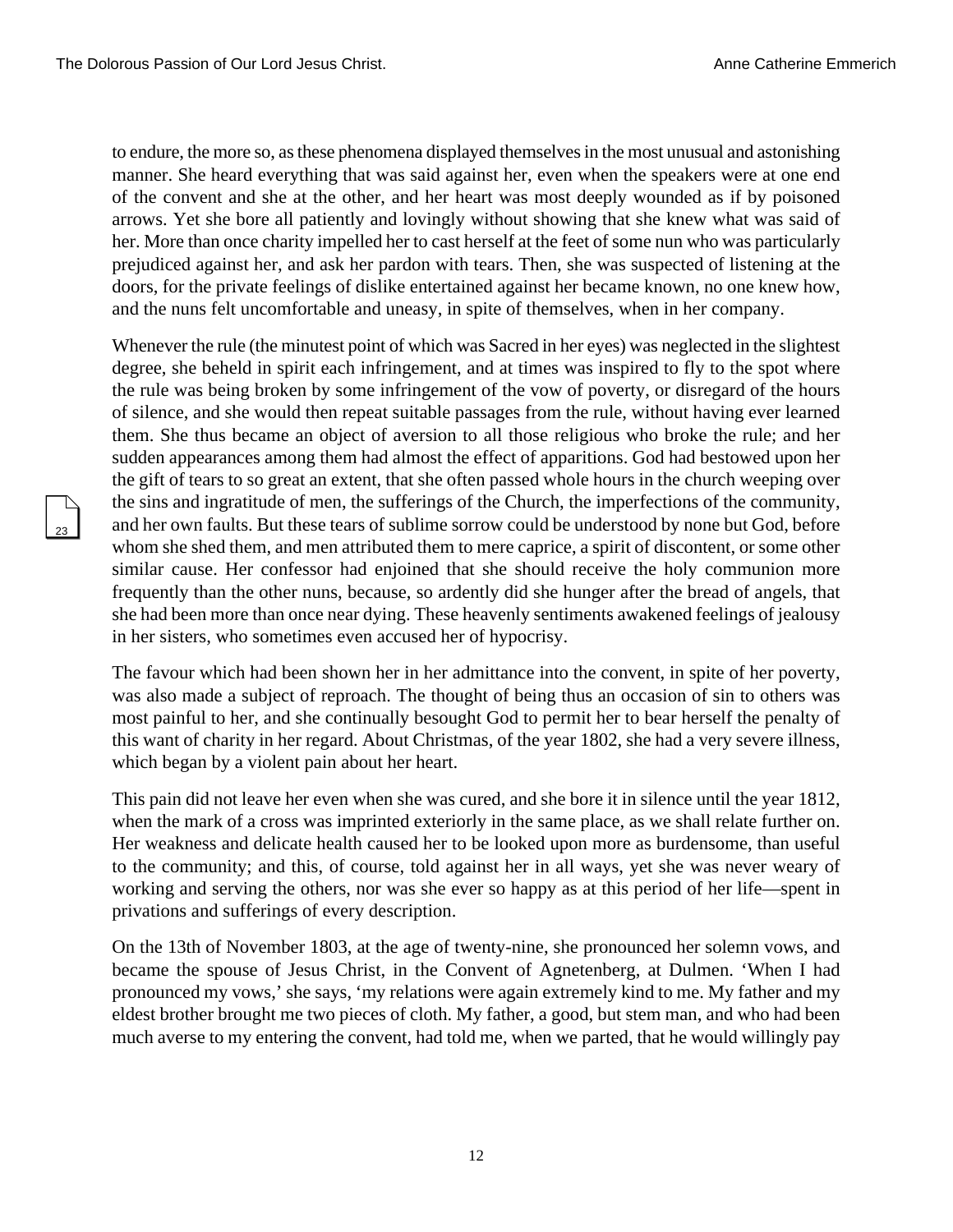25

for my burial, but that he would give nothing for the convent, and he kept his word, for this piece of cloth was the winding-sheet used for my spiritual burial in the convent.'

'I was not thinking of myself,' she says again, 'I was thinking of nothing but our Lord and my holy vows. My companions could not understand me; nor could I explain my state to them. God concealed from them many of the favours which he bestowed upon me, otherwise they would have had very false ideas concerning me. Notwithstanding all my trials and sufferings, I was never more rich interiorly, and my soul was perfectly flooded with happiness. My cell only contained one chair without a seat, and another without a back; yet in my eyes, it was magnificently furnished, and when there I often thought myself in Heaven. Frequently during the night, impelled by love and by the mercy of God, I poured forth the feelings of my soul by conversing with him in loving and familiar language, as I had always done from my childhood, and then those who were watching me would accuse me of irreverence and disrespect towards God. Once, I happened to say that it appeared to me that I should be guilty of greater disrespect did I receive the Body of our Lord without having conversed familiarly with him, and I was severely reprimanded. Amid all these trials, I yet lived in peace with God and with all his creatures. When I was working in the garden, the birds would come and rest on my head and shoulders, and we would together sing the praises of God. I always beheld my angel-guardian at my side, and although the devil used frequently to assault and terrify me in various ways, he was never permitted to do me much harm. 'My desire for the Blessed Sacrament was so irresistible, that often at night I left my cell and went to the church, if it was open; but if not, I remained at the door or by the walls, even in winter, kneeling or prostrate, with my arms extended in ecstasy. The convent chaplain, who was so charitable as to come early to give me the Holy Communion, used to find me in this state, but as soon as he was come and had opened, the church, I always recovered, and hastened to the holy table, there to receive my Lord and my God. When I was sacristan, I used all on a sudden to feel myself ravished in spirit, and ascend to the highest parts of the church, on to cornices, projecting parts of the building, and mouldings, where it seemed impossible for any being to get by human means. Then I cleaned and arranged everything, and it appeared to me that I was surrounded by blessed spirits, who transported me about and held me up in their hands. Their presence did not cause me the least uneasiness, for I had been accustomed to it from my childhood, and I used to have the most sweet and familiar intercourse with them. It was only when I was in the company of certain men that I was really alone; and so great was then my feeling of loneliness that I could not help crying like a child that has strayed from home.'

We now proceed to her illnesses, omitting any description of some other remarkable phenomena of her ecstatic life, only recommending the reader to compare the accounts we have already given with what is related of St. Mary Magdalen of Pazzi.

Anne Catherine had always been weak and delicate, and yet had been, from her earliest childhood, in the habit of practising many mortifications, of fasting and of passing the night in watching and prayer in the open air. She had been accustomed to continual hard labour in the fields, at all seasons of the year, and her strength was also necessarily much tried by the exhausting and supernatural states through which she so frequently passed. At the convent she continued to work in the garden and in the house, whilst her spiritual labours and sufferings were ever an the increase, so that it is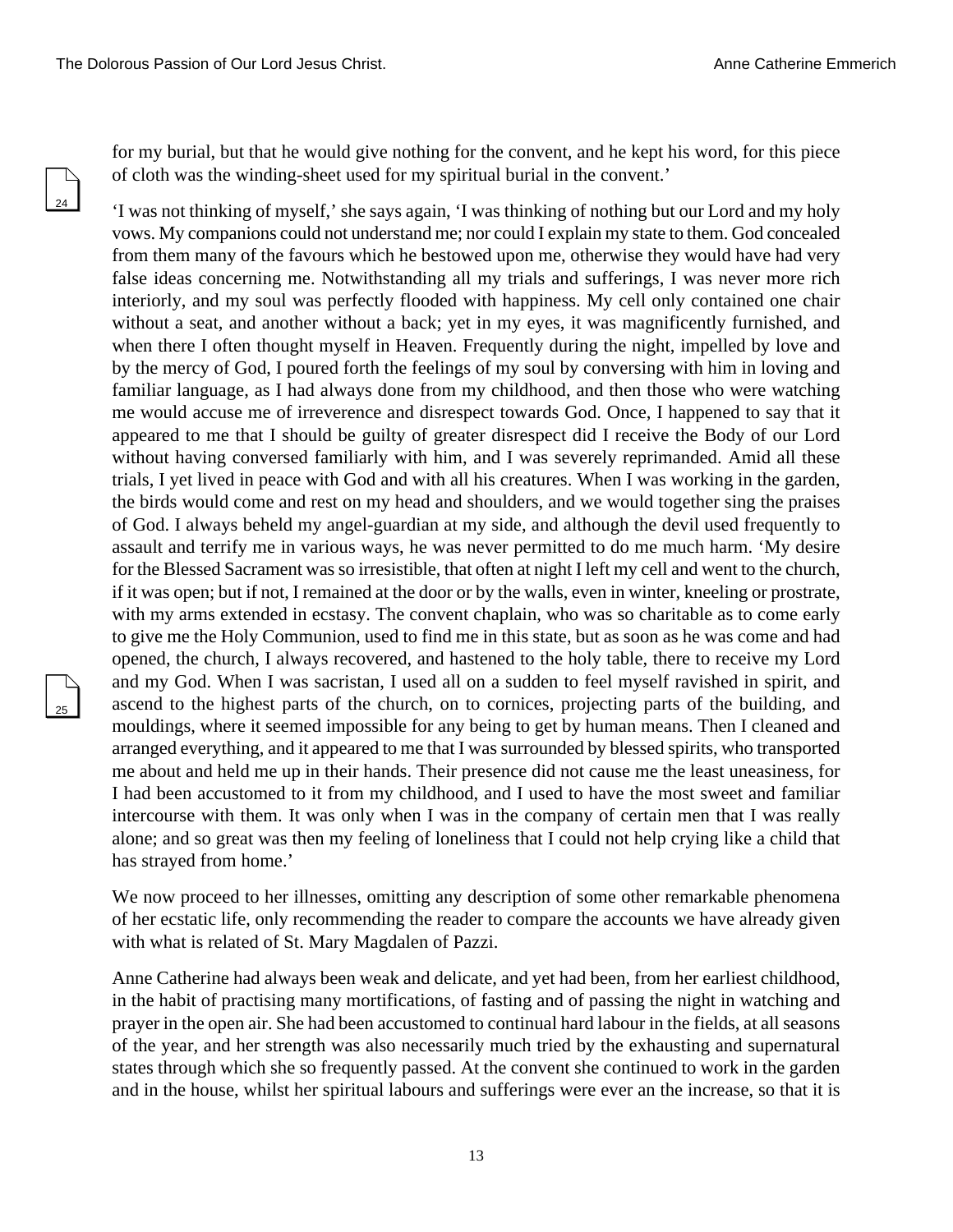27

by no means surprising that she was frequently ill; but her illnesses arose from yet another cause. We have learned, from careful observations made every day for the space of four years, and also from what she herself was unwillingly forced to admit, that during the whole course of her life, and especially during that part of it which she spent at the convent, when she enjoyed the highest spiritual favours, a great portion of her illnesses and sufferings came from taking upon herself the sufferings of others. Sometimes she asked for the illness of a person who did not bear it patiently, and relieved him of the whole or of a part of his sufferings, by taking them upon herself; sometimes, wishing to expiate a sin or put an end to some suffering, she gave herself up into the hands of God, and be, accepting her sacrifice, permitted her thus, in union with the merits of his passion, to expiate the sin by suffering some illness corresponding to it. She had consequently to bear, not only her own maladies, but those also of others—to suffer in expiation of the sins of her brethren, and of the faults and negligences of certain portions of the Christian community—and, finally, to endure many and various sufferings in satisfaction for the souls of purgatory. All these sufferings appeared like real illnesses, which took the most opposite and variable forms, and she was placed entirely under the care of the doctor, who endeavoured by earthly remedies to cure illnesses which in reality were the very sources of her life. She said on this subject—'Repose in suffering has always appeared to me the most desirable condition possible. The angels themselves would envy us, were envy not an imperfection. But for sufferings to be really meritorious we must patiently and gratefully accept unsuitable remedies and comforts, and all other additional trials. I did not myself fully understand my state, nor know what it was to lead to. In my soul I accepted my different sufferings, but in my body it was my duty to strive against them. I had given myself wholly and entirely to my Heavenly Spouse, and his holy will was being accomplished in me; but I was living on earth, where I was not to rebel against earthly wisdom and earthly prescriptions. Even had I fully comprehended my state, and had both time and power to explain it, there was no one near who would have been able to understand me. A doctor would simply have concluded that I was entirely mad, and would have increased his expensive and painful remedies tenfold. I have suffered much in this way during the whole of my life, and particularly when I was at the convent, from having unsuitable remedies administered to me. Often, when my doctors and nurses had reduced me to the last agony, and that I was near death, God took pity on me, and sent me some supernatural assistance, which effected an entire cure.'

Four years before the suppression of her convent she went to Flamske for two days to visit her parents. Whilst there she went once to kneel and pray for some hours before the miraculous Cross of the Church of St. Lambert, at Coesfeld. She besought the Almighty to bestow the gifts of peace and unity upon her convent, offered him the Passion of Jesus Christ for that intention, and implored him to allow her to feel a portion of the sufferings which were endured by her Divine Spouse on the Cross. From the time that she made this prayer her hands and feet became burning and painful, and she suffered constantly from fever, which she believed was the cause of the pain in her hands and feet, for she did not dare to think that her prayer had been granted. Often she was unable to walk, and the pain in her hands prevented her from working as usual in the garden. On the 3d December 1811, the convent was suppressed,<sup>5</sup> and the church closed. The nuns dispersed in all

<sup>5</sup> Under the Government of Jerome Bonaparte. King of Westphalia. (Abbé Cazalès)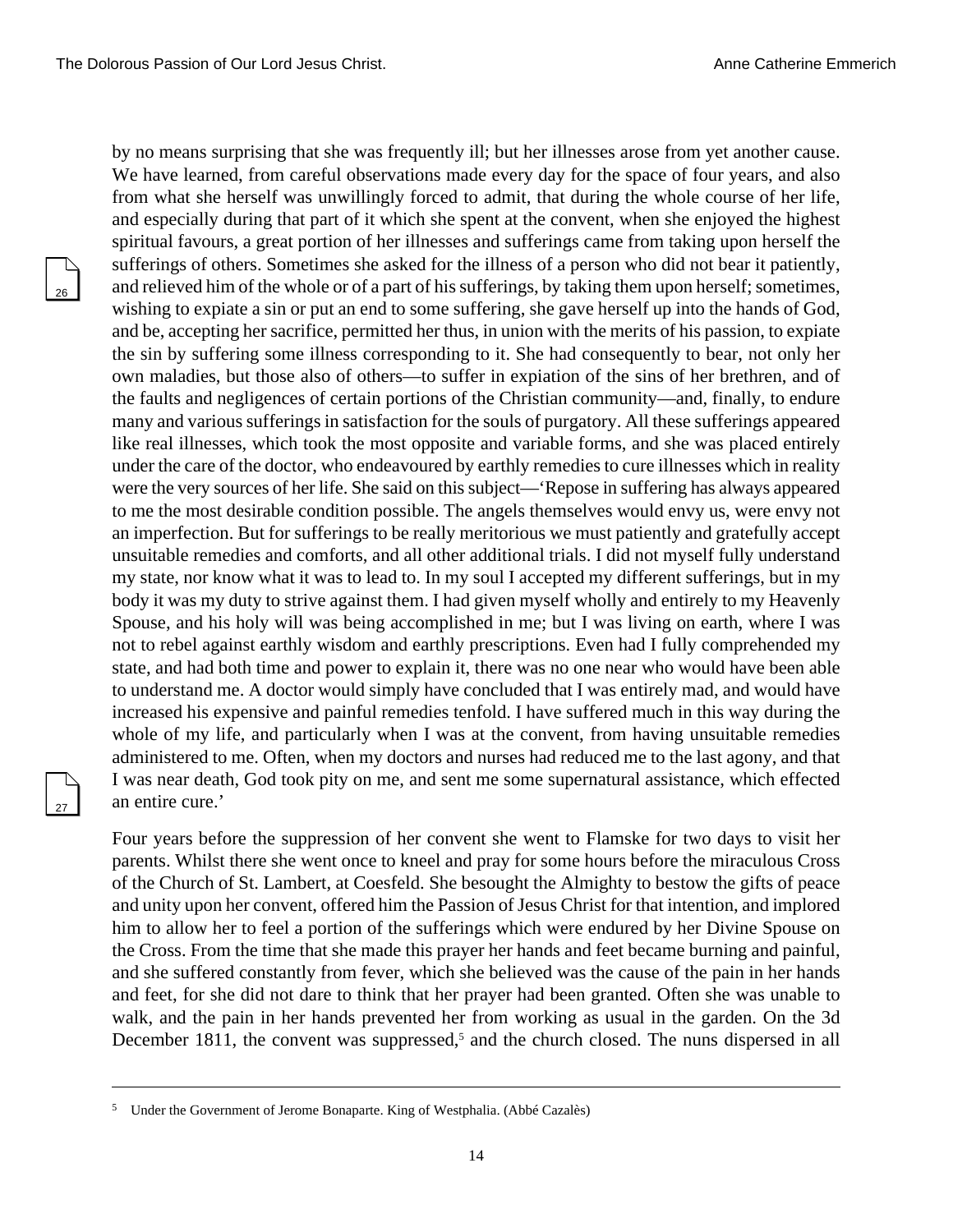directions, but Anne Catherine remained, poor and ill. A kindhearted servant belonging to the monastery attended upon her out of charity, and an aged emigrant priest, who said Mass in the convent, remained also with her. These three individuals, being the poorest of the Community, did not leave the convent until the spring of 1812. She was still very unwell, and could not be moved without great difficulty. The priest lodged with a poor widow who lived in the neighbourhood, and Anne Catherine had in the same house a wretched little room on the ground-floor, which looked on the street. There she lived, in poverty and sickness, until the autumn of 1813. Her ecstasies in prayer, and her spiritual intercourse with the invisible world, became more and more frequent. She was about to be called to a state with which she was herself but imperfectly acquainted, and in order to enter which she did nothing but submissively abandon herself to the will of God. Our Lord was pleased about this time to imprint upon her virginal body the stigmas of his cross and of his crucifixion, which were to the Jews a stumbling-block, and to the Gentiles folly, and to many persons who call themselves Christians, both the one and the other. From her very earliest childhood she had besought our Lord to impress the marks of his cross deeply upon her heart, that so she might never forget his infinite love for men; but she had never thought of receiving any outward marks. Rejected by the world, she prayed more fervently than ever for this end. On the 28th of August, the feast of St. Augustine, the patron of her order, as she was making this prayer in bed, ravished in ecstasy and her arms stretched forth, she beheld a young man approach her surrounded with light. It was under this form that her Divine Spouse usually appeared to her, and he now made upon her body with his right hand the mark of a common cross. From this time there was a mark like a cross upon her bosom, consisting of two bands crossed, about three inches, long and one wide. Later the skin often rose in blisters on this place, as if from a burn, and when these blisters burst a burning colourless liquid issued from them, sometimes in such quantities as to soak through several sheets. She was long without perceiving what the case really was, and only thought that she was in a strong perspiration. The particular meaning of this mark has never been known.

Some weeks later, when making the same prayer, she fell into an ecstasy, and beheld the same apparition, which presented her with a little cross of the shape described in her accounts of the Passion. She eagerly received and fervently pressed it to her bosom, and then returned it. She said that this cross was as soft and white as wax, but she was not at first aware that it had made an external mark upon her bosom. A short time after, having gone with her landlady's little girl to visit an old hermitage near Dulmen, she all on a sudden fell into an ecstasy, fainted away, and on her recovery was taken home by a poor peasant woman. The sharp pain which she felt in her chest continued to increase, and she saw that there was what looked like a cross, about three inches in length, pressed tightly upon her breast-bone, and looking red through the skin. As she had spoken about her vision to a nun with whom she was intimate, her extraordinary state began to be a good deal talked of. On All Souls' day, 1812, she went out for the last time, and with much difficulty succeeded in reaching the church. From that time till the end of the year she seemed to be dying, and received the last Sacraments. At Christmas a smaller cross appeared on the top of that upon her chest. It was the same shape as the larger one, so that the two together formed a double forked cross. Blood flowed from this cross every Wednesday, so as to leave the impression of its shape on paper laid over it. After a time this happened on Fridays instead. In 1814 this flow of blood took place less frequently, but the cross became as red as fire every Friday. At a later period of her life more blood flowed from this cross, especially every Good Friday; but no attention was paid to it.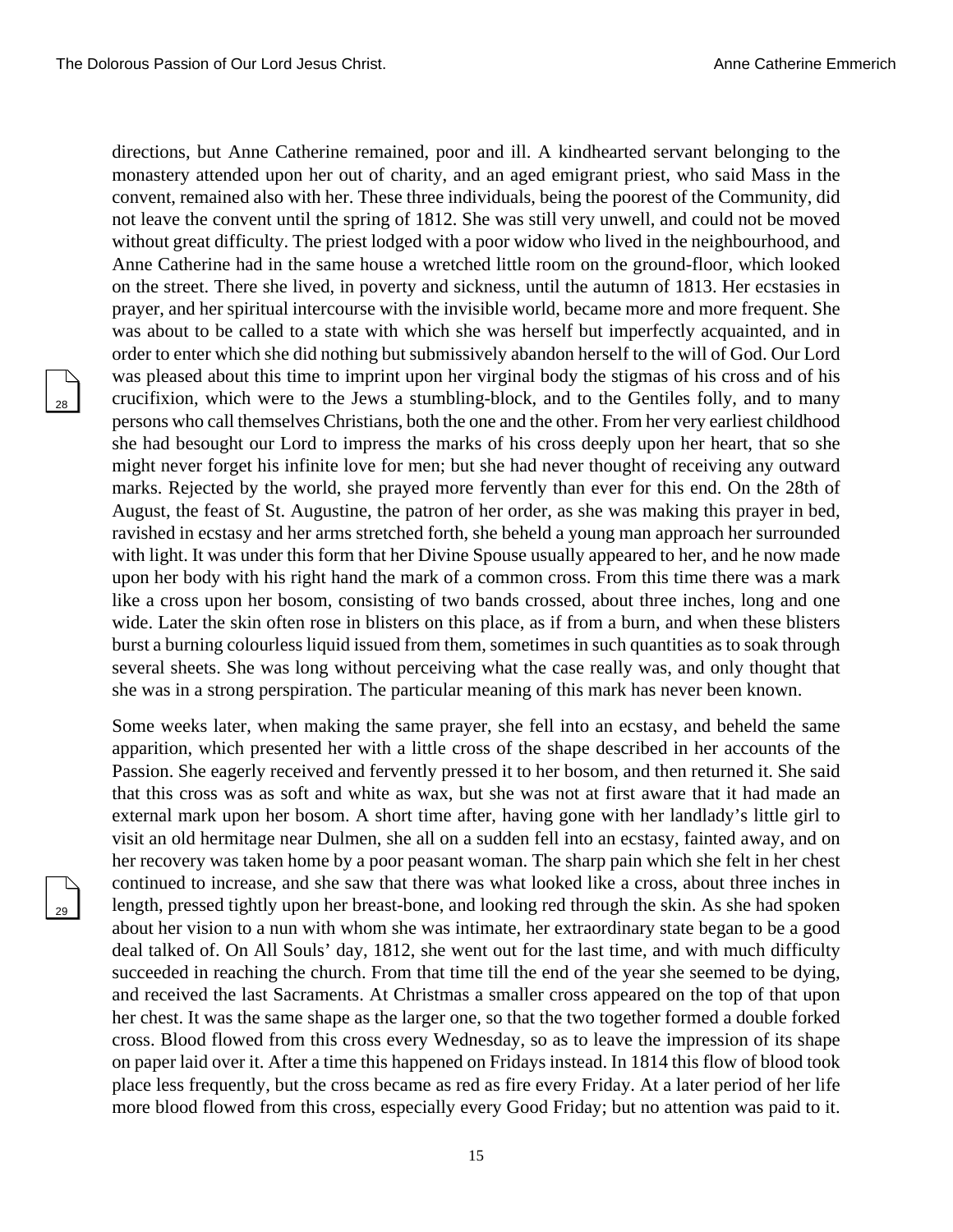On the 30th March 1821, the writer of these pages saw this cross of a deep red colour, and bleeding all over. In its usual state it was colourless, and its position only marked by slight cracks in the skin. . . . Other Ecstaticas have received similar marks of the Cross; among others, Catherine of Raconis, Marina de l'Escobar, Emilia Bichieri, S. Juliani Falconieri, &c.

She received the stigmas on the last days of the year 1812. On the 29th December, about three o'clock in the afternoon, she was lying on her bed in her little room, extremely ill, but in a state of ecstasy and with her arms extended, meditating on the sufferings of her Lord, and beseeching him to allow her to suffer with him. She said five Our Fathers in honour of the Five Wounds, and felt her whole heart burning with love. She then saw a light descending towards her, and distinguished in the midst of it the resplendent form of her crucified Saviour, whose wounds shone like so many furnaces of light. Her heart was overflowing with joy and sorrow, and, at the sight of the sacred wounds, her desire to suffer with her Lord became intensely violent. Then triple rays, pointed like arrows, of the colour of blood, darted forth from the hands, feet, and side of the sacred apparition, and struck her hands, feet, and right side. The triple rays from the side formed a point like the head of a lance. The moment these rays touched her, drops of blood flowed from the wounds which they made. Long did she remain in a state of insensibility, and when she recovered her senses she did not know who had lowered her outstretched arms. It was with astonishment that she beheld blood flowing from the palms of her hands, and felt violent pain in her feet and side. It happened that her landlady's little daughter came into her room, saw her hands bleeding, and ran to tell her mother, who with great anxiety asked Anne Catherine what had happened, but was begged by her not to speak about it. She felt, after having received the stigmas, that an entire change had taken place in her body; for the course of her blood seemed to have changed, and to flow rapidly towards the stigmas. She herself used to say: 'No words can describe in what manner it flows.'

We are indebted to a curious incident for our knowledge of the circumstances which we have here related. On the 15th December 1819, she had a detailed vision of all that had happened to herself, but so that she thought it concerned some other nun who she imagined must be living not far off, and who she supposed had experienced the same things as herself. She related all these details with a very strong feeling of compassion, humbling herself, without knowing it, before her own patience and sufferings. It was most touching to hear her say: 'I ought never to complain any more, now that I have seen the sufferings of that poor nun; her heart is surrounded with a crown of thorns, but she bears it placidly and with a smiling countenance. It is shameful indeed for me to complain, for she has a far heavier burden to bear than I have.'

These visions, which she afterwards recognised to be her own history, were several times repeated, and it is from them that the circumstances under which she received the stigmas became known. Otherwise she would not have related so many particulars about what her humility never permitted her to speak of, and concerning which, when asked by her spiritual superiors whence her wounds proceeded, the utmost she said was: 'I hope that they come from the hand of God.'

The limits of this work preclude us from entering upon the subject of stigmas in general, but we may observe that the Catholic Church has produced a certain number of persons, St. Francis of Assissium being the first, who have attained to that degree of contemplative love of Jesus which is the most sublime effect of union with his sufferings, and is designated by theologians, *Vulnus*

31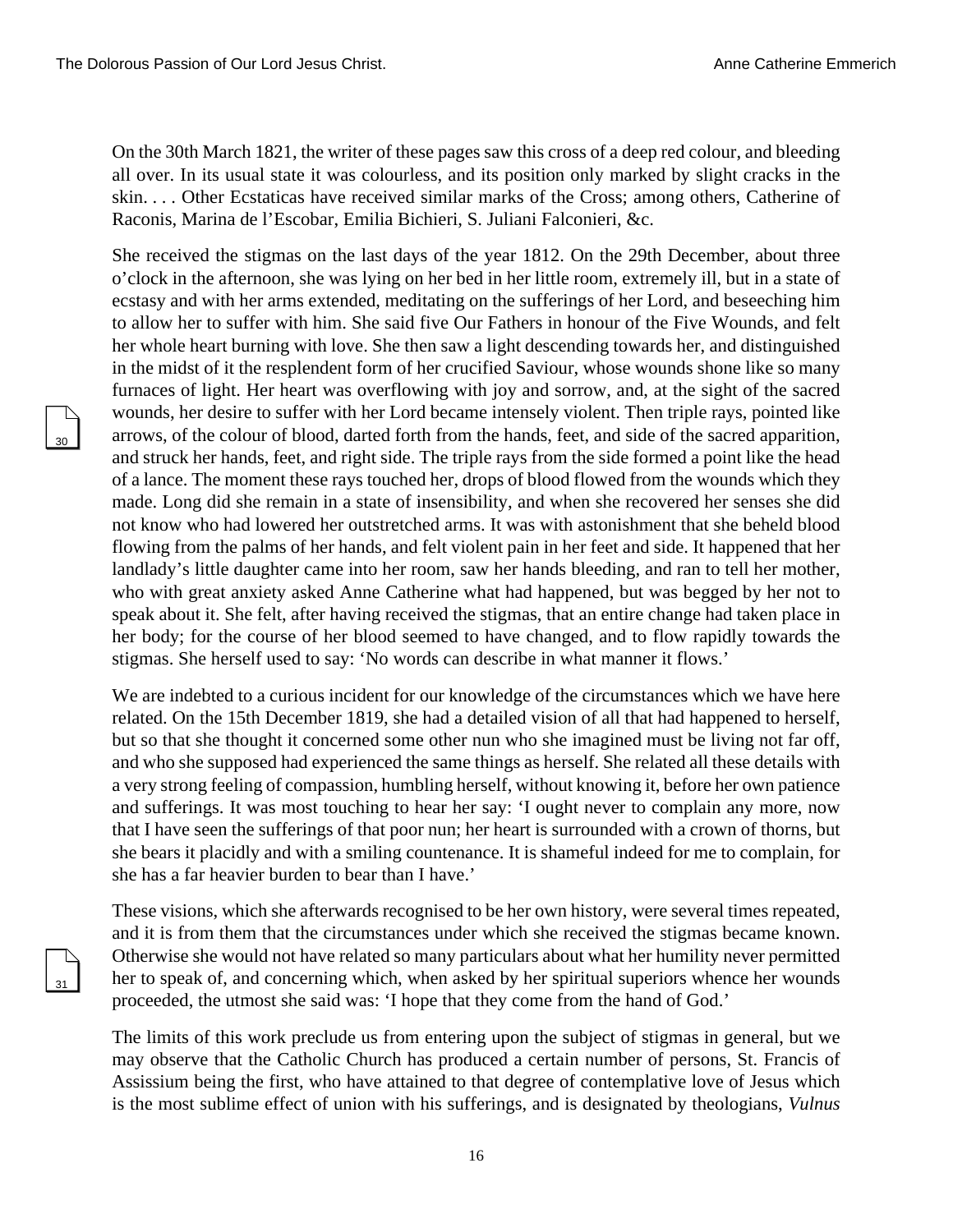33

*divinum, Plago amoris viva*. There are known to have been at least fifty. Veronica Giuliani, a Capuchiness, who died at Città di Castello in 1727, is the last individual of the class who has been canonised (on the 26th May 1831). Her biography, published at Cologne in 1810, gives a description of the state of persons with stigmas, which in many ways is applicable to Anne Catherine. Colomba Schanolt, who died at Bamberg in 1787, Magdalen Lorger, who died at Hadamar in 1806, both Dominicanesses, and Rose Serra, a Capuchiness at Ozieri in Sardinia, who received the stigmas in 1801, are those of our own times of whom we know the most. Josephine Kumi, of the Convent of Wesen, near Lake Wallenstadt in Switzerland, who was still living in 1815, also belonged to this class of persons, but we are not entirely certain whether she had the stigmas.

Anne Catherine being, as we have said, no longer able to walk or rise from her bed, soon became unable also to eat. Before long she could take nothing but a little wine and water, and finally only pure water; sometimes, but very rarely, she managed to swallow the juice of a cherry or a plum, but she immediately vomited any solid food, taken in ever so small a quantity. This inability to take food, or rather this faculty of living for a great length of time upon nothing but water, we are assured by learned doctors is not quite unexampled in the history of the sick.

Theologians will be perfectly aware that there are many instances of contemplative ascetics, and particularly of persons frequently in a state of ecstasy and who have received the stigmas, remaining long without taking any other food than the Blessed Sacrament; for instance, B. Nicholas of Flue, St. Liduvina of Schiedam, St. Catherine of Sienna, St. Angela of Foligno, and St. Louise de l'Ascension. All the phenomena exhibited in the person of Anne Catherine remained concealed even from those who had the most intercourse with her, until the 25th February 1813, when they were discovered accidentally by one of her old convent companions. By the end of March, the whole town talked of them. On the 23d of March, the physician of the neighbourhood forced her to undergo an examination. Contrary to his expectation, he was convinced of the truth, drew up an official report of what be had seen, became her doctor and her friend, and remained such to her death. On the 28th of March, commissioners were appointed to examine into her case by the spiritual authorities of Munster. The consequence of this was that Anne Catherine was henceforth looked upon kindly by her superiors, and acquired the friendship of the late Dean Overberg, who from that time paid her every year a visit of several days' duration, and was her consoler and spiritual director. The medical counsellor from Druffel, who was present at this examination in the capacity of doctor, never ceased to venerate her. In 1814, he published in the Medical Journal of Salzbourg a detailed account of the phenomena which he had remarked in the person of Anne Catherine, and to this we refer those of our readers who desire more particulars upon the subject. On the 4th of April, M. Gamier, the Commissary-General of the French police, came from Munster to see her; he inquired minutely into her case, and having learned that she neither prophesied nor spoke on politics, declared that there was no occasion for the police to occupy themselves about her. In 1826, he still spoke of her at Paris with respect and emotion.

On the 22d of July 1813, Overberg came to see her, with Count de Stolberg and his family. They remained two days with her, and Stolberg, in a letter which has been several times printed, bore witness to the reality of the phenomena observed in Anne Catherine, and gave expression to his intense veneration for her. He remained her friend as long as he lived, and the members of his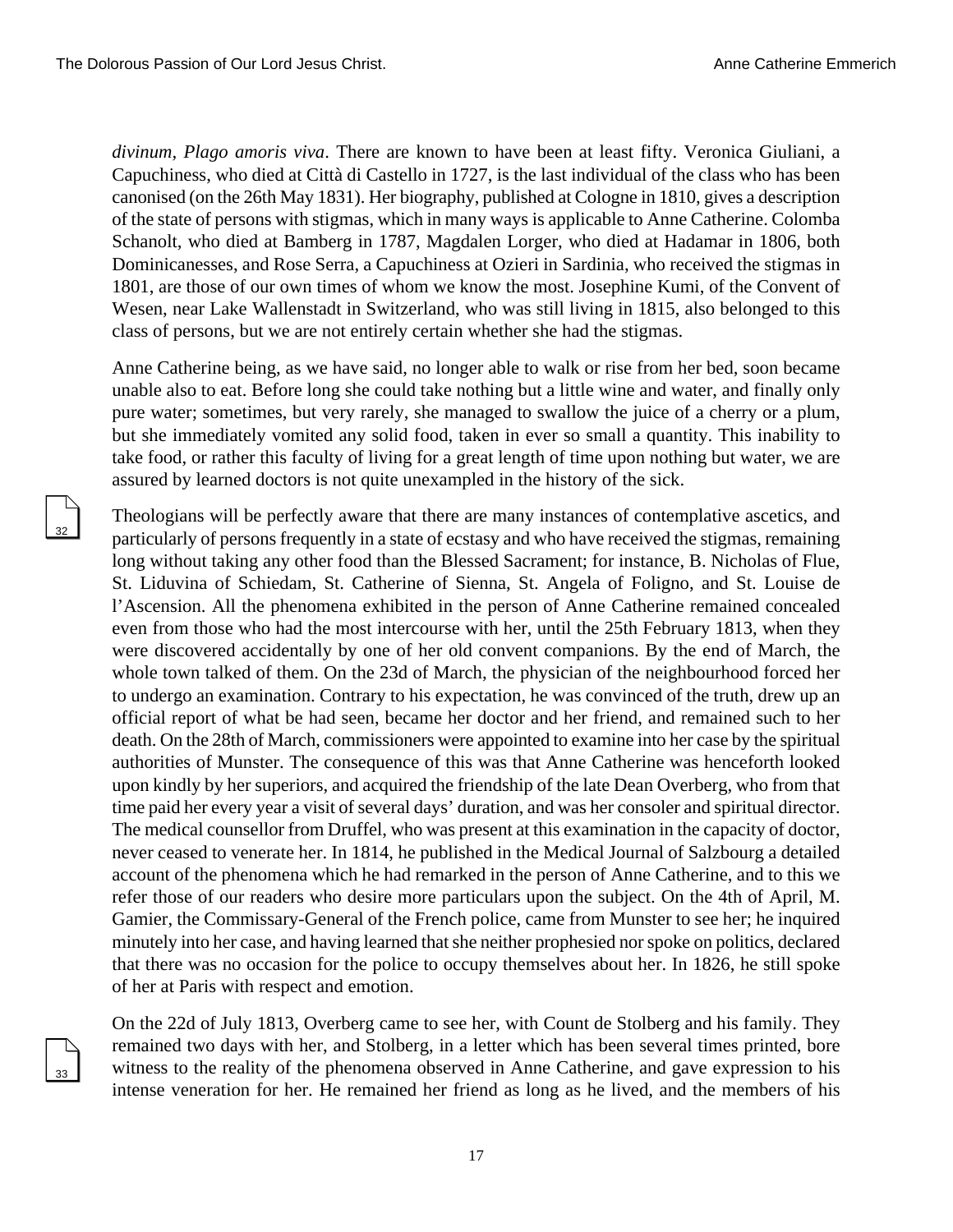family never ceased recommending themselves to her prayers. On the 29th of September 1813, Overberg took the daughter of the Princess Galitzin (who died in 1806) to visit her, and they saw with their own eyes blood flow copiously from her stigmas. This distinguished lady repeated her visit, and, after becoming Princess of Salm, never varied in her sentiments, but, together with her family, remained in constant communion of prayer with Anne Catherine. Many other persons in all ranks of life were, in like manner, consoled and edified by visiting her bed of suffering. On the 23d of October 1813, she was carried to another lodging, the window of which looked out upon a garden. The condition of the saintly nun became day by day more painful. Her stigmas were a source of indescribable suffering to her, down to the moment of her death. Instead of allowing her thoughts to dwell upon those graces to the interior presence of which they bore such miraculous outward testimony, she learned from them lessons of humility, by considering them as a heavy cross laid upon her for her sins. Her suffering body itself was to preach Jesus crucified. It was difficult indeed to be an enigma to all persons, an object of suspicion to the greatest number, and of respect mingled with fear to some few, without yielding to sentiments of impatience, irritability, or pride. Willingly would she have lived in entire seclusion from the world, but obedience soon compelled her to allow herself to be examined and to have judgment passed upon her by a vast number of curious persons. Suffering, as she was, the most excruciating pains, she was not even allowed to be her own mistress, but was regarded as something which every one fancied he had a right to look at and to pass judgment upon,—often with no good results to any one, but greatly to the prejudice of her soul and body, because she was thus deprived of so much rest and recollection of spirit. There seemed to be no bounds to what was expected of her, and one fat man, who had some difficulty in ascending her narrow winding staircase, was heard to complain that a person like Anne Catherine, who ought to be exposed on the public road, where every one could see her, should remain in a lodging so difficult to reach. In former ages, persons in her state underwent in private the examination of the spiritual authorities, and carried out their painful vocation beneath the protecting shadow of hallowed walls; but our suffering heroine had been cast forth from the cloister into the world at a time when pride, coldness of heart, and incredulity were all the vogue; marked with the stigmas of the Passion of Christ, she was forced to wear her bloody robe in public, under the eyes of men who scarce believed in the Wounds of Christ, far less in those which were but their images.

Thus this holy woman, who in her youth had been in the habit of praying for long hours before pictures of all the stages of Christ's painful Passion, or before wayside crosses, was herself made like unto a cross on the public road, insulted by one passer by, bathed in warm tears of repentance by a second, regarded as a mere physical curiosity by a third, and venerated by a fourth, whose innocent hands would bring flowers to lay at her feet.

In 1817 her aged mother came from the country to die by her side. Anne Catherine showed her all the love she could by comforting and praying for her, and closing her eyes with her own hands—those hands marked with the stigmas on the 13th of March of the same year. The inheritance left to Anne Catherine by her mother was more than sufficient for one so imbued with the spirit of mortification and suffering; and in her turn she left it unimpaired to her friends. It consisted of these three sayings:—'Lord, thy will, not mine, be done;' 'Lord, give me patience, and then strike hard;' 'Those things which are not good to put in the pot are at least good to put beneath it.' The meaning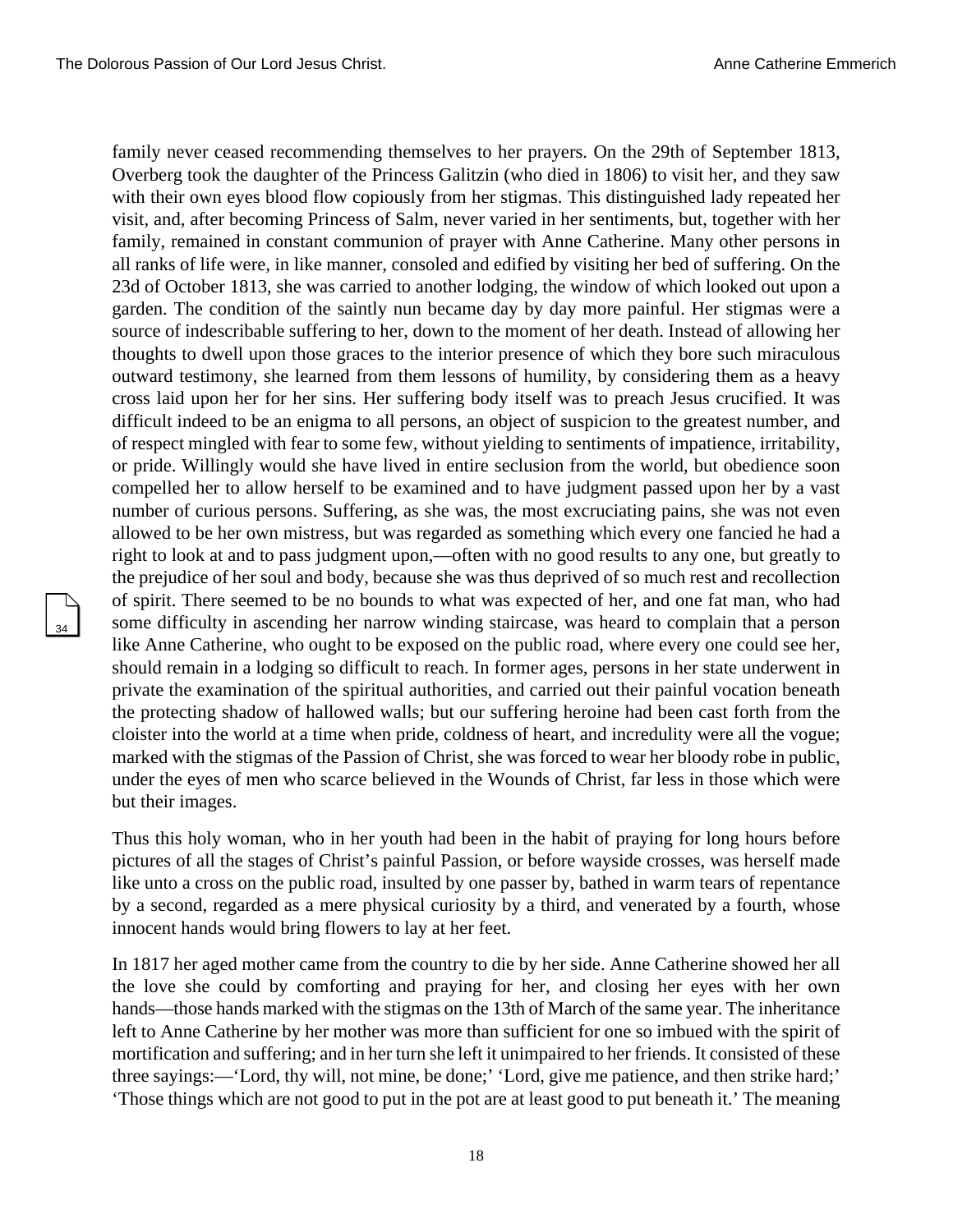36

of this last proverb was: If things are not fit to be eaten, they may at least be burned, in order that food may be cooked; this suffering does not nourish my heart, but by bearing it patiently, I may at least increase the fire of divine love, by which alone life can profit us anything. She often repeated these proverbs, and then thought of her mother with gratitude. Her father had died some little time before.

The writer of these pages became acquainted with her state first through reading a copy of that letter of Stolberg, to which we have already alluded, and afterwards through conversation with a friend who had passed several weeks with her. In September 1818 he was invited by Bishop Sailer to meet him at the Count de Stolberg's, in Westphalia; and he went in the first place to Sondermuhlen to see the count, who introduced him to Overberg, from whom he received a letter addressed to Anne Catherine's doctor. He paid her his first visit on the 1711 of September 1818; and she allowed him to pass several hours by her side each day, until the arrival of Sailer. From the very beginning, she gave him her confidence to a remarkable extent, and this in the most touching and ingenuous manner. No doubt she was conscious that by relating without reserve the history of all the trials, joys, and sorrows of her whole life, she was bestowing a most precious spiritual alms upon him. She treated him with the most generous hospitality, and had no hesitation in doing so, because he did not oppress her and alarm her humility by excessive admiration. She laid open her interior to him in the same charitable spirit as a pious solitary would in the morning offer the flowers and fruit which had grown in his garden during the night to some way-worn traveller, who, having lost his road in the desert of the world, finds him sitting near his hermitage. Wholly devoted to her God, she spoke in this open manner as a child would have done, unsuspectingly, with no feelings of mistrust, and with no selfish end in view. May God reward her!

Her friend daily wrote down all the observations that he made concerning her, and all that she told him about her life, whether interior or exterior. Her words were characterised alternately by the most childlike simplicity and the most astonishing depth of thought, and they fore. shadowed, as it were, the vast and sublime spectacle which later was unfolded, when it became evident that the past, the present, and the future, together with all that pertained to the sanctification, profanation, and judgment of souls, formed before and within her an allegorical and historical drama, for which the different events of the ecclesiastical year furnished subjects, and which it divided into scenes, so closely linked together were all the prayers and sufferings which she offered in sacrifice for the Church militant.

On the 22d of October 1818 Sailer came to see her, and having remarked that she was lodging at the back of a public-house, and that men were playing at nine-pins under her window, said in the playful yet thoughtful manner which was peculiar to him: 'See, see; all things are as they should be—the invalid nun, the spouse of our Lord, is lodging in a public-house above the ground where men are playing at nine-pins, like the soul of man in his body.' His interview with Anne Catherine was most affecting; it was indeed beautiful to behold these two souls, who were both on fire with the love of Jesus, and conducted by grace through such different paths, meet thus at the foot of the Cross, the visible stamp of which was borne by one of them. On Friday, the 23d of October, Sailer remained alone with her during nearly the whole of the day; he saw blood flow from her head, her hands, and her feet, and he was able to bestow upon her great consolation in her interior trials. He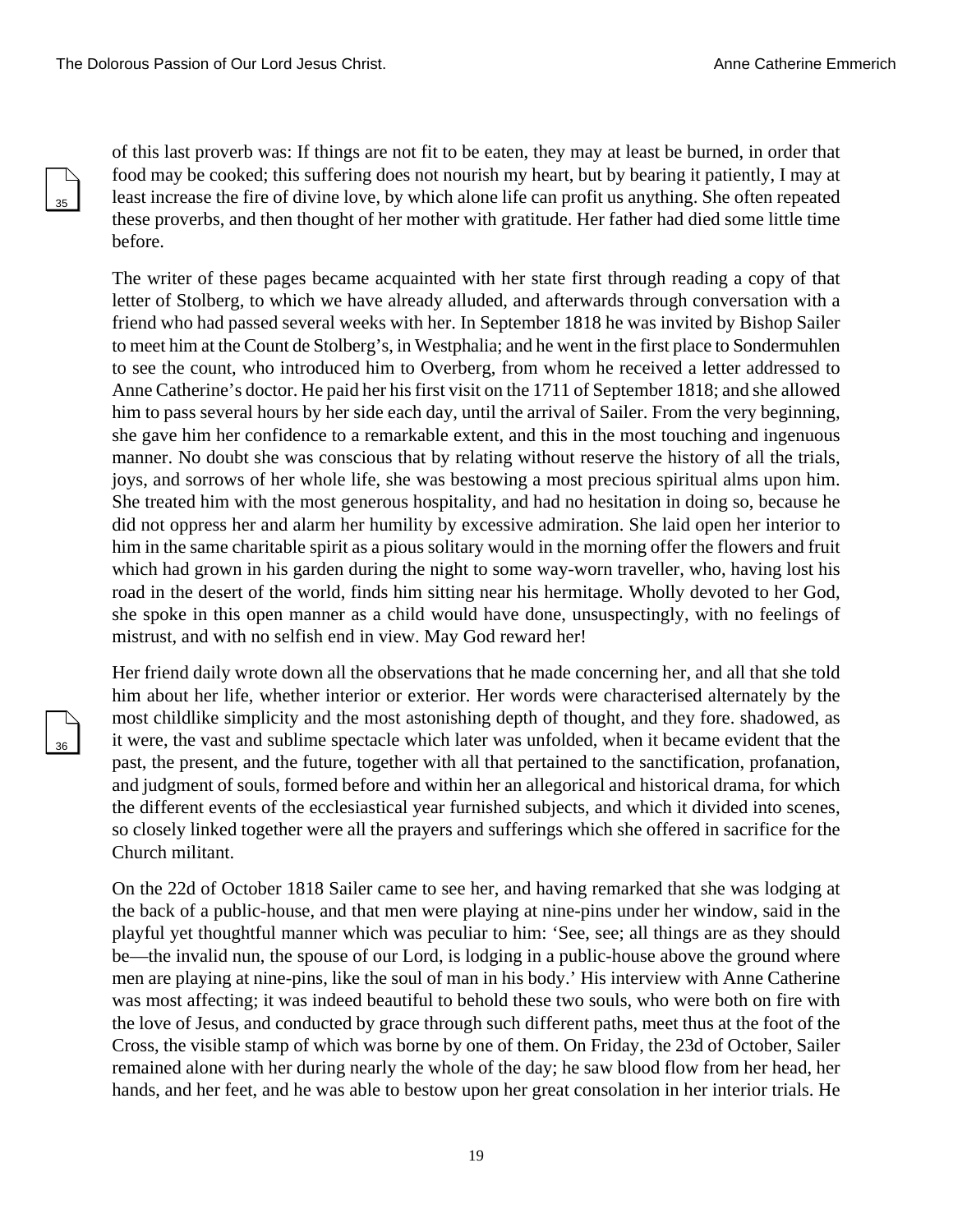38

most earnestly recommended her to tell everything without reserve to the writer of these pages, and he came to an understanding upon the subject with her ordinary director. He heard her confession, gave her the Holy Communion on Saturday, the 24th, and then continued his journey to the Count de Stolberg's. On his return, at the beginning of November, he again passed a day with her. He remained her friend until death, prayed constantly for her, and asked her prayers whenever he found himself in trying or difficult positions. The writer of these pages remained until January. He returned again in May 1819, and continued to watch Anne Catherine almost uninterruptedly until her death.

The saintly maiden continually besought the Almighty to remove the exterior stigmas, on account of the trouble and fatigue which they occasioned, and her prayer was granted at the end of seven years. Towards the conclusion of the year 1819, the blood first flowed less frequently from her wounds, and then ceased altogether. On the 25th of December, scabs fell from her feet and hands, and there only remained white scars, which became red on certain days, but the pain she suffered was undiminished in the slightest degree. The mark of the cross, and the wound on her right side, were often to be seen as before but not at any stated times. On certain days she always had the most painful sensations around her head, as though a crown of thorns were being pressed upon it. On these occasions she could not lean her head against anything nor even rest it on her hand, but had to remain for long hours, sometimes even for whole nights, sitting up in her bed, supported by cushions, whilst her pallid face, and the irrepressible groans of pain which escaped her, made her like an awful living representation of suffering. After she had been in this state, blood invariably flowed more or less copiously from around her head. Sometimes her head-dress only was soaked with it, but sometimes the blood would flow down her face and neck. On Good Friday, April 19th, 1819, all her wounds re-opened and bled, and closed again on the following days. A most rigorous inquiry into her state was made by some doctors and naturalists. For that end she was placed alone in a strange house, where she remained from the 7th to the 29th of August; but this examination appears to have produced no particular effects in any way. She was brought back to her own dwelling on the 29th of August, and from that time until she died she was left in peace, save that she was occasionally annoyed by private disputes and public insults. On this subject Overberg wrote her the following words: 'What have you had to suffer personally of which you can complain? I am addressing a soul desirous of nothing so much as to become more and more like to her divine Spouse. Have you not been treated far more gently than was your adorable Spouse? Should it not be a subject of rejoicing to you, according to the spirit, to have been assisted to resemble him more closely, and thus to be more pleasing in his eyes? You had suffered much with Jesus, but hitherto insults had been for the most part spared you. With the crown of thorns you had not worn the purple mantle and the robe of scorn, much less had you yet heard the cry, *Away with him! Crucify him! Crucify him!* I cannot doubt but that these sentiments are yours. Praise be to Jesus Christ.'

On Good Friday, the 30th of March 1820, blood flowed from her head, feet, hands, chest, and side. It happened that when she fainted, one of the persons who were with her, knowing that the application of relies relieved her, placed near her feet a piece of linen in which some were wrapped, and the blood which came from her wounds reached this piece of linen after a time. In the evening, when this same piece of linen with the relies was being, placed on her chest and shoulders, in which she was suffering much, she suddenly exclaimed, while in a state of ecstasy: 'It is most wonderful, but I see my Heavenly Spouse lying in the tomb in the earthly Jerusalem; and I also see him living in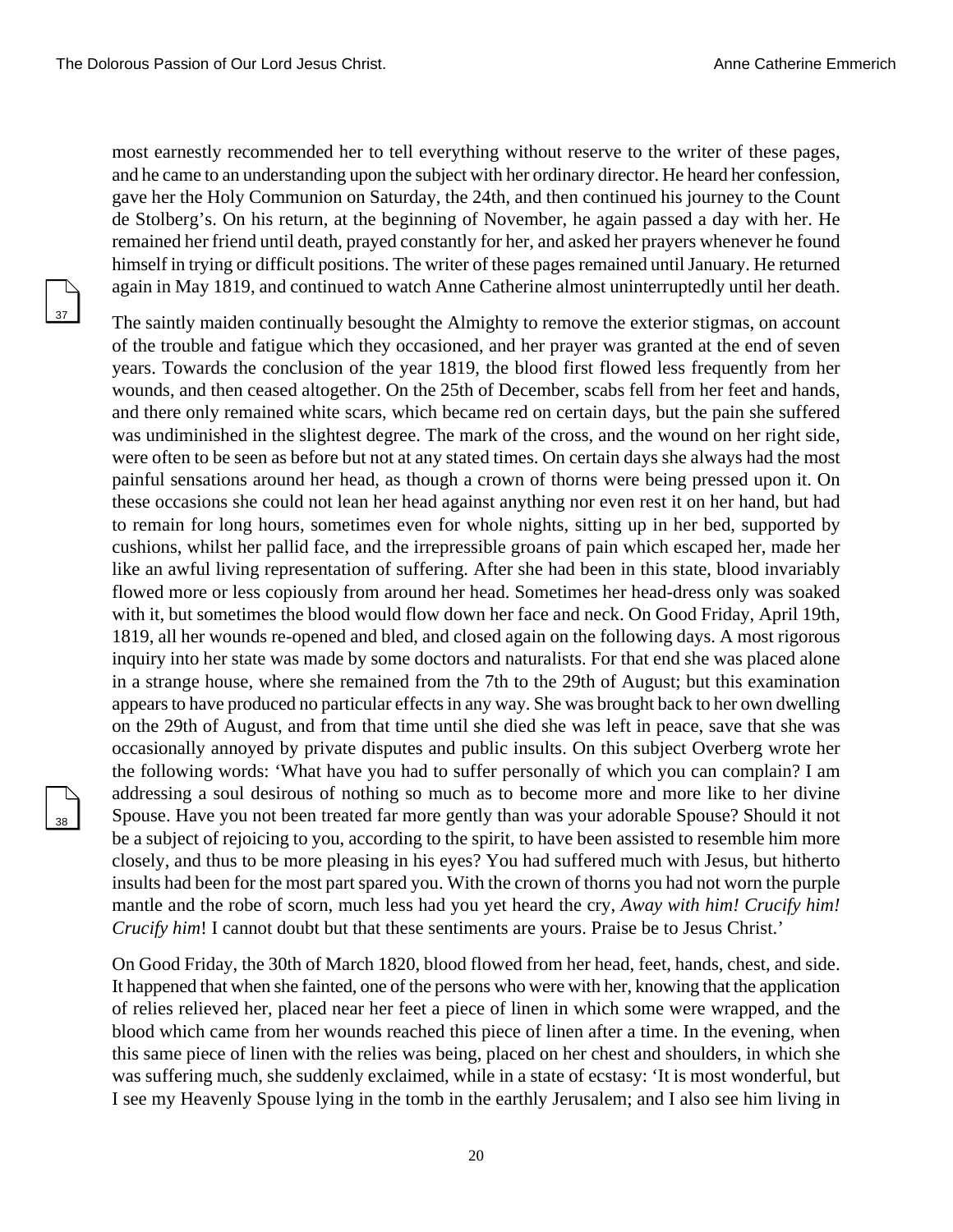40

the heavenly Jerusalem surrounded by adoring saints, and in the midst of these saints I see a person who is not a saint—a nun. Blood flows from her head, her side, her hands, and her feet, and the saints are above the bleeding parts.'

On the 9th February 1821 she fell into an ecstasy at the time of the funeral of a very holy priest. Blood flowed from her forehead, and the cross on her breast bled also. Some one asked her, 'What is the matter with you?' She smiled, and spoke like one awakening from a dream: 'We were by the side of the body. I have been accustomed lately to hear sacred music, and the *De Profundis* made a great impression upon me.' She died upon the same day three years later. In 1821, a few weeks before Easter, she told us that it had been said to her during her prayer, 'Take notice, you will suffer on the real anniversary of the Passion, and not on the day marked this year in the Ecclesiastical Calendar.' On Friday, the 30th of March, at ten o'clock in the morning, she sank down senseless. Her face and bosom were bathed in blood, and her body appeared covered with bruises like what the blows of a whip would have inflicted. At twelve o'clock in the day, she stretched herself out in the form of a cross, and her arms were so extended as to be perfectly dislocated. A few minutes before two o'clock, drops of blood flowed from her feet and hands. On Good Friday, the 20th of April, she was simply in a state of quiet contemplation. This remarkable exception to the general rule seemed to be an effect of the providence of God, for, at the hour when her wounds usually bled, a number of curious and ill-natured individuals came to see her with the intention of causing her fresh annoyances, by publishing what they saw; but they thus were made unintentionally to contribute to her peace, by saying that her wounds had ceased to bleed.

On the 19th of February 1822 she was again warned that she would suffer on the last Friday of March, and not on Good Friday.

On Friday the 15th, and again on Friday the 29th, the cross on her bosom and the wound of her side bled. Before the 29th, she more than once felt as though a stream of fire were flowing rapidly from her heart to her side, and down her arms and legs to the stigmas, which looked red and inflamed. On the evening of Thursday the 28th, she fell into a state of contemplation on the Passion, and remained in it until Friday evening. Her chest, head, and side bled; all the veins of her hands were swollen, and there was a painful spot in the centre of them, which felt damp, although blood did not flow from it. No blood flowed from the stigmas excepting upon the 3d of March, the day of the finding of the Holy Cross. She had also a vision of the discovery of the true cross by St. Helena, and imagined herself to be lying in the excavation near the cross. Much blood came in the morning from her head and side, and in the afternoon from her hands and feet, and it seemed to her as though she were being made the test of whether the cross was really the Cross of Jesus Christ, and that her blood was testifying to its identity.

In the year 1823, on Holy Thursday and Good Friday, which came on the 27th and 28th of March, she had visions of the Passion, during which blood flowed from all her wounds, causing her intense pain. Amid these awful sufferings, although ravished in spirit, she was obliged to speak and give answers concerning all her little household affairs, as if she had been perfectly strong and well, and she never let fall a complaint, although nearly dying. This was the last time that her blood gave testimony to the reality of her union with the sufferings of him who has delivered himself up wholly and entirely for our salvation. Most of the phenomena of the ecstatic life which are shown us in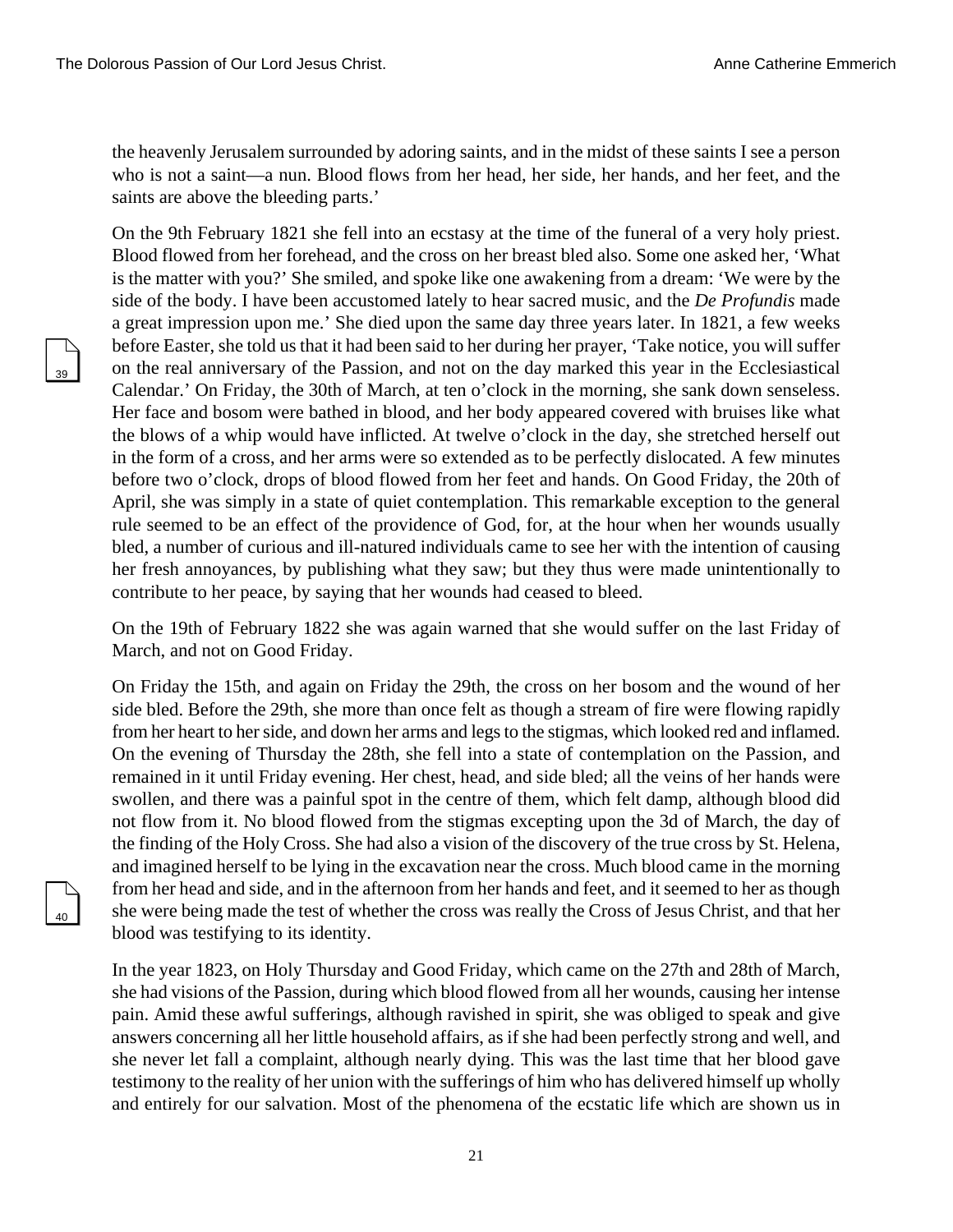42

the lives and writings of Saints Bridget, Gertrude, Mechtilde, Hildegarde, Catherine of Sienna, Catherine of Genoa, Catherine of Bologna, Colomba da Rieti, Lidwina of Schiedam, Catherine Vanini, Teresa of Jesus, Anne of St. Bartholomew, Magdalen of Pazzi, Mary Villana, Mary Buonomi, Marina d'Escobar, Crescentia de Kaufbeuern, and many other nuns of contemplative orders, are also to be found in the history of the interior life of Anne Catherine Emmerich. The same path was marked out for her by God. Did she, like these holy women, attain the end? God alone knows. Our part is only to pray that such may have been the case, and we are allowed to hope it. Those among our readers who are not acquainted with the ecstatic life from the writings of those who have lived it, will find information on this subject in the Introduction of Go $\ddot{A}$  k arres to the writings of Henry Suso, published at Ratisbonne in 1829.

Since many pious Christians, in order to render their life one perpetual act of adoration, endeavour to see in their daily employments a symbolical representation of some manner of honouring God, and offer it to him in union with the merits of Christ, it cannot appear extra. ordinary that those holy souls who pass from an active life to one of suffering and contemplation, should sometimes see their spiritual labours under the form of those earthly occupations which formerly filled their days. Then their acts were prayers; now their prayers are acts; but the form remains the same. It was thus that Anne Catherine, in her ecstatic life, beheld the series of her prayers for the Church under the forms of parables bearing reference to agriculture, gardening, weaving, sowing, or the care of sheep. All these different occupations were arranged, according to their signification, in the different periods of the common as well as the ecclesiastical year, and were pursued under the patronage and with the assistance of the saints of each day, the special graces of the corresponding feasts of the Church being also applied to them. The signification of this circle of symbols had reference to all the active part of her interior life. One example will help to explain our meaning. When Anne Catherine, while yet a child, was employed in weeding, she besought God to root up the cockle from the field of the Church. If her hands were stung by the nettles, or if she was obliged to do afresh the work of idlers, she offered to God her pain and her fatigue, and besought him, in the name of Jesus Christ, that the pastor of souls might not become weary, and that none of them might cease to labour zealously and diligently. Thus her manual labour became a prayer.

I will now give a corresponding example of her life of contemplation and ecstasy. She had been ill several times, and in a state of almost continual ecstasy, during which she often moaned, and moved her hands like a person employed in weeding. She complained one morning that her hands and arms smarted and itched, and on examination they were found to be covered with blisters, like what would have been produced by the stinging of nettles. She then begged several persons of her acquaintance to join their prayers to hers for a certain intention. The next day her hands were inflamed and painful, as they would have been after hard work; and when asked the cause, she replied: 'Ah! I have had so many nettles to root up in the vineyard, because those whose duty it was to do it only pulled off the stems, and I was obliged to draw the roots with much difficulty out of a stony soil.' The person who had asked her the question began to blame these careless workmen, but he felt much confused when she replied: 'You were one of them,—those who only pull off the stems of the nettles, and leave the roots in the earth, are persons who pray carelessly.' It was afterwards discovered that she had been praying for several dioceses which were shown to her under the figure of vineyards laid waste, and in which labour was needed. The real inflammation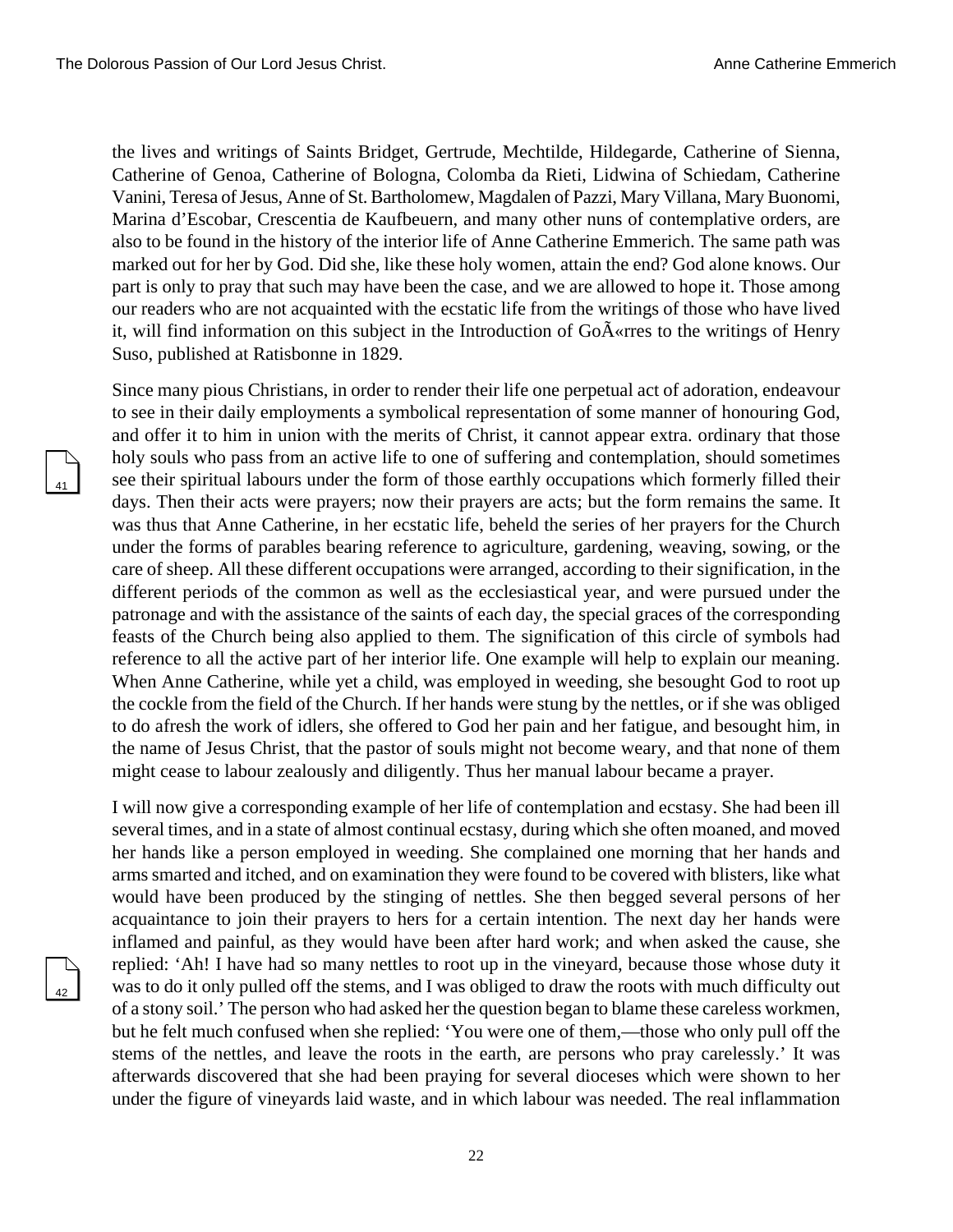of her hands bore testimony to this symbolical rooting up of the nettles; and we have, perhaps, reason to hope that the churches shown to her under the appearances of vineyards experienced the good effects of her prayer and spiritual labour; for since the door is opened to those who knock, it must certainly be opened above all to those who knock with such energy as to cause their fingers to be wounded.

Similar reactions of the spirit upon the body are often found in the lives of persons subject to ecstasies, and are by no means contrary to faith. St. Paula, if we may believe St. Jerome, visited the holy places in spirit just as if she had visited them bodily; and a like thing happened to St. Colomba of Rieti and St. Lidwina of Schiedam. The body of the latter bore traces of this spiritual journey, as if she had really travelled; she experienced all the fatigue that a painful journey would cause: her feet were wounded and covered with marks which looked as if they had been made by stones or thorns, and finally she had a sprain from which she long suffered.

She was led on this journey by her guardian angel, who told her that these corporeal wounds signified that she had been ravished in body and spirit.

Similar hurts were also to be seen upon the body of Anne Catherine immediately after some of her visions. Lidwina began her ecstatic journey by following her good angel to the chapel of the Blessed Virgin before Schiedam; Anne Catherine began hers by following her angel guardian either to the chapel which was near her dwelling, or else to the Way of the Cross of Coesfeld.

Her journeys to the Holy Land were made, according to the accounts she gave of them, by the most opposite roads; sometimes even she went all round the earth, when the task spiritually imposed upon her required it. In the course of these journeys from her home to the most distant countries., she carried assistance to many persons, exercising in their regard works of mercy, both corporal and spiritual, and this was done frequently in parables. At the end of a year she would go over the same ground again, see the same persons, and give an account of their spiritual progress or of their relapse into sin. Every part of this labour always bore some reference to the Church, and to the king dom. of God upon earth.

The end of these daily pilgrimages which she made in spirit was invariably the Promised Land, every part of which she examined in detail, and which she saw sometimes in its present state, and sometimes as it was at, different periods of sacred history; for her distinguishing characteristic and special privilege was an intuitive knowledge of the history of the Old and New Testaments, and of that of the members of the Holy Family, and of all the saints whom she was contemplating in spirit. She saw the signification of all the festival days of the ecclesiastical year under both a devotional and an historical point of view. She saw and described, day by day, with the minutest detail, and by name, places, persons, festivals, customs, and miracles, all that happened during the public life of Jesus until the Ascension, and the history of the apostles for several weeks after the Descent of the Holy Ghost. She regarded all her visions not as mere spiritual enjoyments, but as being, so to speak, fertile fields, plentifully strewn with the merits of Christ, and which had not as yet been cultivated; she was often engaged in spirit in praying that the fruit of such and such Sufferings of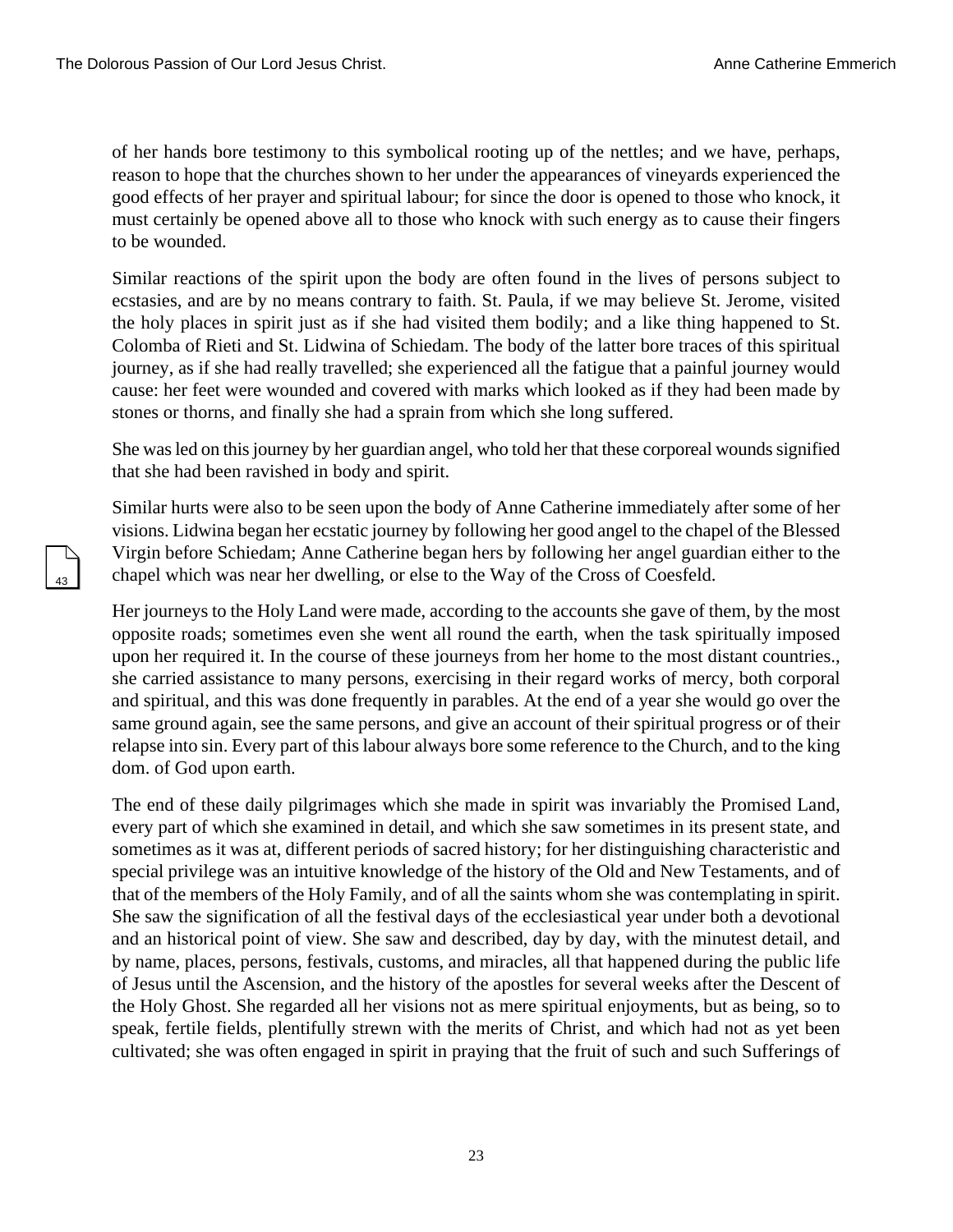45

our Lord might be given to the Church, and she would beseech God to apply to his Church the merits of our Saviour which were its inheritance, and of which she would, as it were, take possession, in its name, with the most touching simplicity and ingenuousness.

She never considered her visions to have any reference to her exterior Christian life, nor did she regard them as being of any historical value. Exteriorly she knew and believed nothing but the catechism, the common history of the Bible, the gospels for Sundays and festivals, and the Christian almanack, which to her far-sighted vision was an inexhaustible mine of hidden riches, since it gave her in a few pages a guiding thread which led her through all time, and by means of which she passed from mystery to mystery, and solemnised each with all the saints, in order to reap the fruits of eternity in time, and to preserve and distribute them in her pilgrimage around the ecclesiastical year, that so the will of God might be accomplished on earth as it is in Heaven. She had never read the Old or the New Testaments, and when she was tired of relating her visions, she would sometimes say: 'Read that in the Bible,' and then be astonished to learn that it was not there; 'for,' she would add, 'people are constantly saying in these days that you need read nothing but the Bible, which contains everything, &c. &c.'

The real task of her life was to suffer for the Church and for some of its members, whose distress was shown her in spirit, or who asked her prayers without knowing that this poor sick nun had something more to do for them than to say the *Pater noster*, but that all their spiritual and corporal sufferings became her own, and that she had to endure patiently the most terrible pains, without being assisted, like the contemplatives of former days, by the sympathising prayers of an entire community. In the age when she lived, she had no other assistance than that of medicine. While thus enduring sufferings which she had taken upon herself for others, she often turned her thoughts to the corresponding sufferings of the Church, and when thus suffering, for one single person, she would likewise offer all she endured for the whole Church.

The following is a remarkable instance of the sort:—During several weeks she had every symptom of consumption; violent irritation of the lungs, excessive perspiration, which soaked her whole bed, a racking cough, continual expectoration, and a strong continual fever. So fearful were her sufferings that her death was hourly expected and even desired. It was remarked that she had to struggle strangely against a strong temptation to irritability. Did she yield for an instant, she burst into tears, her sufferings increased tenfold, and she seemed unable to exist unless she immediately gained pardon in the sacrament of penance. She had also to combat a feeling of aversion to a certain person whom she had not seen for years. She was in despair because this person, with whom nevertheless she declared she had nothing in common, was always before her eyes in the most evil dispositions, and she wept bitterly, and with much anxiety of conscience, saying that she would not commit sin, that her grief must be evident to all, and other things which were quite unintelligible to the persons listening to her. Her illness continued to increase, and she was thought to be on the point of death. At this moment one of her friends saw her, to his great surprise, suddenly raise herself up on her bed, and say:—

'Repeat with me the prayers for those in their last agony.' He did as requested, and she answered the Litany in a firm voice. After some little time, the bell for the agonising was heard, and a person came in to ask Anne Catherine's prayers for his sister, who was just dead. Anne Catherine asked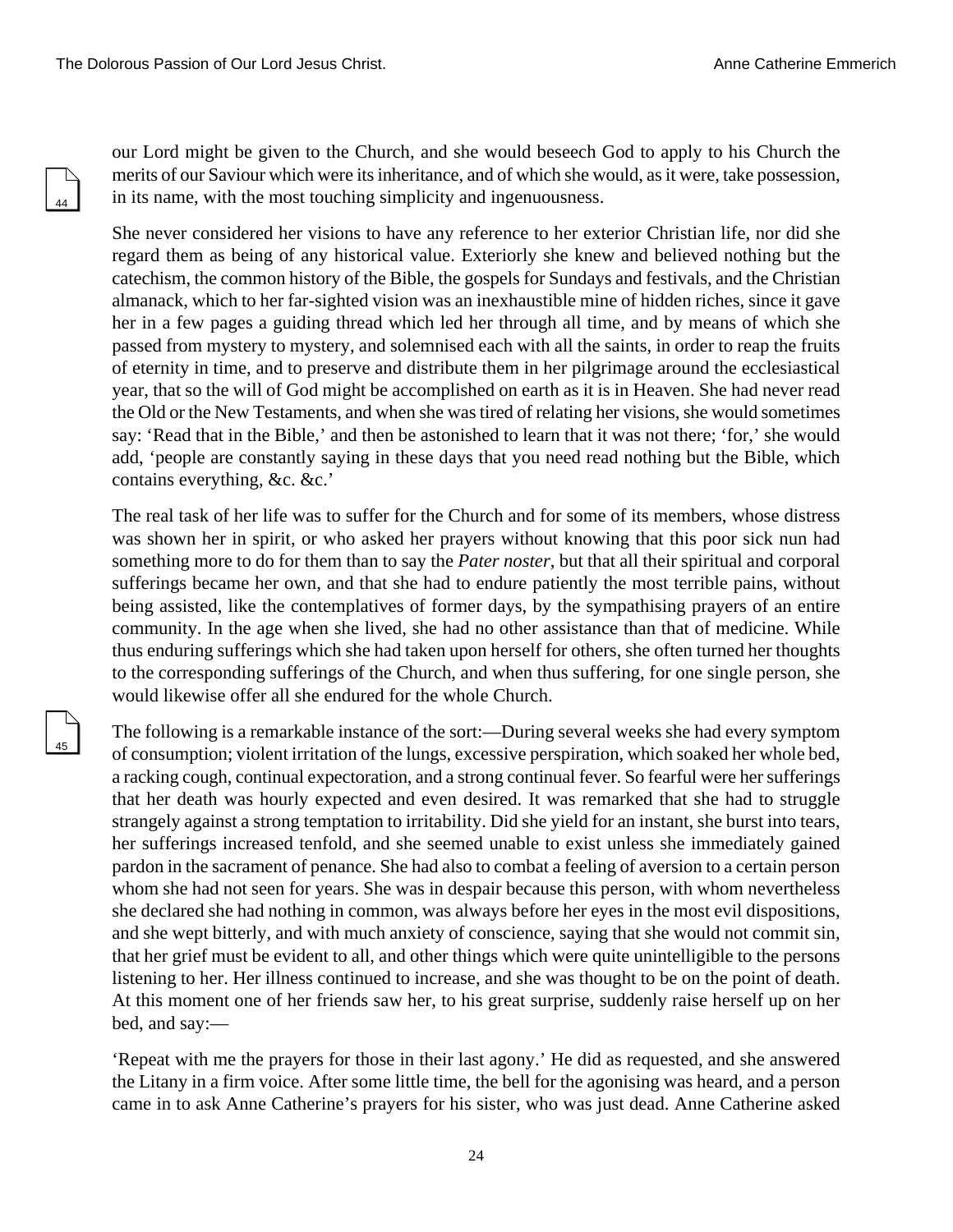47

for details concerning her illness and death, as if deeply interested in the subject, and the friend above-mentioned heard the account given by the new comer of a consumption resembling in the minutest particulars the illness of Anne Catherine herself. The deceased woman had at first been in so much pain and so disturbed in mind that she had seemed quite unable to prepare herself for death; but during the last fortnight she had been better, had made her peace with God, having in the first place been reconciled to a person with whom she was at enmity, and had died in peace, fortified by the last sacraments, and attended by her former enemy. Anne Catherine gave a small sum of money for the burial and funeral-service of this person. Her sweatings, cough, and fever now left her, and she resembled a person exhausted with fatigue, whose linen has been changed, and who has been placed on a fresh bed. Her friend said to her, 'When this fearful illness came upon you, this woman grew better, and her hatred for another was the only obstacle to her making peace with God. You took upon yourself, for the time, her feelings of hatred, she died in good dispositions, and now you seem tolerably well again. Are you still suffering on her account?' 'No, indeed!' she replied; 'that would be most unreasonable; but how can any person avoid suffering when even the end of his little finger is in pain? We are all one body in Christ.' 'By the goodness of God,' said her friend, 'you are now once more somewhat at ease.' 'Not for very long, though,' she replied with a smile; 'there are other persons who want my assistance.' Then she turned round on her bed, and rested awhile.

A very few days later, she began to feel intense pain in all her limbs, and symptoms of water on the chest manifested themselves. We discovered the sick person for whom Anne Catherine was suffering, and we saw that his sufferings suddenly diminished or immensely increased in exact inverse proportion to those of Anne Catherine.

Thus did charity compel her to take upon herself the illnesses and even the temptations of others, that they might be able in peace to prepare themselves for death. She was compelled to suffer in silence, both to conceal the weaknesses of her neighbour, and not to be regarded as mad herself; she war, obliged to receive all the aid that medicine could afford her for an illness thus taken voluntarily for the relief of others, and to be reproached for temptations which were not her own; finally, it was necessary that she should appear perverted in the eyes of men, that so those for whom she was suffering might be converted before God.

One day a friend in deep affliction was sitting by her bedside, when she suddenly fell into a state of ecstasy, and began to pray aloud: 'O, my sweet Jesus, permit me to carry that heavy stone!' Her friend asked her what was the matter. 'I am on my way to Jerusalem,' she replied, 'and I see a poor man walking along with the greatest difficulty, for there is a large stone upon his breast, the weight of which nearly crushes him.' Then again, after a few moments, she exclaimed: 'Give me that heavy stone, you cannot carry it any farther; give it to me.' All on a sudden she sank down fainting, as if crushed beneath some heavy burden, and at the same moment her friend felt himself relieved from the weight of sorrow which oppressed him, and his heart overflowing with extraordinary happiness. Seeing her in such a state of suffering, he asked her what the matter was, and she looking at him with a smile, replied: 'I cannot remain here any longer. Poor man, you must take back your burden.' Instantly her friend felt all the weight of his affliction return to him, whilst she, becoming as well again as before, continued her journey in spirit to Jerusalem.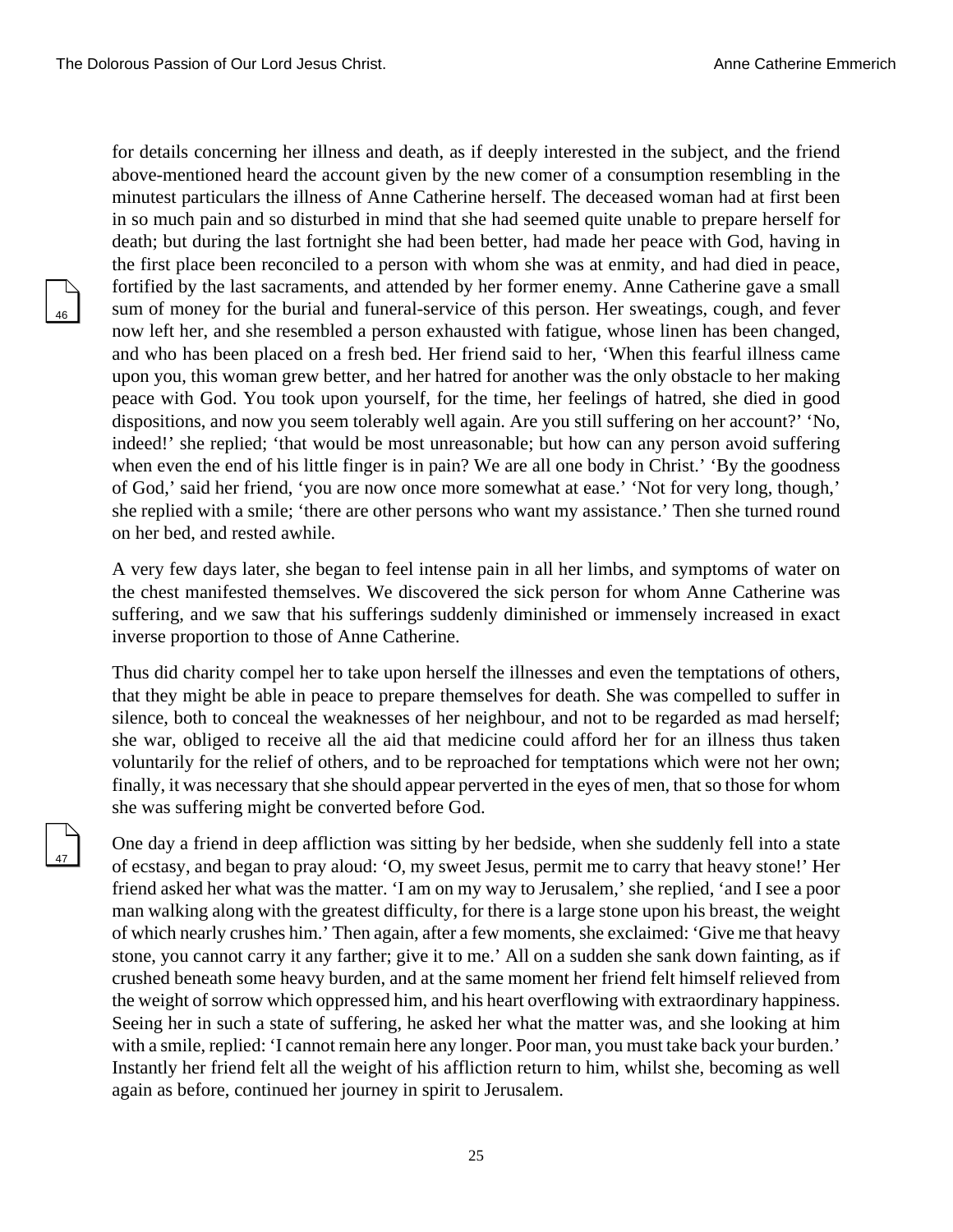49

We will give one more example of her spiritual exertions. One morning she gave her friend a little bag containing some rye-flour and eggs, and pointed out to him a small house where a poor woman, who was in a consumption, was living with her husband and two little children. He was to tell her to boil and take them, as when boiled they would be good for her chest. The friend, on entering the cottage, took the bag from under his cloak, when the poor mother, who, flushed with fever, was lying on a mattress between her half-naked children, fixed her bright eyes upon him, and holding out her thin hands, exclaimed: 'O, sir, it must be God or Sister Emmerich who sends you to me! You are bringing me some rye-flour and eggs.' Here the poor woman, overcome by her feelings, burst into tears, and then began to cough so violently that she had to make a sign to her husband to speak for her. He said that the previous night Gertrude had been much disturbed, and had talked a great deal in her sleep, and that on awaking she had told him her dream in these words: 'I thought that I was standing at the door with you, when the holy nun came out of the door of the next house, and I told you to look at her. She stopped in front of us, and said to me: "Ah, Gertrude, you look very ill; I will send you some rye-flour and eggs, which will relieve your chest." Then I awoke.' Such was the simple tale of the poor man; he and his wife both eagerly expressed their gratitude, and the bearer of Anne Catherine's alms left the house much overcome. He did not tell her anything of this when he saw her, but a few days after, she sent him again to the same place with a similar present, and he then asked her how it was she knew that poor woman? 'You know,' she replied, 'that I pray every evening for all those who suffer; I should like to go and relieve them, and I generally dream that I am going from one abode of suffering to another, and that I assist them to the best of my power. In this way I went in my dream to that poor woman's house; she was standing at the door with her husband, and I said to her: "Ah, Gertrude, you look very ill; I will send you some rye-flour and eggs, which will relieve your chest." And this I did through you, the next morning.' Both persons had remained in their beds, and dreamed the same thing, and the dream came true. St. Augustin, in his *City of God*, book xviii., c. 18, relates a similar thing of two philosophers, who visited each other in a dream, and explained some passages of Plato, both remaining asleep in their own houses.

These sufferings, and this peculiar species of active labour, were like a single ray of light, which enlightened her whole life. Infinite was the number of spiritual labours and sympathetic sufferings which came from all parts and entered into her heart—that heart so burning with love of Jesus Christ. Like St. Catherine of Sienna and some other ecstatics, she often felt the most profound feeling of conviction that our Saviour had taken her heart out of her bosom, and placed his own there instead for a time.

The following fragment will give some idea of the mysterious symbolism by which she was interiorly directed. During a portion of the year 1820 she performed many labours in spirit, for several different parishes; her prayers being represented under the figure of most severe labour in a vineyard. What we have above related concerning the nettles is of the same character.

On the 6th of September her heavenly guide said to her: '" You weeded, dug around, tied, and pruned the vine; you ground down the weeds so that they could never spring up any more; and then you went away joyfully and rested from your prayers. Prepare now to labour hard from the feast of the Nativity of the Blessed Virgin to that of St. Michael; the grapes are ripening and must be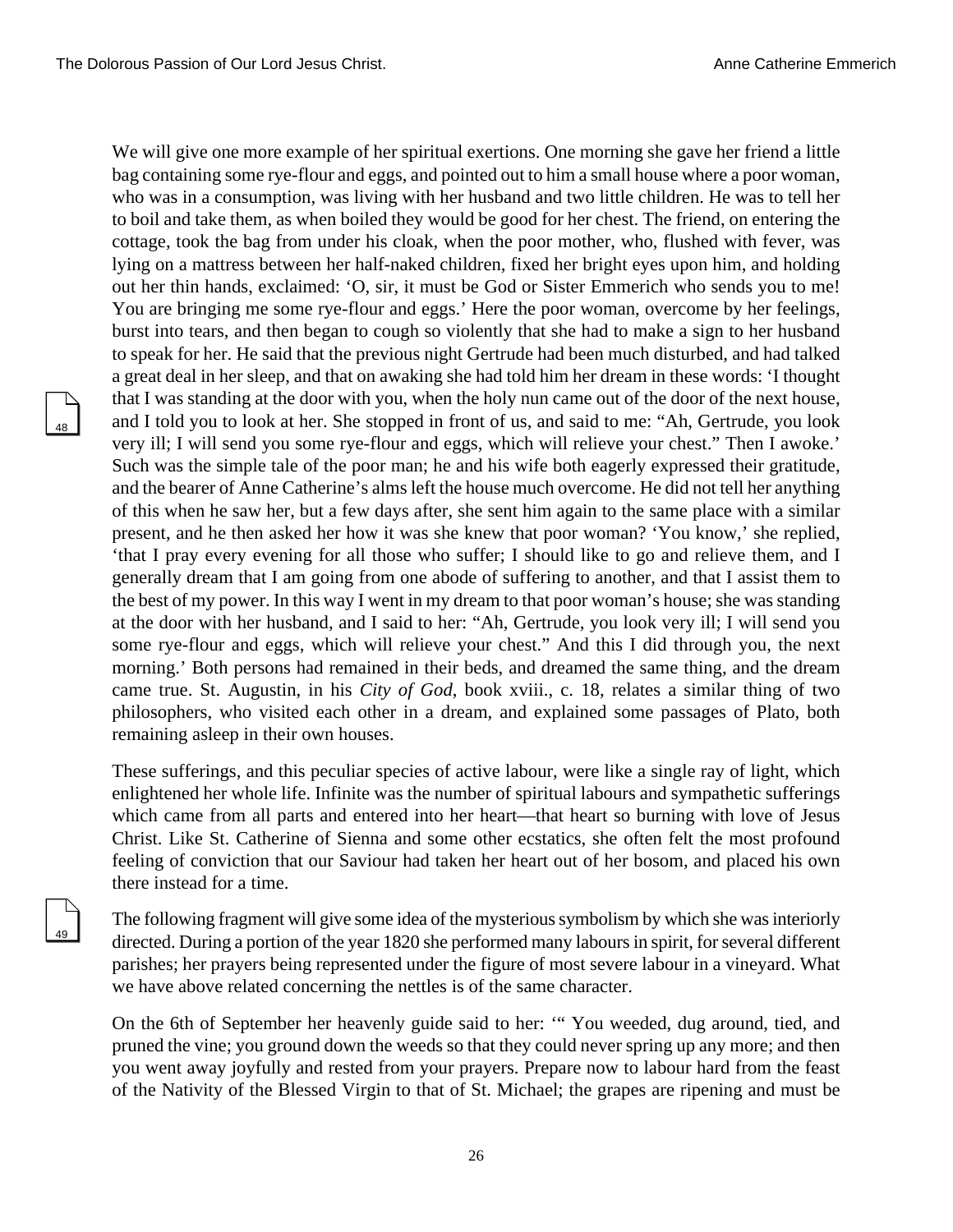51

well watched." Then he led me,' she continued, 'to the vineyard of St. Liboire, and showed me the vines at which I had worked. My labour had been successful, for the grapes were getting their colour and growing large, and in some parts the red juice was running down on the ground from them. My guide said to me: "When the virtues of the good begin to shine forth in public, they have to combat bravely, to be oppressed, to be tempted, and to suffer persecution. A hedge must be planted around the vineyard in order that the ripe grapes may not be destroyed by thieves and wild beasts, *i.e.* by temptation and persecution." He then showed me how to build a wall by heaping up stones, and to raise a thick hedge of thorns all around. As my hands bled from such severe labour, God, in order to give me strength, permitted me to see the mysterious signification of the vine, and of several other fruit trees. Jesus Christ is the true Vine, who is to take root and grow in us; all useless wood must be cut away, in order not to waste the sap, which is to become the wine, and in the Most Blessed Sacrament the Blood of Christ. The pruning of the vine has to be done according to certain rules which were made known to me. This pruning is, in a spiritual sense, the cutting off whatever is useless, penance and mortification, that so the true Vine may grow in us, and bring forth fruit. in the place of corrupt nature, which only bean wood and leaves. The pruning is done according to fixed rules, for it is only required that certain useless shoots should be cut off in man, and to lop off more would be to mutilate in a guilty manner. No pruning should ever be done upon the stock which has been planted in humankind through the Blessed Virgin, and is to remain in it for ever. The true Vine unites heaven to earth, the Divinity to humanity; and it is the human part that is to be pruned, that so the divine alone may grow. I saw so many other things relating to the vine that a book as large as the Bible could not contain them. One day, when I was suffering acute pain in my chest, I besought our Lord with groans not to give me a burthen above my strength to bear; and then my Heavenly Spouse appeared, and said to me, . . . "I have laid thee on my nuptial couch, which is a couch of suffering; I have given thee suffering and expiation for thy bridal garments and jewels. Thou must suffer, but I will not forsake thee; thou art fastened to the Vine, and thou wilt not be lost." Then I was consoled for all my sufferings. It was likewise explained to me why in ray visions relating to the feasts of the family of Jesus, such, for instance, as those of St. Anne, St. Joachim, St. Joseph, &c., I always saw the Church of the festival under the figure of a shoot of the vine. The same was the case on the festivals of St. Francis of Assissium, St. Catherine of Sienna, and of all the saints who have had the stigmas.

'The signification of my sufferings in all my limbs was explained to me in the following vision: I saw a gigantic human body in a horrible state of mutilation, and raised upwards towards the sky. There were no fingers or toes on the hands and feet, the body was covered with frightful wounds, some of which were fresh and bleeding, others covered with dead flesh or turned into excrescences. The whole of one aide was black, gangrened, and as it were half eaten away. I suffered as though it had been my own body that was in this state, and then my guide said to me, "This is the body of the Church, the body of all men and thine also." Then, pointing to each wound, he showed me at the same time some part of the world; I saw an infinite number of men and nations separated from the Church, all in their own peculiar way, and I felt pain as exquisite from this separation as if they had been torn from my body. Then my guide said to me: "Let thy sufferings teach thee a lesson, and offer them to God in union with those of Jesus for all who are separated. Should not one member call upon another, and suffer in order to cure and unite it once more to the body? When those parts which are most closely united to the body detach themselves, it is as though the flesh were torn

27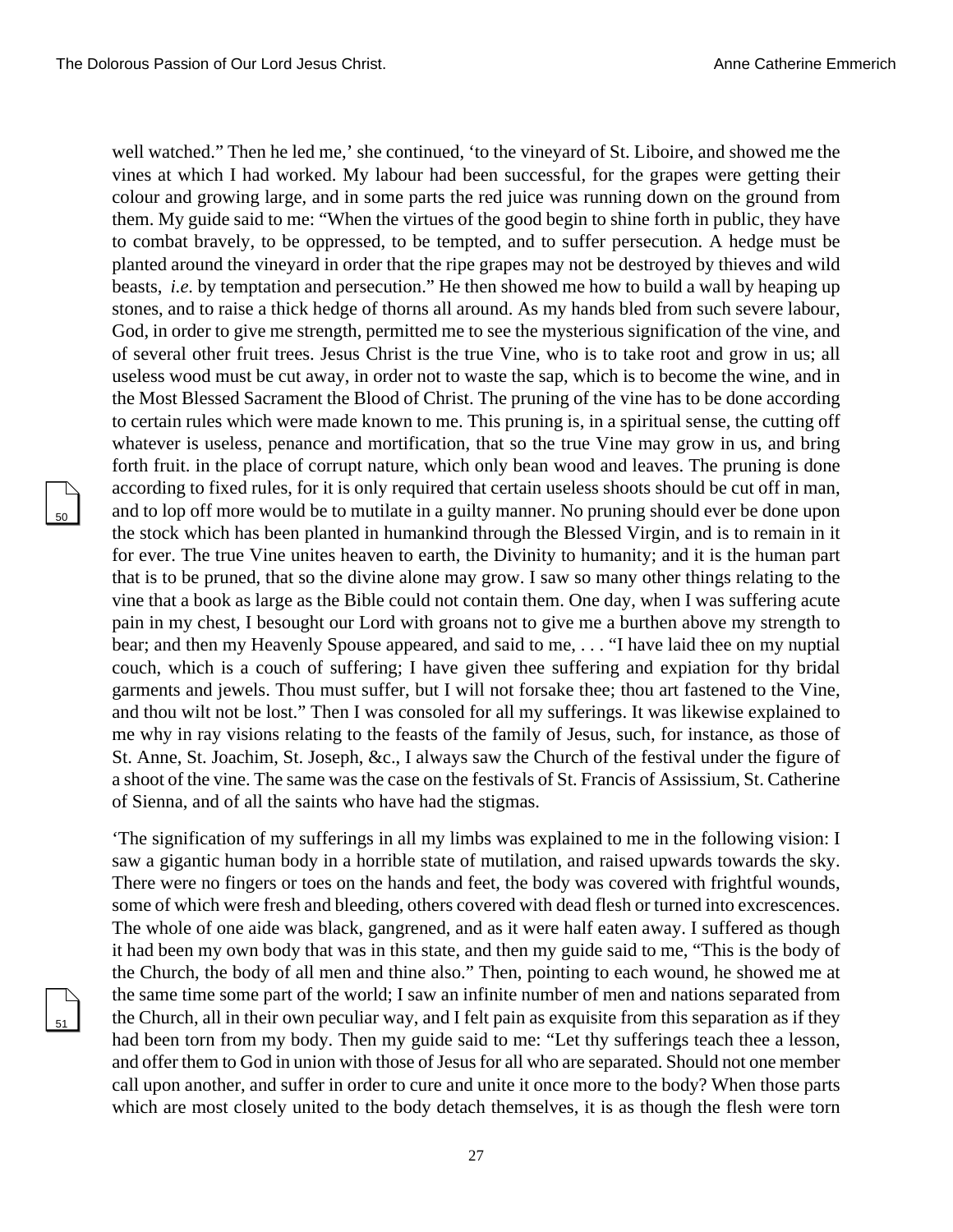53

from around the heart. In my ignorance, I thought that he was speaking of those brethren who are not in communion with us, but my guide added: "Who are our brethren? It is not our blood relations who are the nearest to our hearts, but those who are our brethren in the blood of Christ—the children of the Church who fall away." He showed me that the black and gangrened side of the body would soon be cured; that the putrified flesh which had collected around the wounds represented heretics who divide one from the other in proportion as they increase; that the dead flesh was the figure of all. who are spiritually dead, and who are void of any feeling; and that the ossified parts represented obstinate and hardened heretics. I saw and felt in this manner every wound and its signification. The body reached up to heaven. It was the body of the Bride of Christ, and most painful to behold. I wept bitterly, but feeling at once deeply grieved and strengthened by sorrow and compassion, I began again to labour with all my strength.'

Sinking beneath the weight of life and of the task imposed upon her she often besought God to deliver her, and she then would appear to be on the very brink of the grave. But each time she would say: 'Lord, not my will but thine be done! If my prayers and sufferings are useful let me live a thousand years, but grant that I may die rather than ever offend thee.' Then she would receive orders to live, and arise, taking up her cross, once more to bear it in patience and suffering after her Lord. >From time to time the road of life which she was pursuing used to be shown to her, leading to the top of a mountain on which was a shining and resplendent city—the heavenly Jerusalem. Often she would think she had arrived at that blissful abode, which seemed to be quite near her, and her joy would be great. But all on a sudden she would discover that she was still separated from it by a valley, and then she would have to descend precipices. and follow indirect paths, labouring, suffering, and performing deeds of charity everywhere. She had to direct wanderers into the right road, raise up the fallen, sometimes even carry the paralytic, and drag the unwilling by force, and all these deeds of charity were as so many fresh weights fastened to her cross. Then she walked with more difficulty, bending beneath her burden and sometimes even falling to the ground.

In 1823 she repeated more frequently than usual that she could not perform her task in her present situation, that she had not strength for it, and that it was in a peaceful convent that she needed to have lived and died. She added that God would soon take her to himself, and that she had besought him to permit her to obtain by her prayers in the next world what her weakness would not permit her to accomplish in this. St. Catherine of Sienna, a short time before death, made a similar prayer.

Anne Catherine had previously had a vision concerning what her prayers might obtain after death, with regard to things that were not in existence during her life. The year 1823, the last of which she completed the whole circle, brought her immense labours. She appeared desirous to accomplish her entire task, and thus kept the promise which she had previously made of relating the history of the whole Passion. It formed the subject of her Lenten meditations during this year, and of them the present volume is composed. But she did not on this account take less part in the fundamental mystery of this penitential season, or in the different mysteries of each of the festival days of the Church, if indeed the words *to take part* be sufficient to express the wonderful manner in which she rendered visible testimony to the mystery celebrated in each festival by a sudden change in her corporal and spiritual life. See on this subject the chapter entitled *Interruption of the Pictures of the Passion*.

28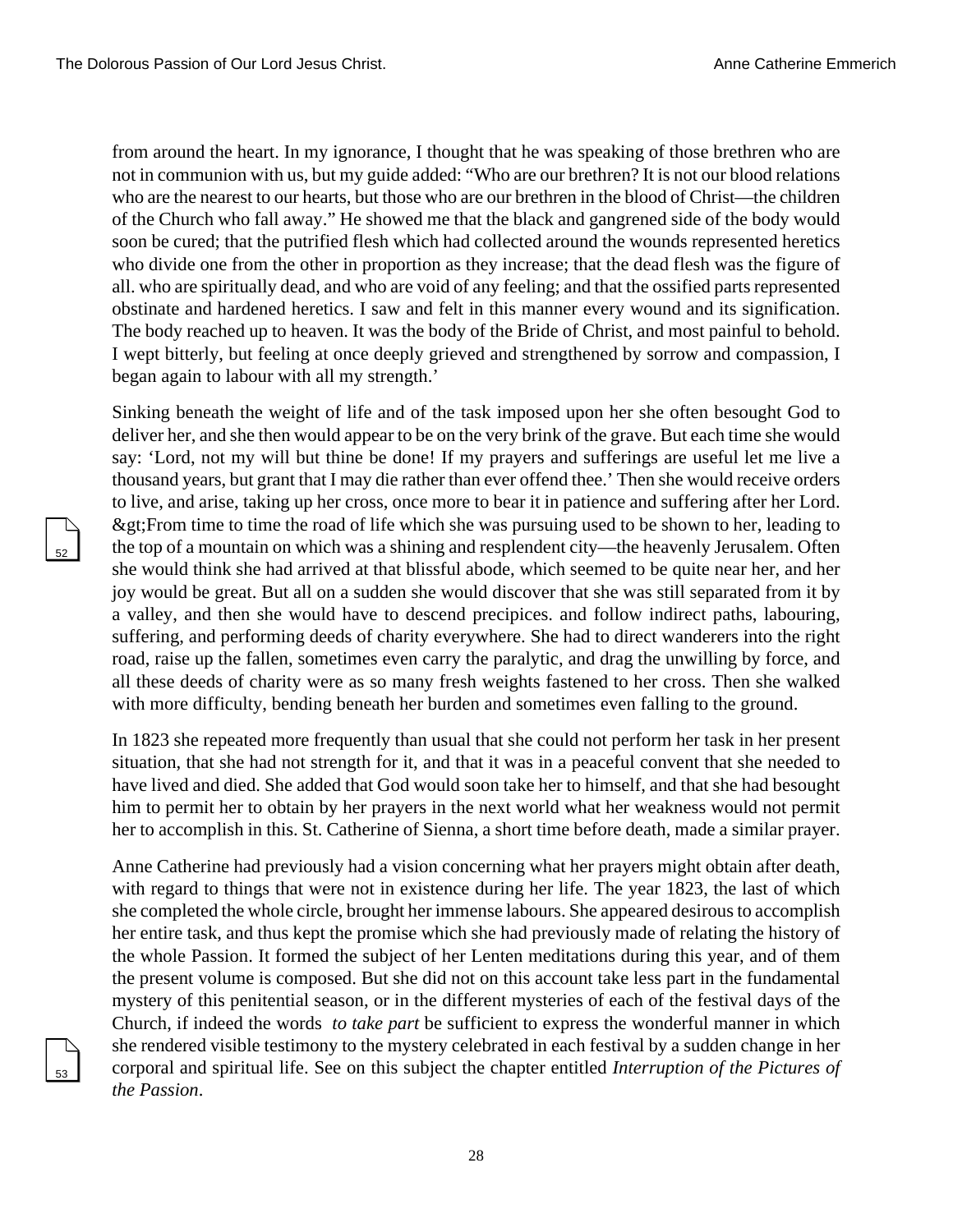Every one of the ceremonies and festivals of the Church was to her far more than the consecration of a remembrance. She beheld in the historical foundation of each solemnity an act of the Almighty, done in time for the reparation of fallen humanity. Although these divine acts appeared to her stamped with the character of eternity, yet she was well aware that in order for man to profit by them in the bounded and narrow sphere of time, he must, as it were, take possession of them in a series of successive moments, and that for this purpose they had to be repeated and renewed in the Church, in the order established by Jesus Christ and the Holy Spirit. All festivals and solemnities were in her eyes eternal graces which returned at fixed epochs in every ecclesiastical year, in the same manner as the fruits and harvests of the earth come in their seasons in the natural year.

Her zeal and gratitude in receiving and treasuring up these graces were untiring, nor was she less eager and zealous in offering them to those who neglected their value. In the same manner as her compassion for her crucified Saviour had pleased God and obtained for her the privilege of being marked with the stigmas of the Passion as with a seal of the most perfect love, so all the sufferings of the Church and of those who were in affliction were repeated in the different states of her body and soul. And all these wonders took place within her, unknown to those who were around her; nor was she herself even more fully conscious of them than is the bee of the effects of its work, while yet she was tending and cultivating, with all the care of an industrious and faithful gardener, the fertile garden of the ecclesiastical year. She lived on its fruits, and distributed them to others; she strengthened herself and her friends with the flowers and herbs which she cultivated; or, rather, she herself was in this garden like a sensitive plant, a sunflower, or some wonderful plant in which, independent of her own will, were reproduced all the seasons of the year, all the hours of the day, and all the changes of the atmosphere.

At the end of the ecclesiastical year of 1823, she had for the last time a vision on the subject of making up the accounts of that year. The negligences of the Church militant and of her servants were shown to Anne Catherine, under various symbols; she saw how many graces had not been coöperated with, or been rejected to a greater or less extent, and how many had been entirely thrown away. It was made known to her how our Blessed Redeemer had deposited for each year in the garden of the Church a complete treasure of his merits, sufficient for every requirement, and for the expiation of every sin. The strictest account was to be given of all graces which had been neglected, wasted, or wholly rejected, and the Church-militant was punished for this negligence or infidelity of her servants by being oppressed by her enemies, or by temporal humiliations. Revelations of this description raised to excess her love for the Church, her mother. She passed days and nights in praying for her, in offering to God the merits of Christ, with continual groans, and in imploring mercy. Finally, on these occasions, she gathered together all her courage, and offered to take upon herself both the fault and the punishment, like a child presenting itself before the king's throne, in order to suffer the punishment she had incurred. It was then said to her, 'See how wretched and miserable thou art thyself; thou who art desirous to satisfy for the sins of others.' And to her great terror she beheld herself as one mournful mass of infinite imperfection. But still her love remained undaunted, and burst forth in these words, 'Yes, I am full of misery and sin; but I am thy spouse, O my Lord, and my Saviour! My faith in thee and in the redemption which thou hast brought us covers all my sins as with thy royal mantle. I will not leave thee until thou hast accepted my sacrifice,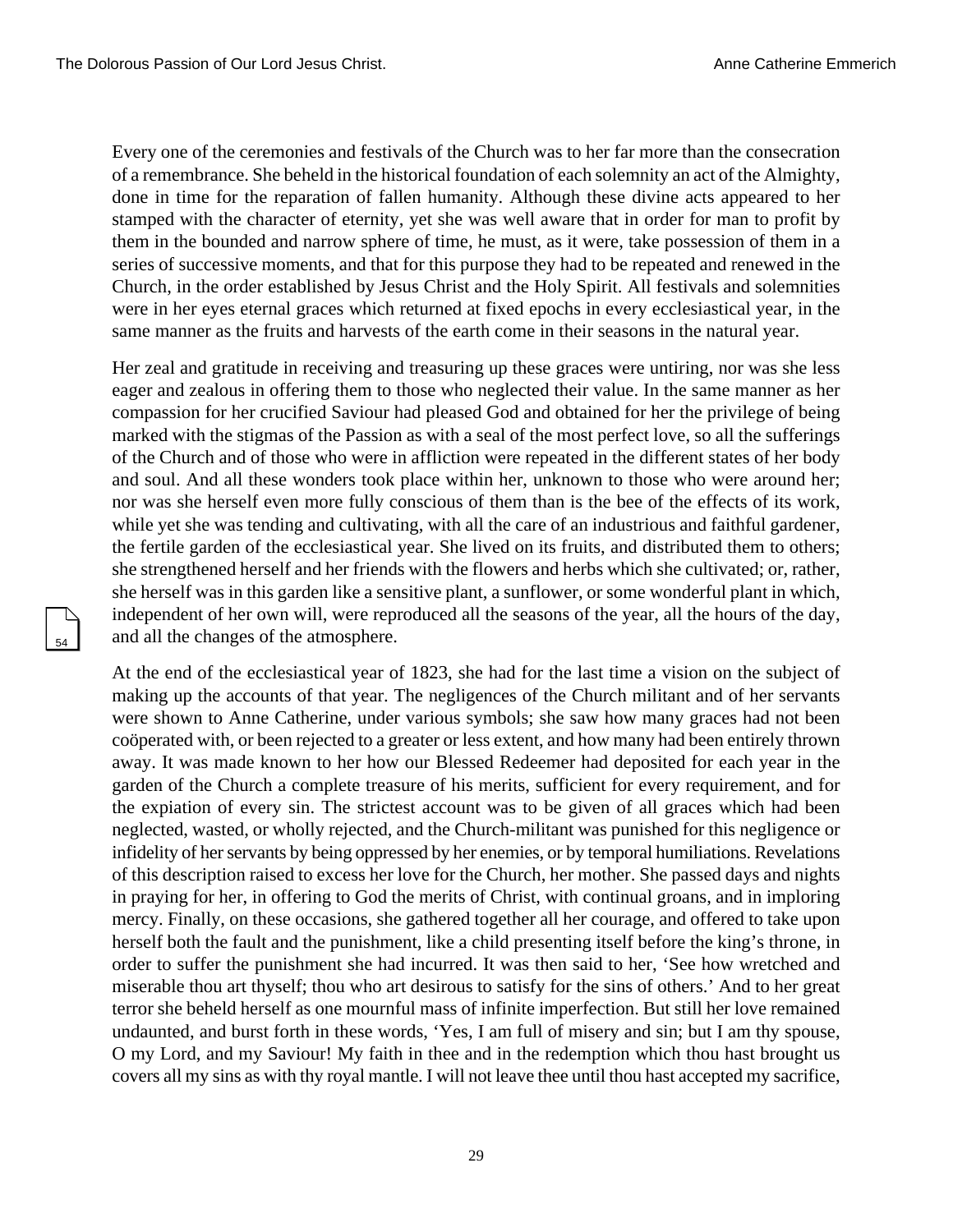56

for the superabundant treasure of thy merits is closed to none of thy faithful servants.' At length her prayer became wonderfully energetic, and to human ears there was like a dispute and combat with God, in which she was carried away and urged on by the violence of love. If her sacrifice was accepted, her energy seemed to abandon her, and she was left to the repugnance of human nature for suffering. When she had gone through this trial, by keeping her eyes fixed on her Redeemer in the Garden of Olives, she next had to endure indescribable sufferings of every description, bearing them all with wonderful patience and sweetness. We used to see her remain several days together, motionless and insensible, looking like a dying lamb. Did we ask her how she was, she would half open her eyes, and reply with a sweet smile, 'My sufferings are most salutary.'

At the beginning of Advent, her sufferings were a little soothed by sweet visions of the preparations made by the Blessed Virgil, to leave her home, and then of her whole journey with St. Joseph to Bethlehem. She accompanied them each day to the humble inns where they rested for the night, or went on before them to prepare their lodgings. During this time she used to take old pieces of linen, and at night, while sleeping, make them into baby clothes and caps for the children of poor women, the times of whose confinements were near at hand. The next day she would be surprised to see all these things neatly arranged in her drawers. This happened to her every year about the same time, but this year she had more fatigue and less consolation. Thus, at the hour of our Saviour's birth, when she was usually perfectly overwhelmed with joy, she could only crawl with the greatest difficulty to the crib where the Child Jesus was lying, and bring him no present but myrrh, no offering but her cross, beneath the weight of which she sank down half dying at his feet. It seemed as though she were for the last time making up her earthly accounts with God, and for the last time also offering herself in the place of a countless number of men who were spiritually and corporally afflicted. Even the little that is known of the manner in which she took upon herself the sufferings of others is almost incomprehensible. She very truly said: 'This year the Child Jesus has only brought me a cross and instruments of suffering.'

She became each day more and more absorbed in her sufferings, and although she continued to see Jesus travelling from city to city during his public life, the utmost she ever said on the subject was, briefly to name in which direction he was going. Once, she asked suddenly in a scarcely audible voice, 'What day is it?' When told that it was the 14th of January, she added: 'Had I but a few days more, I should have related the entire life of our Saviour, but now it. is no longer possible for me to do so.' These words were the more incomprehensible as she did not appear to know even which year of the public life of Jesus she was then contemplating in spirit. In 1820 she had related the history of our Saviour down to the Ascension, beginning at the 28th of July of the third year of the public life of Jesus, after which she returned to the first year of the life of Jesus, and had continued down to the 10th of January of the third year of his public life. On the 27th of April 1823, in consequence of a journey made by the writer, an interruption of her narrative took place, and lasted down to the 21st of October. She then took up the thread of her narrative where she had left it, and continued it to the last weeks of her life. When she spoke of a few days being wanted, her friend himself did not know how far her narrative went, not having had leisure to arrange what he had written. After her death he became convinced that if she had been able to speak during the last fourteen days of her life, 'she would have brought it down to the 28th of July of the third year of the public life of our Lord, consequently to where she had taken it up in 1820.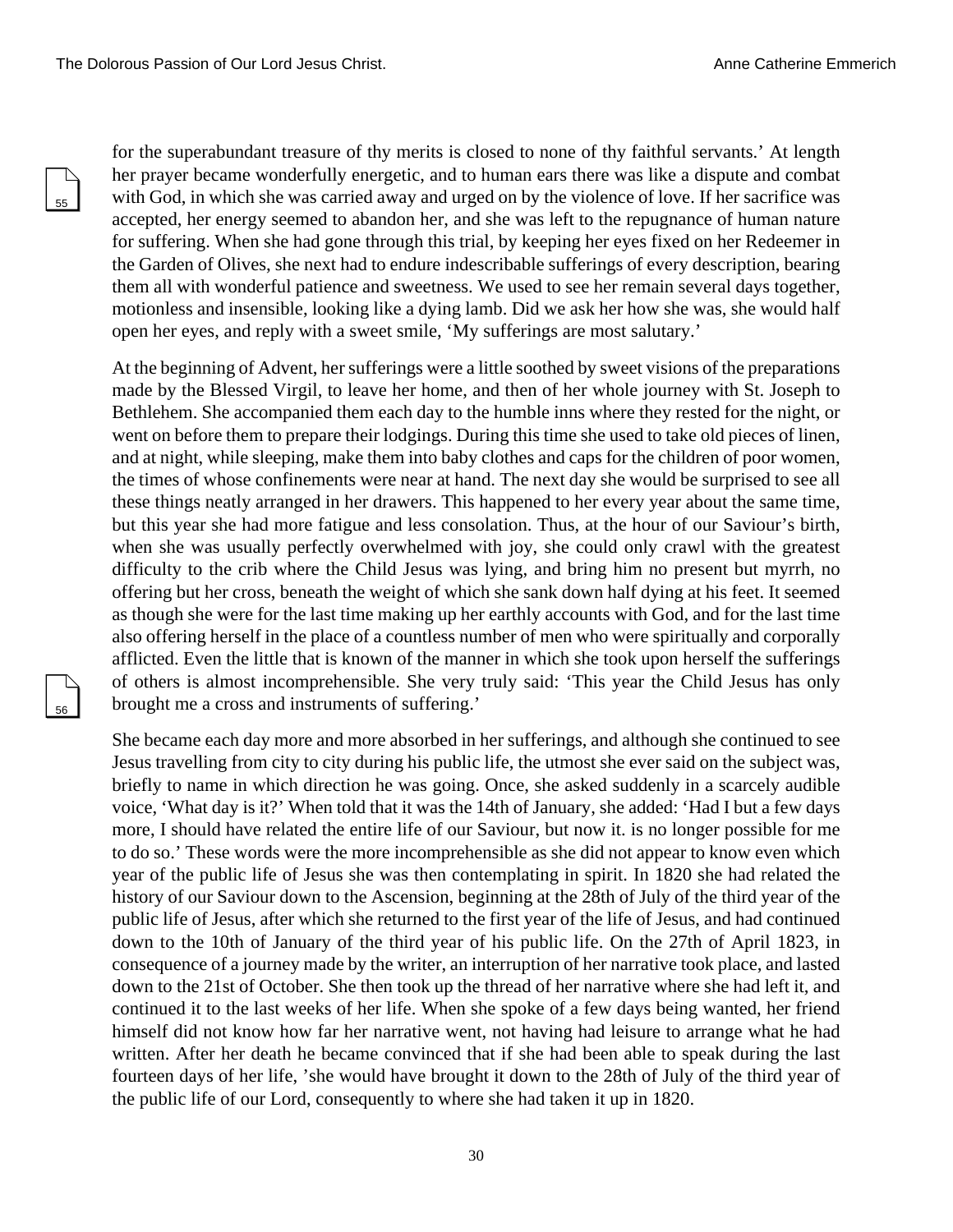58

Her condition daily became more frightful. She, who usually suffered in silence, uttered stifled groans, so awful was the anguish she endured. On the 15th of January she said: 'The Child Jesus brought me great sufferings at Christmas. I was once more by his manger at Bethlehem. He was burning with fever, and showed me his sufferings and those of his mother. They were so poor that they had no food but a wretched piece of bread. He bestowed still greater sufferings upon me, and said to me: "Thou art mine; thou art my spouse; suffer as I suffered, without asking the reason why." I do not know what my sufferings are to be, nor how long they will last. I submit blindly to my martyrdom, whether for life or for death: I only desire that the hidden designs of God may be accomplished in me. On the other hand, I am calm, and I have consolations in my sufferings. Even this morning I was very happy. Blessed be the holy Name of God!'

Her sufferings continued, if possible, to increase. Sitting up, and with her eyes closed, she fell from one side to another, while smothered groans escaped her lips. If she laid down, she was in danger of being stifled; her breathing was hurried and oppressed, and all her nerves and muscles were shaken and trembled with anguish. After violent retching, she suffered terrible pain in her bowels, so much so that it was feared gangrene must be forming there. Her throat was parched and burning, her mouth swollen, her cheeks crimson with fever, her hands white as ivory. The scars of the stigmas shone like silver beneath her distended skin. Her pulse gave from 160 to 180 pulsations per minute. Although unable to speak from her excessive suffering, she bore every duty perfectly in mind. On the evening of the 26th, she said to her friend, 'To-day is the ninth day, you must pay for the wax taper and novena at the chapel of St. Anne.' She was alluding to a novena which she had asked to have made for her intention, and she was afraid lest her friends should forget it. On the 27th, at two o'clock in the afternoon, she received Extreme Unction, greatly to the relief both of her soul and body. In the evening her friend, the excellent curé of H———, prayed at her bedside, which was an immense comfort to her. She said to him: 'How good and beautiful all this is!' And again: 'May God be a thousand times praised and thanked!'

The approach of death did not wholly interrupt the wonderful union of her life with that of the Church. A friend having visited her on the 1st of February in the evening, had placed himself behind her bed where she could not see him, and was listening with the utmost compassion to her low moans and interrupted breathing, when suddenly all became silent, and he thought that she was dead. At this moment the evening bell ringing for the matins of the Purification was heard. It was the opening of this festival which had caused her soul to be ravished in ecstasy. Although still in a very alarming state, she let some sweet and loving words concerning the Blessed Virgin escape her lips during the night and day of the festival. Towards twelve o'clock in the day, she said in a voice already changed by the near approach of death, 'It was long since I had felt so well. I have been ill quite a week, have I not? I feel as though I knew nothing about this world of darkness! O, what light the Blessed Mother of God showed me! She took me with her, and how willingly would I have remained with her!' Here she recollected herself for a moment, and then Said, placing her finger on her lip: 'But I must not speak of these things.' From that time she said that the slightest word in her praise greatly increased her sufferings.

The following days she was worse. On the 7th, in the evening, being rather more calm, she said: 'Ah, my sweet Lord Jesus, thanks be to thee again and again for every part of my life. Lord, thy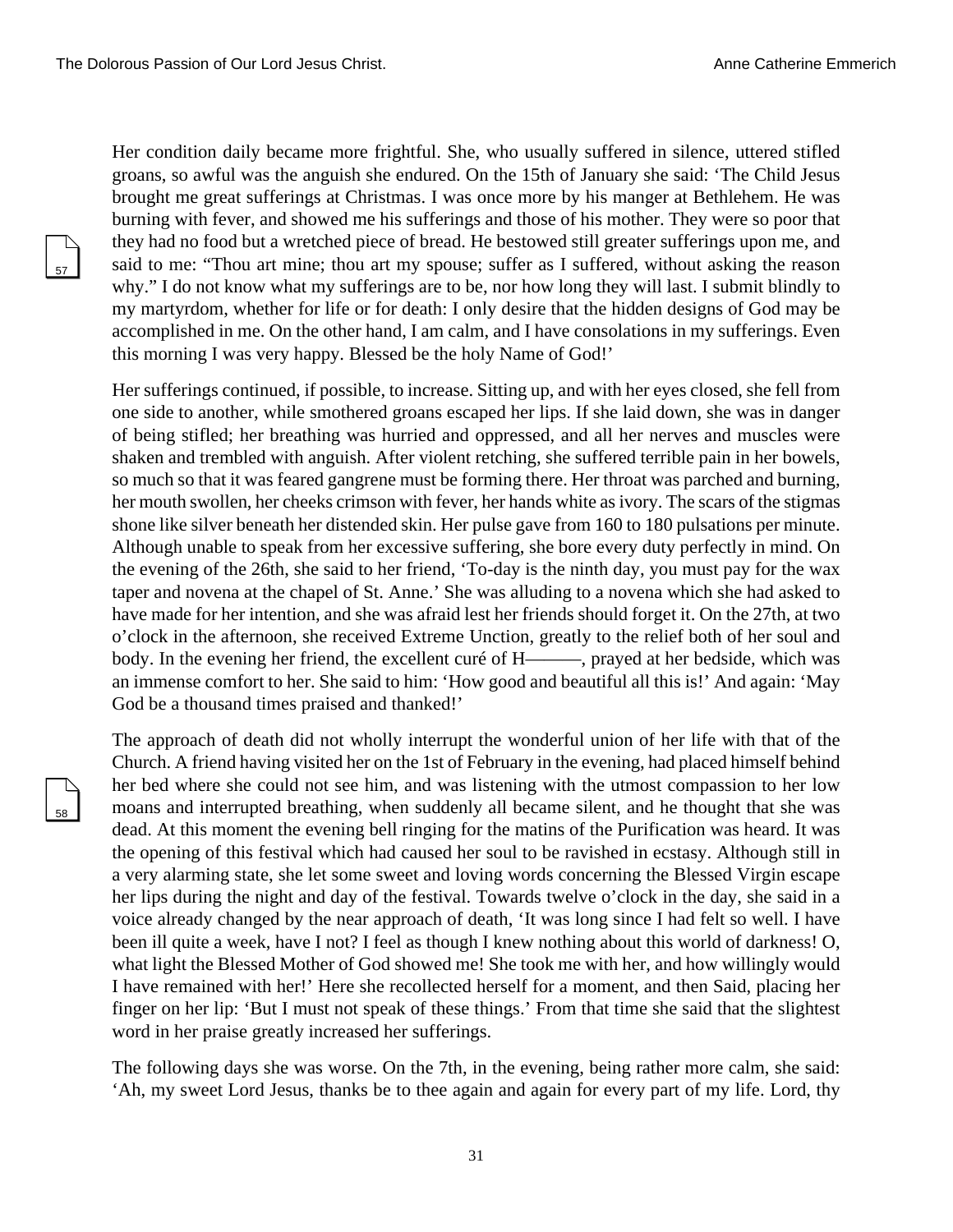$60$ 

will and not mine be done.' On the 8th of February, in the evening, a priest was praying near her bed, when she gratefully kissed his hand, begged him to assist at her death, and said, 'O Jesus, I live for thee, I die for thee. O Lord, praise be to thy holy name, I no longer see or hear!' Her friends wished to change her position, and thus ease her pain a little; but she said, 'I am on the Cross, it will soon all be over, leave me in peace.' She had received all the last Sacraments, but she wished to accuse herself once more in confession of a slight fault which she had already many times confessed; it was probably of the same nature as a sin which she had committed in her childhood, of which she often accused herself, and which consisted in having gone through a hedge into a neighbour's garden, and coveted some apples which had fallen on the ground. She had only looked at them; for, thank God, she said, she did not touch them, but she thought that was a sin against the tenth commandment. The priest gave her a general absolution; after which she stretched herself out, and those around her thought that she was dying. A person who had often given her pain now drew near her bed and asked her pardon. She looked at him in surprise, and said with the most expressive accent of truth, 'I have nothing to forgive any living creature.'

During the last days of her life, when her death was momentarily expected, several of her friends remained constantly in the room adjoining hers. They were speaking in a low tone, and so that she could not hear them, of her patience, faith, and other virtues, when all on a sudden they heard her dying voice saying: 'Ah, for the love of God, do not praise me—that keeps me here, because I then have to suffer double. O my God! how many fresh flowers are falling upon me!' She always saw flowers as the forerunners and figures of sufferings. Then she rejected all praises, with the most profound conviction of her own unworthiness, saying: 'God alone is good: everything must be paid, down to the last farthing. I am poor and loaded with sin, and I can only make up for having been praised by sufferings united to those of Jesus Christ. Do not praise me, but let me die in ignominy with Jesus on the cross.'

Boudon, in his life of Father Surin, relates a similar trait of a dying man, who had been thought to have lost the sense of hearing, but who energetically rejected a word of praise pronounced by those who were surrounding his bed.

A few hours before death, for which she was longing, saying, 'O Lord assist me; come, O Lord Jesus? a word of praise appeared to detain her, and she most energetically rejected it by making the following act of humility: 'I cannot die if so many good persons think well of me through a mistake; I beg of you to tell them all that I am a wretched sinner! Would that I could proclaim so as to be heard by all men, how great a sinner I am! I am far beneath the good thief who was crucified by the side of Jesus, for he and all his contemporaries had not so terrible an account as we shall have to render of all the graces which have been bestowed upon the Church.' After this declaration, she appeared to grow calm, and she said to the priest who was comforting her: 'I feel now as peaceful and as much filled with hope and confidence as if I had never committed a sin.' Her eyes turned lovingly towards the cross which was placed at the foot of her bed, her breathing became accelerated, she often drank some liquid; and when the little crucifix was held to her, she from humility only kissed the feet. A friend who was kneeling by her bedside in tears, had the comfort of often holding her the water with which to moisten her lips. As she had laid her hand, on which the white sear of the wound was most distinctly visible, on the counterpane, he took hold of that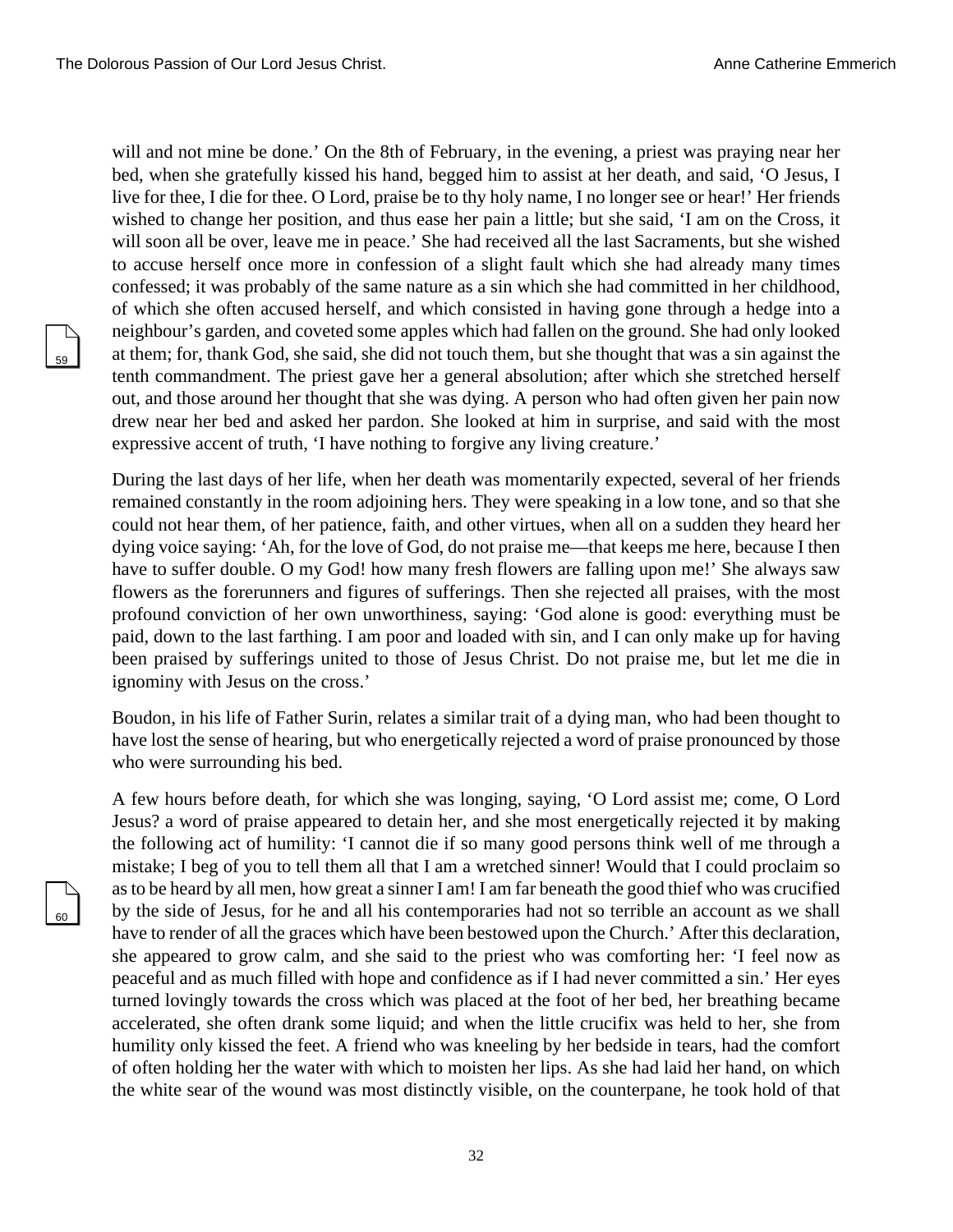62

hand, which was already cold, and as he inwardly wished for some mark of farewell from her, she slightly pressed his. Her face was calm and serene, bearing an expression of heavenly gravity, and which can only be compared to that of a valiant wrestler who after making unheard-of efforts to gain the victory, sinks back and dies in the very act of seizing the prize. The priest again read through the prayers for persons in their last agony, and she then felt an inward inspiration to pray for a pious young friend whose feast day it was. Eight o'clock struck; she breathed more freely for the space of a few minutes, and then cried three times with a deep groan: 'O Lord, assist me Lord, Lord, come!' The priest rang his bell, and said, 'She is dying.' Several relations and friends who were in the next room came in and knelt down to pray. She was then holding in her hand a lighted taper, which the priest was supporting. She breathed forth several slight sighs, and then her pure soul escaped her chaste lips, and hastened, clothed in the nuptial garment, to appear in heavenly hope before the Divine Bridegroom, and be united for ever to that blessed company of virgins who follow the Lamb whithersoever he goeth. Her lifeless body sank gently back on the pillows at half-past eight o'clock, P.M., on the 9th February 1824.

A person who had taken great interest in her during life wrote as follows: 'After her death, I drew near to her bed. She was supported by pillows, and lying on her left side. Some crutches, which had been prepared for her by her friends on one occasion when she had been able to take a few turns in the room, were hanging over her head, crossed, in a corner. Near them hung a little oil painting representing the death of the Blessed Virgin, which had been given her by the Princess of Salm. The expression of her countenance was perfectly sublime, and bore the traces of the spirit of self-sacrifice, the patience and resignation of her whole life; she looked as though she had died for the love of Jesus, in the very act of performing some work of charity for others. Her right hand was resting on the counterpane—that hand on which God had bestowed the unparalleled favour of being able at once to recognise by the touch anything that was holy, or that had been consecrated by the Church—a favour which perhaps no one had ever before enjoyed to so great an extent—a favour by which the interests of religion might be inconceivably promoted, provided it was made use of with discretion, and which surely had not been bestowed upon a poor ignorant peasant girl merely for her own personal gratification. For the last time I took in mine the band marked with a sign so worthy of our utmost veneration, the hand which was as a spiritual instrument in the instant recognition of whatever was holy, that it might be honoured even in a grain of sand—the charitable industrious hand, which had so often fed the hungry and clothed the naked—this hand was now cold and lifeless. A great favour had been withdrawn from earth, God had taken from us the hand of his spouse, who had rendered testimony to, prayed, and suffered for the truth. It appeared as though it had not been without meaning, that she had resignedly laid down upon her bed the hand which was the outward expression of a particular privilege granted by Divine grace. Fearful of having the strong impression made upon me by the sight of her countenance diminished by the necessary but disturbing preparations which were being made around her bed, I thoughtfully left her room. If, I said to myself—if, like so many holy solitaries, she had died alone in a grave prepared by her own hands, her friends—the birds—would have covered her with flowers and leaves; if, like other religious, she had died among virgins consecrated to God, and that their tender care and respectful veneration had followed her to the grave, as was the case, for example, with St. Columba of Rieti, it would have been edifying and pleasing to those who loved her; but doubtless such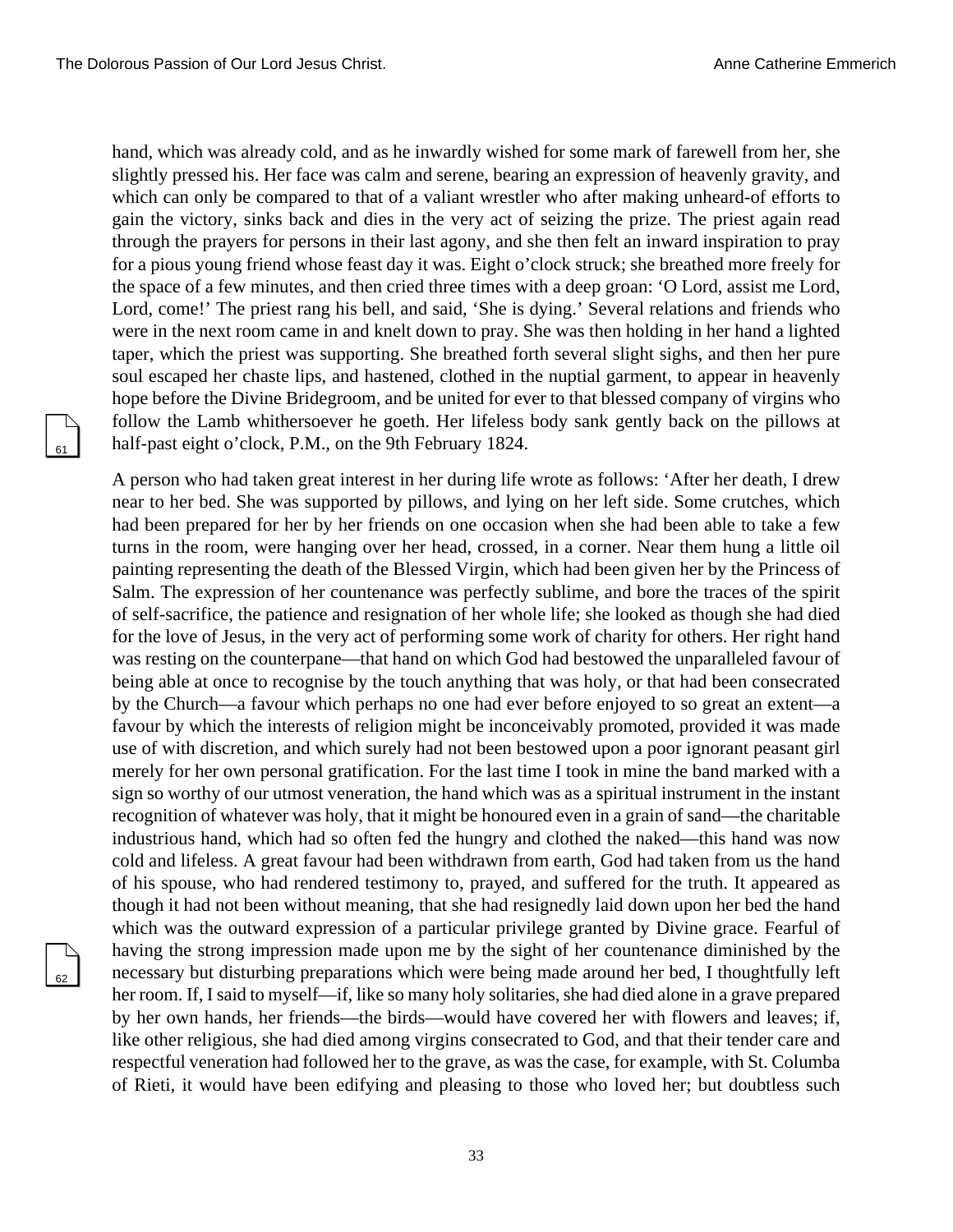honours rendered to her lifeless remains would not have been conformable to her love for Jesus, whom she so much desired to resemble in death as in life.'

The same friend later wrote as follows: 'Unfortunately there was no official post-mortem examination of her body, and none of those inquiries by which she had been so tormented during life were instituted after her death. The friends who surrounded her neglected to examine her body, probably for fear of coming upon some striking phenomenon, the discovery of which might have caused much annoyance in various ways. On Wednesday the 11th of February her body was prepared for burial. A pious female, who would not give up to any one the task of rendering her this last mark of affection, described to me as follows the condition in which she found her: " Her feet were crossed like the feet of a crucifix. The places of the stigmas were more red than usual. When we raised her head blood flowed from her nose and mouth. All her limbs remained flexible and with none of the stiffness of death even till the coffin was closed." On Friday the 13th of February she was taken to the grave, followed by the entire population of the place. She reposes in the cemetery, to the left of the cross, on the side nearest the hedge. In the grave in front of hers there rests a good old peasant of Welde, and in the grave behind a poor but virtuous female from Dernekamp.

'On the evening of the day when she was buried, a rich man went, not to Pilate, but to the curé of the place. He asked for the body of Anne Catherine, not to place it in a new sepulchre, but to buy it at a high price for a Dutch doctor. The proposal was rejected as it deserved, but it appears that the report spread in the little town that the body had been taken away, and it is said that the people went in great numbers to the cemetery to ascertain whether the grave had been robbed.'

To these details we will add the following extract from an account printed in December 1824, in the *Journal of Catholic Literature* of Kerz. This account was written by a person with whom we are unacquainted, but who appears to have been well informed: 'About six or seven weeks after the death of Anne Catherine Emmerich, a report having got about that her body had been stolen away, the grave and coffin were opened in secret, by order of the authorities, in the presence of seven witnesses. They found with surprise not unmixed with joy that corruption had not yet begun its work on the body of the pious maiden. Her features and countenance were smiling like those of a person who is dreaming sweetly. She looked as though she had but just been placed in the coffin, nor did her body exhale any corpse-like smell. *It is good to keep the secret of the king*, says Jesus the son of Sirach; but it is also good to reveal to the world the greatness of the mercy of God.'

We have been told that a stone has been placed over her grave. We lay upon it these pages; may they contribute to immortalise the memory of a person who has relieved so many pains of soul and body, and that of the spot where her mortal remains lie awaiting the Day of Resurrection.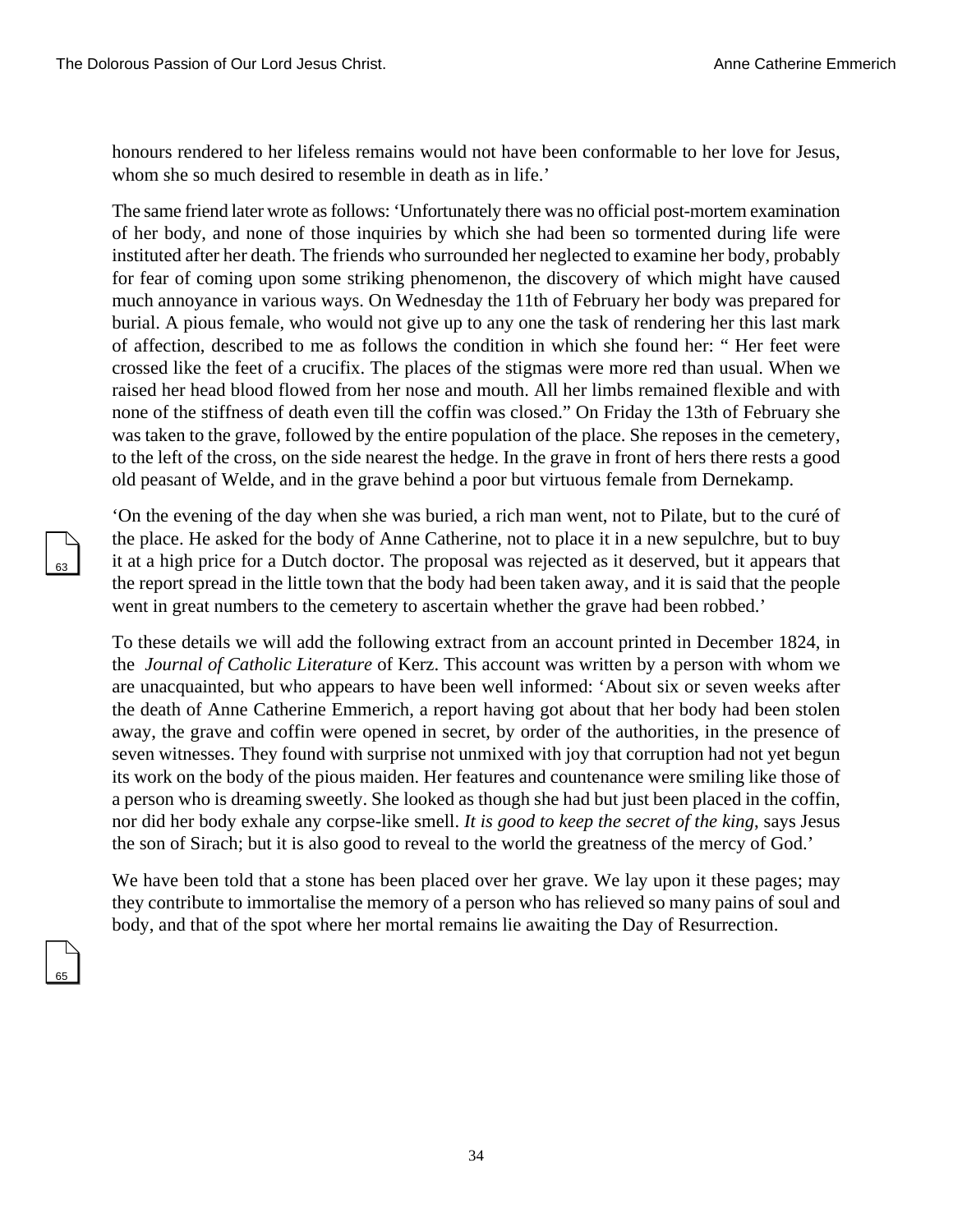# **TO THE READER**

WHOEVER compares the following meditations with the short history of the Last Supper given in the Gospel will discover some slight differences between them. An explanation should be given of this, although it can never be sufficiently impressed upon the reader that these writings have no pretensions whatever to add an iota to Sacred Scripture as interpreted by the Church.

Sister Emmerich saw the events of the Last Supper take place in the following order:—The Paschal Lamb was immolated and prepared in the supper-room; our Lord held a discourse on that occasion—the guests were dressed as travellers, and ate, standing, the lamb and other food prescribed by the law—the cup of wine was twice presented to our Lord, but he did not drink of it the second time; distributing it to his Apostles with these words: *I shall drink no more of the fruit of the vine*, &c. Then they sat down; Jesus spoke of the traitor; Peter feared lest it should be himself; Judas received from our Lord the piece of bread dipped, which was the sign that it was he; preparations were made for the washing of the feet; Peter strove against his feet being washed; then came the institution of the Holy Eucharist: Judas communicated, and afterwards left the apartment; the oils were consecrated, and instructions given concerning them; Peter and the other Apostles received ordination; our Lord made his final discourse; Peter protested that he would never abandon him; and then the Supper concluded. By adopting this order, it appears, at first, as though it were in contradiction to the passages of St. Matthew ([xxxi. 29\)](http://www.ccel.org/b/bible/asv/xml/asv.Matt.31.xml#Matt.31.29), and of St. Mark [\(xiv. 26](http://www.ccel.org/b/bible/asv/xml/asv.Mark.14.xml#Mark.14.26)), in which the words: *I will drink no more of the fruit of the vine*, &c., come after the consecration, but in St. Luke, they come before. On the contrary, all that concerns the traitor Judas comes here, as in St. Matthew and St. Mark, before the consecration; whereas in St. Luke, it does not come till afterwards. St. John, who does not relate the history of the institution of the Holy Eucharist, gives us to understand that Judas went out immediately after Jesus had given him the bread; but it appears most probable, from the accounts of the other Evangelists, that Judas received the Holy Communion under both forms, and several of the fathers—St. Augustin, St. Gregory the Great, and St. Leo the Great—as well as the tradition of the Catholic Church, tell us expressly that such was the case. Besides, were the order in which St. John presents events taken literally, he would contradict, not only St. Matthew and St. Mark, but himself, for it must follow, from [verse 10, chap. xiii.,](http://www.ccel.org/b/bible/asv/xml/asv.John.13.xml#John.13.10) that Judas also had his feet washed. Now, the washing of the feet took place after the eating of the Paschal Lamb, and it was necessarily whilst it was being eaten that Jesus presented the bread to the traitor. It is plain that the Evangelists here, as in several other parts of their writings, gave their attention to the sacred narrative as a whole, and did not consider themselves bound to relate every detail in precisely the same order, which fully explains the apparent contradictions of each other, which are to be found in their Gospels. The following pages will appear to the attentive reader rather a simple and natural concordance of the Gospels than a history differing in any point of the slightest importance than that of Scripture.

66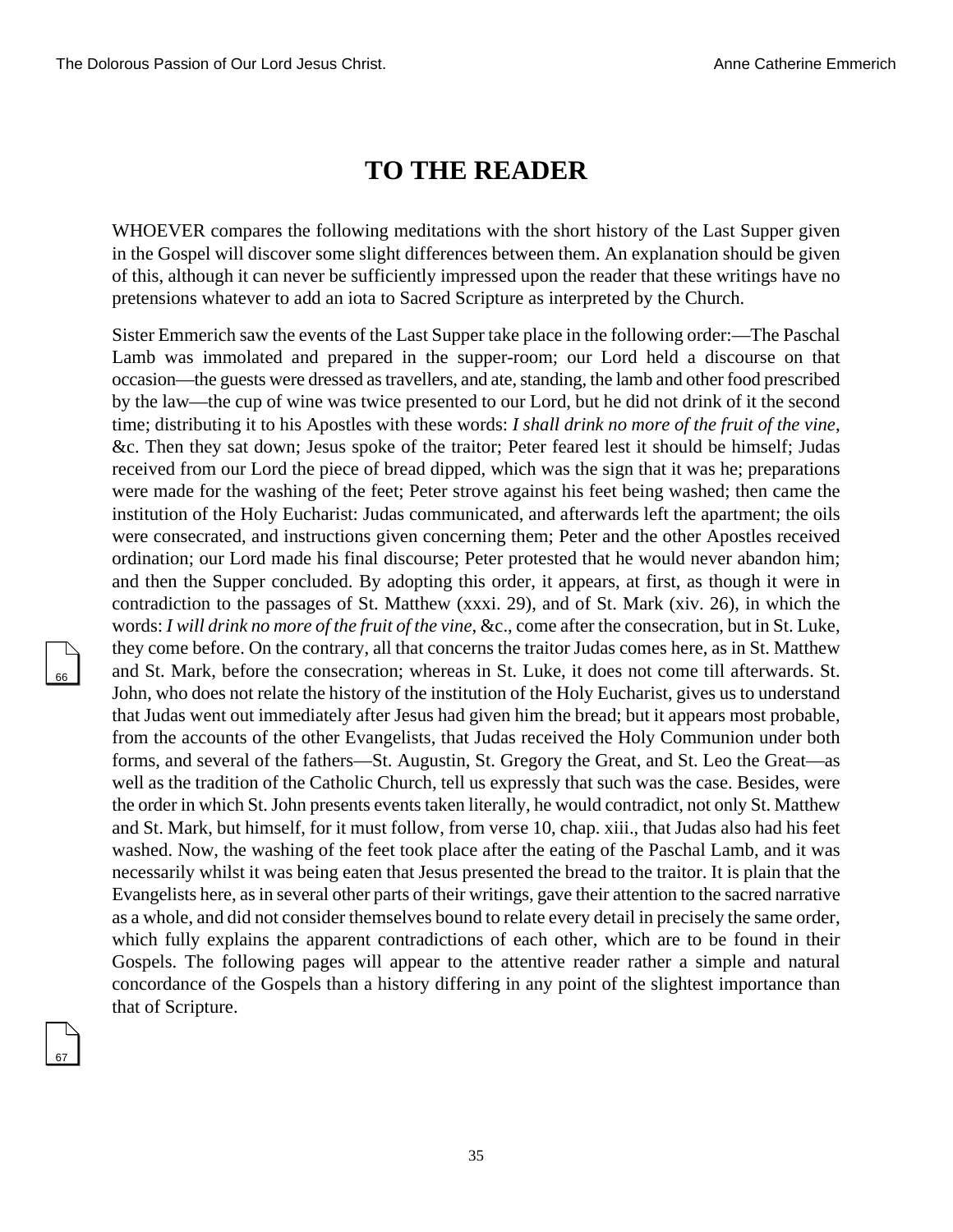# **MEDITATION I.**

### **Preparations for the Pasch.**

### *Holy Thursday, the 13*th *of Nisan* (29th of March).

YESTERDAY evening it was that the last great public repast of our Lord and his friends took place in the house of Simon the Leper, at Bethania, and Mary Magdalen for the last time anointed the feet of Jesus with precious ointment. Judas was scandalised upon this occasion, and hastened forthwith to Jerusalem again to conspire with the high-priests for the betrayal of Jesus into their hands. After the repast, Jesus returned to the house of Lazarus, and some of the Apostles went to the inn situated beyond Bethania. During the night Nicodemus again came to Lazarus' house, had a long conversation with our Lord, and returned before daylight to Jerusalem, being accompanied part of the way by Lazarus.

The disciples had already asked Jesus where he would eat the Pasch. To-day, before dawn, our Lord sent for Peter, James, and John, spoke to them at some length concerning all they had to prepare and order at Jerusalem, and told them that when ascending Mount Sion, they would meet the man carrying a pitcher of water. They were already well acquainted with this man, for at the last Pasch, at Bethania, it had been him who prepared the meal for Jesus, and this is why St. Matthew says: *a certain man*. They were to follow him home, and say to him: *The Master saith, My time is near at hand, with thee I make the pasch with my disciples* [\(Matt. xxvi. 18](http://www.ccel.org/b/bible/asv/xml/asv.Matt.26.xml#Matt.26.18)). They were then to be shown the supper-room, and make all necessary preparations.

I saw the two Apostles ascending towards Jerusalem, along a ravine, to the south of the Temple, and in the direction of the north side of Sion. On the southern side of the mountain on which the Temple stood, there were some rows of houses; and they walked opposite these houses, following the stream of an intervening torrent. When they had reached the summit of Mount Sion, which is higher than the mountain of the Temple, they turned their steps towards the south, and, just at the beginning of a small ascent, met the man who had been named to them; they followed and spoke to him as Jesus had commanded. He was much gratified by their words, and answered, that a supper had already been ordered to be prepared at his house (probably by Nicodemus), but that he had not been aware for whom, and was delighted to learn that it was for Jesus. This man's name was Heli, and he was the brother-in-law of Zachary of Hebron, in whose house Jesus had in the preceding year announced the death of John the Baptist. He had only one son, who was a Levite, and a friend of St. Luke, before the latter was called by our Lord, and five daughters, all of whom were unmarried. He went up every year with his servants for the festival of the Pasch, hired a room and prepared the Pasch for persons who had no friend in the town to lodge with. This year he had hired a supper-room which belonged to Nicodemus and Joseph of Arimathea. He showed the two Apostles its position and interior arrangement.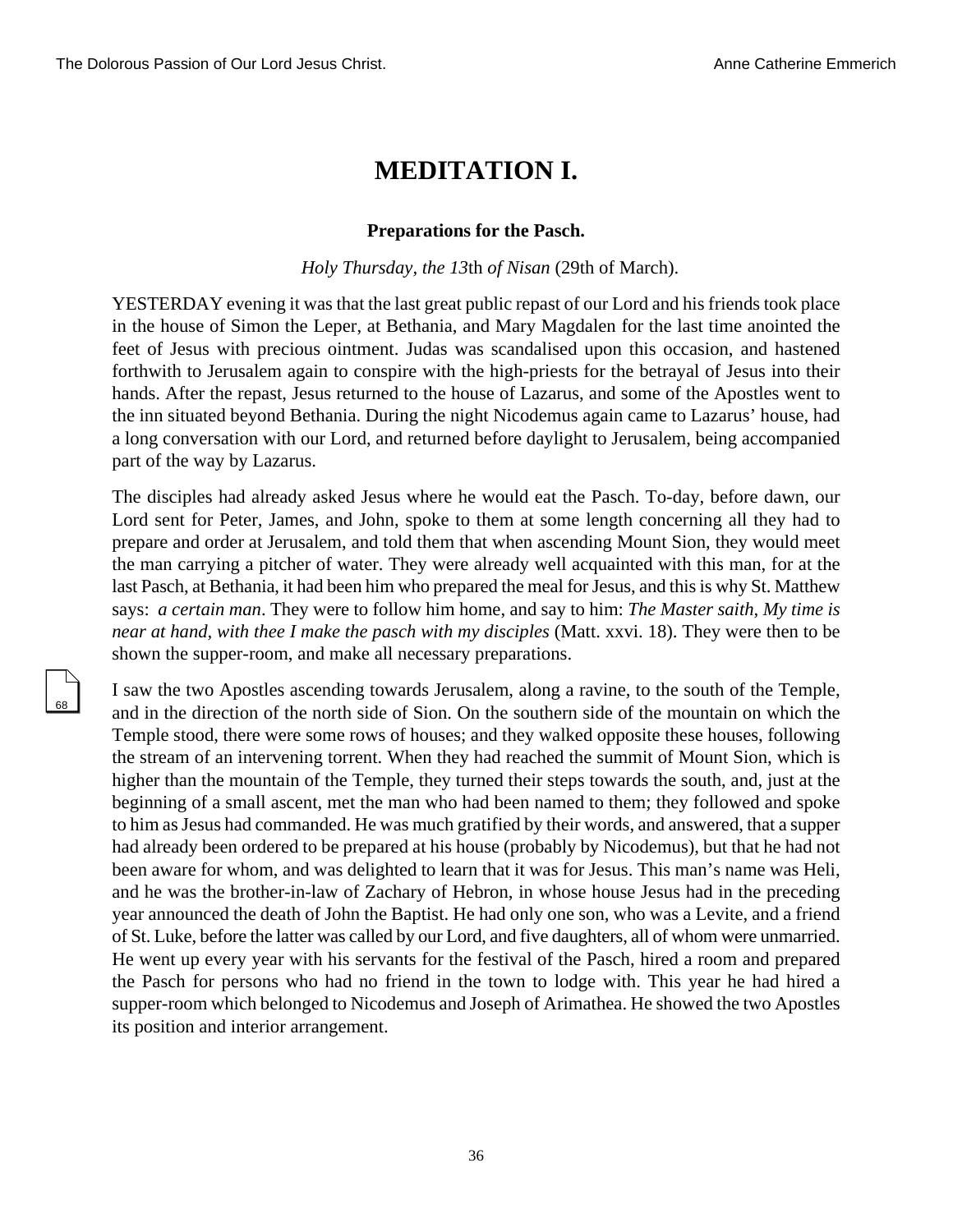# **MEDITATION II.**

### **The Supper-Room.**

ON the southern side of Mount Sion, not far from the ruined Castle of David, and the market held on the ascent leading to that Castle, there stood, towards the east, an ancient and solid building, between rows of thick trees, in the midst of a spacious court surrounded by strong walls. To the right and left of the entrance, other buildings were to be seen adjoining the wall, particularly to the right, where stood the dwelling of the major-domo, and close to it the house in which the Blessed Virgin and the holy women spent most of their time after the death of Jesus. The supper-room, which was originally larger, had formerly been inhabited by David's brave captains, who had there learned the use of arms.

Previous to the building of the Temple, the Ark of the Covenant had been deposited there for a considerable length of time, and traces of its presence were still to be found in an underground room. I have also seen the Prophet Malachy hidden beneath this same roof: he there wrote his prophecies concerning the Blessed Sacrament and the Sacrifice of the New Law. Solomon held this house in honour, and performed within its walls some figurative and symbolical action, which I have forgotten. When a great part of Jerusalem was destroyed by the Babylonians, this house was spared. I have seen many other things concerning this same house, but I only remember what I have now told.

This building was in a very dilapidated state when it became the property of Nicodemus and Joseph of Arimathea, who arranged the principal building in a very suitable manner, and let it as a supper-room to strangers coming to Jerusalem for the purpose of celebrating the festival of the Pasch. Thus it was that our Lord had made use of it the previous year. Moreover, the house and surrounding buildings served as warehouses for monuments and other stones, and as workshops for the labourers; for Joseph of Arimathea possessed valuable quarries in his own country, from which he had large blocks of stone brought, that his workmen might fashion them, under his own eye, into tombs, architectural ornaments, and columns, for sale. Nicodemus had a share in this business, and used to spend many leisure hours himself in sculpturing. He worked in the room, or in a subterraneous apartment which was beneath it, excepting at the times of the festivals; and this occupation having brought him, into connection with Joseph of Arimathea, they had become friends, and often joined together in various transactions.

This morning, whilst Peter and John were conversing with the man who had hired the supper-room, I saw Nicodemus in the buildings to the left of the court, where a great many stones which filled up the passages leading to the supper-room had been placed. A week before, I had seen several persons engaged in putting the stones on one side, cleaning the court, and preparing the supper-room for the celebration of the Pasch; it even appears to me that there were among them some disciples of our Lord, perhaps Aram and Themein, the cousins of Joseph of Arimathea.

# 69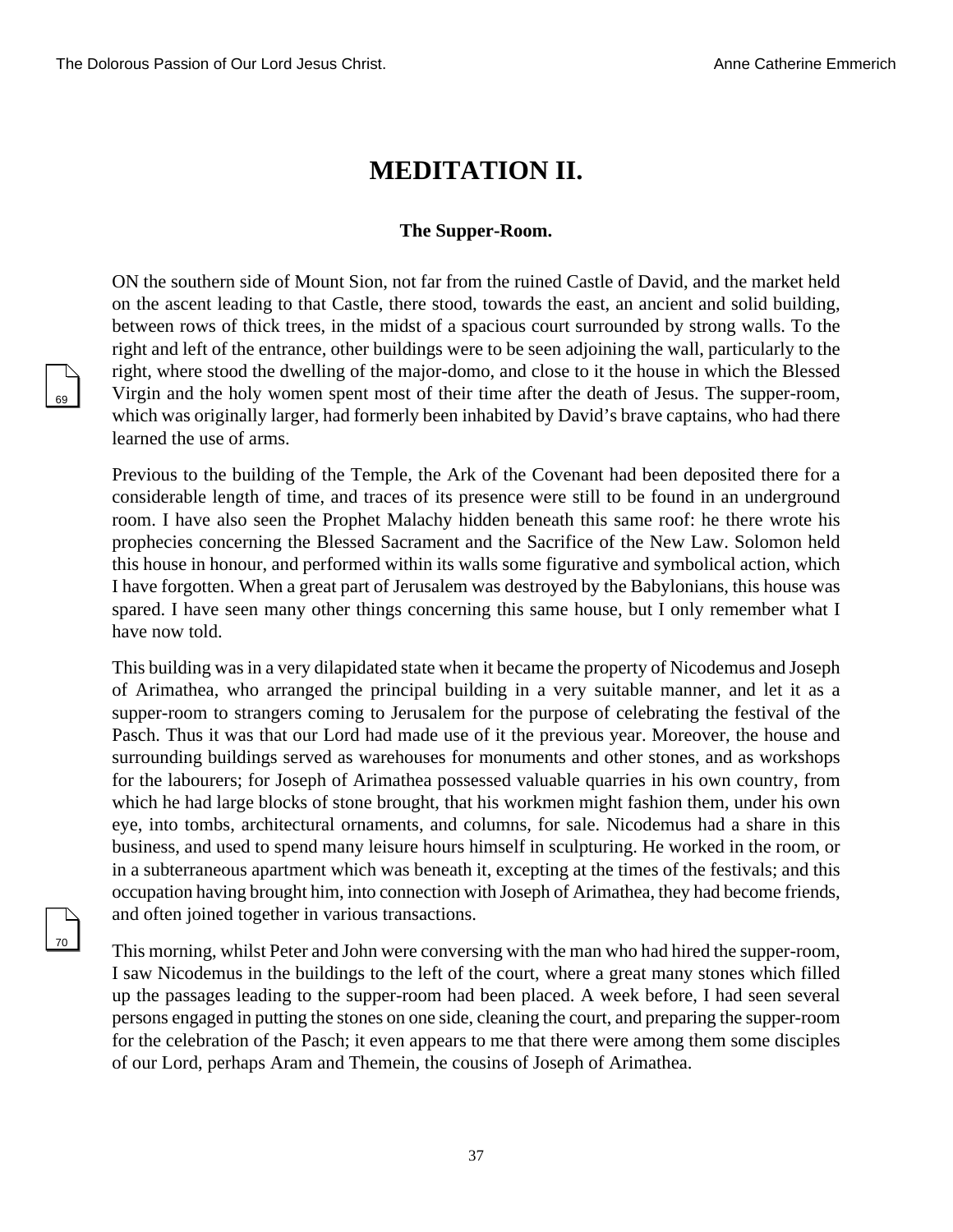The supper-room, properly so called, was nearly in the centre of the court; its length was greater than its width; it was surrounded by a row of low pillars, and if the spaces between the pillars had been cleared, would have formed a part of the large inner room, for the whole edifice was, as it were, transparent; only it was usual, except on special occasions, for the passages to be closed up. The room was lighted by apertures at the top of the walls. In front, there was first a vestibule, into which three doors gave entrance; next, the large inner room, where several lamps hung from the platform; the walls were ornamented for the festival, half way up, with beautiful matting or tapestry, and an aperture had been made in the roof, and covered over with transparent blue gauze.

The back part of this room was separated from the rest by a curtain, also of blue transparent gauze. This division of the supper-room into three parts gave a resemblance to the Temple—thus forming the outer Court, the Holy, and the Holy of Holies. In the last of these divisions, on both sides, the dresses and other things necessary for the celebration of the feast were placed. In the centre there was a species of altar. A stone bench raised on three steps, and of a rectangular triangular shape, came out of the wall; it must have constituted the upper part of the oven used for roasting the Paschal Lamb, for to-day the steps were quite heated during the repast. I cannot describe in detail all that there was in this part of the room, but all kinds of arrangements were being made there for preparing the Paschal Supper. Above this hearth or altar, there was a species of niche in the wall, in front of which I saw an image of the Paschal Lamb, with a knife in its throat, and the blood appearing to flow drop by drop upon the altar; but I do not remember distinctly how that was done. In a niche in the wall there were three cupboards of various colours, which turned like our tabernacles, for opening or closing. A number of vessels used in the celebration of the Pasch were kept in them; later, the Blessed Sacrament was placed there.

In the rooms at the sides of the supper-room, there were some couches, on which thick coverlids rolled up were placed, and which could be used as beds. There were spacious cellars beneath the whole of this building. The Ark of the Covenant was formerly deposited under the very spot where the hearth was afterwards built. Five gutters, under the house, served to convey the refuse to the slope of the hill, on the -upper part of which the house was built. I had previously seen Jesus preach and perform miraculous cures there, and the disciples frequently passed the night in the side rooms.

# **MEDITATION III.**

### **Arrangements for eating the Paschal Lamb.**

WHEN the disciples had spoken to Heli of Hebron, the latter went back into the house by the court, but they turned to the right, and hastened down the north side of the hill, through Sion. They passed over a bridge, and walking along a road covered with brambles, reached the other side of the ravine, which was in front of the Temple, and of the row of houses which were to the south of that building. There stood the house of the aged Simeon, who died in the Temple after the presentation of our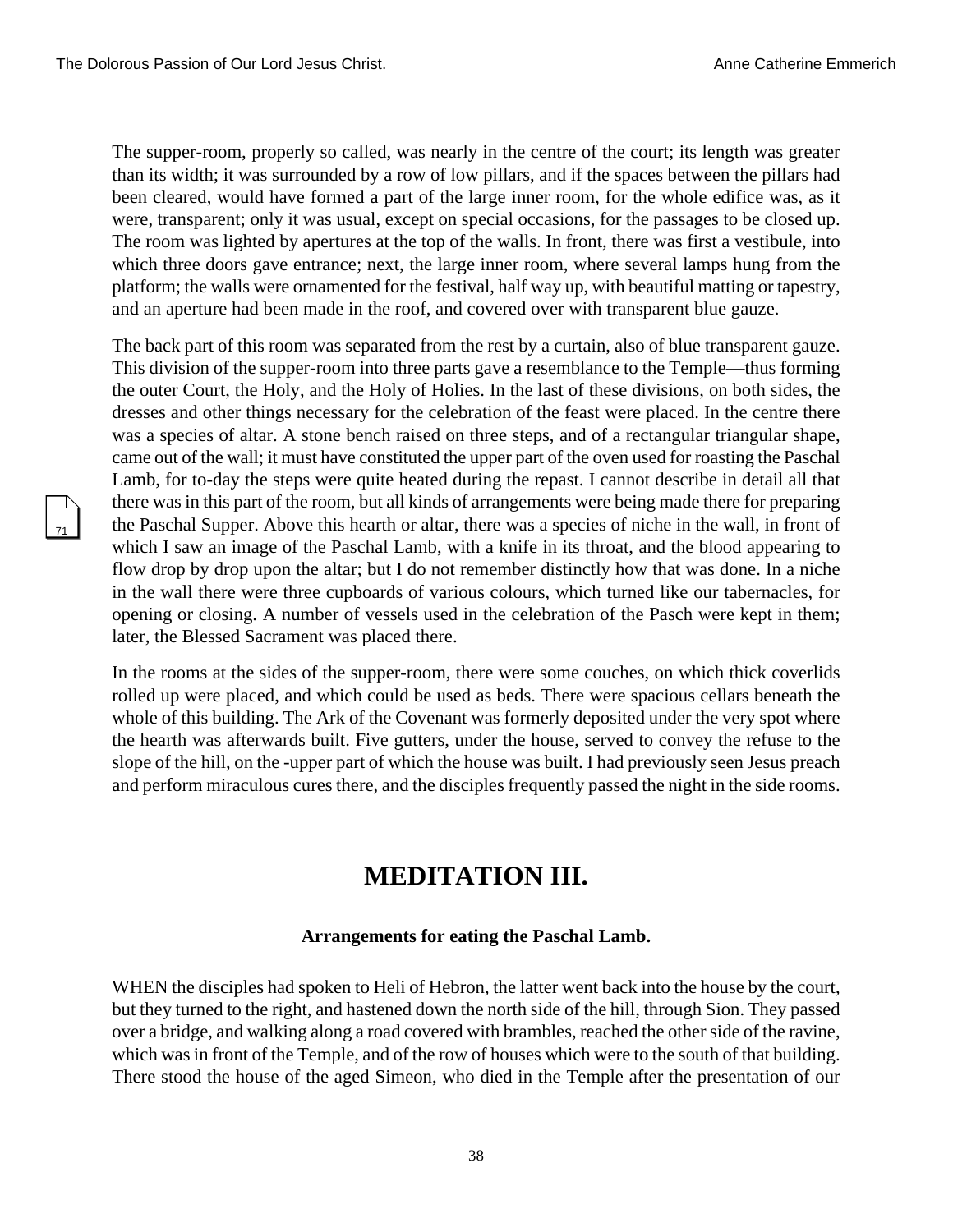Lord; and his sons, some of whom were disciples of Jesus in secret, were actually living there. The Apostles spoke to one of them, a tall dark-complexioned man, who held some office in the Temple. They went with him to the eastern side of the Temple, through that part of Ophel by which Jesus made his entry into Jerusalem on Palm-Sunday, and thence to the cattle-market, which stood in the town, to the north of the Temple. In the southern part of this market I saw little enclosures in which some beautiful lambs were gambolling about. Here it was that lambs for the Pasch were bought. I saw the son of Simeon enter one of these enclosures; and the lambs gambolled round him as if they knew him. He chose out four, which were carried to the supper-room. In the afternoon I saw him in the supper-room, engaged in preparing the Paschal Lamb.

I saw Peter and John go to several different parts of the town, and order various things. I saw them also standing opposite the door of a house situated to the north of Mount Calvary, where the disciples of Jesus lodged the greatest part of the time, and which belonged to Seraphia (afterwards called Veronica). Peter and John sent some disciples from thence to the supper-room, giving them several commissions, which I have forgotten.

They also went into Seraphia's house, where they had several arrangements to make. Her husband, who was a member of the council, was usually absent and engaged in business; but even when he was at home she saw little of him. She was a woman of about the age of the Blessed Virgin, and had long been connected with the Holy Family; for when the Child Jesus remained the three days in Jerusalem after the feast, she it was who supplied him with food.

The two Apostles took from thence, among other things, the chalice of which our Lord made use in the institution of the Holy Eucharist.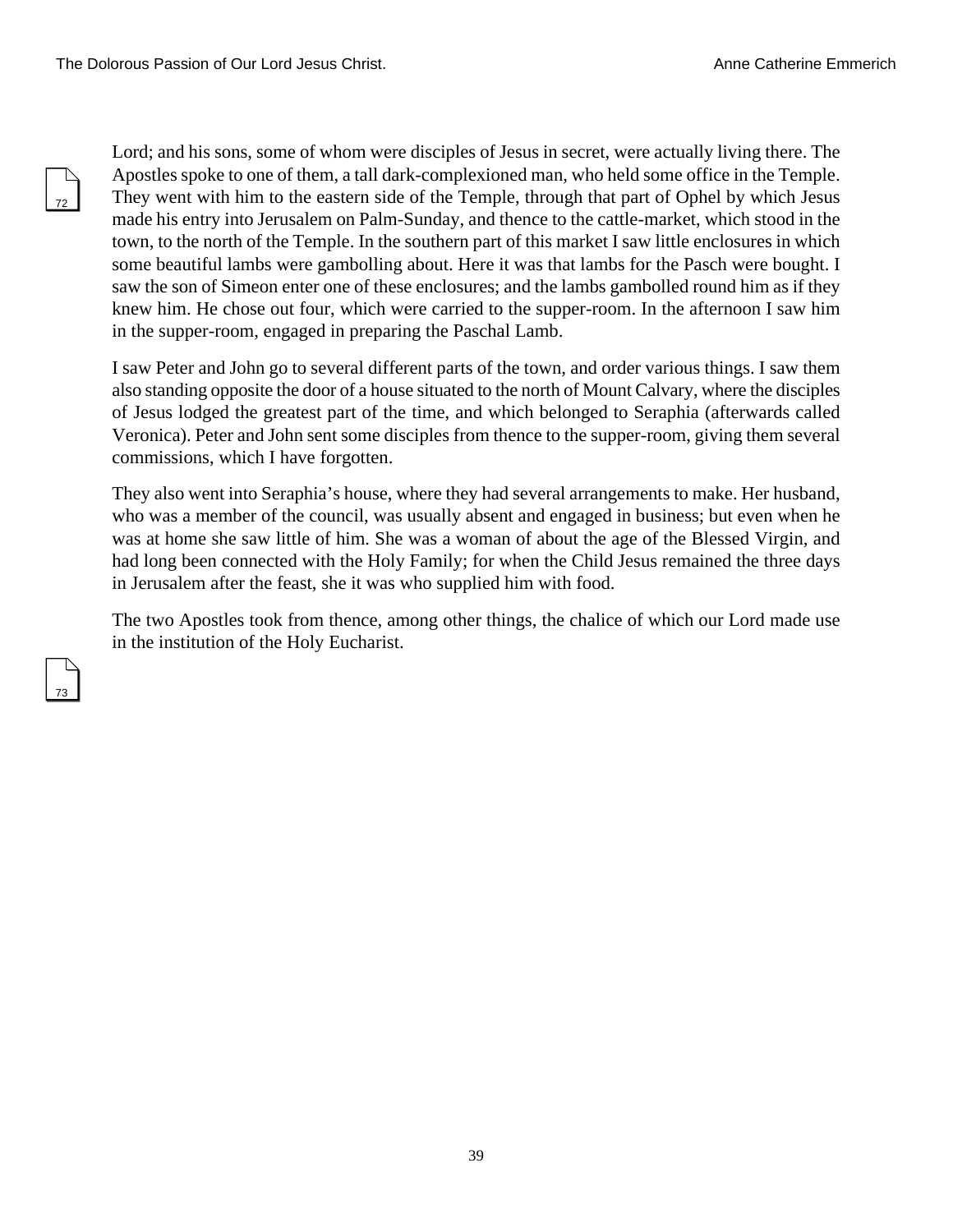# **MEDITATION IV.**

### **The Chalice used at the Last Supper.**

THE chalice which the Apostles brought from Veronica's house was wonderful and mysterious in its appearance. It had been kept a long time in the Temple among other precious objects of great antiquity, the use and origin of which had been forgotten. The same has been in some degree the case in the Christian Church, where many consecrated jewels have been forgotten and fallen into disuse with time. Ancient vases and jewels, buried beneath the Temple, had often been dug up, sold, or reset. Thus it was that, by God's permission, this holy vessel, which none had ever been able to melt down on account of its being made of some unknown material, and which had been found by the priests in the treasury of the Temple among other objects no longer made use of, had been sold to some antiquaries. It was bought by Seraphia, was several times made use of by Jesus in the celebration of festivals, and, from the day of the Last Supper, became the exclusive property of the holy Christian community. This vessel was not always the same as when used by our Lord at his Last Supper, and perhaps it was upon that occasion that the various pieces which composed it were first put together. The great chalice stood upon a plate, out of which a species of tablet could also be drawn, and around it there were six little glasses. The great chalice contained another smaller vase; above it there was a small plate, and then came a round cover. A spoon was inserted in the foot of the chalice, and could be easily drawn out for use. All these different vessels were covered with fine linen, and, if I am not mistaken, were wrapped up in a case made of leather. The great chalice was composed of the cup and of the foot, which last must have been joined on to it at a later period, for it was of a different material. The cup was pear-shaped, massive, dark-coloured, and highly polished, with gold ornaments, and two small handles by which it could be lifted. The foot was of virgin gold, elaborately worked, ornamented with a serpent and a small bunch of grapes, and enriched with precious stones.

The chalice was left in the Church of Jerusalem, in the hands of St. James the Less; and I see that it is still preserved in that town—it will reappear some day, in the same manner as before. Other Churches took the little cups which surrounded it; one was taken to Antioch, and another to Ephesus. They belonged to the patriarchs, who drank some mysterious beverage out of them when they received or gave a Benediction, as I have seen many times.

The great chalice had formerly been in the possession of Abraham; Melchisedech brought it with him from the land of Semiramis to the land of Canaan, when he was beginning to found some settlements on the spot where Jerusalem was afterwards built; he made use of it then for offering sacrifice, when he offered bread and wine in the presence of Abraham, and he left it in the possession of that holy patriarch. This same chalice had also been preserved in Noah's Ark.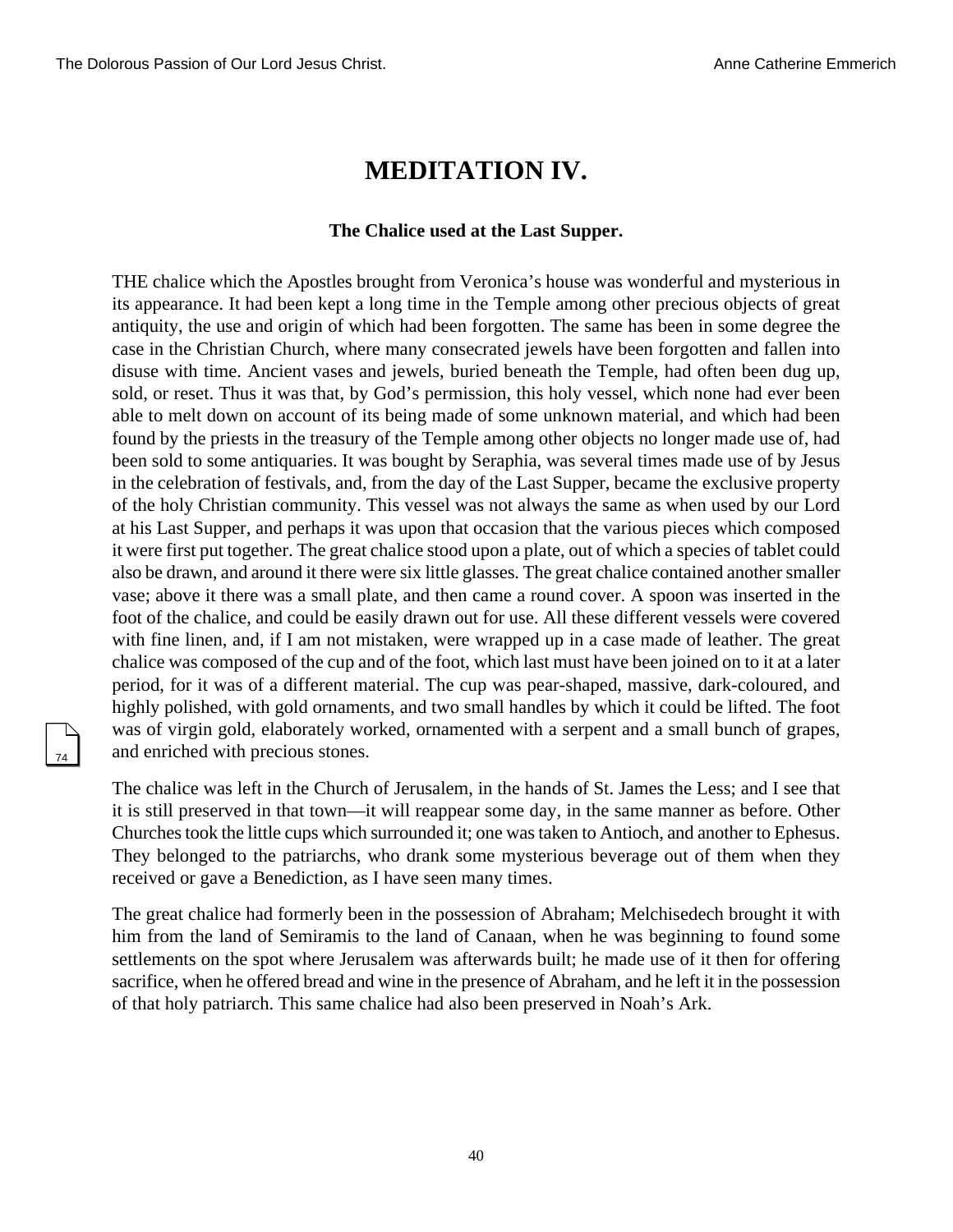# **MEDITATION V.**

### **Jesus goes up to Jerusalem.**

IN the morning, while the Apostles were engaged at Jerusalem in preparing for the Pasch, Jesus, who had remained at Bethania, took an affecting leave of the holy women, of Lazarus, and of his Blessed Mother, and gave them some final instructions. I saw our Lord conversing apart with his Mother, and he told her, among other things, that he had sent Peter, the apostle of faith, and John, the apostle of love, to prepare for the Pasch at Jerusalem. He said, in speaking of Magdalen, whose grief was excessive, that her love was great, but still somewhat human, and that on this account her sorrow made her beside herself. He spoke also of the schemes of the traitor Judas, and the Blessed Virgin prayed for him. Judas had again left Bethania to go to Jerusalem, under pretence of paying some debts that were due. He spent his whole day in hurrying backwards and forwards from one Pharisee to another, and making his final agreements with them He was shown the soldiers who had been engaged to seize the person of our Divine Saviour, and he so arranged his journeys to and fro as to be able to account for his absence. I beheld all his wicked schemes and all his thoughts. He was naturally active and obliging, but these good qualities were choked by avarice, ambition, and envy, which passions he made no effort to control. In our Lord's absence he had even performed miracles and healed the sick.

When our Lord announced to his Blessed Mother what was going to take place, she besought him, in the most touching terms, to let her die with him. But he exhorted her to show more calmness in her sorrow than the other women, told her that he should rise again, and named the very spot where he should appear to her. She did not weep much, but her grief was indescribable, and there was something almost awful in her look of deep recollection. Our Divine Lord returned thanks, as a loving Son, for all the love she had borne him, and pressed her to his heart. He also told her that he would make the Last Supper with her, spiritually, and named the hour at which she would receive his precious Body and Blood. Then once more he, in touching language, bade farewell to all, and gave them different instructions.

About twelve o'clock in the day, Jesus and the nine Apostles went from Bethania up to Jerusalem, followed by seven disciples, who, with the exception of Nathaniel and Silas, came from Jerusalem and the neighbourhood. Among these were John, Mark, and the son of the poor widow who, the Thursday previous, had offered her mite in the Temple, whilst Jesus was preaching there. Jesus had taken him into his company a few days before. The holy women set off later.

Jesus and his companions walked around Mount Olivet, about the valley of Josaphat, and even as far as Mount Calvary. During the whole of this walk, be continued giving them instructions. He told the Apostles, among other things, that until then he had given them his bread and his wine, but that this day he was going to give them his Body and Blood, his whole self-all that he had and all that he was. The countenance of our Lord bore so touching an expression whilst he was speaking, that his whole soul seemed to breathe forth from his lips, and he appeared to be languishing with

75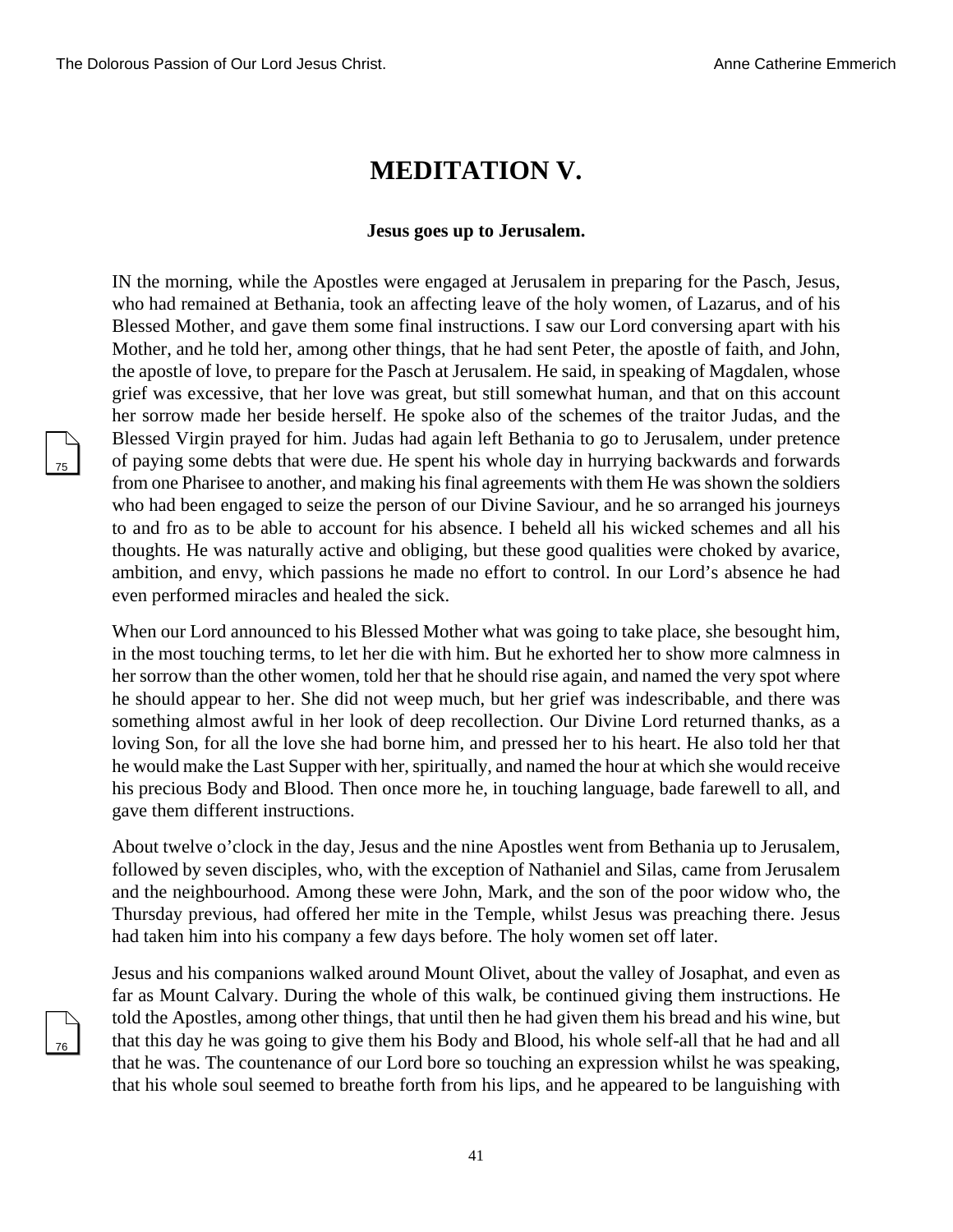love and desire for the moment when he should give himself to man. His disciples did not understand him, but thought that he was speaking of the Paschal Lamb. No words can give an adequate idea of the love and resignation which were expressed in these last discourses of our Lord at Bethania, and on his way to Jerusalem.

The seven disciples who had followed our Lord to Jerusalem did not go there in his company, but carried the ceremonial habits for the Pasch to the supper-room, and then returned to the house of Mary, the mother of Mark. When Peter and John came to the supper-room with the chalice, all the ceremonial habits were already in the vestibule, whither they had been brought by his disciples and some companions. They had also hung the walls with drapery, cleared the higher openings in the sides, and put up three lamps. Peter and John then went to the Valley of Josaphat, and summoned our Lord and the twelve Apostles. The disciples and friends who were also to make their Pasch in the supper-room, came later.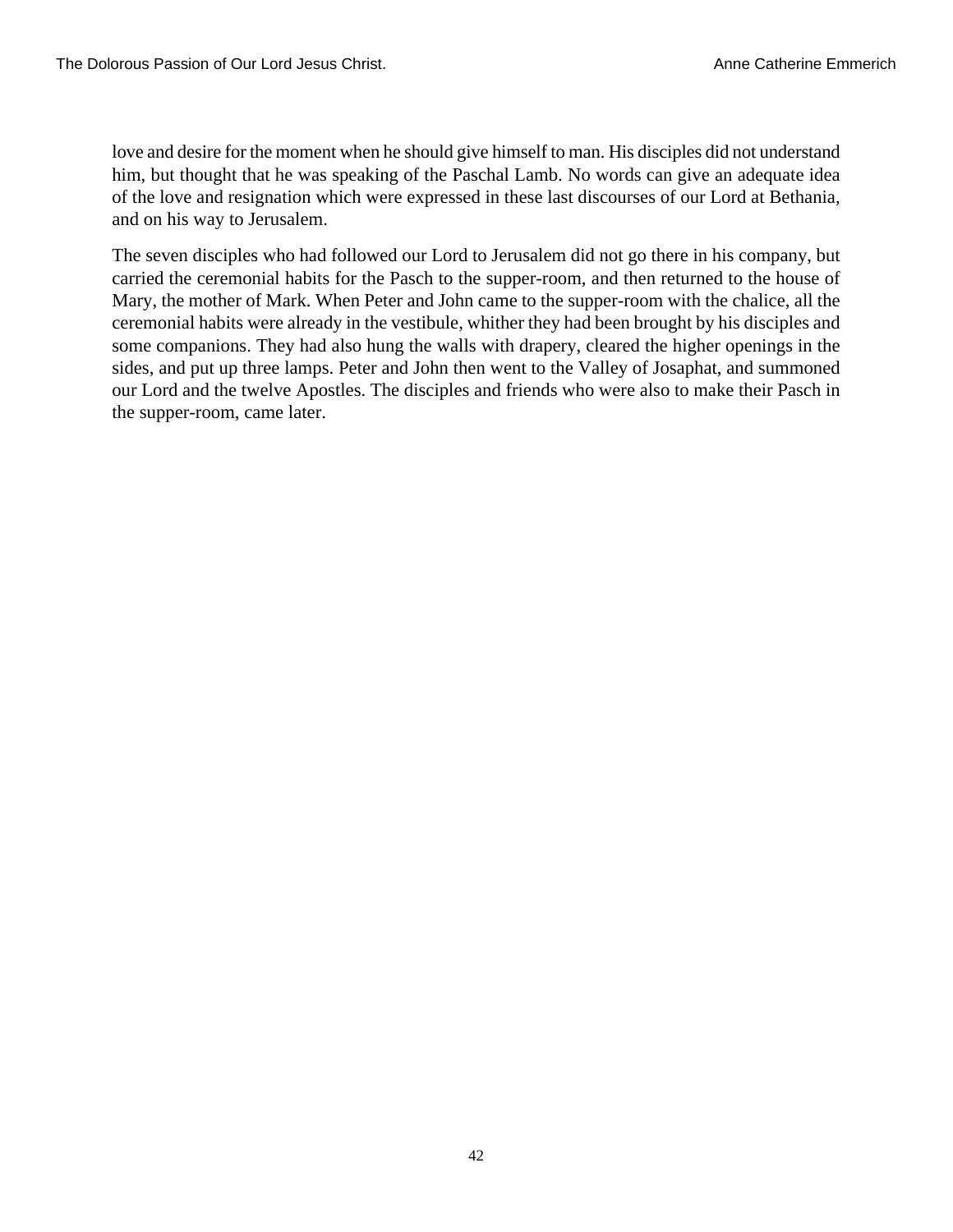### **MEDITATION VI.**

### **The Last Pasch.**

JESUS and his disciples ate the Paschal Lamb in the supper-room. They divided into three groups. Jesus ate the Paschal Lamb with the twelve Apostles in the supper-room, properly so called; Nathaniel with twelve other disciples in one of the lateral rooms, and Eliacim (the son of Cleophas and Mary, the daughter of Heli), who had been a disciple of John the Baptist, with twelve more, in another side-room

Three lambs were immolated for them in the Temple, but there was a fourth lamb which was immolated in the supper-room, and was the one eaten by Jesus with his Apostles. Judas was not aware of this circumstance, because being engaged in plotting his betrayal of our Lord, he only returned a few moments before the repast, and after the immolation of the lamb had taken place. Most touching was the scene of the immolation of the lamb to be eaten by Jesus and his Apostles; it took place in the vestibule of the supper-room. The Apostles and disciples were present, singing the 118th Psalm. Jesus spoke of a new period then beginning, and said that the sacrifice of Moses and the figure of the Paschal Lamb were about to receive their accomplishment, but that on this very account, the lamb was to be immolated in the same manner as formerly in Egypt, and that they were really about to go forth from the house of bondage.

The vessels and necessary instruments were prepared, and then the attendants brought a beautiful little lamb, decorated with a crown, which was sent to the Blessed Virgin in the room where she had remained with the other holy women. The lamb was fastened with its back against a board by a cord around its body, and reminded me of Jesus tied to the pillar and scourged. The son of Simeon held the lamb's head; Jesus made a slight incision in its neck with the point of a knife, Which he then gave to the son of Simeon, that he might complete killing it. Jesus appeared to inflict the wound with a feeling of repugnance, and he was quick in his movements, although his countenance was grave, and his manner such as to inspire respect. The blood flowed into a basin, and the attendants brought a branch of hyssop, which Jesus dipped in it. Then he went to the door of the room, stained the side-posts and the lock with blood, and placed the branch which had been dipped in blood above the door. He then spoke to the disciples, and told them, among other things, that the exterminating angel would pass by, that they would adore in that room without fear or anxiety, when he, the true Paschal Lamb, should have been immolated—that a new epoch, and a new sacrifice were about to begin, which would last to the end of the world.

They then went to the other side of the room, near the hearth where the Ark of the Covenant had formerly stood. Fire had already been lighted there, and Jesus poured some blood upon the hearth, consecrating it as an altar; and the remainder of the blood and the fat were thrown on the fire beneath the altar, after which Jesus, followed by his Apostles, walked round the supper-room, singing some psalms, and consecrating it as a new Temple. The doors were all closed during this time. Meanwhile the son of Simeon had completed the preparation of the lamb. He passed a stake through its body,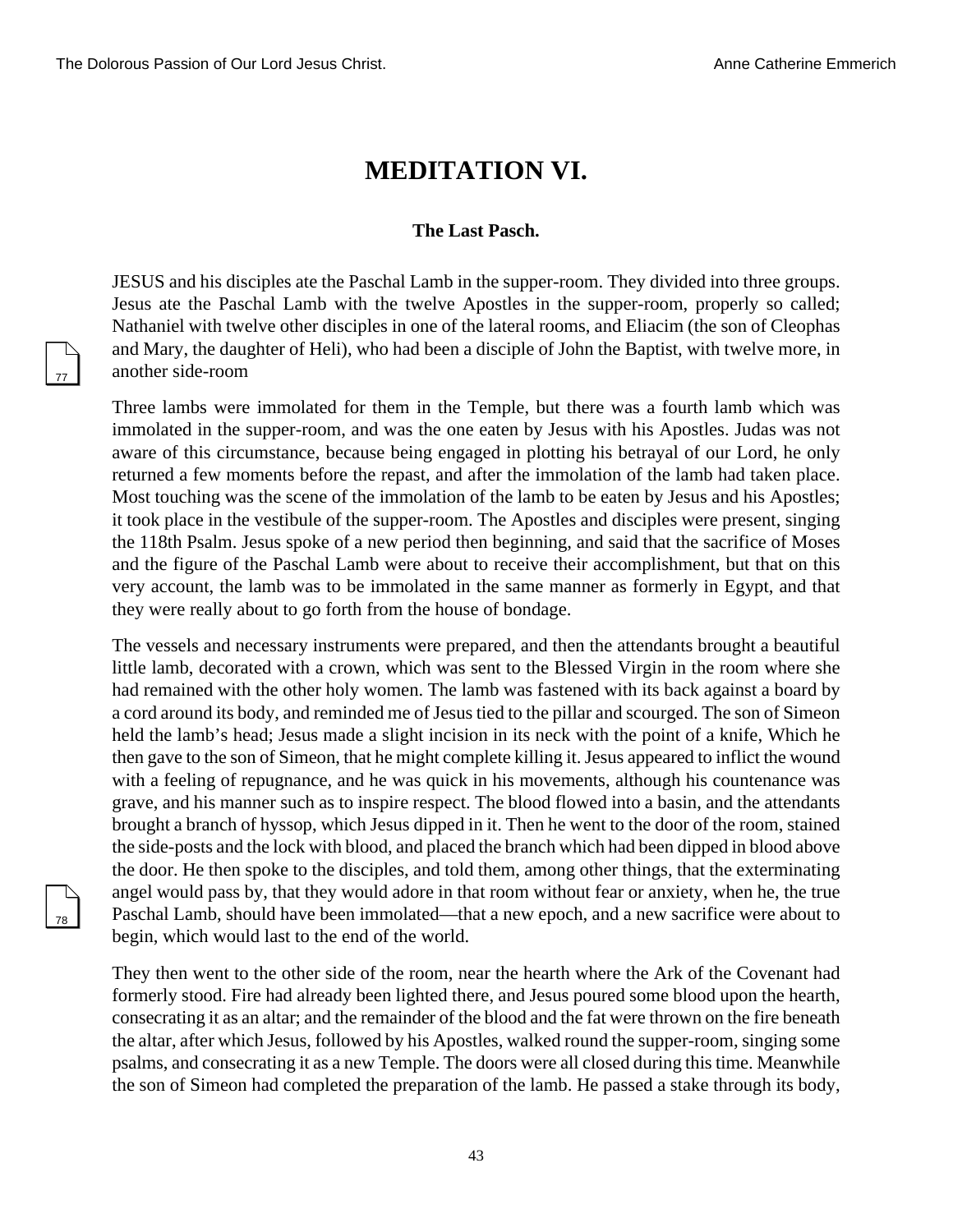fastening the front legs on a cross piece of wood, and stretching the hind ones along the stake. It bore a strong resemblance to Jesus on the cross, and was placed in the oven, to be there roasted with the three other lambs brought from the Temple.

The Paschal Lambs of the Jews were all immolated in the vestibule of the Temple, but in different parts, according as the persons who were to eat them were rich, or poor, or Strangers.<sup>6</sup> The Paschal Lamb belonging to Jesus was not immolated in the Temple, but everything else was done strictly according to the law. Jesus again addressed his disciples, saying that the lamb was but a figure, that he himself would next day be the true Paschal Lamb, together with other things which I have forgotten.

When Jesus had finished his instructions concerning the Paschal Lamb and its signification, the time being come, and Judas also returned, the tables were set out. The disciples put on travelling dresses which were in the vestibule, different shoes, a white robe resembling a shirt, and a cloak, which was short in front and longer behind, their sleeves were large and turned back, and they girded up their clothes around the waist. Each party went to their own table; and two sets of disciples in the side rooms, and our Lord and his Apostles in the supper-room. They held staves in their hands, and went two and two to the table, where they remained standing, each in his own place, with the stave resting on his arms, and his hands upraised.

The table was narrow, and about half a foot higher than the knees of a man; in shape it resembled a horseshoe, and opposite Jesus, in the inner part of the half-circle, there was a space left vacant, that the attendants might be able to set down the dishes. As far as I can remember, John, James the Greater, and James the Less sat on the right-hand of Jesus; after them Bartholomew, and then, round the corner, Thomas and Judas Iscariot. Peter, Andrew, and Thaddeus sat on the left of Jesus; next came Simon, and then (round the corner) Matthew and Philip.

The Paschal Lamb was placed on a dish in the centre of the table. Its head rested on its front legs, which were fastened to a cross-stick, its hind legs being stretched out, and the dish was garnished with garlic. By the side there was a dish with the Paschal roast meat, then came a plate with green vegetables balanced against each other, and another plate with small bundles of bitter herbs, which had the appearance of aromatic herbs. Opposite Jesus there was also one dish with different herbs, and a second containing a brown-coloured sauce or beverage. The guests had before them some round loaves instead of plates, and they used ivory knives.

After the prayer, the major-domo laid the knife for cutting the lamb on the table before Jesus, who placed a cup of wine before him, and filled six other cups, each one of which stood between two Apostles. Jesus blessed the wine and drank, and the Apostles drank two together out of one cup. Then our Lord proceeded to cut up the lamb; his Apostles presented their pieces of bread in turn, and each received his share. They ate it in haste, separating the flesh from the bone, by means of their ivory knives, and the bones were afterwards burnt. They also ate the garlic and green herbs in haste, dipping them in the sauce. All this time they remained standing, only leaning slightly on

<sup>6</sup> She here again explained the manner in which the families assembled together, and in what numbers. But the writer has forgotten her words.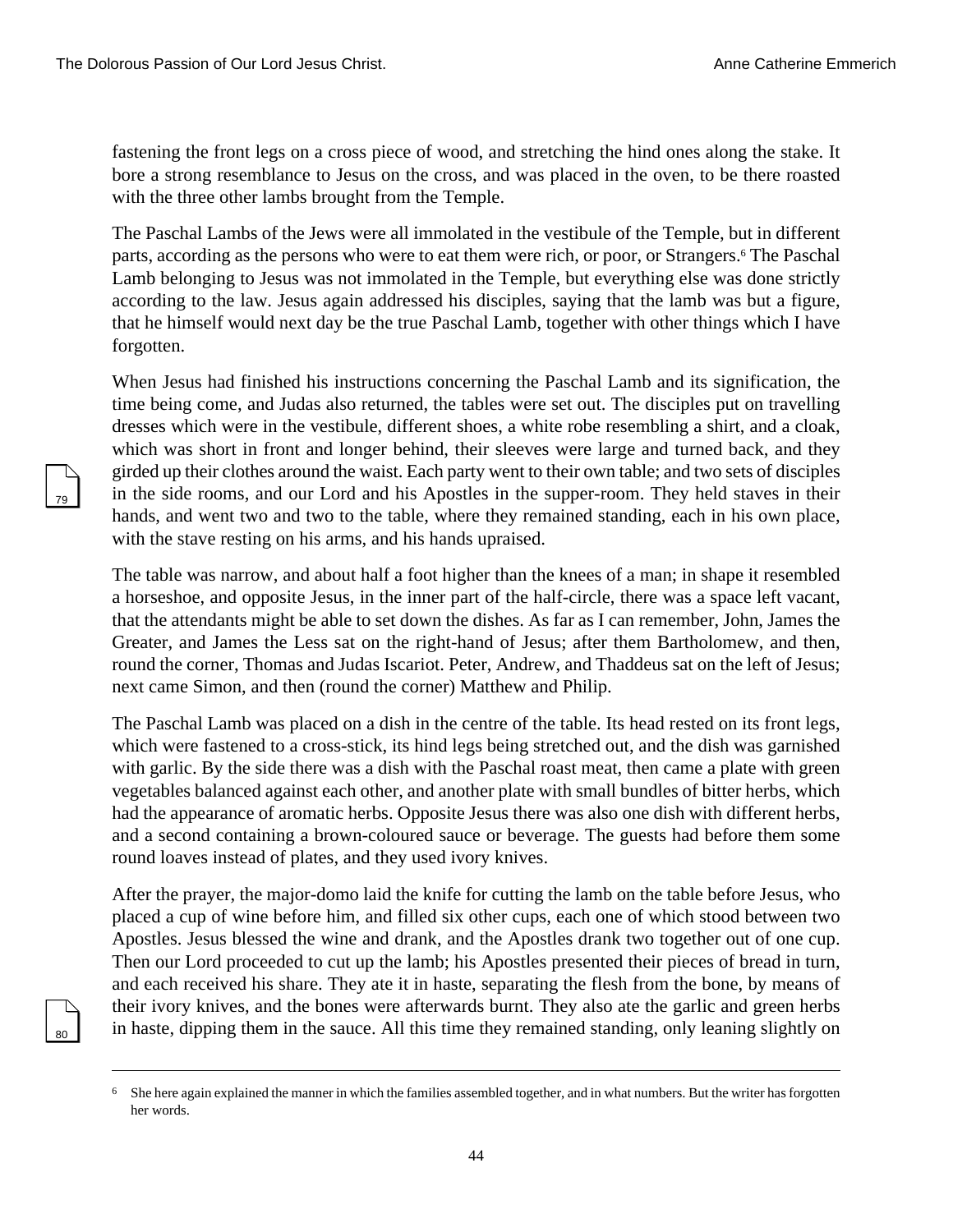the backs of their seats. Jesus broke one of the loaves of unleavened bread, covered up a part of it, and divided the remainder among his Apostles. Another cup of wine was brought, but Jesus drank not of it: 'Take this,' he said, 'and divide it among you, *for I will not drink from henceforth, of the fruit of the vine, until that day when I shall drink it with you new in the kingdom of my Father*' ([Matt. xxvi. 29\)](http://www.ccel.org/b/bible/asv/xml/asv.Matt.26.xml#Matt.26.29). When they had drunk the wine, they sang a hymn; then Jesus prayed or taught, and they again washed their hands. After this they sat down.

Our Lord cut up another lamb, which was carried to the holy women in one of the buildings of the court, where they were seated at table. The Apostles ate some more vegetables and lettuce. The countenance of our Divine Saviour bore an indescribable expression of serenity and recollection, greater than I had ever before Seen. He bade the Apostles forget all their cares. The Blessed Virgin also, as she sat at table with the other women, looked most placid and calm. When the other women came up, and took hold of her veil to make her turn round and speak to them, her every movement expressed the sweetest self-control and placidity of spirit.

At first Jesus conversed lovingly and calmly with his disciples, but after a while he became grave and sad: '*Amen, Amen, I say to you, that one of you is about to betray me*:' he said, '*he that dippeth his hand with me in the dish*' [\(Matt. xxvi. 21, 23\)](http://www.ccel.org/b/bible/asv/xml/asv.Matt.26.xml#Matt.26.21 Bible:Matt.26.23). Jesus was then distributing the lettuce, of which there was only one dish, to those Apostles who were by his side, and be had given Judas, who was nearly opposite to him, the office of distributing it to the others. When Jesus spoke of a traitor, an expression which filled all the Apostles with fear, he said: '*he that dippeth his hand with me in the dish*,' which means: I one of the twelve who are eating and drinking with me—one of those with whom I am eating bread.' He did not plainly point out Judas to the others by these words; for to dip the hand in the same dish was an expression used to signify the most friendly and intimate intercourse. He was desirous, however, to give a warning to Judas, who was then really dipping his hand in the dish with our Saviour, to distribute the lettuce. Jesus continued to speak: '*The Son of man indeed goeth*,' he said, '*as it is written of him: but woe to that man by whom the Son of man shall be betrayed: It were better for him if that man had not been born*.'

The Apostles were very much troubled, and each one of them exclaimed: '*Lord, is it I*?' for they were all perfectly aware that they did not entirely understand his words. Peter leaned towards John, behind Jesus, and made him a sign to ask our Lord who the traitor was to be, for, having so often been reproved by our Lord, he trembled lest it should be himself who was referred to. John was seated at the right hand of Jesus, and as all were leaning on their left arms, using the right to eat, his head was close to the bosom of Jesus. He leaned then on his breast and said: '*Lord, who is it*?' I did not see Jesus say to him with his lips: '*He it is to whom I shall reach bread dipped*.' I do not know whether he whispered it to him, but John knew it, when Jesus having dipped the bread, which was covered with lettuce, gave it tenderly to Judas, who also asked: '*Is it I, Lord*?' Jesus looked at him with love, and answered him in general terms. Among the Jews, to give 'bread dipped was a mark of friendship and confidence; Jesus on this occasion gave Judas the morsel, in order thus to warn him, without making known his guilt to the others. But the heart of Judas burned with anger, and during the whole time of the repast, I saw a frightful little figure seated at his feet, and sometimes ascending to his heart. I did not see John repeat to Peter what he had learned from Jesus, but he set his fears at rest by a look.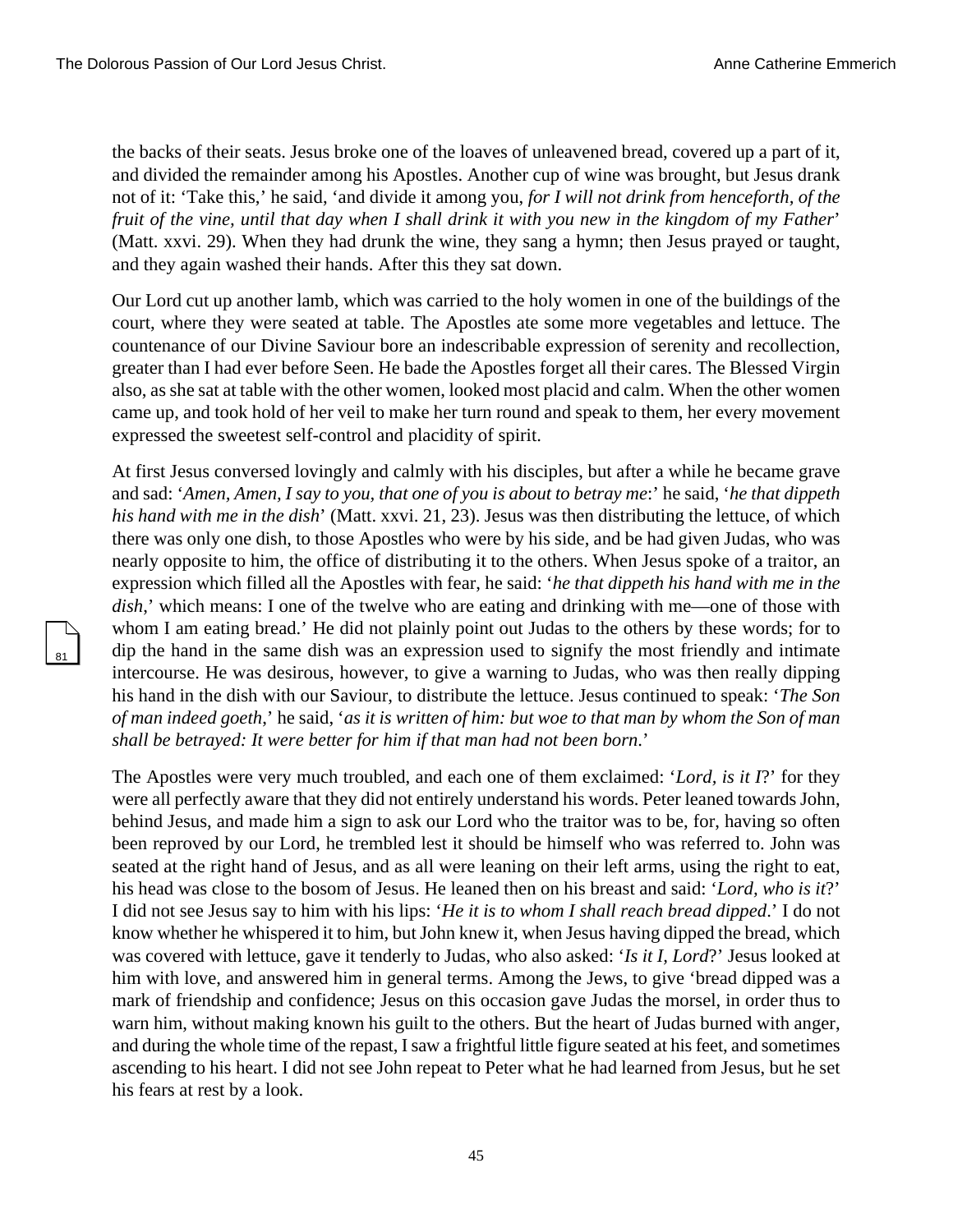

# <sup>82</sup> **MEDITATION VII.**

### **The Washing of the Feet.**

THEY arose from table, and whilst they were arranging their clothes, as they usually did before making their solemn prayer, the major-domo came in with two servants to take away the table. Jesus, standing in the midst of his Apostles, spoke to them long, in a most solemn manner. I could not repeat exactly his whole discourse, but I remember he spoke of his kingdom, of his going to his Father, of what he, would leave them now that he was about to be taken away, &c. He also gave them some instructions concerning penance, the confession of sin, repentance, and justification.

I felt that these instructions referred to the washing of the feet, and I saw that all the Apostles acknowledged their sins and repented of them, with the exception of Judas. This discourse was long and solemn. When it was concluded, Jesus sent John and James the Less to fetch water from the vestibule, and he told the Apostles to arrange the seats in a half circle. He went himself into the vestibule, where he girded himself with a towel. During this time, the Apostles spoke among themselves, and began speculating as to which of them would be the greatest, for our Lord having expressly announced that he was about to leave them and that his kingdom was near at hand, they felt strengthened anew in their idea that he had secret plans, and that he was referring to some earthly triumph which would be theirs at the last moment.

Meanwhile Jesus, in the vestibule, told John to take a basin, and James a pitcher filled with water, with which they followed him into the room, where the major-domo had placed another empty basin.

Jesus, on returning to his disciples in so humble a manner, addressed them a few words of reproach on the subject of the dispute which had arisen between them, and said among other things, that he himself was their servant, and that they were to sit down, for him to wash their feet. They sat down, therefore, in the same order as they had sat at table. Jesus went from one to the other, poured water from the basin which John carried on the feet of each, and then, taking the end of the towel wherewith he was girded, wiped them. Most loving and tender was the manner of our Lord while thus humbling himself at the feet of his Apostles.

Peter, when his turn came, endeavoured through humility to prevent Jesus from washing his feet: '*Lord*,' he exclaimed, '*dost thou wash my feet*?' Jesus answered: '*What I do, thou knowest not now, but thou shall know hereafter*.' It appeared to me that he said to him privately: 'Simon, thou hast merited for my Father to reveal to thee who I am, whence I come, and whither I am going, thou alone hast expressly confessed it, therefore upon thee will I build my Church, and the gates of hell shall not prevail against it. My power will remain with thy successors to the end of the world.'

Jesus showed him to the other Apostles, and said, that when he should be no more present among them, Peter was to fill his place in their regard. Peter said: '*Thou shalt never wash my feet*!' Our Lord replied: '*If I wash thee not, thou shalt have no part with me*.' Then Peter exclaimed: '*Lord,*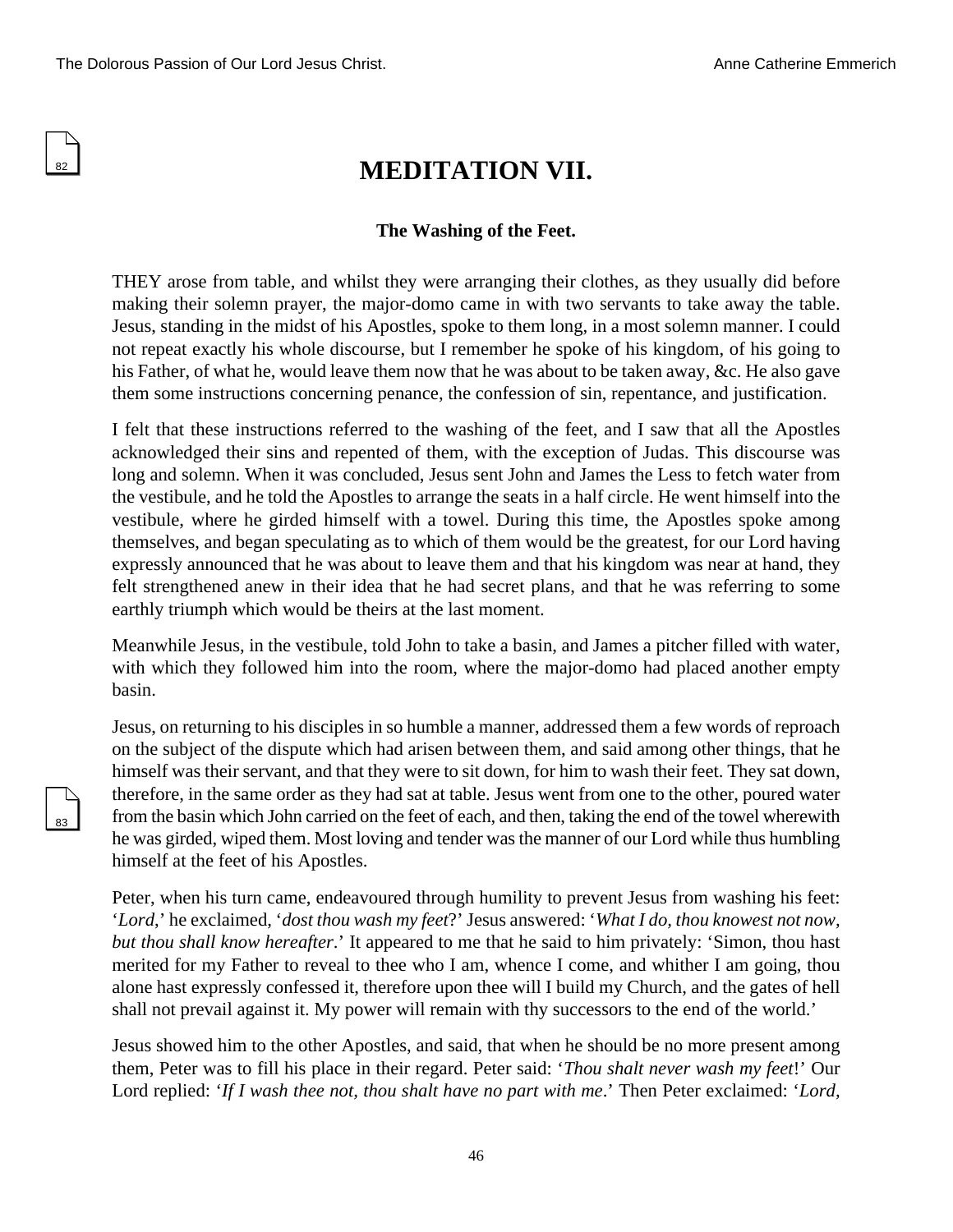*not only my feet, but also my hands and my head*.' Jesus replied: '*He that is washed, needeth not but to wash his feet, but is clean wholly. And you are clean, but not all*.'

By these last words he referred to Judas. He had spoken of the washing of the feet as signifying purification from daily faults, because the feet, which are continually in contact with the earth, are also continually liable to be soiled, unless great care is taken.

This washing of the feet was spiritual, and served as a species of absolution. Peter, in his zeal, saw nothing in it but too great an act of abasement on the part of his Master; he knew not that to save him Jesus would the very next day humble himself oven to the ignominious death of the cross.



When Jesus washed the feet of Judas, it was in the most loving and affecting manner; he bent his sacred face even on to the feet of the traitor; and in a low voice bade him now at least enter into himself, for that he had been a faithless traitor for the last year. Judas appeared to be anxious to pay no heed whatever to his words, and spoke to John, upon which Peter became angry, and exclaimed: 'Judas, the Master speaks to thee!' Then Judas made our Lord some vague, evasive reply, such as, 'Heaven forbid, Lord!' The others had not remarked that Jesus was speaking to Judas, for his words were uttered in a low voice, in order not to be heard by them, and besides, they were all engaged in putting on their shoes. Nothing in the whole course of the Passion grieved Jesus so deeply as the treason of Judas.

Jesus finally washed the feet of John and James.

He then spoke again on the subject of humility, telling them that he that was the greatest among them war, to be as their servant, and that henceforth they were to wash one another's feet. Then he put on his garments, and the Apostles let down their clothes, which they had girded up before eating the Paschal Lamb.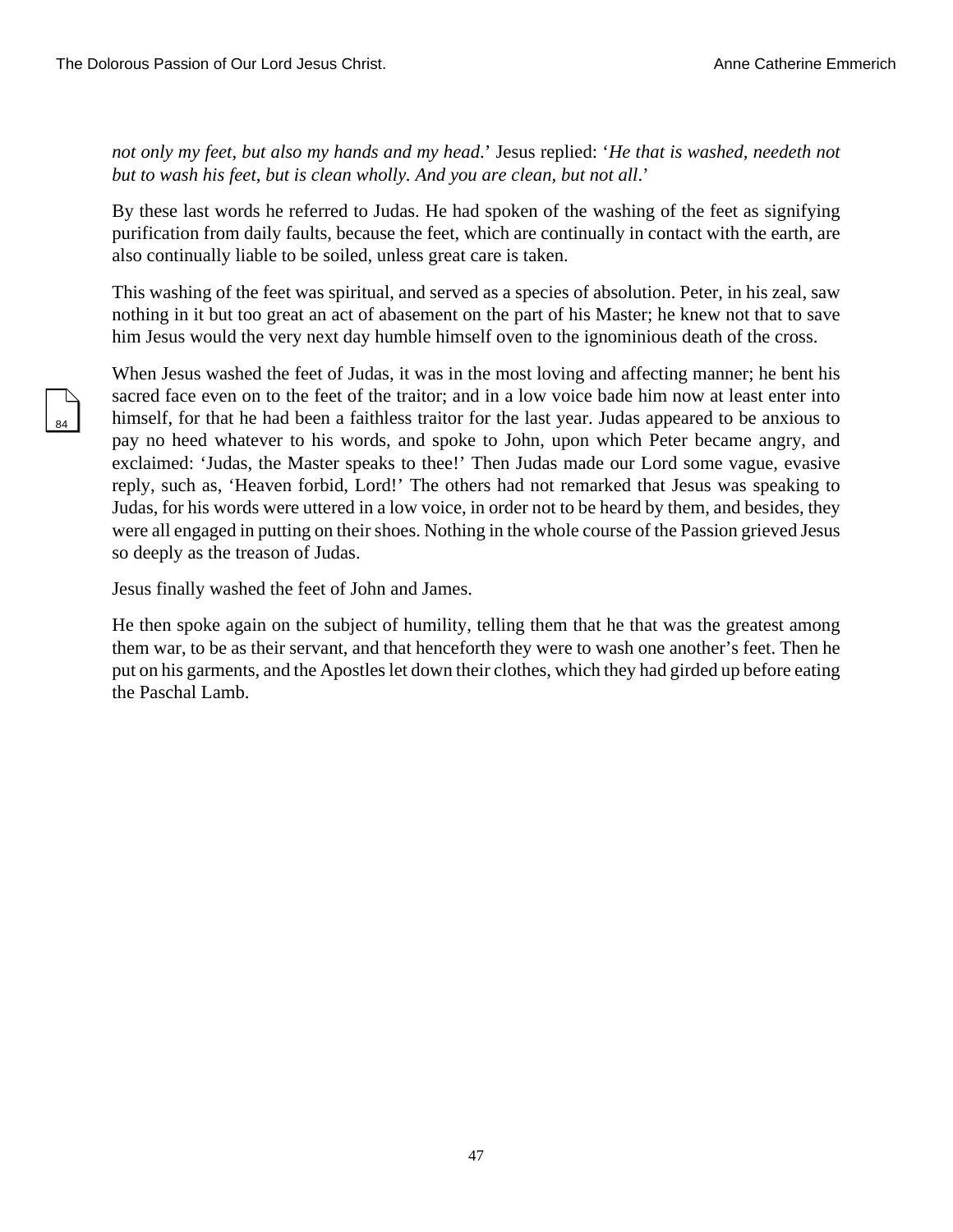86

# **MEDITATION VIII.**

### **Institution of the Holy Eucharist.**

By command of our Lord, the major-domo had again laid out the table, which he had raised a little; then, having placed it once more in the middle of the room, he stood one urn filled with wine, and another with water underneath it. Peter and John went into the part of the room near the hearth, to get the chalice which they had brought from Seraphia's house, and which was still wrapped up in its covering. They carried it between them as if they had been carrying a tabernacle, and placed it on the table before Jesus. An oval plate stood there, with three fine white azymous loaves, placed on a piece of linen, by the side of the half loaf which Jesus had set aside during the Paschal meal, also a jar containing wine and water, and three boxes, one filled with thick oil, a second with liquid oil, and the third empty.

In earlier times, it had been the practice for all at table to eat of the same loaf and drink of the same cup at the end of the meal, thereby to express their friendship and brotherly love, and to welcome and bid farewell to each other. I think Scripture must contain something upon this subject.

On the day of the Last Supper, Jesus raised this custom (which had hitherto been no more than a symbolical and figurative rite) to the dignity of the holiest of sacraments. One of the charges brought before Caiphas, on occasion of the treason of Judas, was, that Jesus had introduced a novelty into the Paschal ceremonies, but Nicodemus proved from Scripture that it was an ancient practice.

Jesus was seated between Peter and John, the doors were closed, and everything was done in the most mysterious and imposing manner. When the chalice was taken out of its covering, Jesus prayed, and spoke to his Apostles with the utmost solemnity. I saw him giving them an explanation of the Supper, and of the entire ceremony, and I was forcibly reminded of a priest teaching others to say Mass.

He then drew a species of shelf with grooves from the board on which the jars stood, and taking a piece of white linen with which the chalice was covered, spread it over the board and shelf. I then saw him lift a round plate, which he placed on this same shelf, off the top of the chalice. He next took the azymous loaves from beneath the linen with which they were covered, and placed them before him on the board; then be took out of the chalice a smaller vase, and ranged the six little glasses on each side of it. Then he blessed the bread and also the oil, to the best of my belief, after which he lifted up the paten with the loaves upon it, in his two hands, raised his eyes, prayed offered, and replaced the paten on the table, covering it up again. He then took the chalice, had some wine poured into it by Peter, and some water, which he first blessed, by John, adding to it a little more water, which he poured into a small spoon, and after this he blessed the chalice, raised it up with a prayer, made the oblation, and replaced it on the table.

John and Peter poured some water on his hands, which he held over the plate on which the azymous loaves had been placed; then he took a little of the water which had been poured on his hands, in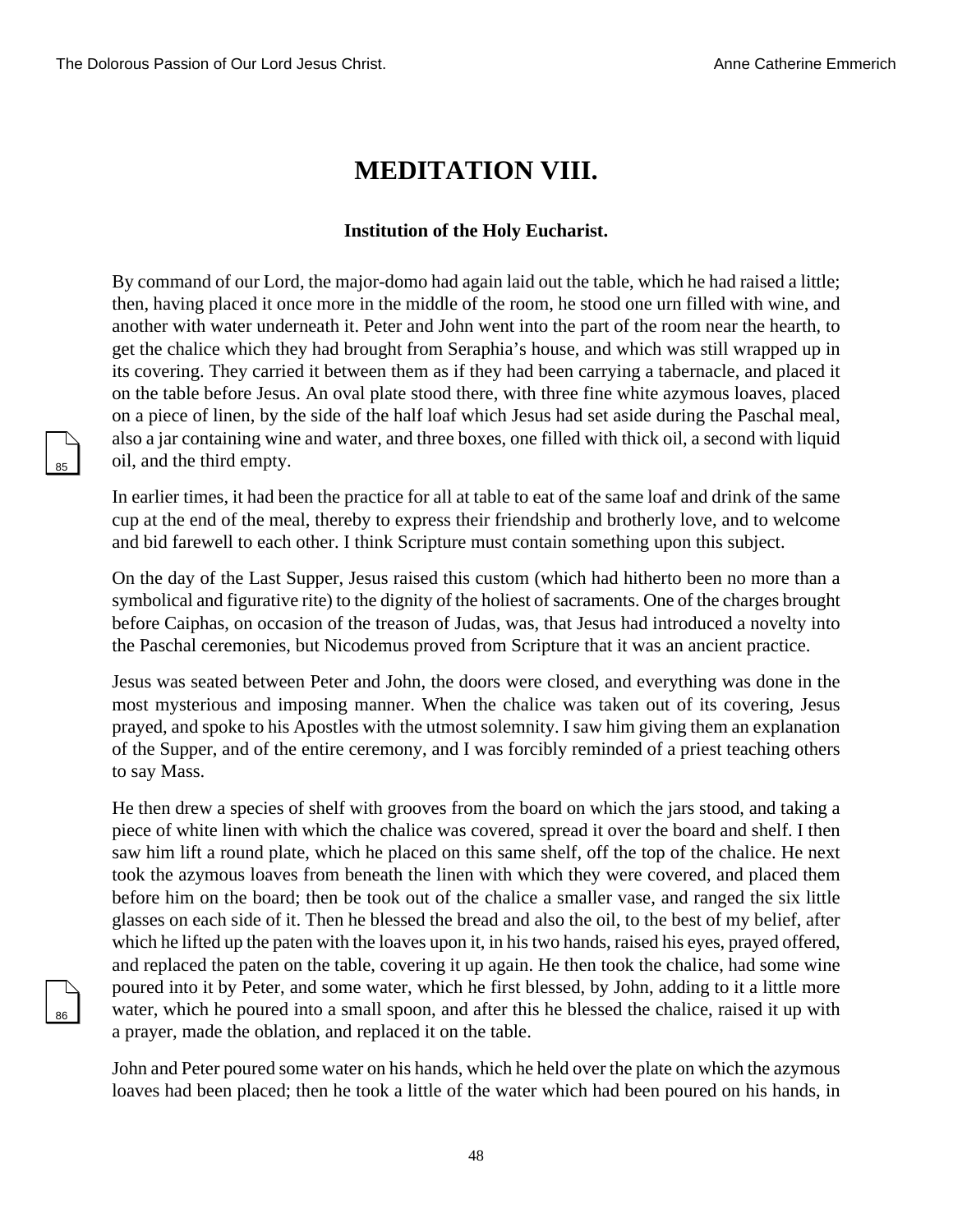the spoon that be had taken out of the lower part of the chalice, and poured it on theirs. After this, the vase was passed round the table, and all the Apostles washed their hands in it. I do not remember whether this was the precise order in which these ceremonies were performed; all I know is, that they reminded me in a striking manner of the holy sacrifice of the Mass.

Meanwhile, our Divine Lord became more and more tender and loving in his demeanour; he told his Apostles that he was about to give them all that he had, namely, his entire self, and he looked as though perfectly transformed by love. I saw him becoming transparent, until he resembled a luminous shadow. He broke the bread into several pieces, which he laid together on the paten, and then took a corner of the first piece and dropped it into the chalice. At the moment when he was doing this, I seemed to see the Blessed Virgin receiving the Holy Sacrament in a spiritual manner, although she was not present in the supper-room. I do not know how it was done, but I thought I saw her enter without touching the ground, and come before our Lord to receive the Holy Eucharist; after which I saw her no more. Jesus had told her in the morning, at Bethania, that he would keep the Pasch with her spiritually, and he had named the hour at which she was to betake herself to prayer, in order to receive it in spirit.

Again he prayed and taught; his words came forth from his lips like fire and light, and entered into each of the Apostles, with the exception of Judas. He took the paten with the pieces of bread (I do not know whether he had placed it on the chalice) and said: '*Take and eat*; *this is my Body which is given for you*.' He stretched forth his right hand as if to bless, and, whilst he did so, a brilliant light came from him, his words were luminous, the bread entered the mouths of the Apostles as a brilliant substance, and light seemed to penetrate and surround them all, Judas alone remaining dark. Jesus presented the bread first to Peter, next to John<sup>7</sup> and then he made a sign to Judas to approach. Judas was thus the third who received the Adorable Sacrament, but the words of our Lord appeared to turn aside from the mouth of the traitor, and come back to their Divine Author. So perturbed was I in spirit at this sight, that my feelings cannot be described. Jesus said to him: '*That which thou dost, do quickly*.' He then administered the Blessed Sacrament to the other Apostles, who approached two and two.

Jesus raised the chalice by its two handles to a level with his face, and pronounced the words of consecration. Whilst doing so, he appeared wholly transfigured, as it were transparent, and as though entirely passing into what he was going to give his Apostles. He made Peter and John drink from the chalice which he held in his hand, and then placed it again on the table. John poured the Divine Blood from the chalice into the smaller glasses, and Peter presented them to the Apostles, two of whom drank together out of the same cup. I think, but am not quite certain, that Judas also partook of the chalice; he did not return to his place, but immediately left the supper-room, and the other Apostles thought that Jesus had given him some commission to do. He left without praying or making any thanksgiving, and hence you may perceive how sinful it is to neglect returning thanks either after receiving our daily food, or after partaking of the Life-Giving Bread of Angels. During the entire meal, I had seen a frightful little figure, with one foot like a dried bone, remaining close

<sup>7</sup> She was not certain that the Blessed Sacrament was administered in the order given above, for on another occasion she had seen John the last to receive.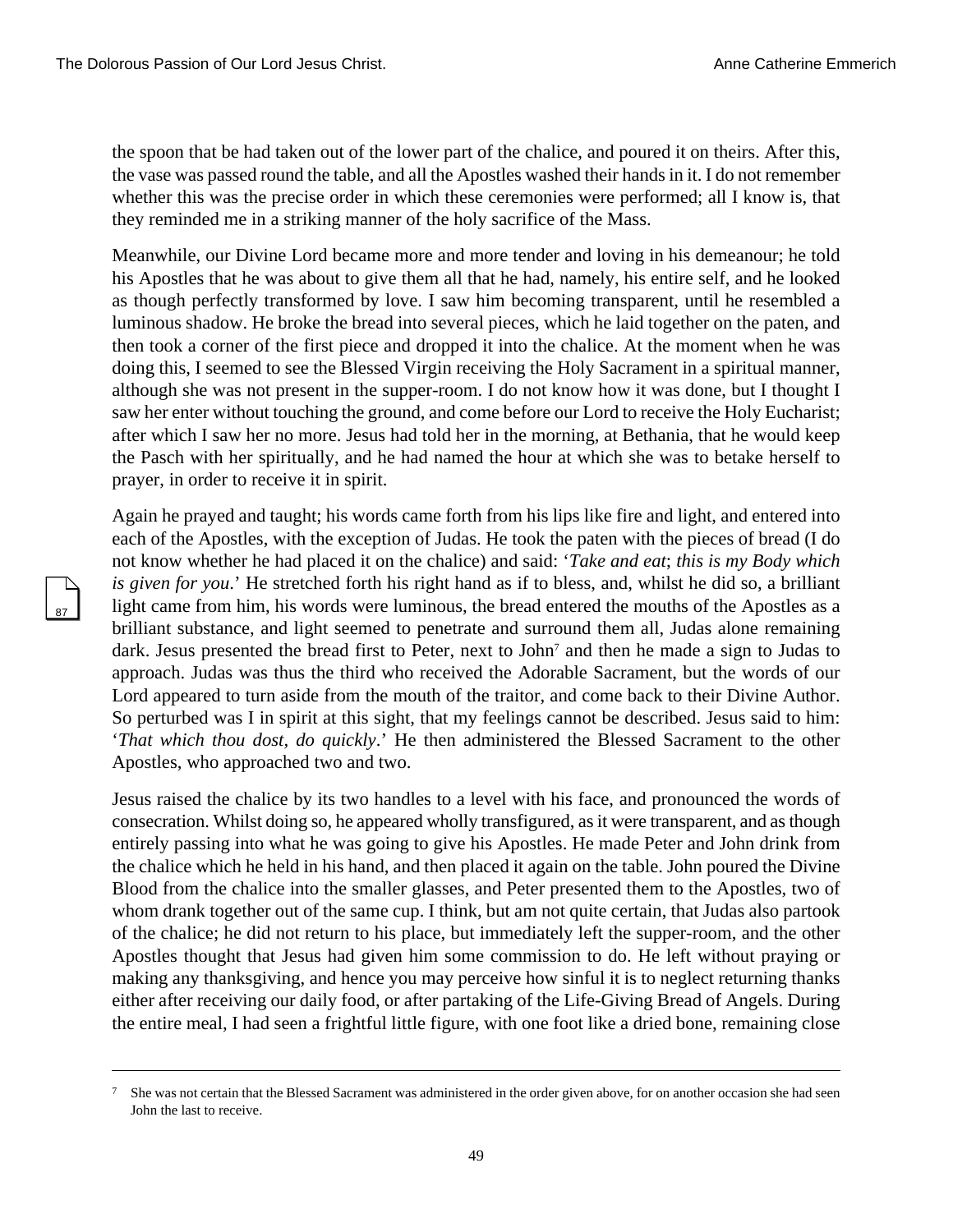to Judas, but when he had reached the door, I beheld three devils pressing round him; one entered into his mouth, the second urged him on, and the third preceded him. It was night, and they seemed to be lighting him, whilst he hurried onward like a madman.

Our Lord poured a few drops of the Precious Blood remaining in the chalice into the little vase of which I have already spoken, and then placed his fingers over the chalice, while Peter and John poured water and wine upon them. This done, he caused them to drink again from the chalice, and what remained of its contents was poured into the smaller glasses, and distributed to the other Apostles. Then Jesus wiped the chalice, put into it the little vase containing the remainder of the Divine Blood, and placed over it the paten with the fragments of the consecrated bread, after which he again put on the cover, wrapped up the chalice, and stood it in the midst of the six small cups. I saw the Apostles receive in communion these remains of the Adorable Sacrament, after the Resurrection.

I do not remember seeing our Lord himself eat and drink of the consecrated elements, neither did I see Melchisedech, when offering the bread and wine, taste of them himself. It was made known to me why priests partake of them, although Jesus did not.

Here Sister Emmerich looked suddenly up, and appeared to be listening. Some explanation was given her on this subject, but the following words were all that she could repeat to us: 'If the office of distributing it had been given to angels, they would not have partaken, but if priests did not partake, the Blessed Eucharist would be lost— it is through their participation that it is preserved.'

There was an indescribable solemnity and order in all the actions of Jesus during the institution of the Holy Eucharist, and his every movement was most majestic. I saw the Apostles noting things down in the little rolls of parchment which they carried on their persons. Several times during the ceremonies I remarked that they bowed to each other, in the same way that our priests do.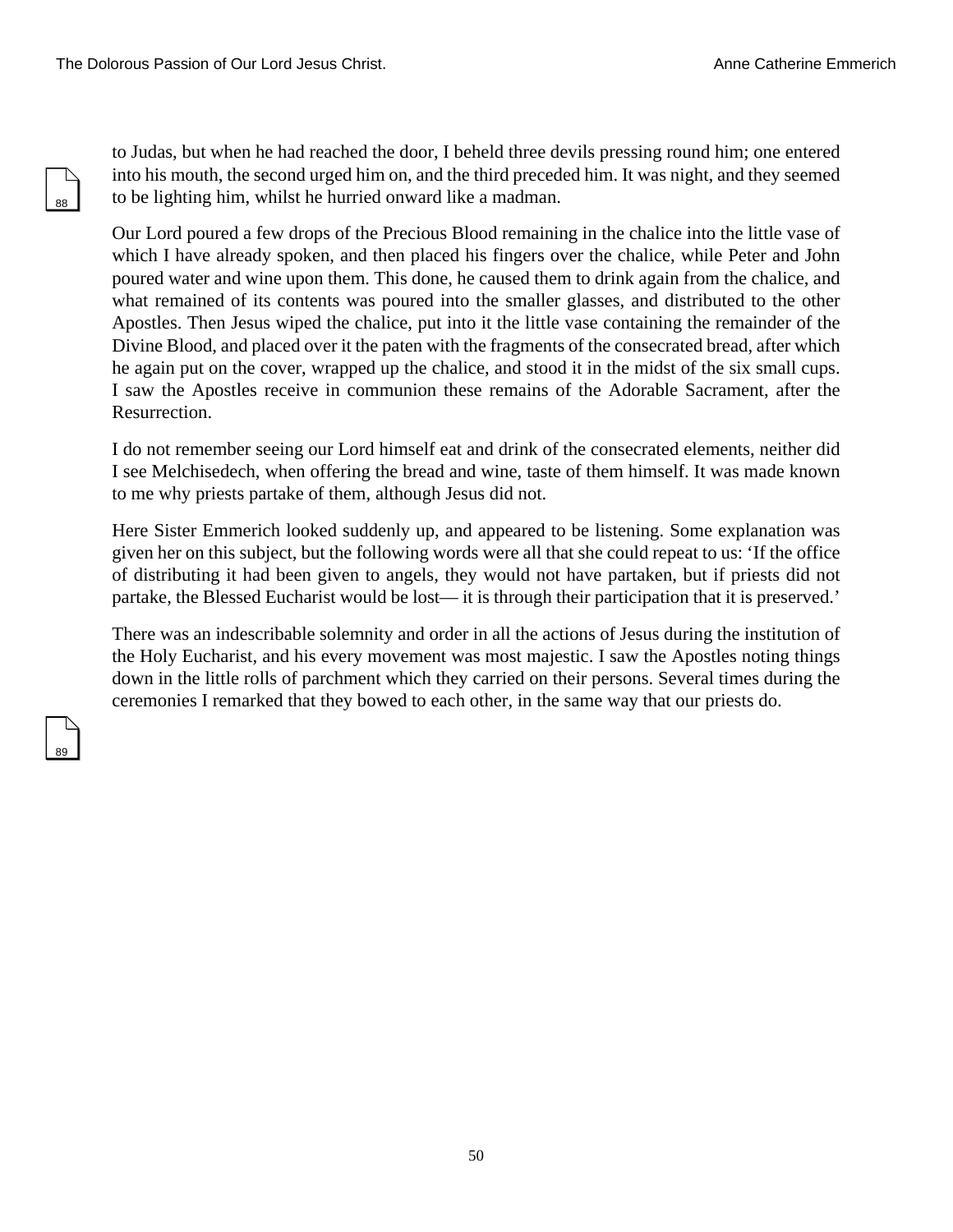# **MEDITATION IX.**

### **Private Instructions and Consecrations.**

Jesus gave his Apostles some private instructions; he told them how they were to preserve the Blessed Sacrament in memory of him, even to the end of the world; he taught them the necessary forms for making use of and communicating it, and in what manner they were, by degrees, to teach and publish this mystery; finally he told them when they were to receive what remained of the consecrated Elements, when to give some to the Blessed Virgin, and how to consecrate, themselves, after he should have sent them the Divine Comforter. He then spoke concerning the priesthood, the sacred unction, and the preparation of the Chrism and Holy Oils.<sup>8</sup> He had there three boxes, two of which contained a mixture of oil and balm. He taught them how to make this mixture, what parts of the body were to be anointed with them, and upon what occasions. I remember, among other things, that he mentioned a case in which the Holy Eucharist could not be administered; perhaps what he said had reference to Extreme Unction, for my recollections on this point are not very clear. He spoke of different kinds of anointing, and in particular of that of kings, and he said that even wicked kings who were anointed, derived from it especial powers. He put ointment and oil in the empty box, and mixed them together, but I cannot say for certain whether it was at this moment, or at the time of the consecration of the bread, that he blessed the oil.

I then saw Jesus anoint Peter and John, on whose hands he had already poured the water which had flowed on his own, and two whom he had given to drink out of the chalice. Then he laid his hands on their shoulders and heads, while they, on their part, joined their hands and crossed their thumbs, bowing down profoundly before him—I am not sure whether they did not even kneel. He anointed the thumb and fore-finger of each of their hands, and marked a cross on their heads with Chrism. He said also that this would remain with them unto the end of the world.

James the Less, Andrew, James the Greater, and Bartholomew, were also consecrated. I saw likewise that on Peter's bosom he crossed a sort of stole worn round the neck, whilst on the others he simply placed it crosswise, from the right shoulder to the left side. I do not know whether this was done at the time of the institution of the Blessed Sacrament, or only for the anointing.

I understood that Jesus communicated to them by this unction something essential and supernatural, beyond my power to describe. He told them that when they should have received the Holy Spirit they were to consecrate the bread and wine, and anoint the other Apostles. It was made known to me then that, on the day of Pentecost, Peter and John imposed their hands upon the other Apostles, and a week later upon several of the disciples. After the Resurrection, John gave the Adorable

<sup>8</sup> It was not without surprise that the editor, some years after these things had been related by Sister Emmerich, read, in the Latin edition of the Roman Catechism (Mayence, Muller), in reference to the Sacrament of Confirmation, that, according to the tradition of the holy Pope Fabian, Jesus taught his Apostles in what manner they were to prepare the Holy Chrism, after the institution of the Blessed Sacrament. The Pope says expressly, in the 54th paragraph of his Second Epistle to the Bishops of the East: 'Our predecessors received from the Apostles and delivered to us that our Saviour Jesus Christ, after having made the Last Supper with his Apostles and washed their feet, taught them how to prepare the Holy Chrism.'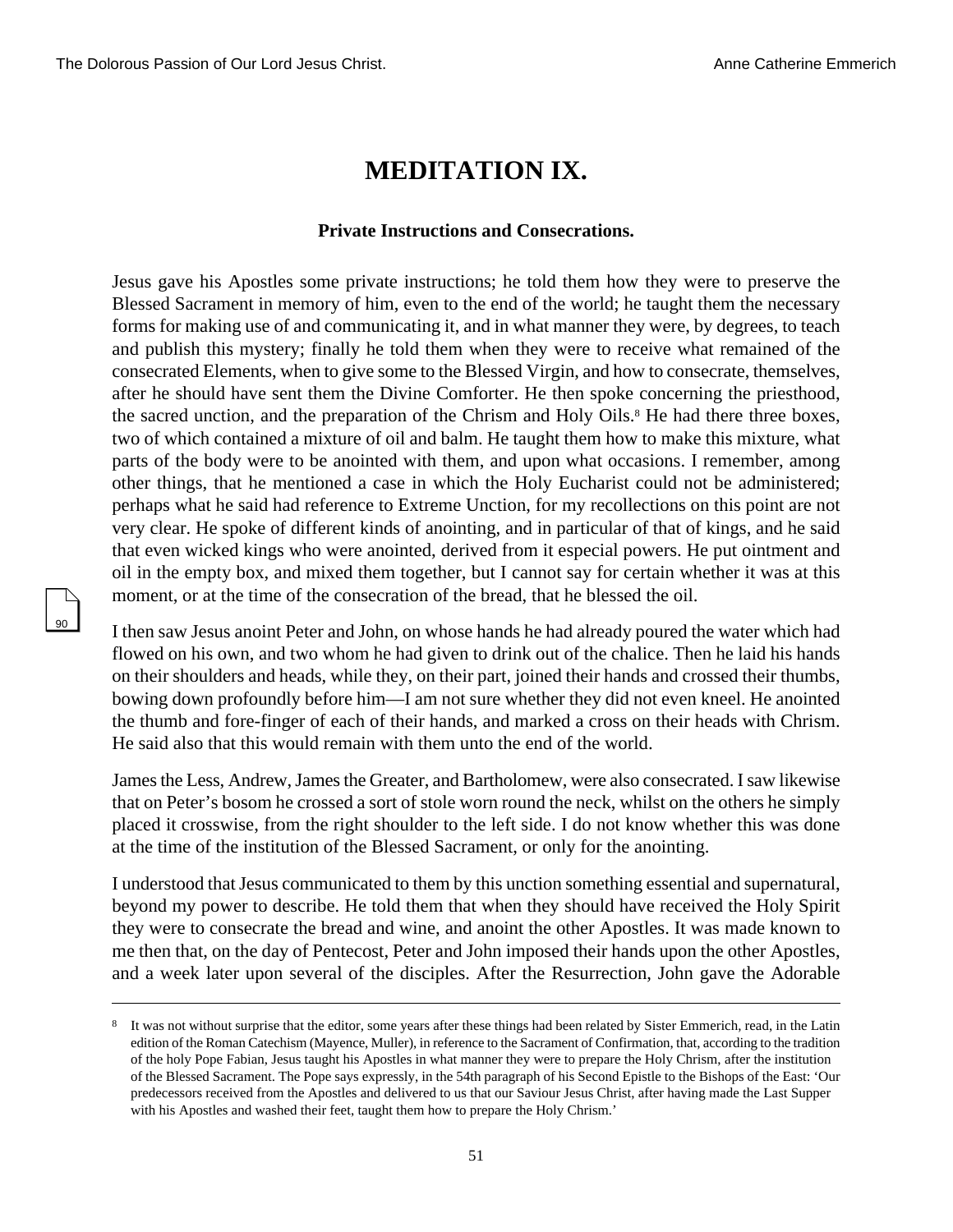Sacrament for the first time to the Blessed Virgin. This event was solemnised as a festival among the Apostles. It is a festival no longer kept in the Church on earth, but I see it celebrated in the Church triumphant. For the first few days after Pentecost I saw only Peter and John consecrate the Blessed Eucharist, but after that the others also consecrated.

Our Lord next proceeded to bless fire in a brass vessel, and care was taken that it should not go out, but it was kept near the spot where the Blessed Sacrament had been deposited, in one division of the ancient Paschal hearth, and fire was always taken from it when needed for spiritual purposes.

All that Jesus did upon this occasion was done in private, and taught equally in private. The Church has retained all that was essential of these secret instructions, and, under the inspiration of the Holy Ghost, developed and adapted them to all her requirements.

Whether Peter and John were both consecrated bishops, or Peter alone as bishop and John as priest, or to what dignity the other four Apostles were raised, I cannot pretend to say. But the different ways in which our Lord arranged the Apostles' stoles appear to indicate different degrees of consecration.

When these holy ceremonies were concluded, the chalice (near which the blessed Chrism also stood) was re-covered, and the Adorable Sacrament carried by Peter and John into the back part of the room, which was divided off by a curtain, and from thenceforth became the Sanctuary. The spot where the Blessed Sacrament was deposited was not very far above the Paschal stove. Joseph of Arimathea and Nicodemus took care of the Sanctuary and of the supper-room during the absence of the Apostles.

Jesus again instructed his Apostles for a considerable length of time, and also prayed several times. He frequently appeared to be conversing with his Heavenly Father, and to be overflowing with enthusiasm and love. The Apostles also were full of joy and zeal, and asked him various questions which he forthwith answered. The scriptures must contain much of this last discourse and conversation. He told Peter and John different things to be made known later to the other Apostles, who in their turn were to communicate them to the disciples and holy women, according to the capacity of each for such knowledge. He had a private conversation with John, whom he told that his life would be longer than the lives of the others. He spoke to him also concerning seven Churches, some crowns and angels, and instructed him in the meaning of certain mysterious figures, which signified, to the beat of my belief, different epochs. The other Apostles were slightly jealous of this confidential communication being made to John.

Jesus spoke also of the traitor. 'Now he is doing this or that,' he said, and I, in fact, saw Judas doing exactly as he said of him. As Peter was vehemently protesting that he would always remain faithful, our Lord said to him: '*Simon, Simon, behold Satan hath desired to have you that he may sift you as wheat. But I have prayed for thee that thy faith fail not: and thou being once converted, confirm thy brethren*.'

Again, our Lord said, that whither he was going they could not follow him, when Peter exclaimed: '*Lord, I am ready to go with thee both into prison and to death*.' And Jesus replied: '*Amen, amen, I say to thee, Before the cock crow twice, thou shalt deny me thrice*.'

91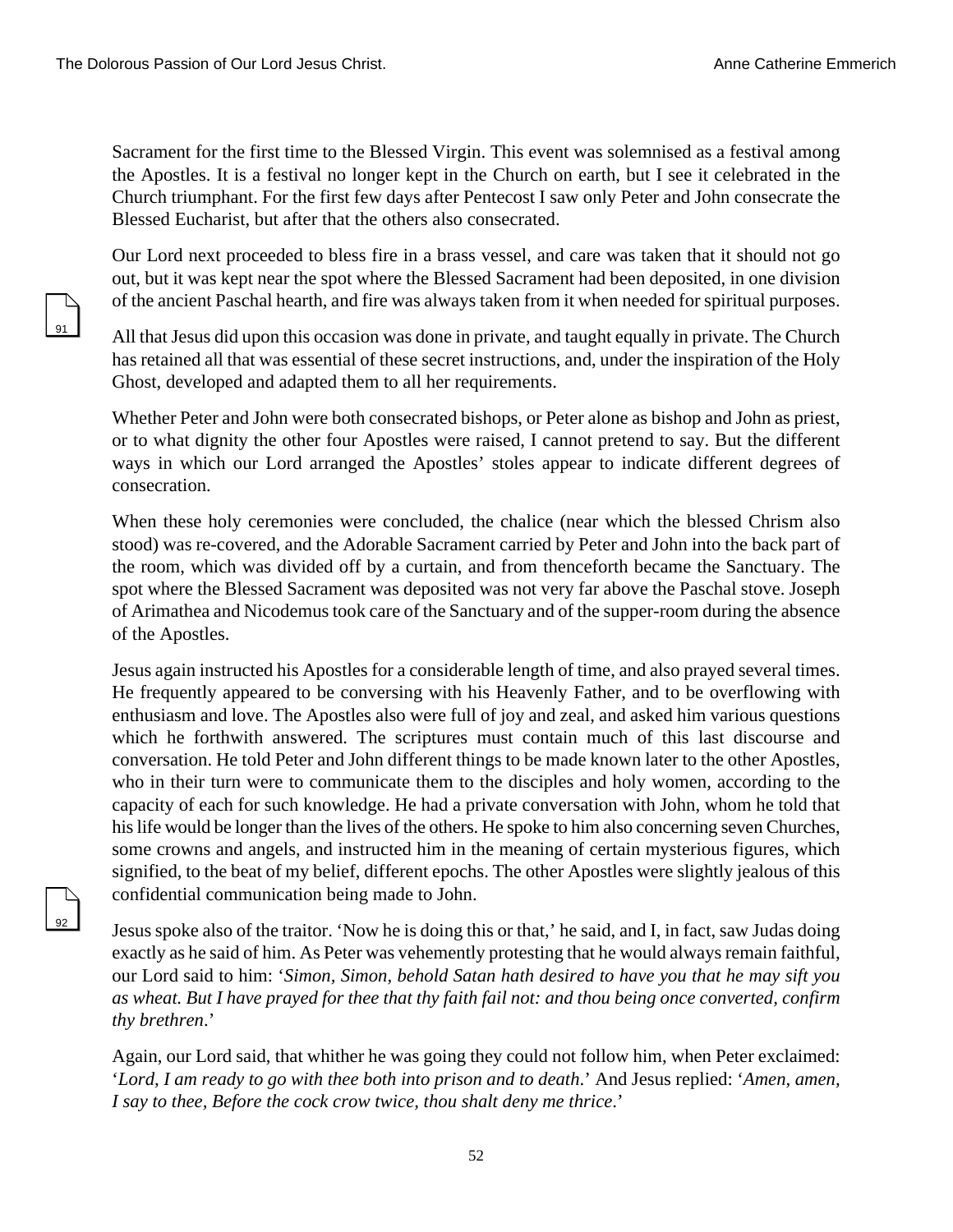Jesus, while making known to his Apostles that trying times were at hand for them, said: '*When I sent you without purse, or scrip, or shoes, did you want anything*?' They answered: '*Nothing*.' '*But now*,' he continued, '*he that hath a purse let him take it, and likewise a scrip, and he that hath not, let him sell his coat and buy a sword. For I say to you, that this that is written must yet be fulfilled in me*: AND WITH THE WICKED WAS HE BECKONED. *For the things concerning me have an end*.' The Apostles only understood his words in a carnal sense, and Peter showed him two swords, which were short and thick, like cleavers. Jesus said: '*It is enough*: let us go hence.' Then they sang the thanksgiving hymn, put the table on one side, and went into the vestibule.

There, Jesus found his Mother, Mary of Cleophas, and Magdalen, who earnestly besought him not to go to Mount Olivet, for a report had spread that his enemies were seeking to lay hands on him. But Jesus comforted them in few words, and hastened onward—it being then about nine o'clock. They went down the road by which Peter and John had come to the supper-room, and directed their steps towards Mount Olivet.

I have always seen the Pasch and the institution of the Blessed Sacrament take place in the order related above. But my feelings were each time so strongly excited and my emotion so great, that I could not give much attention to all the details, but now I have seen them more distinctly. No words can describe how painful and exhausting is such a sight as that of beholding the hidden recesses of hearts, the love and constancy of our Saviour, and to know at the same time all that is going to befall him. How would it be possible to observe all that is merely external! the heart is overflowing with admiration, gratitude, and love—the blindness of men seems perfectly incomprehensible—and the soul is overwhelmed with sorrow at the thought of the ingratitude of the whole world, and of her own sins 1

The eating of the Paschal Lamb was performed by Jesus rapidly, and in entire conformity with all the legal ordinances. The Pharisees were in the habit of adding some minute and superstitious ceremonies.

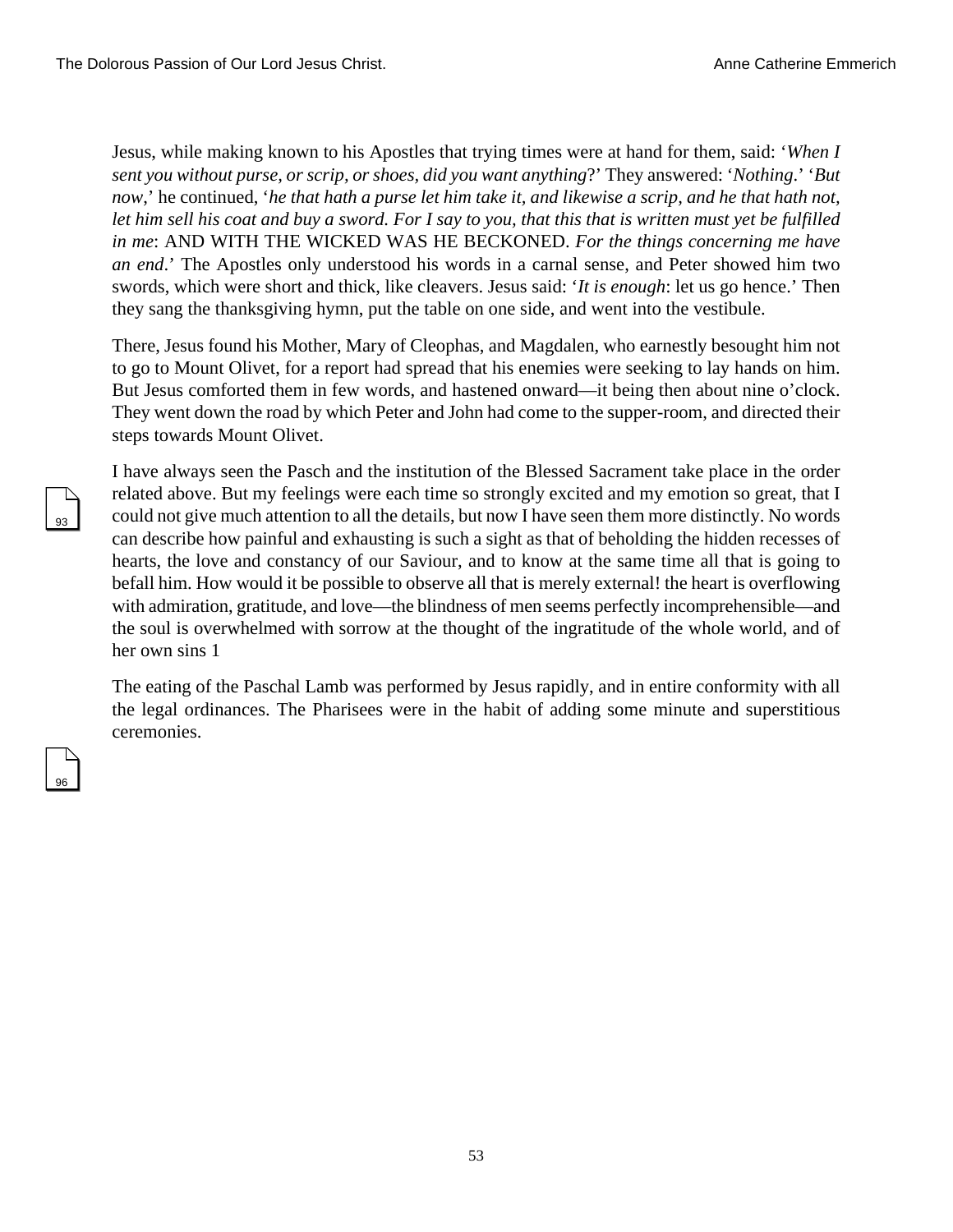### **THE PASSION.**

'If thou knowest not how to meditate on high and heavenly things, rest on the Passion of Christ, and willingly dwell in his sacred wounds. For, if thou fly devoutly to the wounds and precious stigmas of Jesus, thou shalt feel great comfort in tribulation.' *Imit. of Christ*, book ii. chap. 1.

#### **INTRODUCTION.**

ON the evening of the 18th of February, 1823, a friend of Sister Emmerich went up to the bed, where she was lying apparently asleep; and being much struck by the beautiful and mournful expression of her countenance, felt himself inwardly inspired to raise his heart fervently to God, and offer the Passion of Christ to the Eternal Father, in union with the sufferings of all those who have carried their cross after him. While making this short prayer, he chanced to fix his eyes for a moment upon the stigmatised hands of Sister Emmerich. She immediately hid them under the counterpane, starting as if some one had given her a blow. He felt surprised at this, and asked her, 'What has happened to you?' 'Many things,' she answered, in an expressive tone. Whilst he was considering what her meaning could be, she appeared to be asleep. At the end of about a quarter of an hour, she suddenly started up with all the eagerness of a person having a violent struggle with another, stretched out both her arms, clenching her hand, as if to repel an enemy standing on the left side of her bed, and exclaimed in an indignant voice: 'What do you mean by this contract of Magdalum?' Then she continued to speak with the warmth of a person who is being questioned during a quarrel—'Yes, it is that accursed spirit—the liar from the beginning—Satan, who is reproaching him about the Magdalum contract, and other things of the same nature, and says that he spent all that money upon himself.' When asked, 'Who has spent money? Who is being spoken to in that way?' she replied, 'Jesus, my adorable Spouse, on Mount Olivet.' Then she again turned to the left, with menacing gestures, and exclaimed, 'What meanest thou, O father of lies, with thy Magdalum contract? Did he not deliver twenty-seven poor prisoners at Thirza, with the money derived from the sale of Magdalum? I saw him, and thou darest to say that he has brought confusion into the whole estate, driven out its inhabitants, and squandered the money for which it was sold? But thy time is come, accursed spirit! thou wilt be chained, and his heel will crush thy head.'

Here she was interrupted by the entrance of another person; her friends thought that she was in delirium, and pitied her. The following morning she owned that the previous night she had imagined herself to be following our Saviour to the Garden of Olives, after the institution of the Blessed Eucharist, but that just at that moment some one having looked at the stigmas on her hands with a degree of veneration, she felt so horrified at this being done in the presence of our Lord, that she hastily hid them, with a feeling of pain. She then related her vision of what took place in the Garden of Olives, and as she continued her narrations the following days, the friend who was listening to her was enabled to connect the different scenes of the Passion together. But as, during Lent, she was also celebrating the combats of our Lord with Satan in the desert, she had to endure in her own person many sufferings and temptations. Hence there were a few pauses in the history of the Passion, which were, however, easily filled up by means of some later communications.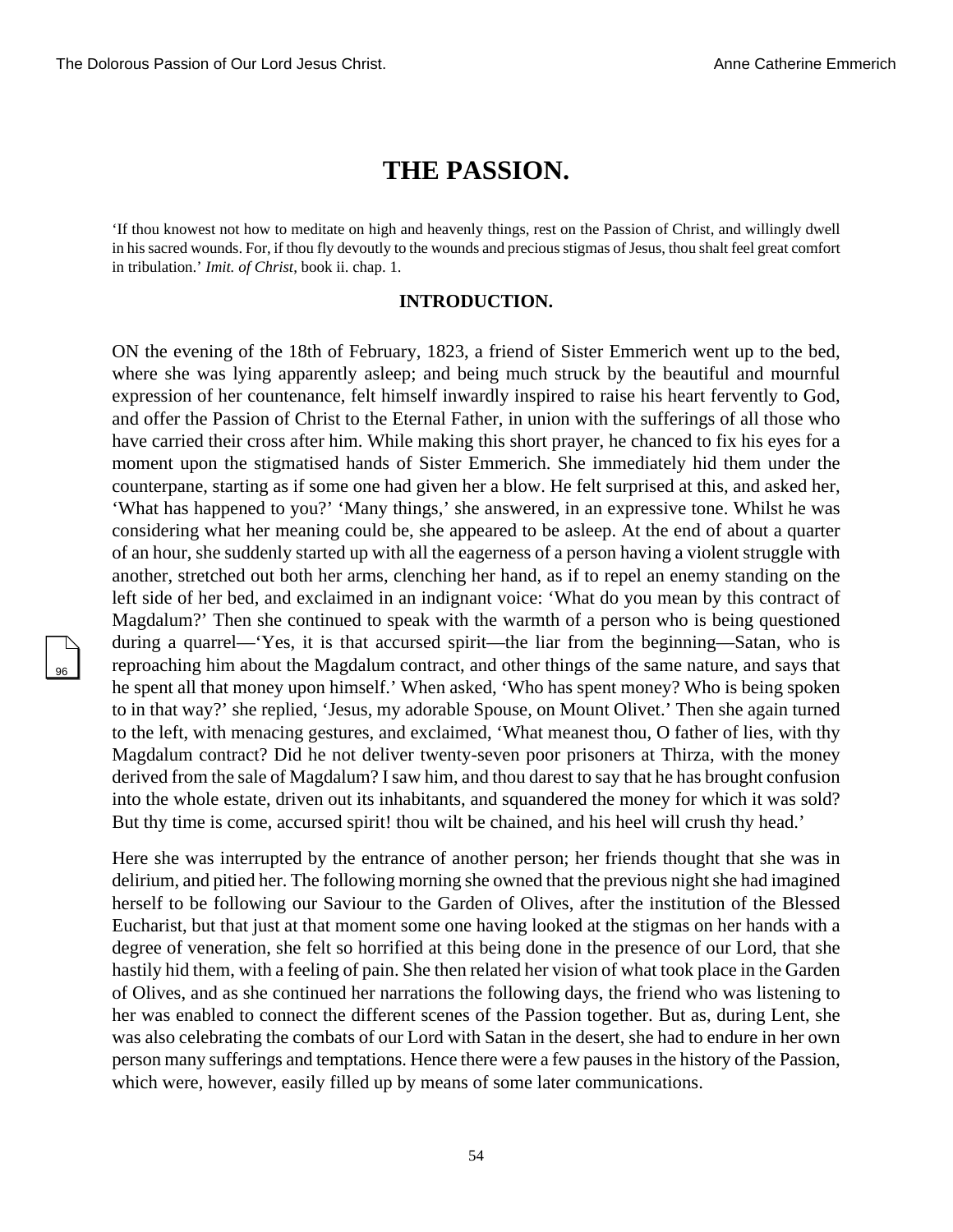

She usually spoke in common German, but when in a state of ecstasy, her language became much purer, and her narrations partook at once of child-like simplicity and dignified inspiration. Her friend wrote down all that she had said, directly he returned to his own apartments; for it was seldom that he could so much as even take notes in her presence. The Giver of all good gifts bestowed upon him memory, zeal, and strength to bear much trouble and fatigue, so that he has been enabled to bring this work to a conclusion. His conscience tells him that be has done his best, and he humbly begs the reader, if satisfied with the result of his labours, to bestow upon him the alms of an occasional prayer.

# **CHAPTER I.**

### **Jesus in the Garden of Olives.**

WHEN Jesus left the supper-room with the eleven Apostles, after the institution of the Adorable Sacrament of the Altar, his soul was deeply oppressed and his sorrow on the increase. He led the eleven, by an unfrequented path, to the Valley of Josaphat. As they left the house, I saw the moon, which was not yet quite at the full, rising in front of the mountain.

Our Divine Lord, as he wandered with his Apostles about the valley, told them that here he should one day return to judge the world, but not in a state of poverty and humiliation, as he then was, and that men would tremble with fear, and cry: '*Mountains, fall upon us*!' His disciples did not understand him, and thought, by no means for the first time that night, that weakness and exhaustion had affected his brain. He said to them again: '*All you shall be scandalised in me this night. For it is written*: I WILL STRIKE THE SHEPHERD, AND THE SHEEP OF THE FLOCK SHALL BE DISPERSED. *But after I shall be risen again, I will go before you into Galilee*.'

The Apostles were still in some degree animated by the spirit of enthusiasm and devotion with which their reception of the Blessed Sacrament and the solemn and affecting words of Jesus had inspired them. They eagerly crowded round him, and expressed their love in a thousand different ways, earnestly protesting that they would never abandon him. But as Jesus continued to talk in the same strain, Peter exclaimed: '*Although all shall be scandalised in thee, I will never be scandalised*!' and our Lord answered him: '*Amen, I say to thee, that in this night, before the cock crow, thou wilt deny me thrice*.' But Peter still insisted, saying: '*Yea, though I should die with thee, I will not deny thee*.' And the others all said the same. They walked onward and stopped, by turns, for the sadness of our Divine Lord continued to increase. The Apostles tried to comfort him by human arguments, assuring him that what he foresaw would not come to pass. They tired themselves in these vain efforts, began to doubt, and were assailed by temptation.

They crossed the brook Cedron, not by the bridge where, a few hours later, Jesus was taken prisoner, but by another, for they had left the direct road. Gethsemani, whither they were going, was about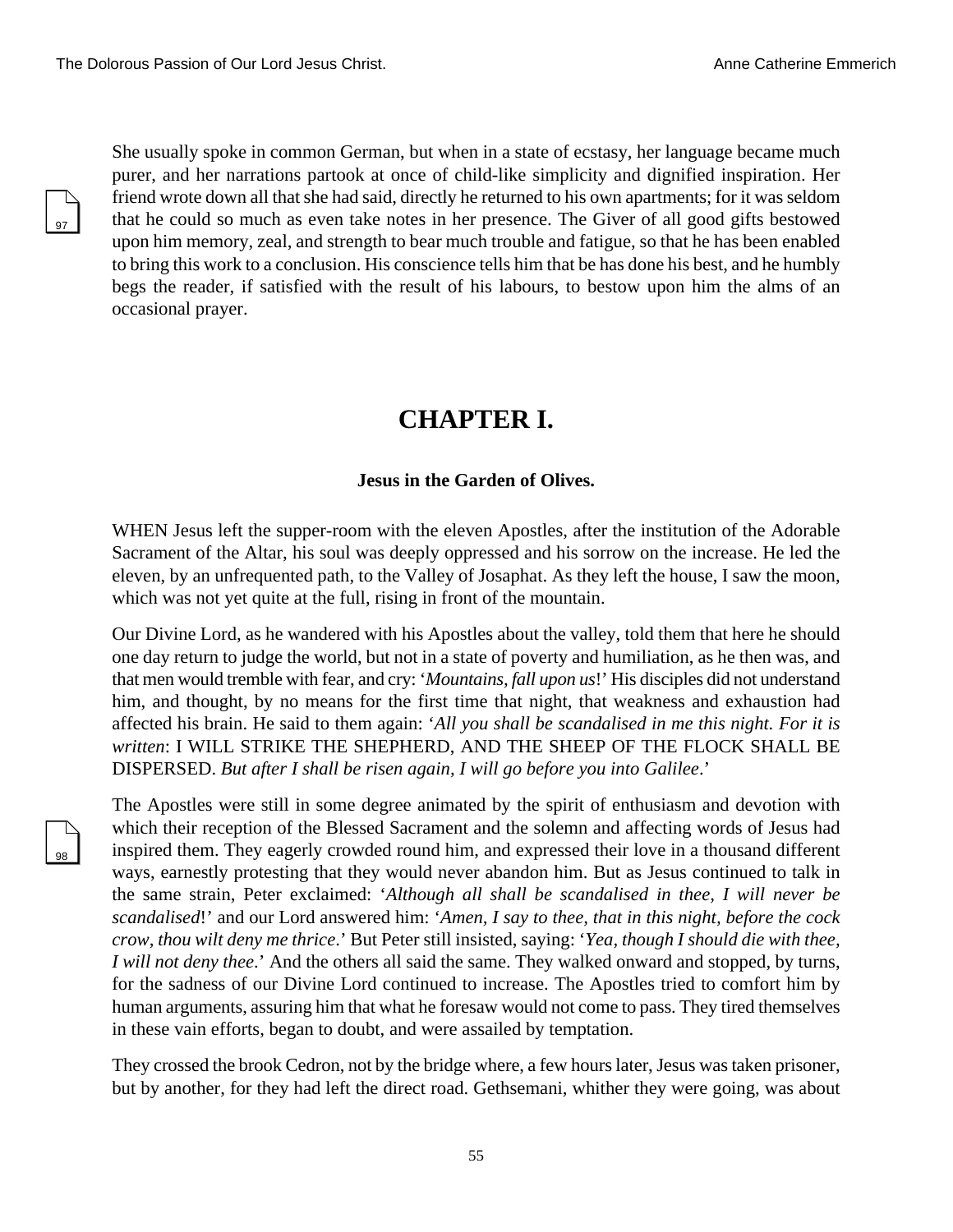$100$ 

a mile and a half distant from the supper-hall, for it was three quarters of a mile from the supper-hall to the Valley of Josaphat, and about as far from thence to Gethsemani. The place called Gethsemani (where latterly Jesus had several times passed the night with his disciples) was a large garden, surrounded by a hedge, and containing only some fruit trees and flowers, while outside there stood a few deserted unclosed buildings.

The Apostles and several other persons had keys of this garden, which was used sometimes as a pleasure ground, and sometimes as a place of retirement for prayer. Some arbours made of leaves and branches had been raised there, and eight of the Apostles remained in them, and were later joined by others of the disciples. The Garden of Olives was separated by a road from that of Gethsemani, and was open. Surrounded only by an earthern wall, and smaller than the Garden of Gethsemani. There were caverns, terraces, and many olive-trees to be seen in this garden, and it was easy to find there a suitable spot for prayer and meditation. It was to the wildest part that Jesus went to pray.

It was about nine o'clock when Jesus reached Gethsemani with his disciples. The moon had risen, and already gave light in the sky, although the earth was still dark. Jesus was most sorrowful, and told his Apostles that danger was at hand. The disciples felt uneasy, and he told eight of those who were following him, to remain in the Garden of Gethsemani whilst he went on to pray. He took with him Peter, James, and John, and going on a little further, entered into the Garden of Olives. No words can describe the sorrow which then oppressed his soul, for the time of trial was near. John asked him how it was that he, who had hitherto always consoled them, could now be so dejected '*My soul is sorrowful even unto death*,' was his reply. And he beheld sufferings and temptations surrounding him on all sides, and drawing nearer and nearer, under the forms of frightful figures borne on clouds. Then it was that he said to the three Apostles: '*Stay you here and watch with me. Pray, lest ye enter into temptation*.' Jesus went a few steps to the left, down a hill, and concealed himself beneath a rock, in a grotto about six feet deep, while the Apostles remained in, a species of hollow above. The earth sank gradually the further you entered this grotto, and the plants which were hanging from the rock screened its interior like a curtain from persons outside.

When Jesus left his disciples, I saw a number of frightful figures surrounding him in an ever-narrowing circle.

His sorrow and anguish of soul continued to increase, and he was trembling all over when he entered the grotto to pray, like a wayworn traveller hurriedly seeking shelter from a sudden storm, but the awful visions pursued him even there, and became more and more clear and distinct. Alas! this small cavern appeared to contain the awful picture of all the sins which had been or were to be committed from the fall of Adam to the end of the world, and of the punishment which they deserved. It was here, on Mount Olivet, that Adam and Eve took refuge when driven out of Paradise to wander homeless on earth, and they had wept and bewailed themselves in this very grotto.

I felt that Jesus, in delivering himself up to Divine Justice in satisfaction for the sins of the world, caused his divinity to return, in some sort, into the bosom of the Holy Trinity, concentrated himself, so to speak, in his pure, loving and innocent humanity, and strong only in his ineffable love, gave it up to anguish and suffering.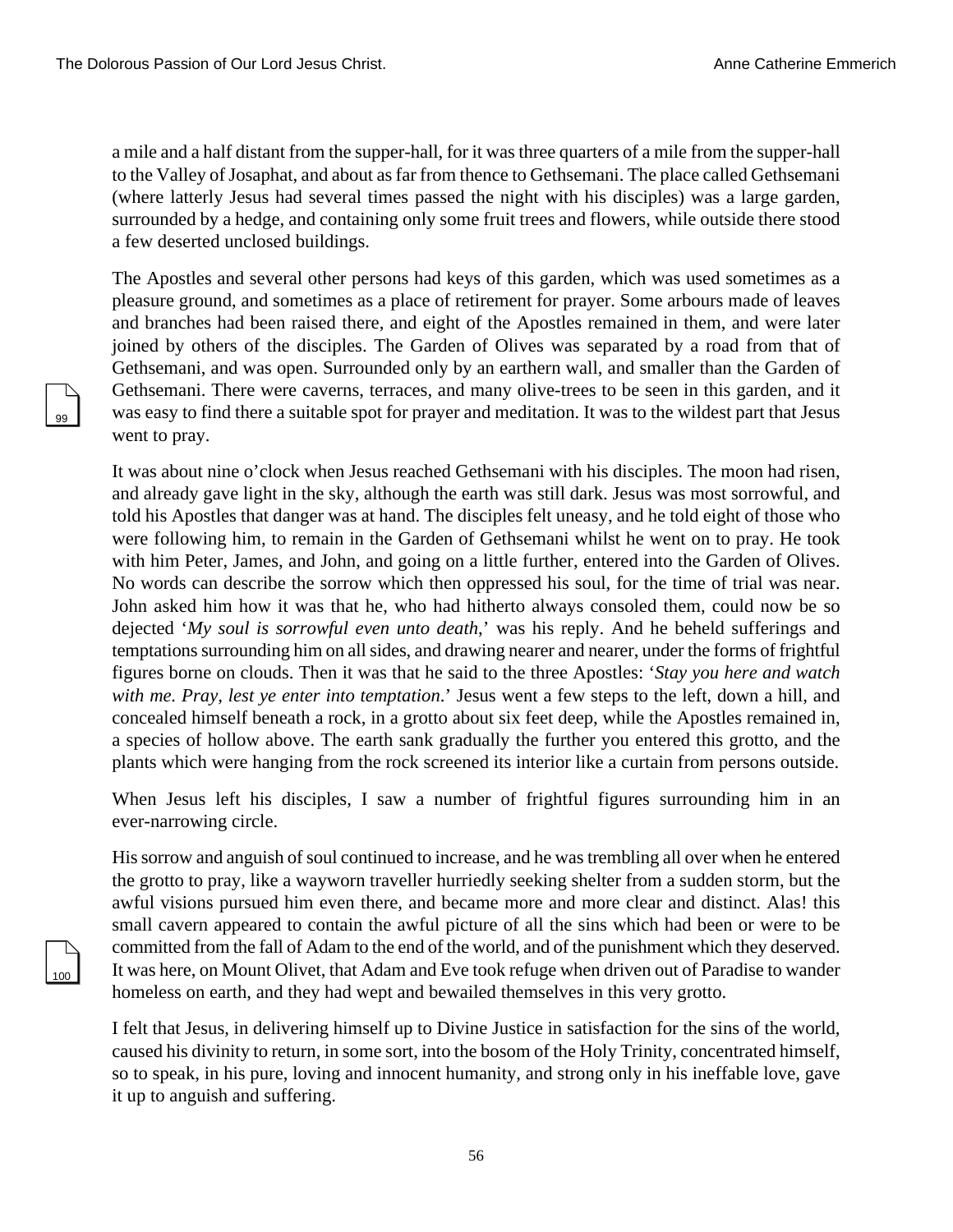102

He fell on his face, overwhelmed with unspeakable sorrow, and all the sins of the world displayed themselves before him, under countless forms and in all their real deformity. He took them all upon himself, and in his prayer offered his own adorable Person to the justice of his Heavenly Father, in payment for so awful a debt. But Satan, who was enthroned amid all these horrors, and even filled with diabolical joy at the sight of them, let loose his fury against Jesus, and displayed before the eyes of his soul increasing awful visions, at the same time addressing his adorable humanity in words such as these: 'Takest thou even this sin upon thyself? Art thou willing to bear its penalty? Art thou prepared to satisfy for all these sins?'

And now a long ray of light, like a luminous path. in the air, descended from Heaven; it was a procession of angels who came up to Jesus and strengthened and reinvigorated him. The remainder of the grotto was filled with frightful visions of our crimes; Jesus took them all upon himself, but that adorable Heart, which was so filled with the most perfect love for God and man, was flooded with anguish, and overwhelmed beneath the weight of so many abominable crimes. When this huge mass of iniquities, like the waves of a fathomless ocean, had passed over his soul, Satan brought forward innumerable temptations, as he had formerly done in the desert, even daring to adduce various accusations against him. 'And takest thou all these things upon thyself,' he exclaimed, 'thou who art not unspotted thyself?' Then he laid to the charge of our Lord, with infernal impudence, a host of imaginary crimes. He reproached him with the faults of his disciples, the scandals which they had caused, and the disturbances which he had occasioned in the world by giving up ancient customs. No Pharisee, however wily and severe, could have surpassed Satan on this occasion; he reproached Jesus with having been the cause of the massacre of the Innocents, as well as of the sufferings of his parents in Egypt, with not having saved John the Baptist from death, with having brought disunion into families, protected men of despicable character, refused to cure various sick persons, injured the inhabitants of Gergesa by permitting men possessed by the devil to overturn their vats,<sup>9</sup> and demons to make swine cast themselves into the sea; with having deserted his family, and squandered the property of others; in one word Satan, in the hopes of causing Jesus to waver, suggested to him every thought by which he would have tempted at the hour of death an ordinary mortal who might have performed all these actions without a superhuman intention; for it was hidden from him that Jesus was the Son of God, and he tempted him only as the most just of men. Our Divine Saviour permitted his humanity thus to preponderate over his divinity, for he was pleased to endure even those temptations with which holy souls are assailed at the hour of death concerning the merit of their good works. That he might drink the chalice of suffering even to the dregs, he permitted the evil spirit to tempt his sacred humanity, as he would have tempted a man who should wish to attribute to his good works some special value in themselves, over and above what they might have by their union with the merits of our Saviour. There was not an action out of which he did not contrive to frame some accusation, and he reproached Jesus, among other things, with having spent the price of the property of Mary Magdalen at Magdalum, which he had received from Lazarus.

<sup>9</sup> On the 11th of December 1812, in her visions of the public life of Jesus, she saw our Lord permit the devils whom he had expelled from the men of Gergesa to enter into a herd of swine. She also saw, on this particular occasion, that the possessed men first overturned a large vat filled with some fermented liquid.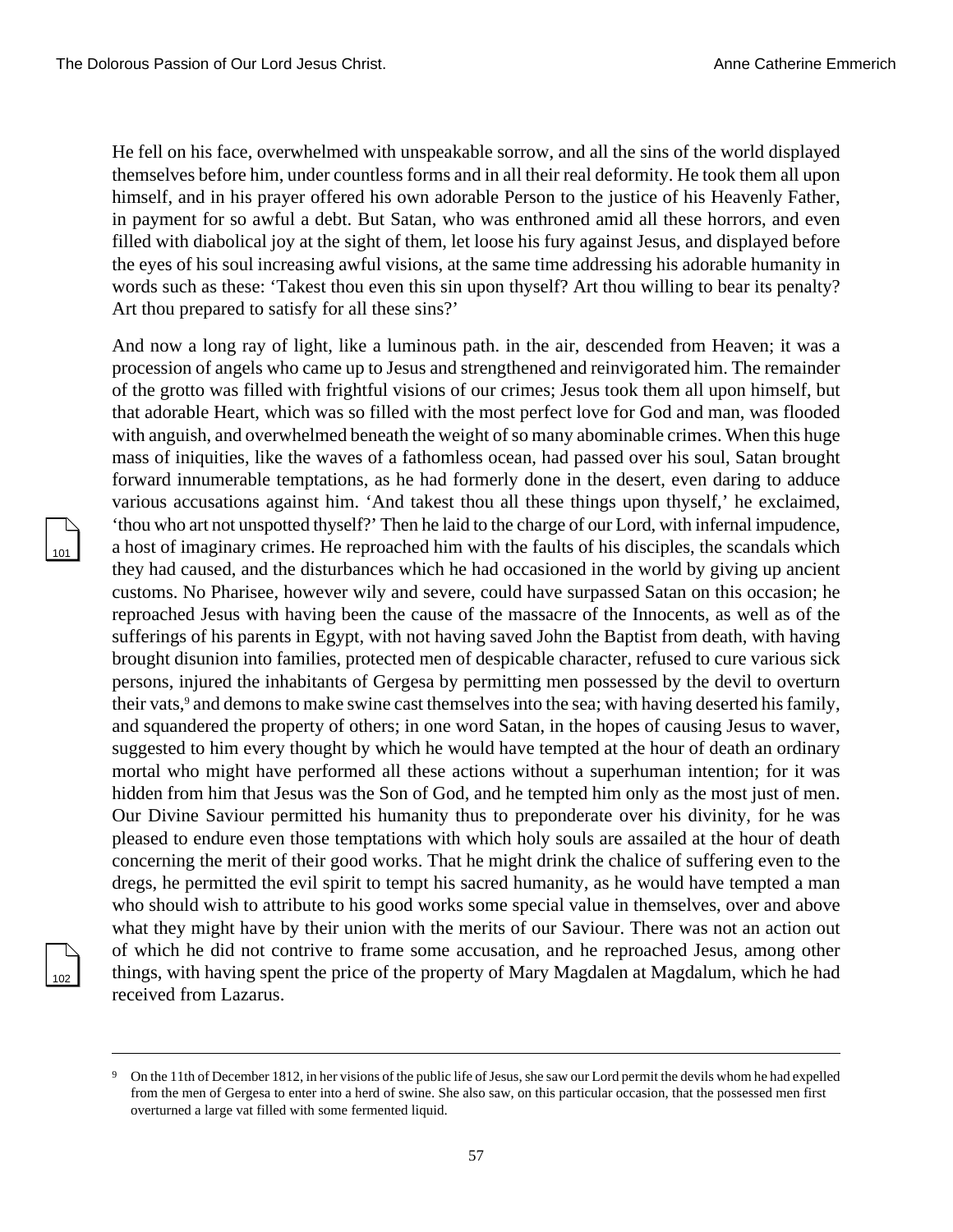Among the sins of the world which Jesus took upon himself, I saw also my own; and a stream, in which I distinctly beheld each of my faults, appeared to flow towards me from out of the temptations with which he was encircled. During this time my eyes were fixed upon my Heavenly Spouse; with him I wept and prayed, and with him I turned towards. the consoling angels. Ah, truly did our ear Lord writhe like a worm beneath the weight of his anguish and sufferings!

Whilst Satan was pouring forth his accusations against Jesus, it was with difficulty that I could restrain my indignation, but when he spoke of the sale of Magdalen's property, I could no longer keep silence, and exclaimed: 'How canst thou reproach him with the sale of this property as with a crime! Did I not myself see our Lord spend the sum which was given him by Lazarus in works of mercy, and deliver twenty-eight debtors imprisoned at Thirza?'

At first Jesus looked calm, as he kneeled down and prayed, but after a time his soul became terrified at the sight of the innumerable crimes of men, and of their ingratitude towards God, and his anguish was so great that he trembled and shuddered as he exclaimed: '*Father, if it is possible, let this chalice pass from me! Father, all things are possible to thee, remove this chalice from me*!' But the next moment he added: 'Nevertheless, not my will but thine be done.' His will and that of his Father were one, but now that his love had ordained that he should be left to all the weakness of his human nature, he trembled at the prospect of death.

I saw the cavern in which he was kneeling filled with frightful figures; I saw all the sins, wickedness, vices, and ingratitude of mankind torturing and crushing him to the earth; the horror of death and terror which he felt as man at the sight of the expiatory sufferings about to come upon him, surrounded and assailed his Divine Person under the forms of hideous spectres. He fell from side to side, clasping his hands; his body was covered with a cold sweat, and he trembled and shuddered. He then arose, but his knees were shaking and apparently scarcely able to support him; his countenance was pale, and quite altered in appearance, his lips white, and his hair standing on end. It was about half-past ten o'clock when he arose from his knees, and, bathed in a cold sweat, directed his trembling, weak footsteps towards his three Apostles. With difficulty did he ascend the left side of the cavern, and reach a spot where the ground was level, and where they were sleeping, exhausted with fatigue, sorrow and anxiety. He came to them, like a man overwhelmed with bitter sorrow, whom terror urges to seek his friends, but like also to a good shepherd, who, when warned of the approach of danger, hastens to visit his flock, the safety of which is threatened; for he well knew that they also were being tried by suffering and temptation. The terrible visions never left him, even while he was thus seeking his disciples. When he found that they were asleep, he clasped his hands and fell down on his knees beside them, overcome with sorrow and anxiety, and said: '*Simon, sleepest thou*?' They awoke, and raised him up, and he, in his desolation of spirit, said to them: '*What? could you not watch one hour with me*?' When they looked at him, and saw him pale and exhausted, scarcely able to support himself, bathed in sweat, trembling and shuddering,—when they heard how changed and almost inaudible his voice had become, they did not know what to think, and had he not been still surrounded by a well-known halo of light, they would never have recognised him as Jesus. John said to him: 'Master, what has befallen thee? Must I call the other disciples? Ought we to take to flight?' Jesus answered him: 'Were I to live, teach, and perform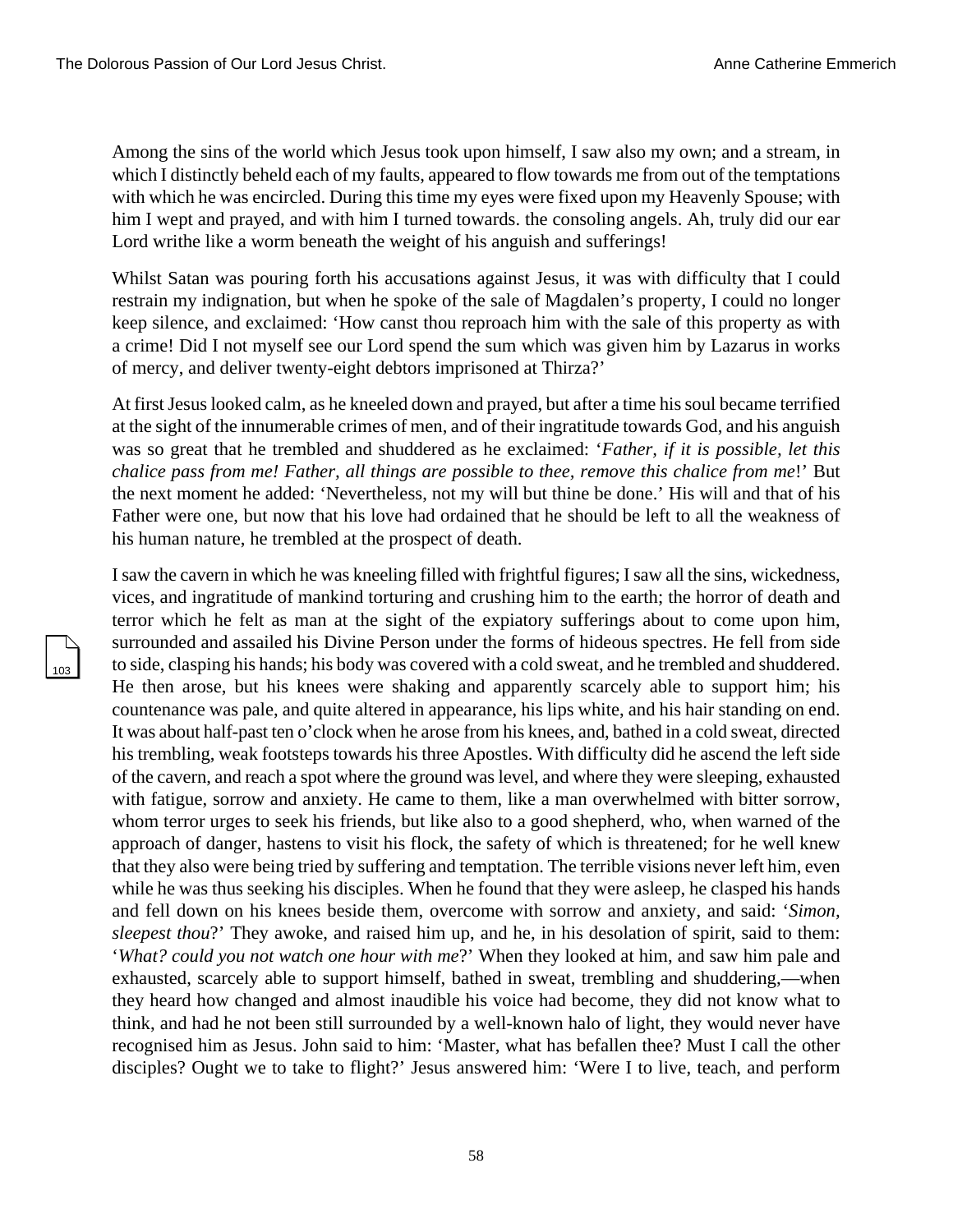105

miracles for thirty-three years longer, that would not suffice for the accomplishment of what must be fulfilled before this time to-morrow.

not the eight; I did not bring them hither, because they could not see me thus agonising without being scandalised; they would yield to temptation, forget much of the past, and lose their confidence in me. But you, who have seen the Son of Man transfigured, may also see him under a cloud, and in dereliction of spirit; nevertheless, *watch and pray, lest ye fall into temptation, for the spirit indeed is willing, but the flesh is weak*.'

By these words he sought at once to encourage them to persevere, and to make known to them the combat which his human nature was sustaining against death, together with the cause of his weakness. In his overwhelming sorrow, he remained with them nearly a quarter of an hour, and spoke to them again. He then returned to the grotto, his mental sufferings being still on the increase, while his disciples, on their part, stretched forth their hands towards him, wept, and embraced each other, asking, 'What can it be? What is happening to him? He appears to be in a state of complete desolation.' After this, they covered their heads, and began to pray, sorrowfully and anxiously.

About an hour and a half had passed since Jesus entered the Garden of Olives. It is true that Scripture tells us he said, '*Could you not watch one hour with me*?' but his words should not be taken literally, nor according to our way of counting time. The three Apostles who were with Jesus had prayed at first, but then they had fallen asleep, for temptation had come upon them by reason of their want of trust in God. The other eight, who had remained outside the garden, did not sleep, for our Lord's last words, so expressive of suffering and sadness, had filled their hearts with sinister forebodings, and they wandered about Mount Olivet, trying to find some place of refuge in case of danger.

The town of Jerusalem was very quiet; the Jews were in their houses, engaged in preparing for the feast, but I saw, here and there, some of the friends and disciples of Jesus walking to and fro, with anxious countenances, convening earnestly together, and evidently expecting some great event. The Mother of our Lord, Magdalen, Martha, Mary of Cleophas, Mary Salome, and Salome had gone from the supper-hall to the house of Mary, the mother of Mark. Mary was alarmed at the reports which were spreading, and wished to return to the town with her friends, in order to hear something of Jesus. Lazarus, Nicodemus, Joseph of Arimathea, and some relations from Hebron, came to see and endeavour to tranquillise her, for, as they were aware, either from their own knowledge or from what the disciples had told them, of the mournful predictions which Jesus had made in the supper-room, they had made inquiries of some Pharisees of their acquaintance, and had not been able to hear that any conspiracy was on foot for the time against our Lord. Being utterly ignorant of the treason of Judas, they assured Mary that the danger could not yet be very great, and that the enemies of Jesus would not make any attempts upon his person, at least until the festival was over. Mary told them how restless and disturbed in mind Judas had latterly appeared, and how abruptly he had left the supper-room. She felt no doubt of his having gone to betray our Lord, for she had often warned him that he was a son of perdition. The holy women then returned to the house of Mary, the mother of Mark.

When Jesus, unrelieved of all the weight of his sufferings, returned to the grotto, he fell prostrate, with his face on the ground and his arms extended, and prayed to his Eternal Father; but his soul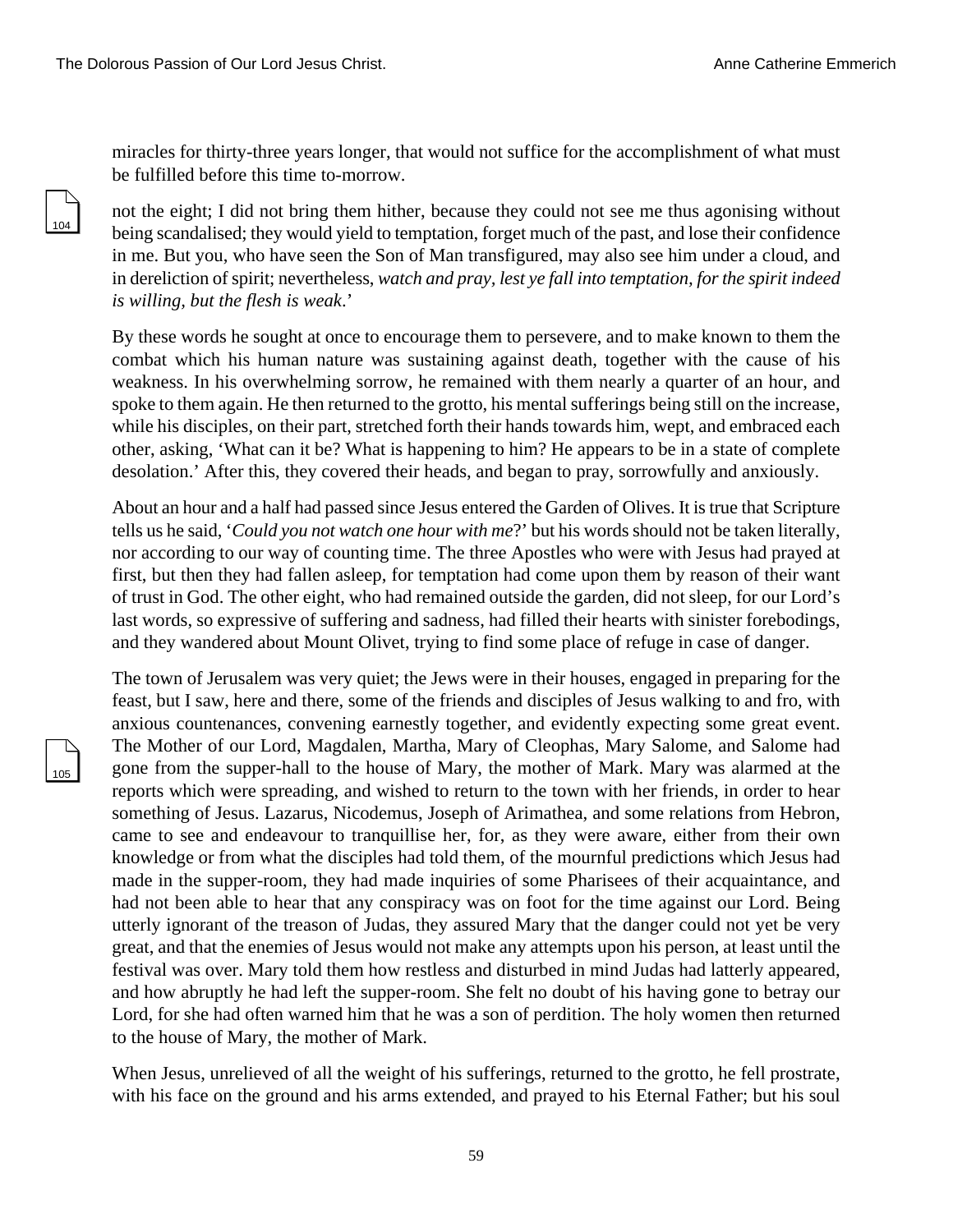had to sustain a second interior combat, which lasted three-quarters of an hour. Angels came and showed him, in a series of visions, all the sufferings that he was to endure in order to expiate sin; how great was the beauty of man, the image of God, before the fall, and how that beauty was changed and obliterated when sin entered the world. He beheld how all sins originated in that of Adam, the signification and essence of concupiscence, its terrible effects on the powers of the soul, and likewise the signification and essence of all the sufferings entailed by concupiscence. They showed him the satisfaction which he would have to offer to Divine Justice, and how it would consist of a degree of suffering in his soul and body which would comprehend all the sufferings due to the concupiscence of all mankind, since the debt of the whole human race had to be paid by that humanity which alone was sinless—the humanity of the Son of God. The angels showed him all these things under different forms, and I felt what they were saying, although I heard no voice. No tongue can describe what anguish and what horror overwhelmed the soul of Jesus at the sight of so terrible an expiation—his sufferings were so great, indeed, that a bloody sweat issued forth from all the pores of his sacred body.

Whilst the adorable humanity of Christ was thus crushed to the earth beneath this awful weight of suffering, the angels appeared filled with compassion; there was a pause, and I perceived that they were earnestly desiring to console him, and praying to that effect before the throne of God. For one instant there appeared to be, as it were, a struggle between the mercy and justice of God and that love which was sacrificing itself. I was permitted to see an image of God, not, as before, seated on a throne, but under a luminous form. I beheld the divine nature of the Son in the Person of the Father, and, as it were, withdrawn into his bosom; the Person of the Holy Ghost proceeded from the Father and the Son, it was, so to speak, between them, and yet the whole formed only one God—but these things are indescribable.

All this was more an inward perception than a vision under distinct forms, and it appeared to me that the Divine Will of our Lord withdrew in some sort into the Eternal Father, in order to permit all those sufferings which his human will besought his Father to spare him, to weigh upon his humanity alone. I saw this at the time when the angels, filled with compassion, were desiring to console Jesus, who, in fact, was slightly relieved at that moment. Then all disappeared, and the angels retired from our Lord, whose soul was about to sustain fresh assaults.

When our Redeemer, on Mount Olivet, was pleased to experience and overcome that violent repugnance of human nature to suffering and death which constitutes a portion of all sufferings, the tempter was permitted to do to him what he does to all men who desire to sacrifice themselves in a holy cause. In the first portion of the agony, Satan displayed before the eyes of our Lord the enormity of that debt of sin which he was going to pay, and was even bold and malicious enough to seek faults in the very works of our Saviour himself. In the second agony, Jesus beheld, to its fullest extent and in all its bitterness, the expiatory suffering which would be required to satisfy Divine Justice. This was displayed to him by angels; for it belongs not to Satan to show that expiation is possible, and the father of lies and despair never exhibits the works of Divine Mercy before men. Jesus having victoriously resisted all these assaults by his entire and absolute submission to the will of his Heavenly Father, a succession of new and terrifying visions were presented before his eyes, and that feeling of doubt and anxiety which a man on the point of making some great sacrifice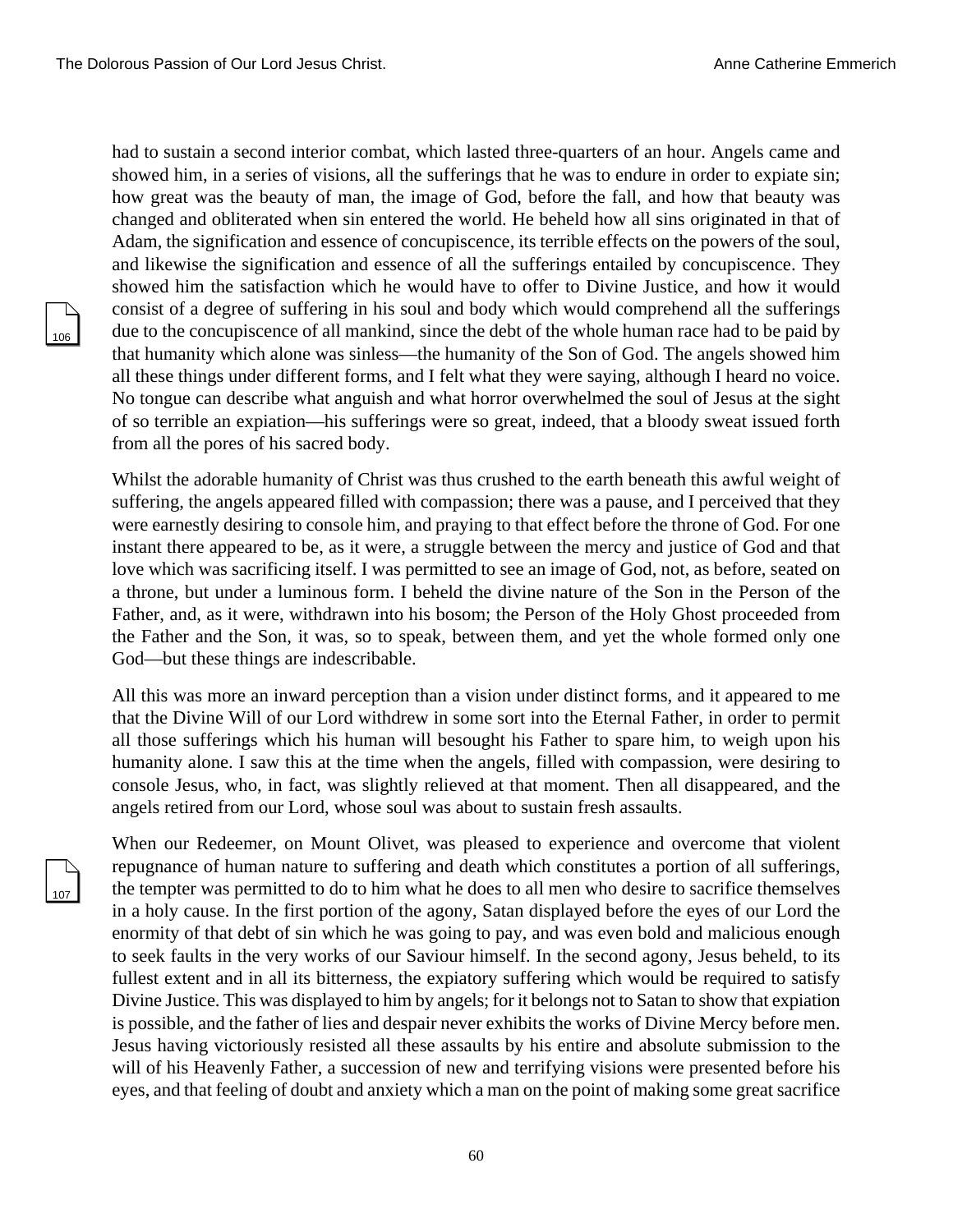always experiences, arose in the soul of our Lord, as he asked himself the tremendous question: 'And what good will result from this sacrifice?' Then a most awful picture of the future was displayed before his eyes and overwhelmed his tender heart with anguish.

When God had created the first Adam, he cast a deep sleep upon him, opened his side, and took one of his ribs, of which he made Eve, his wife and the mother of all the living. Then he brought her to Adam, who exclaimed: '*This now is bone of my bones, and flesh of my flesh. . . . Wherefore a man shall leave father and mother, and shall cleave to his wife, and they shall be two in one flesh*.' That was the marriage of which it is written: '*This is a great Sacrament, I speak in Christ and in the Church*.' Jesus Christ, the second Adam, was pleased also to let sleep come upon him—the sleep of death on the cross, and he was also pleased to let his side be opened, in order that the second Eve, his virgin Spouse, the Church, the mother of all the living, might be formed from it, It was his will to give her the blood of redemption, the water of purification, and his spirit—the three which render testimony on earth—and to bestow upon her also the holy Sacraments, in order that she might be pure, holy, and undefiled; he was to be her head, and we were to be her members, under submission to the head, the bone of his bones, and the flesh of his flesh. In taking human nature, that he might suffer death for us, he had also left his Eternal Father, to cleave to his Spouse, the Church, and he became one flesh with her, by feeding her with the Adorable Sacrament of the Altar, in which he unites himself unceasingly with us. He has been pleased to remain on earth with his Church, until we shall all be united together by him within her fold, and he has said: '*The gates of hell shall never prevail against her*.' To satisfy his unspeakable love for sinners, our Lord had become man and a brother of these same sinners, that so he might take upon himself the punishment due to all their crimes. He had contemplated with deep sorrow the greatness of this debt and the unspeakable sufferings by which it was to be acquitted. Yet he had most joyfully given himself up to the will of his Heavenly Father as a victim of expiation. Now, however, he beheld all the future sufferings, combats, and wounds of his heavenly Spouse; in one word, he beheld the ingratitude of men.

The soul of Jesus beheld all the future sufferings of his Apostles, disciples, and friends; after which he saw the primitive Church, numbering but few souls in her fold at first, and then in proportion as her numbers increased, disturbed by heresies and schisms breaking out among her children, who repeated the sin of Adam by pride and disobedience. He saw the tepidity, malice, and corruption of an infinite number of Christians, the lies and deceptions of proud teachers, all the sacrileges of wicked priests, the fatal consequences of each sin, and the abomination of desolation in the kingdom of God, in the sanctuary of those ungrateful human beings whom he was about to redeem with his blood at the cost of unspeakable sufferings.

109

108

The scandals of all ages, down to the present day and even to the end of the world—every species of error, deception, mad fanaticism, obstinacy, and malice—were displayed before his eyes, and he beheld, as it were floating before him, all the apostates, heresiarchs, and pretended reformers, who deceive men by an appearance of sanctity. The corrupters and the corrupted of all ages outraged and tormented him for not having been crucified after their fashion, or for not having suffered precisely as they settled or imagined he should have done. They vied with each other in tearing the seamless robe of his Church; many ill-treated, insulted, and denied him, and many turned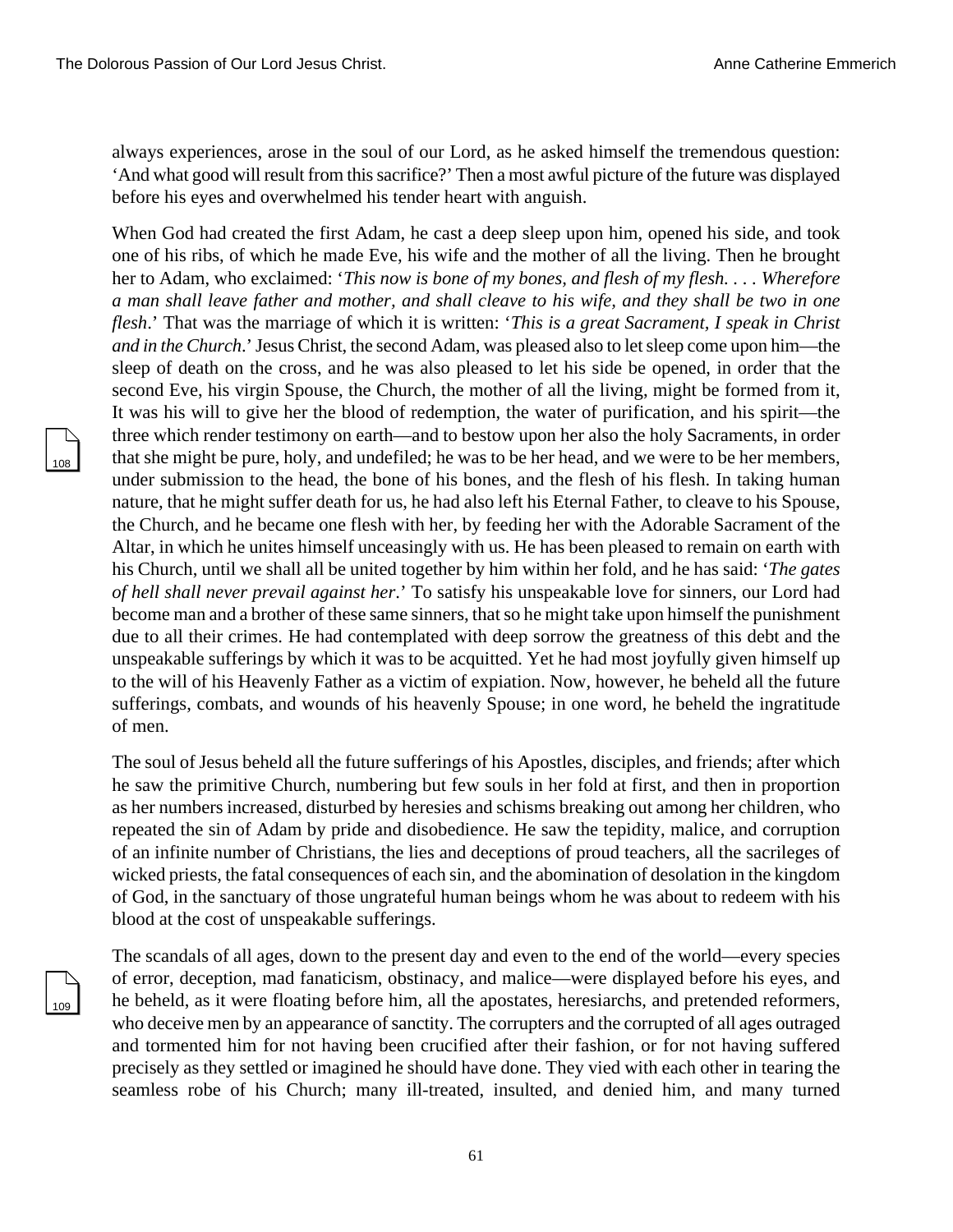contemptuously away, shaking their heads at him, avoiding his compassionate embrace, and hurrying on to the abyss where they were finally swallowed up. He saw countless numbers of other men who did not dare openly to deny him, but who passed on in disgust at the sight of the wounds of his Church, as the Levite passed by the poor man who had fallen among robbers. Like unto cowardly and faithless children, who desert their mother in the middle of the night, at the sight of the thieves and robbers to whom their negligence or their malice has opened the door, they fled from his wounded Spouse. He beheld all these men, sometimes separated from the True Vine, and taking their rest amid the wild fruit trees, sometimes like lost sheep, left to the mercy of the wolves, led by base hirelings into bad pasturages, and refusing to enter the fold of the Good Shepherd who gave his life for his sheep. They were wandering homeless in the desert in the midst of the sand blown about by the wind, and were obstinately determined not to see his City placed upon a hill, which could not be hidden, the House of his Spouse, his Church built upon a rock, and with which he had promised to remain to the end of ages. They built upon the sand wretched tenements, which they were continually pulling down and rebuilding, but in which there was neither altar nor sacrifice; they had weathercocks on their roofs, and their doctrines changed with the wind, consequently they were for ever in opposition one with the other. They never could come to a mutual understanding, and were for ever unsettled, often destroying their own dwellings and hurling the fragments against the Corner-Stone of the Church, which always remained unshaken.

As there was nothing but darkness in the dwellings of these men, many among them, instead of directing their steps towards the Candle placed on the Candlestick in the House of the Spouse of Christ, wandered with closed eyes around the gardens of the Church, sustaining life only by inhaling the sweet odours which were diffused from them far and near, stretching forth their hands towards shadowy idols, and following wandering stars which led them to wells where there was no water. Even when on the very brink of the precipice, they refused to listen to the voice of the Spouse calling them, and, though dying with hunger, derided, insulted, and mocked at those servants and messengers who were sent to invite them to the Nuptial Feast. They obstinately refused to enter the garden, because they feared the thorns of the hedge, although they had neither wheat with which to satisfy their hunger nor wine to quench their thirst, but were simply intoxicated with pride and self-esteem, and being blinded by their own false lights, persisted in asserting that the Church of the Word made flesh was invisible. Jesus beheld them all, he wept over them, and was pleased to suffer for all those who do not see him and who will not carry their crosses after him in his City built upon a hill—his Church founded upon a rock, to which he has given himself in the Holy Eucharist, and against which the gates of Hell will never prevail.

Bearing a prominent place in these mournful visions which were beheld by the soul of Jesus, I saw Satan, who dragged away and strangled a multitude of men redeemed by the blood of Christ and sanctified by the unction of his Sacrament. Our Divine Saviour beheld with bitterest anguish the ingratitude and corruption of the Christians of the first and of all succeeding ages, even to the end of the world, and during the whole of this time the voice of the tempter was incessantly repeating: 'Canst thou resolve to suffer for such ungrateful reprobates?' while the various apparitions succeeded each other with intense rapidity, and so violently weighed down and crushed the soul of Jesus, that his sacred humanity was overwhelmed with unspeakable anguish. Jesus—the Anointed of the Lord—the Son of Man—struggled and writhed as he fell on his knees, with clasped hands, as it



110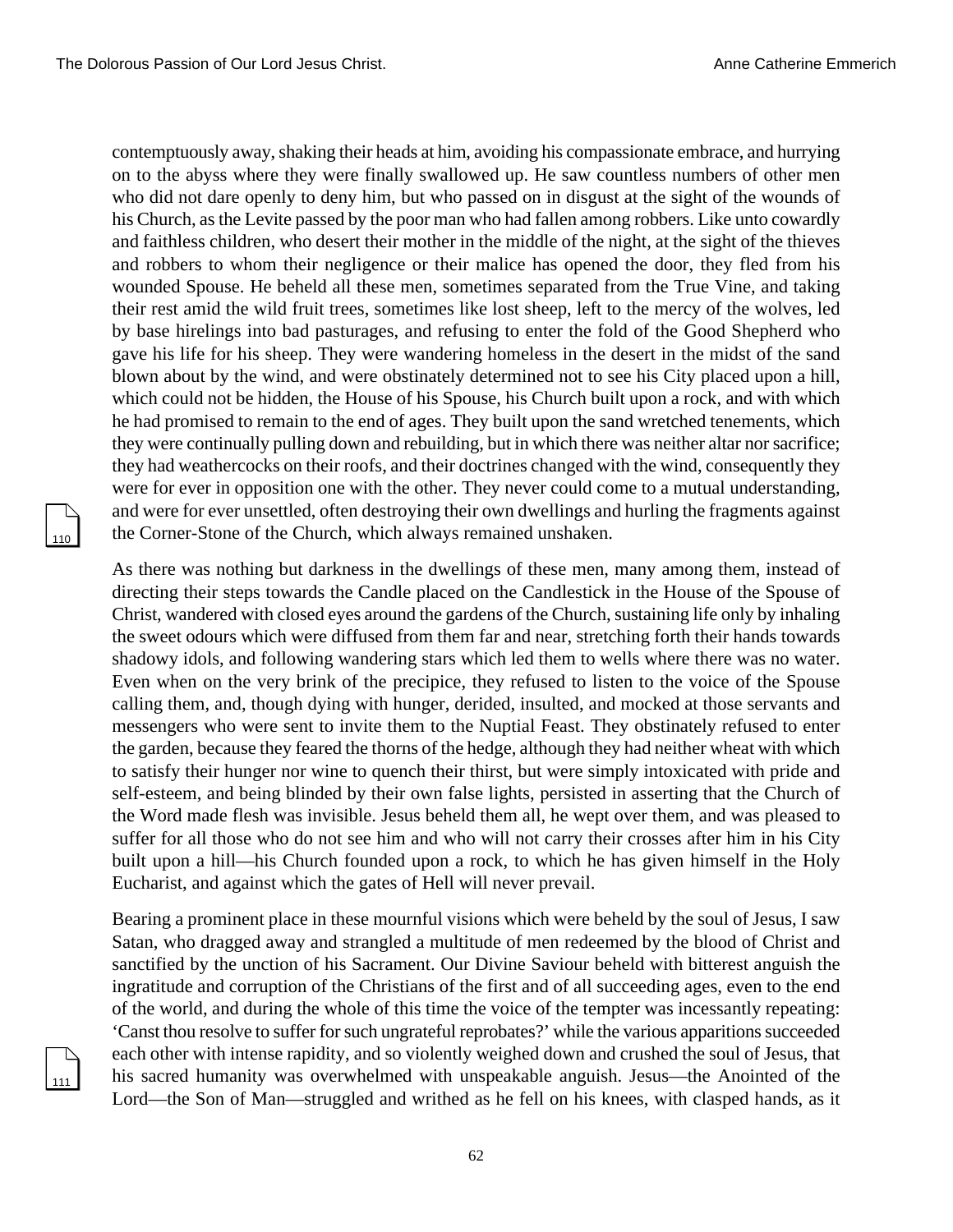were annihilated beneath the weight of his suffering. So violent was the struggle which then took place between his human will and his repugnance to suffer so much for such an ungrateful race, that from every pore of his sacred body there burst forth large drops of blood, which fell trickling on to the ground. In his bitter agony, he looked around, as though seeking help, and appeared to take Heaven, earth, and the stars of the firmament to witness of his sufferings.

Jesus, in his anguish of spirit, raised his voice, and gave utterance to several cries of pain. The three Apostles awoke, listened, and were desirous of approaching him, but Peter detained James and John, saying: 'Stay you here; I will join him.' Then I saw Peter hastily run forward and enter the grotto. 'Master,' he exclaimed, 'what has befallen thee?' But at the sight of Jesus, thus bathed in his own blood, and sinking to the ground beneath the weight of mortal fear and anguish, he drew back, and paused for a moment, overcome with terror. Jesus made him no answer, and appeared unconscious of his presence. Peter returned to the other two, and told them that the Lord had not answered him except by groans and sighs. They became more and more sorrowful after this, covered their heads, and sat down to weep and pray.

I then returned to my Heavenly Spouse in his most bitter agony. The frightful visions of the future ingratitude of the men whose debt to Divine Justice he was taking upon himself, continued to become more and more vivid and tremendous. Several times I heard him exclaim: 'O my Father, can I possibly suffer for so ungrateful a race? *O my Father, if this chalice may not pass from me, but I must drink it, thy will be done*!'

Amid all these apparitions, Satan held a conspicuous place, under various forms, which represented different species of sins. Sometimes he appeared under the form of a gigantic black figure, sometimes under those of a tiger, a fox, a wolf, a dragon, or a serpent. Not, however, that he really took any of these shapes, but merely some one of their characteristics, joined with other hideous forms. None of these frightful apparitions entirely resembled any creature, but were symbols of abomination, discord, contradiction, and sin—in one word, were demoniacal to the fullest extent. These diabolical figures urged on, dragged, and tore to pieces, before the very eyes of Jesus, countless numbers of those men for whose redemption he was entering upon the painful way of the Cross. At first I but seldom saw the serpent; soon, however, it made its appearance, with a crown upon its head. This odious reptile was of gigantic size, apparently possessed of unbounded strength, and led forward countless legions of the enemies of Jesus in every age and of every nation. Being armed with all kinds of destructive weapons, they sometimes tore one another in pieces, and then renewed their attacks upon our Saviour with redoubled rage. It was indeed an awful eight; for they heaped upon him the most fearful outrages, cursing, striking, wounding, and tearing him in pieces. Their weapons, swords, and spears flew about in the air, crossing and recrossing continually in all directions, like the flails of threshers in an immense barn; and the rage of each of these fiends seemed exclusively directed against Jesus—that grain of heavenly wheat descended to the earth to die there, in order to feed men eternally with the Bread of Life.

Thus exposed to the fury of these hellish bands, some of which appeared to me wholly composed of blind men, Jesus was as much wounded and bruised as if their blows had been real. I saw him stagger from side to side, sometimes raising himself up, and sometimes falling again, while the serpent, in the midst of the crowds whom it was unceasingly leading forward against Jesus, struck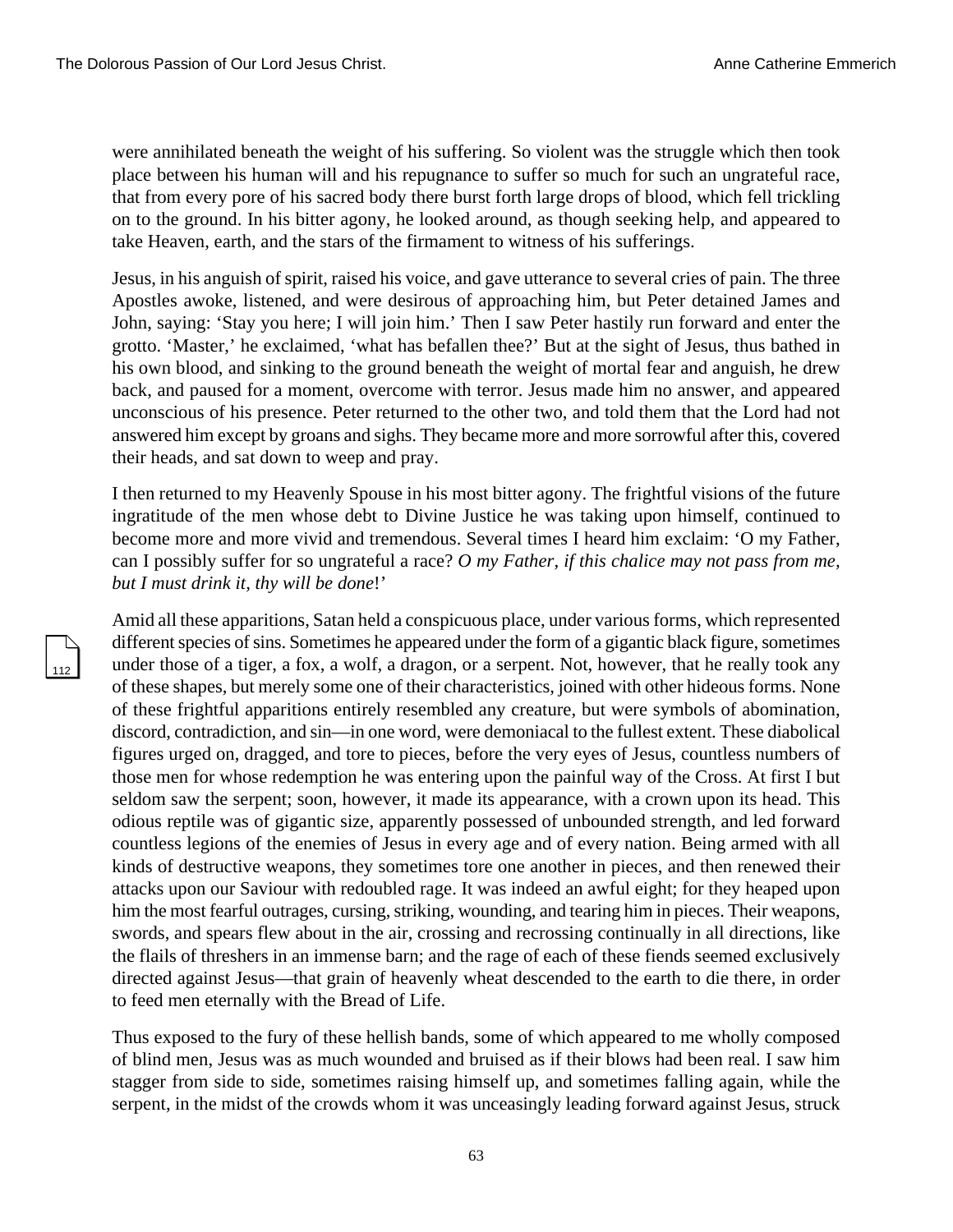

the ground with its tail, and tore to pieces or swallowed all whom it thus knocked to the ground It was made known to me that these apparitions were all those persons who in divers ways insult and outrage Jesus, really and truly present in the Holy Sacrament. I recognised among them all those who in any way profane the Blessed Eucharist. I beheld with horror all the outrages thus offered to our Lord, whether by neglect, irreverence, and omission of what was due to him; by open contempt, abuse, and the most awful sacrileges; by the worship of worldly idols; by spiritual darkness and false knowledge; or, finally, by error, incredulity, fanaticism, hatred, and open persecution. Among these men I saw many who were blind, paralysed, deaf, and dumb, and even children;—blind men who would not see the truth; paralytic men who would not advance, according to its directions, on the road leading to eternal life; deaf men who refused to listen to its warnings and threats; dumb men who would never use their voices in its defence; and, finally, children who were led astray by following parents and teachers filled with the love of the world and forgetfulness of God, who were fed on earthly luxuries, drunk with false wisdom, and loathing all that pertained to religion. Among the latter, the sight of whom grieved me especially, because Jesus so loved children, I saw many irreverent, ill-behaved acolytes, who did not honour our Lord in the holy ceremonies in which they took a part. I beheld with terror that many priests, some of whom even fancied themselves full of faith and piety, also outraged Jesus in the Adorable Sacrament. I saw many who believed and taught the doctrine of the Real Presence, but did not sufficiently take it to heart, for they forgot and neglected the palace, throne, and seat of the Living God; that is to say, the church, the altar, the tabernacle, the chalice, the monstrance, the vases and ornaments; in one word, all that is used in his worship, or to adorn his house.

Entire neglect reigned everywhere, all things were left to moulder away in dust and filth, and the worship of God was, if not inwardly profaned, at least outwardly dishonoured. Nor did this arise from real poverty, but from indifference, sloth, preoccupation of mind about vain earthly concerns, and often also from egotism and spiritual death; for I saw neglect of this kind in churches the pastors and congregations of which were rich, or at least tolerably well off. I saw many others in which worldly, tasteless, unsuitable ornaments had replaced the magnificent adornments of a more pious age.

I saw that often the poorest of men were better lodged in their cottages than the Master of heaven and earth in his churches. Ah, how deeply did the inhospitality of men grieve Jesus, who had given himself to them to be their Food! Truly, there is no need to be rich in order to receive him who rewards a hundredfold the glass of cold water given to the thirsty; but how shameful is not our conduct when in giving drink to the Divine Lord, who thirsts for our souls, we give him corrupted water in a filthy glass! In consequence of all this neglect, I saw the weak scandalised, the Adorable Sacrament profaned, the churches deserted, and the priests despised. This state of impurity and negligence extended even to the souls of the faithful, who left the tabernacle of their hearts unprepared and uncleansed when Jesus was about to enter them, exactly the same as they left his tabernacle on the altar.

Were I to speak for an entire year, I could never detail all the insults offered to Jesus in the Adorable Sacrament which were made known to me in this way. I saw their authors assault Jesus in bands, and strike him with different arms, corresponding to their various offences. I saw irreverent Christians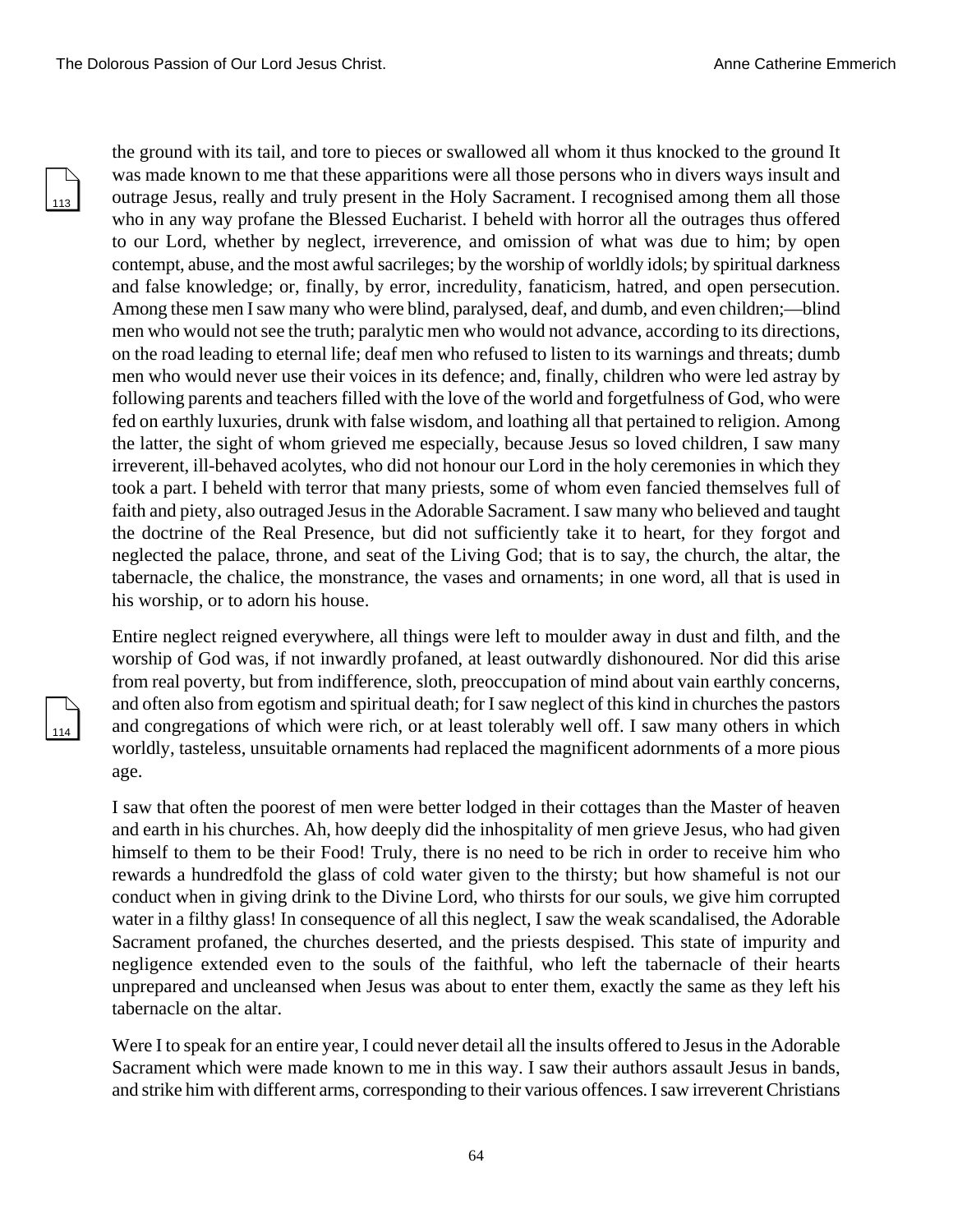of all ages, careless or sacrilegious priests, crowds of tepid and unworthy communicants, wicked soldiers profaning the sacred vessels, and servants of the devil making use of the Holy Eucharist in the frightful mysteries of hellish worship. Among these bands I saw a great number of theologians, who had been drawn into heresy by their sins, attacking Jesus in the Holy Sacrament of his Church and snatching out of his Heart, by their seductive words and promises, a number of souls for whom ha had shed his blood. Ah! it was indeed an awful sight, for I saw the Church as the body of Christ; and all these bands of men, who were separating themselves from the Church, mangled and tore off whole pieces of his living flesh. Alas! he looked at them in the most touching manner, and lamented that they should thus cause their own eternal loss. He had given his own divine Self to us for our Food in the Holy Sacrament, in order to unite in one body—that of the Church, his Spouse—men who were to an infinite extent divided and separated from each other; and now he beheld himself torn and rent in twain in that very body; for his principal work of love, the Holy Communion, in which men should have been made wholly one, was become, by the malice of false teachers, the subject of separation. I beheld whole nations thus snatched out of his bosom, and deprived of any participation in the treasure of graces left to the Church. Finally, I saw all who were separated from the Church plunged into the depths of infidelity, superstition, heresy, and false worldly philosophy; and they gave vent to their fierce rage by joining together in large bodies to attack the Church, being urged on by the serpent which was disporting itself in the midst of them. Alas! it was as though Jesus himself had been torn in a thousand pieces!

So great was my horror and terror, that my Heavenly Spouse appeared to me, and mercifully placed his hand upon my heart, saying: 'No one has yet seen all these things, and thy heart would burst with sorrow if I did not give thee strength.'

I saw the blood flowing in large drops down the pale face of our Saviour, his hair matted together, and his beard bloody and entangled. After the vision which I have last described, he fled, so to speak, out of the cave, and returned to his disciples. But he tottered as he walked; his appearance was that of a man covered with wounds and bending beneath a heavy burden, and he stumbled at every step.

When he came up to the three Apostles, they were not lying down asleep as they had been the first time, but their heads were covered, and they had sunk down on their knees, in an attitude often assumed by the people of that country when in sorrow or desiring to pray. They had fallen asleep, overpowered by grief and fatigue. Jesus, trembling and groaning, drew nigh to them, and they awoke.

But when, by the light of the moon, they saw him standing before them, his face pale and bloody, and his hair in disorder, their weary eyes did not at the first moment recognise him, for he was indescribably changed. He clasped his hands together, upon which they arose and lovingly supported him in their arms, and he told them in sorrowful accents that the next day he should be put to death,—that in one hour's time he should be seized, led before a tribunal, maltreated, outraged, scourged, and finally put to a most cruel death. He besought them to console his Mother, and also Magdalen. They made no reply, for they knew not what to say, so greatly had his appearance and language alarmed them, and they even thought his mind must be wandering. When he desired to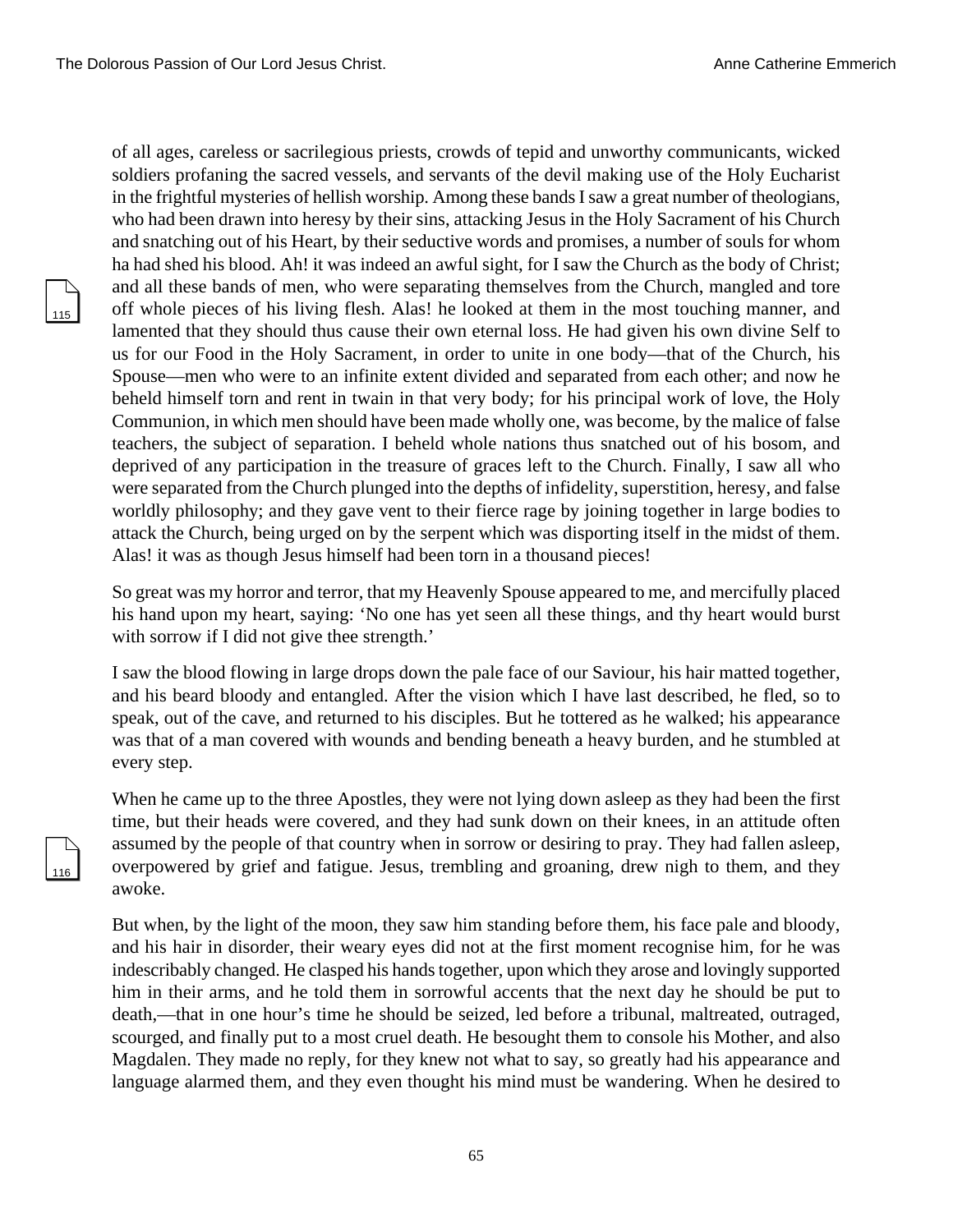return to the grotto, he had not strength to walk. I saw John and James lead him back, and return when he had entered the grotto. It was then about a quarter-past eleven.

During this agony of Jesus, I saw the Blessed Virgin also overwhelmed with sorrow and anguish of soul, in the house of Mary, the mother of Mark. She was with Magdalen and Mary in the garden belonging to the house, and almost prostrate from grief, with her whole body bowed down as she knelt. She fainted several times, for she beheld in spirit different portions of the agony of Jesus. She had sent some messengers to make inquiries concerning him, but her deep anxiety would not suffer her to await their return, and she went with Magdalen and Salome as far as the Valley of Josaphat. She walked along with her head veiled, and her arms frequently stretched forth towards Mount Olivet; for she beheld in spirit Jesus bathed in a bloody sweat, and her gestures were as though she wished with her extended hands to wipe the face of her Son. I saw these interior movements of her soul towards Jesus, who thought of her, and turned his eyes in her direction, as if to seek her assistance. I beheld the spiritual communication which they had with each other, under the form of rays passing to and fro between them. Our Divine Lord thought also of Magdalen, was touched by her distress, and therefore recommended his Apostles to console her; for he knew that her love for his adorable Person was greater than that felt for him by any one save his Blessed Mother, and he foresaw that she would suffer much for his sake, and never offend him more.

About this time, the eight Apostles returned to the arbour of Gethsemani, and after talking together for some time, ended by going to sleep. They were wavering, discouraged, and sorely tempted. They had each been seeking for a place of refuge in case of danger, and they anxiously asked one another, 'What shall we do when they have put him to death? We have left all to follow him; we are poor and the offscouring of the world; we gave ourselves up entirely to his service, and now he is so sorrowful and so dejected himself, that he can afford us no consolation.' The other disciples had at first wandered about in various directions, but then, having heard something concerning the awful prophecies which Jesus had made, they had nearly all retired to Bethphage.

I saw Jesus still praying in the grotto, struggling against the repugnance to suffering which belonged to human nature, and abandoning himself wholly to the will of his Eternal Father. Here the abyss opened before him, and he had a vision of the first part of Limbo. He saw Adam and Eve, the patriarchs, prophets, and just men, the parents of his Mother, and John the Baptist, awaiting his arrival in the lower world with such intense longing, that the sight strengthened and gave fresh courage to his loving heart. His death was to open Heaven to these captives,—his death was to deliver them out of that prison in which they were languishing in eager hope! When Jesus had, with deep emotion, looked upon these saints of antiquity, angels presented to him all the bands of saints of future ages, who, joining their labours to the merits of his Passion, were, through him, to be united to his Heavenly Father. Most beautiful and consoling was this vision, in which he beheld salvation and sanctification flowing forth in ceaseless streams from the fountain of redemption opened by his death.

The apostles, disciples, virgins, and holy women, the martyrs, confessors, hermits, popes, and bishops, and large bands of religious of both sexes—in one word, the entire army of the blessed—appeared before him. All bore on their heads triumphal crowns, and the flowers of their crowns differed in form, in colour, in odour, and in perfection, according to the difference of the

117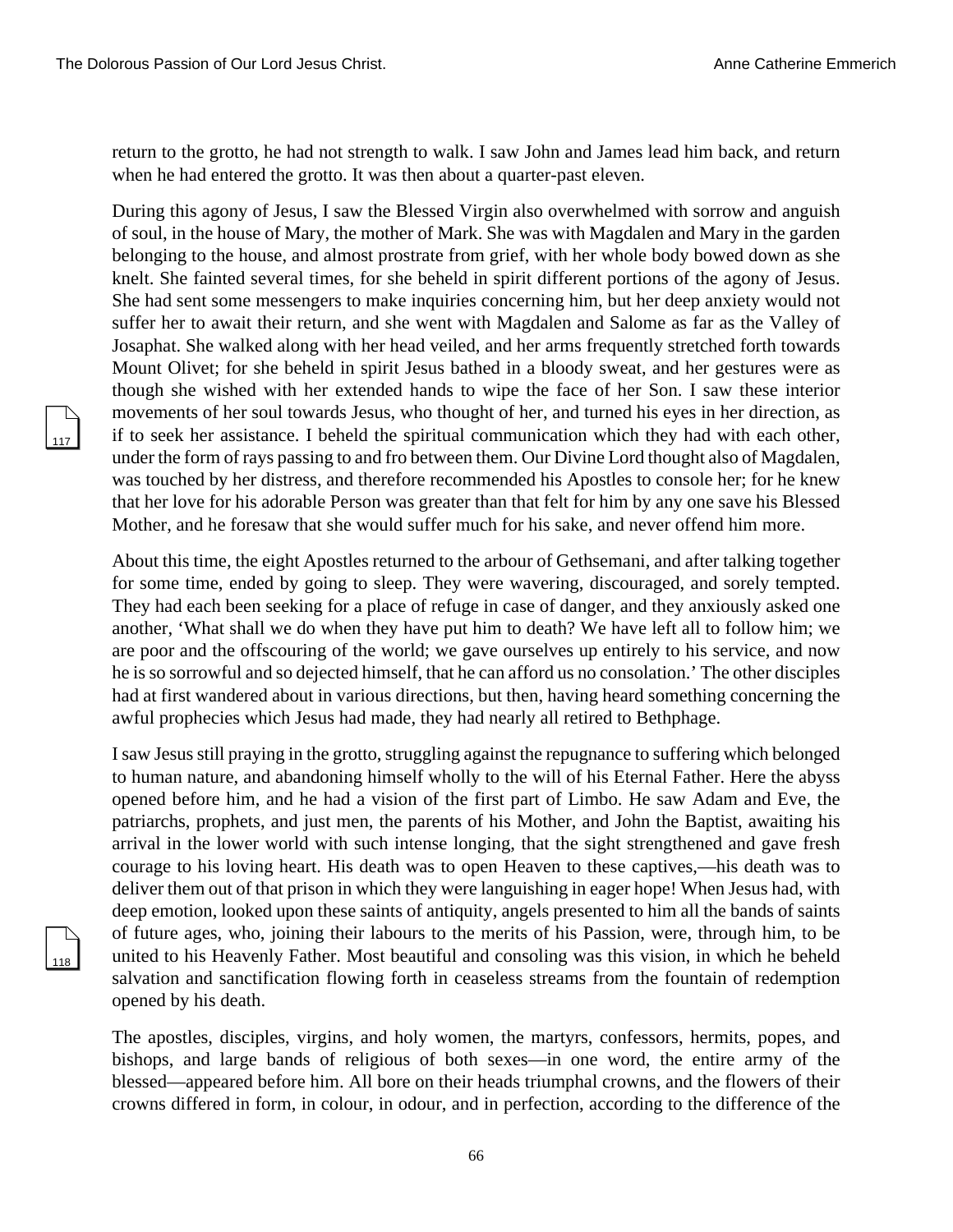sufferings, labours and victories which had procured them eternal glory. Their whole life, and all their actions, merits, and power, as well as all the glory of their triumph, came solely from their union with the merits of Jesus Christ.

The reciprocal influence exercised by these saints upon each other, and the manner in which they all drank from one sole Fountain—the Adorable Sacrament and the Passion of our Lord-formed a most touching and wonderful spectacle. Nothing about them was devoid of deep meaning,—their works, martyrdom, victories, appearance, and dress,—all, though indescribably varied, was confused together in infinite harmony and unity; and this unity in diversity was produced by the rays of one single Sun, by the Passion of the Lord, of the Word made flesh, in whom was life, the light of men, which shined in darkness, and the darkness did not comprehend it.

The army of the future saints passed before the soul of our Lord, which was thus placed between the desiring patriarchs, and the triumphant band of the future blessed, and these two armies joining together, and completing one another, so to speak, surrounded the loving Heart of our Saviour as with a crown of victory. This most affecting and consoling spectacle bestowed a degree of strength and comfort upon the soul of Jesus. Ah! he so loved his brethren and creatures that, to accomplish the redemption of one single soul, he would have accepted with joy all the sufferings to which he was now devoting himself. As these visions referred to the future, they were diffused to a certain height in the air.

But these consoling visions faded away, and the angels displayed before him the scenes of his Passion quite close to the earth, because it was near at hand. I beheld every scene distinctly portrayed, from the kiss of Judas to the last words of Jesus on the cross, and I saw in this single vision all that I see in my meditations on the Passion. The treason of Judas, the flight of the disciples, the insults which were offered our Lord before Annas and Caiphas, Peter's denial, the tribunal of Pilate, Herod's mockery, the scourging and crowning with thorns, the condemnation to death, the carrying of the cross, the linen cloth presented by Veronica, the crucifixion, the insults of the Pharisees, the sorrows of Mary, of Magdalen, and of John, the wound of the lance in his side, after death—in one word, every part of the Passion was shown to him in the minutest detail. He accepted all voluntarily, submitting to everything for the love of man. He saw also and felt the sufferings endured at that moment by his Mother, whose interior union with his agony was so entire that she had fainted in the arms of her two friends.

When the visions of the Passion were concluded, Jesus fell on his face like one at the point of death; the angels disappeared, and the bloody sweat became more copious, so that I saw it had soaked his garment. Entire darkness reigned in the cavern, when I beheld an angel descend to Jesus. This angel was of higher stature than any whom I had before beheld, and his form was also more distinct and more resembling that of a man. He was clothed like a priest in a long floating garment, and bore before him, in his hands, a small vase, in shape resembling the chalice used at the Last Supper. At the top of this chalice, there was a small oval body, about the size of a bean, and which diffused a reddish light. The angel, without touching the earth with his feet, stretched forth his right hand to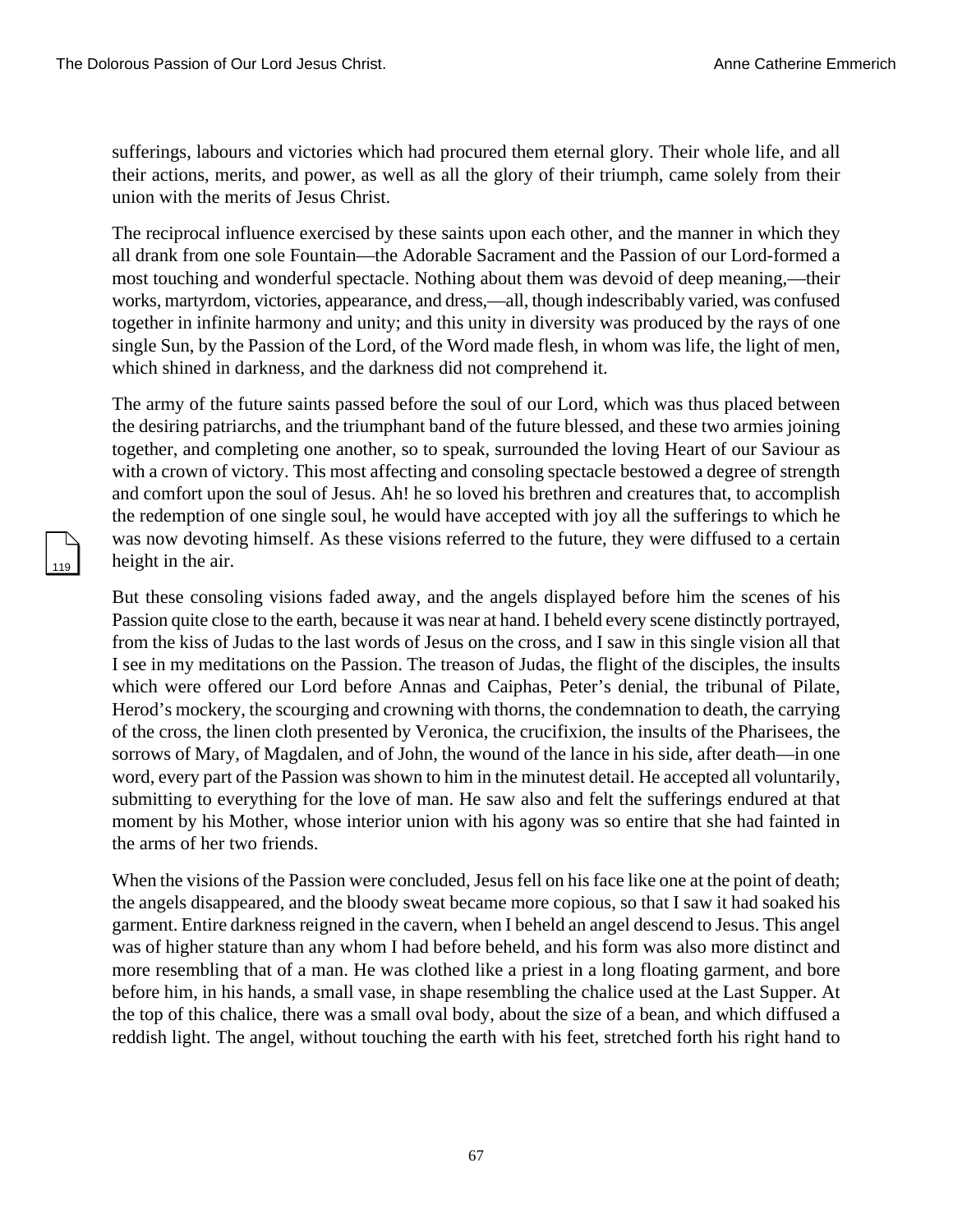Jesus, who arose, when he placed the mysterious food in his mouth, and gave him to drink from the luminous chalice. Then he disappeared.

Jesus having freely accepted the chalice of his sufferings, and received new strength, remained some minutes longer in the grotto, absorbed in calm meditation, and returning thanks to his Heavenly Father. He was still in deep affliction of spirit, but supernaturally comforted to such a degree as to be able to go to his disciples without tottering as he walked, or bending beneath the weight of his sufferings. His countenance was still pale and altered, but his step was firm and determined. He had wiped his face with a linen cloth, and re-arranged his hair, which hung about his shoulders, matted together and damp with blood.

When Jesus came to his disciples, they were lying, as before, against the wall of the terrace, asleep, and with their heads covered. Our Lord told them that then was not the time for sleep, but that they should arise and pray: '*Behold the, hour is at hand, and the Son of Man shall be betrayed into the hands of sinners*,' he said: '*Arise, let us go, behold he is at hand that will betray me. It were better for him, if that man had not been born*.' The Apostles arose in much alarm, and looked round with anxiety. When they had somewhat recovered themselves, Peter said warmly: 'Lord, I will call the others, that so we may defend thee.' But Jesus pointed out to them at some distance in the valley, on the other side of the Brook of Cedron, a band of armed men, who were advancing with torches, and he said that one of their number had betrayed him. He spoke calmly, exhorted them to console his Mother, and said: 'Let us go to meet them—I shall deliver myself up without resistance into the hands of my enemies.' He then left the Garden of Olives with the three Apostles, and went to meet the archers on the road which led from that garden to Gethsemani.

When the Blessed Virgin, under the care of Magdalen and Salome, recovered her senses, some disciples, who had seen the soldiers approaching, conducted her back to the house of Mary, the mother of Mark. The archers took a shorter road than that which Jesus followed when he left the supper-room.

The grotto in which Jesus had this day prayed was not the one where he usually prayed on Mount Olivet. He commonly went to a cabin at a greater distance off, where, one day, after having cursed the barren fig-tree, he had prayed in great affliction of spirit, with his arms stretched out, and leaning against a rock.

The traces of his body and hands remained impressed on the stone, and were honoured later, but it was not known on what, occasion the miracle had taken place. I have several times seen similar impressions left upon the stone, either by the Prophets of the Old Testament, or by Jesus, Mary, or some of the Apostles, and I have also seen those made by the body of St. Catherine on Mount Sinai. These impressions do not seem deep, but resemble what would be made upon a thick piece of dough, if a person leaned his hand upon it.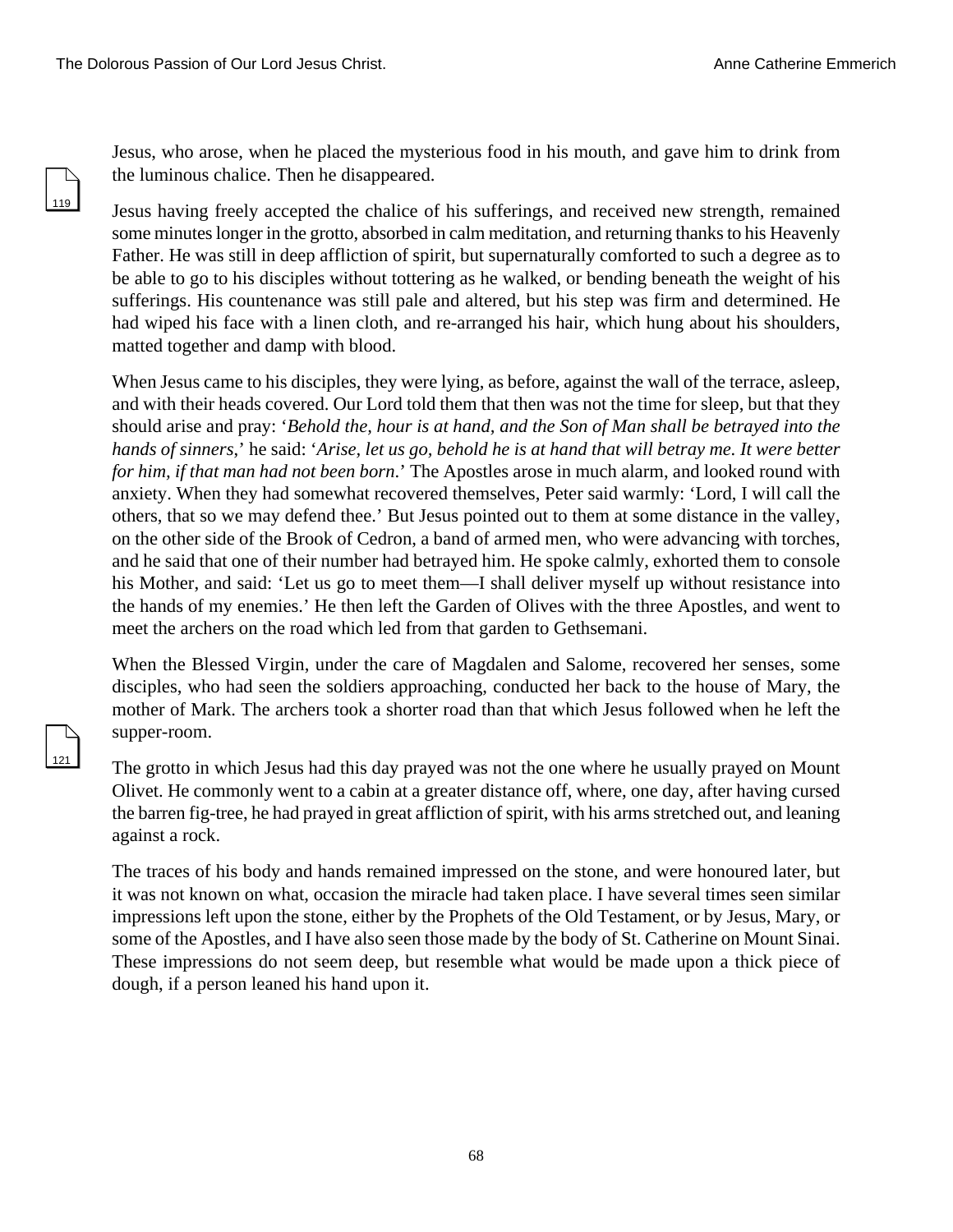### **CHAPTER II.**

#### **Judas and his Band.**

JUDAS had not expected that his treason would have produced such fatal results. He had been anxious to obtain the promised reward, and to please the Pharisees by delivering up Jesus into their hands, but he had never calculated on things going so far, or thought that the enemies of his Master would actually bring him to judgment and crucify him; his mind was engrossed with the love of gain alone, and some astute Pharisees and Sadducees, with whom he had established an intercourse, had constantly urged him on to treason by flattering him. He was sick of the fatiguing, wandering, and persecuted life which the Apostles led. For several months past he had continually stolen from the alms which were consigned to his care, and his avarice, grudging the expenses incurred by Magdalen when she poured the precious ointment on the feet of our Lord, incited him to the commission of the greatest of crimes. He had always hoped that Jesus would establish a temporal kingdom, and bestow upon him some brilliant and lucrative post in it, but finding himself disappointed, he turned his thoughts to amassing a fortune. He saw that sufferings and persecutions were on the increase for our Lord and his followers, and he sought to make friends with the powerful enemies of our Saviour before the time of danger, for he saw that Jesus did not become a king, whereas the actual dignity and power of the High Priest, and of all who were attached to his service, made a very strong impression upon his mind.

He began to enter by degrees into a close connection with their agents, who were constantly flattering him, and assuring him in strong terms that, in any case, an end would speedily be put to the career of our Divine Lord. He listened more and more eagerly to the criminal suggestions of his corrupt heart, and he had done nothing during the last few days but go backwards and forwards in order to induce the chief priests to come to some agreement. But they were unwilling to act at once, and treated him with contempt. They said that sufficient time would not intervene before the festival day, and that there would be a tumult among the people. The Sanhedrin alone listened to his proposals with some degree of attention. After Judas had sacrilegiously received the Blessed Sacrament, Satan took entire possession of him, and he went off at once to complete his crime. He in the first place sought those persons who had hitherto flattered and entered into agreements with him, and who still received him with pretended friendship. Some others joined the party, and among the number Annas and Caiphas, but the latter treated him with considerable pride and scorn. All these enemies of Christ were extremely undecided and far from feeling any confidence of success, because they mistrusted Judas.

I saw the empire of Hell divided against itself; Satan desired the crime of the Jews, and earnestly longed for the death of Jesus, the Converter of souls, the holy Teacher, the Just Man, who was so abhorrent to him; but at the same time he felt an extraordinary interior fear of the death of the innocent Victim, who would not conceal himself from his persecutors. I saw him then, on the one hand, stimulate the hatred and fury of the enemies of Jesus, and on the other, insinuate to some of their number that Judas was a wicked, despicable character, and that the sentence could not be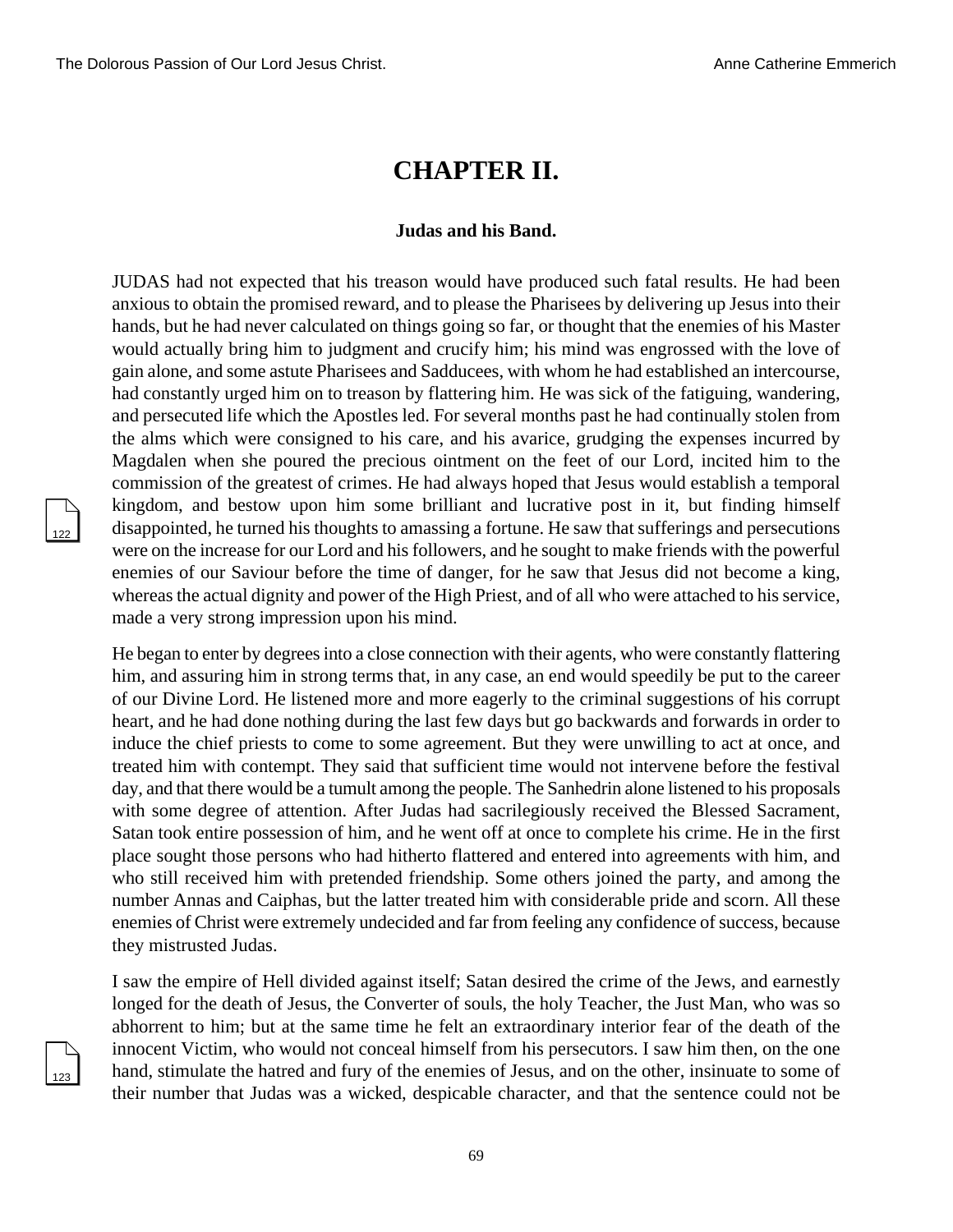pronounced before the festival, or a sufficient number of witnesses against Jesus be gathered together.

Every one proposed something different, and some questioned Judas, saying: 'Shall we be able to take him? Has he not armed men with him?' And the traitor replied: 'No, he is alone with eleven disciples; he is greatly depressed, and the eleven are timid men.' He told them that now or never was the time to get possession of the person of Jesus, that later he might no longer have it in his power to give our Lord up into their hands, and that perhaps he should never return to him again, because for several days past it had been very clear that the other disciples and Jesus himself suspected and would certainly kill him if he returned to them. He told them likewise that if they did not at once seize the person of Jesus, he would make his escape, and return with an army of his partisans, to have himself proclaimed king. These threats of Judas produced some effect, his proposals were acceded to, and he received the price of his treason-thirty pieces of silver. These pieces were oblong, with holes in their sides, strung together by means of rings in a kind of chain, and bearing certain impressions.

Judas could not help being conscious that they regarded him with contempt and distrust, for their language and gestures betrayed their feelings, and pride suggested to him to give back the money as an offering for the Temple, in order to make them suppose his intentions to have been just and disinterested. But they rejected his proposal, because the price of blood could not be offered in the Temple. Judas saw how much they despised him, and his rage was excessive. He had not expected to reap the bitter fruits of his treason even before it was accomplished, but he had gone so far with these men that he was in their power, and escape was no longer possible. They watched him carefully, and would not let him leave their presence, until he had shown them exactly what steps were to be taken in order to secure the person of Jesus. Three Pharisees accompanied him when he went down into a room where the soldiers of the Temple (some only of whom were Jews, and the rest of various nations) were assembled. When everything was settled, and the necessary number of soldiers gathered together, Judas hastened first to the supper-room, accompanied by a servant of the Pharisees, for the purpose of ascertaining whether Jesus had left, as they would have seized his person there without difficulty, if once they had secured the doors. He agreed to send them a messenger with the required information.

A short time before when Judas had received the price of his treason, a Pharisee had gone out, and sent seven slaves to fetch wood with which to prepare the Cross for our Saviour, in case he should be judged, because the next day there would not be sufficient time on account of the commencement of the Paschal festivity. They procured this wood from a spot about three-quarters of a mile distant, near a high wall, where there was a great quantity of other wood belonging to the Temple, and dragged it to a square situated behind the tribunal of Caiphas. The principal piece of the Cross came from a tree formerly growing in the Valley of Josaphat, near the torrent of Cedron, and which, having fallen across the stream, had been used as a sort of bridge. When Nehemias hid the sacred fire and the holy vessels in the pool of Bethsaida, it had been thrown over the spot, together with other pieces of wood,—then later taken away, and left on one side. The Cross was prepared in a very peculiar manner, either with the object of deriding the royalty of Jesus, or from what men might term chance. It was composed of five pieces of wood, exclusive of the inscription. I saw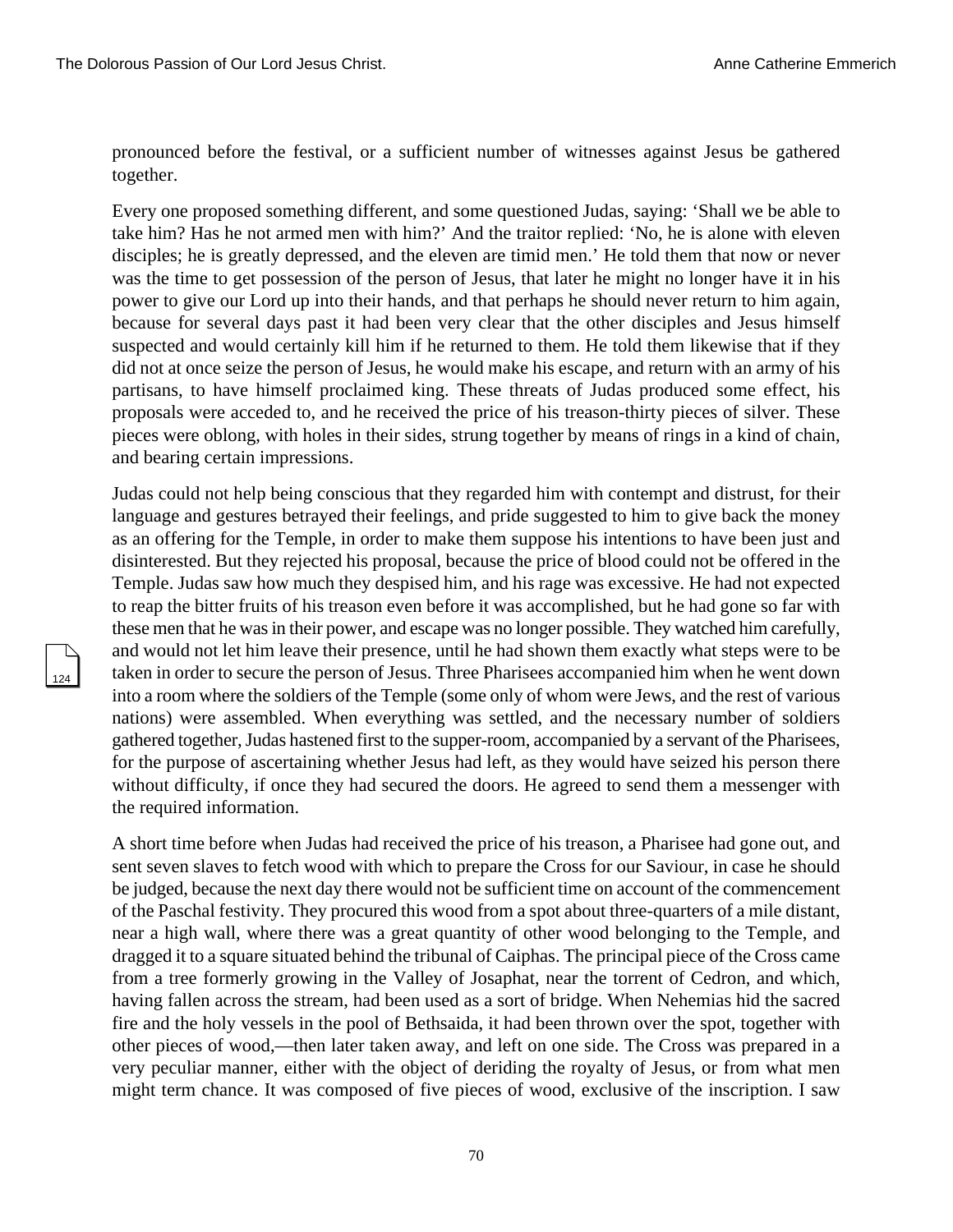126

many other things concerning the Cross, and the meaning of different circumstances was also made known to me, but I have forgotten all that.

Judas returned, and said that Jesus was no longer in the supper-room, but that he must certainly be on Mount Olivet, in the spot where he was accustomed to pray. He requested that only a small number of men might be sent with him, lest the disciples who were on the watch should perceive anything and raise a sedition. Three hundred men were to be stationed at the gates and in the streets of Ophel, a part of the town situated to the south of the Temple, and along the valley of Millo as far as the house of Annas, on the top of Mount Sion, in order to be ready to send reinforcements if necessary, for, he said, all the people of the lower class of Ophel were partisans of Jesus. The traitor likewise bade them be careful, lest he should escape them—since he, by mysterious means, had so often hidden himself in the mountain, and made himself suddenly invisible to those around. He recommended them, besides, to fasten him with a chain, and make use of certain magical forms to prevent his breaking it. The Jews listened to all these pieces of advice with scornful indifference, and replied, 'If we once have him in our hands, we will take care not to let him go.'

Judas next began to make his arrangements with those who were to accompany him. He wished to enter the garden before them, and embrace and salute Jesus as if he were returning to him as his friend and disciple, and then for the soldiers to run forward and seize the person of Jesus. He was anxious that it should be thought they had come there by chance, that so, when they had made their appearance, he might run away like the other disciples and be no more heard of. He likewise thought that, perhaps, a tumult would ensue, that the Apostles might defend themselves, and Jesus pass through the midst of his enemies, as he had so often done before. He dwelt upon these thoughts especially, when his pride was hurt by the disdainful manner of the Jews in his regard; but he did not repent, for he had wholly given himself up to Satan. It was his desire also that the soldiers following him should not carry chains and cords, and his accomplices pretended to accede to all his wishes, although in reality they acted with him as with a traitor who was not to be trusted, but to be cast off as Soon as he had done what was wanted. The soldiers received orders to keep close to Judas, watch him carefully, and not let him escape until Jesus was seized, for he had received his reward, and it was feared that he might ran off with the money, and Jesus not be taken after all, or another be taken in his place. The band of men chosen to accompany Judas was composed of twenty soldiers, selected from the temple guard and from others of the military who were under the orders of Annas and Caiphas. They were dressed very much like the Roman soldiers, had morions like them, and wore hanging straps round their thighs, but their beards were long, whereas the Roman soldiers at Jerusalem had whiskers only, and shaved their chins and upper lips. They all had swords, some of them being also armed with spears, and they carried sticks with lanterns and torches; but when they set off they only lighted one. It had at first been intended that Judas should be accompanied by a more numerous escort, but he drew their attention to the fact that so large a number of men would be too easily seen, because Mount Olivet commanded a view of the whole valley. Most of the soldiers remained, therefore, at Ophel, and sentinels were stationed on all sides to put down any attempt which might be made to release Jesus. Judas set off with the twenty soldiers, but he was followed at some distance by four archers, who were only common bailiff, carrying cords and chains, and after them came the six agents with whom Judas had been in communication for some time. One of these was a priest and a confidant of Annas, a second was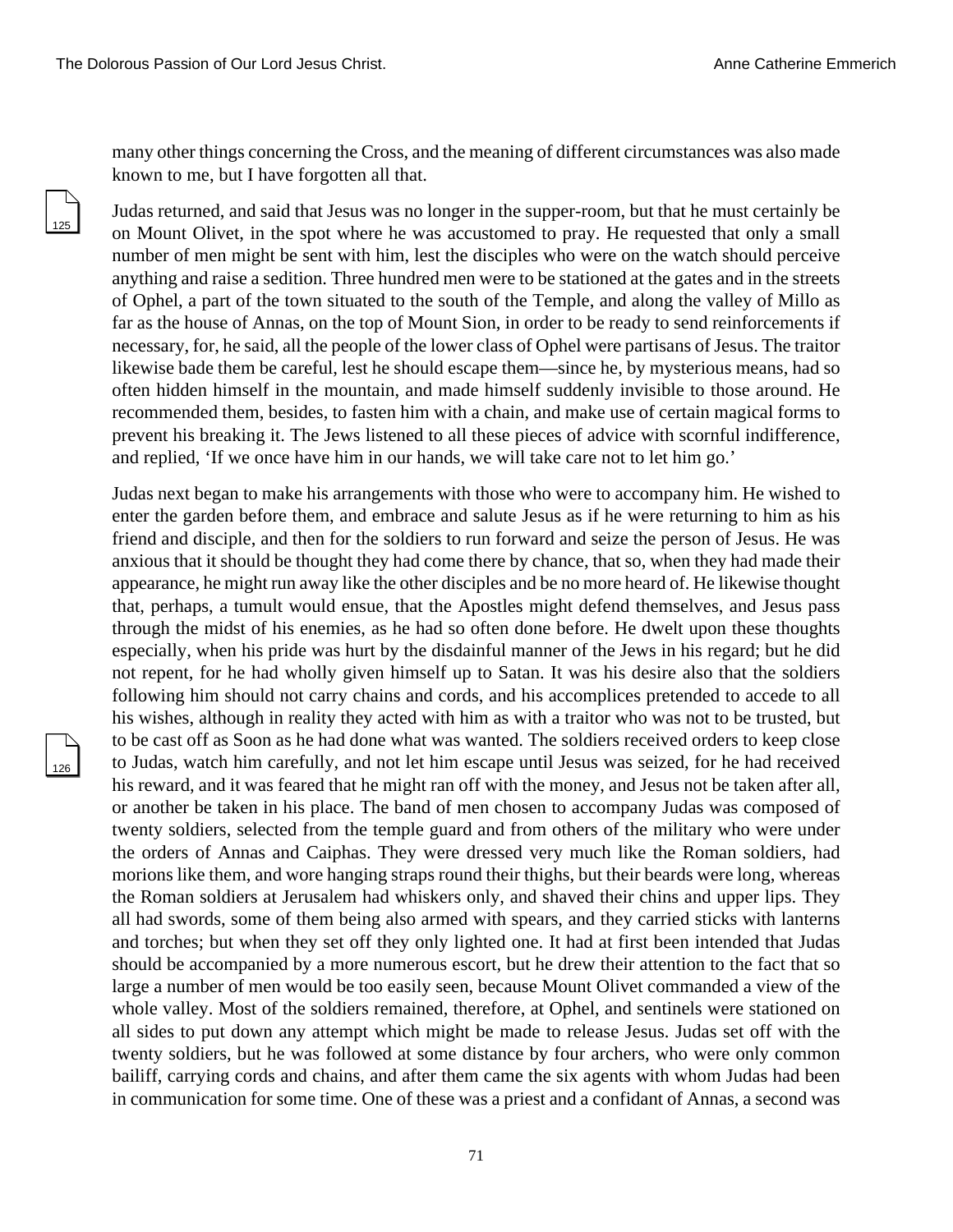128

devoted to Caiphas, the third and fourth were Pharisees, and the other two Sadduceans and Herodians. These six men were courtiers of Annas and Caiphas, acting in the capacity of spies, and most bitter enemies of Jesus.

The soldiers remained on friendly terms with Judas until they reached the spot where the road divides the Garden of Olives from the Garden of Gethsemani, but there they refused to allow him to advance alone, and entirely changed their manner, treating him with much insolence and harshness.

### **CHAPTER III.**

#### **Jesus is arrested.**

JESUS was standing with his three Apostles on the road between Gethsemani, and the Garden of Olives, when Judas and the band who accompanied him made their appearance. A warm dispute arose between Judas and the soldiers, because he wished to approach first and speak to Jesus quietly as if nothing was the matter, and then for them to come up and seize our Saviour, thus letting him suppose that he had no connection with the affair. But the men answered rudely, 'Not so, friend, thou shalt not escape from our hands until we have the Galilean safely bound,' and seeing the eight Apostles who hastened to rejoin Jesus when they heard the dispute which was going on, they (notwithstanding the opposition of Judas) called up four archers, whom they had left at a little distance, to assist. When by the light of the moon Jesus and the three Apostles first saw the band of armed men, Peter wished to repel them by force of arms, and said: 'Lord, the other eight are close at hand, let us attack the archers,' but Jesus bade him hold his peace, and then turned and walked back a few steps. At this moment four disciples came out of the garden, and asked what was taking place. Judas was about to reply, but the soldiers interrupted, and would not let him speak. These four disciples were James the Less, Philip, Thomas, and Nathaniel; the last named, who was a son of the aged Simeon, had with a few others joined the eight Apostles at Gethsemani, being perhaps sent by the friends of Jesus to know what was going on, or possibly simply incited by curiosity and anxiety. The other disciples were wandering to and fro, on the look out, and ready to fly at a moment's notice.

Jesus walked up to the soldiers and said in a firm and clear voice, '*Whom seek ye*?' The leaders answered, '*Jesus of Nazareth*.' Jesus said to them, '*I am he*.' Scarcely had he pronounced these words than they all fell to the ground as if struck with apoplexy. Judas, who stood by them, was much alarmed, and as he appeared desirous of approaching, Jesus held out his hand and said: '*Friend, whereto art thou come*?' Judas stammered forth something about business which had brought him. Jesus answered in few words, the sense of which was: '*It were better for thee that thou hadst never been born*;' however, I cannot remember the words exactly. In the mean time, the soldiers had risen, and again approached Jesus, but they waited for the sign of the kiss, with which Judas had promised to salute his Master that they might recognise him. Peter and the other disciples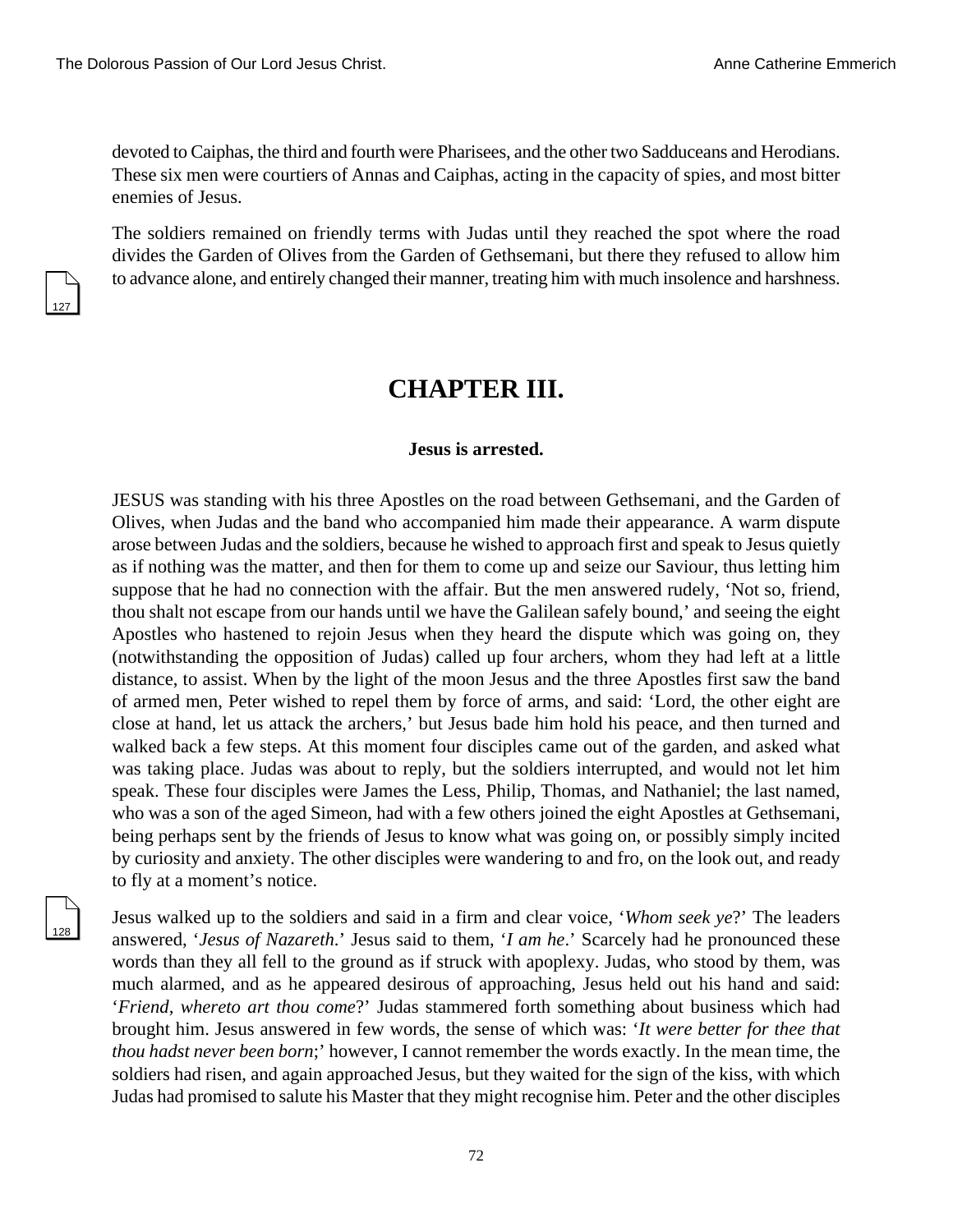surrounded Judas, and reviled him in unmeasured terms, calling him thief and traitor; he tried to mollify their wrath by all kinds of lies, but his efforts were vain, for the soldiers came up and offered to defend him, which proceeding manifested the truth at once.

Jesus again asked, '*Whom seek ye*?' They replied: '*Jesus of Nazareth*.' Jesus made answer, '*I have told you that I am he*,' '*if therefore you seek me, let these go their way*.' At these words the soldiers fell for the second time to the ground, in convulsions similar to those of epilepsy, and the Apostles again surrounded Judas and expressed their indignation at his shameful treachery. Jesus said to the soldiers, '*Arise*,' and they arose, but at first quite speechless from terror. They then told Judas to give them the signal agreed upon instantly, as their orders were to seize upon no one but him whom Judas kissed. Judas therefore approached Jesus, and gave him a kiss, saying, '*Hail Rabbi*.' Jesus replied, '*What, Judas, dost thou betray the Son of Man with a kiss*?' The soldiers immediately surrounded Jesus, and the archers laid hands upon him. Judas wished to fly, but the Apostles would not allow it; they rushed at the soldiers and cried out, '*Master, shall we strike with the sword*?' Peter, who was more impetuous than the rest, seized the sword, and struck Malchus, the servant of the high priest, who wished to drive away the Apostles, and cut off his right ear; Malchus fell to the ground, and a great tumult ensued.

The archers had seized upon Jesus, and wished to bind him; while Malchus and the rest of the soldiers stood around. When Peter struck the former, the rest were occupied in repulsing those among the disciples who approached too near, and in pursuing those who ran away. Four disciples made their appearance in the distance, and looked fearfully at the scene before them; but the soldiers were still too much alarmed at their late fall to trouble themselves much about them, and besides they did not wish to leave our Saviour without a certain number of men to guard him. Judas fled as soon as he had given the traitorous kiss, but was met by some of the disciples, who overwhelmed him with reproaches. Six Pharisees, however, came to his rescue, and he escaped whilst the archers were busily occupied in pinioning Jesus.

When Peter struck Malchus, Jesus said to him, '*Put up again thy sword into its place; for all that take the sword shall perish with the sword. Thinkest thou that I cannot ask my Father, and he will give me presently more than twelve legions of angels? How then shall the Scriptures be fulfilled, that so it must be done*?' Then he said, 'Let me cure this man;' and approaching Malchus, he touched his ear, prayed, and it was healed. The soldiers who were standing near, as well as the archers and the six Pharisees, far from being moved by this miracle, continued to insult our Lord, and said to the bystanders, 'It is a trick of the devil, the powers of witchcraft made the ear appear to be cut off, and now the s a power gives it the appearance of being healed.'

Then Jesus again addressed them, '*You are come out as it were to a robber, with swords and clubs, to apprehend me. I sat daily with you teaching in the Temple, and you laid not hands upon me, but this is your hour and the power of darkness*.' The Pharisees ordered him to be bound still more strongly, and made answer in a contemptuous tone, 'Ah! thou couldst not overthrow us by thy witchcraft.' Jesus replied, but I do not remember his words, and all the disciples fled. The four archers and the six Pharisees did not fall to the ground at the words of Jesus, because, as was afterwards revealed to me, they as well as Judas, who likewise did not fall, were entirely in the power of 'Satan, whereas all those who fell and rose again were afterwards converted, and became

129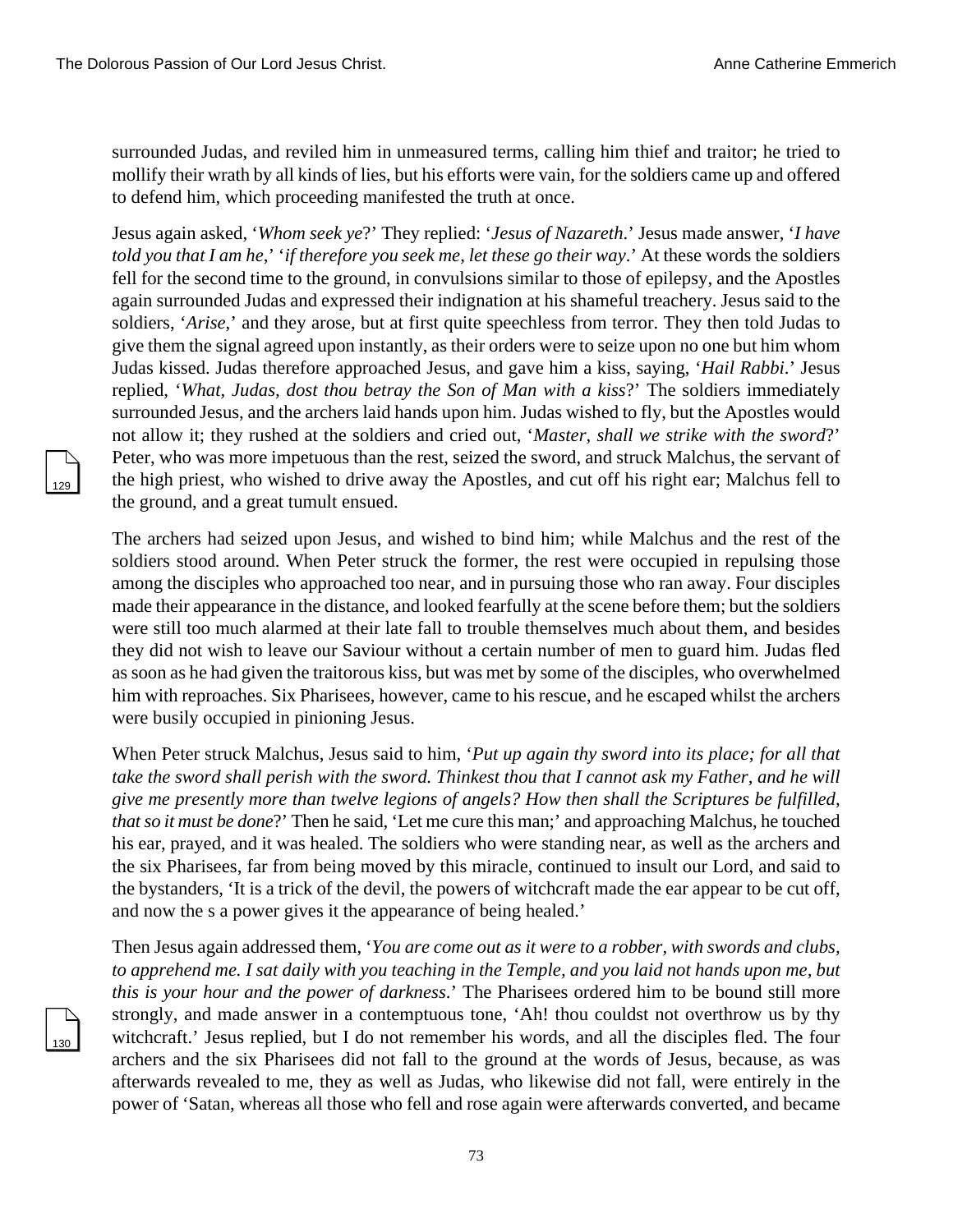Christians; they had only surrounded Jesus, and not laid hands upon him. Malchus was instantly converted by the cure wrought upon him, and during the time of the Passion his employment was to carry messages backwards and forwards to Mary and the other friends of our Lord.

The archers, who now proceeded to pinion Jesus with the greatest brutality, were pagans of the lowest extraction, short, stout, and active, with sandy complexions, resembling those of Egyptian slaves, and bare legs, arms, and neck.

They tied his hands as tightly as possible with hard new cords, fastening the right-hand wrist under the left elbow, and the left-hand wrist under the right elbow. They encircled his waist with a species of belt studded with iron points, and bound his hands to it with osier bands, while on his neck they put a collar covered with iron points, and to this collar were appended two leathern straps, which were crossed over his chest like a stole and fastened to the belt. They then fastened four ropes to different parts of the belt, and by means of these ropes dragged our Blessed Lord from side to side in the most cruel manner. The ropes were new; I think they were purchased when the Pharisees first determined to arrest Jesus. The Pharisees lighted fresh torches, and the procession started. Ten soldiers walked in front, the archers who held the ropes and dragged Jesus along, followed, and the Pharisees and ten other soldiers brought up the rear. The disciples wandered about at a distance, and wept and moaned as if beside themselves from grief. John alone followed, and walked at no great distance from the soldiers, until the Pharisees, seeing him, ordered the guards to arrest him. They endeavoured to obey, but he ran away, leaving in their hands a cloth with which he was covered, and of which they had taken hold when they endeavoured to seize him. He had slipped off his coat, that he might escape more easily from the hands of his enemies, and kept nothing on but a short under garment without sleeves, and the long band which the Jews usually wore, and which was wrapped round his neck, head, and arms. The archers behaved in the most cruel manner to Jesus as they led him along; this they did to curry favour with the six Pharisees, who they well knew perfectly hated and detested our Lord. They led him along the roughest road they could select, over the sharpest stones, and through the thickest mire; they pulled the cords as tightly as possible; they struck him with knotted cords, as a butcher would strike the beast he is about to slaughter; and they accompanied this cruel treatment with such ignoble and indecent insults that I cannot recount them. The feet of Jesus were bare; he wore, besides the ordinary dress, a seamless woollen garment, and a cloak which was thrown over all. I have forgotten to state that when Jesus was arrested, it was done without any order being presented or legal ceremony taking place; he was treated as a person without the pale of the law.

The procession proceeded at a good pace; when they left the road which runs between the Garden of Olives a, that of Gethsemani, they turned to the right, and soon reached a bridge which was thrown over the Torrent of Cedron. When Jesus went to the Garden of Olives with the Apostles, he did not cross this bridge, but went by a private path which ran through the Valley of Josaphat, and led to another bridge more to the south. The bridge over which the soldiers led Jesus was long, being thrown over not only the torrent, which was very large in this part, but likewise over the valley, which extends a considerable distance to the right and to the left, and is much lower than the bed of the river. I saw our Lord fall twice before he reached the bridge, and these falls were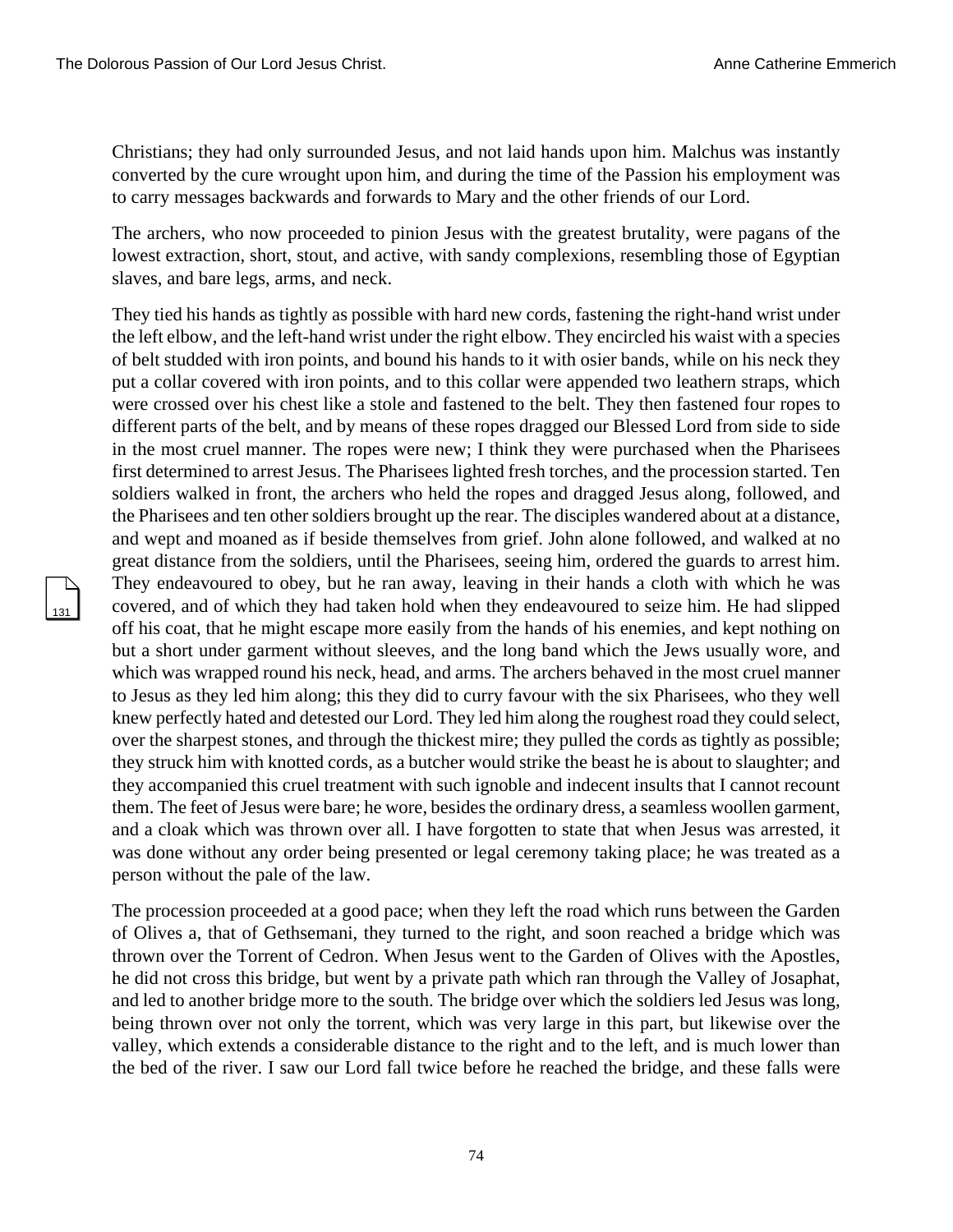caused entirely by the barbarous manner in which the soldiers dragged him; but when they were half over the bridge they gave full vent to their brutal inclinations, and struck Jesus with such violence that they threw him off the bridge into the water, and scornfully recommended him to quench his thirst there. If God had not preserved him, he must have been killed by this fall; he fell first on his knee, and then on his face, but saved himself a little by stretching out his hands, which, although so tightly bound before, were loosened, I know not whether by miracle, or whether the soldiers had out the cords before they threw him into the water. The marks of his feet, his elbows, and. his fingers were miraculously impressed on the rock on which he fell, and these impressions were afterwards shown for the veneration of Christians. These stones were less hard than the unbelieving hearts of the wicked men who surrounded Jesus, and bore witness at this terrible moment to the Divine Power which had touched them.

I had not seen Jesus take anything to quench the thirst which had consumed him ever since his agony in the garden, but he drank when he fell into the Cedron, and I heard him repeat these words from the prophetic Psalm, '*In his thirst he will drink water from the torrent*' ([Psalm cviii.](http://www.ccel.org/b/bible/asv/xml/asv.Ps..xml#Ps..)).

The archers still held the ends of the ropes with which Jesus was bound, but it would have been difficult to draw him out of the water on that side, on account of a wall which was built on the shore; they turned back and dragged him quite through the Cedron to the shore, and then made him cross the bridge a second time, accompanying their every action with insults, blasphemies, and blows. His long woollen garment, which was quite soaked through, adhered to his legs, impeded every movement, and rendered it almost impossible for him to walk, and when he reached the end of the bridge he fell quite down. They pulled him up again in the most cruel manner, struck him with cords, and fastened the ends of his wet garment to the belt, abusing him at the same time in the most cowardly manner. It was not quite midnight when I saw the four archers inhumanly dragging Jesus over a narrow path, which was choked up with stones, fragments of rock, thistles, and thorns, on the opposite shore of the Cedron. The six brutal Pharisees walked as close to our Lord as they could, struck him constantly with thick pointed sticks, and seeing that his bare and bleeding feet were torn by the stones and briars, exclaimed scornfully: 'His precursor, John the Baptist, has certainly not prepared a good path for him here;' or, 'The words of Malachy, "*Behold, I send my angel before thy face, to prepare the way before thee*," do not exactly apply now.' Every jest uttered by these men incited the archers to greater cruelty.

The enemies of Jesus remarked that several persons made their appearance in the distance; they were only disciples who had assembled when they heard that their Master was arrested, and who were anxious to discover what the end would be; but the sight of them rendered the Pharisees uneasy, lest any attempt should be made to rescue Jesus, and they therefore sent for a reinforcement of soldiers. At a very short distance from an entrance opposite to the south side of the Temple, which leads through a little village called Ophel. to Mount Sion, where the residences of Annas and Caiphas were situated, I saw a band of about fifty soldiers, who carried torches, and appeared ready for anything; the demeanour of these men was outrageous, and they gave loud shouts, both to announce their arrival, and to congratulate their comrades upon the success of the expedition. This caused a slight confusion among the soldiers who were leading Jesus, and Malchus and a few others took advantage of it to depart, and fly towards Mount Olivet.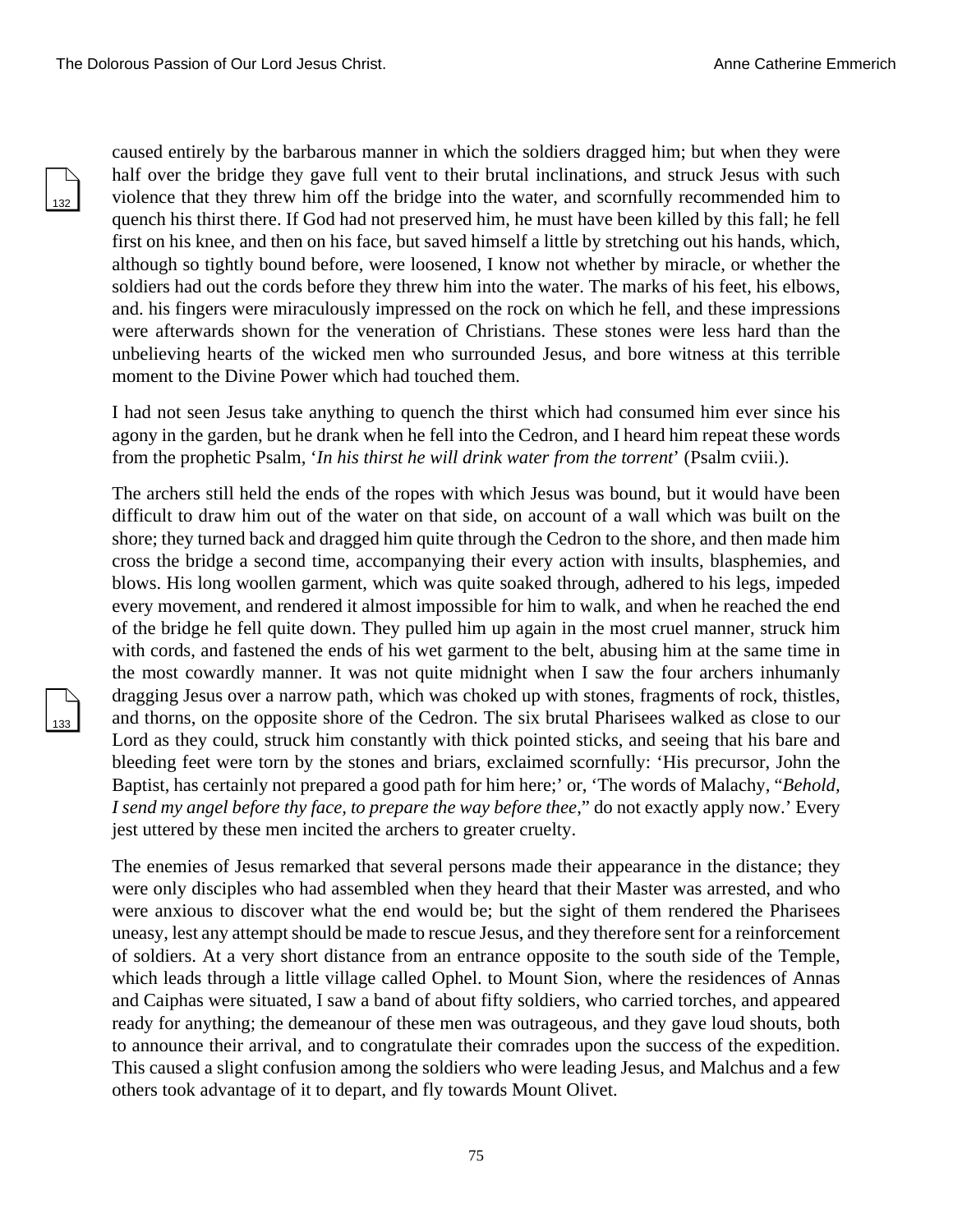135

When the fresh band of soldiers left Ophel, I saw those disciples who had gathered together disperse; some went one way, and some another. The Blessed Virgin and about nine of the holy women, being filled with anxiety, directed their stops towards the Valley of Josaphat, accompanied by Lazarus, John the son of Mark, the son of Veronica, and the son of Simon. The last-named was at Gethsemani with Nathaniel and the eight Apostles, and had fled when the soldiers appeared. He was giving the Blessed Virgin the account of all that had been done, when the fresh band of soldiers joined those who were leading Jesus, and she then heard their tumultuous vociferations, and saw the light of the torches they carried. This sight quite overcame her; she became insensible, and John took her into the house of Mary, the mother of Mark.

The fifty soldiers who were sent to join those who had taken Jesus, were a detachment from a company of three hundred men posted to guard the gates and environs of Ophel; for the traitor Judas had reminded the High Priests that the inhabitants of Ophel (who were principally of the labouring class, and whose chief employment was to bring water and wood to the Temple) were the most attached partisans of Jesus, and might perhaps make some attempts to rescue him. The traitor was aware that Jesus had both consoled, instructed, assisted, and cured the diseases of many of these poor workmen, and that Ophel was the place where he halted during his journey from Bethania to Hebron, when John the Baptist had just been executed. Judas also knew that Jesus had cured many of the masons who were injured by the fall of the Tower of Siloe. The greatest part of the inhabitants of Ophel were converted after the death of our Lord, and joined the first Christian community that was formed after Pentecost, and when the Christians separated from the Jews and erected new dwellings, they placed their huts and tents in the valley which is situated between Mount Olivet and Ophel, and there St. Stephen lived. Ophel was on a hill to the south of the Temple, surrounded by walls, and its inhabitants were very poor. I think it was smaller than Dulmer.<sup>10</sup>

The slumbers of the good inhabitants of Ophel were disturbed by the noise of the soldiers; they came out of their houses and ran to the entrance of the village to ask the cause of the uproar; but the soldiers received them roughly, ordered them to return home, and in reply to their numerous questions, said, 'We have just arrested Jesus, your false prophet—he who has deceived you so grossly; the High Priests are about to judge him, and he will be crucified.' Cries and lamentations arose on all sides; the poor women and children ran backwards and forwards, weeping and wringing their hands; and calling to mind all the benefits they had received from our Lord, they cast themselves on their knees to implore the protection of Heaven. But the soldiers pushed them on one side, struck them, obliged them to return to their houses, and exclaimed, 'What farther proof is required? Does not the conduct of these persons show plainly that the Galilæan incites rebellion?'

They were, however, a little cautious in their expressions and demeanour for fear of causing an insurrection in Ophel, and therefore only endeavoured to drive the inhabitants away from those parts of the village which Jesus was obliged to cross.

When the cruel soldiers who led our Lord were near the gates of Ophel he again fell, and appeared unable to proceed a step farther, upon which one among them, being moved to compassion, said

<sup>10</sup> Dulmen is a small town in Westphalia, where Sister Emmerich lived at this time.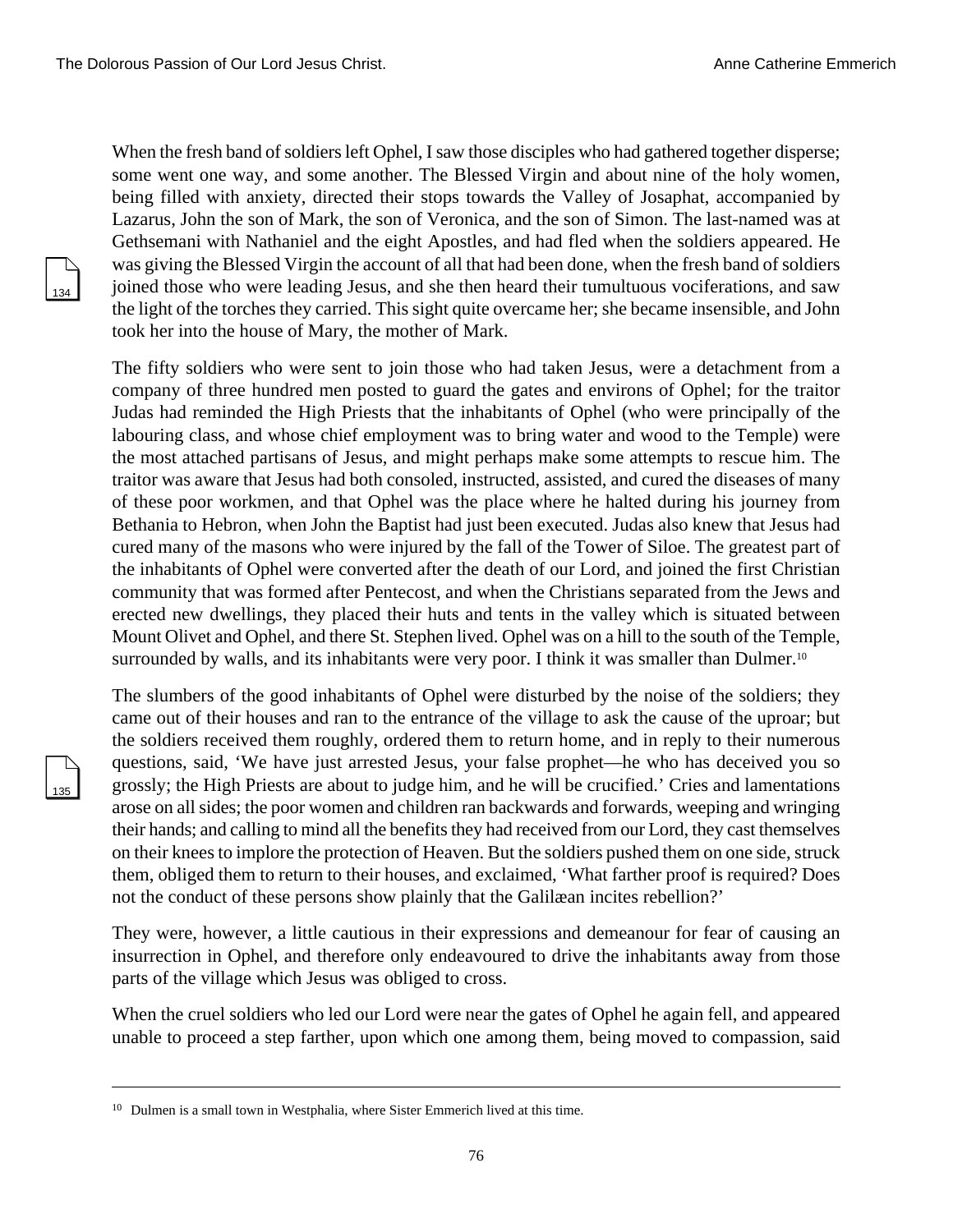to another, 'You see the poor man is perfectly exhausted, he cannot support himself with the weight of his chains; if we wish to get him to the High Priest alive we must loosen the cords with which his hands are bound, that he may be able to save himself a little when he falls.' The band stopped for a moment, the fetters were loosened, and another kind-hearted soldier brought some water to Jesus from a neighbouring fountain. Jesus thanked him, and spoke of the 'fountains of living water,' of which those who believed in him should drink; but his words enraged the Pharisees still more, and they overwhelmed him with insults and contumelious language. I saw the heart of the soldier who had caused Jesus to be unbound, as also that of the one who brought him water, suddenly illuminated by grace; they were both converted before the death of Jesus, and immediately joined his disciples.

The procession started again, and reached the gate of Ophel. Here Jesus was again saluted by the cries of grief and sympathy of those who owed him so much gratitude, and the soldiers had considerable difficulty in keeping back the men and women who crowded round from all parts. They clasped their hands, fell on their knees, lamented, and exclaimed, 'Release this man unto us, release him! Who will assist, who will console us, who will cure our diseases? Release him unto us!' It was indeed heartrending to look upon Jesus; his face was white, disfigured, and wounded, his hair dishevelled, his dress wet and soiled, and his savage and drunken guards were dragging him about and striking him with sticks like a poor dumb animal led to the slaughter. Thus was he conducted through the midst of the afflicted inhabitants of Ophel, and the paralytic whom he had cured, the dumb to whom he had restored speech, and the blind whose eyes he had opened, united, but in vain, in offering supplications for his release.

Many persons from among the lowest and most degraded classes had been sent by Annas, Caiphas, and the other enemies of Jesus, to join the procession, and assist the soldiers both in ill-treating Jesus, and in driving away the inhabitants of Ophel. The village of Ophel was seated upon a hill, and I saw a great deal of timber placed there ready for building. The procession had to proceed down a hill, and then pass through a door made in the wall. On one side of this door stood a large building erected originally by Solomon, and on the other the pool of Bethsaida. After passing this, they followed a westerly direction down a steep street called Millo, at the end of which a turn to the south brought them to the house of Annas. The guards never ceased their cruel treatment of our Divine Saviour, and excused such conduct by saying that the crowds who gathered together in front of the procession compelled them to severity. Jesus fell seven times between Mount Olivet and the house of Annas.

136

The inhabitants of Ophel were still in a state of consternation and grief, when the sight of the Blessed Virgin, who passed through the village accompanied by the holy women and some other friends on her way from the Valley of Cedron to the house of Mary the mother of Mark, excited them still more, and they made the place reëcho with sobs and lamentations, while they surrounded and almost carried her in their arms. Mary was speechless from grief, and did not open her lips after she reached the house of Mary the mother of Mark, until the arrival of John, who related all he had seen since Jesus left the supper-room; and a little later she was taken to the house of Martha, which was near that of Lazarus. Peter and John, who had followed Jesus at a distance, went in haste to some servants of the High Priest with whom the latter was acquainted, in order to endeavour by their means to

<sup>137</sup>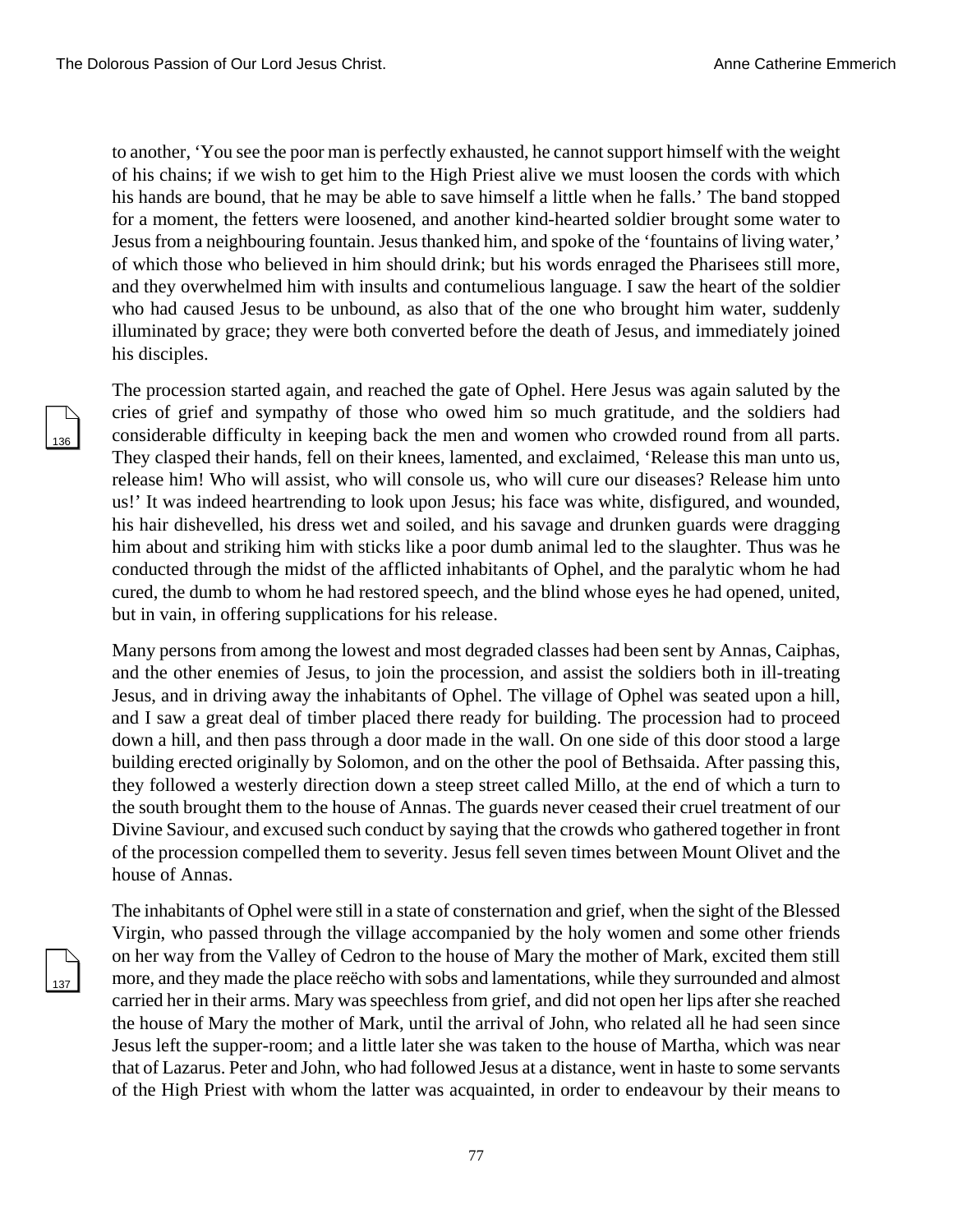obtain admittance into the tribunal where their Master was to be tried. These servants acted as messengers, and had just been ordered to go to the houses of the ancients, and other members of the Council, to summon them to attend the meeting which was convoked. As they were anxious to oblige the Apostles, but foresaw much difficulty in obtaining their admittance into the tribunal, they gave them cloaks similar to those they themselves wore, and made them assist in carrying messages to the members in order that afterwards they might enter the tribunal of Caiphas, and mingle, without being recognised, among the soldiers and false witnesses, as all other persons were to be expelled. As Nicodemus, Joseph of Arimathea, and other well-intentioned persons were members of this Council, the Apostles undertook to let them know what was going to be done in the Council, thus securing the presence of those friends of Jesus whom the Pharisees had purposely omitted to invite. In the mean time Judas wandered up and down the steep and wild precipices at the south of Jerusalem, despair marked on his every feature, and the devil pursuing him to and fro, filling his imagination with still darker visions, and not allowing him a moment's respite.

### **CHAPTER IV.**

#### **Means employed by the enemies of Jesus for carrying out their designs against him.**

No sooner was Jesus arrested than Annas and Caiphas were informed, and instantly began to arrange their plans with regard to the course to be pursued. Confusion speedily reigned everywhere—the rooms were lighted up in haste, guards placed at the entrances, and messengers dispatched to different parts of the town to convoke the members of the Council, the Scribes, and all who were to take a part in the trial. Many among them had, however, assembled at the house of Caiphas as soon as the treacherous compact with Judas was completed, and had remained there to await the course of events. The different classes of ancients were likewise assembled, and as the Pharisees, Sadducces, and Herodians were congregated in Jerusalem from all parts of the country for the celebration of the festival, and had long been concerting measures with the Council for the arrest of our Lord, the High Priests now sent for those whom they knew to be the most bitterly opposed to Jesus, and desired them to assemble the witnesses, gather together every possible proof, and bring all before the Council. The proud Sadducces of Nazareth, of Capharnaum, of Thirza, of Gabara, of Jotapata, and of Silo, whom Jesus had so often reproved before the people, were actually dying for revenge. They hastened to all the inns to seek out those persons whom they knew to be enemies of our Lord, and offered them bribes in order to secure their appearance. But, with the exception of a few ridiculous calumnies, which were certain to be disproved as soon as investigated, nothing tangible could be brought forward against Jesus, excepting, indeed, those foolish accusations which he had so often refuted in the synagogue.

The enemies of Jesus hastened, however, to the tribunal of Caiphas, escorted by the Scribes and Pharisees of Jerusalem, and accompanied by many of those merchants whom our Lord drove out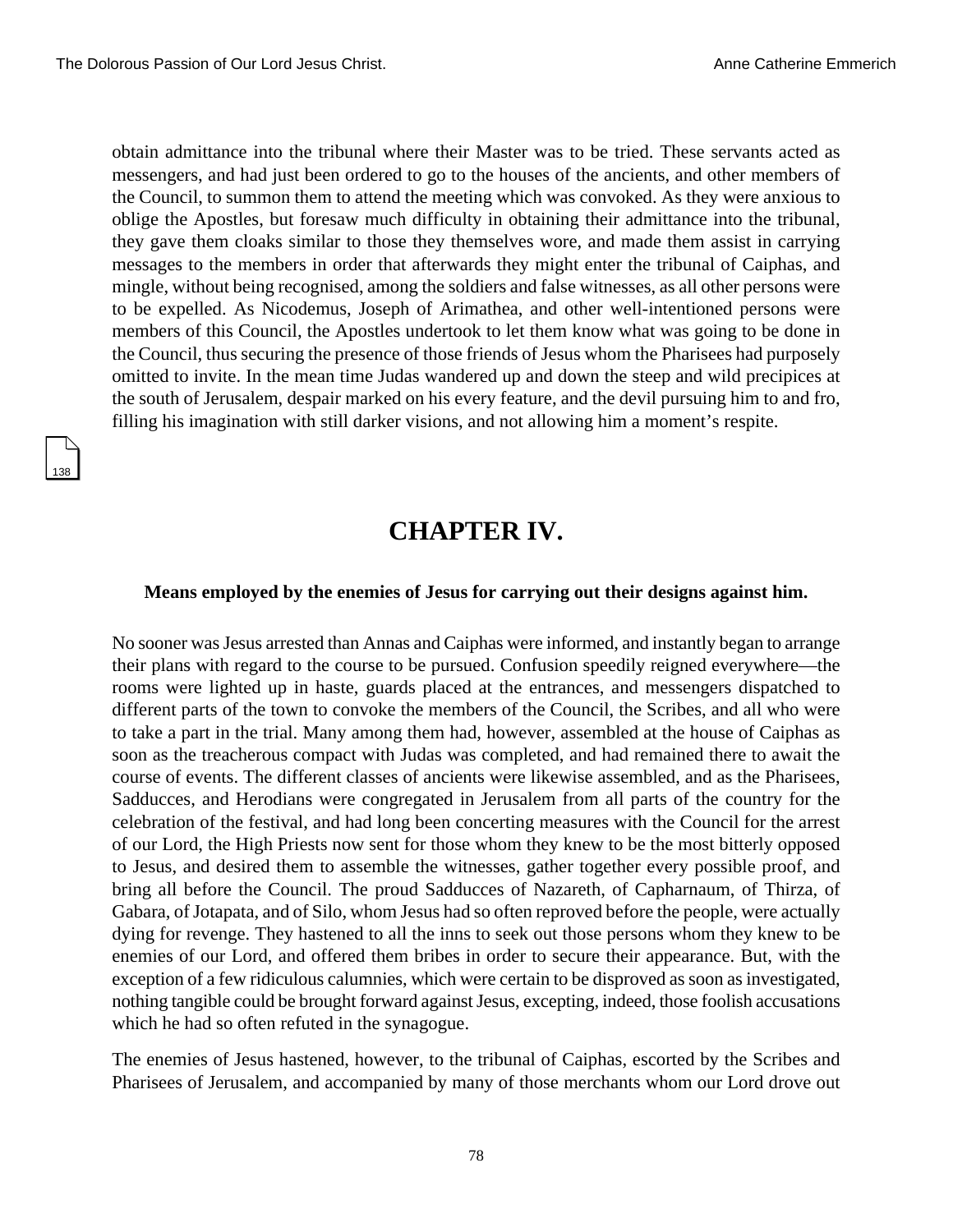$140$ 

of the Temple when they were holding market there; m also by the proud doctors whom he had silenced before all the people, and even by some who could not forgive the humiliation of being convicted of error when he disputed with them in the Temple at the age of twelve. There was likewise a large body of impenitent sinners whom he had refused to cure, relapsed sinners whose diseases had returned, worldly young men whom he would not receive as disciples, avaricious persons whom he had enraged by causing the money which they had been in hopes of possessing to be distributed in alms. Others there were whose friends he had cured, and who had thus been disappointed in their expectation of inheriting property; debauchees whose victims he had converted; and many despicable characters who made their fortunes by flattering and fostering the vices of the great.

All these emissaries of Satan were overflowing with rage against everything holy, and consequently with an indescribable hatred of the Holy of the Holies. They were farther incited by the enemies of our Lord, and therefore assembled in crowds round the palace of Caiphas, to bring forward all their false accusations and to endeavour to cover with infamy that spotless Lamb, who took upon himself the sins of the world, and accepted the burden in order to reconcile man with God.

Whilst all these wicked beings were busily consulting as to what was best to be done, anguish and anxiety filled the hearts of the friends of Jesus, for they were ignorant of the mystery which was about to be accomplished, and they wandered about, sighing, and listening to every different opinion. Each word they uttered gave rise to feelings of suspicion on the part of those whom they addressed, and if they were silent, their silence was set down as wrong. Many well-meaning but weak and undecided characters yielded to temptation, were scandalised, and lost their faith; indeed,. the number of those who persevered was very small indeed. Things were the same then as they oftentimes are now, persons were willing to serve God if they met with no opposition from their fellow creatures, but were ashamed of the Cross if held in contempt by others. The hearts of some were, however, touched by the patience displayed by our Lord in the midst of his sufferings, and they walked away silent and sad.

## **CHAPTER V.**

### **A Glance at Jerusalem.**

THE customary prayers and preparations for the celebration of the festival being completed, the greatest part of the inhabitants of the densely-populated city of Jerusalem, as also the strangers congregated there, were plunged in sleep after the fatigues of the day, when, all at once, the arrest of Jesus was announced, and every one was aroused, both his friends and foes, and numbers immediately responded to the summons of the High Priest, and left their dwellings to assemble at his court. In some parts the light of the moon enabled them to grope their way in safety along the dark and gloomy streets, but in other parts they were obliged to make use of torches. Very few of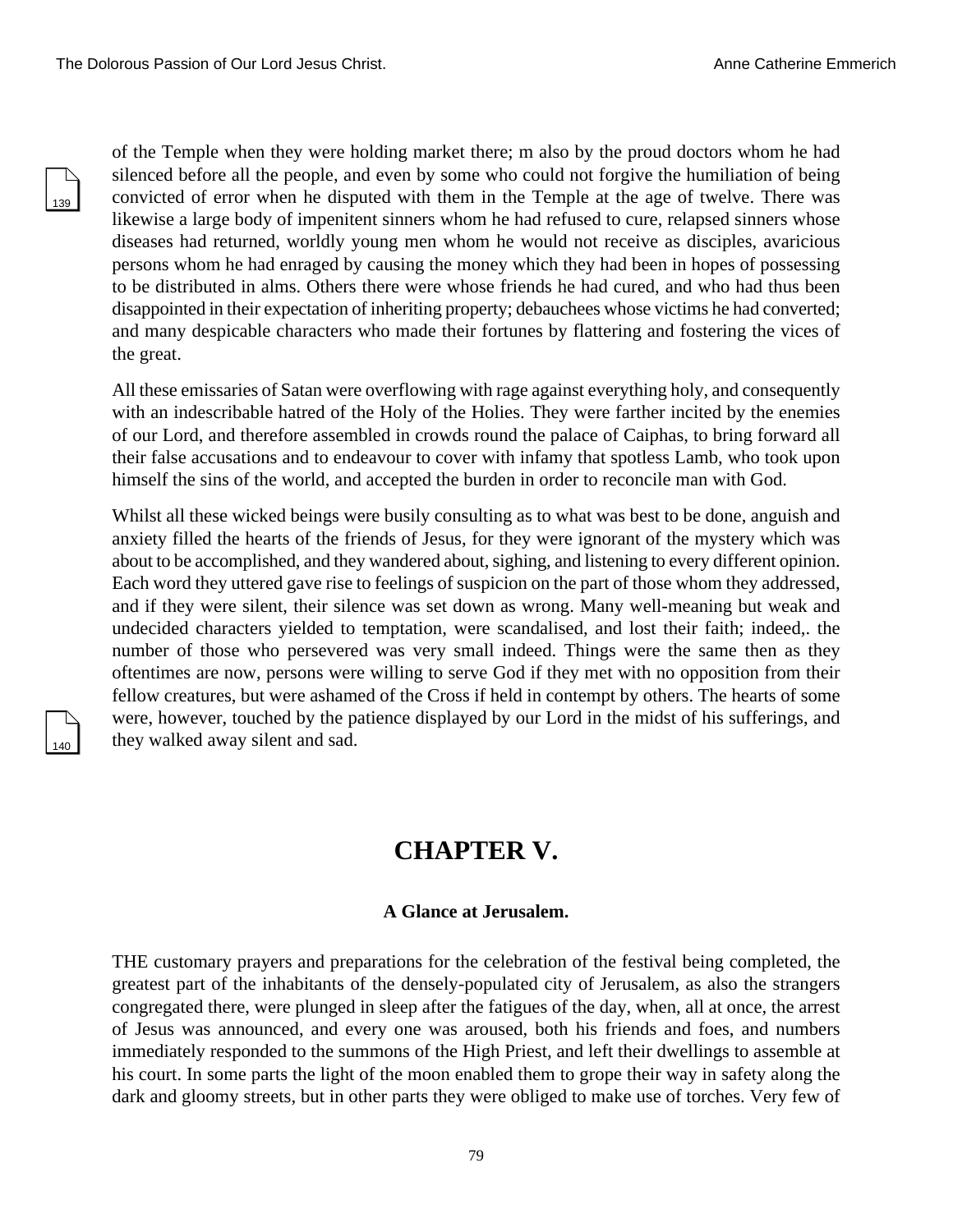the houses were built with their windows looking on the street, and, generally speaking, their doors were in inner courts, which gave the streets a still more gloomy appearance than is usual. at this hour. The steps of all were directed towards Sion, and an attentive listener might have heard persons stop at the doors of their friends, and knock, in order to awaken them—then hurry on, then again stop to question others, and, finally, set off anew in haste towards Sion. Newsmongers and servants were hurrying forward to ascertain what was going on, in order that they might return and give the account to those who remained at home; and the bolting and barricading of doors might be plainly heard, as many persons were much alarmed and feared an insurrection, while a thousand different propositions were made and opinions given, such as the following:—'Lazarus and his sisters will soon know who is this man in whom they have placed such firm reliance. Joanna, Chusa, Susannah, Mary the mother of Mark, and Salome will repent, but too late, the imprudence of their conduct; Seraphia, the wife of Sirach, win be compelled to make an apology to her husband now, for he has so often reproached her with her partiality for the Galilæan. The partisans of this fanatical man, this inciter of rebellion, pretended to be filled with compassion for all who looked upon things in a different light from themselves, and now they will not know where to hide their heads. He will find no one now to cast garments and strew olive-branches at his feet. Those hypocrites who pretended to be so much better than other persons will receive their deserts, for they are all implicated with the Galilæan. It is a much more serious business an was at first thought. I should like to know how Nicodemus and Joseph of Arimathea will get out of it; the High Priests have mistrusted them for some time; they made common cause with Lazarus: but they are extremely cunning. All will now, however, be brought to light.'

Speeches such as these were uttered by persons who were exasperated, not only against the disciples of Jesus, but likewise with the holy women who had supplied his temporal wants, and had publicly and fearlessly expressed their veneration for his doctrines, and their belief in his Divine mission.

But although many persons spoke of Jesus and his followers in this contemptuous manner, yet there were others who held very different opinions, and of these some were frightened, and others, being overcome with sorrow, sought friends to whom they might unburden their hearts, and before whom they could, without fear, give vent to their feelings; but the number of those sufficiently daring openly to avow their admiration for Jesus was but small.

Nevertheless, it was in parts only of Jerusalem that these disturbances took place—in those parts where the messengers had been sent by the High Priests and the Pharisees, to convoke the members of the Council and to call together the witnesses. It appeared to me that I saw feelings of hatred and fury burst forth in different parts of the city, under the form of flames, which flames traversed the streets, united with others which they met, and proceeded in the direction of Sion, increasing every moment, and at last came to a stop beneath the tribunal of Caiphas, where they remained, forming together a perfect whirlwind of fire.

The Roman soldiers took no part in what was going on; they did not understand the excited feelings of the people, but their sentinels were doubled, their cohorts drawn up, and they kept a strict look out; this, indeed, was customary at the time of the Paschal solemnity, on account of the vast number of strangers who were then assembled together. The Pharisees endeavoured to avoid the neighbourhood of the sentinels, for fear of being questioned by them, and of contracting defilement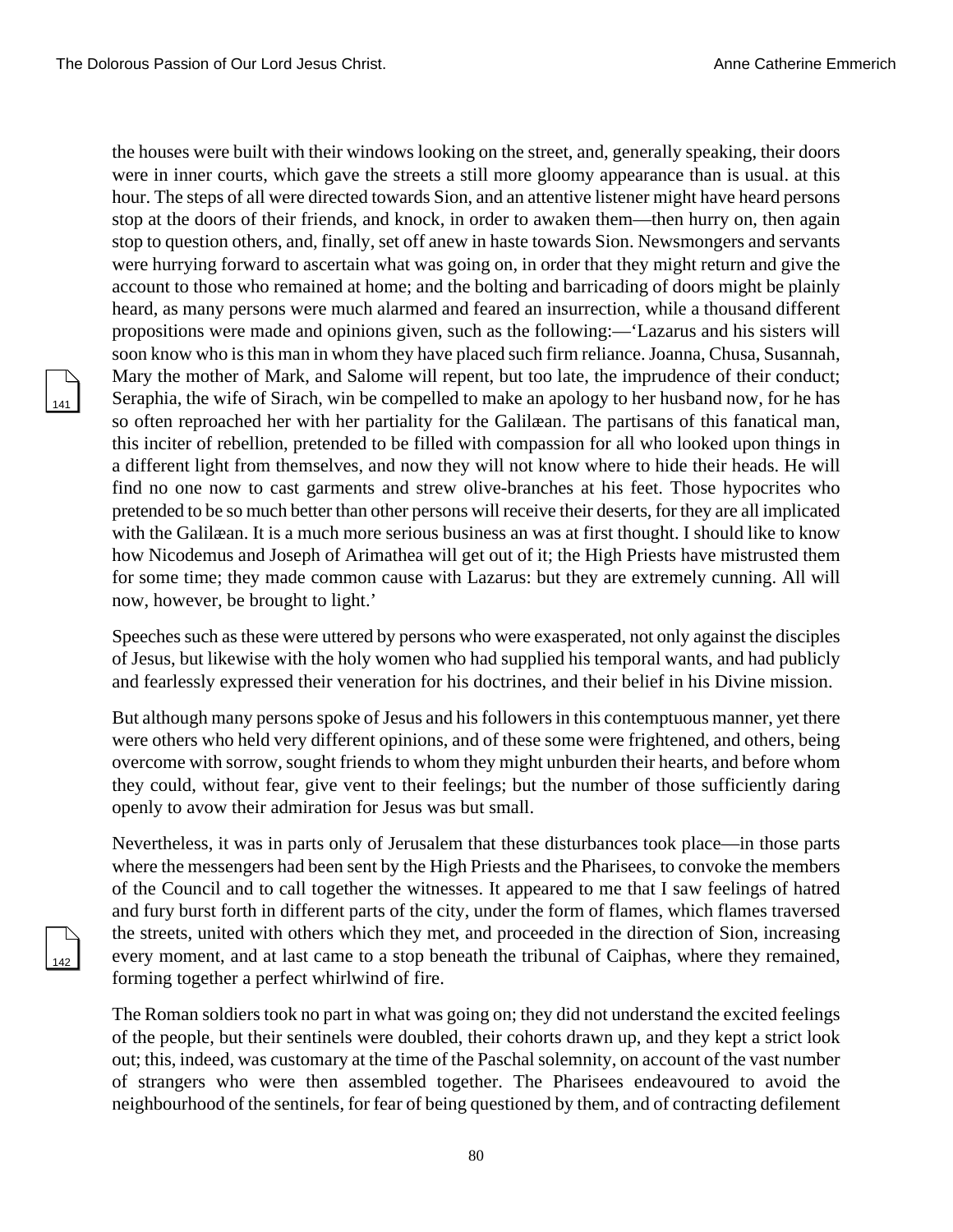by answering their questions. The High Priests had sent a message to Pilate intimating their reasons for stationing soldiers round Ophel and Sion; but he mistrusted their intentions, as much ill-feeling existed between the Romans and the Jews. He could not sleep, but walked about during the greatest part of the night, hearkening to the different reports and issuing orders consequent on what he heard; his wife slept, but her sleep was disturbed by frightful dreams, and she groaned and wept alternately.

In no part of Jerusalem did the arrest of Jesus produce more touching demonstrations of grief than among the poor inhabitants of Ophel, the greatest part of whom were day-labourers, and the rest principally employed in menial offices in the service of the Temple. The news came unexpectedly upon them; for some time they doubted the truth of the report, and wavered between hope and fear; but the sight of their Master, their Benefactor, their Consoler, dragged through the streets, torn, bruised, and ill-treated in every imaginable way, filled them with horror; and their grief was still farther increased by beholding his afflicted Mother wandering about from street to street, accompanied by the holy women, and endeavouring to obtain some intelligence concerning her Divine Son. These holy women ware often obliged to hide in corners and under door-ways for fear of being seen by the enemies of Jesus; but even with these precautions they were oftentimes insulted, and taken for women of bad character—their feelings were frequently harrowed by hearing the malignant words and triumphant expressions of the cruel Jews, and seldom, very seldom, did a word of kindness of pity strike their ears. They were completely exhausted before reaching their place of refuge, but they endeavoured to console and support one another, and wrapped thick veils over their heads. When at last seated, they heard a sudden knock at the door, and listened breathlessly—the knock was repeated, but softly, therefore they made certain that it was no enemy, and yet they opened the door cautiously, fearing a stratagem. It was indeed a friend, and they eagerly questioned him, but derived no consolation from his words; therefore, unable to rest quiet any longer, they issued forth and walked about for a time, and then again returned to their place of refuge—still more heartbroken than before.

The majority of the Apostles, overcome with terror, wore wandering about among the valleys which surround Jerusalem, and at times took refuge in the caverns beneath Mount Olivet. They started if they came in contact with one another, Spoke in trembling tones, and separated on the least noise being heard. First they concealed themselves in one cave and then in another, next they endeavoured to return to the town, while some of their number climbed to the top of Mount Olivet and cast anxious glances at the torches, the light of which they could see glimmering at and about Sion; they listened to every distant sound, made a thousand different conjectures, and then returned to the valley, in hopes of getting some certain intelligence.

The streets in the vicinity of Caiphas's tribunal were brightly illuminated with lamps and torches, but, as the crowds gathered around it, the noise and confusion continued to increase. Mingling with these discordant sounds might be heard the bellowing of the beasts which were tethered on the outside of the walls of Jerusalem. and the plaintive bleating of the lambs. There was something most touching in the bleating of these lambs, which were to be sacrificed on the following day in the Temple,—the *one* Lamb alone who was about to be offered a willing sacrifice opened not his mouth, like a sheep in the hands of the butcher, which resists not, or the lamb which is silent before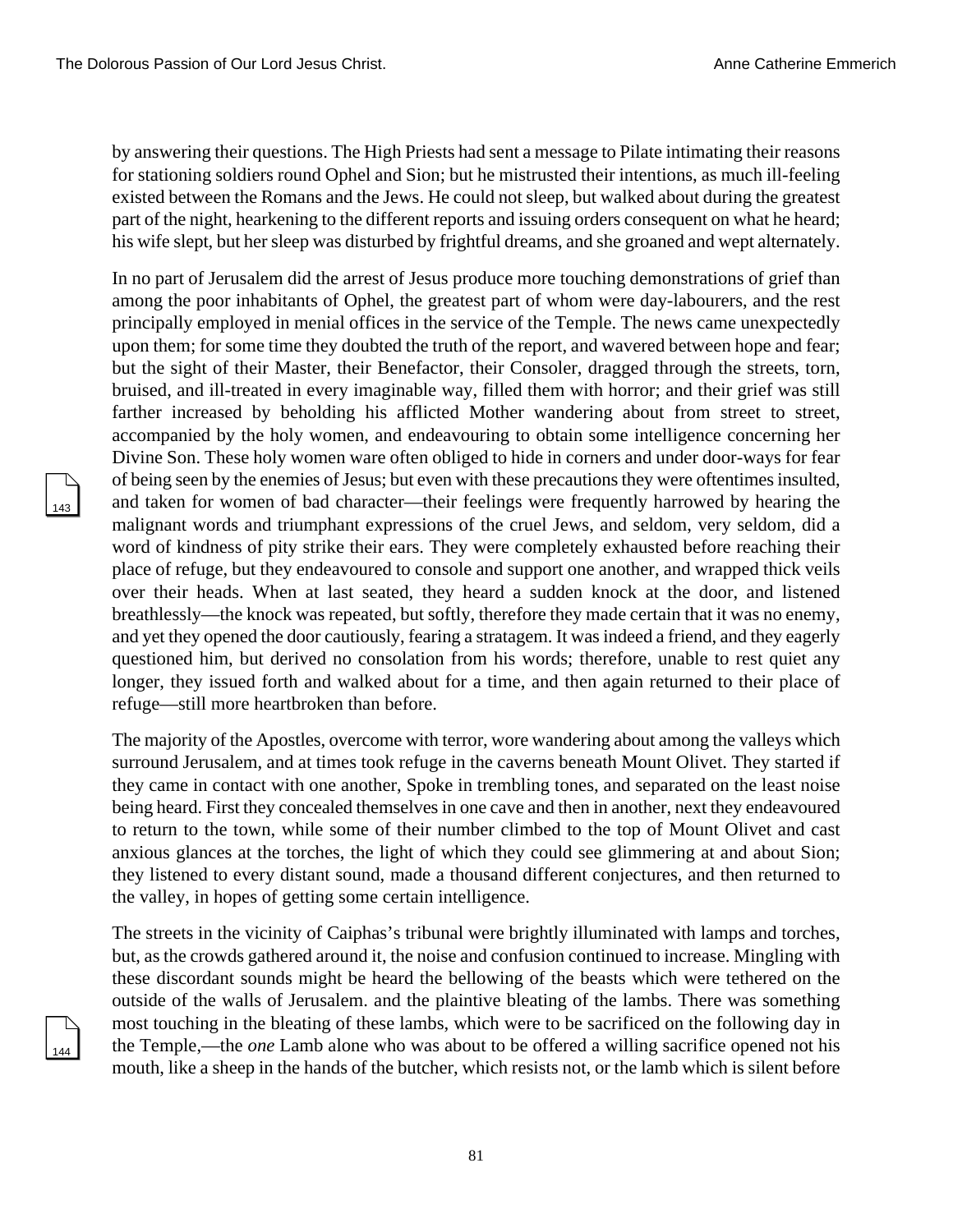the shearer; and that Lamb was the Lamb of God-the Lamb without spot—the true Paschal Lamb—Jesus Christ himself.

The sky looked dark, gloomy, and threatening-the moon was red, and covered with livid spots; it appeared as if dreading to reach its full, because its Creator was then to die.

Next I cast a glance outside the town, and, near the south gate, I beheld the traitor, Judas Iscariot, wandering about, alone, and a prey to the tortures of his guilty conscience; he feared even his own shadow, and was followed by many devils, who endeavoured to turn his feelings of remorse into black despair. Thousands of evil spirits were busying themselves in all parts, tempting men first to one sin and then to another. It appeared as if the gates of hell were flung open, and Satan madly striving and exerting his whole energies to increase the heavy load of iniquities which the Lamb without spot had taken upon himself. The angels wavered between joy and grief; they desired ardently to fall prostrate before the throne of God, and to obtain permission to assist Jesus; but at the same time they were filled with astonishment, and could only adore that miracle of Divine justice and mercy which had existed in Heaven for all eternity, and was now about to be accomplished; for the angels believe, like us, in God, the Father Almighty, Creator of Heaven and Earth, and in Jesus Christ, his only Son, our Lord, who was conceived by the Holy Ghost, born of the Virgin Mary, who began on this night to suffer under Pontius Pilate, and the next day was to be crucified, to die, and be buried; descend into hell, rise again on the third day, ascend into Heaven, be seated at the right hand of God the Father Almighty, and from thence come to judge the living and the dead; they likewise believe in the Holy Ghost, the Holy Catholic Church, the communion of Saints, the forgiveness of sins, the resurrection of the body, and life everlasting.

### **CHAPTER VI.**

### **Jesus before Annas.**

IT was towards midnight when Jesus reached the palace of Annas, and his guards immediately conducted him into a very large hall, where Annas, surrounded by twenty-eight councillors, was seated on a species of platform, raised a little above the level of the floor, and placed opposite to the entrance. The soldiers who first arrested Jesus now dragged him roughly to the foot of the tribunal. The room was quite full, between soldiers, the servants of Annas, a number of the mob who had been admitted, and the false witnesses who afterwards adjourned to Caiphas's hall.

Annas was delighted at the thought of our Lord being brought before him, and was looking out for his arrival with the greatest impatience. The expression of his countenance was most repulsive, as it showed in every lineament not only the infernal joy with which he was filled, but likewise all the cunning and duplicity of his heart. He was the president of a species of tribunal instituted for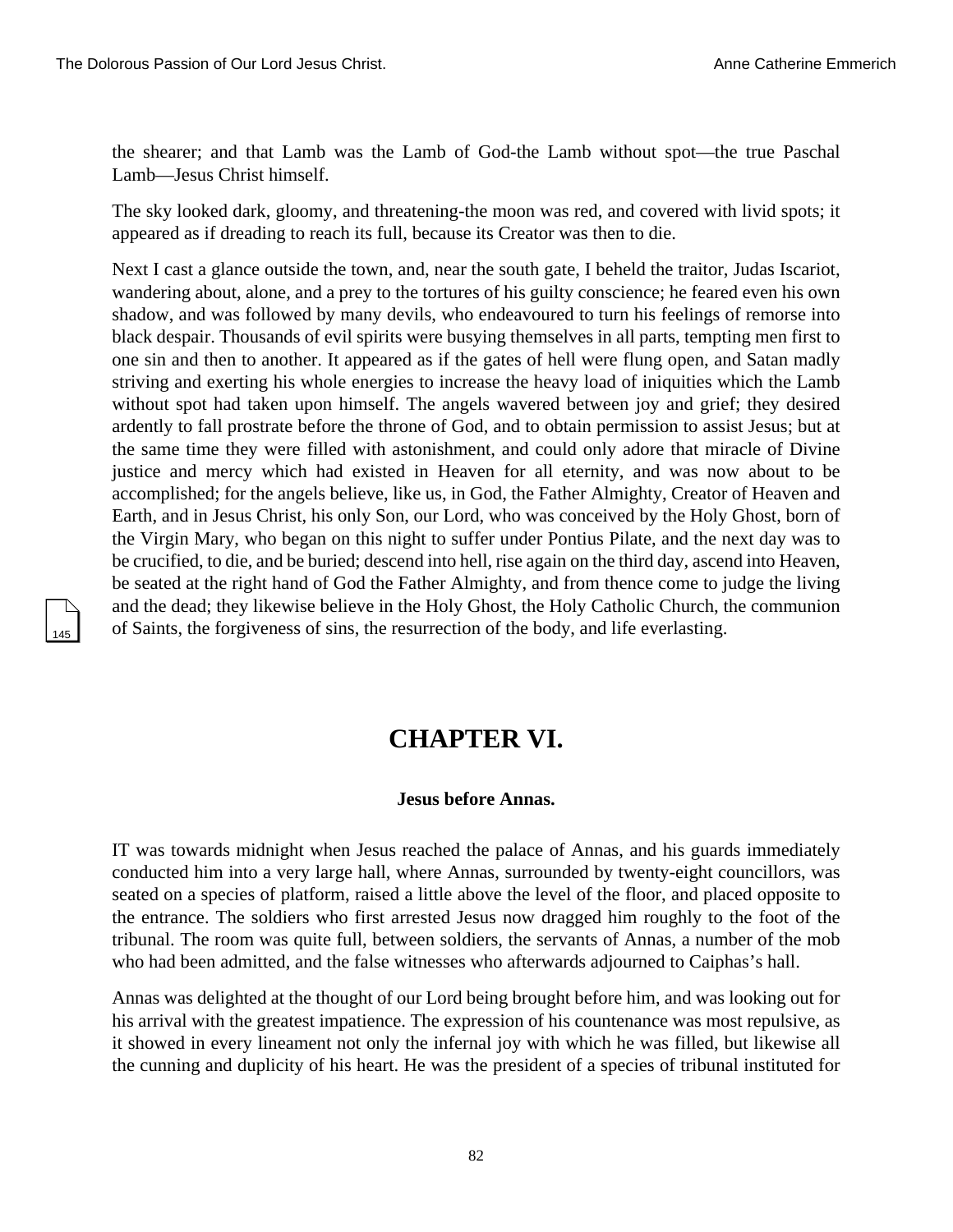the purpose of examining persons accused of teaching false doctrines; and if convicted there, they were then taken before the High Priest.

Jesus stood before Annas. He looked exhausted and haggard; his garments were covered with mud, his hands manacled, his head bowed down, and he spoke not a word. Annas was a thin ill-humoured-looking old man, with a scraggy beard. His pride and arrogance were great; and as he seated himself he smiled ironically, pretending that he knew nothing at all, and that he was perfectly astonished at finding that the prisoner, whom he had just been informed was to be 'brought before him, was no other than Jesus of Nazareth. 'Is it possible,' said he, 'is it possible that thou art Jesus of Nazareth? Where are thy disciples, thy numerous followers? Where is thy kingdom? I fear affairs have not turned out as thou didst expect. The authorities, I presume, discovered that it was quite time to put a stop to thy conduct, disrespectful as it was towards God and his priests, and to such violations of the Sabbath. What disciples hast thou now? Where are they all gone? Thou art silent! Speak out, seducer! speak out, thou inciter of rebellion! Didst thou not eat the Paschal lamb in an unlawful manner, at an improper time, and in an improper place? Dost thou not desire to introduce new doctrines? Who gave thee the right of preaching? Where didst thou study? Speak, what are the tenets of thy religion?'

Jesus then raised his weary head, looked at Annas, and said, '*I have spoken openly to the world; I have always taught in the synagogue, and in the Temple, whither all the Jews resort; and in secret I have spoken nothing. Why askest thou me? Ask them who have heard what I have spoken unto them; behold, they know what things I have said*.'

At this answer of Jesus the countenance of Annas flushed with fury and indignation. A base menial who was standing near perceived this, and he immediately struck our Lord on the face with his iron gauntlet, exclaiming at the same moment, '*Answerest thou the High Priest so*?' Jesus was so nearly prostrated by the violence of the blow, that when the guards likewise reviled and struck him, he fell quite down, and blood trickled from his face on to the floor. Laughter, insults, and bitter words resounded through the hall. The archers dragged him roughly up again, and he mildly answered, '*If I have spoken evil, give testimony of the evil; but if well, why strikest thou me*?'

Annas became still more enraged when he saw the calm demeanour of Jesus, and, turning to the witnesses, he desired them to bring forward their accusations. They all began to speak at once:—'He has called himself king; he says that God is his Father; that the Pharisees are an adulterous generation. He causes insurrection among the people; he cures the sick by the help of the devil on the Sabbath-day. The inhabitants of Ophel assembled round him a short time ago, and addressed him by the titles of Saviour and Prophet. He lets himself be called the Son of God; he says that he is sent by God; he predicts the destruction of Jerusalem. He does not fast; he eats with sinners, with pagans, and with publicans, and associates with women of evil repute. A short time ago he said to a man who gave him some water to drink at the gates of Ophel, "that he would give unto him the waters of eternal life, after drinking which he would thirst no more." He seduces the people by words of double meaning,' &c., &c.

These accusations were all vociferated at once; some of the witnesses Stood before Jesus and insulted him while they spoke by derisive gestures, and the archers went so far as oven to strike

83

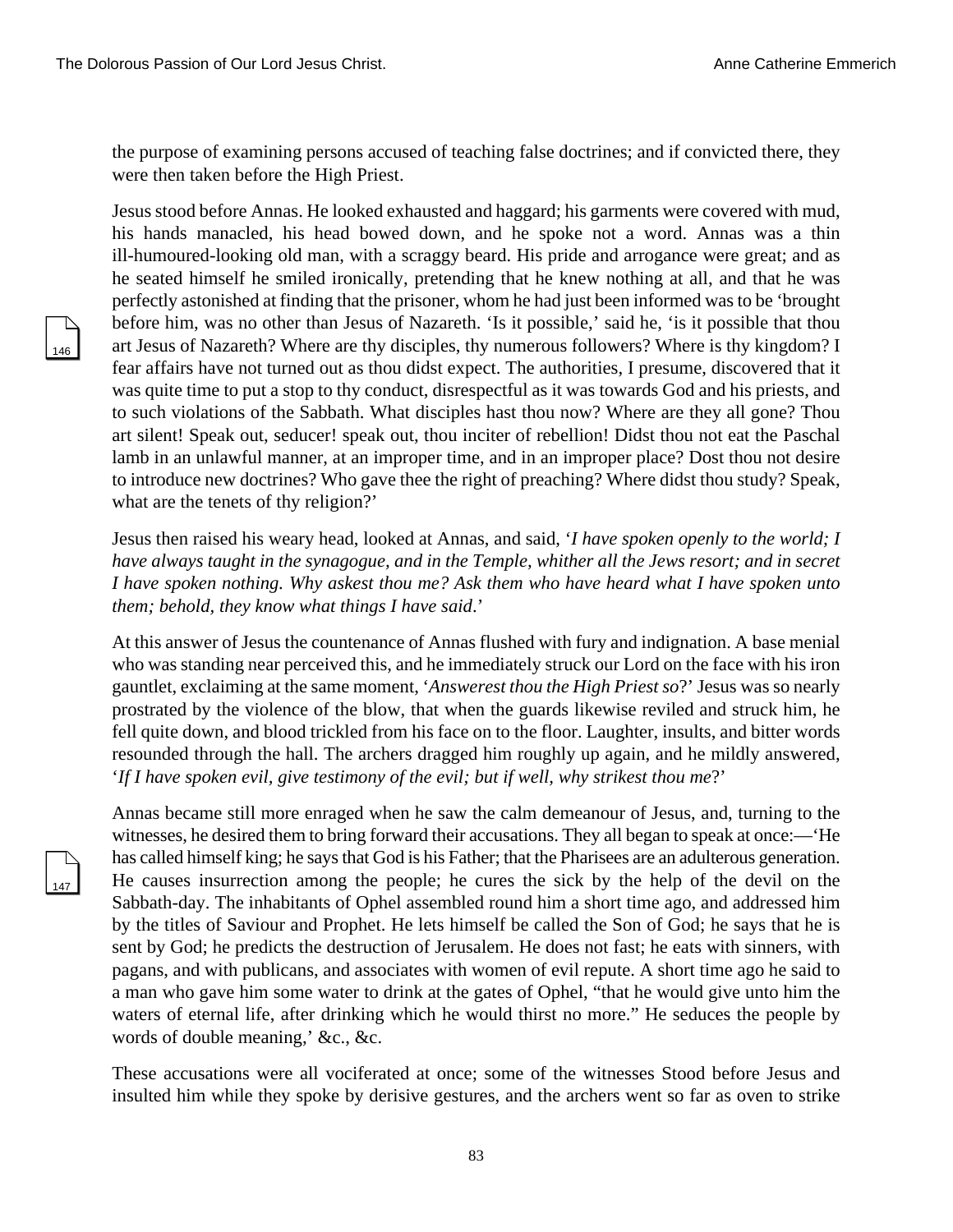him, saying at the same time, 'Speak; why dost thou not answer?' Annas and his adherents added mockery to insult, exclaiming at every pause in the accusations, 'This is thy doctrine, then, is it? What canst thou answer to this? Issue thy orders, great King; man sent by God, give proofs of thy mission.' 'Who art thou?' continued Annas, in a tone of cutting contempt; 'by whom art thou sent? Art thou the son of an obscure carpenter, or art thou Elias, who was carried up to heaven in a fiery chariot? He is said to be still living, and I have been told that thou canst make thyself invisible when thou pleasest. Perhaps thou art the prophet Malachy, whose words thou dost so frequently quote. Some say that an angel was his father, and that he likewise is still alive. An impostor as thou art could not have a finer opportunity of taking persons in than by passing thyself off as this prophet. Tell me, without farther preamble, to what order of kings thou dost belong? Thou art greater than Solomon,—at least thou pretendest so to be, and dost even expect to be believed. Be easy, I will no longer refuse the title and the sceptre which are so justly thy due.'

Annas then called for the sheet of parchment, about a yard in length, and six inches in width; on this he wrote a series of words in large letters, and each word expressed some different accusation which had been brought against our Lord. He then rolled it up, placed it in a little hollow tube, fastened it carefully on the top of. a reed, and presented this reed to Jesus, saying at the same time, with a contemptuous sneer, 'Behold the sceptre of thy kingdom; it contains thy titles, as also the account of the honours to which thou art entitled, and of thy right to the throne. Take them to; the High Priest, in order that he may acknowledge thy regal dignity, and treat thee according to thy deserts. Tie the hands of this king, and take him before the High Priest.'

The hands of Jesus, which had been loosened, were then tied across his breast in such a manner as to make him hold the pretended sceptre, which contained the accusations of Annas, and he was led to the Court of Caiphas, amidst the hisses, shouts, and blows lavished upon him by the brutal mob.

The house of Annas was not more than three hundred steps from that of Caiphas; there were high walls and common-looking houses on each side of the road, which was lighted up by torches and lanterns placed on poles, and there were numbers of Jews standing about talking m an angry excited manner. The soldiers could scarcely make their way through the crowd, and those who had behaved so shamefully to Jesus at the Court of Annas continued their insults and base usage during the whole of the time spent in walking to the house of Caiphas. I saw money given to those who behaved the worst to Jesus by armed men belonging to the tribunal, and I saw them push out of the way all who looked compassionately at him. The former wore allowed to enter the Court of Caiphas.

148

## **CHAPTER VII.**

**The Tribunal of Caiphas.**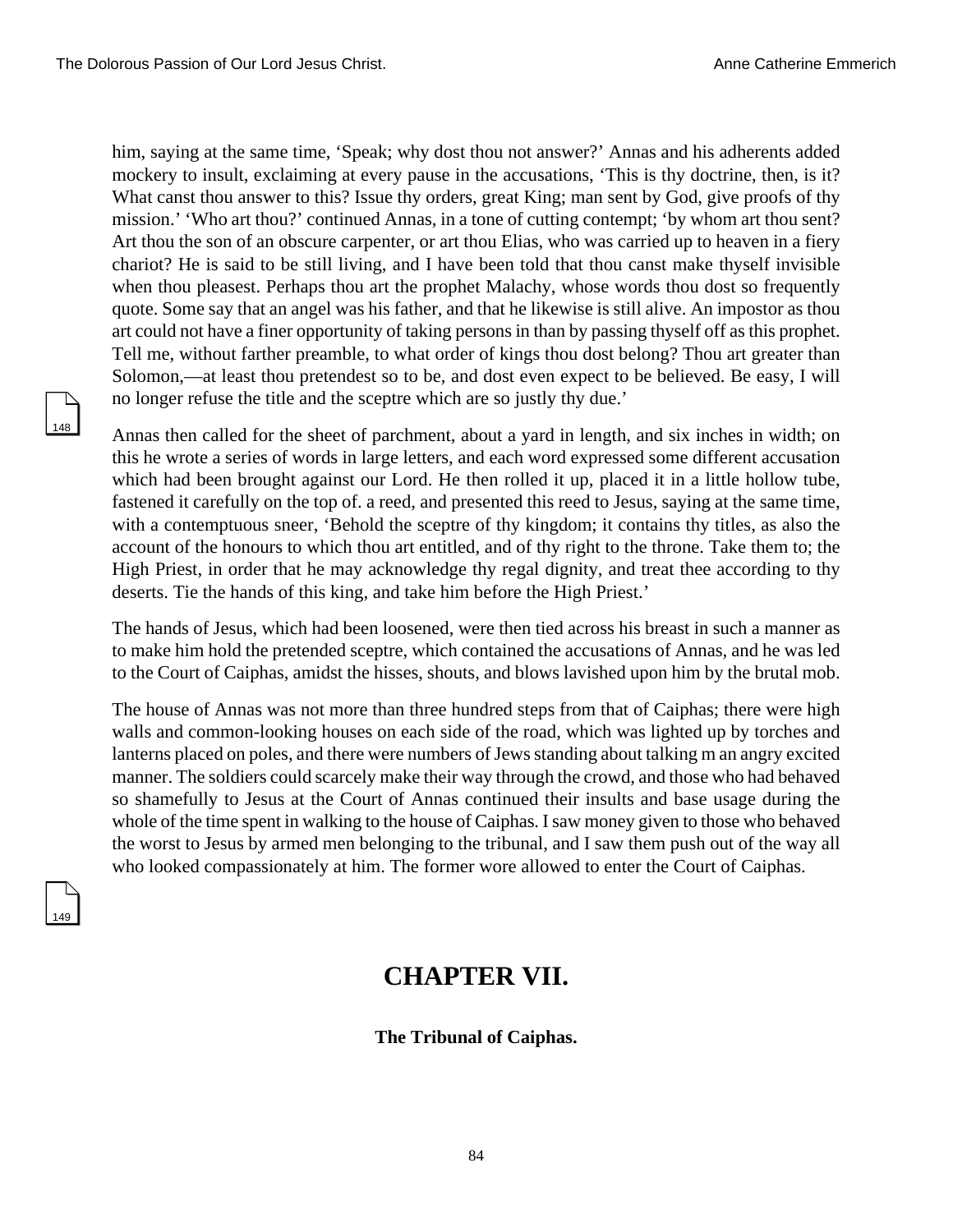To enter Caiphas's tribunal persons had to pass through a large court, which maybe called the exterior court; from thence they entered into an inner court, which extended all round the building. The building itself was of far greater length than breadth, and in the front there was a kind of open vestibule surrounded on three sides by columns of no great height. On the fourth side the columns were higher, and behind them was a room almost as large as the vestibule itself, where the seats of the members of the Council were placed on a species of round platform raised, above the level of the floor. That assigned to the High Priest was elevated above the others; the criminal to be tried stood in the centre of the half-circle formed by the seats. The witnesses and accusers stood either by the side or behind the prisoner. There were three doors at the back of the judges` seats which led into another apartment, filled likewise with seats. This room was used for secret consultation. Entrances placed on the right and left hand sides of this room opened into the interior court, which was round, like the back of the building. Those who left the room by the door on the right-hand side saw on the left-hand side of the court the gate which led to a subterranean prison excavated under the room. There were many underground prisons there, and it was in one of these that Peter and John were confined a whole night, when they had cured the lame man in the Temple after Pentecost. Both the house and the courts were filled with torches and lamps, which made them as light as day. There was a large fire lighted in the middle of the porch, on each side of which were hollow pipes to serve as chimneys for the smoke, and round this fire were standing soldiers, menial servants, and witnesses of the lowest class who had received bribes for giving their false testimony. A few women were there likewise, whose employment was to pour out a species of red beverage for the soldiers, and to bake cakes, for which services they received a small compensation. The majority of the judges were already seated around Caiphas, the others came in shortly afterwards, and the porch was almost filled, between true and false witnesses, while many other persons likewise endeavoured to come in to gratify their curiosity, but were prevented. Peter and John entered the outer court, in the dress of travellers, a short time before Jesus was led through, and John succeeded in penetrating into the inner court, by means of a servant with whom he was acquainted. The door was instantly closed after him, therefore Peter, who was a little behind, was shut out. He begged the maid-servant to open the door for him, but she refused both his entreaties and those of John, and he must have remained on the outside had not Nicodemus and Joseph of Arimathea, who came up at this moment, taken him with them. The two Apostles then returned the cloaks which they had borrowed, and stationed themselves in a place from whence they could see the judges, and hear everything that was going on. Caiphas was seated in the centre of the raised platform, and seventy of the members of the Sanhedrim were placed around him, while the public officers, the Scribes, and the ancients were standing on either side, and the false witnesses behind them. Soldiers were posted from the base of the platform to the door of the vestibule through which Jesus was to enter. The countenance of Caiphas was solemn in the extreme, but the gravity was accompanied by unmistakable signs of suppressed rage and sinister intentions. He wore a long mantle of a dull red colour, embroidered in flowers and trimmed with golden fringe; it was fastened at the shoulders and on the chest, besides being ornamented in the front with gold clasps. His head-attire was high, and adorned with hanging ribbons, the sides were open, and it rather resembled a bishop's mitre. Caiphas had been waiting with his adherents belonging to the Great Council for some time, and so impatient was he that he arose several times, went into the outer court in his magnificent dress, and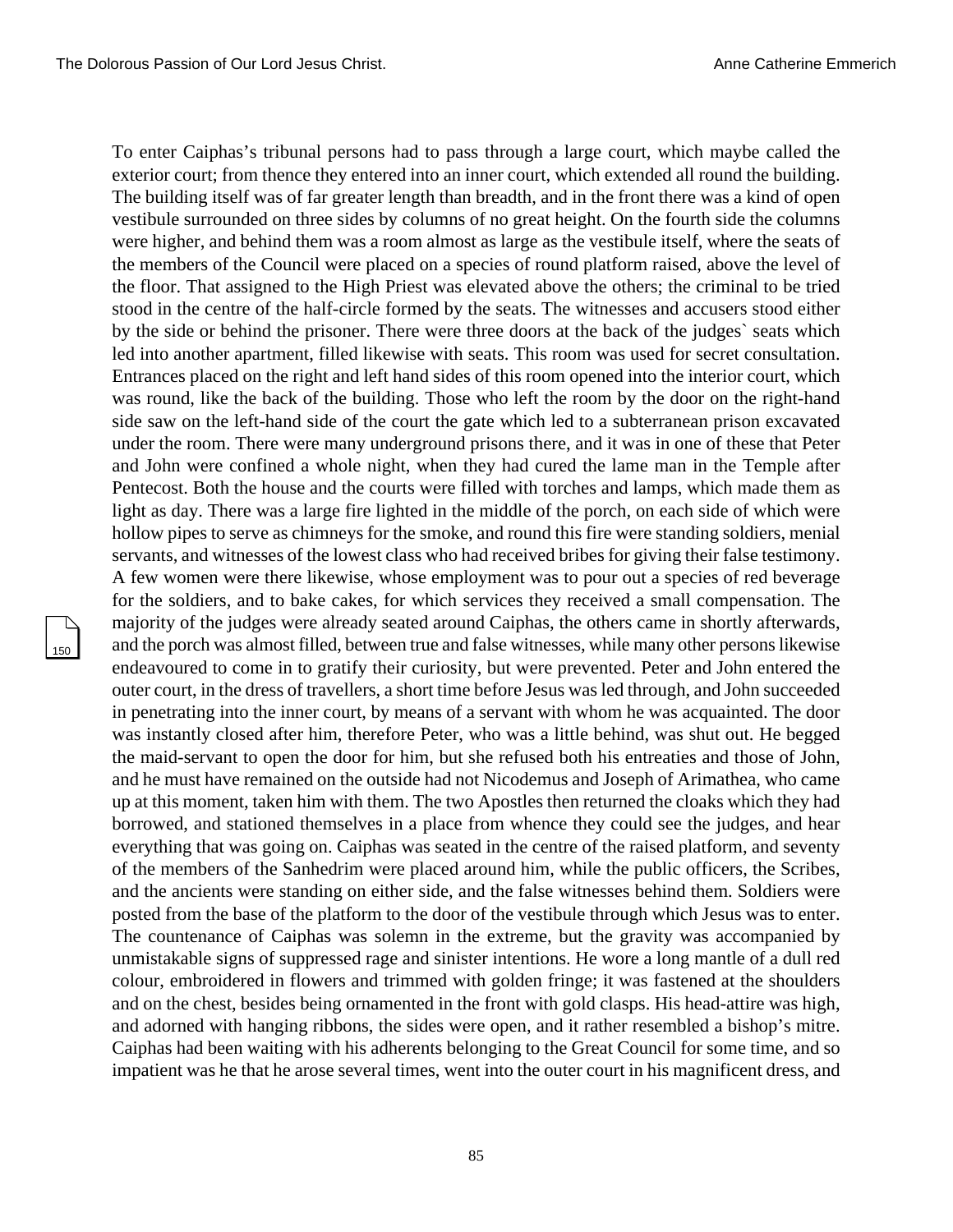152

asked angrily whether Jesus of Nazareth was come. When he saw the procession drawing near he returned to his seat.

### **CHAPTER VIII.**

#### **Jesus before Caiphas.**

JESUS was led across the court, and the mob received him with groans and hisses. As he passed by Peter and John, he looked at them, but without turning his head, for fear of betraying them. Scarcely had he reached the council-chamber, than Caiphas exclaimed in a loud tone, 'Thou art come, then, at last, thou enemy of God, thou blasphemer, who dost disturb the peace of this holy night!' The tube which contained the accusations of Annas, and was fastened to the pretended sceptre in the hands of Jesus, was instantly opened and read.

Caiphas made use of the most insulting language, and the archers again struck and abused our Lord, vociferating at the same time, 'Answer at once! Speak out! Art thou dumb?' Caiphas, whose temper was indescribably proud and arrogant, became even more enraged than Annas had been, and asked a thousand questions one after the other, but Jesus stood before him in silence, and with his eyes cast down. The archers endeavoured to force him to speak by repeated blows, and a malicious child pressed his thumb into his lips, tauntingly bidding him to bite. The witnesses were then called for. The first wore persons of the lowest class, whose accusations were as incoherent and inconsistent as those brought forward at the court of Annas, and nothing could be made out of them; Caiphas therefore turned to the principal witnesses, the Pharisees and the Sadducees, who had assembled from all parts of the country. They endeavoured to speak calmly, but their faces and manner betrayed the virulent envy and hatred with which their hearts were overflowing, and they repeated over and over again the same accusations, to which he had already replied so many times: 'That he cured the sick, and cast out devils, by the help of devils—that he profaned the Sabbath—incited the people to rebel—called the Pharisees a race of vipers and adulterers—predicted the destruction of Jerusalem—frequented the society of publicans and sinners—assembled the people and gave himself out as a king, a prophet, and the Son of God.' They deposed 'that he was constantly speaking of his kingdom,—that he forbade divorce,—called himself the Bread of Life, and said that whoever did not eat his flesh and drink his blood would not have eternal life.'

Thus did they distort and misinterpret the words he had uttered, the instructions he had given, and the parables by which he had illustrated his instructions, giving them the semblance of crimes. But these witnesses could not agree in their depositions, for one said, 'He calls himself king;' and a second instantly contradicted, saying, 'No, he allows persons to call him so; but directly they attempted to proclaim him, he fled.' Another said, 'He calls himself the Son of God,' but he was interrupted by a fourth, who exclaimed, 'No, he only styles himself the Son of God because he does the will of his Heavenly Father.' Some of the witnesses stated that he had cured them, but that

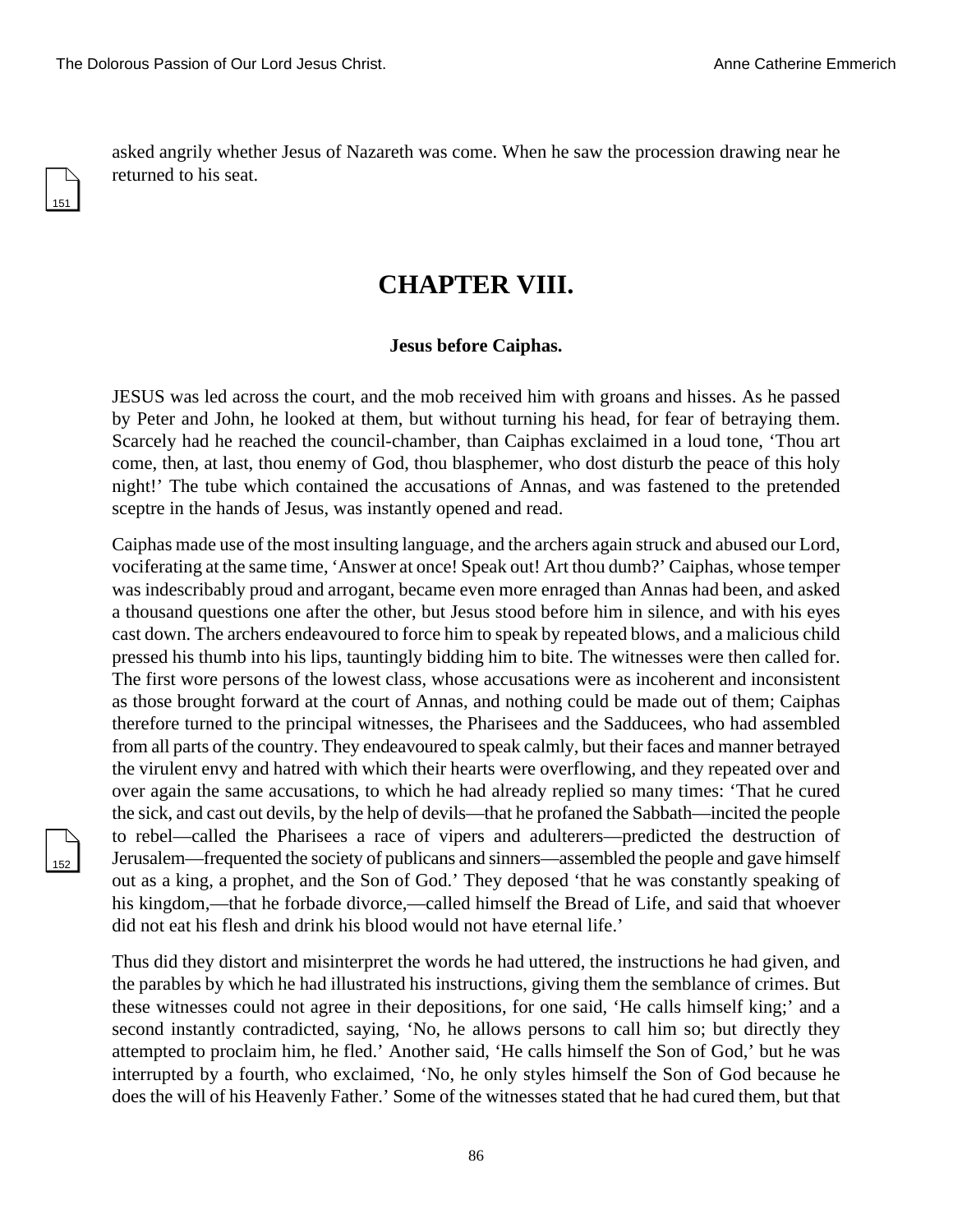154

their diseases had returned, and that his pretended cures were only performed by magic. They spoke likewise of the cure of the paralytic man at the pool of Bethsaida, but they distorted the facts so as to give them the semblance of crimes, and even in these accusations they could not agree, contradicting one another. The Pharisees of Sephoris, with whom he had once had a discussion on the subject of divorces, accused him of teaching false doctrines, and a young man of Nazareth, whom he had refused to allow to become one of his disciples, was likewise base enough to bear witness against him.

It was found to be utterly impossible to prove a single fact, and the witnesses appeared to come forward for the sole purpose of insulting Jesus, rather than to demonstrate the truth of their statements. Whilst they were disputing with one another, Caiphas and some of the other members of the Council employed themselves in questioning Jesus, and turning his answers into derision. 'What species of king art thou 'Give proofs of thy power! Call the legions of angels of whom thou didst speak in the Garden of Olives! What hast thou done with the money given unto thee by the widows, and other simpletons whom thou didst seduce by thy false doctrines? Answer at once: speak out,—art thou dumb? Thou wouldst have been far wiser to have kept silence when in the midst of the foolish mob: there thou didst speak far too much.'

All these questions were accompanied by blows from the under-servants of the members of the tribunal, and had our Lord not been supported from above, he could not have survived this treatment. Some of the base witnesses endeavoured to prove that he was an illegitimate son; but others declared that his mother was a pious Virgin, belonging to the Temple, and that they afterwards saw her betrothed to a man who feared God. The witnesses upbraided Jesus and his disciples with not having offered sacrifice in the Temple. It is true that I never did see either Jesus or his disciples offer any sacrifice in the Temple, excepting the Paschal lamb; but Joseph and Anna used frequently during their lifetime to offer sacrifice for the Child Jesus. However, even this accusation was puerile, for the Essenians never offered sacrifice, and no one thought the less well of them for not doing so. The enemies of Jesus still continued to accuse him of being a sorcerer, and Caiphas affirmed several times that the confusion in the statements of the witnesses was caused solely by witchcraft.

Some said that he had eaten the Paschal lamb on the previous day, which was contrary to the law, and that the year before he had made different alterations in the manner of celebrating this ceremony. But the witnesses contradicted one another to such a degree that Caiphas and his adherents found, to their very great annoyance and anger, that not one accusation could be really proved. Nicodemus and Joseph of Arimathea were called up, and being commanded to say how it happened that they had allowed him to eat the Pasch on the wrong day in a room which belonged to them, they proved from ancient documents that from time immemorial the Galilæans had been allowed to eat the Pasch a day earlier than the rest of the Jews. They added that every other part of the ceremony had been performed according to the directions given in the law, and that persons belonging to the Temple were present at the supper. This quite puzzled the witnesses, and Nicodemus increased the rage of the enemies of Jesus by pointing out the passages in the archives which proved the right of the Galilæans, and gave the reason for which this privilege was granted. The reason was this: the sacrifices would not have been finished by the Sabbath if the immense multitudes who congregated together for that purpose had all been obliged to perform the ceremony on the same day; and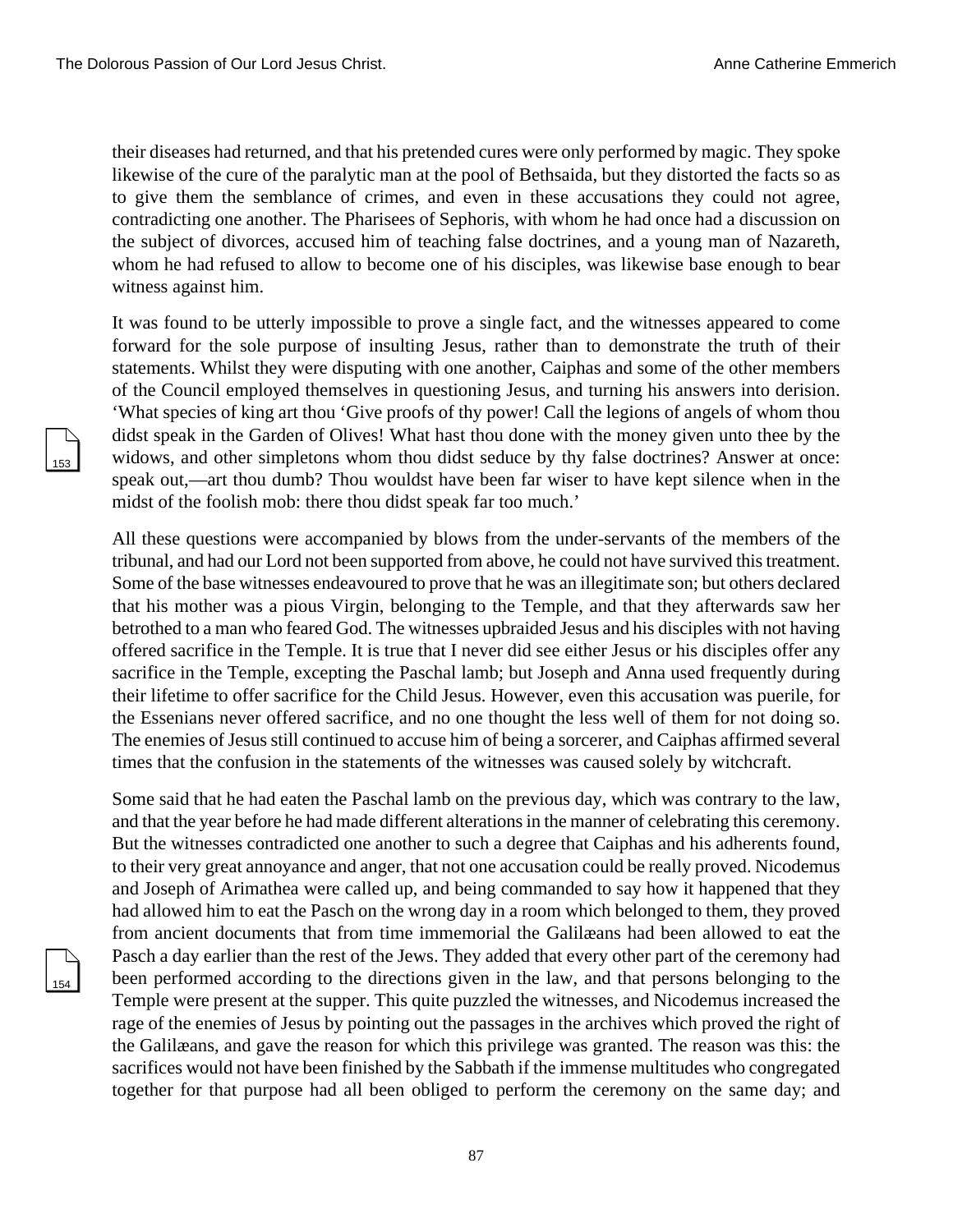although the Galilæans had not always profited by this right, yet its existence was incontestably proved by Nicodemus; and the anger of the Pharisees was heightened by his remarking that the members of the Council had cause to be greatly offended at the gross contradictions in the statements of the witnesses, and that the extraordinary and hurried manner in which the whole affair had been conducted showed that malice and envy were the sole motives which induced the accusers, and made them bring the case forward at a moment when all were busied in the preparations for the most solemn feast of the year. They looked at Nicodemus furiously, and could not reply, but continued to question the witnesses in a still more precipitate and imprudent manner. Two witnesses at last came forward, who said, 'This man said, "*I will destroy this Temple made with hands, and within three days I will build another not made with hands*."' However, even these witnesses did not agree in their statements, for one said that the accused wished to build a new Temple, and that he had eaten the Pasch in an unusual place, because he desired the destruction of the ancient Temple; but the other said, 'Not so: the edifice where he ate the Pasch was built by human hands, therefore he could not have referred to that.'

The wrath of Caiphas was indescribable; for the cruel treatment which Jesus had suffered, his Divine patience, and the contradictions of the witnesses, were beginning to make a great impression on many persons present, a few hisses were heard, and the hearts of some were So touched that they could not silence the voice of their consciences. Ten soldiers left the court under pretext of indisposition, but in reality overcome by their feelings. As they passed by the place where Peter and John were standing, they exclaimed, 'The silence of Jesus of Nazareth, in the midst of such cruel treatment, is superhuman: it would melt a heart of iron: the wonder is, that the earth does not open and swallow such reprobates as his accusers mast be. But tell us, where must we go?' The two Apostles either mistrusted the soldiers, and thought they were only seeking to betray them, or they were fearful of being recognised by those around and denounced as disciples of Jesus, for they only made answer in a melancholy tone: 'If truth calls you, follow it, and all will come right of itself.' The soldiers instantly went out of the room, and left Jerusalem soon after. They met persons on the outskirts of the town, who directed them to the caverns which lay to the south of Jerusalem, on the other side of Mount Sion, where many of the Apostles had taken refuge. These latter were at first alarmed at seeing strangers enter their hiding-place; but the soldiers soon dispelled all fear, and gave them an account of the sufferings of Jesus.

The temper of Caiphas, which was already perturbed, became quite infuriated by the contradictory statements of the two last witnesses, and rising from his seat he approached Jesus, and said: '*Answerest thou nothing to the things which these witness against thee*?'

Jesus neither raised his head nor looked at the High Priest, which increased the anger of the latter to the greatest degree; and the archers perceiving this seized our Lord by the hair, pulled his head back, and gave him blows under the chin; but he still kept his eyes cast down. Caiphas raised his hands, and exclaimed in an enraged tone: '*I adjure thee by the living God that thou tell us if thou be Christ* the Messiah, *the son of* the living God?'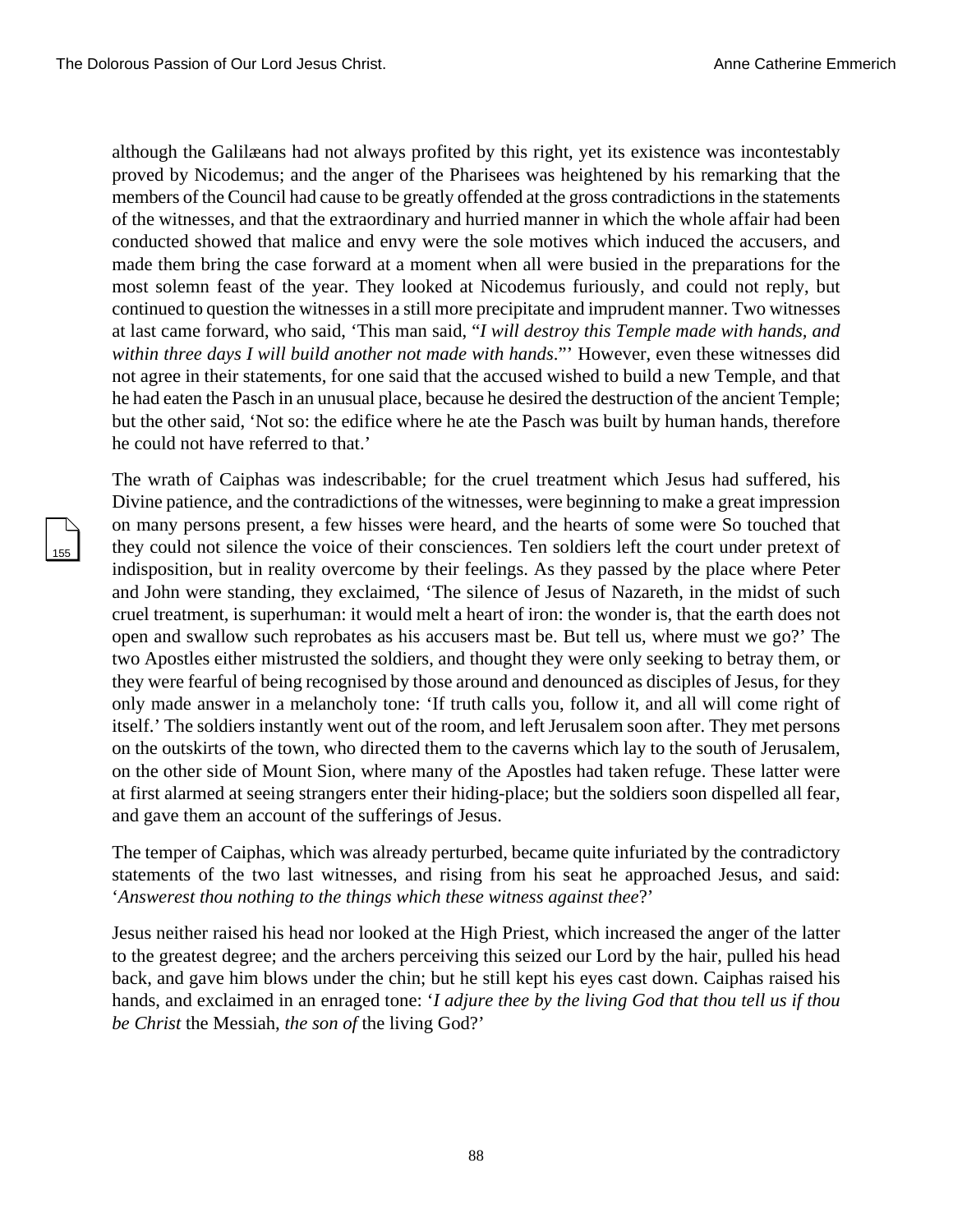157

A momentary and solemn pause ensued. Then Jesus in a majestic and superhuman voice replied, '*Thou hast said it. Nevertheless I say to you, Hereafter you shall see the Son of Man sitting on the right hand of the power of God, and coming in the clouds of Heaven*.' Whilst Jesus was pronouncing these words, a bright light appeared to me to surround him; Heaven was opened above his head; I saw the Eternal Father; but no words from a human pen can describe the intuitive view that was then vouchsafed me of him. I likewise saw the angels, and the prayers of the just ascending to the throne of God.

At the same moment I perceived the yawning abyss of hell like a fiery meteor at the feet of Caiphas; it was filled with horrible devils; a slight gauze alone appeared to separate him from its dark flames. I could see the demoniacal fury with which his heart was overflowing, and the whole house looked to me like hell. At the moment that our Lord pronounced the solemn words, '*I am the Christ, the Son of the living God*,' hell appeared to be shaken from one extremity to the other, and then, as it were, to burst forth and inundate every person in the house of Caiphas with feelings of redoubled hatred towards our Lord. These things are always shown to me under the appearance of some material object, which renders them less difficult of comprehension, and impresses them in a more clear and forcible manner on the mind, because we ourselves being material beings, facts are more easily illustrated in our regard if manifested through the medium of the senses. The despair and fury which these words produced in hell were shown to me under the appearance of a thousand terrific figures in different places. I remember seeing, among other frightful things, a number of little black objects, like dogs with claws, which walked on their hind legs; I knew at the time what kind of wickedness was indicated by this apparition, but I cannot remember now. I saw these horrible phantoms enter into the bodies of the greatest part of the bystanders, or else place themselves on their head or shoulders. I likewise at this moment saw frightful spectres come out of the sepulchres on the other side of Sion; I believe they were evil spirits. I saw in the neighbourhood of the Temple many other apparitions, which resembled prisoners loaded with chains: I do not know whether they were demons, or souls condemned to remain in some particular part of the earth, and who were then going to Limbo, which our Lord's condemnation to death had opened to them.

It is extremely difficult to explain these facts, for fear of scandalising those who have no knowledge of such things; but persons who see feel them, and they often cause the very hair to stand on end on the head. I think that John saw some of these apparitions, for I heard him speak about them afterwards. All whose hearts were not radically corrupted felt excessively terrified at these events, but the hardened were sensible of nothing but an increase of hatred and anger against our Lord.

Caiphas then arose, and, urged on by Satan, took up the end of his mantle, pierced it with his knife, and rent it from one end to the other, exclaiming at the same time, in a loud voice, '*He hath blasphemed, what further need have we of witnesses? Behold, now you have heard the blasphemy: what think you*?' All who wore then present arose, and exclaimed with astounding malignancy, '*He is guilty of death*!'

During the whole of this frightful scene, the devils were in the most tremendous state of excitement; they appeared to have complete possession not only of the enemies of Jesus, but likewise of their partisans and cowardly followers. The powers of darkness seemed to me to proclaim a triumph over the light, and the few among the spectators whose hearts still retained a glimmering of light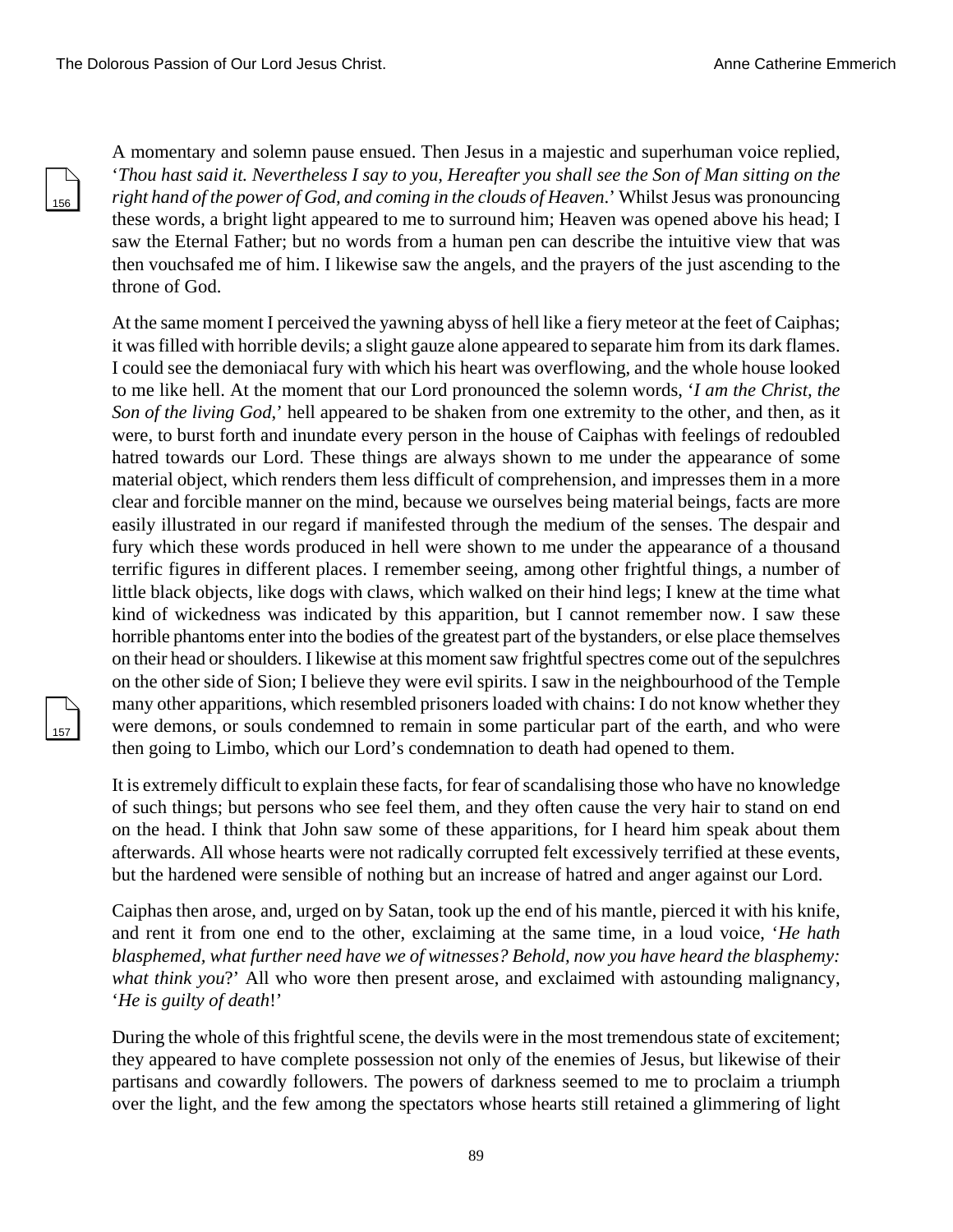were filled with such consternation that, covering their heads, they instantly departed. The witnesses who belonged to the upper classes were less hardened than the others; their consciences were racked with remorse, and they followed the example given by the persons mentioned above, and left the room as quickly as possible, while the rest crowded round the fire in the vestibule, and ate and drank after receiving full pay for their services. The High Priest then addressed the archers, and said, 'I deliver this king up into your hands; render the blasphemer the honours which are his due.' After these words he retired with the members of his Council into the round room behind the tribunal, which could not be seen from the vestibule.

In the midst of the bitter affliction which inundated the heart of John, his thoughts were with the Mother of Jesus; he feared that the dreadful news of the condemnation of her Son might be communicated to her suddenly, or that perhaps some enemy might give the information in a heartless manner. He therefore looked at Jesus, and saying in a low voice, 'Lord, thou knowest why I leave thee,' went away quickly to seek the Blessed Virgin, as if he had been sent by Jesus himself. Peter was quite over. come between anxiety and sorrow, which, joined to fatigue, made him chilly; therefore, as the morning was cold, he went up to the fire where many of the common people were warming themselves. He did his best to hide his grief in their presence, as he could not make up his mind to go home and leave his beloved Master.

## **CHAPTER IX.**

### **The Insults received by Jesus in the Court of Caiphas.**

No sooner did Caiphas, with the other members of the Council, leave the tribunal than a crowd of miscreants—the very scum of the people—surrounded Jesus like a swarm of infuriated wasps, and began to heap every imaginable insult upon him. Even during the trial, whilst the witnesses were speaking, the archers and some others could not restrain their cruel inclinations, but pulled out handfuls of his hair and beard, spat upon him, struck him with their fists, wounded him with sharp-pointed sticks, and even ran needles into his body; but when Caiphas left the hall they set no bounds to their barbarity. They first placed a crown, made of straw and the bark of trees, upon his head, and then took it off, saluting him at the same time with insulting expressions, like the following: 'Behold the Son of David wearing the crown of his father.' 'A greater than Solomon is here; this is the king who is preparing a wedding feast for his son.' Thus did they turn into ridicule those eternal truths which he had taught under the form of parables to those whom he came from heaven to save; and whilst repeating these scoffing words, they continued to strike him with their fists and sticks, and to spit in his face. Next they put a crown of reeds upon his head, took off his robe and scapular, and then threw an old torn mantle, which scarcely reached his knees, over his shoulders; around his neck they hung a long iron chain, with an iron ring at each end, studded with sharp points, which bruised and tore his knees as he walked. They again pinioned his arms, put a reed into his hand, and covered his Divine countenance with spittle. They had already thrown all sorts



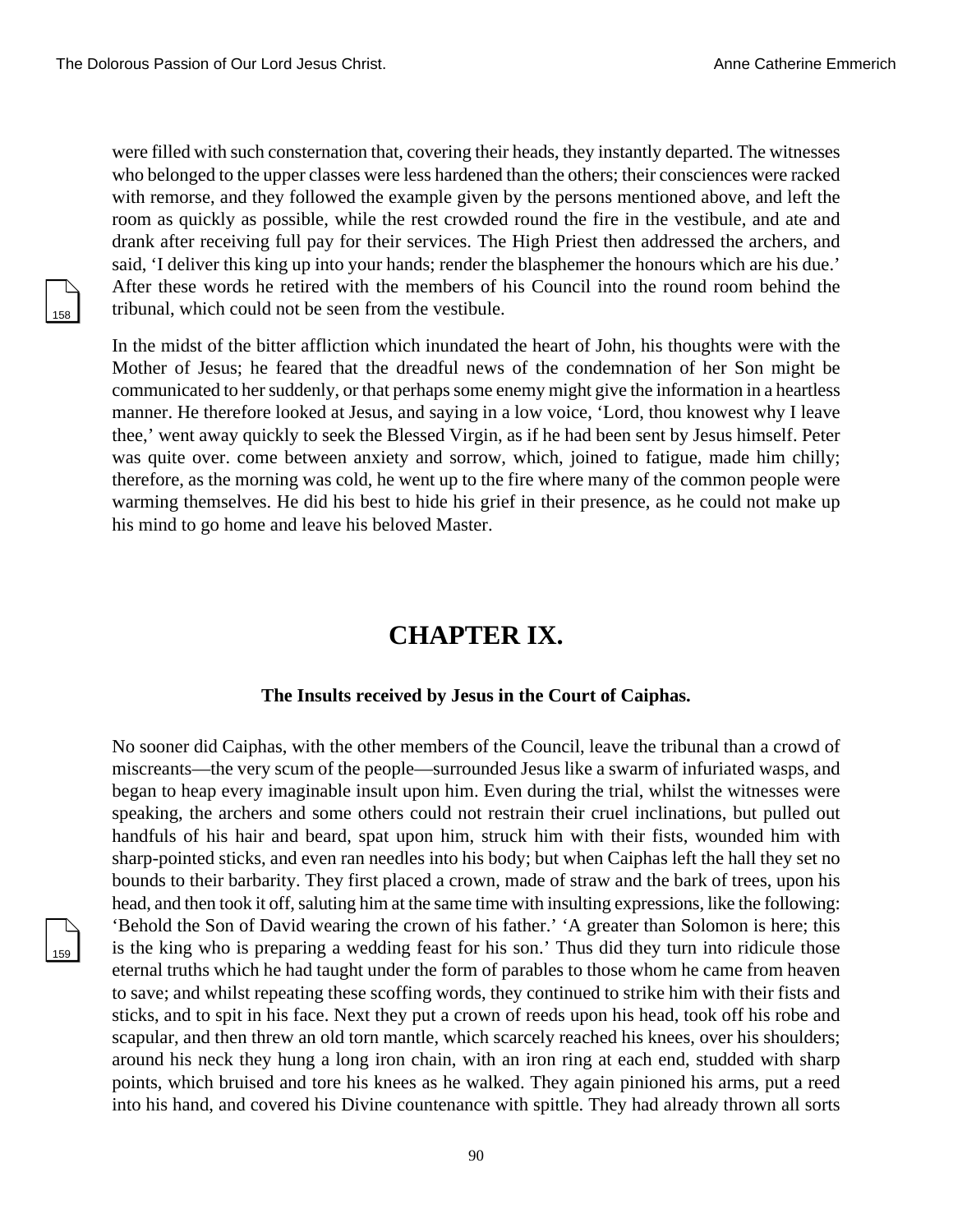of filth over his hair, as well as over his chest, and upon the old mantle. They bound his eyes with a dirty rag, and struck him, crying out at the same time in loud tones,—'*Prophesy unto us, O Christ, who is he that struck thee*?' He answered not one word, but sighed, and prayed inwardly for them.

After many more insults, they seized the chain which was hanging on his neck, dragged him towards the room into which the Council had withdrawn, and with their sticks forced him in, vociferating at the same time, 'March forward, thou King of Straw! Show thyself to the Council with the insignia of the regal honours we have rendered unto thee.' A large body of councillors, with Caiphas at their head, were still in the room, and they looked with both delight and approbation at the shameful scene which was enacted, beholding with pleasure the most sacred ceremonies turned into derision. The pitiless guards covered him with mud and spittle, and with mock gravity exclaimed, 'Receive the prophetic unction—the regal unction.' Then they impiously parodied the baptismal ceremonies, and the pious act of Magdalen in emptying the vase of perfume on his head. 'How canst thou presume,' they exclaimed, 'to appear before the Council in such a condition? Thou dost purify others, and thou art not pure thyself; but we will soon purify thee.' They fetched a basin of dirty water, which they poured over his face and shoulders, whilst they bent their knees before him, and exclaimed, 'Behold thy precious unction, behold the spikenard worth three hundred pence; thou hast been baptised in the pool of Bethsaida.' They intended by this to throw into ridicule the act of respect and veneration shown by Magdalen, when she poured the precious ointment over his head, at the house of the Pharisee.

By their derisive words concerning his baptism in the pool of Bethsaida, they pointed out, although unintentionally, the resemblance between Jesus and the Paschal lamb, for the lambs were washed in the first place in the pond near the Probatica gate, and then brought to the pool of Bethsaida, where they underwent another purification before being taken to the Temple to be sacrificed. The enemies of Jesus likewise alluded to the man who had been infirm for thirty-eight years, and who was cured by Jesus at the pool of Bethsaida; for I saw this man either washed or baptised there; I say either washed or baptised, because I do not exactly remember the circumstances.

They then dragged Jesus round the room, before all the members of the Council, who continued to address him in reproachful and abusive language. Every countenance looked diabolical and enraged, and all around was dark, confused, and terrific. Our Lord, on the contrary, was from the moment that he declared himself to be the Son of God, generally surrounded with a halo of light. Many of the assembly appeared to have a confused knowledge of this fact, and to be filled with consternation at perceiving that neither outrages or ignominies could alter the majestic expression of his countenance.

The halo which shone around Jesus from the moment he declared himself to be the Christ, the Son of the Living God, served but to incite his enemies to greater fury, and. yet it was so resplendent that they could not look at it, and I believe their intention in throwing the dirty rag over his head was to deaden its brightness.

91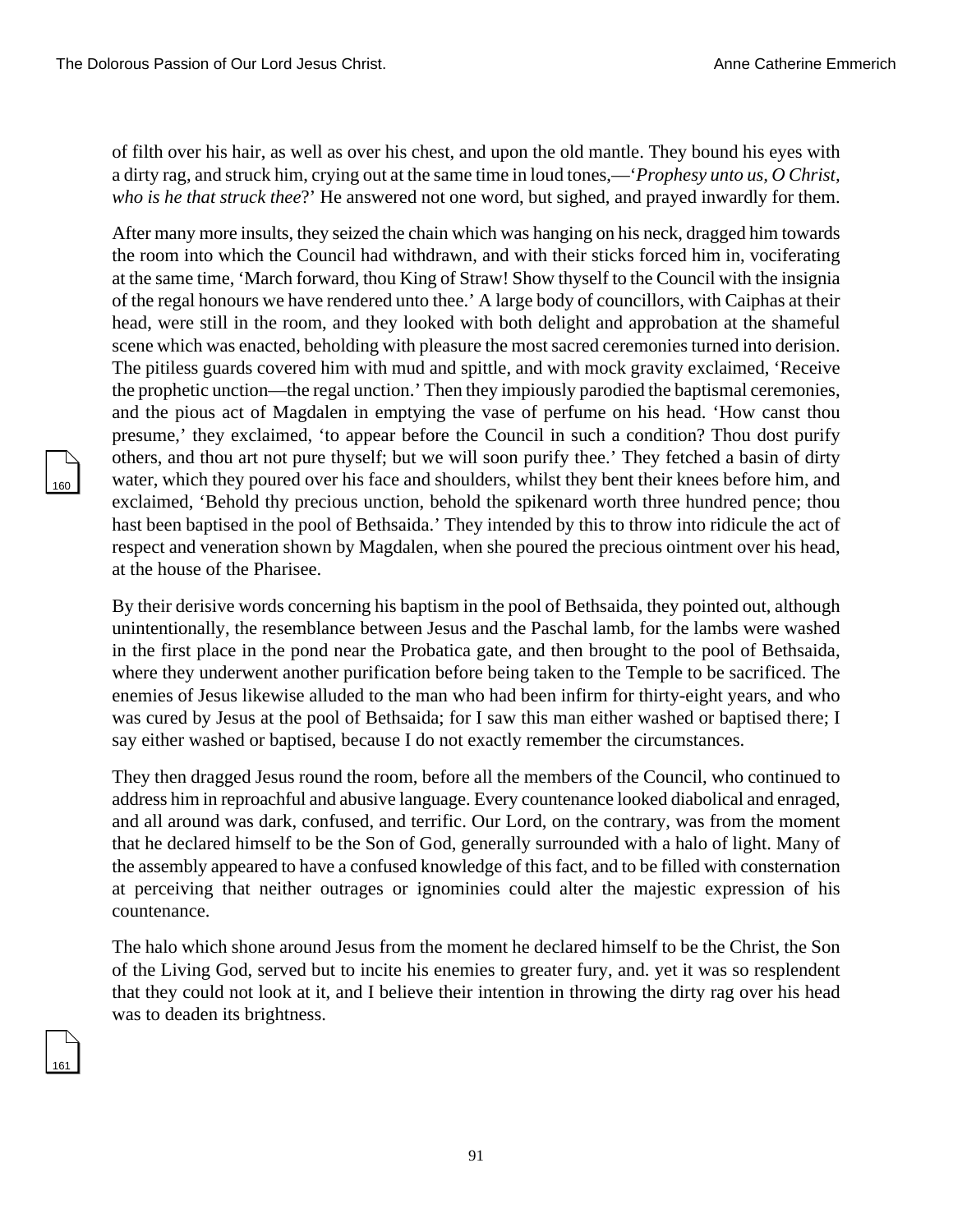## **CHAPTER X.**

### **The Denial of St. Peter.**

AT the moment when Jesus uttered the words, '*Thou hast said it*,' and the High Priest rent his garment, the whole room resounded with tumultuous cries. Peter and John, who had suffered intensely during the scene which had just been enacted, and which they had been obliged to witness in silence, could bear the sight no longer. Peter therefore got up to leave the room, and John followed soon after. The latter went to the Blessed Virgin, who was in the house of Martha with the holy women, but Peter's love for Jesus was so great, that he could not make up his mind to leave him; his heart was bursting, and he wept bitterly, although he endeavoured to restrain and hide his tears. It was impossible for him to remain in the tribunal, as his deep emotion at the sight of his beloved Master's sufferings would have betrayed him; therefore he went into the vestibule and approached the fire, around which soldiers and common people were sitting and talking in the most heartless and disgusting manner concerning the sufferings of Jesus, and relating all that they themselves had done to him Peter was silent, but his silence and dejected demeanour made the bystanders suspect something. The portress came up to the fire in the midst of the conversation, cast a bold glance at Peter and said, '*Thou also wast with. Jesus the Galilæan*.' These words startled and alarmed Peter; he trembled as to what might ensue if he owned the truth before his brutal companions, and therefore answered quickly, '*Woman, I know him not*,' got up, and left the vestibule. At this moment the cock crowed somewhere in the outskirts of the town. I do not remember hearing it, but I felt that it was crowing. As he went out, another maid-servant looked at him, and said to those, who were with her, '*This man was also with him*,' and the persons she addressed immediately demanded of Peter whether her words were true, saying, 'Art thou not one of this man's disciples?' Peter was even more alarmed than before, and renewed his denial in these words, '*I am not; I know not the man*.'

He left the inner court, and entered the exterior court; he was weeping, and so great was his anxiety and grief, that he did not reflect in the least on the words he had just uttered. The exterior court was quite filled with persons, and some had climbed on to the top of the wall to listen to what was going on in the inner court which they were forbidden to enter. A few of the disciples were likewise there, for their anxiety concerning Jesus was so great that they could not make up their minds to remain concealed in the eaves of Hinnom. They came up to Peter, and with many tears questioned him concerning their loved Master, but be was so unnerved and so fearful of betraying himself, that he briefly recommended them to go away, as it was dangerous to remain, and left them instantly. He continued to indulge his violent grief, while they hastened to leave the town. I recognised among these disciples, who were about sixteen in number, Bartholomew, Nathaniel, Saturninus, Judas Barsabeas, Simon, who was afterwards bishop of Jerusalem, Zacheus, and Manahem, the man who was born blind and cured by our Lord.

Peter could not rest anywhere, and his love for Jesus prompted him to return to the inner court, which he was allowed to enter, because Joseph of Arimathea and Nicodemus had, in the first instance, taken him in. He did not reënter the vestibule, but turned to the right and went towards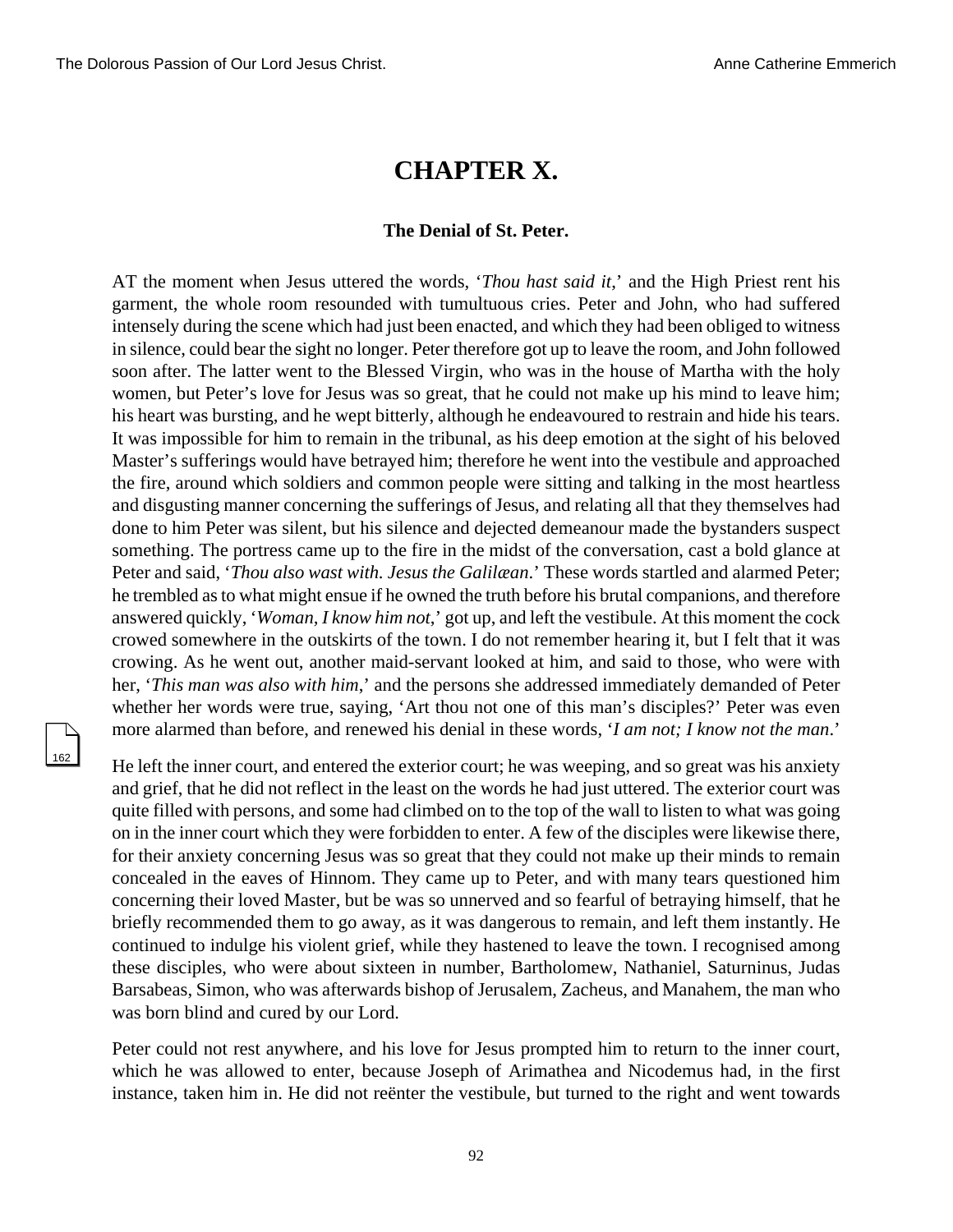164

the round room which was behind the tribunal, and in which Jesus was undergoing every possible insult and ignominy from his cruel enemies. Peter walked timidly up to the door, and although perfectly conscious that he was suspected by all present of being a partisan of Jesus, yet he could not remain outside; his love for his Master impelled him forward; he entered the room, advanced, and soon stood in the very midst of the brutal throng who were feasting their cruel eyes on the sufferings of Jesus. They were at that moment dragging him ignominiously backwards and forwards with the crown of straw upon his head; he cast a sorrowful and even severe glance upon Peter, which cut him to the heart, but as he was still much alarmed, and at that moment heard some of the bystanders call out, '*Who is that man*?' he went back again into the court, and seeing that the persons in the vestibule were watching him, came up to the fire and remained before it for some time. Several persons who had observed his anxious troubled countenance began to speak in opprobrious terms of Jesus, and one of them said to him, '*Thou also art one of his disciples; thou also art a Galilæan; thy very speech betrays thee*.' Peter got up, intending to leave the room, when a brother of Malchus came up to him and said, '*Did I not see thee in the garden with him*? didst thou not cut off my brother's ear?'

Peter became almost beside himself with terror; he began to curse and to swear '*that he knew not the man*,' and ran out of the vestibule into the outer court; the cock then crowed again, and Jesus, who at that moment was led across the court, cast a look of mingled compassion and grief upon his Apostle. This look of our Lord pierced Peter to the very heart,—it recalled to his mind in the most forcible and terrible manner the words addressed to him by our Lord on the previous evening: '*Before the cock crows twice, thou shalt thrice deny me*.' He had forgotten all his promises and protestations to our Lord, that he would die rather than deny him—he had forgotten the warning given to him by our Lord;—but when Jesus looked at him, he felt the enormity of his fault, and his heart was nigh bursting with grief. He had denied his Lord, when that beloved Master was outraged, insulted, delivered up into the hands of unjust judges,—when he was suffering all in patience and in silence. His feelings of remorse were beyond expression; he returned to the exterior court, covered his face and wept bitterly; all fear of being recognised was over;—he was ready to proclaim to the whole universe both his fault and his repentance.

What man will dare assert that he would have shown more courage than Peter if, with his quick and ardent temperament, he were exposed to such danger, trouble, and sorrow, at a moment, too, when completely unnerved between fear and grief, and exhausted by the sufferings of this sad night? Our Lord left Peter to his own strength, and he was weak, like all who forget the words: '*Watch and pray, that ye enter not into temptation*.'

### **CHAPTER XI.**

### **Mary in the House of Caiphas.**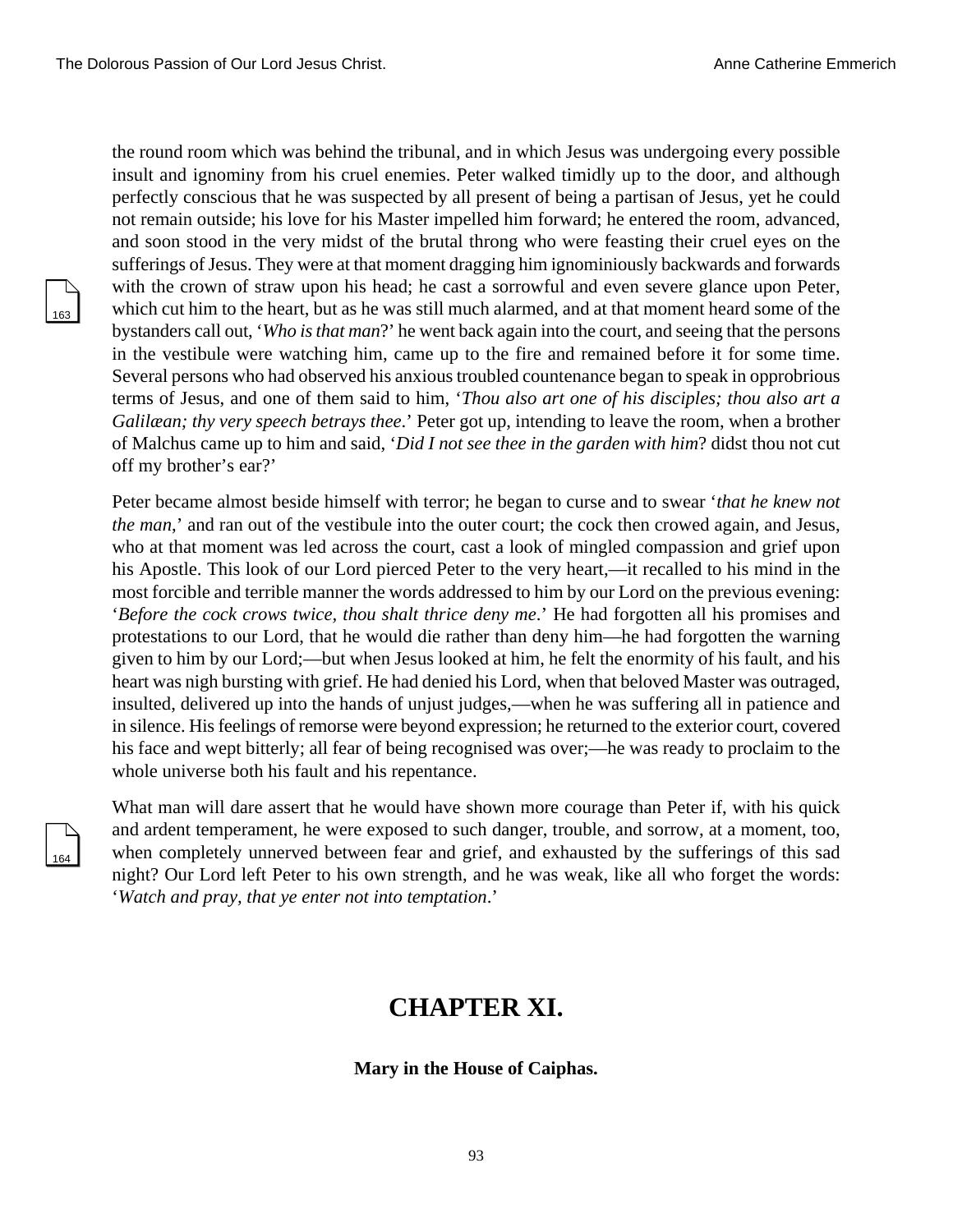THE Blessed Virgin was ever united to her Divine Son by interior spiritual communications; she was, therefore, fully aware of all that happened to him—she suffered with him, and joined in his continual prayer for his murderers. But her maternal feelings prompted her to supplicate Almighty God most ardently not to suffer the crime to be completed, and to save her Son from such dreadful torments. She eagerly desired to return to him; and when John, who had left the tribunal at the moment the frightful cry, *'He is guilty of death*,' was raised, came to the house of Lazarus to see after her, and to relate the particulars of the dreadful scene he had just witnessed, she, as also Magdalen and some of the other holy women, begged to be taken to the place where Jesus was suffering John, who had only left our Saviour in order to console her whom he loved best next to his Divine Master, instantly acceded to their request, and conducted them through the streets, which were lighted up by the moon alone, and crowded with persons hastening to their homes. The holy women were closely veiled; but the sobs which they could not restrain made many who passed by observe them, and their feelings were harrowed by the abusive epithets they overheard bestowed upon Jesus by those who were conversing on the subject of his arrest. The Blessed Virgin, who ever beheld in spirit the opprobrious treatment her dear Son was receiving, continued '*to lay up all these things in her heart*;' like him she suffered in silence; but more than once she became totally unconscious. Some disciples of Jesus, who were returning from the hall of Caiphas, saw her fainting in the arms of the holy women, and, touched with pity, stopped to look at her compassionately, and saluted her in these words: 'Hail! unhappy Mother—hail, Mother of the Most Holy One of Israel, the most afflicted of all mothers!' Mary raised her head, thanked them gratefully, and continued her sad journey.

When in the vicinity of Caiphas's house, their grief was renewed by the sight of a group of men who were busily occupied under a tent, making the cross ready for our Lord's crucifixion. The enemies of Jesus had given orders that the cross should be prepared directly after his arrest, that they might without delay execute the sentence which they hoped to persuade Pilate to pass on him. The Romans had already prepared the crosses of the two thieves, and the workmen who were making that of Jesus were much annoyed at being obliged to labour at it during the night; they did not attempt to conceal their anger at this, and uttered the most frightful oaths and curses, which pierced the heart of the tender Mother of Jesus through and through; but she prayed for these blind creatures who thus unknowingly blasphemed the Saviour who was about to die for their salvation, and prepared the cross for his cruel execution.

'Mary, John, and the holy women traversed the outer court attached to Caiphas's house. They stopped under the archway of a door which opened into the inner court. Mary's heart was with her Divine Son, and she desired most ardently to see this door opened, that she might again have a chance of beholding him, for she knew that it alone separated her from the prison where he was confined. The door was at length opened, and Peter rushed out, his face covered with his mantle, wringing his hands, and weeping bitterly. By the light of the torches he soon recognised John and the Blessed Virgin, but the sight of them only renewed those dreadful feelings of remorse which the look of Jesus had awakened in his breast, Mary approached him instantly, and said, 'Simon, tell me, I entreat you, what is become of Jesus, my Son!' These words pierced his very heart; he could not even look at her, but turned away, and again wrung his hands. Mary drew close to him, and said in a voice trembling with emotion: 'Simon, son of John, why dost thou not answer

165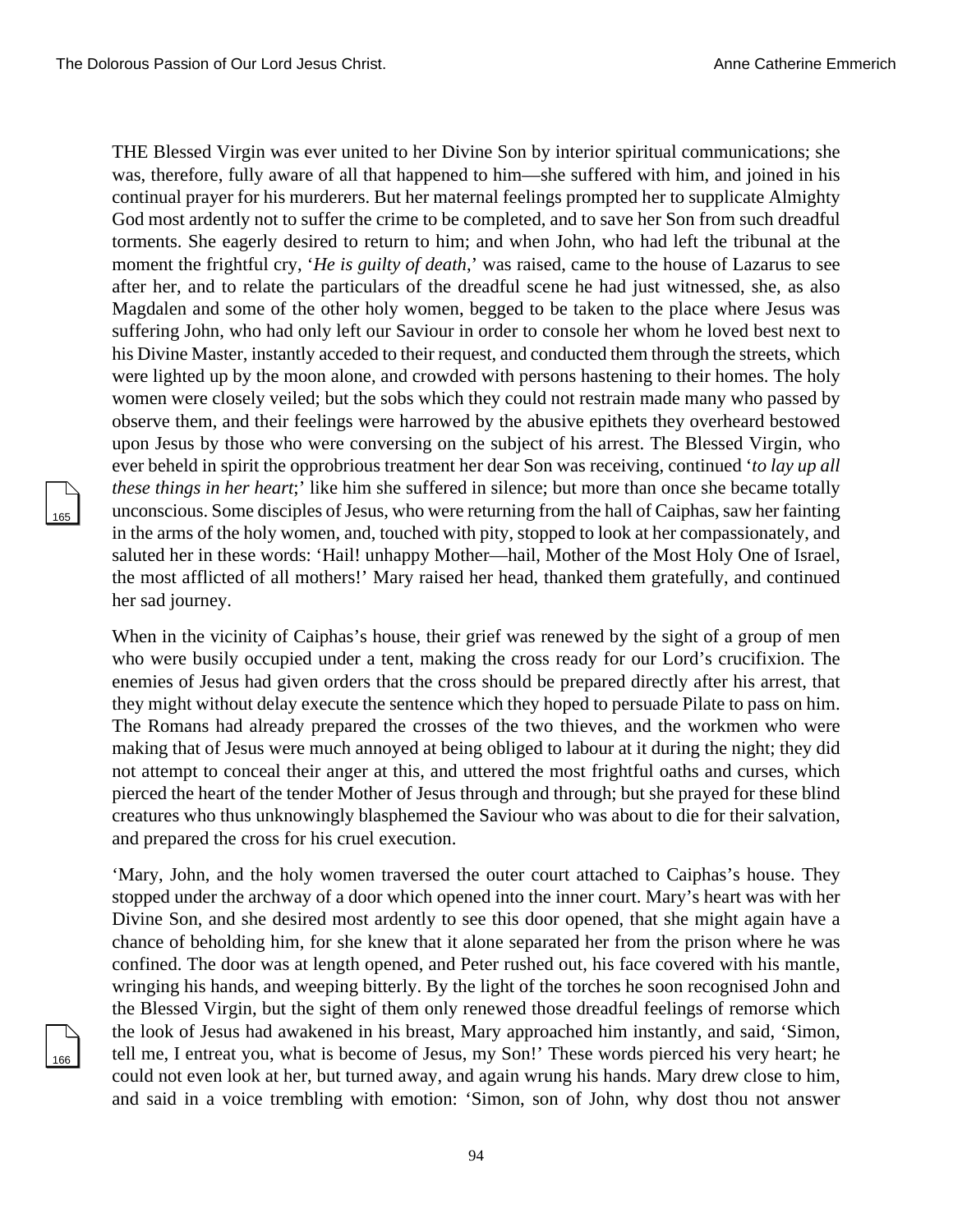me?'—'Mother!' exclaimed Peter, in a dejected tone, 'O, Mother, speak not to me—thy Son is suffering more than words can express: speak not to me! They have condemned him to death, and I have denied him. three times.' John came up to ask a few more questions, but Peter ran out of the court as if beside himself, and did not stop for a single moment until he reached the cave at Mount Olivet—that cave on the stones of which the impression of the hands of our Saviour had been miraculously left. I believe it is the cave in which Adam took refuge to weep after his fall.

The Blessed Virgin was inexpressibly grieved at hearing of the fresh pang inflicted on the loving heart of her Divine Son, the pang of hearing himself denied by that disciple who had first acknowledged him as the Son of the Living God; she was unable to support herself, and fell down on the door-stone, upon which the impression of her feet and hands remains to the present day. I have seen the stones, which are preserved somewhere, but I cannot at this moment remember where. The door was not again shut, for the crowd was dispersing, and when the Blessed Virgin came to herself, she begged to be taken to some place as near as possible to her Divine Son. John, therefore, led her and the holy women to the front of the prison where Jesus was confined. Mary was with Jesus in spirit, and Jesus was with her; but this loving Mother wished to hear with her own ears the voice of her Divine Son. She listened and heard not only his moans, but also the abusive language of those around him. It was impossible for the holy women to remain in the court any longer without attracting attention. The grief of Magdalen was so violent that she was unable to conceal it; and although the Blessed Virgin, by a special grace from Almighty God, maintained a calm and dignified exterior in the midst of her sufferings, yet even she was recognised, and overheard harsh words, such as these: '*Is not that the Mother of the Galilæan*? Her Son will most certainly be executed, but not before the festival, unless, indeed, he is the greatest of criminals.'

The Blessed Virgin left the court, and went up to the fireplace in the vestibule, where a certain number of persons were still standing. When she reached the spot where Jesus had said that he was the Son of God, and the wicked Jews cried out, '*He is guilty of death*,' she again fainted, and John and the holy women carried her away, in appearance more like a corpse than a living person. The bystanders said not a word; they seemed struck with astonishment, and silence, such as might have been produced in hell by the passage of a celestial being, reigned in that vestibule.

The holy women again passed the place where the cross was being prepared; the workmen appeared to find as much difficulty in completing it as the judges had found in pronouncing sentence, and were obliged to fetch fresh wood every moment, for some bits would not fit, and others split; this continued until the different species of wood were placed in the cross according to the intentions of Divine Providence. I saw angels who obliged these men to recommence their work, and who would not let them rest, until all was accomplished in a proper manner; but my remembrance of this vision is indistinct.

# **CHAPTER XII.**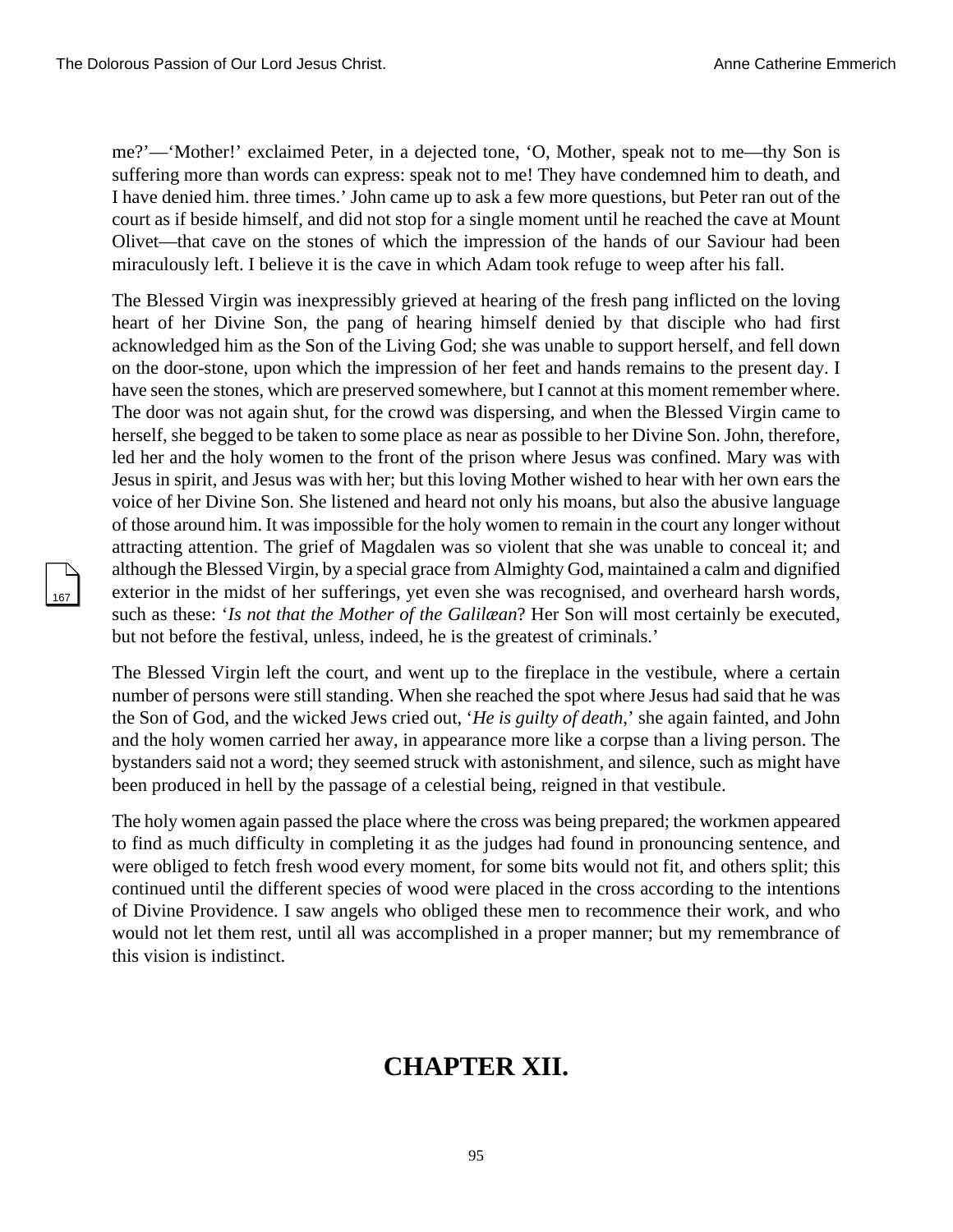### **Jesus confined in the subterranean Prison.**

THE Jews, having quite exhausted their barbarity, shut Jesus up in a little vaulted prison, the remains of which subsist to this day. Two of the archers alone remained with him, and they were soon replaced by two others. He was still clothed in the old dirty mantle, and covered with the spittle and other filth which they had thrown over him; for they had not allowed him to put on his own clothes again, but kept his hands tightly bound together.

When our Lord entered this prison, he prayed most fervently that his Heavenly Father would accept all that he had already suffered, and all that he was about to suffer, as an expiatory sacrifice, not only for his executioners, but likewise for all who in future ages might have to suffer torments such as he was about to endure, and be tempted to impatience or anger.

The enemies of our Lord did not allow him a moment's respite, even in this dreary prison, but tied him to a pillar which stood in the centre, and would. not allow him to lean upon it, although he was so exhausted from ill treatment, the weight of his chains, and his numerous falls, that he could scarcely support himself on his swollen and torn feet. Never for a moment did they cease insulting him; and when the first set were tired out, others replaced them.

It is quite impossible to describe all that the Holy of Holies suffered from these heartless beings; for the sight affected me so excessively that I became really ill, and I felt as if I could not survive it. We ought, indeed, to be ashamed of that weakness and susceptibility which renders us unable to listen composedly to the descriptions, or speak without repugnance, of those sufferings which our Lord endured so calmly and patiently for our salvation. The horror we feel is as great as that of a murderer who is forced to place his hands upon the wounds he himself has inflicted on his victim. Jesus endured all without opening his mouth; and it was man, sinful man, who perpetrated all these outrages against one who was at once their Brother, their Redeemer, and their God. I, too, am a great sinner, and my sins caused these sufferings. At the day of judgment, when the most hidden things will be manifested, we shall see the share we have had in the torments endured by the Son of God; we shall see how far we have caused them by the sins we so frequently commit, and which are, in fact, a species of consent which we give to, and a participation in, the tortures which were inflicted on Jesus by his cruel enemies. If, alas! we reflected seriously on this, we should repeat with much greater fervour the words which we find so often in prayer-books: 'Lord, grant that I may die, rather than ever wilfully offend thee again by sin.'

Jesus continued to pray for his enemies, and they being at last tired out left him in peace for a short time, when he leaned against the pillar to rest, and a bright light shone around him. The day was beginning to dawn,—the day of his Passion, of our Redemption,—and a faint ray penetrating the narrow vent-hole of the prison, fell upon the holy and immaculate Lamb, who had taken upon himself the sins of the world. Jesus turned towards the ray of light, raised his fettered hands, and, in the most touching manner, returned thanks to his Heavenly Father for the dawn of that day, which had been so long desired by the prophets, and for which he himself had so ardently sighed from the moment of his birth on earth, and concerning which he had said to his disciples, '*I have a baptism wherewith I am to be baptised, and how am I straitened until it be accomplished*? I prayed

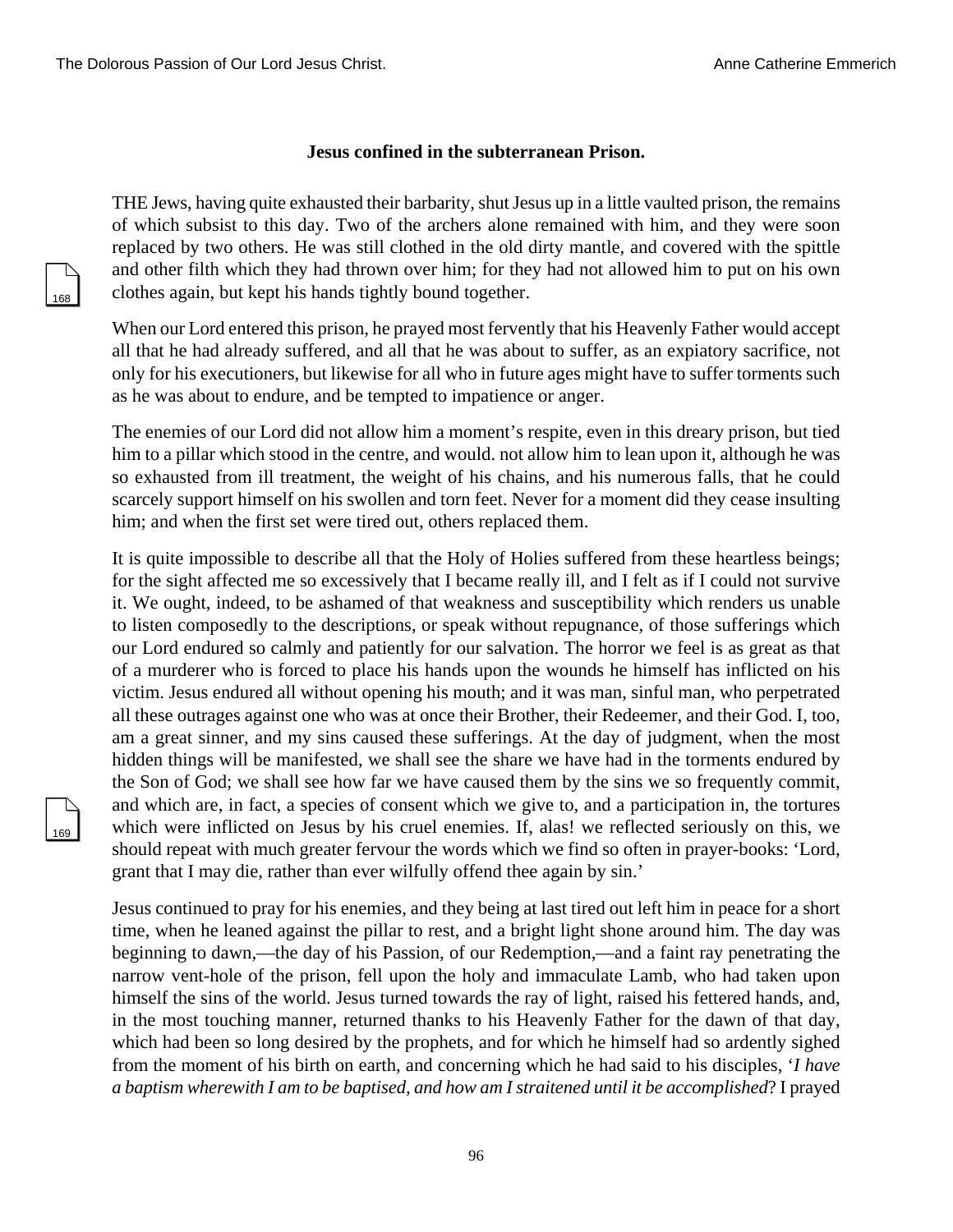with him; but I cannot give the words of his prayer, for I was so completely overcome, and touched to hear him return thanks to his Father for the terrible sufferings which he had already endured for me, and for the still greater which he was about to endure. I could only repeat over and over with the greatest fervour, 'Lord, I beseech thee, give me these sufferings: they belong to me: I have deserved them in punishment for my sins.' I was quite overwhelmed with feelings of love and compassion when I looked upon him thus welcoming the first dawn of the great day of his Sacrifice, and that ray of light which penetrated into his prison might, indeed, be compared to the visit of a judge who wishes to be reconciled to a criminal before the sentence of death which he has pronounced upon him is executed.

The archers, who were dozing, woke up for a moment, and looked at him with surprise: they said nothing, but appeared to be somewhat astonished and frightened. Our Divine Lord was confined in this prison during an hour, or thereabouts.

Whilst Jesus was in this dungeon, Judas, who had been wandering up and down the valley of Hinnom like a madman, directed his steps towards the house of Caiphas, with the thirty pieces of silver, the reward of his treachery, still hanging to his waist. All was silent around, and he addressed himself to some of the sentinels, without letting them know who he was, and asked what was going to be done to the Galilæan. 'He has been condemned to death, and he will certainly be crucified,' was the reply. Judas walked to and fro, and listened to the different conversations which were held concerning Jesus. Some spoke of the cruel treatment he had received, others of his astonishing patience, while others, again, discoursed concerning the solemn trial which was to take place in the morning before the great Council. Whilst the traitor was listening eagerly to the different opinions given, day dawned; the members of the tribunal commenced their preparations, and Judas slunk behind the building that he might not be seen, for like Cain he sought to hide himself from human eyes, and despair was beginning to take possession of his soul. The place in which he took refuge happened to be the very spot where the workmen had been preparing the wood for making the cross of our Lord; all was in readiness, and the men were asleep by its side. Judas was filled with horror at the sight: he shuddered and fled when he beheld the instrument of that cruel death to which for a paltry sum of money he had delivered up his Lord and Master; he ran to and fro in perfect agonies of remorse, and finally hid himself in an adjoining cave, where he determined to await the trial which was to take place in the morning.

170

### **CHAPTER XIII.**

### **The Morning Trial.**

CAIPHAS, Annas, the ancients, and the scribes assembled again in the morning in the great hall of the tribunal, to have a legal trial, as meetings at night were not lawful, and could only be looked upon in the light of preparatory audiences. The majority of the members had slept in the house of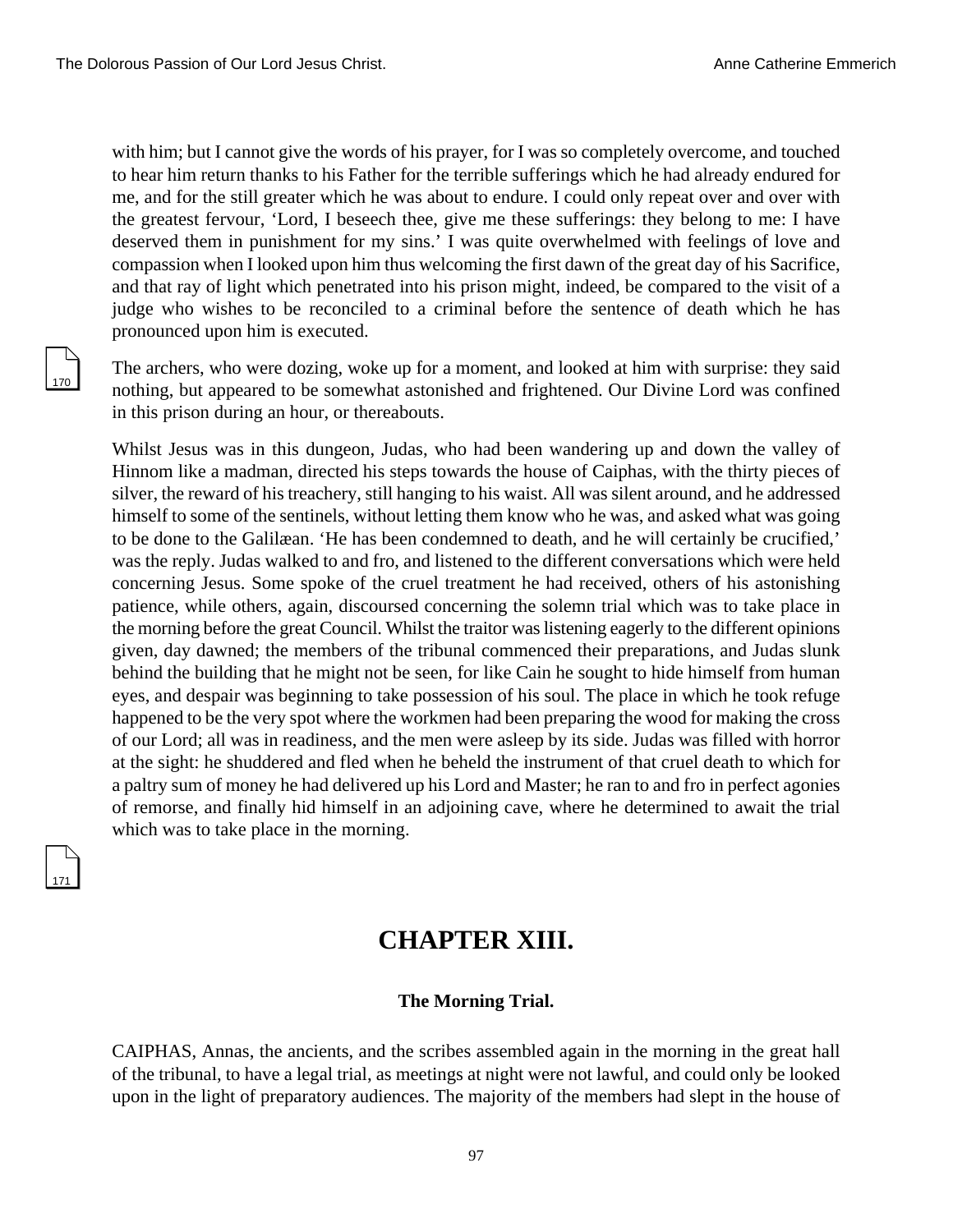Caiphas, where beds had been prepared for them, but some, and among them Nicodemus and Joseph of Arimathea, had gone home, and returned at the dawn of day. The meeting was crowded, and the members commenced their operations in the most hurried manner possible. They wished to condemn Jesus to death at once, but Nicodemus, Joseph, and some others opposed their wishes and demanded that the decision should be deferred until after the festival, for fear of causing an insurrection among the people, maintaining likewise that no criminal could be justly condemned upon charges which were not proved, and that in the case now before them all the witnesses contradicted one another. The High Priests and their adherents became very angry, and told Joseph and Nicodemus, in plain terms, that they were not surprised at their expressing displeasure at what had been done, because they were themselves partisans of the Galilæan and his doctrines, and were fearful of being convicted. The High Priest even went so far as to endeavour to exclude from the Council all those members who were in the slightest degree favourable to Jesus. These members protested that they washed their hands of all the future proceedings of the Council, and leaving the room went to the Temple, and from this day never again took their seats in the Council. Caiphas then ordered the guards to bring Jesus once more into his presence, and to prepare everything for taking him to Pilate's court directly he should have pronounced sentence. The emissaries of the Council hurried off to the prison, and with their usual brutality untied the hands of Jesus, dragged off the old mantle which they had thrown over his shoulders, made him plat on his own soiled garment, and having fastened ropes round his waist, dragged him out of the prison. The appearance of Jesus, when he passed through the midst of the crowd who were already assembled in the front of the house, was that of a victim led to be sacrificed; his countenance was totally changed and disfigured from ill-usage, and his garments stained and torn; but the sight of his sufferings, far from exciting a feeling of compassion in the hard hearted Jews, simply filled them with disgust, and increased their rage. Pity was, indeed, a feeling unknown in their cruel breasts.

Caiphas, who did not make the slightest effort to conceal his hatred, addressed oar Lord haughtily in these words: '*If thou be Christ, tell us plainly*.' Then Jesus raised his head, and answered with great dignity and calmness, '*If I shall tell you, you will not believe me; and if I shall also ask you, you will not answer me, nor let me go. But hereafter the Son of Man shall be sitting on the night hand of the power of God*.' The High Priests looked at one another, and said to Jesus, with a disdainful laugh, '*Art thou, then, the Son of God*?' And Jesus answered, with the voice of eternal truth, '*You say that I am*.' At these words they all exclaimed, '*What need we any further testimony? For we ourselves have heard it from his own mouth*.'

They all arose instantly and vied with each other as to who should heap the most abusive epithets upon Jesus, whom they termed a low-born miscreant, who aspired to being their Messiah, and pretended to be entitled to sit at the right hand of God. They ordered the archers to tie his hands again, and to fasten a chain round his neck (this was usually done to criminals condemned to death), and they then prepared to conduct him to Pilate's hall, where a messenger had already been dispatched to beg him to have all in readiness for trying a criminal, as it was necessary to make no delay on account of the festival day.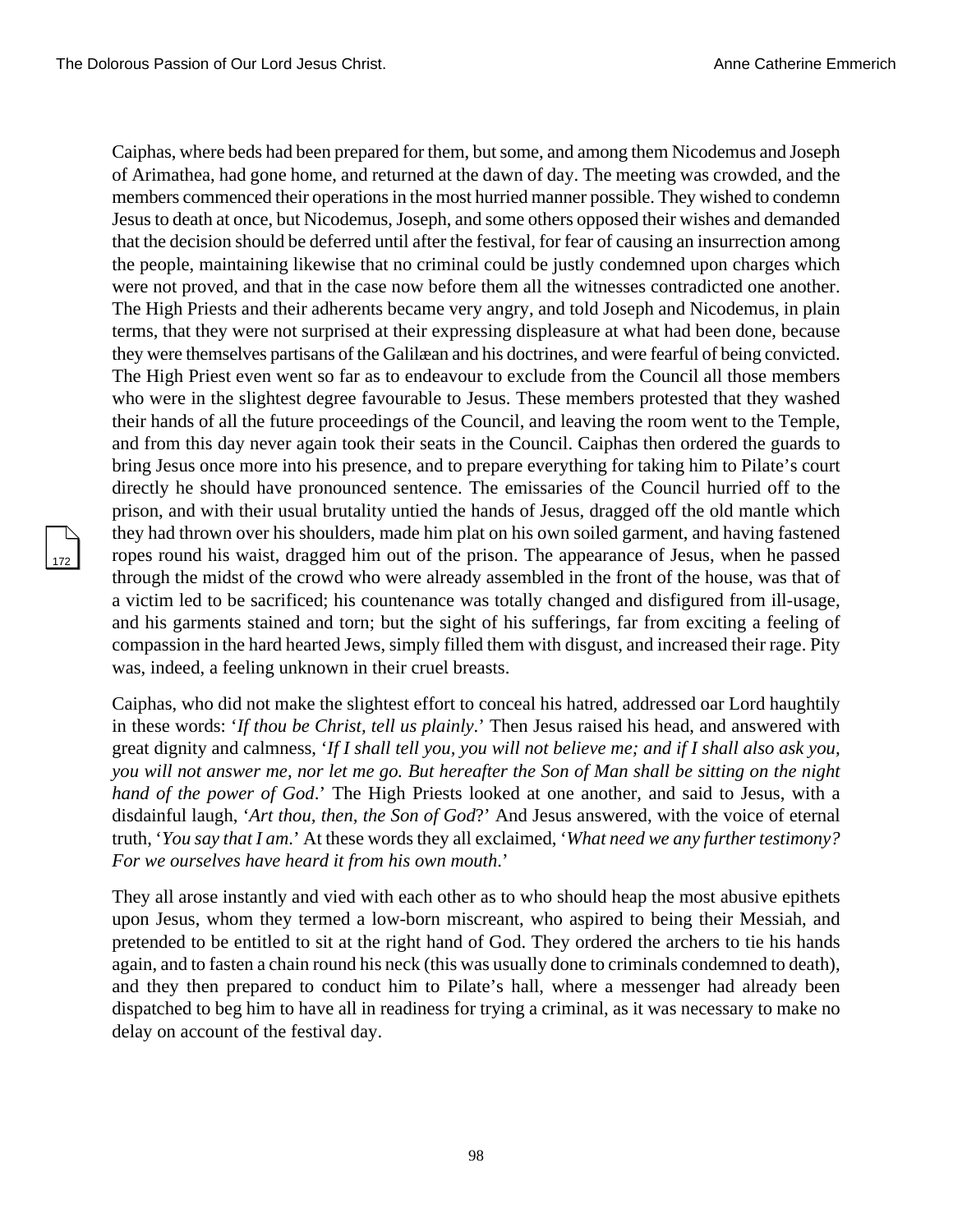

The Jewish Priests murmured among themselves at being obliged to apply to the Roman governor for the confirmation of their sentence, but it was necessary, as they had not the right of condemning criminals excepting for things which concerned religion and the Temple alone, and they could not pass a sentence of death. They wished to prove that Jesus was an enemy to the emperor, and this accusation concerned those departments which were under Pilate's jurisdiction. The soldiers were all standing in front of the house, surrounded by a large body of the enemies of Jesus, and of common persons attracted by curiosity. The High Priests and a part of the Council walked at the head of the procession, and Jesus, led by archers, and guarded by soldiers, followed, while the mob brought up the rear. They were obliged to descend Mount Sion, and cross a part of the lower town to reach Pilate's palace, and many priests who had attended the Council went to the Temple directly afterwards, as it was necessary to prepare for the festival.

## **CHAPTER XIV.**

### **The Despair of Judas.**

WHILST the Jews were conducting Jesus to Pilate, the traitor Judas walked about listening to the conversation of the crowd who followed, and his ears were struck by words such as these: 'They are taking him before Pilate; the High Priests have condemned the Galilæan to death; he will be crucified; they will accomplish his death; he has been already dreadfully ill-treated; his patience is wonderful; he answers not; his only words are that he is the Messiah, and that he will be seated at the right hand of God; they will crucify him on account of those words; had he not said them they could not have condemned him to death. The miscreant who sold him was one of his disciples, and had a short time before eaten the Paschal lamb with him; not for worlds would I have had to do with such an act; however guilty the Galilæan may be, he has not at all events sold his friend for money; such an infamous character as this disciple is infinitely more deserving of death.' Then, but too late, anguish, despair, and remorse took possession of the mind of Judas. Satan instantly prompted him to fly. He fled as if a thousand furies were at his heel, and the bag which was hanging at his side struck him as he ran, and propelled him as a spur from hell; but he took it into his hand to prevent its blows. He fled as fast as possible, but where did he fly? Not towards the crowd, that he might cast himself at the feet of Jesus, his merciful Saviour, implore his pardon, and 'beg to die with him,—not to confess his fault with true repentance before God, but to endeavour to unburden himself before the world of his crime, and of the price of his treachery. He ran like one beside himself into the Temple, where several members of the Council had gathered together after the judgment of Jesus. They looked at one another with astonishment; and then turned their haughty countenances, on which a smile of irony was visible, upon Judas. He with a frantic gesture tore the thirty pieces of silver from his side, and holding them forth with his right hand, exclaimed in accents of the most deep despair, 'Take back your silver—that silver with which you bribed me to betray this just man; take back your silver; release Jesus; our compact is at an end; I have sinned grievously,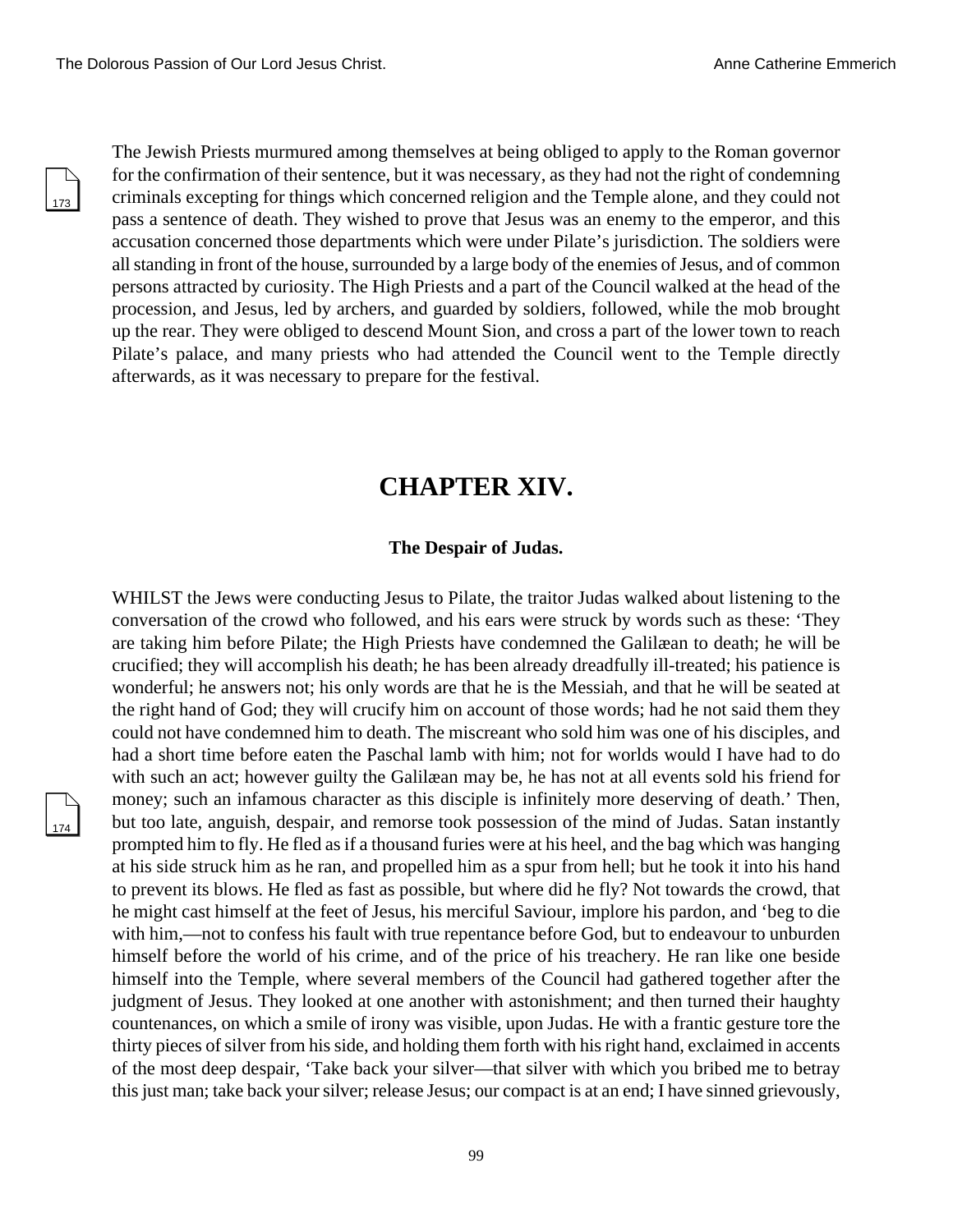for I have betrayed innocent blood.' The priests answered him in the most contemptuous manner, and, as if fearful of contaminating themselves by the contact of the reward of the traitor, would not touch the silver he tended, but replied, 'What have we to do with thy sin? If thou thinkest to have sold innocent blood, it is thine own affair; we know what we have paid for, and we have judged him worthy of death. Thou hast thy money, say no more.' They addressed these words to him in the abrupt tone in which men usually speak when anxious to get rid of a troublesome person, and instantly arose and walked away. These words tilled Judas with such rage and despair that he became almost frantic: his hair stood on end on his head; he rent in two the bag which contained the thirty pieces of silver, cast them down in the Temple, and fled to the outskirts of the town.

I again beheld him rushing to and fro like a madman in the valley of Hinnom: Satan was by his side in a hideous form, whispering in his ear, to endeavour to drive him to despair, all the curses which the prophets had hurled upon this valley, where the Jews formerly sacrificed their children to idols.

It appeared as if all these maledictions were directed against him, as in these words, for instance: '*They shall go forth, and behold the carcases of those who have sinned against me, whose worm dieth not, and whose fire shall never be extinguished*.' Then the devil murmured in his ears, 'Cain, where is thy brother Abel? What hast thou done?—his blood cries to me for vengeance: thou art cursed upon earth, a wanderer for ever.' When he reached the torrent of Cedron, and saw Mount Olivet, he shuddered, turned away, and again the words vibrated in his ear, '*Friend, whereto art thou come Judas, dost thou betray the Son of Man with a kiss*?' Horror filled his soul, his head began to wander, and the arch fiend again whispered, 'It was here that David crossed the Cedron when he fled from Absalom. Absalom put an end to his life by hanging himself. It was of thee that David spoke when he said: "*And they repaid me evil for good; hatred for my love. May the devil stand at his right hand; when he is judged, may he go out condemned. May his days be few, and his bishopric let another take. May the iniquity of his father be remembered in the sight of the Lord; and let not the sin of his mother be blotted out, because he remembered not to show mercy, but persecuted the poor man and the beggar and the broken in heart, to put him to death. And he loved cursing, and it shall come unto him. And he put on cursing like a garment, and it went in like water into his entrails, and like oil into his bones. May it be unto him like, a garment which covereth him; and like a girdle, with which he is girded continually*."' Overcome by these terrible thoughts Judas rushed on, and reached the foot of the mountain. It was a dreary, desolate spot filled with rubbish and putrid remains; discordant sounds from the city reverberated in his ears, and Satan continually repeated, 'They are now about to put him to death; thou hast sold him. Knowest thou not the words of the law, "*He who sells a soul among his brethren, and receives the price of it, let him die the death*"? Put an end to thy misery, wretched one; put an end to thy misery.' Overcome by despair Judas tore off his girdle, and hung himself on a tree which grow in a crevice of the rock, and after death his body burst asunder, and his bowels were scattered around.

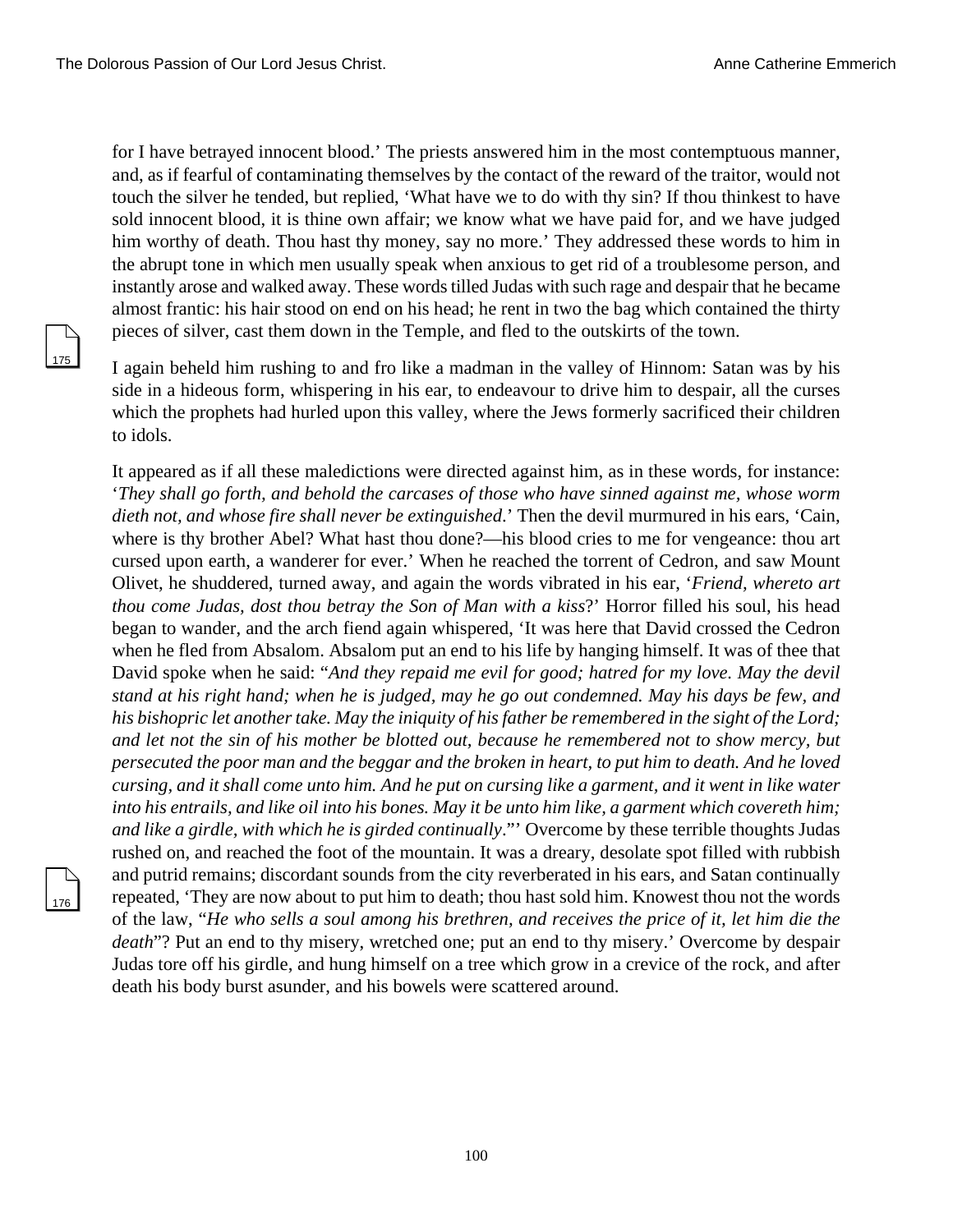### **CHAPTER XV.**

#### **Jesus is taken before Pilate.**

THE malicious enemies of our Saviour led him through the most public part of the town to take him before Pilate. The procession wended its way slowly down the north side of the mountain of Sion, then passed through that section on the eastern side of the Temple, called Acre, towards the palace and tribunal of Pilate, which were seated on the north-west side of the Temple, facing a large square. Caiphas, Annas, and many others of the Chief Council, walked first in festival attire; they were followed by a multitude of scribes and many other Jews, among whom were the false witnesses, and the wicked Pharisees who had taken the most prominent part in accusing Jesus. Our Lord followed at a short distance; he was surrounded by a band of soldiers, and led by the archers. The multitude thronged on all sides and followed the procession, thundering forth the most fearful oaths and imprecations, while groups of persons were hurrying to and fro, pushing and jostling one another. Jesus was stripped of all save his under garment, which was stained and soiled by the filth which had been flung upon it; a long chain was hanging round his neck. which struck his knees as he walked; his hands were pinioned as on the previous day, and the archers dragged him by the ropes which were fastened round his waist. He tottered rather than walked, and was almost unrecognisable from the effects of his sufferings during the night;—he was colourless, haggard, his face swollen and even bleeding, and his merciless persecutors continued to torment him each moment more and more. They had gathered together a large body of the dregs of the people, in order to make his present disgraceful entrance into the city a parody on his triumphal entrance on Palm Sunday. They mocked, and with derisive gestures called him king, and tossed in his path stones, bits of wood, and filthy rags; they made game of, and by a thousand taunting speeches mocked him, during this pretended triumphal entry.

In the corner of a building, not far from the house of Caiphas, the afflicted Mother of Jesus, with John and Magdalen, stood watching for him. Her soul was ever united to his; but propelled by her love, she left no means untried which could enable her really to approach him. She remained at the Cenacle for some time after her midnight visit to the tribunal of Caiphas, powerless and speechless from grief; but when Jesus was dragged forth from his prison, to be again brought before his judges, she arose, cast her veil and cloak about her, and said to Magdalen and John: 'Let us follow my Son to Pilate's court; I must again look upon him.' They went to a place through which the procession must pass, and waited for it. The Mother of Jesus knew that her Son was suffering dreadfully, but never could she have conceived the deplorable, the heartrending condition to which he was reduced by the brutality of his enemies. Her imagination had depicted him to her as suffering fearfully, but yet supported and illuminated by sanctity, love, and patience. Now, however, the sad reality burst upon her. First in the procession appeared the priests, those most bitter enemies of her Divine Son. They were decked in flowing robes; but ah, terrible to say, instead of appearing resplendent in their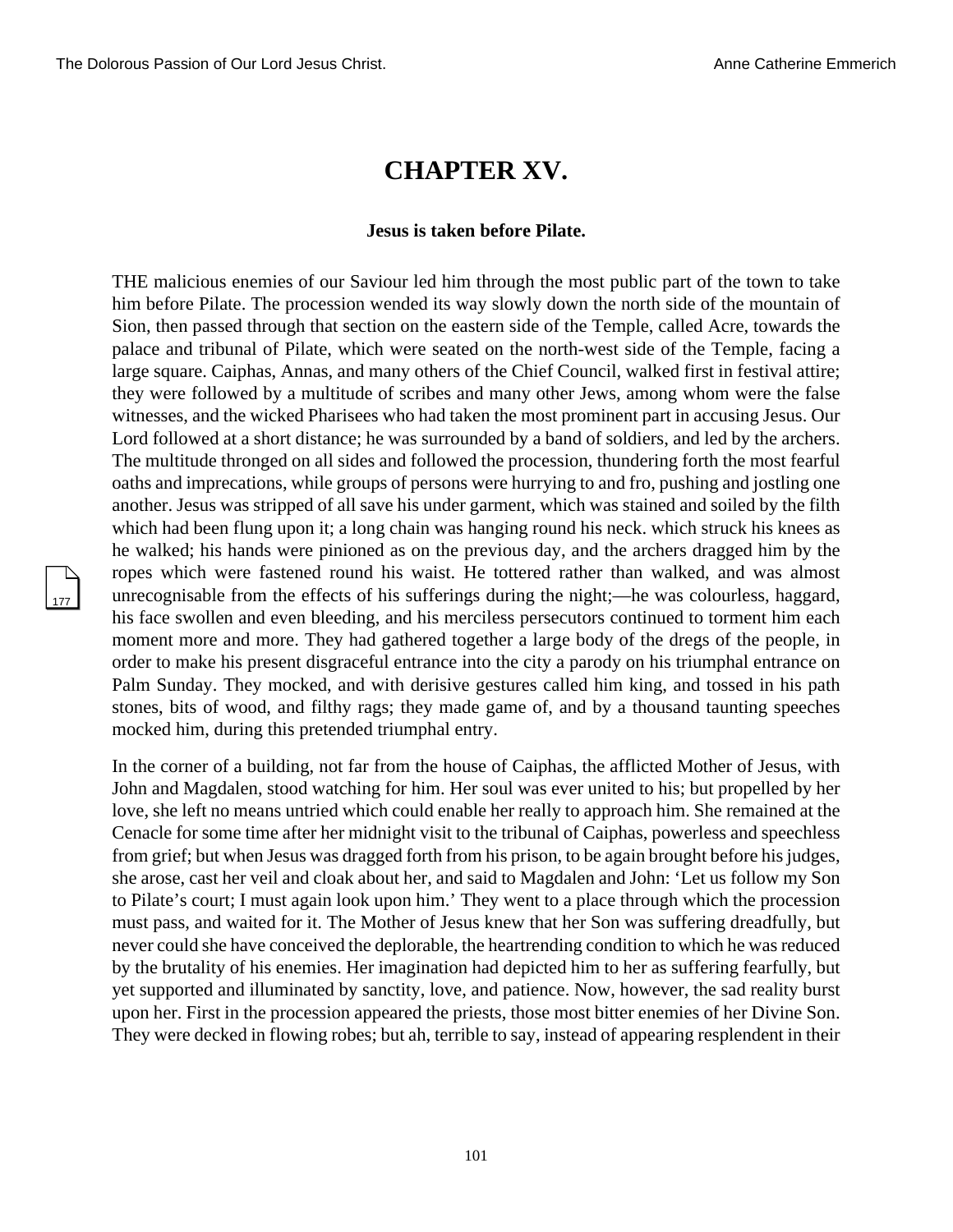

character of priests of the Most High, they were transformed into priests of Satan, for no one could look upon their wicked countenances without beholding there, portrayed in vivid colours, the evil passions with which their souls were filled—deceit, infernal cunning, and a raging anxiety to carry out that most tremendous of crimes, the death of their Lord and Saviour, the only Son of God. Next followed the false witnesses, his perfidious accusers, surrounded by the vociferating populace; and last of all—himself—her Son—Jesus, the Son of God, the Son of Man, loaded with chains, scarcely able to support himself, but pitilessly dragged on by his infernal enemies, receiving blows from some, buffets from others, and from the whole assembled rabble curses, abuse, and the most scurrilous language. He would have been perfectly unrecognisable even to her maternal eyes, stripped as he was of all save a torn remnant of his garment, had she not instantly marked the contrast between his behaviour and that of his vile tormentors. He alone in the midst of persecution and suffering looked calm and resigned, and far from returning blow for blow, never raised his hands but in acts of supplication to his Eternal Father for the pardon of his enemies. As he approached, she was unable to restrain herself any longer, but exclaimed in thrilling accents: 'Alas! is that my Son? Ah, yes! I see that it is my beloved Son. O, Jesus, my Jesus!' When the procession was almost opposite, Jesus looked upon her with an expression of the greatest love and compassion; this look was too much for the heartbroken mother: she became for the moment totally unconscious, and John and Magdalen endeavoured to carry her home, but she quickly roused herself, and accompanied the beloved disciple to Pilate's palace.

The inhabitants of the town of Ophel were all gathered together in an open space to meet Jesus, but far from administering comfort, they added a fresh ingredient to his cup of sorrow; they inflicted upon him that sharp pang which must ever be felt by those who see their friends abandon them in the hour of adversity. Jesus had done much for the inhabitants of Ophel, but no sooner  $>gt;$ ; did they see him reduced to such a state of misery and degradation, than their faith was shaken; they could no longer believe him to be a king, a prophet, the Messiah, and the Son of God. The Pharisees jeered and made game of them, on account of the admiration they had formerly expressed for Jesus. 'Look at your king now,' they exclaimed; 'do homage to him; have you no congratulations to offer him now that he is about to be crowned, and seated on his throne? All his boasted miracles are at an end; the High Priest has put an end to his tricks and witchcraft.'

Notwithstanding the remembrance which these poor people had of the miracles and wonderful cures which had been performed under their very eyes by Jesus; notwithstanding the great benefits he had bestowed upon them their faith was shaken by beholding him thus derided and pointed out as an object of contempt by the High Priest and the members of the Sanhedrim, who were regarded in Jerusalem with the greatest veneration. Some went away doubting, while others remained and endeavoured to join the rabble, but they wore prevented by the guards, who had been sent by the Pharisees, to prevent riots and confusion.

# **CHAPTER XVI.**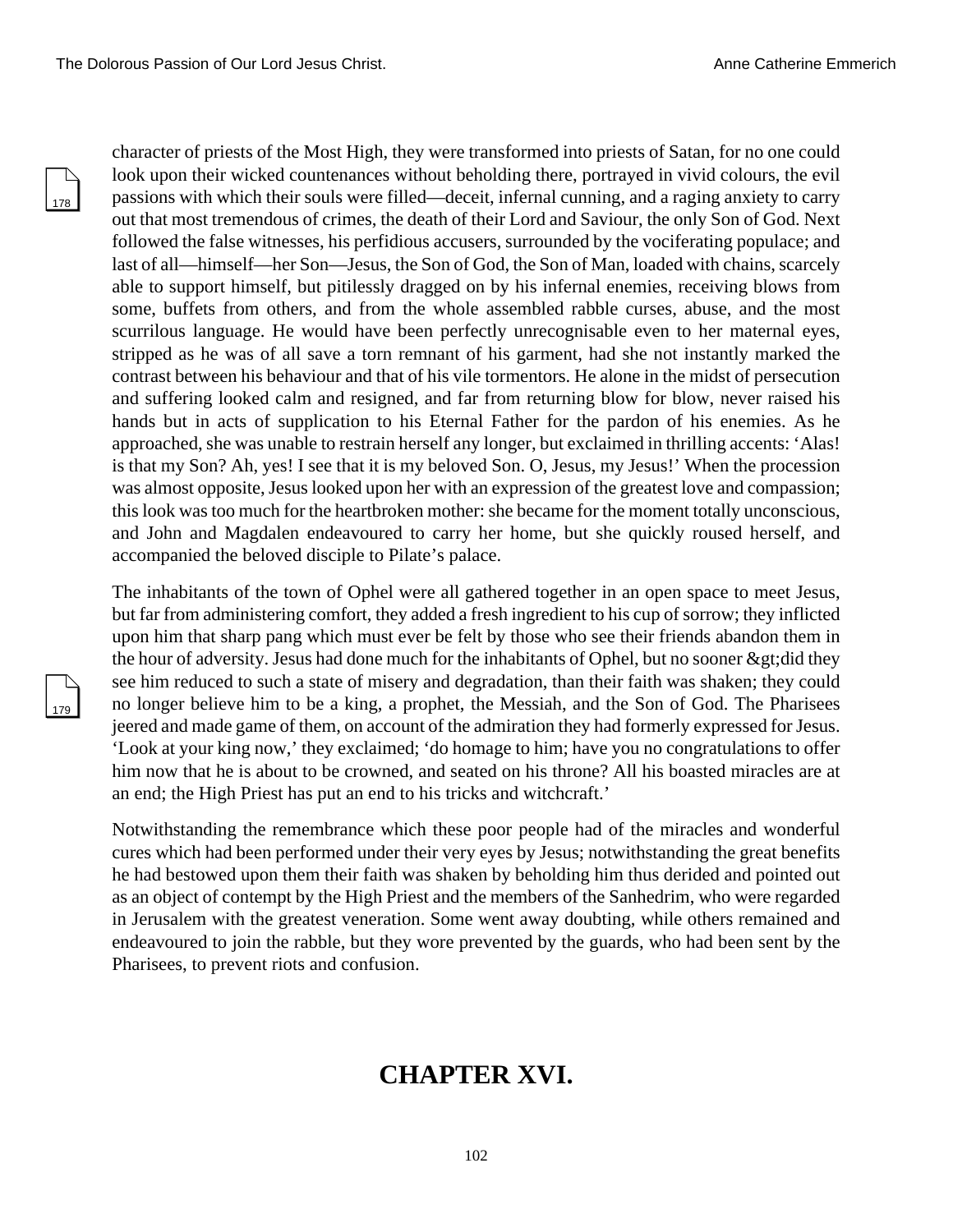#### **Description of Pilate's Palace and the adjacent Buildings.**

THE palace of the Roman Governor, Pilate, was built on the north-west side of the mountain on which the Temple stood, and to reach it persons were obliged to ascend a flight of marble steps. It overlooked a large square surrounded by a colonnade, under which the merchants sat to sell their various commodities. A parapet, and an entrance at the north, south, east, and west sides alone broke the uniformity of this part of the market-place, which was called the forum, and built on higher ground than the adjacent streets, which sloped down from it. The palace of Pilate was not quite close, but separated by a large court, the entrance to which at the eastern side was through a high arch facing a street leading to the door called the 'Probatica,' on the road to the Mount of Olives. The southern entrance was through another arch, which leads to Sion, in the neighbourhood of the fortress of Acre. From the top of the marble steps of Pilate's palace, a person could see across the court as far as the forum, at the entrance of which a few columns and stone seats were placed. It was at these seats that the Jewish priests stopped, in order not to defile themselves by entering the tribunal of Pilate, a line traced on the pavement of the court indicating the precise boundary beyond which they could not pass without incurring defilement. There was a large parapet near the western entrance, supported by the sides of Pilate's Prætorium, which formed a species of porch between it and the square. That part of Pilate's palace which he made use of when acting in the capacity of judge, was called the Prætorium. A number of columns surrounded the parapet of which we have just spoken, and in the centre was an uncovered portion, containing an underground part, where the two thieves condemned to be crucified with our Lord were confined, and this part was filled with Roman soldiers. The pillar upon which our Lord was scourged was placed on the forum itself, not far from this parapet and the colonnade. There were many other columns in this place; those nearest to the palace were made use of for the infliction of various corporal punishments, and the others served as posts to which were fastened the beasts brought for sale. Upon the forum itself, opposite this building, was a platform filled with seats made of stone; and from this platform, which was called Gabbatha, Pilate was accustomed to pronounce sentence on great criminals. The marble staircase ascended by per sons going to the governors palace led likewise to an uncovered terrace, and it was from this terrace that Pilate gave audience to the priests and Pharisees, when they brought forward their accusations against Jesus. They all stood before him in the forum, and refused to advance further than the stone seats before mentioned. A person speaking in a loud tone of voice from the terrace could be easily heard by those in the forum.

Behind Pilate's palace there were many other terraces, and likewise gardens, and a country house. The gardens were between the palace of the governor and the dwelling of his wife, Claudia Procles. A large moat separated these buildings from the mountain on which the Temple stood, and on this side might be seen the houses inhabited by those who served in the Temple. The palace of Herod the elder was placed on the eastern side of Pilate's palace; and it was in its inner court that numbers of the Innocents were massacred. At present the appearance of these two buildings is a little altered, as their entrances are changed. Four of the principal streets commenced at this part of the town, and ran in a southerly direction, three leading to the forum and Pilate's palace, and the fourth to the gate through which persons passed on their way to Bethsur. The beautiful house which belonged to Lazarus, and likewise that of Martha, were in a prominent part of this street.

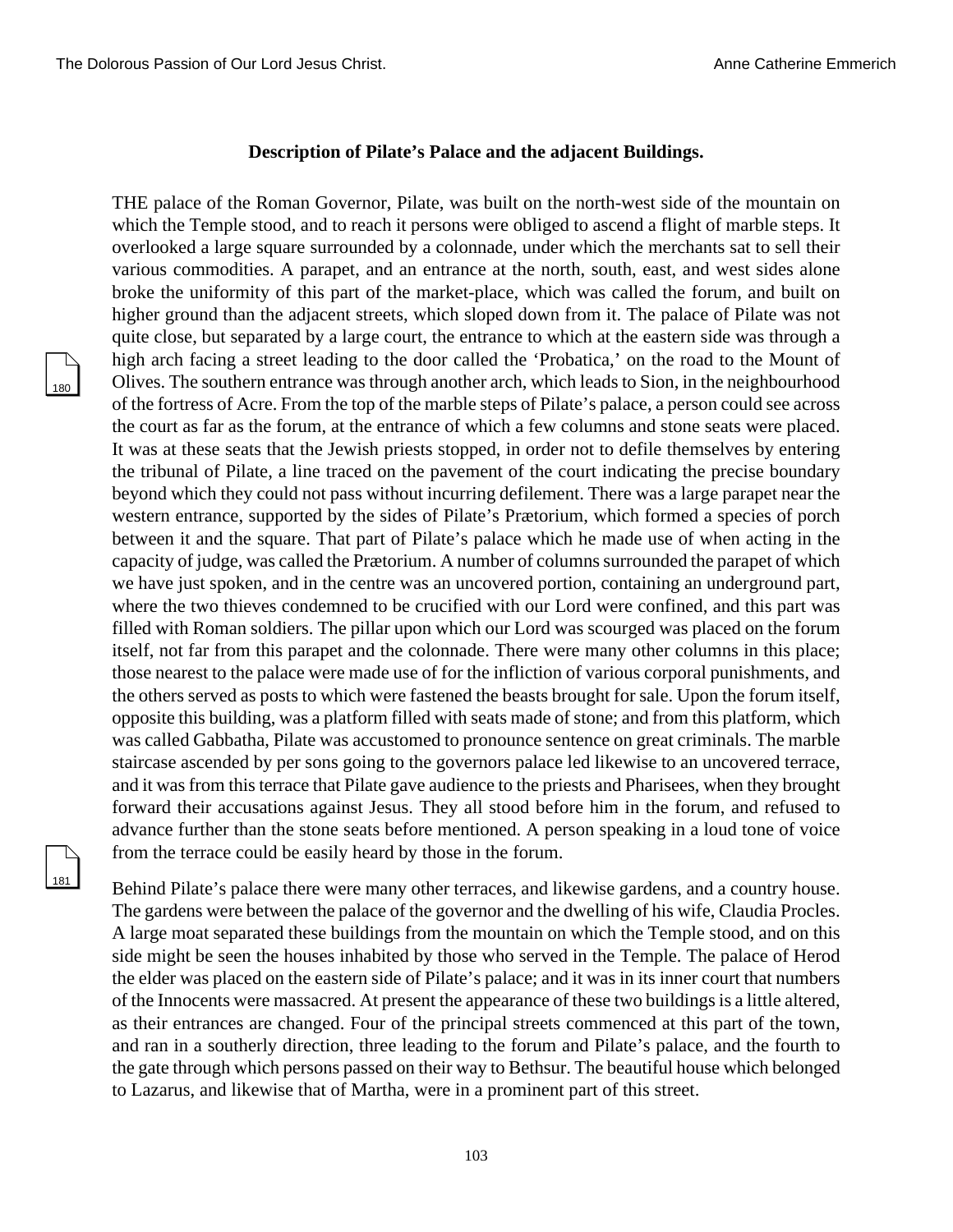183

One of these streets was very near to the Temple, and began at the gate which was called Probatica. The pool of Probatica was close to this gate on the right-hand side, and in this pool the sheep were washed for the first time, before being taken to the Temple; while the second and more solemn washing took place in the pool of Bethsaida, which is near the south entrance to the Temple. The second of the above-mentioned streets contained a house belonging to St. Anne, the Mother of the Blessed Virgin, which she usually inhabited when she came up to Jerusalem with her family to offer sacrifice in the Temple. I believe it was in this house that the espousals of St. Joseph and the Blessed Virgin were celebrated.

The forum, as I have already explained, was built on higher ground than the neighbouring streets, and the aqueducts which ran through these streets flowed into the Probatica pool. On Mount Sion, directly opposite to the old castle of King David, stood a building very similar to the forum, while to the south-east might be seen the Cenacle, and a little towards the north the tribunals of Annas and Caiphas. King David's castle was a deserted fortress, filled with courts, empty rooms, and stables, generally let to travellers. It had long been in this state of ruin, certainly before the time of our Lord's nativity. I saw the Magi with their numerous retinue enter it before going into Jerusalem.

When in meditation I behold the ruins of old castles and temples, see their neglected and forlorn state, and reflect on the uses to which they are now put, so different from the intentions of those who raised them, my mind always reverts to the events of our own days, when so many of the beautiful edifices erected by our pious and zealous ancestors are either destroyed, defaced, or used for worldly, if not wicked purposes. The little church of our convent, in which our Lord deigned to dwell, notwithstanding our unworthiness, and which was to me a paradise upon earth, is now without either roof or windows, and all the monuments are effaced or carried away. Our beloved convent, too, what will be done with it in a short time I that convent, where I was more happy in my little cell with my broken chair, than a king could be on his throne, for from its window I beheld that part of the church which contained the Blessed Sacrament. In a few years, perhaps, no one will know that it ever existed,—no one will know that it once contained hundreds of souls consecrated to God, who spent their days in imploring his mercy upon sinners. But God will know all, he never forgets,—the past and the future are equally present to him. He it is who reveals to me events which took place so long ago, and on the day of judgment, when all must be accounted for, and every debt paid, even to the farthing, he will remember both the good and the evil deeds performed in places long since forgotten. With God there is no exception of persons or places, his eyes see all, even the Vineyard of Naboth. It is a tradition among us that our convent was originally founded by two poor nuns, whose worldly possessions consist ed in a jar of oil and a sack of beans. On the last day God will reward them for the manner in which they put out this small talent to interest, and for the large harvest which they reaped and presented to him. It is often said that poor souls remain in purgatory in punishment for what appears to us so small a crime as not having made restitution of a few coppers of which they had unlawful possession. May God therefore have mercy upon those who have seized the property of the poor, or of the Church.

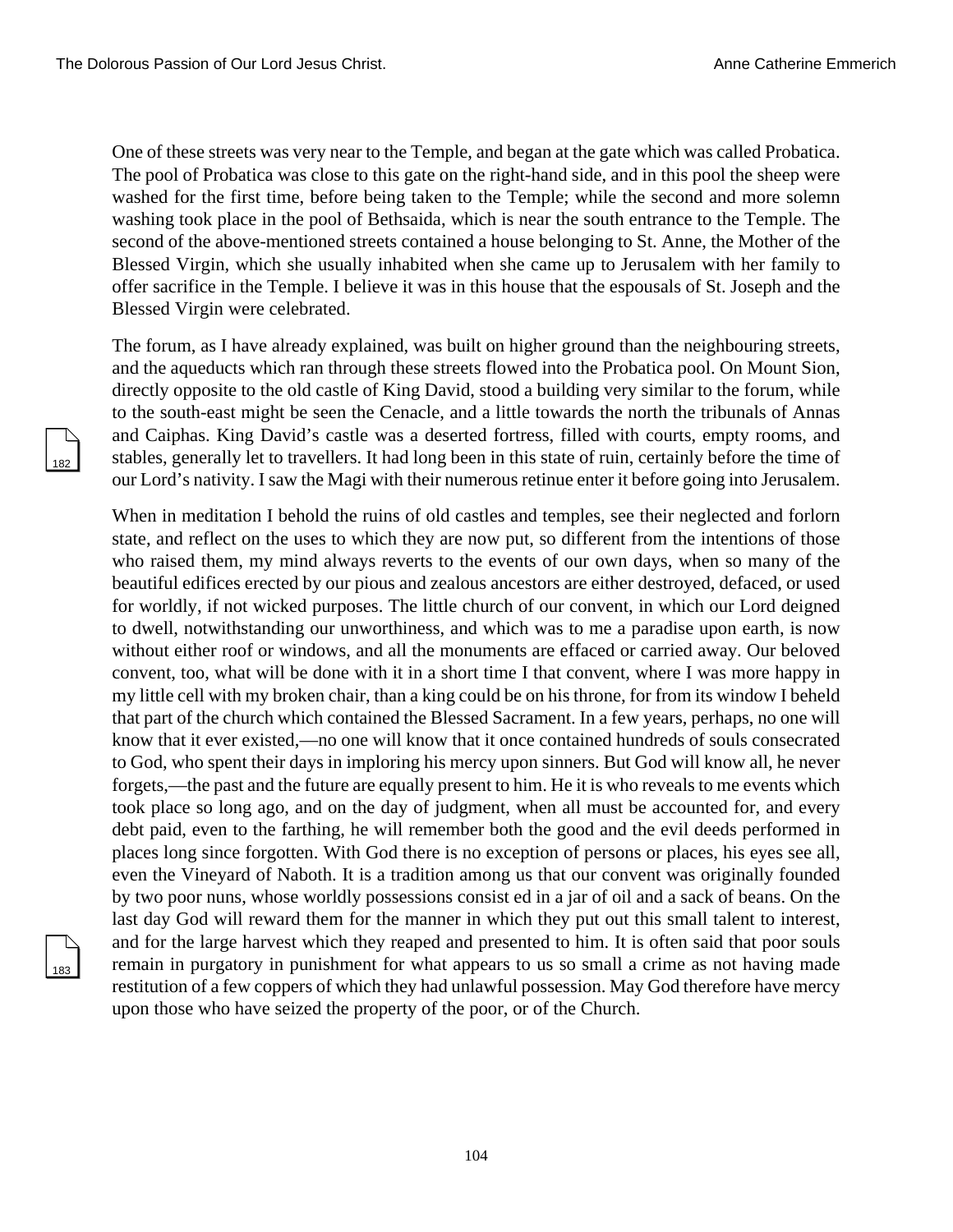## **CHAPTER XVII.**

### **Jesus before Pilate.**

IT was about eight in the morning, according to our method of counting time, when the procession reached the palace of Pilate. Annas, Caiphas, and the chiefs of the Sanhedrim stopped at a part between the forum and the entrance to the Prætorium, where some stone seats were placed for them. The brutal guards dragged Jesus to the foot of the fight of stairs which led to the judgment-seat of Pilate. Pilate was reposing in a comfortable chair, on a terrace which overlooked the forum, and a small three-legged table stood by his side, on which was placed the insignia of his office, and a few other things. He was surrounded by officers and soldiers dressed with the magnificence usual in the Roman army. The Jews and the priests did not enter the Prætorium, for fear of defiling themselves, but remained outside.

When Pilate saw the tumultuous procession enter, and perceived how shamefully the cruel Jews had treated their prisoner, he arose, and addressed them in a tone as contemptuous as could have been assumed by a victorious general towards the vanquished chief of some insignificant village: 'What are you come about so early? Why have you ill-treated this prisoner so shamefully? Is it not possible to refrain from thus tearing to pieces and beginning to execute your criminals even before they are judged? They made no answer, but shouted out to the guards, 'Bring him on—bring him to be judged!' and then, turning to Pilate, they said, 'Listen to our accusations against this malefactor; for we cannot enter the tribunal lest we defile ourselves! Scarcely had they finished these words, when a voice was heard to issue from the midst of the dense multitude; it proceeded from a venerable-looking old man, of imposing stature, who exclaimed, 'You are right in not entering the Prætorium, for it has been sanctified by the blood of Innocents; there is but one Person who has a right to enter, and who alone can enter, because he alone is pure as the Innocents who were massacred there.' The person who uttered these words in a loud voice, and then disappeared among the crowd, was a rich man of the name of Zadoc, first-cousin to Obed, the husband of Veronica; two of his children were among the Innocents whom Herod had caused to be butchered at the birth of our Saviour. Since that dreadful moment he had given up the world, and, together with his wife, followed the rules of the Essenians. He had once seen our Saviour at the house of Lazarus, and there heard him discourse, and the sight of the barbarous manner in which he was dragged before Pilate recalled to his mind all he himself had suffered when his babes were so cruelly murdered before his eyes, and he determined to give this public testimony of his belief in the innocence of Jesus. The persecutors of our Lord were far too provoked at the haughty manner which Pilate assumed towards them, and at the humble position they were obliged to occupy, to take any notice of the words of a stranger.

The brutal guards dragged our Lord up the marble staircase, and led him to the end of the terrace, from whence Pilate was conferring with the Jewish priests. The Roman governor had often heard of Jesus, although he had never seen him, and now he was perfectly astonished at the calm dignity of deportment of a man brought before him in so pitiable a condition. The inhuman behaviour of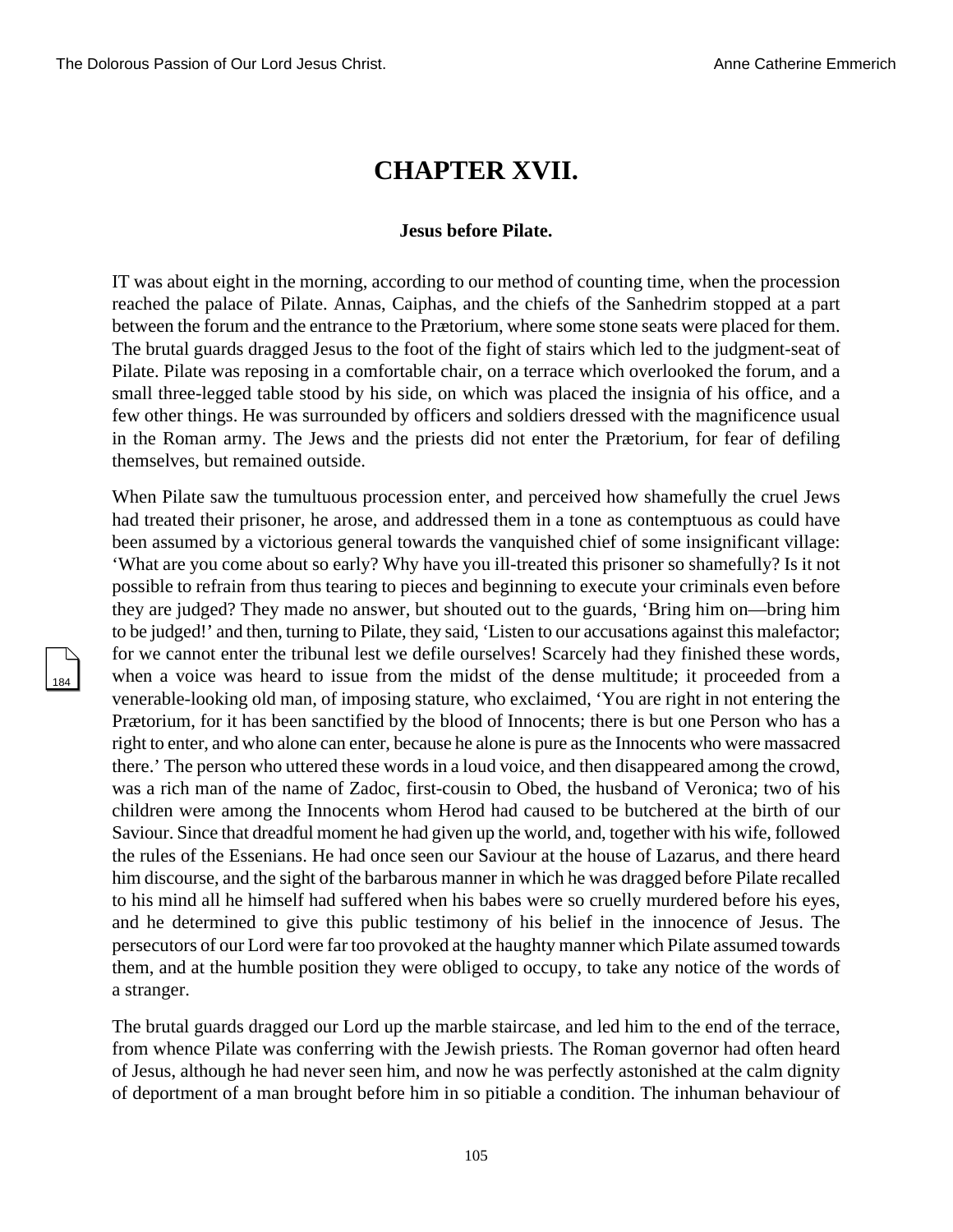186

the priests and ancients both exasperated him and increased his contempt for them, and he informed them pretty quickly that he had not the slightest intention of condemning Jesus without satisfactory proofs of the truth of their accusations. 'What accusation do you bring against this man?' said he, addressing the priests in the most scornful tone possible. '*If he were not a malefactor we would not have delivered him up to thee*,' replied the priests sullenly. '*Take him*,' said Pilate, '*and judge you him according to your law*.' 'Thou knowest well,' replied they, '*that it is not lawful for us to condemn any man to death*.' The enemies of Jesus were furious—they wished to have the trial finished off, and their victim executed as quickly as possible, that they might be ready at the festival-day to sacrifice the Paschal lamb, not knowing, miserable wretches as they were, that he whom they had dragged before the tribunal of an idolatrous judge (into whose house they would not enter, for fear of defiling themselves before partaking of the figurative victim), that he, and he alone, was the true Paschal Lamb, of which the other was only the shadow.

Pilate, however, at last ordered them to produce their accusations. These accusations were three in number, and they brought forward ten witnesses to attest the truth of each. Their great aim was to make Pilate believe that Jesus was the leader of a conspiracy against the emperor, in order that he might condemn him to death as a rebel. They themselves were powerless in such matters, being allowed to judge none but religious offences. Their first endeavour was to convict him of seducing the people, exciting them to rebellion, and of being an enemy to public peace and tranquillity. To prove these charges they brought forward some false witnesses, and declared likewise that he violated the Sabbath, and even profaned it by curing the sick upon that day. At this accusation Pilate interrupted them, and said in a jeering tone, 'It is very evident you were none of you ill yourselves—had you been so you would not have complained of being cured on the Sabbath-day.' 'He seduces the people, and inculcates the most disgusting doctrines. He even says, that no person can attain eternal life unless they eat his flesh and drink his blood.' Pilate was quite provoked at the intense hatred which their words and countenances expressed, and, turning from them with a look of scorn, exclaimed, 'You most certainly must wish to follow his doctrines and to attain eternal life, for you are thirsting for both his body and blood.'

The Jews then brought forward the second accusation against Jesus, which was that he forbad the people to pay tribute to the emperor. These words roused the indignation of Pilate, as it was his place to see that all the taxes were properly paid, and he exclaimed in an angry tone, 'That is a lie! I must know more about it than you.' This obliged the enemies of our Lord to proceed to the third accusation, which they did in words such as these: 'Although this man is of obscure birth, he is the chief of a large party. When at their head, he denounces curses upon Jerusalem, and relates parables of double meaning concerning a king who is preparing a wedding feast for his son. The multitude whom he had gathered together on a mountain endeavoured once to make him their king; but it was sooner than he intended: his plans were not matured; therefore he fled and hid himself. Latterly he has come forward much more: it was but the other day that he entered Jerusalem at the head of a tumultuous assembly, who by his orders made the people rend the air with acclamations of "Hosanna to the Son of David! Blessed be the empire of our Father David, which is now beginning." He obliges his partisans to pay him regal honours, and tells them that he is the Christ, the Anointed of the Lord, the Messiah, the king promised to the Jews, and he wishes to be addressed by these fine titles.' Ten witnesses gave testimony concerning these things.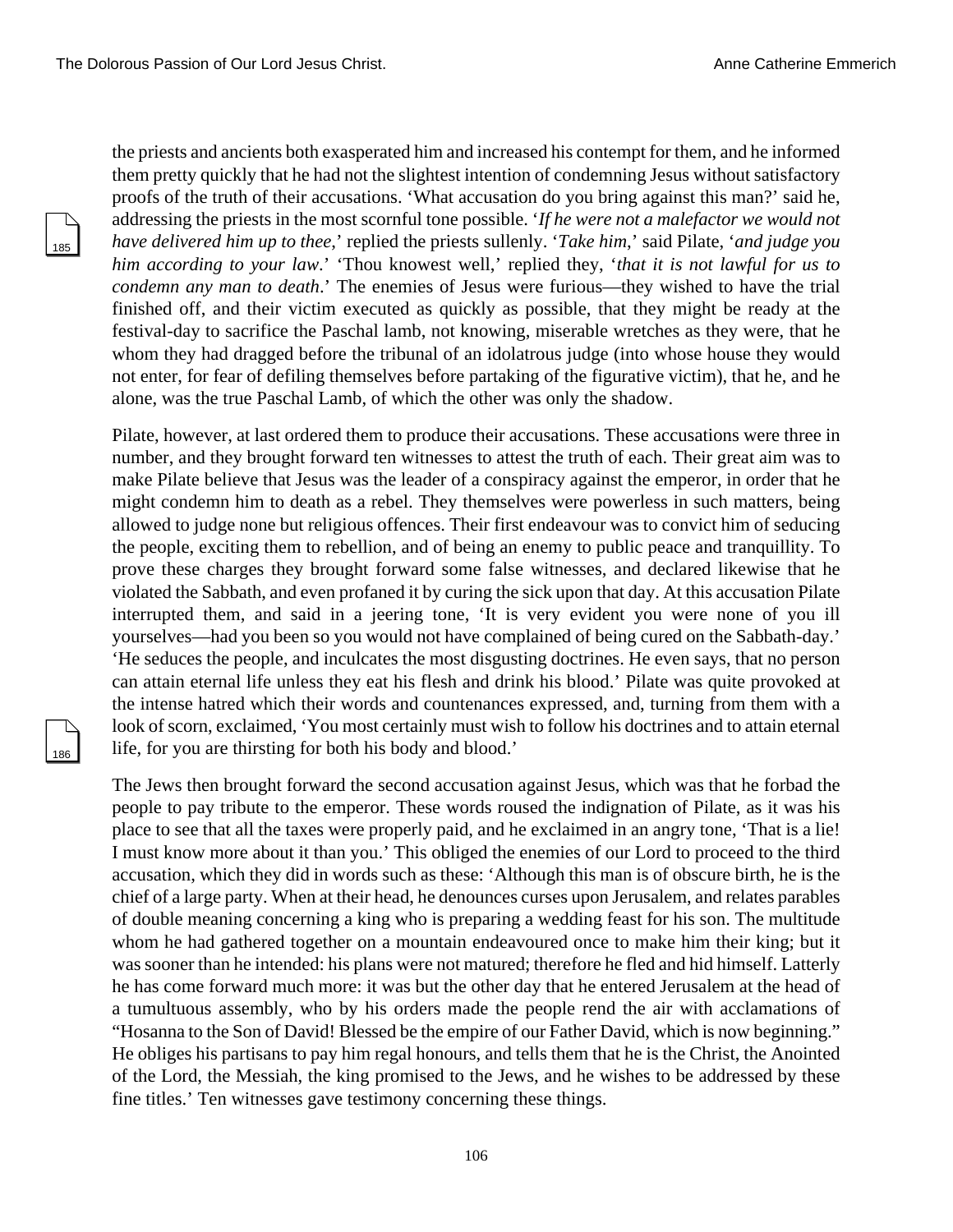188

The last accusation-that of Jesus causing himself to be called king—made some impression upon Pilate; he became a little thoughtful, left the terrace and, casting a scrutinising glance on Jesus, went into the adjoining apartment, and ordered the guards to bring him alone into his presence. Pilate was not only superstitious, but likewise extremely weak-minded and susceptible. He had often, during the course of his pagan education, heard mention made of sons of his gods who had dwelt for a time upon earth; he was likewise fully aware that the Jewish prophets had long foretold that one should appear in the midst of them who should be the Anointed of the Lord, their Saviour, and Deliverer from slavery; and that many among the people believed this firmly. He remembered likewise that kings from the east had come to Herod, the predecessor of the present monarch of that name, to pay homage to a newly-born king of the Jews, and that Herod had on this account given orders for the massacre of the Innocents. He had often heard of the traditions concerning the Messiah and the king of the Jews, and even examined them with some curiosity; although of course, being a pagan, without the slightest belief. Had he believed at all, he would probably have agreed with the Herodians, and with those Jews who expected a powerful and victorious king. With such impressions, the idea of the Jews accusing the poor miserable individual whom they had brought into his presence of setting himself up as the promised king and Messiah, of course appeared to him absurd; but as the enemies of Jesus brought forward these charges in proof of treason against the emperor, he thought it proper to interrogate him privately concerning them.

'*Art thou the king of the Jews*?' said Pilate, looking at our Lord, and unable to repress his astonishment at the divine expression of his countenance.

Jesus made answer, '*Sayest thou this thing of thyself, or have others told it thee of me*?'

Pilate was offended that Jesus should think it possible for him to believe such a thing, and answered, '*Am I a Jew? Thy own nation and the chief priests have delivered thee up to me as deserving of death: what hast thou done*?'

Jesus answered majestically, '*My kingdom is not of this world. If my kingdom were of this world, my servants would certainly strive that I should not be delivered to the Jews; but now my kingdom is not from hence*.'

Pilate was somewhat moved by these solemn words, and said to him in a more serious tone, '*Art thou a king, then*?'

Jesus answered, '*Thou sayest that I am a king. For this was I born, and for this I came into the world, that I should give testimony to the truth. Every one that is of the truth heareth my voice*.'

Pilate looked at him, and rising from his seat said, The truth! *what is truth*?'

They then exchanged a few more words, which I do not now remember, and Pilate returned to the terrace. The answers and deportment of Jesus were far beyond his comprehension; but he saw plainly that his assumption of royalty would not clash with that of the emperor, for that it was to no worldly kingdom that he laid claim; whereas the emperor cared for nothing beyond this world. He therefore again addressed the chief priests from the terrace, and said, '*I find no cause in him*.' The enemies of Jesus became furious, and uttered a thousand different accusations against our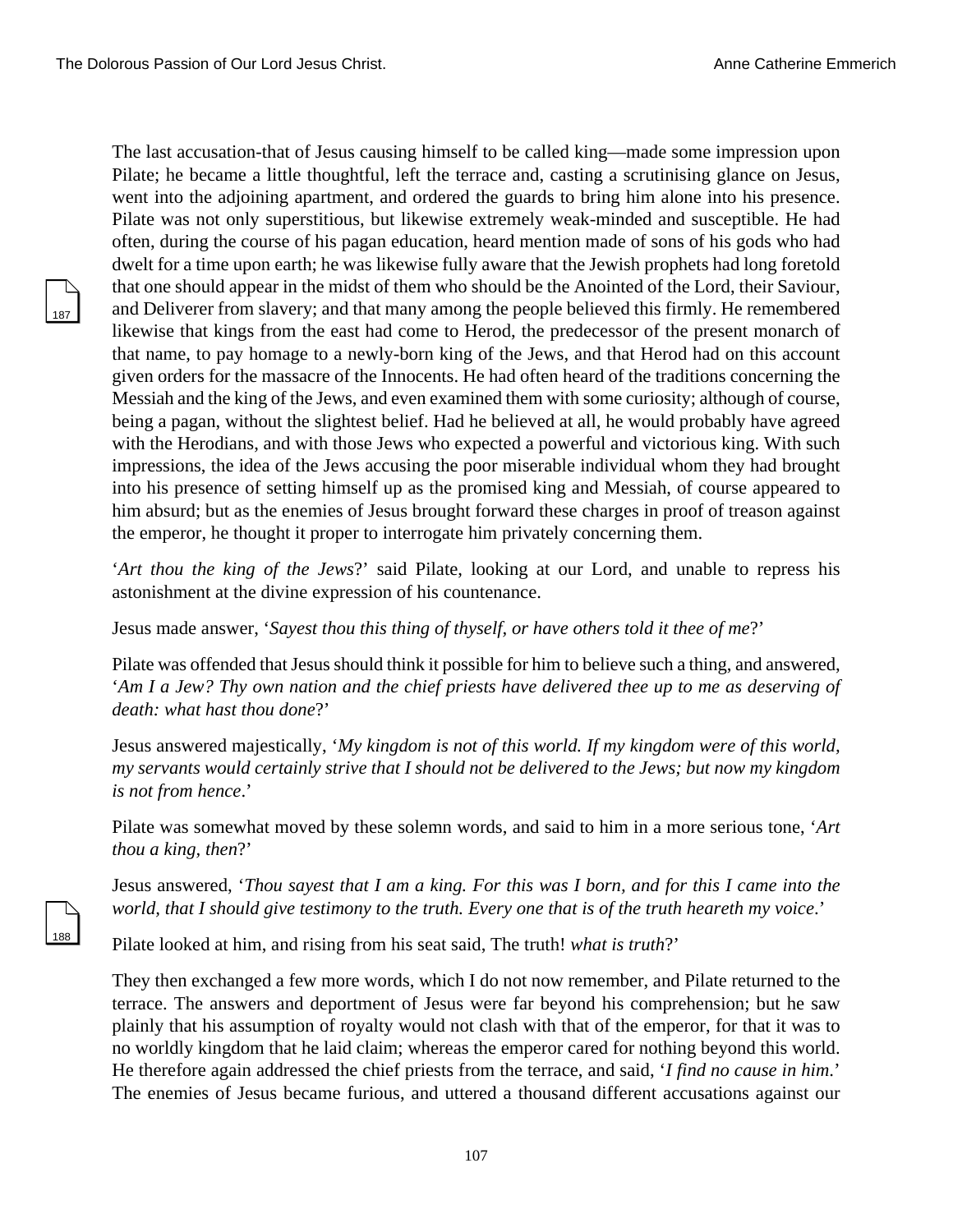Saviour. But he remained silent, solely occupied in praying for his base enemies, and replied not when Pilate addressed him in these words, '*Answerest thou nothing? Behold in how many things they accuse thee*!' Pilate was filled with astonishment, and said, '*I see plainly that all they allege is false*.' But his accusers, whose anger continued to increase, cried out, 'You find no cause in him?' Is it no crime to incite the people to revolt in all parts of the kingdom?—to spread his false doctrines, not only here, but in Galilee likewise?'

The mention of Galilee made Pilate pause: he reflected for a moment, and then asked, 'Is this man a Galilæan, and a subject of Herod's?' They made answer, 'He is; his parents lived at Nazareth, and his present dwelling is in Capharnaum.'

'Since that is the case,' replied Pilate, 'take him before Herod; he is here for the festival, and can judge him at once, as he is his subject.' Jesus was immediately led out of the tribunal, and Pilate dispatched an officer to Herod, to inform him that Jesus of Nazareth, who was his subject, was about to be brought to him to be judged. Pilate had two reasons for following this line of conduct; in the first place he was delighted to escape having to pass sentence himself, as he felt very uncomfortable about the whole affair; and in the second place he was glad of an opportunity of pleasing Herod, with whom he had had a disagreement, for he knew him to be very curious to see Jesus.

The enemies of our Lord were enraged at being thus dismissed by Pilate in the presence of the whole multitude, and gave vent to their anger by ill-treating him even more than before. They pinioned him afresh, and then ceased not overwhelming him with curses and blows as they led him hurriedly through the crowd, towards the palace of Herod, which was situated at no great distance from the forum. Some Roman soldiers had joined the procession.

During the time of the trial Claudia Procles, the wife of Pilate, had sent him frequent messages to intimate that she wished extremely to speak to him; and when Jesus was sent to Herod, she placed herself on a balcony and watched the cruel conduct of his enemies with mingled feelings of fear, grief, and horror.

# **CHAPTER XVIII.**

### **The Origin of the Way of the Cross.**

DURING the whole of the scene which we have just described, the Mother of Jesus, with Magdalen and John, had stood in a recess in the forum: they were overwhelmed with the most bitter sorrow, which was but increased by all they heard and saw. When Jesus was taken before Herod, John led the Blessed Virgin and Magdalen over the parts which had been sanctified by his footsteps. They again looked at the house of Caiphas, that of Annas, Ophel, Gethsemani, and the Garden of Olives; they stopped and contemplated each Spot where he had fallen, or where he had suffered particularly;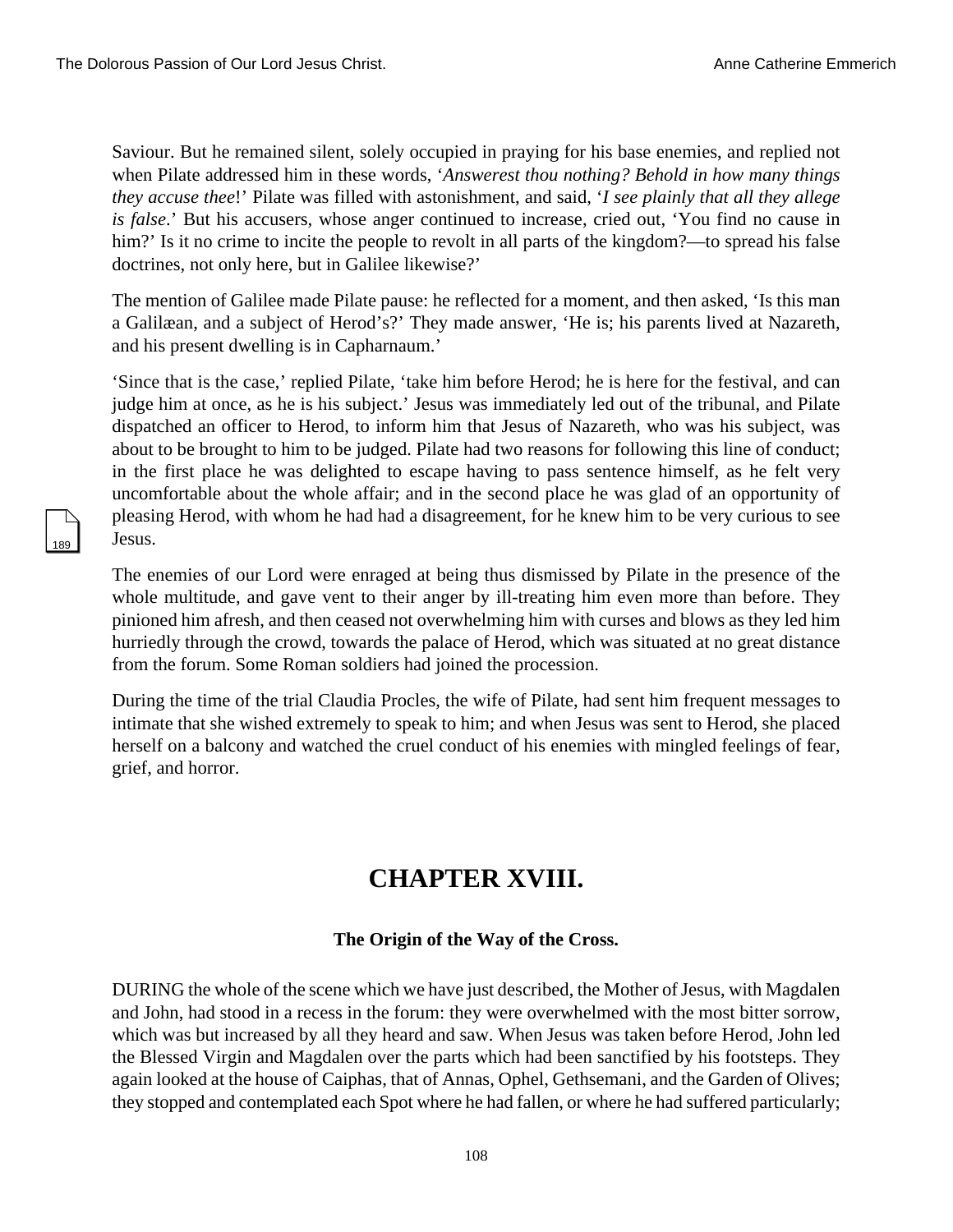191

and they wept silently at the thought of all he had undergone. The Blessed Virgin knelt down frequently and kissed the ground where her Son had fallen, while Magdalen wrung her hands in bitter grief, and John, although he could not restrain his own tears, endeavoured. to console his companions, supported, and led them on. Thus was the holy devotion of the 'Way of the Cross' first practised; thus were the Mysteries of the Passion of Jesus first honoured, even before that Passion was accomplished, and the Blessed Virgin, that model of spotless purity, was the first to show forth the deep veneration felt by the Church for our dear Lord. How sweet and consoling to follow this Immaculate Mother, passing to and fro, and bedewing the sacred spots with her tears. But, ah! who can describe the sharp, sharp sword of grief which then transfixed her tender soul? She who had once borne the Saviour of the world in her chaste womb, and suckled him for so long,—she who had truly conceived him who was the Word of God, in God from all eternity, and truly God,—she beneath whose heart, full of grace, he had deigned to dwell nine months, who had felt him living within her before he appeared. among men to impart the blessing of salvation and teach them his heavenly doctrines; she suffered with Jesus, sharing with him not only the sufferings of his bitter Passion, but likewise that ardent desire of redeeming fallen man by an ignominious death, which consumed him.

In this touching manner did the most pure and holy Virgin lay the foundation of the devotion called the Way of the Cross; thus at each station, marked by the sufferings of her Son, did she lay up in her heart the inexhaustible merits of his Passion, and gather them up as precious stones or sweet-scented flowers to be presented as a choice offering to the Eternal Father in behalf of all true believers. The grief of Magdalen was so intense as to make her almost like an insane person. The holy and boundless love she felt for our Lord prompted her to cast herself at his feet, and there pour forth the feeling of her heart (as she once poured the precious ointment on his head as he sat at table); but when on the point of following this impulse, a dark gulf appeared to intervene between herself and him. The repentance she felt for her faults was immense, and not less intense was her gratitude for their pardon; but when she longed to offer acts of love and thanksgiving as precious incense at the feet of Jesus, she beheld him betrayed, suffering, and about to die for the expiation of her offences which he had taken upon himself, and this sight filled her with horror, and almost rent her soul asunder with feelings of love, repentance, and gratitude. The sight of the ingratitude of those for whom he was about to die increased the bitterness of these feelings tenfold, and every step, word, or movement demonstrated the agony of her soul. The heart of John was filled with love, and he suffered intensely, but he uttered not a word. He supported the Mother of his beloved Master in this her first pilgrimage through the stations of the Way of the Cross, and assisted her in giving the example of that devotion which has since been practised with so much fervour by the members of the Christian Church.

# **CHAPTER XIX.**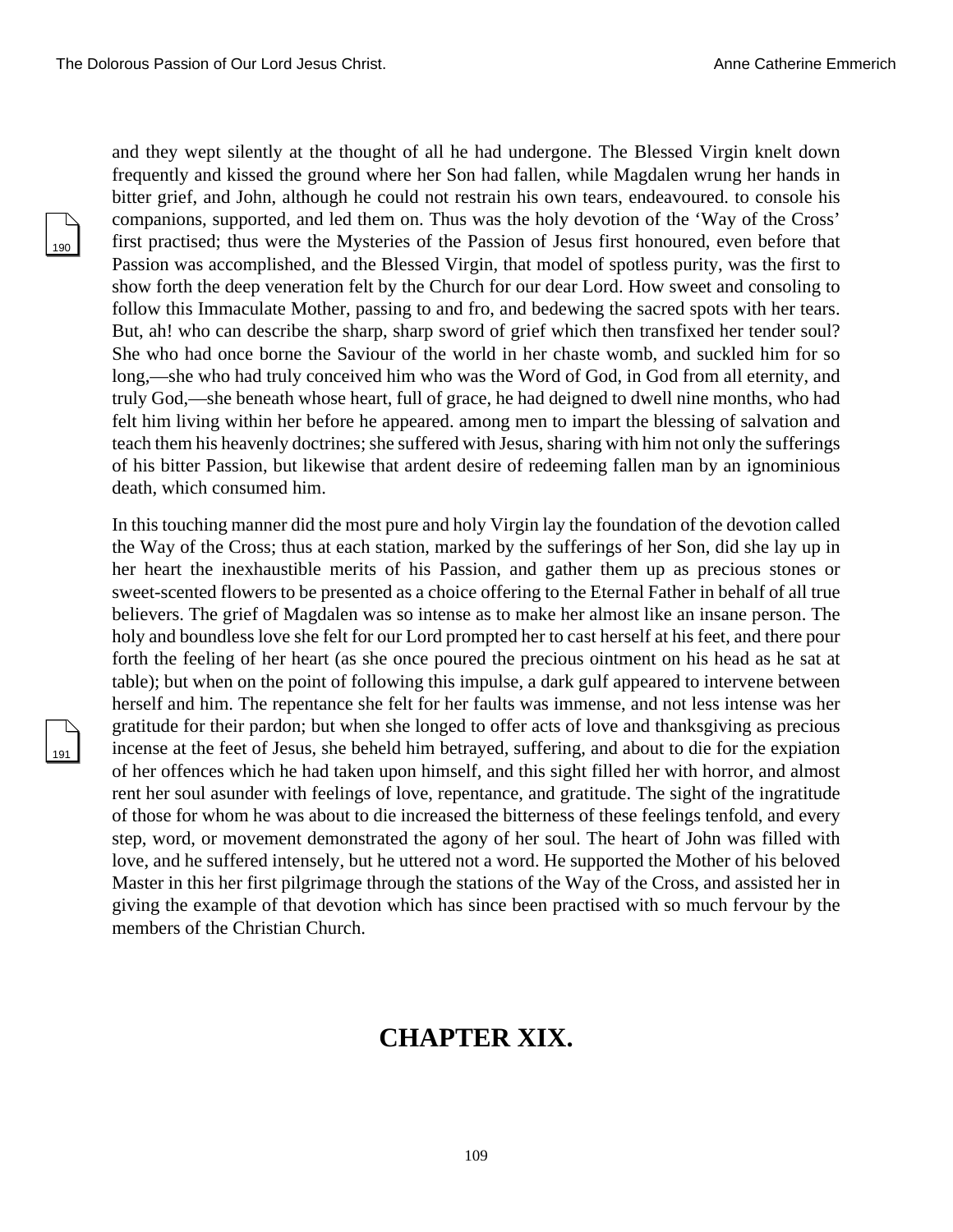193

#### **Pilate and his Wife.**

WHILST the Jews were leading Jesus to Herod, I saw Pilate go to his wife, Claudia Procles. She hastened to meet him, and they went together into a small garden-house which was on one of the terraces behind the palace. Claudia appeared to be much excited, and under the influence of fear. She was a tall, fine-looking woman, although extremely pale. Her hair was plaited and slightly ornamented, but partly covered by a long, veil which fell gracefully over her shoulders. She wore earrings, a necklace, and her flowing dress was drawn together and held up by a species of clasp. She conversed with Pilate for a long time, and entreated him by all that he held sacred not to injure Jesus, that Prophet, that saint of saints; and she related the extraordinary dreams or visions which she had had on the previous night concerning him.

Whilst she was speaking I saw the greatest part of these visions: the following were the most striking. In the first place, the principal events in the life of our Lord—the annunciation, the nativity, the adoration of the shepherds and that of the kings, the prophecy of Simeon and that. of Anna, the flight into Egypt, the massacre of the Innocents, and our Lord's temptation in the wilderness. She had likewise been shown in her sleep the most striking features of the public life of Jesus. He always appeared to her environed with a resplendent light, but his malicious and cruel enemies were under the most horrible and disgusting forms imaginable. She saw his intense sufferings, his patience, and his inexhaustible love, likewise the anguish of his Mother, and her perfect resignation. These visions filled the wife of Pilate with the greatest anxiety and terror, particularly as they were accompanied by symbols which made her comprehend their meaning, and her tender feelings were barrowed by the sight of such dreadful scenes. She had suffered from them during the whole of the night; they were sometimes obscure, but more often clear and distinct; and when morning dawned and she was roused by the noise of the tumultuous mob who were dragging Jesus to be judged, she glanced at the procession and instantly saw that the unresisting victim in the midst of the crowd, bound, suffering, and so inhumanely treated as to be scarcely recognisable, was no other than that bright and glorious being who had been so often brought before her eyes in the visions of the past night. She was greatly affected by this sight, and immediately sent for Pilate, and gave him an account of all that had happened to her. She spoke with much vehemence and emotion; and although there was a great deal in what she had seen which she could not understand, much less express, yet she entreated and implored. her husband in the most touching terms to grant her request.

Pilate was both astonished and troubled by the words of his wife. He compared the narration with all he had previously heard concerning Jesus; and reflected on the hatred of the Jews, the majestic silence of our Saviour, and the mysterious answers he had given to all his questions. He hesitated for some time, but was at last overcome by the entreaties of his wife, and told her that he had already declared his conviction of the innocence of Jesus, and that he would not condemn him, because he saw that the accusations were mere fabrications of his enemies. He spoke of the words of Jesus to himself, promised his wife that nothing should induce him to condemn this just man, and even gave her a ring before they parted as a pledge of his promise.

The character of Pilate was debauched and undecided, but his worst qualities were an extreme pride and meanness which made him never hesitate in the performance of an unjust action, provided it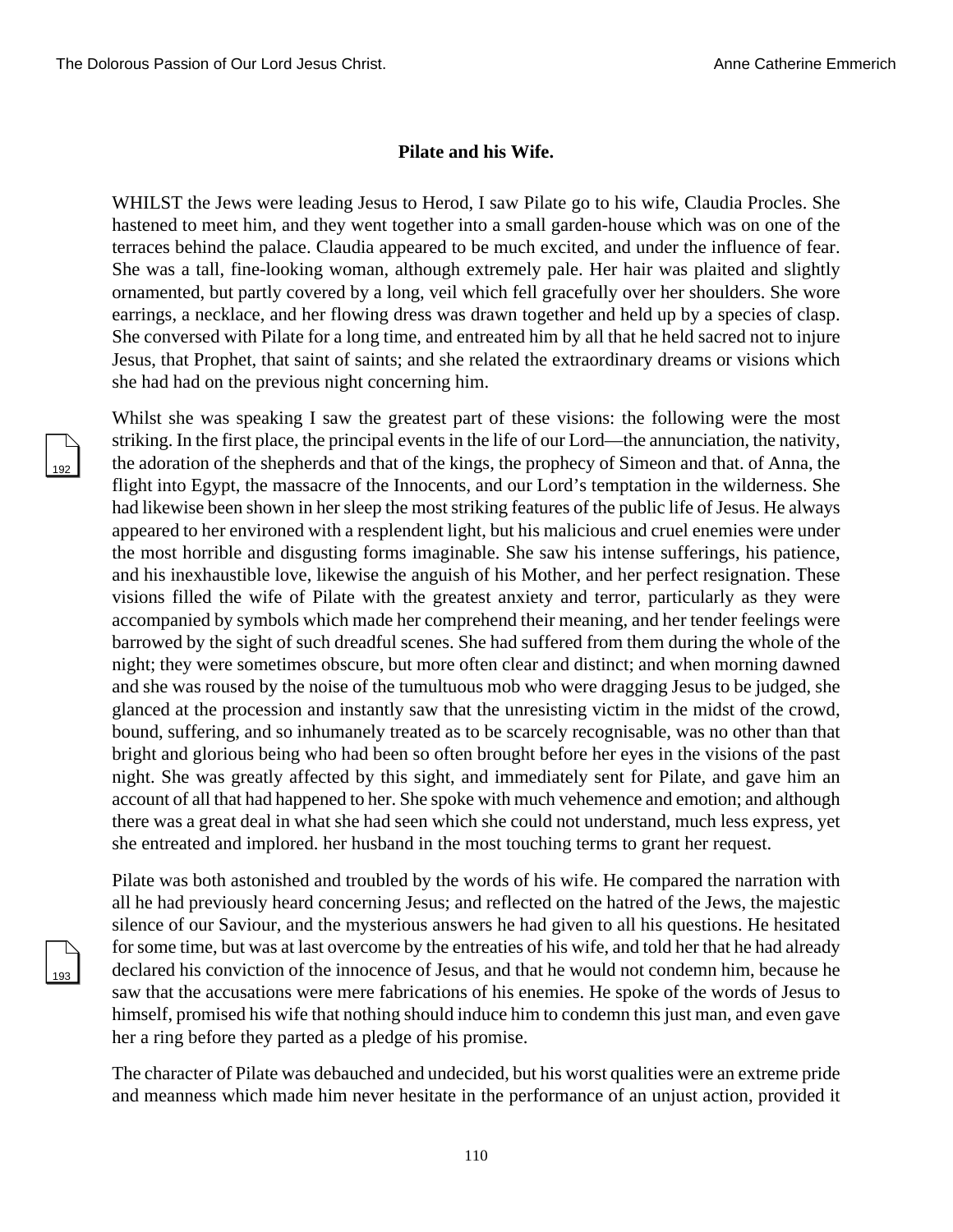answered his ends. He was excessively superstitious, and when in any difficulty had recourse to charms and spells. He was much puzzled and alarmed about the trial of Jesus; and I saw him running backwards and forwards, offering incense first to one god and then to another, and imploring them to assist him; but Satan filled his imagination with still greater confusion; he first instilled one false idea and then another into his mind. He then had recourse to one of his favourite superstitious practices, that of watching the sacred chickens eat, but in vain,—his mind remained enveloped in darkness, and he became more and more undecided. He first thought that he would acquit our Saviour, whom he well knew to be innocent, but then he feared incurring the wrath of his false gods if he spared him, as he fancied he might be a species of demigod, and obnoxious to them 'It is possible,' said he inwardly, 'that this man may really be that king of the Jews concerning whose coming there are so many prophecies. It was a king of the Jews whom the Magi came from the East to adore. Perhaps he is a secret enemy both of our gods and of the emperor; it might be most imprudent in me to spare his life. Who knows whether his death would not be a triumph to my gods?' Then he remembered the wonderful dreams described to him by his wife, who had never seen Jesus, and he again changed, and decided that it would be safer not to condemn him. He tried to persuade himself that he wished to pass a just sentence; but he deceived himself, for when he asked himself, 'What is the truth?' he did not wait for the answer. His mind was filled with confusion, and he was quite at a loss how to act, as his sole desire was to entail no risk upon himself.

### **CHAPTER XX.**

#### **Jesus before Herod.**

THE palace of the Tetrarch Herod was built on the north side of the forum, in the new town; not very far from that of Pilate. An escort of Roman soldiers, mostly from that part of the country which is situated between Switzerland and Italy, had joined the procession. The enemies of Jesus were perfectly furious at the trouble they were compelled to take in going backwards and forwards, and therefore vented their rage upon him. Pilate's messenger had preceded the procession, consequently Herod was expecting them. He was seated on a pile of cushions, heaped together so as to form a species of throne, in a spacious hall, and surrounded by courtiers and warriors. The Chief Priests entered and placed themselves by his side, leaving Jesus at the entrance. Herod was much elated and pleased at Pilate's having thus publicly acknowledged his right of judging the Galilæans, and likewise rejoiced at seeing that Jesus who had never deigned to appear before him reduced to such a state of humiliation and degradation. His curiosity had been greatly excited by the high terms in which John the Baptist had announced the coming of Jesus, and he had likewise heard much about him from the Herodians, and through the many spies whom he had sent into different parts: he was therefore delighted at this opportunity of interrogating him in the presence of his courtiers and of the Jewish priests, hoping to make a grand display of his own knowledge and talents. Pilate having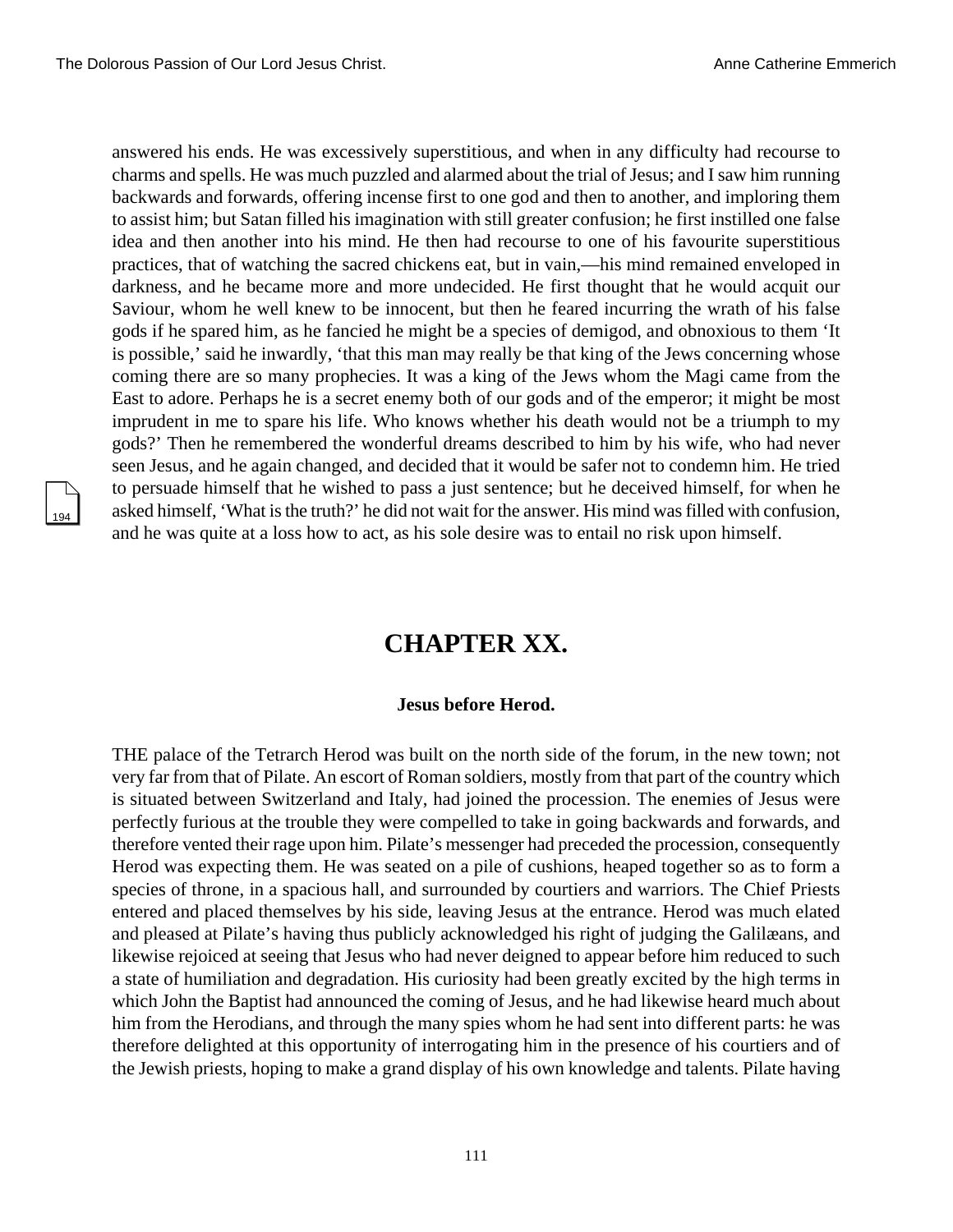sent him word, 'that he could find no cause in the man,' he concluded that these words were intended as a hint that he (Pilate) wished the accusers to be treated with contempt and mistrust. He, therefore, addressed them in the most haughty distant manner possible, and thereby increased their rage and anger indescribably.

They all began at once to vociferate their accusations, to which Herod hardly listened, being intent solely on gratifying his curiosity by a close examination of Jesus, whom he had so often wished to see. But when he beheld him stripped of all clothing save the remnant of a mantle, scarcely able to stand, and his countenance totally disfigured from the blows he had received, and from the mud and missiles which the rabble had flung at his head, the luxurious and effeminate prince turned away in disgust, uttered the name of God, and said to the priests in a tone of mingled pity and contempt, 'Take him hence, and bring him not back into my presence in such a deplorable state.' The guards took Jesus into the outer court, and procured some water in a basin, with which they cleansed his soiled garments and disfigured countenance; but they could not restrain their brutality even while doing this, and paid no regard to the wounds with which he was covered.

Herod meantime accosted the priests in much the same Strain as Pilate had done. 'Your behaviour vastly resembles that of butchers,' he said, 'and you commence your immolations pretty early in the morning.' The Chief Priests produced their accusations at once. Herod, when Jesus was again brought into his presence, pretended to feel some compassion, and offered him a glass of wine to recruit his strength; but Jesus turned his head away and refused this alleviation.

Herod then began to expatiate with great volubility on all he had heard concerning our Lord. He asked a thousand questions, and exhorted him to work a miracle in his presence; but Jesus answered not a word, and stood before him with his eyes cast down, which conduct both irritated and disconcerted Herod, although he endeavoured to conceal his anger, and continued his interrogations. He at first expressed surprise, and made use of persuasive words. 'Is it possible, Jesus of Nazareth,' he exclaimed, 'that it is thou thyself that appearest before me as a criminal? I have heard thy actions so much spoken of. Thou art not perhaps aware that thou didst offend me grievously by setting free the prisoners whom I had confined at Thirza, but possibly thy intentions were good. The Roman governor has now sent thee to me to be judged; what answer canst thou give to all these accusations? Thou art silent? I have heard much concerning thy wisdom, and the religion thou teachest, let me hear thee answer and confound thy enemies. Art thou the king of the Jews? Art thou the Son of God? Who art thou? Thou art said to have performed wonderful miracles; work one now in my presence. I have the power to release thee. Is it true that thou hast restored sight to the blind, raised up Lazarus from the dead, and fed two or three thousand persons with a few loaves? Why dost thou not answer? I recommend thee to work a miracle quickly before me; perhaps thou mayest rejoice afterwards at having complied with my wishes.'

Jesus still kept silence, and Herod continued to question him with even more volubility.

'Who art thou?' said he. 'From whence hast thou thy power? How is it that thou dost no longer possess it? Art thou he whose birth was foretold in such a wonderful manner? Kings from the East came to my father to see a newly-born king of the Jews: is it true that thou wast that child? Didst thou escape when so many children were massacred, and how was thy escape managed? Why hast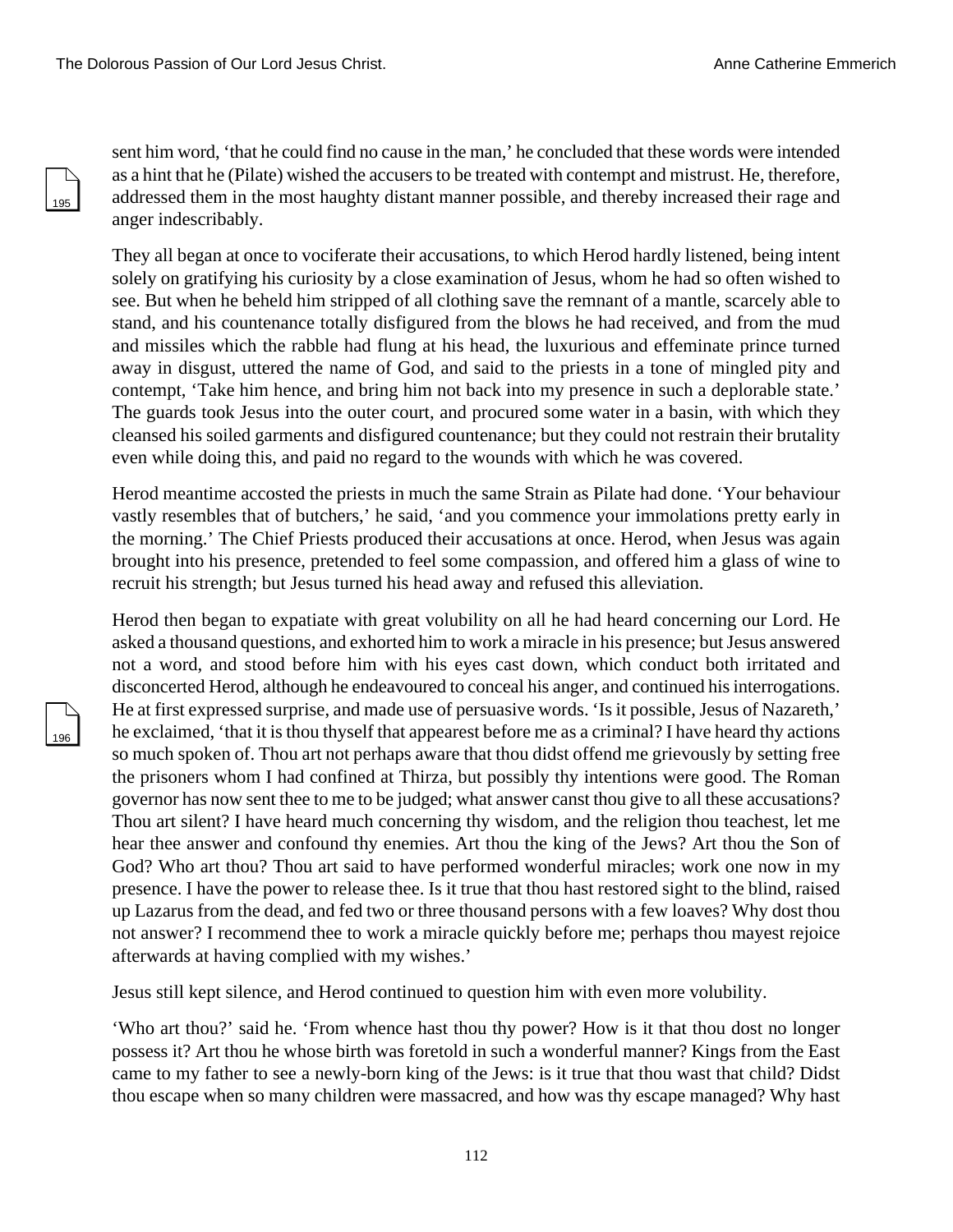thou been for so many years unknown? Answer my questions? Art thou a king? Thy appearance certainly is not regal. I have been told that thou wast conducted to the Temple in triumph a short time ago. What was the meaning of such an exhibition?—speak out at once!—Answer me!'

Herod continued to question Jesus in this rapid manner; but our Lord did not vouchsafe a reply. I was shown (as indeed I already knew) that Jesus was thus silent because Herod was in a state of excommunication, both on account of his adulterous marriage with Herodias, and of his having given orders for the execution of St. John the Baptist. Annas and Caiphas, seeing how indignant Herod was at the silence of Jesus, immediately endeavoured to take advantage of his feelings of wrath, and recommenced their accusations, saying that he had called Herod himself a fox; that his great aim for many years had been the overthrow of Herod's family; that he was endeavouring to establish a new religion, and had celebrated the Pasch on the previous day. Although Herod was extremely enraged at the conduct of Jesus, he did not lose sight of the political ends which he wished to forward. He was determined not to condemn our Lord, both because he experienced a secret and indefinable sensation of terror in his presence, and because he still felt remorse at the thought of having put John the Baptist to death, besides which he detested the High Priests for not having allowed him to take part in the sacrifices on account of his adulterous connection with Herodias.

But his principal reason for determining not to condemn Jesus was, that he wished to make some return to Pilate for his courtesy, and he thought the best return would be the compliment of showing deference to his decision and agreeing with him in opinion. But he spoke in the most contemptuous manner to Jesus, and turning to the guards and servants who surrounded him, and who were about two hundred in number, said: 'Take away this fool, and pay him that homage which is his due; he is mad, rather than guilty of any crime.'

Our Lord was immediately taken into a large court, where every possible insult and indignity was heaped upon him. This court was between the two wings of the palace, and Herod stood a spectator on a platform for some time. Annas and Caiphas wore by his side, endeavouring to persuade him to condemn our Saviour. But their efforts were fruitless, and Herod answered in a tone loud enough to be heard by the Roman soldiers: 'No, I should act quite wrongly if I condemned him.' His meaning was, that it would be wrong to condemn as guilty one whom Pilate had pronounced innocent, although he had been so courteous as to defer the final judgment to him.

When the High Priests and the other enemies of Jesus perceived that Herod was determined not to give in to their wishes, they dispatched emissaries to that division of the city called Acre, which was chiefly inhabited by Pharisees, to let them know that they must assemble in the neighbourhood of Pilate's palace, gather together the rabble, and bribe them to make a tumult, and demand the condemnation of our Lord. They likewise sent forth secret agents to alarm the people by threats of the divine vengeance if they did not insist on the execution of Jesus, whom they termed a sacrilegious blasphemer. These agents were ordered likewise to alarm them by intimating that if Jesus were not put to death, he would go over to the Romans, and assist in the extermination of the Jewish nation, for that it was to this he referred when he spoke of his future kingdom They endeavoured to spread a report in other parts of the city, that Herod had condemned him, but still that it was necessary for the people likewise to express their wishes, as his partisans were to be feared; for that if he were released he would join the Romans, make a disturbance on the festival day, and take the most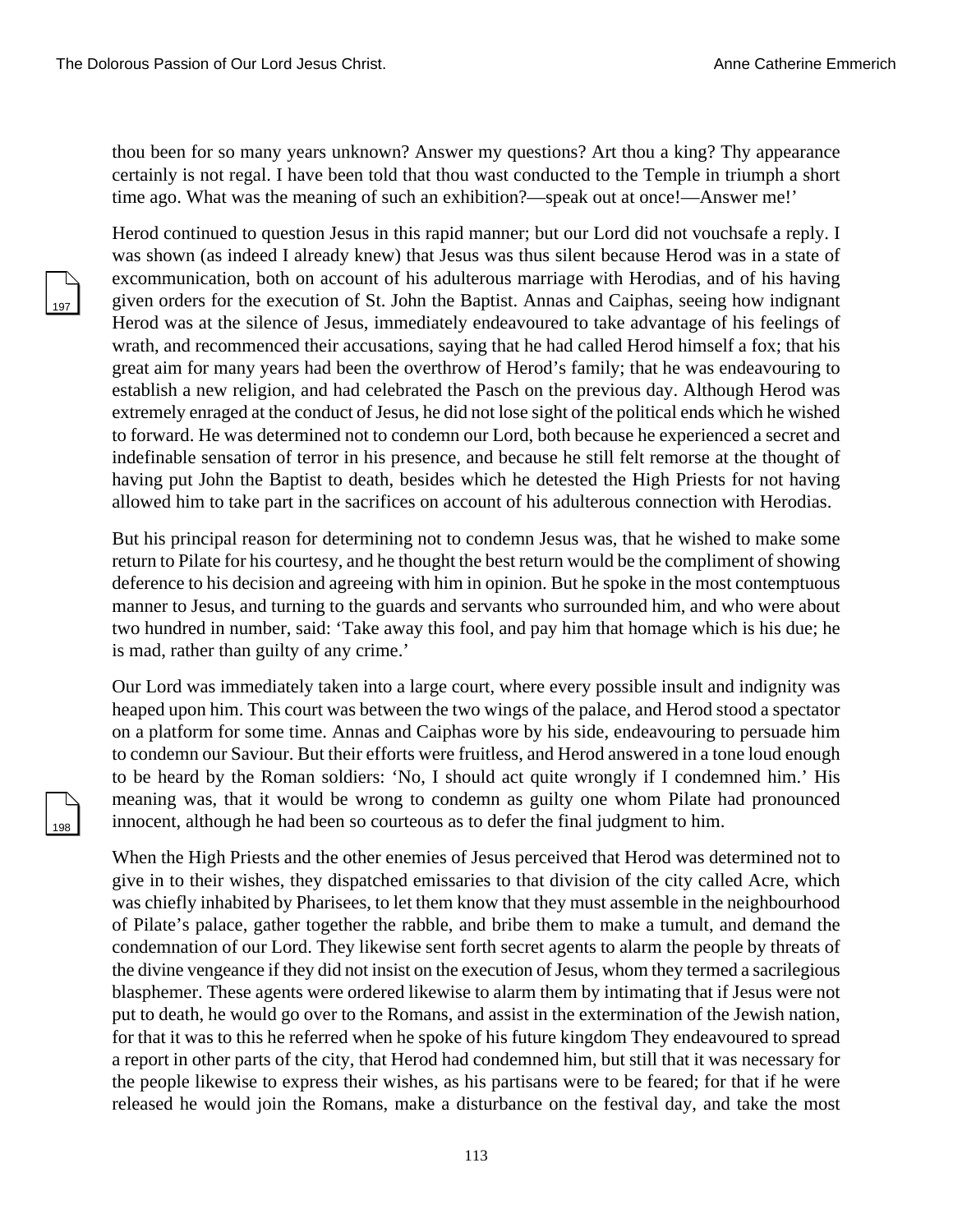inhuman revenge. Some among them circulated contradictory and alarming reports, in order to excite the people, and cause an insurrection; while others distributed money among the soldiers to bribe them to ill-treat Jesus, so as to cause his death, which they were most anxious should be brought about as quickly as possible, lest Pilate should acquit him.

199

Whilst the Pharisees wore busying themselves in this manner, our Blessed Saviour was suffering the greatest outrages from the brutal soldiers to whom Herod had delivered him, that they might deride him as a fool. They dragged him into the court, and one of their number having procured a large white sack which had once been filled with cotton, they made a hole in its centre with a sword, and then tossed it over the head of Jesus, accompanying each action with bursts of the most contemptuous laughter. Another soldier brought the remnant of an old scarlet cloak, and passed it round his neck, while the rest bent their knee before him—shoved him—abused him—spat upon him—struck him on the cheek, because he had refused to answer their king, mocked him by pretending to pay homage—threw mud upon him—seized him by the waist, pretending to make him dance; then, having thrown him down, dragged him through a gutter which ran on the side of the court, thus causing his sacred head to strike against the column and sides of the wall, and when at last they raised him up, it was only in order to recommence their insults. The soldiers and servants of Herod who were assembled in this court amounted to upwards of two hundred, and all thought to pay court to their monarch by torturing Jesus in some unheard-of way. Many were bribed by the enemies of our Lord to strike him on the head with their sticks, and they took advantage of the confusion and tumult to do so. Jesus looked upon them with compassion; excess of pain drew from him occasional moans and groans, but his enemies rejoiced in his sufferings, and mocked his moans, and not one among the whole assembly showed the slightest degree of compassion. I saw blood streaming from his head, and three times did the blows prostrate him, but angels were weeping at his side, and they anointed his head with heavenly balsam. It was revealed to me that had it not been for this miraculous assistance he must have died from those wounds. The Philistines at Gaza, who gave vent to their wrath by tormenting poor blind Samson, were far less barbarous than these cruel executioners of our Lord.

The priests were, however, impatient to return to the Temple; therefore, having made certain that their orders regarding Jesus would be obeyed, they returned to Herod, and endeavoured to persuade him to condemn our Lord. But he, being determined to do all in his power to please Pilate, refused to accede to their wishes, and sent Jesus back again clothed in the fool's garment.

200

# **CHAPTER XXI.**

### **Jesus led back from the Court of Herod to that of Pilate.**

THE enemies of Jesus were perfectly infuriated at being obliged to take Jesus back, still uncondemned, to Pilate, who had so many times declared his innocence. They led him round by a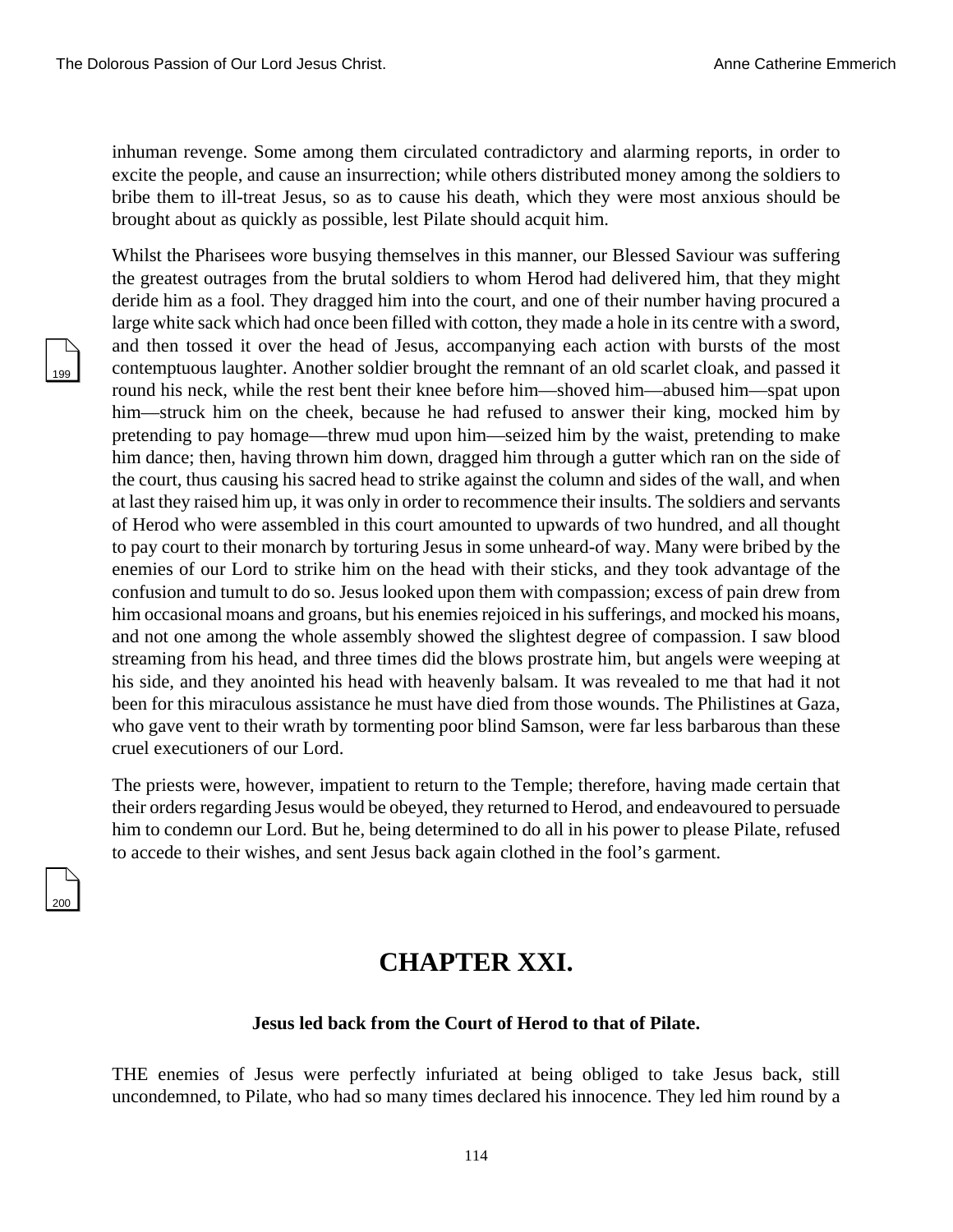much longer road, in order in the first place to let the persons of that part of the town see him in the state of ignominy to which he was reduced, and in the second place to give their emissaries more time to stir up the populace.

This road was extremely rough and uneven; and the soldiers, encouraged by the Pharisees, scarcely refrained a moment from tormenting Jesus. The long garment with which he was clothed impeded his steps, and caused him to fall heavily more than once; and his cruel guards, as also many among the brutal populace, instead of assisting him in his state of exhaustion, endeavoured by blows and kicks to force him to rise.

To all these outrages Jesus offered not the smallest resistance; he prayed constantly to his Father for grace and strength that he might not sink under them, but accomplish the work of his Passion for our redemption.

It was about eight o'clock when the procession reached the palace of Pilate. The crowd was dense, and the Pharisees might be seen walking to and fro, endeavouring to incite and infuriate them still more. Pilate, who remembered an insurrection which had taken place the year before at the Paschal time, had assembled upwards of a thousand soldiers, whom he posted around the Prætorium, the Forum, and his palace.

The Blessed Virgin, her elder sister Mary (the daughter of Heli), Mary (the daughter of Cleophas), Magdalen, and about twenty of the holy women, were standing in a room from whence they could see all which took place, and at first John was with them.

The Pharisees led Jesus, still clothed in the fool's garment, through the midst of the insolent mob, and had done all in their power to gather together the most vile and wicked of miscreants from among the dregs of the people. A servant sent by Herod had already reached Pilate, with a message to the effect that his master had fully appreciated his polite deference to his opinion, but that be looked upon the far-famed Galilæan as no better than a fool, that he had treated him as such, and now sent him back. Pilate was quite satisfied at finding that Herod had come to the same conclusion as himself, and therefore returned a polite message. From that hour they became friends, having been enemies many years; in fact, ever since the falling-in of the aqueduct.11 Jesus was again led to the house of Pilate. The archers dragged him up the stairs with their usual brutality; his feet became entangled in his long robe, and he fell upon the white marble steps, which were stained



202



<sup>&</sup>lt;sup>11</sup> The cause of the quarrel between Pilate and Herod was, according to the account of Sister Emmerich, simply this: Pilate had undertaken to build an aqueduct on the south-east side of the mountain on which the Temple stood, at the edge of the torrent into which the waters of the pool of Bethsaida emptied themselves, and this aqueduct was to carry off the refuse of the Temple. Herod, through the medium of one of his confidants, who was a member of the Sanhedrim, agreed to furnish him with the necessary materials, as also with twenty-eight architects, who were also Herodians. His aim was to set the Jews still more against the Roman governor, by causing the undertaking to fail. He accordingly came to a private understanding with the architects, who agreed to construct the aqueduct in such a manner that it would be certain to fall. When the work was almost finished, and a number of bricklayers from Ophel were busily employed in removing the scaffolding, the twenty-eight builders went on to the top of the Tower of Siloe to contemplate the crash which they knew must take place. Not only did the whole of the building crumble to pieces, fall, and kill ninety-three workmen, but even the tower containing the twenty-eight architects came down, and not one escaped death. This accident occurred a short time previous to the 8th of January, two years after Jesus had commenced preaching; it took place on Herod's birthday, the same day that John the Baptist was beheaded in the Castle of Marcherunt. No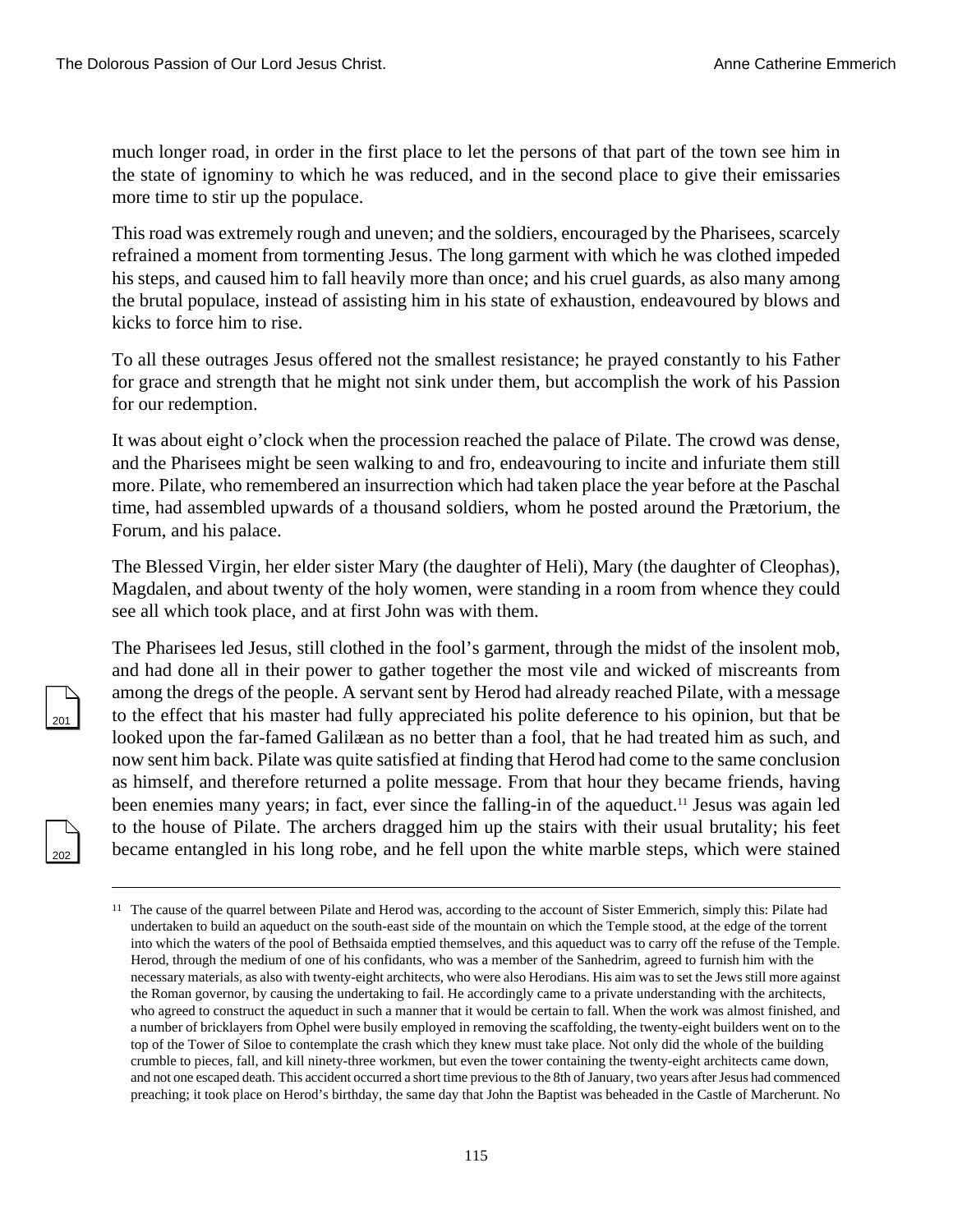with blood from his sacred head. His enemies had again taken their seats at the entrance of the forum; the mob laughed at his fall, and the archers struck their innocent victim, instead of assisting him to rise. Pilate was reclining on a species of easy-chair, with a little table before him, and surrounded with officers and persons who held strips of parchment covered with writing in their hands. He came forward and said to the accusers of Jesus: '*You have presented unto me. this man, as one that perverteth the people, and behold I, having examined him before you, find no came in this man in those things wherein you accuse him. No, nor Herod neither. For I sent you to him, and behold*, *nothing worthy of death is done to him. I will chastise him, therefore, and release him*.'

When the Pharisees heard these words, they became furious, and endeavoured to the utmost of their power to persuade the people to revolt, distributing money among them to effect this purpose. Pilate looked around with contempt, and addressed them in scornful words.

It happened to be the precise time when, according to an ancient custom, the people had the privilege of demanding the deliverance of one prisoner. The Pharisees had dispatched emissaries to persuade the people to demand the death, and not the life, of our Lord. Pilate hoped that they would ask for Jesus, and determined to give them to choose between him and a criminal called Barabbas, who had been convicted of a dreadful murder committed during a sedition, as also of many other crimes, and was, moreover, detested by the people.

There was considerable excitement among the crowd; a certain portion came forward, and their orators, addressing Pilate in a loud voice, said: 'Grant us the favour you have always granted on the festival day.' Pilate made answer: 'It is customary for me to deliver to you a criminal at the Paschal time; *whom will you that I release to you, Barabbas, or Jesus that is called Christ*?'

Although Pilate did not in his own mind feel at all certain that Jesus was the King of the Jews, yet he called him so, partly because his Roman pride made him take delight in humbling the Jews by calling such a despicable-looking person their king; and partly because he felt a kind of inward belief that Jesus might really be that miraculous king, that Messiah who had been promised. He saw plainly that the priests were incited by envy alone in their accusations against Jesus; this made

Roman officer attended these festivities on account of the affair of the aqueduct, although Pilate had, with hypocritical politeness, been requested to take a part in them. Sister Emmerich saw some of the disciples of Jesus carry the news of this event into Samaria, where he was teaching, on the 8th of January. Jesus went from thence to Hebron, to comfort the family of John; and she saw him, on the 13th of January, cure many among the workmen of Ophel who had been injured by the fall of the aqueduct. We have seen by the relation previously given how little gratitude they showed him. The enmity of Herod towards Pilate was still farther increased by the manner in which the latter revenged himself on the followers of Herod. We will insert here a few details which were communicated at different times to Sister Emmerich. On the 25th of March, of the second year of our Lord's preaching, when Jesus and his disciples were in the neighbourhood of Bethania, they were warned by Lazarus that Judas of Gaulon intended to excite an insurrection against Pilate. On the 28th of March, Pilate issued a proclamation to the effect that he intended to impose a tax, the proceeds of which were partly to cover the expenses he had incurred in raising the building which had just fallen to the ground. This announcement was followed by a sedition headed by Judas of Gaulon, who always stood up for liberty, and who was (unknown to himself) a tool in the hands of the Herodians. The Herodians were rather like our Freemasons. On the 30th of March, at ten o'clock P.M., Jesus, dressed in a dark garment, was teaching in the Temple, with his Apostles and thirty disciples. The revolt of the Galilæans against Pilate burst forth on this very day, and the rebels set free fifty of their number who had been imprisoned the day before; and many among the Romans were killed. On the 6th of April, Pilate caused the Galilæans to be massacred at the moment of offering sacrifice, by disguised soldiers whom he had concealed in the Temple. Judas was killed with his companions. This massacre exasperated Herod still more against Pilate, and we have just seen by what means their reconciliation was affected.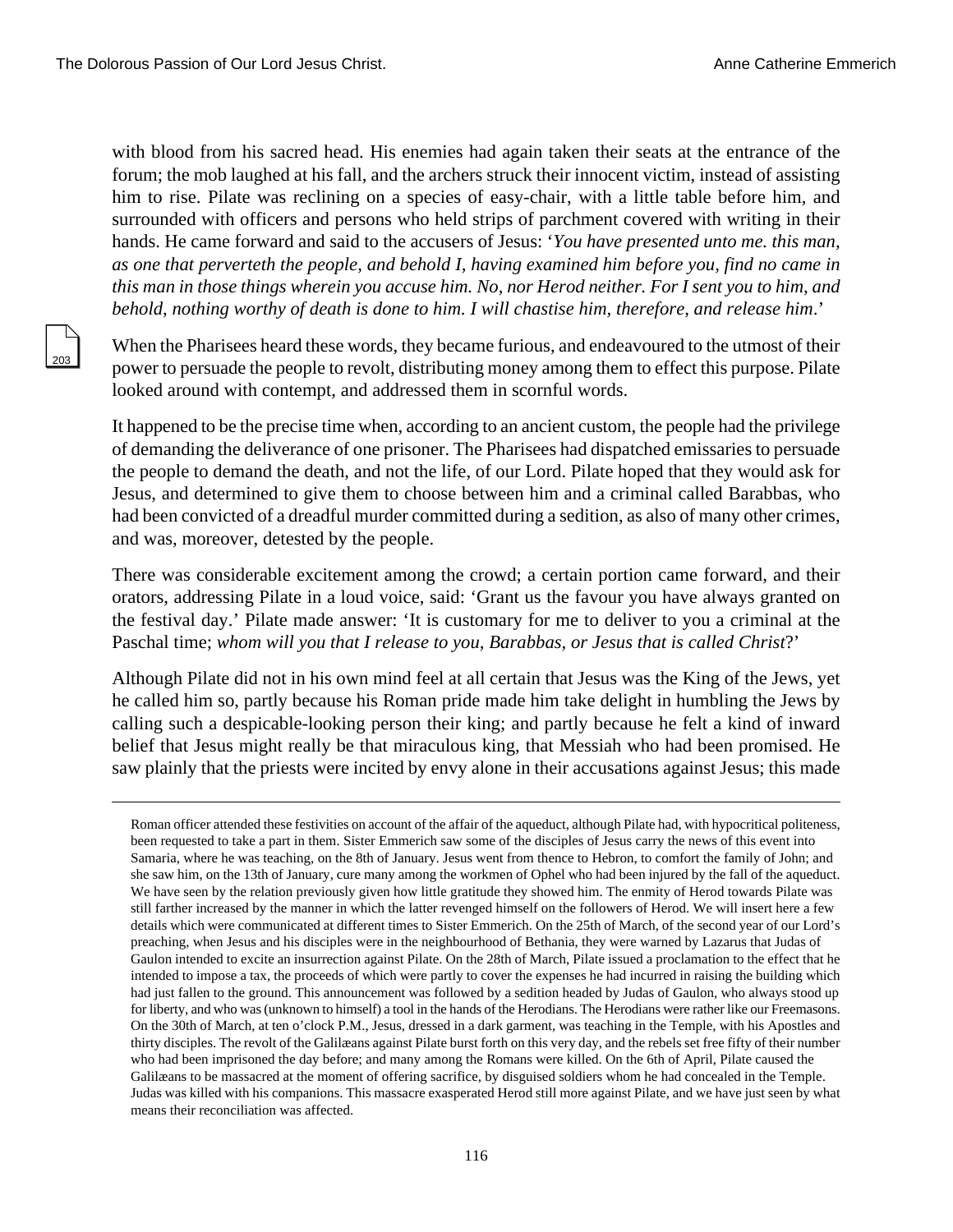205

him most anxious to disappoint them; and the desire was increased by that glimmering of the truth which partly enlightened his mind. There was some hesitation among the crowd when Pilate asked this question, and a few voices answered, '*Barabbas*.' A servant sent by Pilate's wife asked for him at this moment; he left the platform, and the messenger presented the pledge which he had given her, saying at the same time: 'Claudia Procles begs you to remember your promise this morning.' The Pharisees and the priests walked anxiously and hastily about among the crowd, threatening some and ordering others, although, in fact, little was required to incite the already infuriated multitude.

Mary, with Magdalen, John, and the holy women, stood in a corner of the forum, trembling and weeping; for although the Mother of Jesus was fully aware that the redemption of man could not be brought about by any other means than the death of her Son, yet she was filled with the anguish of a mother, and with a longing desire to save him from those tortures and from that death which he was about to suffer. She prayed God not to allow such a fearful crime to be perpetrated; she repeated the words of Jesus in the Garden of Olives: 'If it is possible, let this chalice pass away.' She still felt a glimmering of hope, because there was a report current that Pilate wished to acquit Jesus. Groups of persons, mostly inhabitants of Capharnaum, where Jesus had taught, and among whom he had wrought so many miraculous cures, were congregated in her vicinity; they pretended not to remember either her or her weeping companions; they simply cast a glance now and then, as if by chance, at their closely-veiled figures. Many thought, as did her companions likewise, that these persons at least would reject Barabbas, and beg for the life of their Saviour and Benefactor; but these hopes were, alas, fallacious.

Pilate sent back the pledge to his wife, as an assurance of his intention to keep his promise. He again came forward on the platform, and seated himself at the little table. The Chief Priests took their seats likewise, and Pilate once more demanded: '*Which of the two am I to deliver up to you*?' A general cry resounded through the hall: '*Not this man, but Barabbas*!' '*But what am I to do with Jesus, who is called Christ*?' replied Pilate. All exclaimed in a tumultuous manner: '*Let him be crucified! let him be crucified*!' '*But what evil has he done*?' asked Pilate for the third time. '*I find no cause in him. I will scourge and then acquit him*.' But the cry, '*Crucify him! Crucify him!*' burst from the crowd, and the sounds echoed like an infernal tempest; the High Priests and the Pharisees vociferated and hurried backwards and forwards as if insane. Pilate at last yielded; his weak pusillanimous character could not withstand such violent demonstrations; he delivered up Barabbas to the people, and condemned Jesus to be scourged.

### **CHAPTER XXII.**

**The Scourging of Jesus.**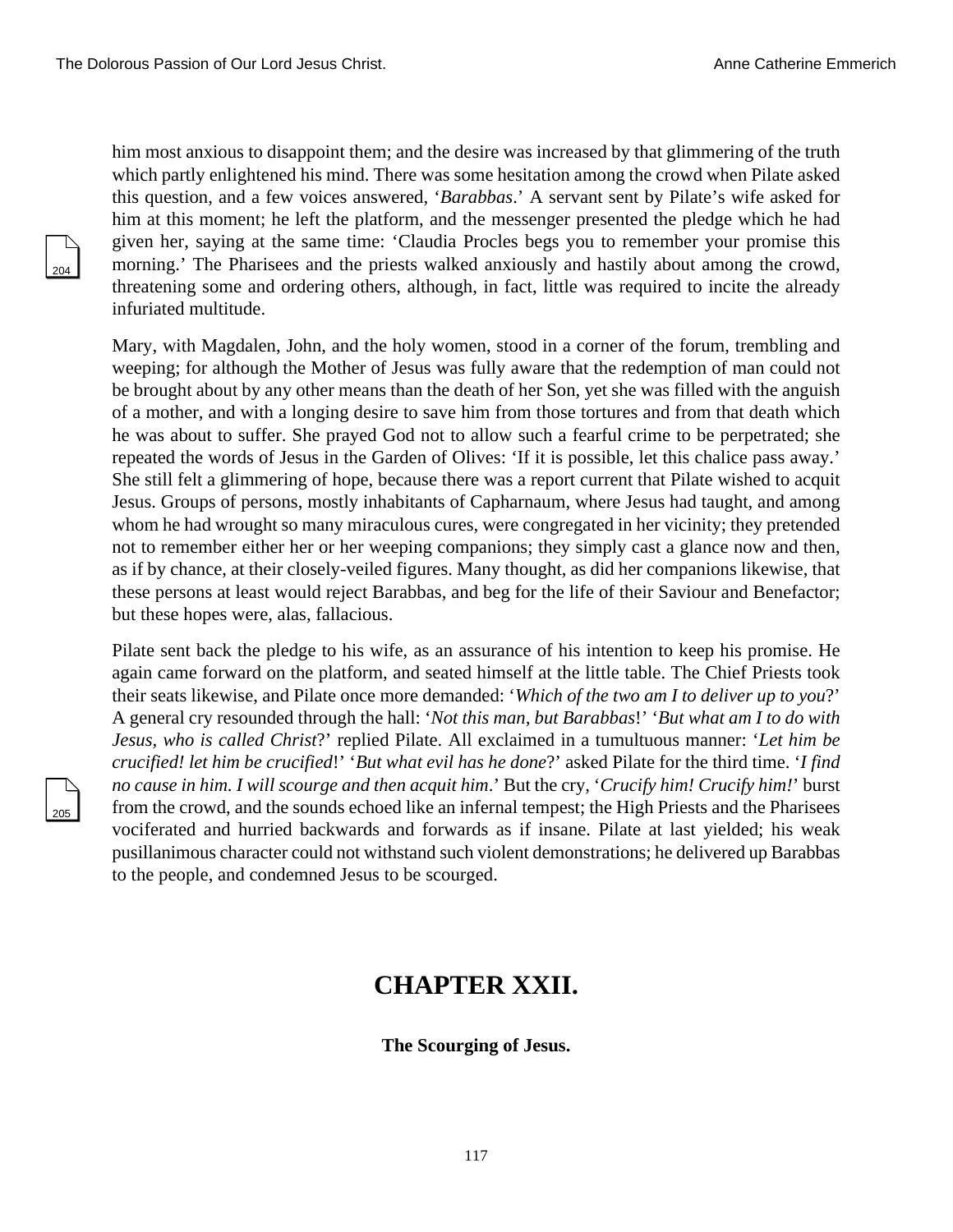THAT most weak and undecided of all judges, Pilate, had several times repeated these dastardly words: '*I find no crime in him: I will chastise him, therefore, and let him go*;' to which the Jews had continued to respond, '*Crucify him! Crucify him!*' but he determined to adhere to his resolution of not condemning our Lord to death, and ordered him to be scourged according to the manner of the Romans. The guards were therefore ordered to conduct him through the midst of the furious multitude to the forum, which they did with the utmost brutality, at the same time loading him with abuse, and striking him with their staffs. The pillar where criminals were scourged stood to the north of Pilate's palace, near the guard-house, and the executioners Soon arrived, carrying whips, rods, and ropes, which they tossed down at its base. They were six in number, dark, swarthy men, somewhat shorter than Jesus; their chests were covered with a piece of leather, or with some dirty stuff; their loins were girded, and their hairy, sinewy arms bare. They were malefactors from the frontiers of Egypt, who had been condemned for their crimes to hard labour, and were employed principally in making canals, and in erecting public buildings, the most criminal being selected to act as executioners in the Prætorium.

These cruel men had many times scourged poor criminals to death at this pillar. They resembled wild beasts or demons, and appeared to be half drunk. They struck our Lord with their fists, and dragged him by the cords with which he was pinioned, although he followed them without offering the least resistance, and, finally, they barbarously knocked him down against the pillar. This pillar, placed in the centre of the court, stood alone, and did not serve to sustain any part of the building; it was not very high, for a tall man could touch the summit by stretching out his arm; there was a large iron ring at the top, and both rings and hooks a little lower down. It is quite impossible to describe the cruelty shown by these ruffians towards Jesus: they tore off the mantle with which he had 'been clothed in derision at the court of Herod, and almost threw him prostrate again.

Jesus trembled and shuddered as he stood before the pillar, and took off his garments as quickly as he could, but his hands were bloody and swollen. The only return he made when his brutal executioners struck and abused him was, to pray for them in the most touching manner: he turned his face once towards his Mother, who was standing overcome with grief; this look quite unnerved her: she fainted, and would have fallen, had not the holy women who were there supported her. Jesus put his arms round the pillar, and when his hands were thus raised, the archers fastened them to the iron ring which was at the top of the pillar; they then dragged his arms to such a height that his feet, which were tightly bound to the base of the pillar, scarcely touched the ground. Thus was the Holy of holies violently stretched, without a particle of clothing, on a pillar used for the punishment of the greatest criminals; and then did two furious ruffians who were thirsting for his blood begin in the most barbarous manner to scourge his sacred body from head to foot. The whips or scourges which they first made use of appeared to me to be made of a species of flexible white wood, but perhaps they were composed of the sinews ot the ox, or of strips of leather.

207

206

Our loving Lord, the Son of God, true God and true Man, writhed as a worm under the blows of these barbarians; his mild but deep groans might be heard from afar; they resounded through the air, forming a kind of touching accompaniment to the hissing of the instruments of torture. These groans resembled rather a touching cry of prayer and supplication, than moans of anguish. The clamour of the Pharisees and the people formed another species of accompaniment, which at times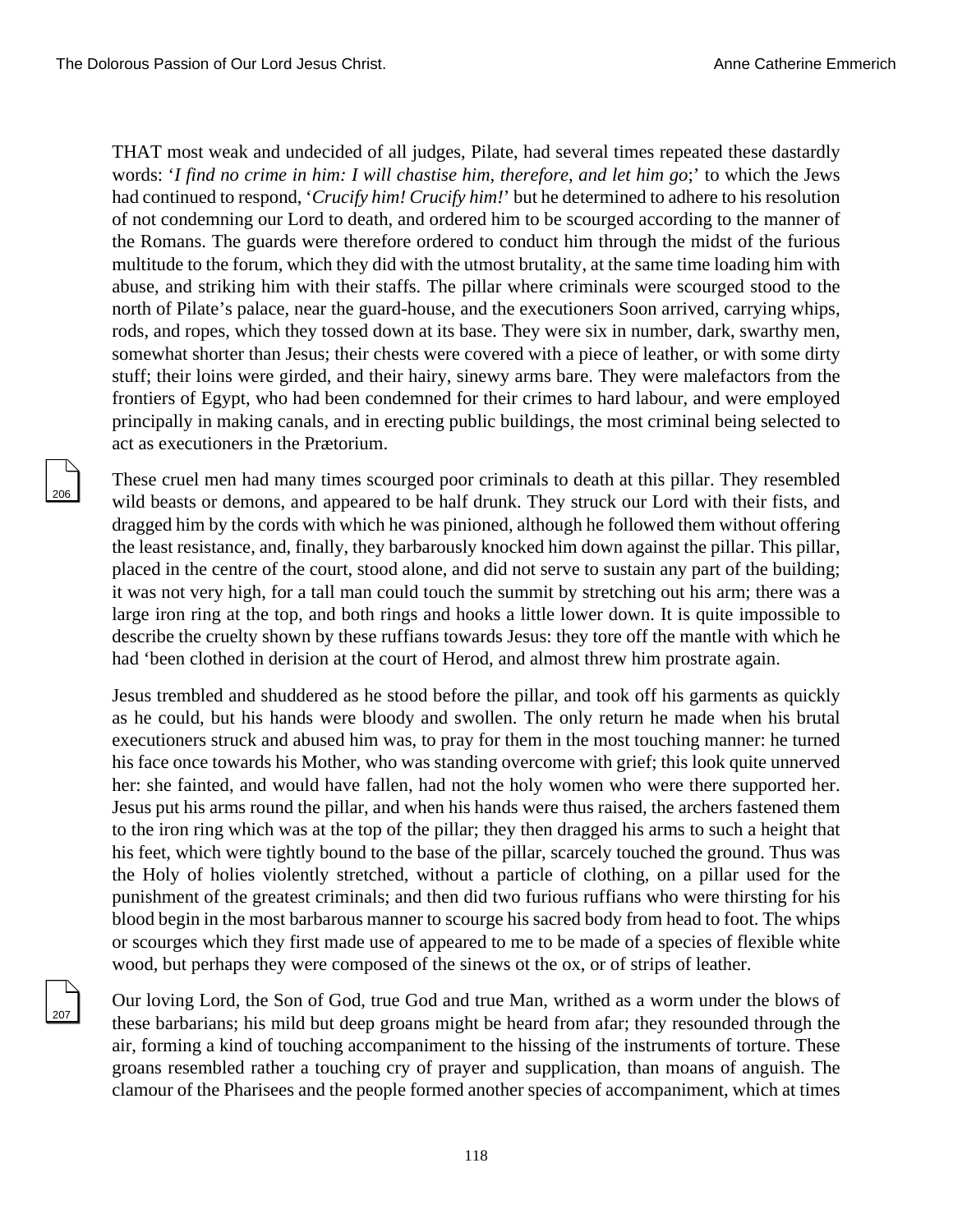as a deafening thunder-storm deadened and smothered these sacred and mournful cries, and in their place might be heard the words, '*Put him to death!' 'Crucify him!*' Pilate continued parleying with the people, and when he demanded silence in order to be able to speak, he was obliged to proclaim his wishes to the clamorous assembly by the sound of a trumpet, and at such moments you might again hear the noise of the scourges, the moans of Jesus, the imprecations of the soldiers, and the bleating of the Paschal lambs which were being washed in the Probatica pool, at no great distance from the forum. There was something peculiarly touching in the plaintive bleating of these lambs: they alone appeared to unite their lamentations with the suffering moans of our Lord.

The Jewish mob was gathered together at some distance from the pillar at which the dreadful punishment was taking place, and Roman soldiers were stationed in different parts round about. Many persons were walking to and fro, some in silence, others speaking of Jesus in the most insulting terms possible, and a few appearing touched, and I thought I beheld rays of light issuing from our Lord and entering the hearts of the latter. I saw groups of infamous, bold-looking young men, who wore for the most part busying themselves near the watch-house in preparing fresh scourges, while others went to seek branches of thorns. Several of the servants of the High Priests went up to the brutal executioners and gave them money; as also a large jug filled with a strong bright red liquid, which quite inebriated them, and increased their cruelty tenfold towards their innocent victim. The two ruffians continued to strike our Lord with unremitting violence for a quarter of an hour, and were then succeeded by two others. His body was entirely covered with black, blue, and red marks; the blood was trickling down on the ground, and yet the furious cries which issued from among the assembled Jews showed that their cruelty was far from being satiated.

The night had been extremely cold, and the morning was dark and cloudy; a little hail had fallen, which surprised every one, but towards twelve o'clock the day became brighter, and the sun shone forth.

The two fresh executioners commenced scourging Jesus with the greatest possible fury; they made use of a different kind of rod,—a species of thorny stick, covered with knots and splinters. The blows from these sticks tore his flesh to pieces; his blood spouted out so as to stain their arms, and he groaned, prayed, and shuddered. At this moment, some strangers mounted on camels passed through the forum; they stopped for a moment, and were quite overcome with pity and horror at the scene before them, upon which some of the bystanders explained the cause of what they witnessed. Some of these travellers had been baptised by John, and others had heard the sermon of Jesus on the mountain. The noise and the tumult of the mob was even more deafening near the house of Pilate.

Two fresh executioners took the places of the last mentioned, who were beginning to flag; their scourges were composed of small chains, or straps covered with iron hooks, which penetrated to the bone, and tore off large pieces of flesh at every blow. What word, alas! could describe this terrible—this heartrending scene!

The cruelty of these barbarians was nevertheless not yet satiated; they untied Jesus, and again fastened him up with his back turned towards the pillar. As he was totally unable to support himself in an upright position, they passed cords round his waist, under his arms, and above his knees, and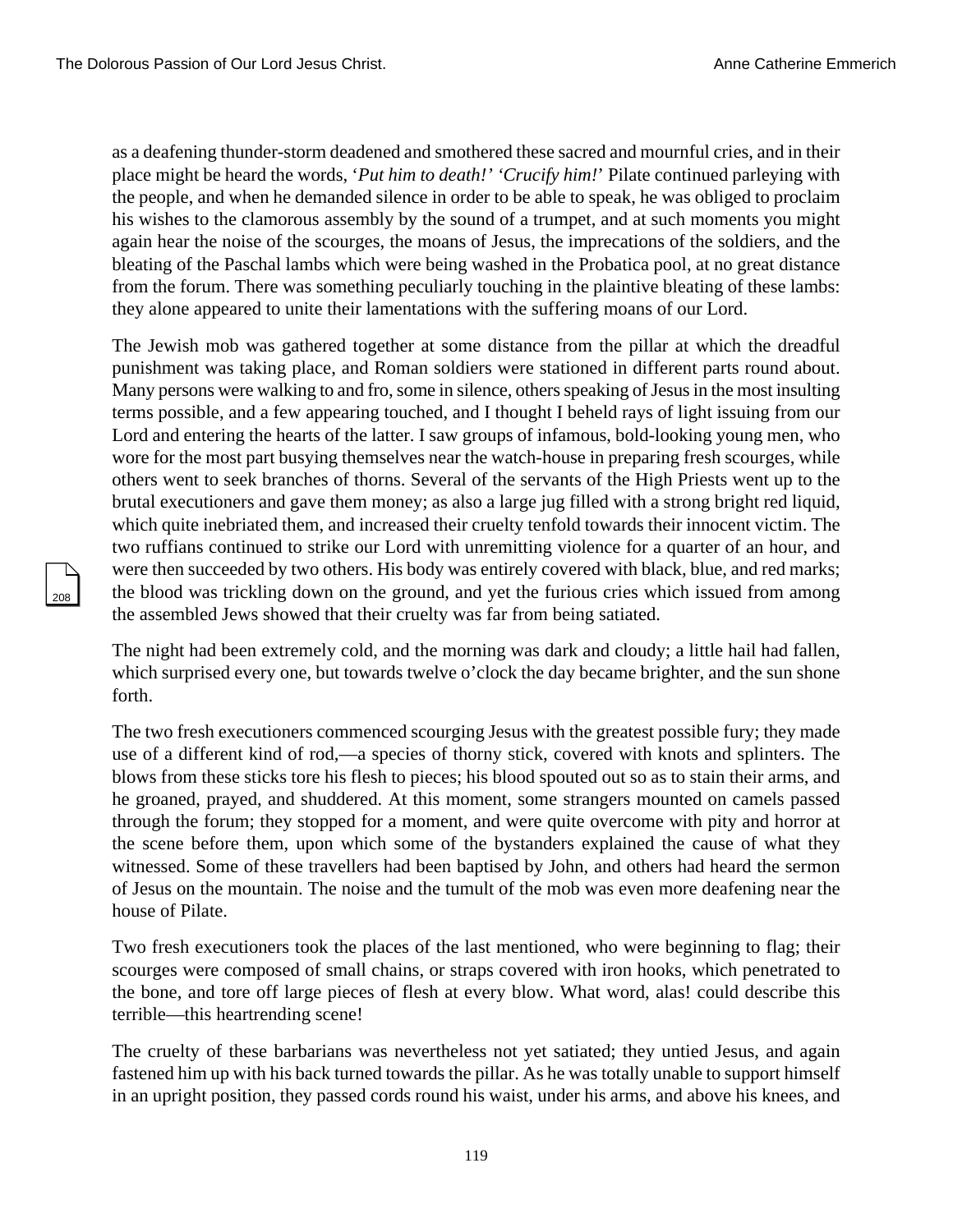having bound his hands tightly into the rings which wore placed at the upper part of the pillar, they recommenced scourging him with even greater fury than before; and one among them struck him constantly on the face with a new rod. The body of our Lord was perfectly torn to shreds,—it was but one wound. He looked at his torturers with his eyes filled with blood, as if entreating mercy; but their brutality appeared to increase, and his moans each moment became more feeble.

The dreadful scourging had been continued without intermission for three quarters of an hour, when a stranger of lowly birth, a relation to Ctésiphon, the blind man whom Jesus had cured, rushed from amidst the crowd, and approached the pillar with a knife shaped like a cutlass in his hand. 'Cease!' he exclaimed, in an indignant tone; 'Cease! scourge not this innocent man unto death!' The drunken miscreants, taken by surprise, stopped short, while he quickly severed the cords which bound Jesus to the pillar, and disappeared among the crowd. Jesus fell almost without consciousness on the ground, which was bathed with his blood. The executioners left him there, and rejoined their cruel companions, who were amusing themselves in the guard-house with drinking, and plaiting the crown of thorns.

Our Lord remained for a short time on the ground, at the foot of the pillar, bathed in his own blood, and two or three bold-looking girls came up to gratify their curiosity by looking at him. They gave a glance, and were turning away in disgust, but at the moment the pain of the wounds of Jesus was so intense that he raised his bleeding head and looked at them. They retired quickly, and the soldiers and guards laughed and made game of them.

During the time of the scourging of our Lord, I saw weeping angels approach him many times; I likewise heard the prayers he constantly addressed to his Father for the pardon of our sins—prayers which never ceased during the whole time of the infliction of this cruel punishment. Whilst he lay bathed in his blood I saw an angel present to him a vase containing a bright-looking beverage which appeared to reinvigorate him in a certain degree. The archers soon returned, and after giving him some blows with their sticks, bade him rise and follow them. He raised himself with the greatest difficulty, as his trembling limbs could scarcely support the weight of his body; they did not give him sufficient time to put on his clothes, but threw his upper garment over his naked shoulders and led him from the pillar to the guard-house, where he wiped the blood which trickled down his face with a corner of his garment. When he passed before the benches on which the High Priests were seated, they cried out, 'Put him to death! Crucify him! crucify him!' and then turned away disdainfully. The executioners led him into the interior of the guard-house, which was filled with slaves, archers, hodmen, and the very dregs of the people, but there were no soldiers.

The great excitement among the populace alarmed Pilate so much, that he sent to the fortress of Antonia for a reinforcement of Roman soldiers, and posted these well-disciplined troops round the guard-house; they were permitted to talk and to deride Jesus in every possible way, but were forbidden to quit their ranks. These soldiers, whom Pilate had sent for to intimidate the mob, numbered about a thousand.

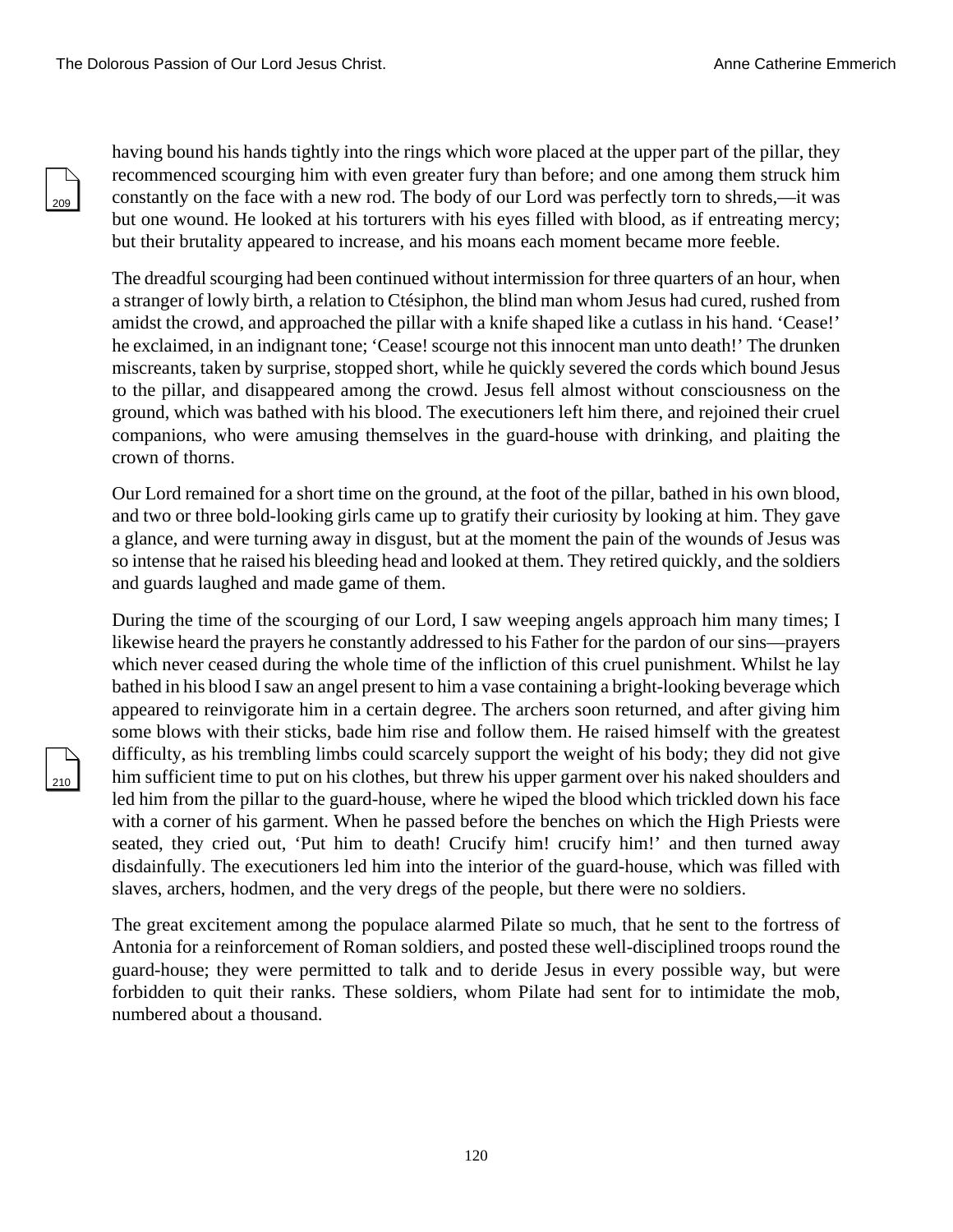212

### **CHAPTER XXIII.**

### **Mary, during the Flagellation of our Lord.**

I SAW the Blessed Virgin in a continual ecstasy during the time of the scourging of her Divine Son; she saw and suffered with inexpressible love and grief all the torments he was enduring. She groaned feebly, and her eyes were, red with weeping. A large veil covered her person, and she leant upon Mary of Heli, her eldest sister,<sup>12</sup> who was old and extremely like their mother, Anne. Mary of Cleophas, the daughter of Mary of Heli, was there also. The friends of Jesus and Mary stood around the latter; they wore large veils, appeared overcome with grief and anxiety, and were weeping as if in the momentary expectation of death. The dress of Mary was blue; it was long, and partly covered by a cloak made of white wool, and her veil was of rather a yellow white. Magdalen was totally beside herself from grief, and her hair was floating loosely under her veil.

When Jesus fell down at the foot of the pillar, after the flagellation, I saw Claudia Procles, the wife of Pilate, send some large pieces of linen to the Mother of God. I know not whether she thought that Jesus would be set free, and that his Mother would then require linen to dress his wounds, or whether this compassionate lady was aware of the use which would be made of her present. At the termination of the scourging, Mary came to herself for a time, and saw her Divine Son all torn and mangled, being led away by the archers after the scourging: he wiped his eyes, which were filled with blood, that he might look at his Mother, and she stretched out her hands towards him, and continued to look at the bloody traces of his footsteps. I soon after saw Mary and Magdalen approach the pillar where Jesus had been scourged; the mob were at a distance, and they were partly concealed by the other holy women, and by a few kind-hearted persons who had joined them; they knelt down on the ground near the pillar, and wiped up the sacred blood with the linen which Claudia Procles had sent. John was not at that time with the holy women, who were about twenty in number. The sons of Simeon and of Obed, and Veronica, as also the two nephews of Joseph of Arimathea—Aram and Themni—were in the Temple, and appeared to be overwhelmed with grief. It was not more than nine o'clock A.M. when the scourging terminated.

## **CHAPTER XXIV.**

<sup>12</sup> Mary of Heli is often spoken of in this relation. According to Sister Emmerich, she was the daughter of St. Joachim and St. Anne, and was born nearly twenty years before the Blessed Virgin. She was not the child of promise, and is called Mary of Heli, by which she is distinguished from the other of the same name, because she was the daughter of Joachim, or Heliachim. Her husband bore the name of Cleophas, and her daughter that of Mary of Cleophas. This daughter was, however, older than her aunt, the Blessed Virgin, and had been married first to Alpheus, by whom she had three sons, afterwards the Apostles Simon, James the Less and Thaddeus. She had one son by her second husband, Sabat and another called Simon, by her third husband, Jonas. Simon was afterwards Bishop of Jerusalem.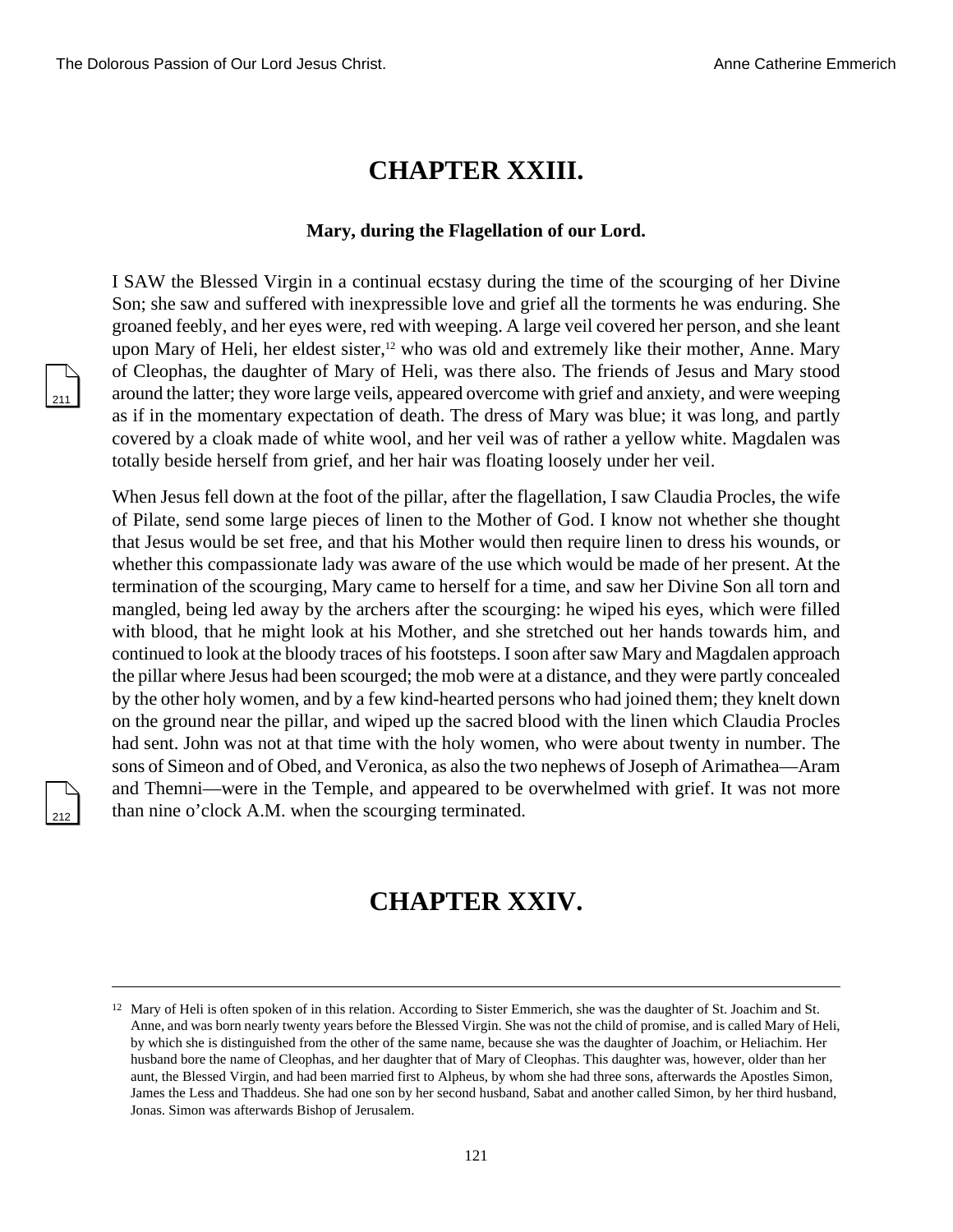### **Interruption of the Visions of the Passion by the Appearance of St. Joseph under the form of a Child.**

DURING the whole time of the visions which we have just narrated (that is to say, from the 18th of February until the 8th of March), Sister Emmerich continued to suffer all the mental and bodily tortures which were once endured by our Lord. Being totally immersed in these meditations, and, as it were, dead to exterior objects, she wept and groaned like a person in the hands of an executioner, trembled, shuddered, and writhed on her couch.. while her face resembled that of a man about to expire under torture, and a bloody sweat often trickled over her chest and shoulders. She generally perspired so profusely that her bed and clothes were saturated. Her sufferings from thirst were likewise fearful, and she might truly be compared to a person perishing in a desert from the want of water. Generally speaking, her mouth was so parched in the morning, and her tongue so contracted and dried up, that she could not speak, but was obliged by signs and inarticulate sounds to beg for relief. Her constant state of fever was probably brought on by the great pains she endured, added to which she likewise often took upon herself the illnesses and temporal calamities merited by others. It was always necessary for her to rest for a time before relating the different scenes of the Passion, nor was it always that she could speak of what she had seen, and she was even often obliged to discontinue her narrations for the day. She was in this state of suffering on Saturday the 8th of March, and with the greatest difficulty and suffering described the scourging of our Lord which she had seen in the vision of the previous night, and which appeared to be present to her mind during the greatest part, of the following day. Towards evening, however, a change took place, and there was an interruption in the course of meditations on the Passion which had latterly followed one another so regularly. We will describe this interruption, in order, in the first place, to give our readers a more full comprehension of the interior life of this most extraordinary person; and, in the second, to enable them to pause for a time to rest their minds, as I well know that meditations on the Passion of our Lord exhaust the weak, even when they remember that it was for their salvation that he suffered and died.

The life of Sister Emmerich, both as regarded her spiritual and intellectual existence, invariably harmonised with the spirit of the Church at different seasons of the year. It harmonised even more strongly than man's natural life does with the seasons, or with the hours of the day, and this caused her to be (if we may thus express ourselves) a realisation of the existence and of the various intentions of the Church. Her union with its spirit was so complete, that no sooner did a festival day begin (that is to say, on the eve), than a perfect change took place within her, both intellectually and spiritually. As soon as the spiritual sun of these festival days of the Church was set, she directed all her thoughts towards that which would rise on the following day, and disposed all her prayers, good works, and sufferings for the attainment of the special graces attached to the feast about to commence, like a plant which absorbs the dew, and revels in the warmth and light of the first rays of the sun. These changes did not, as will readily be believed, always take place at the exact moment when the sound of the Angelus announced the commencement of a festival, and summoned the faithful to prayer; for this bell is often, either through ignorance or negligence, rung at the wrong time; but they commenced at the time when the feast really began.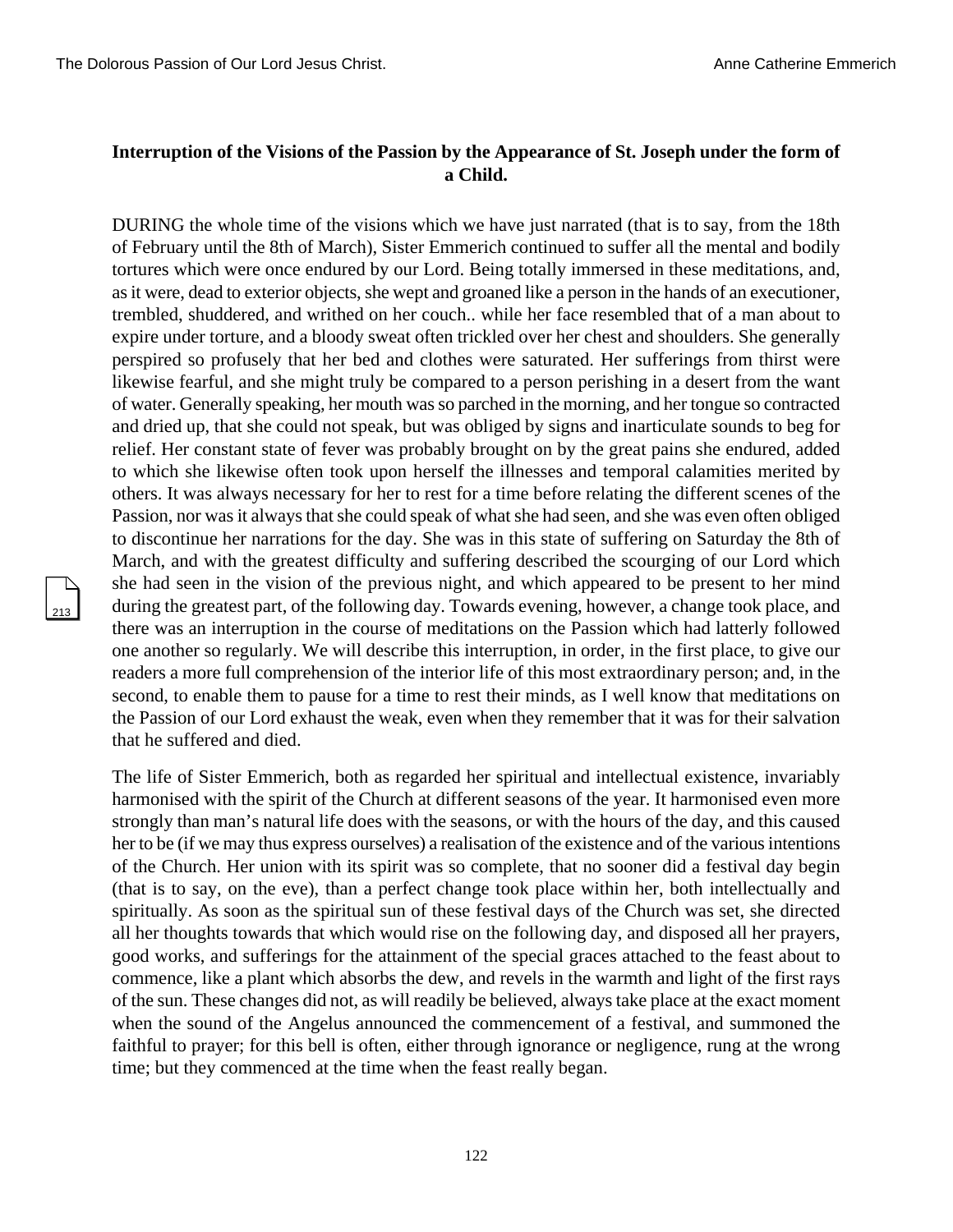If the Church commemorated a sorrowful mystery, she appeared depressed, faint, and almost powerless; but the instant the celebration of a joyful feast commenced, both body and soul revived to a new life, as if refreshed by the dew of new graces, and she continued in this calm, quiet, and happy state, quite released from every kind of suffering, until the evening. These things took place in her soul quite independently of her will; but as she had had from infancy the most ardent desire of being obedient to Jesus and to his Church, God had bestowed upon her those special graces which give a natural facility for practising obedience. Every faculty of her soul was directed towards the Church, in the same manner as a plant which, even if put into a dark cellar, naturally turns its leaves upwards, and appears to seek the light.

On Saturday, 8th of March 1823, after sunset, Sister Emmerich had, with the greatest difficulty, portrayed the different events of the scourging of our Lord, and the writer of these pages thought that her mind was occupied in the contemplation of the 'crowning with thorns,' when suddenly her countenance, which was previously pale and haggard, like that of a person on the point of death, became bright and serene, and she exclaimed in a coaxing tone, as if speaking to a child, 'O, that dear little boy! Who is he?—Stay, I will ask him. His name is Joseph. He has pushed his way through the crowd to come to me. Poor child, he is laughing; he knows nothing at all of what is going on. How light his clothing is! I fear he must be cold, the air is so sharp this morning. Wait, my child; let me put something more over you.' After saying these words in such a natural tone of voice that it was almost impossible for those present not to turn round and expect to see the child, she held up a dress which was near her, as would be done by a kind-hearted person wishing to clothe a poor frozen child. The friend who was standing by her bedside had not sufficient time to ask her to explain the words she had spoken, for a sudden change took place, both in her whole appearance and manner, when her attendant pronounced the word *obedience*,—one of the vows by which she had consecrated herself to our Lord. She instantly came to herself, and, like an obedient child awakening from a sound sleep and starting up at the voice of its mother, she stretched forth her hand, took the rosary and crucifix which were always at her side, arranged her dress, rubbed her eyes, and sat up. She was then carried from her bed to a chair, as she could neither stand nor walk; and it being the time for making her bed, her friend left the room in order to write out what he had heard during the day.

On Sunday, the 9th of March, the friend asked her attendant what Sister Emmerich meant the evening before when she spoke of a child called Joseph. The attendant answered, 'She spoke of him again many times yesterday evening; he is the son of a cousin of mine, and a great favourite of hers. I fear that her talking so much about him is a sign that he is going to have an illness, for she said so many times that the poor child was almost without clothing and that he must be cold.'

The friend remembered having often seen this little Joseph playing on the bed of Sister Emmerich, and he supposed that she was dreaming about him on the previous day. When the friend went to see her later in the day to endeavour to obtain a continuation of the narrations of the Passion, he found her, contrary to his expectation, more calm, and apparently better in health than on the previous day. She told him that she had seen nothing more after the scourging of our Lord; and when he questioned her concerning what she had said about little Joseph, she could not remember having spoken of the child at all. He then asked the reason of her being so calm, serene, and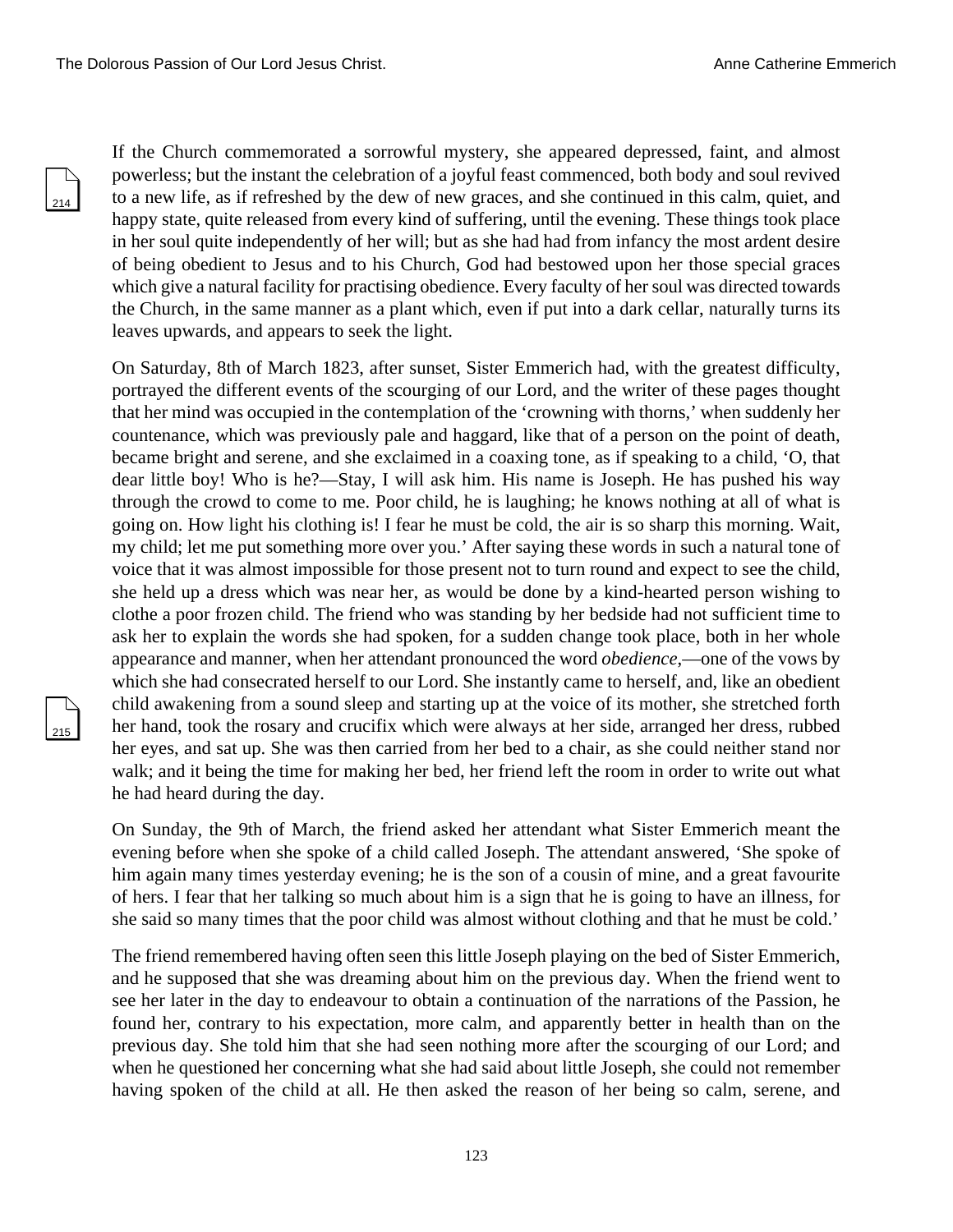217

apparently well in health; and she answered, 'I always feel thus when Mid-Lent comes, for then the Church sings with Isaias in the introit at Mass; "Rejoice, O, Jerusalem, and come together all you that love her; rejoice with joy, you that have been in sorrow, that you may exult and be filled from the breasts of your consolation." Mid-Lent Sunday is consequently a day of rejoicing; and you may likewise remember that, in the gospel of this day, the Church relates how our Lord fed five thousand men with five loaves and two fishes, of which twelve baskets of fragments remained, consequently we ought to rejoice.'

She likewise added, that our Lord had deigned to visit her on that day in the Holy Communion, and that she always felt especial spiritual consolation when she received him on that particular day of the year. The friend cast his eyes on the calendar of the diocese of Munster, and saw that on that day they not only kept Mid-Lent Sunday, but likewise the Feast of St. Joseph, the foster-father of our Lord; he was not aware of this before, because in other places the feast of St. Joseph is kept on the 19th, and he remarked this circumstance to Sister Emmerich, and asked her whether she did not think that was the cause of her speaking about Joseph. She answered that she was perfectly aware of its being the feast of the foster-father of Jesus, but that she had not been thinking of the child of that name. However, a moment after, she suddenly remembered what her thoughts had been the day before, and explained to her friend that the moment the feast of St. Joseph began, her visions of the sorrowful mysteries of the Passion ceased, and were superseded by totally different scenes, in which St. Joseph appeared under the form of a child, and that it was to him that the words we have mentioned above were addressed.

We found that when she received these communications the vision was often in the form of a child, especially in those cases when an artist would have made use of that simile to express his ideas. If, for instance, the accomplishment of some Scripture prophecy was being shown to her, she often saw by the side of the illustration a child, who clearly designated the characteristics of such or such a prophet, by his position, his dress, and the manner in which he held in his hand and waved to and fro the prophetic roll appended to a staff.

Sometimes, when she was in extreme suffering, a beautiful child, dressed in green, with a calm and serene countenance, would approach, and seat himself in a posture of resignation at the side of her bed, allowing himself to be moved from one side to the other, or even put down on to the ground, without the smallest opposition and constantly looking at her affectionately and consoling her. If, when quite prostrate from illness and the sufferings of others which she had taken upon herself, she entered into communication with a saint, either by participation in the celebration of his feast, or from his relics being brought to her, she sometimes saw passages of the childhood of this saint, and at others the most terrible scenes of his martyrdom. In her greatest sufferings she was usually consoled, instructed, or reproved (whichever the occasion called for) by apparitions under the form of children. Sometimes, when totally overcome by trouble and distress, she would fall asleep, and be carried back in imagination to the scenes and perils of her childhood. She sometimes dreamed, as her exclamations and gestures demonstrated, that she was once more a little country girl of five years old, climbing over a hedge, caught in the briars, and weeping with fear.

These scenes of her childhood were always events which had really occurred, and the words which escaped her showed what was passing in her mind. She would exclaim (as if repeating the words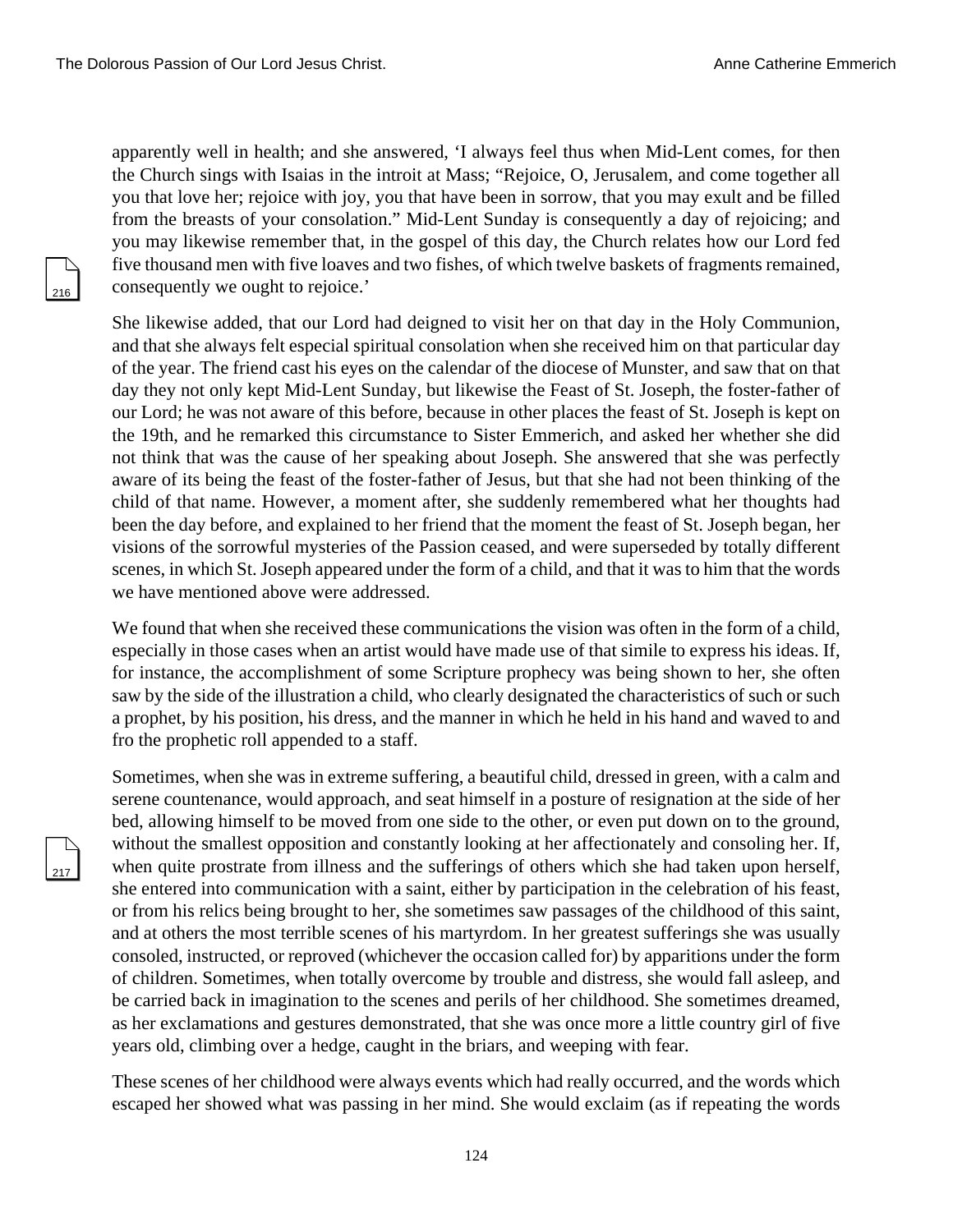of others): 'Why do you call out so?' 'I will not hold the hedge back until you are quiet and ask me gently to do so.' She had obeyed this injunction when she was a child and caught in the hedge, and she followed the same rule when grown up and suffering from the most terrible trials. She often spoke and joked about the thorn hedge, and the patience and prayer which had then been recommended to her, which admonition she, in after-life, had frequently neglected, but which had never failed her when she had recourse to it. This symbolical coincidence of the elements of her childhood with those of her riper years shows that, in the individual no less than in humanity at large, prophetic types may be found. But, to the individual as well as to mankind in general, a Divine Type has been given in the person of our Redeemer, in order that both the one and the other, by walking in his footsteps and with his assistance, may surpass human nature and attain to perfect wisdom and grace with God and man. Thus it is that the will of God is done on earth as in heaven, and that his kingdom is attained by 'men of good will.'

She then gave a short account of the visions which had, on the previous night, interrupted her visions of the Passion at the commencement of the feast of St. Joseph.

### **CHAPTER XXV.**

### **Description of the personal Appearance of the Blessed Virgin.**

WHILE these sad events were taking place I was in Jerusalem, sometimes in one locality and sometimes in another; I was quite overcome, my sufferings were intense, and I felt as if about to expire. During the time of the scourging of my adorable Spouse, I sat in the vicinity, in a part which no Jew dared approach, for fear of defiling himself; but I did not fear defilement, I was only anxious for a drop of our Lord's blood to fall upon me, to purify me. I felt so completely heartbroken that I thought I must die as I could not relieve Jesus, and each blow which he received drew from me such sobs and moans that I felt quite astonished at not being driven away. When the executioners took Jesus into the guardhouse, to crown him with thorns, I longed to follow that I might again contemplate him in his sufferings. Then it was that the Mother of Jesus, accompanied by the holy women, approached the pillar and wiped up the blood with which it and the ground around were saturated. The door of the guard-house was open, and I heard the brutal laughter of the heartless men who were busily employed in finishing off the crown of thorns which they had prepared for our Lord. I was too much affected to weep, but I endeavoured to drag myself near to the place where our Lord was to be crowned with thorns.



I once more saw the Blessed Virgin; her countenance was wan and pale, her eves red with weeping, but the simple dignity of her demeanour cannot be described. Notwithstanding her grief and anguish, notwithstanding the fatigue which she had endured (for she had been wandering ever since the previous evening through the streets of Jerusalem, and across the Valley of Josaphat), her appearance was placid and modest, and not a fold of her dress out of place. She looked majestically around,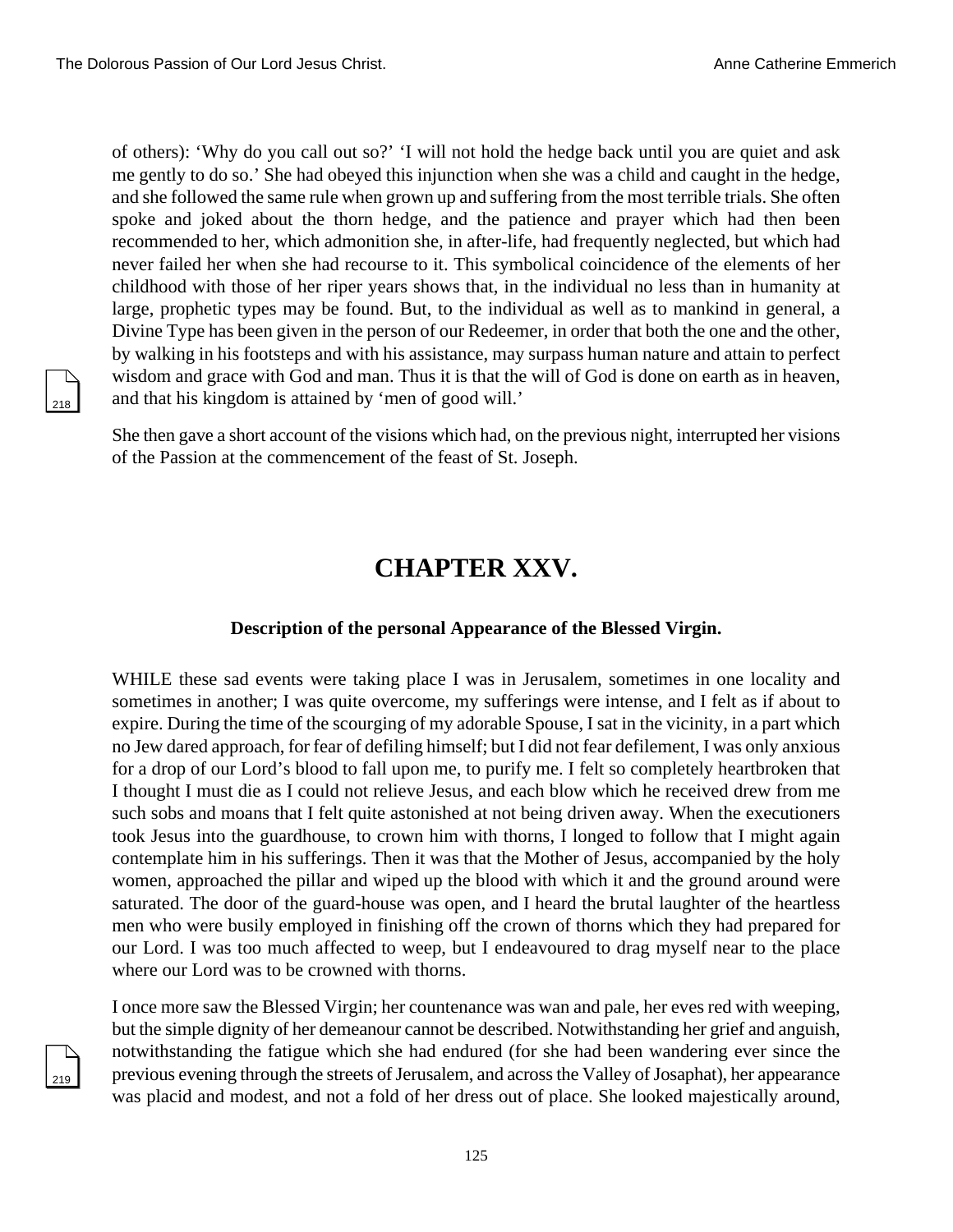and her veil fell gracefully over her shoulders. She moved quietly, and although her heart was a prey to the most bitter grief, her countenance was calm and resigned. Her dress was moistened by the dew which had fallen upon it during the night, and by the tears which she had shed in such abundance; otherwise it was totally unsoiled. Her beauty was great, but indescribable, for it was superhuman—a mixture of majesty, sanctity, simplicity, and purity.

The appearance of Mary Magdalen was totally different; she was taller and more robust, the expression of her countenance Showed greater determination, but its beauty was almost destroyed by the strong passions which she had so long indulged, and by the violent repentance and grief she had since felt. It was painful to look upon her; she was the very picture of despair, her long dishevelled hair was partly covered by her torn and wet veil, and her appearance was that of one completely absorbed by woe, and almost beside herself from sorrow. Many of the inhabitants of Magdalum were standing near, gazing at her with surprise and curiosity, for they had known her in former days, first in prosperity and afterwards in degradation and consequent misery. They pointed, they even cast mud upon her, but she saw nothing, knew nothing, and felt nothing, save her agonising grief.

# **CHAPTER XXVI.**

### **The Crowning with Thorns.**

No sooner did Sister Emmerich recommence the narrative of her visions on the Passion than she again became extremely ill, oppressed with fever, and so tormented by violent thirst that her tongue was perfectly parched and contracted; and on the Monday after Mid-Lent Sunday, she was so exhausted that it was not without great difficulty, and after many intervals of rest, that she narrated all which our Lord suffered in his crowning with thorns. She was scarcely able to speak, because she herself felt every sensation which she described in the following account:

Pilate harangued the populace many times during the time of the scourging of Jesus, but they interrupted him once, and vociferated, 'He shall be executed, even if we die for it.' When Jesus was led into the guard-house, they all cried out again, 'Crucify him, crucify him!'

After this there was silence for a time. Pilate occupied himself in giving different orders to the soldiers, and the servants of the High Priests brought them some refreshments; after which Pilate, whose superstitious tendencies made him uneasy in mind, went into the inner part of his palace in order to consult his gods, and to offer them incense.

When the Blessed Virgin and the holy women had gathered up the blood of Jesus, with which the pillar and the adjacent parts were saturated, they left the forum, and went into a neighbouring small house, the owner of which I do not know. John was not, I think, present at the scourging of Jesus.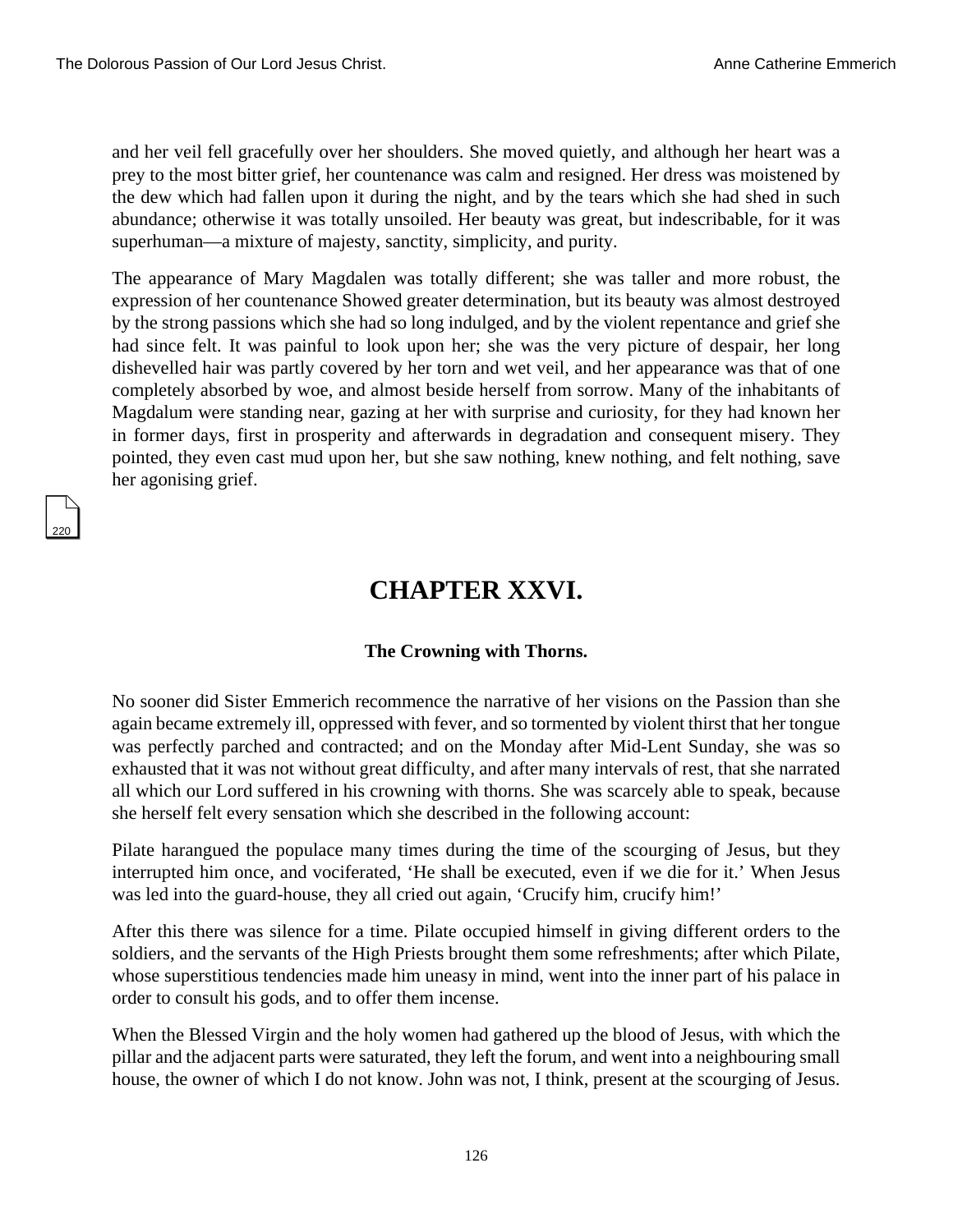222

A gallery encircled the inner court of the guard-house where our Lord was crowned with thorns, and the doors were open. The cowardly ruffians, who were eagerly waiting to gratify their cruelty by torturing and insulting our Lord, were about fifty in number, and the greatest part slaves or servants of the jailers and soldiers. The mob gathered round the building, but were soon displaced by a thousand Roman soldiers, who were drawn up in good order and stationed there. Although forbidden to leave their ranks, these soldiers nevertheless did their utmost by laughter and applause to incite the cruel executioners to redouble their insults; and as public applause gives fresh energy to a comedian, so did their words of encouragement increase tenfold the cruelty of these men.

In the middle of the court there stood the fragment of a pillar, and on it was placed a very low stool which these cruel men maliciously covered with sharp flints and bits of broken potsherds. Then they tore off the garments of Jesus, thereby reopening all his wounds; threw over his shoulders an old scarlet mantle which barely reached his knees; dragged him to the seat prepared, and pushed him roughly down upon it, having first placed the crown of thorns upon his head. The crown of thorns was made of three branches plaited together, the greatest part of the thorns being purposely turned inwards so as to pierce our Lord's head. Having first placed these twisted branches on his forehead, they tied them tightly together at the back of his head, and no sooner was this accomplished to their satisfaction than they put a large reed into his hand, doing all with derisive gravity as if they were really crowning him king. They then seized the reed, and struck his head so violently that his eyes were filled with blood; they knelt before him, derided him, spat in his face, and buffeted him, saying at the same time, '*Hail, King of the Jews*!' Then they threw down his stool, pulled him up again from the ground on which he had fallen, and reseated him with the greatest possible brutality.

It is quite impossible to describe the cruel outrages which were thought of and perpetrated by these monsters under human form. The sufferings of Jesus from thirst, caused by the fever which his wounds and sufferings had brought on, were intense.<sup>13</sup> He trembled all over, his flesh was torn piecemeal, his tongue contracted, and the only refreshment he received was the blood which trickled from his head on to his parched lips. This shameful scene was protracted a full half-hour, and the Roman soldiers continued during the whole time to applaud and encourage the perpetration of still greater outrages.

# **CHAPTER XXVII.**

<sup>&</sup>lt;sup>13</sup> These meditations on the sufferings of Jesus filled Sister Emmerich with such feelings of compassion that she begged of God to allow her to suffer as he had done. She instantly became feverish and parched with thirst, and, by morning, was speechless from the contraction of her tongue and of her lips. She was in this state when her friend came to her in the morning, and she looked like a victim which had just been sacrificed. Those around succeeded, with some difficulty, in moistening her mouth with a little water, but it was long before she could give any further details concerning her meditations on the Passion.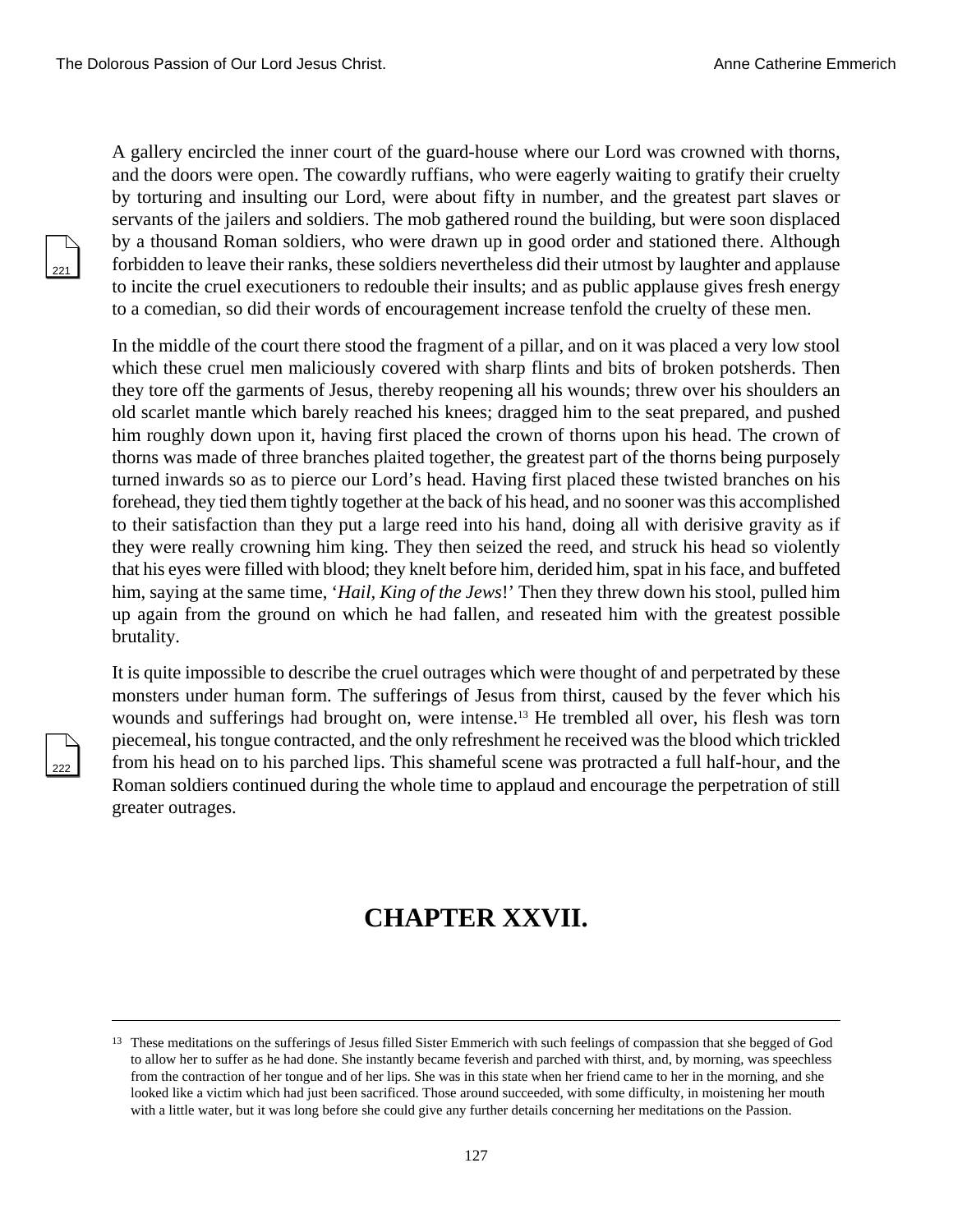224

### **Ecce Homo.**

THE cruel executioners then reconducted our Lord to Pilate's palace, with the scarlet cloak still thrown over his shoulders, the crown of thorns on his head, and the reed in his fettered hands. He was perfectly unrecognisable, his eyes, mouth, and beard being covered with blood, his body but one wound, and his back bowed down as that of an aged man, while every limb trembled as be walked. When Pilate saw him standing at the entrance of his tribunal, even he (hard-hearted as he usually was) started, and shuddered with horror and compassion, whilst the barbarous priests and the populace, far from being moved to pity, continued their insults and mockery. When Jesus had ascended the stairs, Pilate came forward, the trumpet was sounded to announce that the governor was about to speak, and he addressed the Chief Priests and the bystanders in the following words: '*Behold, I bring him forth to you, that you may know that I find no cause in him*.'

The archers then led Jesus up to Pilate, that the people might again feast their cruel eyes on him, in the state of degradation to which he was reduced. Terrible and heartrending, indeed, was the spectacle he presented, and an exclamation of horror burst from the multitude, followed by a dead silence, when he with difficulty raised his wounded head, crowned as it was with thorns, and cast his exhausted glance on the excited throng. Pilate exclaimed, as he pointed him out to the people; '*Ecce homo! Behold the man!*' The hatred of the High Priests and their followers was, if possible, increased at the right of Jesus, and they cried out, 'Put him to death; *crucify him*.' 'Are you not content?' said Pilate. 'The punishment he has received is, beyond question, sufficient to deprive him of all desire of making himself king.' But they cried out the more, and the multitude joined in the cry, 'Crucify him, crucify him!' Pilate then sounded the trumpet to demand silence, and said: '*Take you him and crucify him, for I find no cause in him*.' '*We have a law, and according to that law he ought to die*,' replied the priests, '*because he made himself the Son of God*.' These words, '*he made himself the Son of God*,' revived the fears of Pilate; he took Jesus into another room, and asked him; '*Whence art thou*?' But Jesus made no answer. '*Speakest thou not to me*?' said Pilate; '*knowest thou not that I have power to crucify thee, and power to release thee*?' '*Thou shouldst not have any power against me*,' replied Jesus, '*unless it were given thee from above; therefore he that hath delivered me to thee hath the greater sin*.'

The undecided, weak conduct of Pilate filled Claudia Procles with anxiety; she again sent him the pledge, to remind him of his promise, but he only returned a vague, superstitious answer, importing that he should leave the decision of the case to the gods. The enemies of Jesus, the High Priests and the Pharisees, having heard of the efforts which were being made by Claudia to save him, caused a report to be spread among the people, that the partisans of our Lord had seduced her, that he would be released, and then join the Romans and bring about the destruction of Jerusalem, and the extermination of Jews.

Pilate was in such a state of indecision and uncertainty as to be perfectly beside himself; he did not know what step to take next, and again addressed himself to the enemies of Jesus, declaring that '*he found no crime in him*,' but they demanded his death still more clamorously. He then remembered the contradictory accusations which had been brought against Jesus, the mysterious dreams of his wife, and the unaccountable impression which the words of Jesus had made on himself, and therefore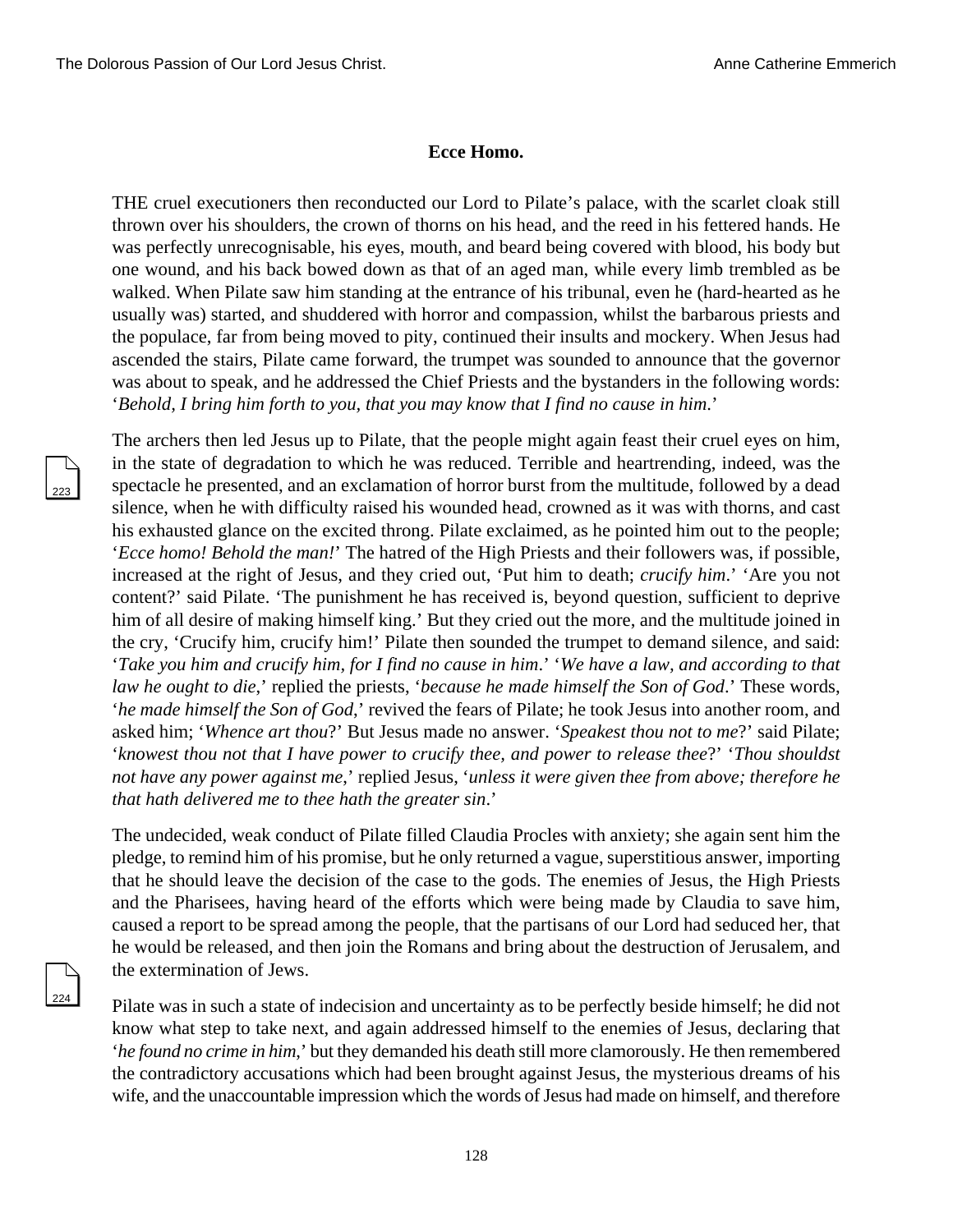determined to question him again in order thus to obtain some information which might enlighten him as to the course he ought to pursue; he therefore returned to the Prætorium, went alone into a room, and sent for our Saviour. He glanced at the mangled and bleeding Form before him, and exclaimed inwardly: 'Is it possible that he can be God?' Then he turned to Jesus, and adjured him to tell him if he was God, if he was that king who had been promised to the Jews, where his kingdom was, and to what class of gods he belonged. I can only give the sense of the words of Jesus, but they were solemn and severe. He told him 'that his kingdom was not of this world,' and he likewise spoke strongly of the many hidden crimes with which the conscience of Pilate was defiled; warned him of the dreadful fate which would be his, if he did not repent; and finally declared that he himself, the Son of Man, would come at the last day, to pronounce a just judgment upon him.

Pilate was half frightened and half angry at the words of Jesus; he returned to the balcony, and again declared that he would release Jesus; but they cried out: '*If thou release this man, thou art not Cæsar's friend. For whosoever maketh himself a king speaketh against Cæsar*.' Others said that they would accuse him to the Emperor of having disturbed their festival; that he must make up his mind at once, because they were obliged to be in the Temple by ten o'clock at night. The cry, '*Crucify him! crucify him!*' resounded on all sides; it re $\ddot{A}$  «choed even from the flat roofs of the houses near the forum, where many persons were assembled. Pilate saw that all his efforts were vain, that he could make no impression on the infuriated mob; their yells and imprecations were deafening, and he began to fear an insurrection. Therefore he took water, and washed his hands before the people, saying, '*I am innocent of the blood of this just man; look you to it*.' A frightful and unanimous cry then came from the dense multitude, who were assembled from all parts of Palestine, '*His blood be upon us, and upon our children*.'

# **CHAPTER XXVIII.**

### **Reflections on the Visions.**

WHENEVER, during my meditations on the Passion of our Lord, I imagine I hear that frightful cry of the Jews, '*His blood be upon us, and upon our children*,' visions of a wonderful and terrible description display before my eyes at the same moment the effect of that solemn curse. I fancy I see a gloomy sky covered with clouds, of the colour of blood, from which issue fiery swords and darts, lowering over the vociferating multitude; and this curse, which they have entailed upon themselves, appears to me to penetrate even to the very marrow of their bones, even to the unborn infants. They appear to me encompassed on all sides by darkness; the words they utter take, in my eyes, the form of black flames, which recoil upon them, penetrating the bodies of some, and only playing around others.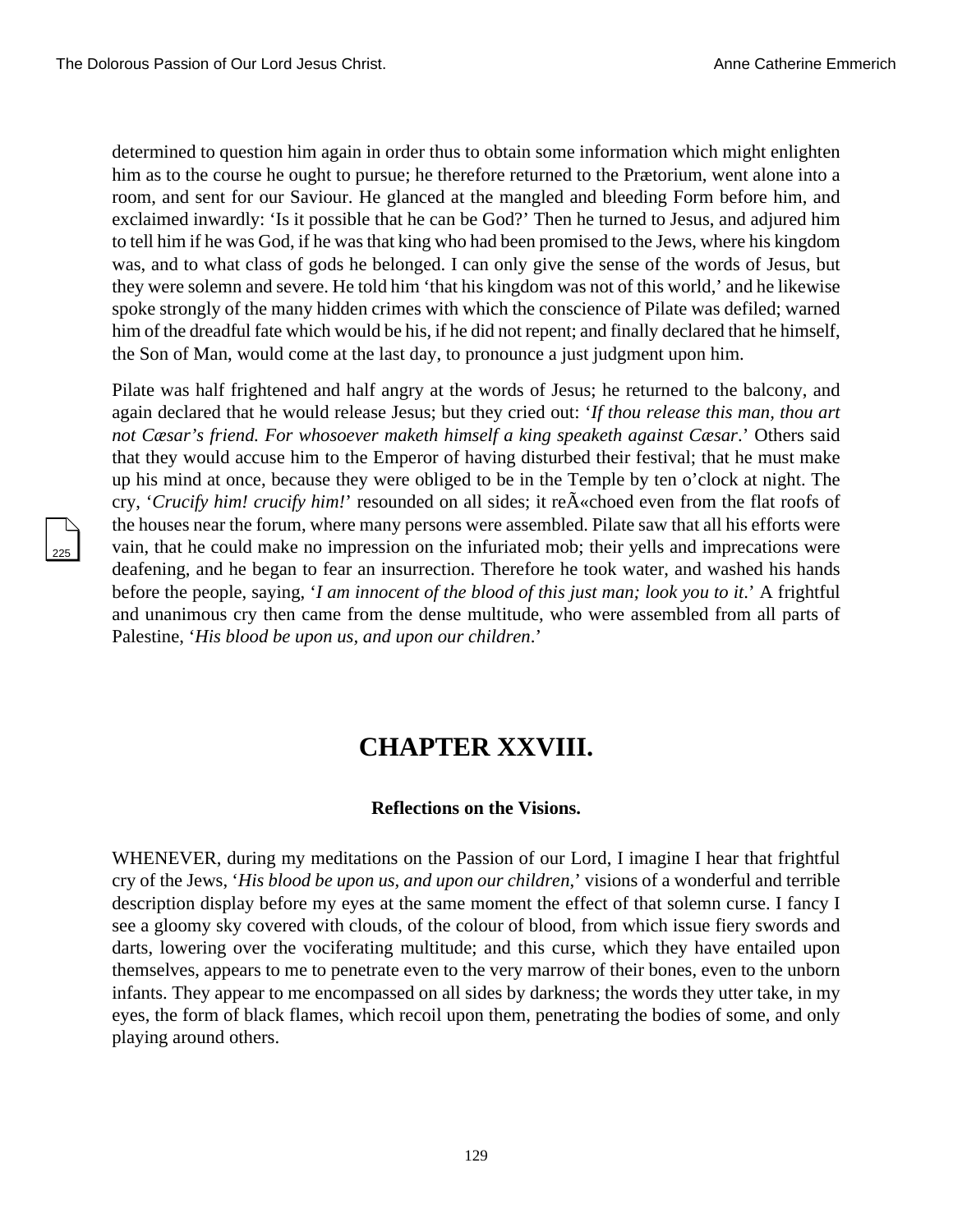The last-mentioned were those who were converted after the death of Jesus, and who were in considerable numbers, for neither Jesus nor Mary ever ceased praying, in the midst of their sufferings, for the salvation of these miserable beings.

When, during visions of this kind, I turn my thoughts to the holy souls of Jesus and Mary, and to those of the enemies of Christ, all that takes place within them is shown me under various forms. I see numerous devils among the crowd, exciting and encouraging the Jews, whispering in their ears, entering their months, inciting them still more against Jesus, but nevertheless trembling at the sight of his ineffable love and heavenly patience. Innumerable angels surrounded Jesus, Mary, and the small number of saints who were there. The exterior of these angels denotes the office they fall; some represent consolation, others prayer, or some of the works of mercy.

I likewise often see consolatory, and at other times menacing voices, under the appearance of bright or coloured gleams of light, issuing from the mouths of these different apparitions; and I see the feelings of their souls, their interior sufferings, and in a word, their every thought, under the appearance of dark or bright rays. I then understand everything perfectly, but it is impossible for me to give an explanation to others; besides which, I am so ill, and so totally overcome by the grief which I feel for my own sins and for those of the world, I am so overpowered by the sight of the sufferings of our Lord, that I can hardly imagine how it is possible for me to relate events with the slightest coherency. Many of these things, but more especially the apparitions of devils and of angels, which are related by other persons who have had visions of the Passion of Jesus Christ, are fragments of symbolical interior perceptions of this species, which vary according to the state of the soul of the spectator. Hence the numerous contradictions, because many things are naturally forgotten or omitted.

Sister Emmerich sometimes spoke on these subjects, either during the time of her visions on the Passion, or before they commenced; but she more often refused to speak at all concerning them, for fear of causing confusion in the visions. It is easy to see how difficult it must have been for her, in the midst of such a variety of apparitions, to preserve any degree of connection in her narrations. Who can therefore be surprised at finding some omissions and confusion in her descriptions?

### **CHAPTER XXIX.**

### **Jesus condemned to be crucified.**

PILATE, who did not desire to know the truth, but was solely anxious to get out of the difficulty without harm to himself, became more undecided than ever; his conscience whispered—'Jesus is innocent;' his wife said, 'he is holy;' his superstitious feelings made him fear that Jesus was the enemy of his gods; and his cowardice filled him with dread lest Jesus, if he was a god, should wreak his vengeance upon his judge. He was both irritated and alarmed at the last words of Jesus, and he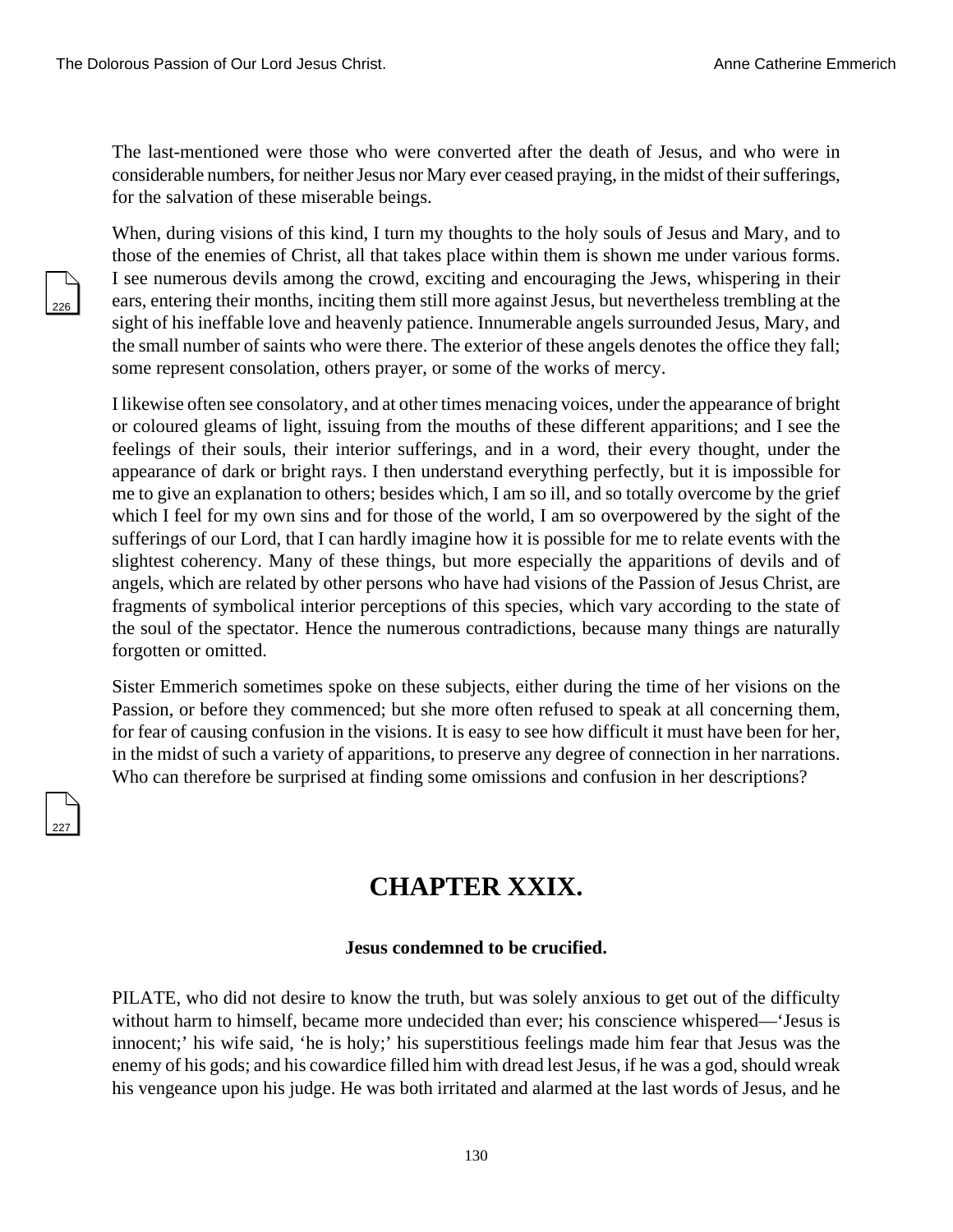made another attempt for his release; but the Jews instantly threatened to lay an accusation against him before the Emperor. This menace terrified him, and he determined to accede to their wishes, although firmly convinced in his own mind of the innocence of Jesus, and perfectly conscious that by pronouncing sentence of death upon him he should violate every law of justice, besides breaking the promise he had made to his wife in the morning. Thus did he sacrifice Jesus to the enmity of the Jews, and endeavour to stifle remorse by washing his hands before the people, saying, '*I am innocent of the blood of this just man; look you to it.'* Vainly dost thou pronounce these words, O Pilate! for his blood is on thy head likewise; thou canst not wash his blood from thy soul, as thou dost from thy hands.

Those fearful words, '*His blood be upon us and upon our children*,' had scarcely ceased to resound, when Pilate commenced his preparations for passing sentence. He called for the dress which he wore on state occasions, put a species of diadem, set in precious stones, on his head, changed his mantle, and caused a staff to be carried before him. He was surrounded with soldiers, preceded by officers belonging to the tribunal, and followed by Scribes, who carried rolls of parchments and books used for inscribing names and dates. One man walked in front, who carried the trumpet. The procession marched in this order from Pilate's palace to the forum, where an elevated seat, used on these particular occasions, was placed opposite to the pillar where Jesus was scourged. This tribunal was called Gabbatha; it was a kind of round terrace, ascended by means of staircases; on the top was a seat for Pilate, and behind this seat a bench for those in minor offices, while a number of soldiers were stationed round the terrace and upon the staircases. Many of the Pharisees had left the palace and were gone to the Temple, so that Annas, Caiphas, and twenty-eight priests alone followed the Roman governor on to the forum, and the two thieves were taken there at the time that Pilate presented our Saviour to the people, saying: '*Ecce homo*!'

Our Lord was still clothed in his purple garment, his crown of thorns upon his head, and his hands manacled, when the archers brought him up to the tribunal, and placed him between the two malefactors. As soon as Pilate was seated, he again addressed the enemies of Jesus, in these words, '*Behold your King*!'

But the cries of '*Crucify him! Crucify him!*' resounded on all sides.

'*Shall I crucify your King*?' said Pilate.

'*We have no King but Cæsar*!' responded the High Priests.

Pilate found it was utterly hopeless to say anything more, and therefore commenced his preparations for passing sentence. The two thieves had received their sentence of crucifixion some time before; but the High Priests had obtained a respite for them, in order that our Lord might suffer the additional ignominy of being executed with two criminals of the most infamous description. The crosses of the two thieves were by their sides; that intended for our Lord was not brought, because he was not as yet sentenced to death.

The Blessed Virgin, who had retired to some distance after the scourging of Jesus, again approached to hear the sentence of death pronounced upon her Son and her God. Jesus stood in the midst of the archers, at the foot of the a staircase leading up to the tribunal. The trumpet was sounded to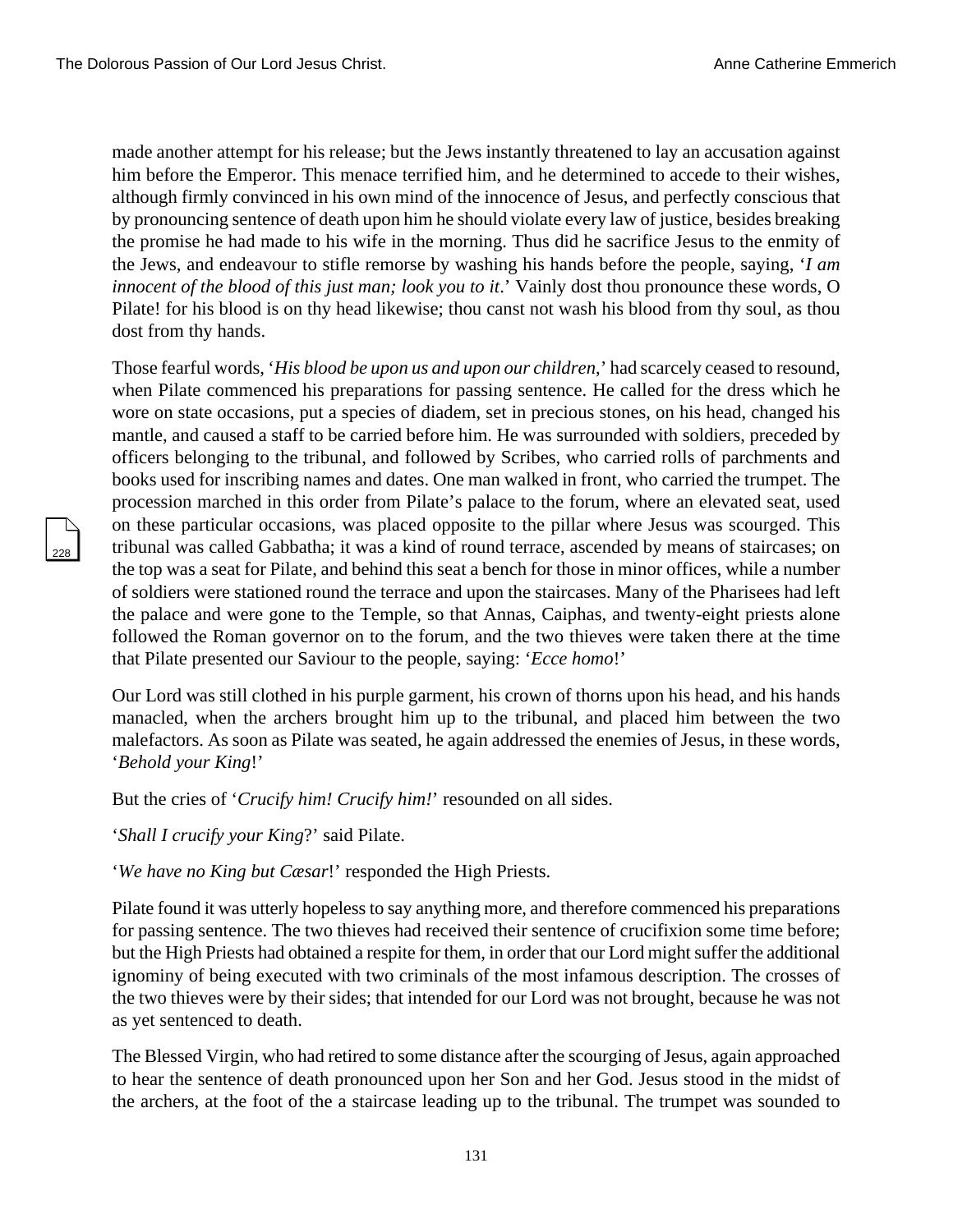demand silence, and then the cowardly, the base judge, in a tremulous undecided voice, pronounced the sentence of death on the Just Man. The sight of the cowardice and duplicity of this despicable being, who was nevertheless puffed up with pride at his important position, almost overcame me, and the ferocious joy of the executioners—the triumphant countenances of the High Priests, added to the deplorable condition to which our loving Saviour was reduced, and the agonising grief of his beloved Mother—still further increased my pain. I looked up again, and saw the cruel Jews almost devouring their victim with their eyes, the soldiers standing coldly by, and multitudes of horrible demons passing to and fro and mixing in the crowd. I felt that I ought to have been in the place of Jesus, my beloved Spouse, for the sentence would not then have been unjust; but I was so overcome with anguish, and my sufferings were so intense, that I cannot exactly remember all that I did see. However, I will relate all as nearly as I can.

After a long preamble, which was composed principally of the most pompous and exaggerated eulogy of the Emperor Tiberias, Pilate spoke of the accusations which had been brought against Jesus by the High Priests. He said that they had condemned him to death for having disturbed the public peace, and broken their laws by calling himself the Son of God and King of the Jews; and that the people had unanimously demanded that their decree should be carried out. Notwithstanding his oft-repeated conviction of the innocence of Jesus, this mean and worthless judge was not ashamed of saying that he likewise considered their decision a just one, and that he should therefore pronounce sentence—which he did in these words: 'I condemn Jesus of Nazareth, the King of the Jews, to be crucified;' and he ordered the executioners to bring the cross. I think I remember likewise that he took a long stick in his hands, broke it, and threw the fragments at the feet of Jesus.

On hearing these words of Pilate the Mother of Jesus became for a few moments totally unconscious, for she was now certain that her beloved Son must die the most ignominious and the most painful of all deaths. John and the holy women carried her away, to prevent the heartless beings who surrounded them from adding crime to crime by jeering at her grief; but no sooner did she revive a little than she begged to be taken again to each spot which had been sanctified by the sufferings of her Son, in order to bedew them with her tears; and thus did the Mother of our Lord, in the name of the Church, take possession of those holy places.

Pilate then wrote down the sentence, and those who stood behind him copied it out three times. The words which he wrote were quite different from those he had pronounced; I could see plainly that his mind was dreadfully agitated—an angel of wrath appeared to guide his hand. The substance of the written sentence was this: 'I have been compelled, for fear of an insurrection, to yield to the wishes of the High Priests, the Sanhedrim, and the people, who tumultuously demanded the death of Jesus of Nazareth, whom they accused of having disturbed the public peace, and also of having blasphemed and broken their laws. I have given him up to them to be crucified, although their accusations appeared to be groundless. I have done so for fear of their alleging to the Emperor that I encourage insurrections, and cause dissatisfaction among the Jews by denying them the rights of justice.'

He then wrote the inscription for the cross, while his clerks copied out the sentence several times, that these copies might be sent to distant parts of the country.

230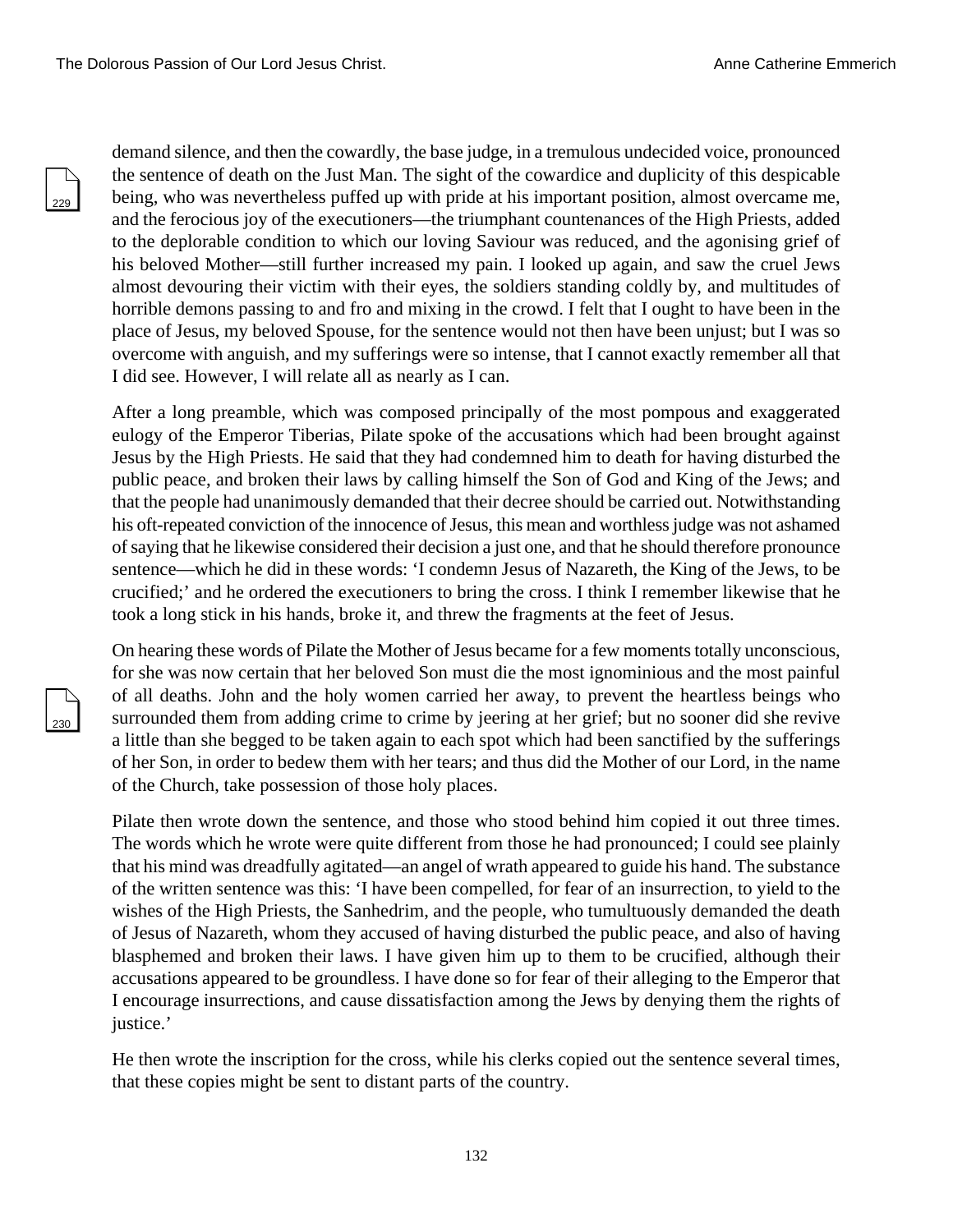232

The High Priests were extremely dissatisfied at the words of the sentence, which they said were not true; and they clamorously surrounded the tribunal to endeavour to persuade him to alter the inscription, and not to put *King of the Jews*, but *that he said, I am the King of the Jews*.

Pilate was vexed, and answered impatiently, '*What I have written I have written*!'

They were likewise anxious that the cross of our Lord should not be higher than those of the two thieves, but it was necessary for it to be so, because there would otherwise not have been sufficient place for Pilate's inscription; they therefore endeavoured to persuade him not to have this obnoxious inscription put up at all. But Pilate was determined, and their words made no impression upon him; the cross was therefore obliged to be lengthened by a fresh bit of wood. Consequently the form of the cross was peculiar—the two arms stood out like the branches of a tree growing from the stem, and the shape was very like that of the letter **Y**, with the lower part lengthened so as to rise between the arms, which had been put on separately, and were thinner than the body of the cross. A piece of wood was likewise nailed at the bottom of the cross for the feet to rest upon.

During the time that Pilate was pronouncing the iniquitous sentence, I saw his wife, Claudia Procles, send him back the pledge which he had given her, and in the evening she left his palace and joined the friends of our Lord, who concealed her in a subterraneous vault in the house of Lazarus at Jerusalem. Later in the same day, I likewise saw a friend of our Lord engrave the words, *Judex injustus*, and the name of Claudia Procles, on a green-looking stone, which was behind the terrace called Gabbatha—this stone is still to be found in the foundations of a church or house at Jerusalem, which stands on the spot formerly called Gabbatha. Claudia Procles became a Christian, followed St. Paul, and became his particular friend.

No sooner had Pilate pronounced sentence than Jesus was given up into the hands of the archers, and the clothes which he had taken off in the court of Caiphas were brought for him to put on again. I think some charitable persons had washed them, for they looked clean. The ruffians who surrounded Jesus untied his hands for his dress to be changed, and roughly dragged off the scarlet mantle with which they had clothed him in mockery, thereby reopening all his wounds; he put on his own linen under-garment with trembling hands, and they threw his scapular over his shoulders. As the crown of thorns was too large and prevented the seamless robe, which his Mother had made for him, from going over his head., they pulled it off violently, heedless of the pain thus inflicted upon him. His white woollen dress was next thrown over his shoulders, and then his wide belt and cloak. After this, they again tied round his waist a ring covered with sharp iron points, and to it they fastened the cords by which he was led, doing all with their usual brutal cruelty.

The two thieves were standing, one on the right and the other on the left of Jesus, with their hands tied and a chain round their necks; they were covered with black and livid marks, the effects of the scourging of the previous day. The demeanour of the one who was afterwards converted was quiet and peaceable, while that of the other, on the contrary, was rough and insolent, and he joined the archers in abusing and insulting Jesus, who looked upon his two companions with love and compassion, and offered up his sufferings for their salvation. The archers gathered together all the implements necessary for the crucifixions, and prepared everything for the terrible and painful journey to Calvary.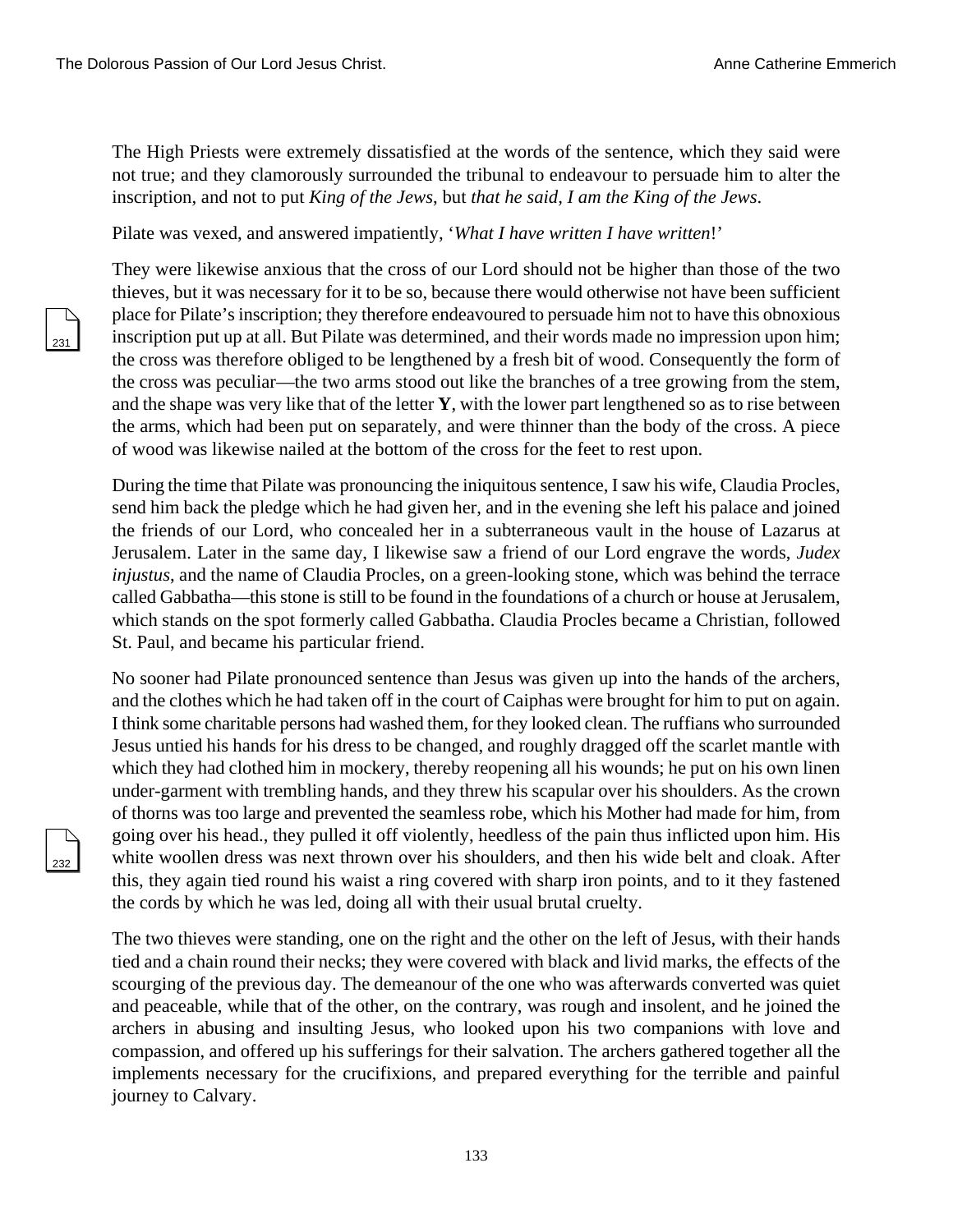Annas and Caiphas at last left off disputing with Pilate, and angrily retired, taking with them the sheets of parchment on which the sentence was written; they went away in haste, fearing that they should get to the Temple too late for the Paschal sacrifice. Thus did the High Priests, unknowingly to themselves, leave the true Paschal Lamb. They went to a temple made of stone, to immolate and to sacrifice that lamb which was but a symbol, and they left the true Paschal Lamb, who was being led to the Altar of the Cross by the cruel executioners; they were most careful not to contract exterior defilement, while their souls were completely defiled by anger, hatred, and envy. They had said, '*His blood be upon us and upon our children*!' And by these words they had performed the ceremony, and had placed the hand of the sacrificer upon the head of the Victim. Thus were the two paths formed—the one leading to the altar belonging to the Jewish law, the other leading to the Altar of Grace: Pilate, that proud and irresolute pagan, that slave of the world, who trembled in the presence of the true God, and yet adored his false gods, took a middle path, and returned to his palace.

The iniquitous sentence was given at about ten in the morning.

# **CHAPTER XXX.**

#### **The Carriage of the Cross.**

WHEN Pilate left the tribunal a portion of the soldiers followed him, and were drawn. up in files before the palace; a few accompanying the criminals. Eight-and- twenty armed Pharisees came to the forum on horseback, in order to accompany Jesus to the place of execution, and among these were the six enemies of Jesus, who had assisted in arresting him in the Garden of Olives. The archers led Jesus into the middle of the court, the slaves threw down the cross at his feet, and the two arras were forthwith tied on to the centre piece. Jesus knelt down by its side, encircled it with his sacred arms, and kissed it three times, addressing, at the same time, a most touching prayer of thanksgiving to his Heavenly Father for that work of redemption which he had begun. It was the custom among pagans for the priest to embrace a new altar, and Jesus in like manner embraced his cross, that august altar on which the bloody and expiatory sacrifice was about to be offered. The archers soon made him rise, and then kneel down again, and almost without any assistance, place the heavy cross on his right shoulder, supporting its great weight with his right hand. I saw angels come to his assistance, otherwise he would have been unable even to raise it from the ground. Whilst he was on his knees, and still praying, the executioners put the arms of the crosses, which were a little curved and not as yet fastened to the centre pieces, on the backs of the two thieves, and tied their hands tightly to them. The middle parts of the crosses were carried by slaves, as the transverse pieces wore not to be fastened to them until just before the time of execution. The trumpet sounded to announce the departure of Pilate's horsemen, and one of the Pharisees belonging to the escort came up to Jesus, who was still kneeling, and said, 'Rise, we have had a sufficiency of thy fine speeches; rise and set off.' They pulled him roughly up, for he was totally unable to rise without assistance, and he then fell upon his shoulders the weight of that cross which we must carry after

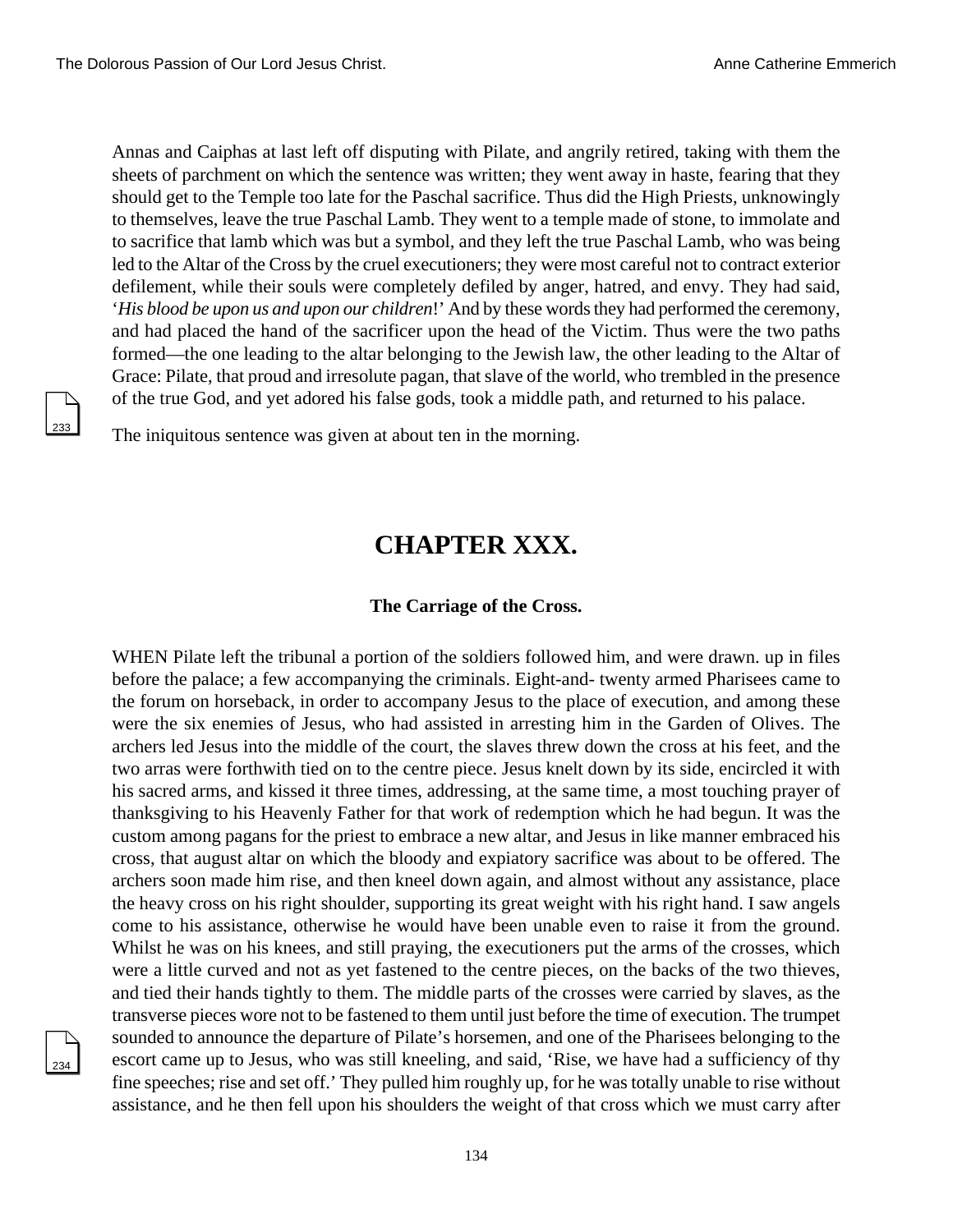him, according to his true and holy command to follow him. Thus began that triumphant march of the King of King, a march so ignominious on earth, and so glorious in heaven.

By means of ropes, which the executioners had fastened to the foot of the cross, two archers supported it to prevent its getting entangled in anything, and four other soldiers took hold of the ropes, which they had fastened to Jesus underneath his clothes. The sight of our dear Lord trembling beneath his burden, reminded me forcibly of Isaac, when he carried the wood destined for his own sacrifice up the mountain. The trumpet of Pilate was sounded as the signal for departure, for he himself intended to go to Calvary at the head of a detachment of soldiers, to prevent the possibility of an insurrection. He was on horseback, in armour, surrounded by officers and a body of cavalry, and followed by about three hundred of the infantry, who came from the frontiers of Italy and Switzerland. The procession was headed by a trumpeter, who sounded his trumpet at every corner and proclaimed the sentence. A number of women and children walked behind the procession with ropes, nails, wedges, and baskets filled with different articles, in their hands; others, who were stronger, carried poles, ladders, and the centre pieces of the crosses of the two thieves, and some of the Pharisees followed on horseback. A boy who had charge of the inscription which Pilate had written for the cross, likewise carried the crown of thorns (which had been taken off the head of Jesus) at the end of a long stick, but he did not appear to be wicked and hard-hearted like the rest. Next I beheld our Blessed Saviour and Redeemer—his bare feet swollen and bleeding—his back bent as though he were about to sink under the heavy weight of the cross, and his whole body covered with wounds and blood. He appeared to be half fainting from exhaustion (having had neither refreshment or sleep since the supper of the previous night), weak from loss of blood, and parched with thirst produced by fever and pain. He supported the cross on his right shoulder with his right hand, the left hung almost powerless at his side, but he endeavoured now and then to hold up his long garment to prevent his bleeding feet from getting entangled in it. The four archers who held the cords which were fastened round his waist, walked at some distance from him, the two in front pulled him on, and the two behind dragged him back, so that he could not get on at all without the greatest difficulty. His hands were cut by the cords with which they had been bound; his face bloody and disfigured; his hair and beard saturated with blood; the weight of the cross and of his chains combined to press and make the woollen dress cleave to his wounds, and reopen them: derisive and heartless words alone were addressed to him, but he continued to pray for his persecutors, and his countenance bore an expression of combined love and resignation. Many soldiers under arms walked by the side of the procession, and after Jesus came the two thieves, who were likewise led, the arms of their crosses, separate from the middle, being placed upon their backs, and their hands tied tightly to the two ends. They were clothed in large aprons, with a sort of sleeveless scapular which covered the upper part of their bodies, and they had straw caps upon their heads. The good thief was calm, but the other was, on the contrary, furious, and never ceased cursing and swearing. The rear of the procession was brought up by the remainder of the Pharisees on horseback, who rode to and fro to keep order. Pilate and his courtiers were at a certain distance behind; he was in the midst of his officers clad in armour, preceded by a squadron of cavalry, and followed by three hundred foot soldiers; he crossed the forum, and then entered one of the principal streets, for he was marching through the town in order to prevent any insurrection among the people.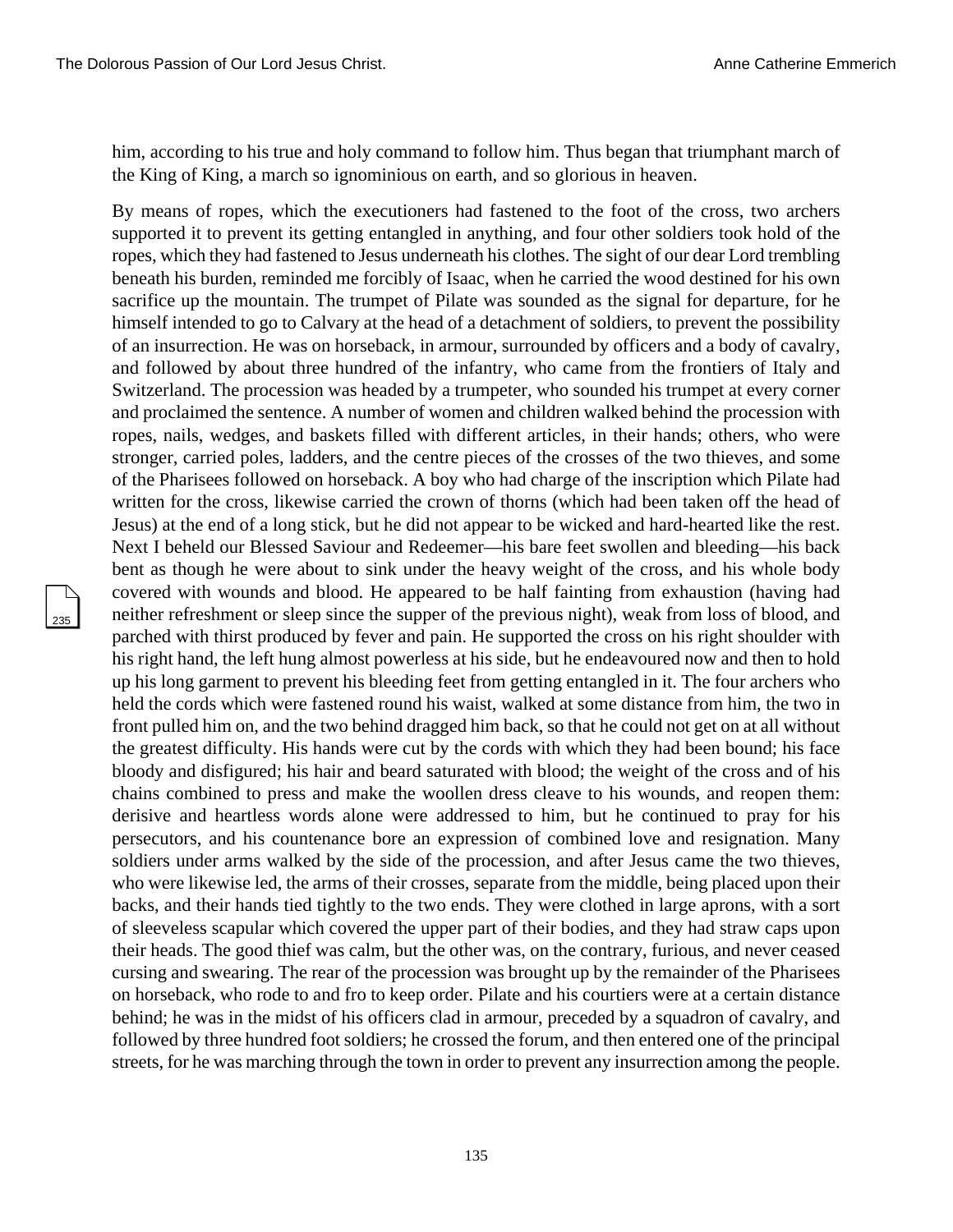237

Jesus was conducted by a narrow back street, that the procession might not inconvenience the persons who were going to the Temple, and likewise in order that Pilate and his band might have the whole principal street entirely to themselves. The crowd had dispersed and started in different directions almost immediately after the reading of the sentence, and the greatest part of the Jews either returned to their own houses, or to the Temple, to hasten their preparations for sacrificing the Paschal Lamb; but a certain number were still hurrying on in disorder to see the melancholy procession pass; the Roman soldiers prevented all persons from joining the procession, therefore the most curious were obliged to go round by back streets, or to quicken their steps so as to reach Calvary before Jesus. The street through which they led Jesus was both narrow and dirty; he suffered much in passing through it, because the archers were close and harassed him. Persons stood on the roofs of the houses, and at the windows, and insulted him with opprobrious language; the slaves who were working in the streets threw filth and mud at him; even the children, incited by his enemies, had filled their pinafores with sharp stones, which they throw down before their doors as he passed, that he might be obliged to walk over them.

## **CHAPTER XXXI.**

### **The first Fall of Jesus.**

THE street of which we have just spoken, after turning a little to the left, became rather steep, as also wider, a subterranean aqueduct proceeding from Mount Sion passed under it, and in its vicinity was a hollow which was often filled with water and mud after rain, and a large stone was placed in its centre to enable persons to pass over more easily. When Jesus reached this spot, his strength was perfectly exhausted; he was quite unable to move; and as the archers dragged and pushed him without showing the slightest compassion, he fell quite down against this stone, and the cross fell by his side. The cruel executioners were obliged to stop, they abused and struck him unmercifully, but the whole procession came to a standstill, which caused a degree of confusion. Vainly did he hold out his hand for some one to assist him to rise: 'Ah!' he exclaimed, 'all will soon be over;' and he prayed for his enemies. 'Lift him up,' said the Pharisees, I otherwise he will die in our hands.' There were many women and children following the procession; the former wept, and the latter were frightened. Jesus, however, received support from above, and raised his head; but these cruel men, far from endeavouring to alleviate his sufferings, put the crown of thorns again on his head before they pulled him out of the mud, and no sooner was he once more on his feet than they replaced the cross on his back. The crown of thorns which encircled his head increased his pain inexpressibly, and obliged him to bend on one side to give room for the cross, which lay heavily on his shoulders.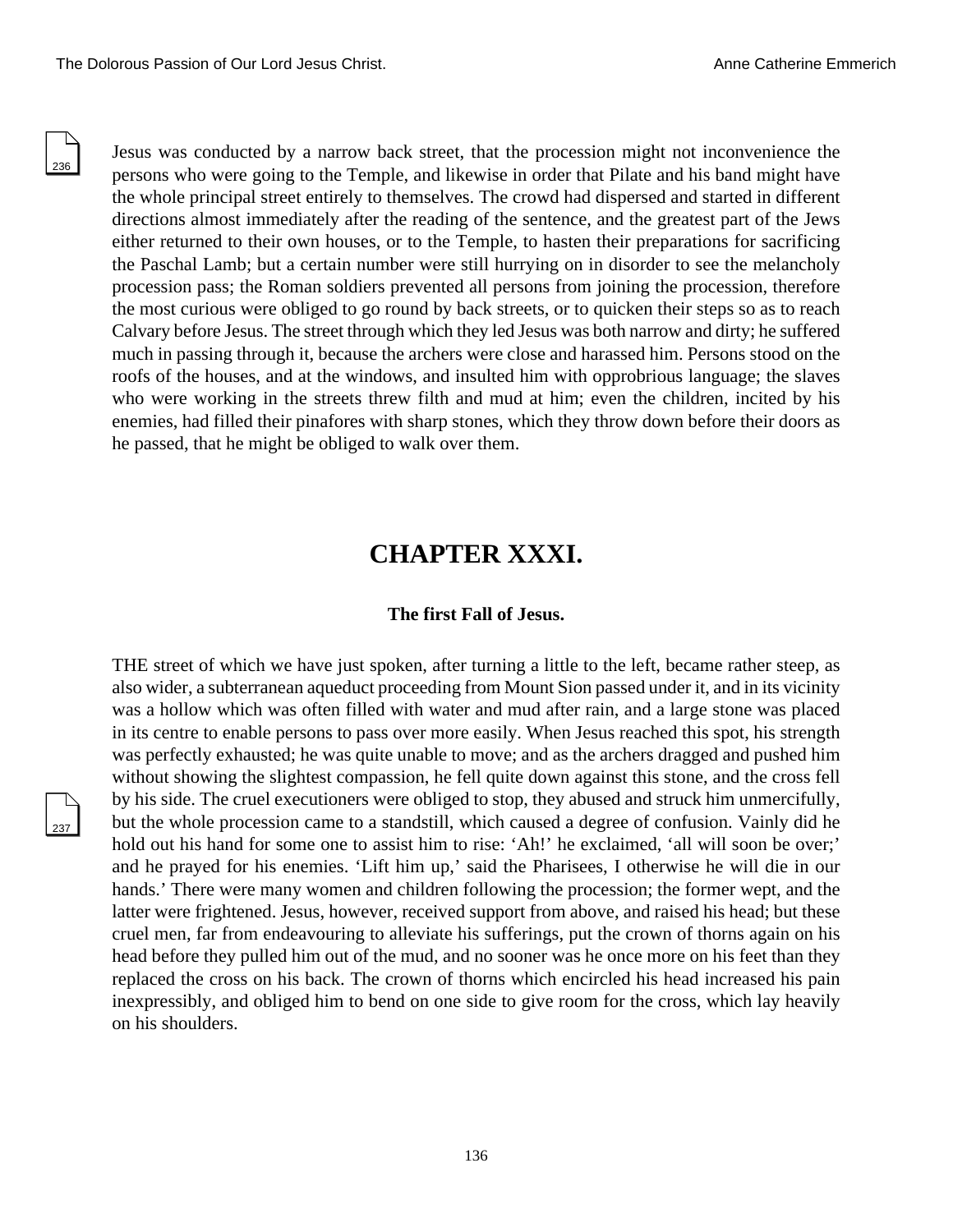239

### **CHAPTER XXXII.**

### **The second Fall of Jesus.**

THE afflicted Mother of Jesus had left the forum, accompanied by John and some other women, immediately after the unjust sentence was pronounced. She had employed herself in walking to many of the spots sanctified by our Lord and watering them with her tears; but when the sound of the trumpet, the rush of people, and the clang of the horsemen announced that the procession was about to start for Calvary, she could not resist her longing desire to behold her beloved Son once more, and she begged John to take her to some place through which he must pass. John conducted her to a palace, which had an entrance in that street which Jesus traversed after his first fall; it was, I believe, the residence of the high priest Caiphas, whose tribunal was in the division called Sion. John asked and obtained leave from a kind-hearted servant to stand at the entrance mentioned above, with Mary and her companions. The Mother of God was pale, her eyes were red with weeping, and she was closely wrapped in a cloak of a bluish-gray colour. The clamour and insulting speeches of the enraged multitude might be plainly heard; and a herald at that moment proclaimed in a. loud voice, that three criminals were about to be crucified. The servant opened the door; the dreadful sounds became more distinct every moment; and Mary threw herself on her knees. After praying fervently, she turned to John and said, 'Shall I remain? ought I to go a-way? shall I have strength to support such a sight?' John made answer, 'If you do not remain to see him pass, you will grieve afterwards.' They remained therefore near the door, with their eyes fixed on the procession, which was still distant, but advancing by slow degrees. When those who were carrying the instruments for the execution approached, and the Mother of Jesus saw their insolent and triumphant looks, she could not control her feelings, but joined her hands as if to implore the help of heaven; upon which one among them said to his companions: 'What woman is that who is uttering such lamentations?' Another answered: 'She is the Mother of the Galilæan.' When the cruel men heard this, far from being moved to compassion, they began to make game of the grief of this most afflicted Mother: they pointed at her, and one of them took the nails which were to be used for fastening Jesus to the cross, and presented them to her in an insulting manner; but she turned away, fixed her eyes upon Jesus, who was drawing near, and leant against the, pillar for support, lest she should again faint from grief, for her cheeks were as pale as death, and her lips almost blue. The Pharisees on horseback passed by first, followed by the boy who carried the inscription. Then came her beloved Son. He was almost sinking under the heavy weight of his cross,. and his head, still crowned with thorns, was drooping in agony on his shoulder. He cast a look of compassion and sorrow upon his Mother, staggered, and fell for the second time upon his hands and knees. Mary was perfectly agonised at this sight; she forgot all else; she saw neither soldiers nor executioners; she saw nothing but her dearly loved Son; and, springing from the doorway into the midst of the group who were insulting and abusing him, she threw herself on her knees by his side and embraced him. The only words I heard were, 'Beloved Son!' and 'Mother!' but I do not know whether these words were really uttered, or whether they were only in my own mind.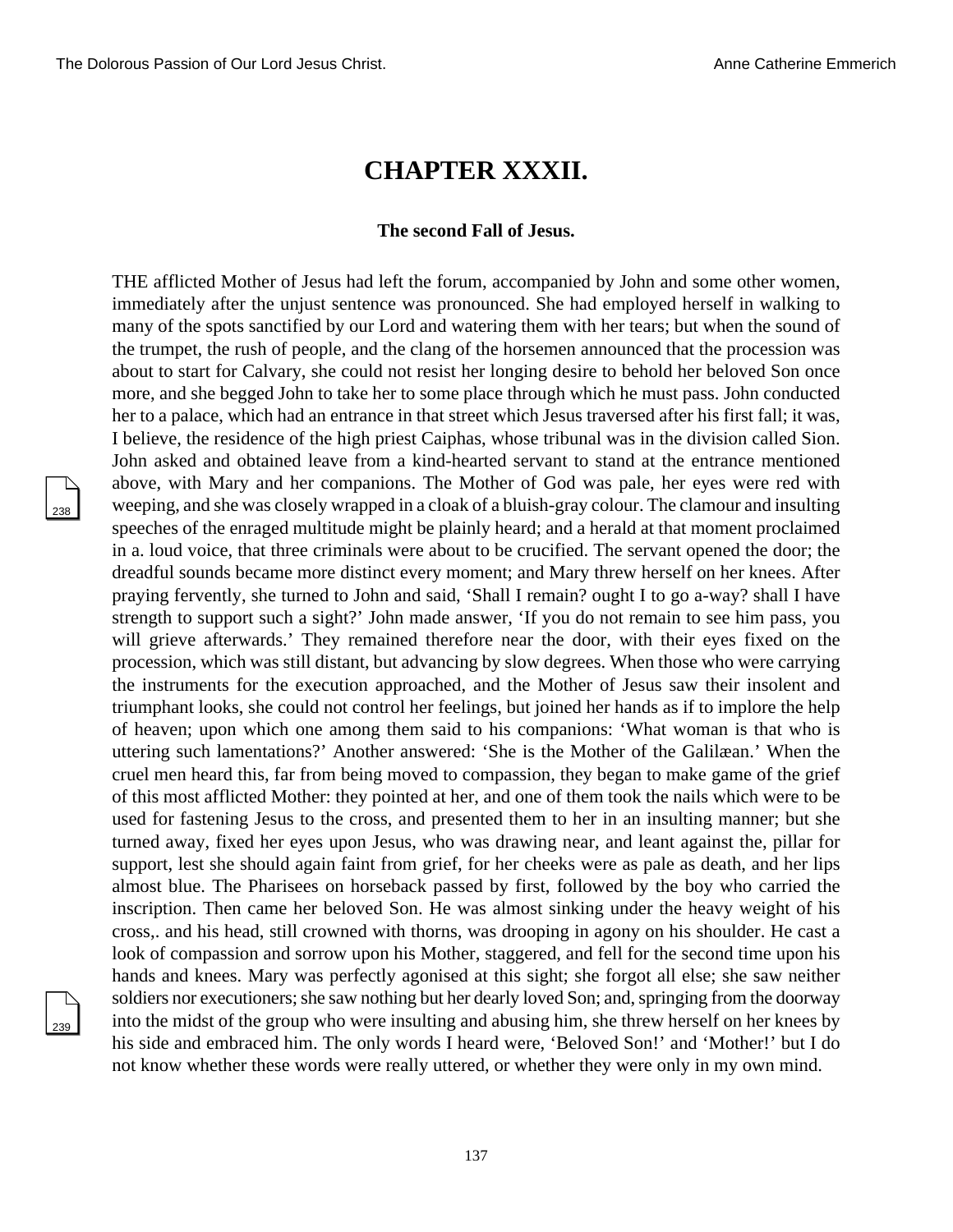A momentary confusion ensued. John and the holy women endeavoured to raise Mary from the ground, and the archers reproached her, one of them saying, 'What hast thou to do here, woman? He would not have been in our hands if he had been better brought up.'

A few of the soldiers looked touched; and, although they obliged the Blessed Virgin to retire to the doorway, not one laid hands upon her. John and the women surrounded her as she fell half fainting against a stone, which was near the doorway, and upon which the impression of her hands remained. This stone was very hard, and was afterwards removed to the first Catholic church built in Jerusalem, near the Pool of Bethsaida, during the time that St. James the Less was Bishop of that city. The two disciples who were with the Mother of Jesus carried her into the house, and the door was shut. In the mean time the archers had raised Jesus, and obliged him to carry the cross in a different manner. Its arms being unfastened from the centre, and entangled in the ropes with which he was bound, he supported them on his arm, and by this means the weight of the body of the cross was a little taken of, as it draped more on the ground. I saw numbers of persons standing about in groups, the greatest part amusing themselves by insulting our Lord in different ways, but a tow veiled females were weeping.

# **CHAPTER XXXIII.**

### **Simon of Cyrene.—Third Fall of Jesus.**

THE procession had reached an arch formed in an old wall belonging to the town, opposite to a square, in which three streets terminated, when Jesus stumbled against a large stone which was placed in the middle of the archway, the cross slipped from his shoulder, he fell upon the Stone, and was totally unable to rise. Many respectable-looking persons who were on their way to the Temple stopped, and exclaimed compassionately: 'Look at that poor man, he is certainly dying!' but his enemies showed no compassion. This fall caused a fresh delay, as our Lord could not stand up again, and the Pharisees said to the soldiers: 'We shall never got him to the place of execution alive, if you do not find some one to carry his cross.' At this moment Simon of Cyrene, a pagan, happened, to pass by, accompanied by his three children. He was a gardener, just returning home after working in a garden near the eastern wall of the city, and carrying a bundle of lopped branches. The soldiers perceiving by his dress that he was a pagan, seized him, and ordered him to assist Jesus in carrying his cross. He refused at first, but was soon compelled to obey, although his children, being frightened, cried and made a great noise, upon which some women quieted and took charge of them. Simon was much annoyed, and expressed the greatest vexation at being obliged to walk with a man in so deplorable a condition of dirt and misery; but Jesus wept, and cast such a mild and heavenly look upon him that he was touched, and instead of continuing to show reluctance, helped him to rise, while the executioners fastened one arm of the cross on his shoulders, and he walked behind our Lord, thus relieving him in a great measure from its weight; and when all was arranged, the procession moved forward. Simon was a stout-looking man, apparently about forty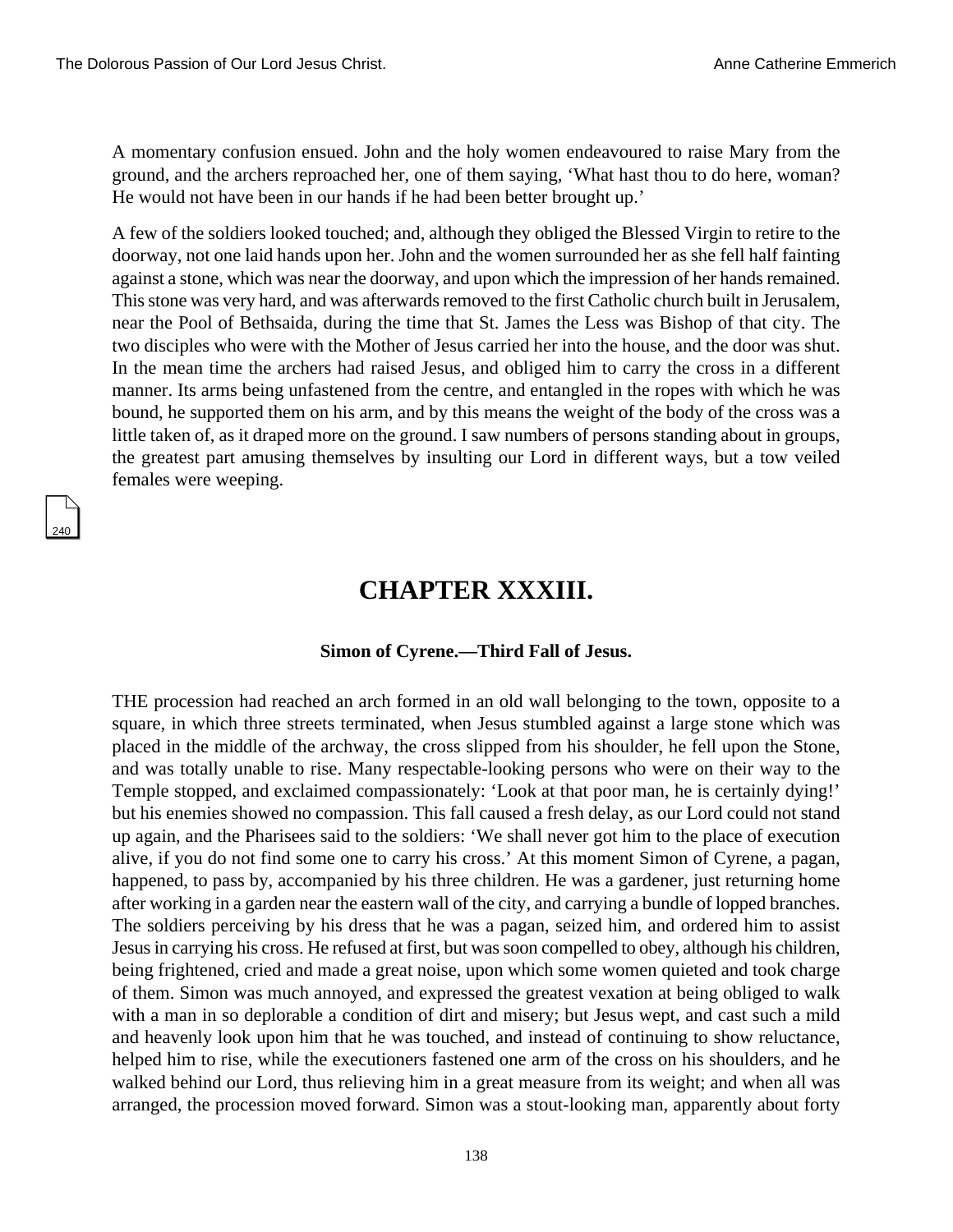years of age. His children were dressed in tunics made of a variegated material. the two eldest, named Rufus and Alexander, afterwards joined the disciples; the third was much younger, but a few years later went to live with St. Stephen. Simon had not carried the cross after Jesus any length of time before he felt his heart deeply touched by grace.

# **CHAPTER XXXIV.**

#### **The Veil of Veronica.**

WHILE the procession was passing through a long street, an incident took place which made a strong impression upon Simon. Numbers of respectable persons were hurrying towards the Temple, of whom many got out of the way when they saw Jesus, from a Pharisaical fear of defilement, while others, on the contrary, stopped and expressed pity for his sufferings. But when the procession had advanced about two hundred steps from the spot where Simon began to assist our Lord in carrying his cross, the door of a beautiful house on the left opened, and a woman of majestic appearance, holding a young girl by the hand, came out, and walked up to the very head of the procession. Seraphia was the name of the brave woman who thus dared to confront the enraged multitude; she was the wife of Sirach, one of the councillors belonging to the Temple, and was afterwards known by the name of Veronica, which name was given from the words *vera icon* (true portrait), to commemorate her brave conduct on this day.

Seraphia had prepared some excellent aromatic wine, which she piously intended to present to our Lord to refresh him on his dolorous way to Calvary. She had been standing in the street for some time, and at last went back into the house to wait. She was, when I first saw her, enveloped in a long veil, and holding a little girl of nine years of age, whom she had adopted, by the hand; a large veil was likewise hanging on her arm, and the little girl endeavoured to hide the jar of wine when the procession approached. Those who were marching at the head of the procession tried to push. her back; but she made her way through the mob, the soldiers, and the archers, reached Jesus, fell on her knees before him, and presented the veil, saying at the same time, 'Permit me to wipe the face of my Lord.' Jesus took the veil in his left hand, wiped his bleeding face, and returned it with thanks. Seraphia kissed it, and put it under her cloak. The girl then timidly offered the wine, but the brutal soldiers would not allow Jesus to drink it. The suddenness of this courageous act of Seraphia had surprised the guards, and caused a momentary although unintentional halt, of which she had taken advantage to present the veil to her Divine Master. Both the Pharisees and the guards were greatly exasperated, not only by the sudden halt, but much more by the public testimony of veneration which was thus paid to Jesus, and they revenged themselves by striking and abusing him, while Seraphia returned in haste to her house.

No sooner did she reach her room than she placed the woollen veil on a table, and fell almost senseless on her knees. A friend who entered the room a short time after, found her thus kneeling,



241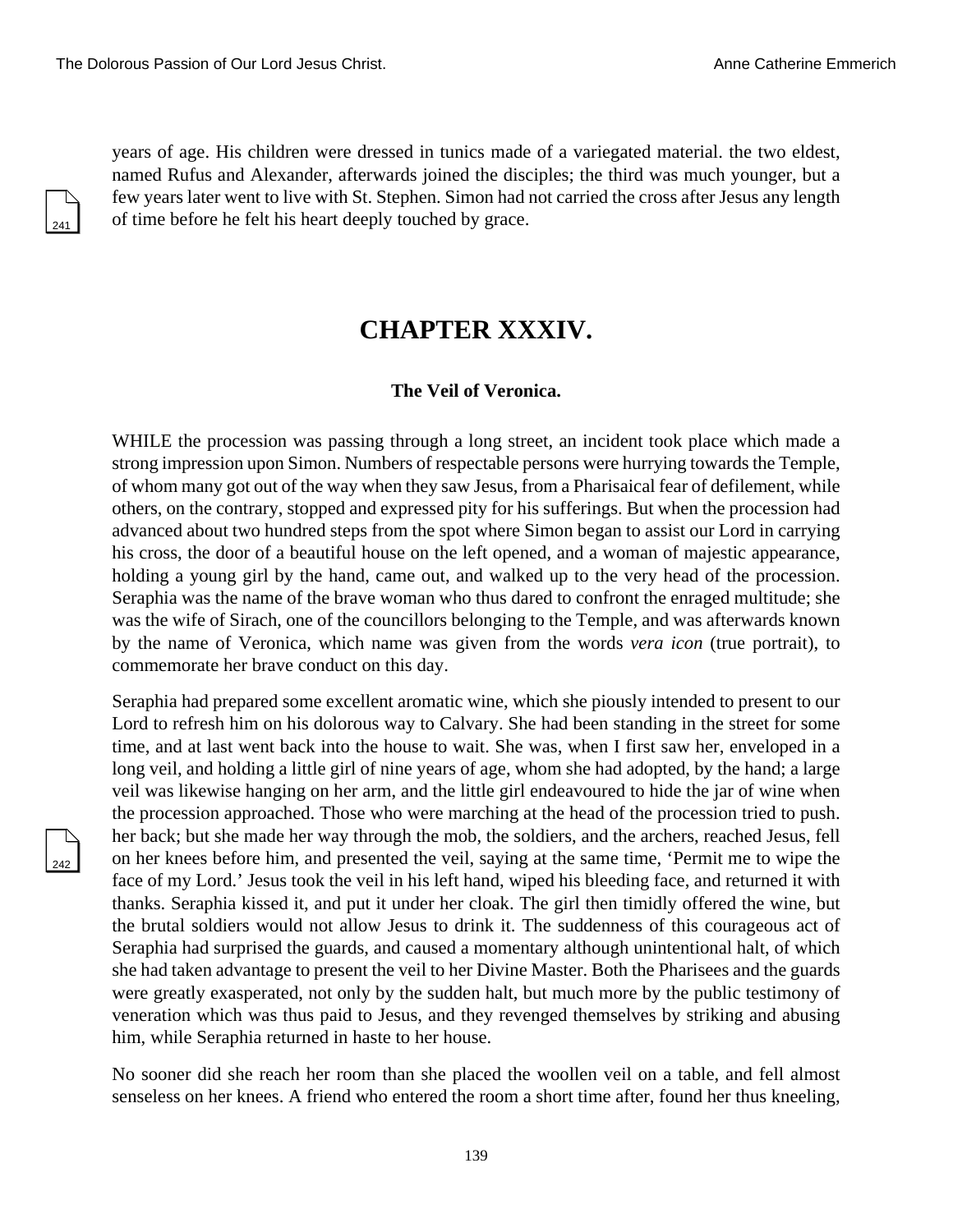with the child weeping by her side, and saw, to his astonishment, the bloody countenance of our Lord imprinted upon the veil, a perfect likeness, although heartrending and painful to look upon. He roused Seraphia, and pointed to the veil. She again knelt down before it, and exclaimed through her tears, 'Now I shall indeed leave all with a happy heart, for my Lord has given me a remembrance of himself.' The texture of this veil was a species of very fine wool; it was three times the length of its width, and was generally worn on the shoulders. It was customary to present these veils to persons who were in affliction, or over-fatigued, or ill, that they might wipe their faces with them, and it was done in order to express sympathy or compassion. Veronica kept this veil until her death, and hung it at the head of her bed; it was then given to the Blessed Virgin, who left It to the Apostles, and they afterwards passed it on to the Church.

Seraphia and John the Baptist were cousins, her father and Zacharias being brothers. When Joachim and Anna brought the Blessed Virgin, who was then only four years old, up to Jerusalem, to place her among the virgins in the Temple, they lodged in the house of Zacharias, which was situated near the fish-market. Seraphia was at least five years older than the Blessed Virgin, was present at her marriage with St. Joseph, and was likewise related to the aged Simeon, who prophesied when the Child Jesus was put into his arms. She was brought up with his sons, both of whom, as well as Seraphia, he imbued with his ardent desire of seeing our Lord. When Jesus was twelve years old, and remained teaching in the Temple, Seraphia, who was not then married, sent food for him every day to a little inn, a quarter of a mile from Jerusalem, where he dwelt when he was not in the Temple. Mary went there for two days, when on her way from Bethlehem to Jerusalem to offer her Child in the Temple. The two old men who kept this inn were Essenians, and well acquainted with the Holy Family; it contained a kind of foundation for the poor, and Jesus and his disciples often went there for a night's lodging.

Seraphia married rather late in life; her husband, Sirach, was descended from the chaste Susannah, and was a member of the Sanhedrim. He was at first greatly opposed to our Lord, and his wife suffered much on account of her attachment to Jesus, and to the holy women, but Joseph of Arimathea and Nicodemus brought him to a better state of feeling, and he allowed Seraphia to follow our Lord. When Jesus was unjustly accused in the court of Caiphas, the husband of Seraphia joined with Joseph and Nicodemus in attempts to obtain the liberation of our Lord, and all three resigned their seats in the Council.

Seraphia was about fifty at the time of the triumphant procession of our Lord when he entered into Jerusalem on Palm Sunday, and I then saw her take off her veil and spread it on the ground for him to walk upon. It was this same veil, which she presented to Jesus, at this his second procession, a procession which outwardly appeared to be far less glorious, but was in fact much more so. This veil obtained for her the name of Veronica, and it is still shown for the veneration of the faithful.

# 244

243

# **CHAPTER XXXV.**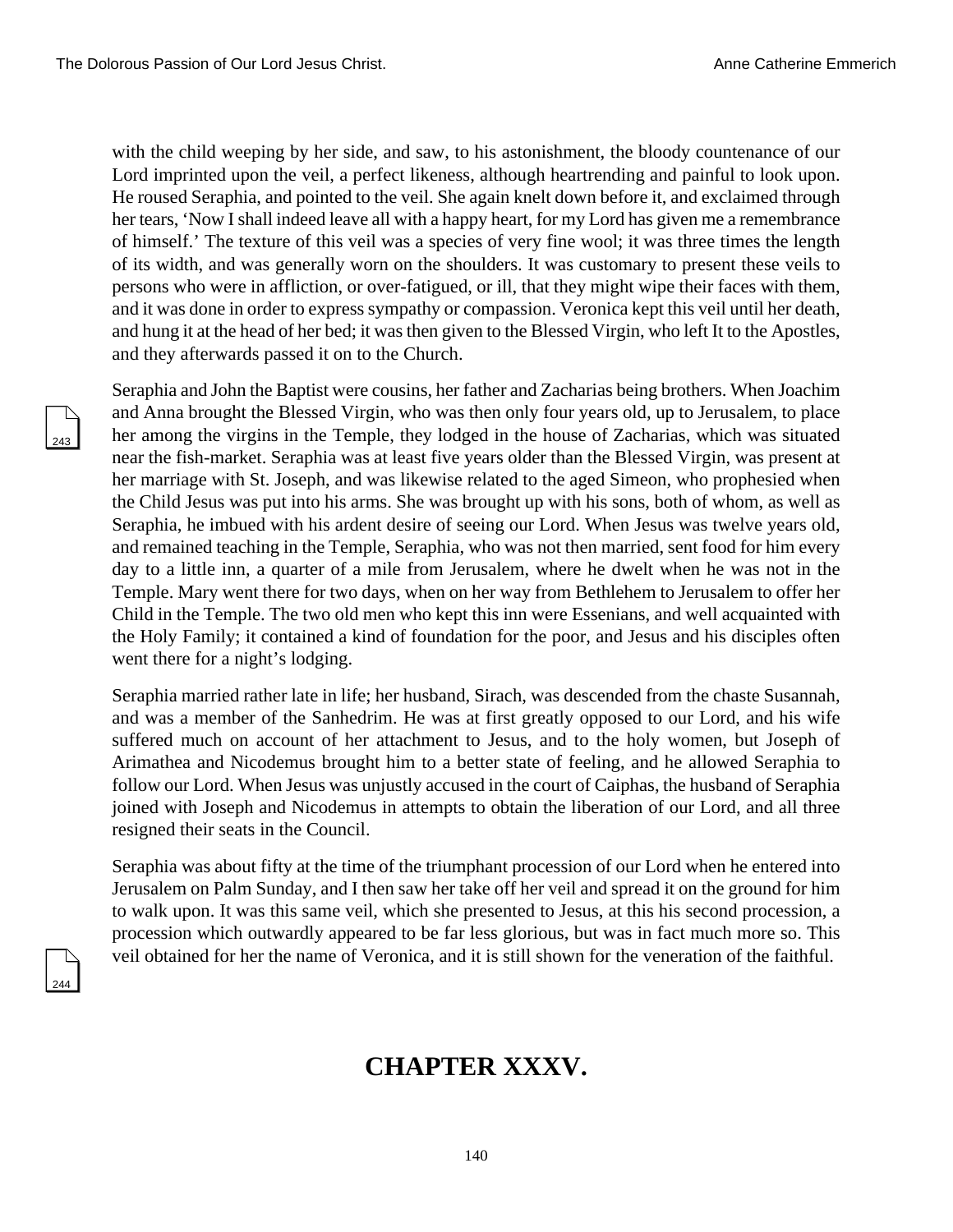### **The fourth and fifth Falls of Jesus.—The Daughters of Jerusalem.**

THE procession was still at some distance from the south-west gate, which was large, and attached to the fortifications, and the street was rough and steep; it had first to pass under a vaulted arch, then over a bridge, and finally under a second arch. The wall on the left side of the gate rims first in a southerly direction, then deviates a little to the west, and finally runs to the south behind Mount Sion. When the procession was near this gate, the brutal archers shoved Jesus into a stagnant pool, which was close to it; Simon of Cyrene, in his endeavours to avoid the pool, gave the cross a twist, which caused Jesus to fall down for the fourth time in the midst of the dirty mud, and Simon had the greatest difficulty in lifting up the cross again. Jesus then exclaimed in a tone which, although clear, was moving and sad: '*Jerusalem, Jerusalem, how often would I have gathered together thy children as the hen doth gather her chickens under her wings, and thou wouldst not*?' When the Pharisees heard these words, they became still more angry, and recommencing their insults and blows endeavoured to force him to get up out of the mud. Their cruelty to Jesus so exasperated Simon of Cyrene that he at last exclaimed, 'If you continue this brutal conduct, I will throw down the cross and carry it no farther. I will do so if you kill me for it.'

A narrow and stony path was visible as soon as the gate was passed, and this path ran in a northerly direction, and led to Calvary. The high road from which it deviates divided shortly after into three branches, one to the southwest, which led to Bethlehem, through the vale of Gihon; a second to the south towards Emmaus and Joppa; a third, likewise to the south-west, wound round Calvary, and terminated at the gate which led to Bethsur. A person standing at the gate through which Jesus was led might easily see the gate of Bethlehem. The officers had fastened an inscription upon a post which stood at the commencement of the road to Calvary, to inform those who passed by that Jesus and the two thieves were condemned to death. A group of women had gathered together near this spot, and were weeping and lamenting; many carried young children in their arms; the greatest part were young maidens and women from Jerusalem, who had preceded the procession, but a few came from Bethlehem, from Hebron, and from other neighbouring places, in order to celebrate the Pasch.

Jesus was on the point of again falling, but Simon, who was behind, perceiving that he could not stand, hastened to support him; he leant upon Simon, and was thus saved from falling to the ground. When the women and children of whom we have spoken above, saw the deplorable condition to which our Lord was reduced, they uttered loud cries, wept, and, according to the Jewish custom, presented him cloths to wipe his face. Jesus turned towards them and said: '*Daughters of Jerusalem, weep not over me, but weep for yourselves and for your children. For behold the days shall come wherein they will say, Blessed are the barren, and the wombs that have not borne, and the paps that have not given suck. Then shall they begin to say to the mountains, Fall upon us, and to the hills, Cover us. For if in the green wood they do these things, what shall be done in the dry*?' He then addressed a few words of consolation to them, which I do not exactly remember.

The procession made a momentary halt. The executioners, who set off first, had reached Calvary with the instruments for the execution, and were followed by a hundred of the Roman soldiers who had started with Pilate; he only accompanied the procession as far as the gateway, and returned to the town.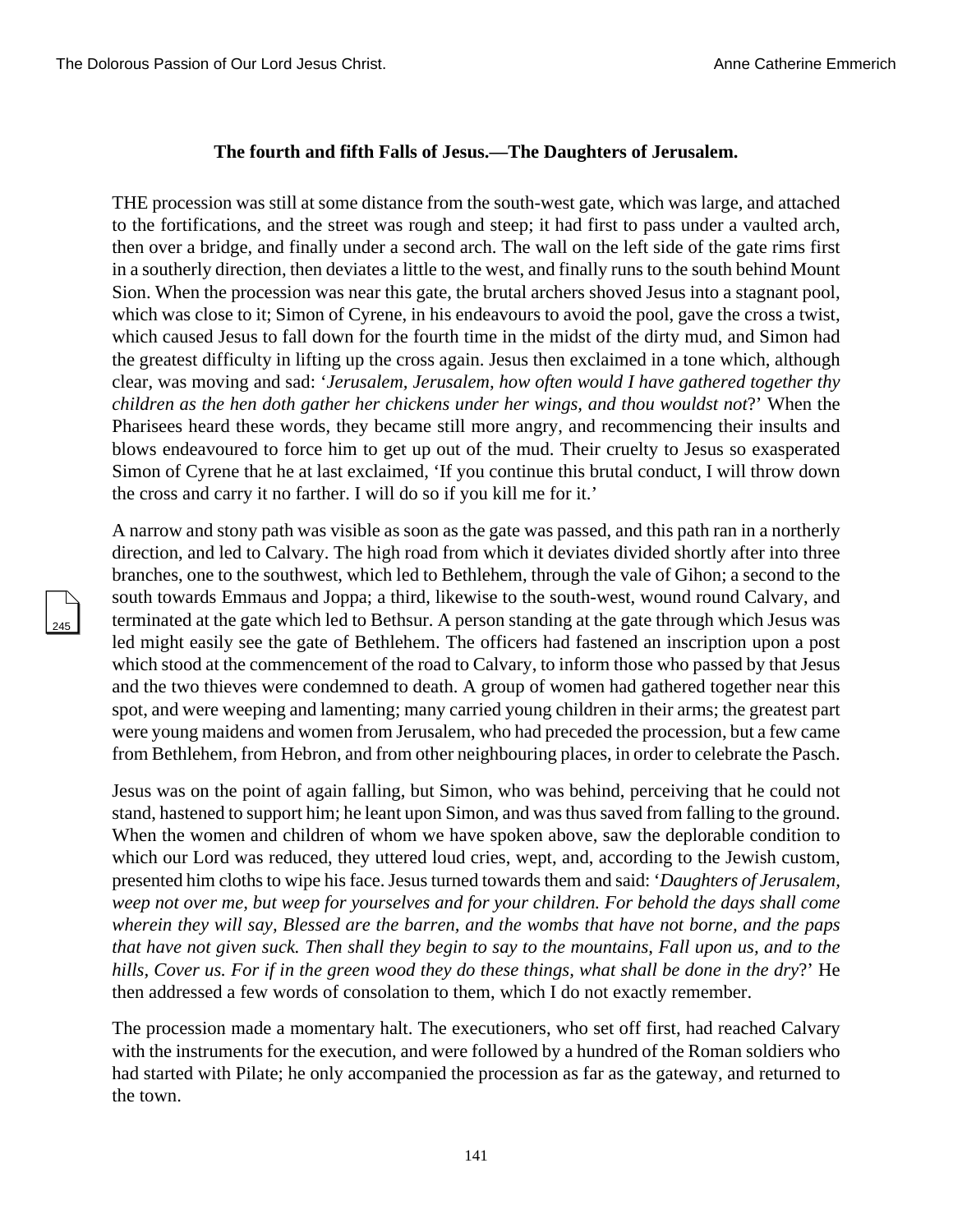

# <sup>246</sup> **CHAPTER XXXVI**

#### **Jesus on Mount Golgotha.—Sixth and seventh Falls of Jesus.**

THE procession again moved on; the road was very steep and rough between the walls of the town and Calvary, and Jesus had the greatest difficulty in walking with his heavy burden on his shoulders; but his cruel enemies, far from feeling the slightest compassion, or giving the least assistance, continued to urge him on by the infliction of hard blows, and the utterance of dreadful curses. At last they reached a. spot where the pathway turned suddenly to the south; here he stumbled and fell for the sixth time. The fall was a dreadful one, but the guards only struck him the harder to force him to get up, and no sooner did he reach Calvary than he sank down again for the seventh time.

Simon of Cyrene was filled with indignation and pity; notwithstanding his fatigue, he wished to remain that he might assist Jesus, but the archers first reviled, and then drove him away, and he soon after joined the body of disciples. The executioners then ordered the workmen and the boys who had carried the instruments for the execution to depart, and the Pharisees soon arrived, for they were on horseback, and had taken the smooth and easy road which ran to the east of Calvary. There was a fine view of the whole town of Jerusalem from the top of Calvary. This top was circular, and about the size of an ordinary riding-school, surrounded by a low wall, and with five separate entrances. This appeared to be the usual number in those parts, for there were five roads at the baths, at the place where they baptised, at the pool of Bethsaida, and there were likewise many towns with five gates. In this, as in many other peculiarities of the Holy Land, there was a deep prophetic signification; that number five, which so often occurred, was a type of those five sacred wounds of our Blessed Saviour, which were to open to us the gates of Heaven.

The horsemen stopped on the west side of the mount, where the declivity was not so steep; for the side up which the criminals were brought was both rough and steep. About a hundred soldiers were, stationed on different parts of the mountain, and as space was required, the thieves were not brought to the top, but ordered to halt before they reached it, and to lie on the ground with their arms fastened to their crosses. Soldiers stood around and guarded them, while crowds of persons who did not fear defiling themselves, stood near the platform or on the neighbouring heights; these were mostly of the lower classes—strangers, slaves, and pagans, and a number of them were women.

It wanted about a quarter to twelve when Jesus, loaded with his cross, sank down at the precise spot where he was to be crucified. The barbarous executioners dragged him up by the cords which they had fastened round his waist, and then untied the arms of the cross, and threw them on the ground. The sight of our Blessed Lord at this moment was, indeed, calculated to move the hardest heart to compassion; he stood or rather bent over the cross, being scarcely able to support himself; his heavenly countenance was pale and wan as that of a person on the verge of death, although wounds and blood disfigured it to a frightful degree; but the hearts of these cruel men were, alas! harder than iron itself, and far from showing the slightest commiseration, they threw him brutally down, exclaiming in a jeering tone, 'Most powerful king, we are about to prepare thy throne.' Jesus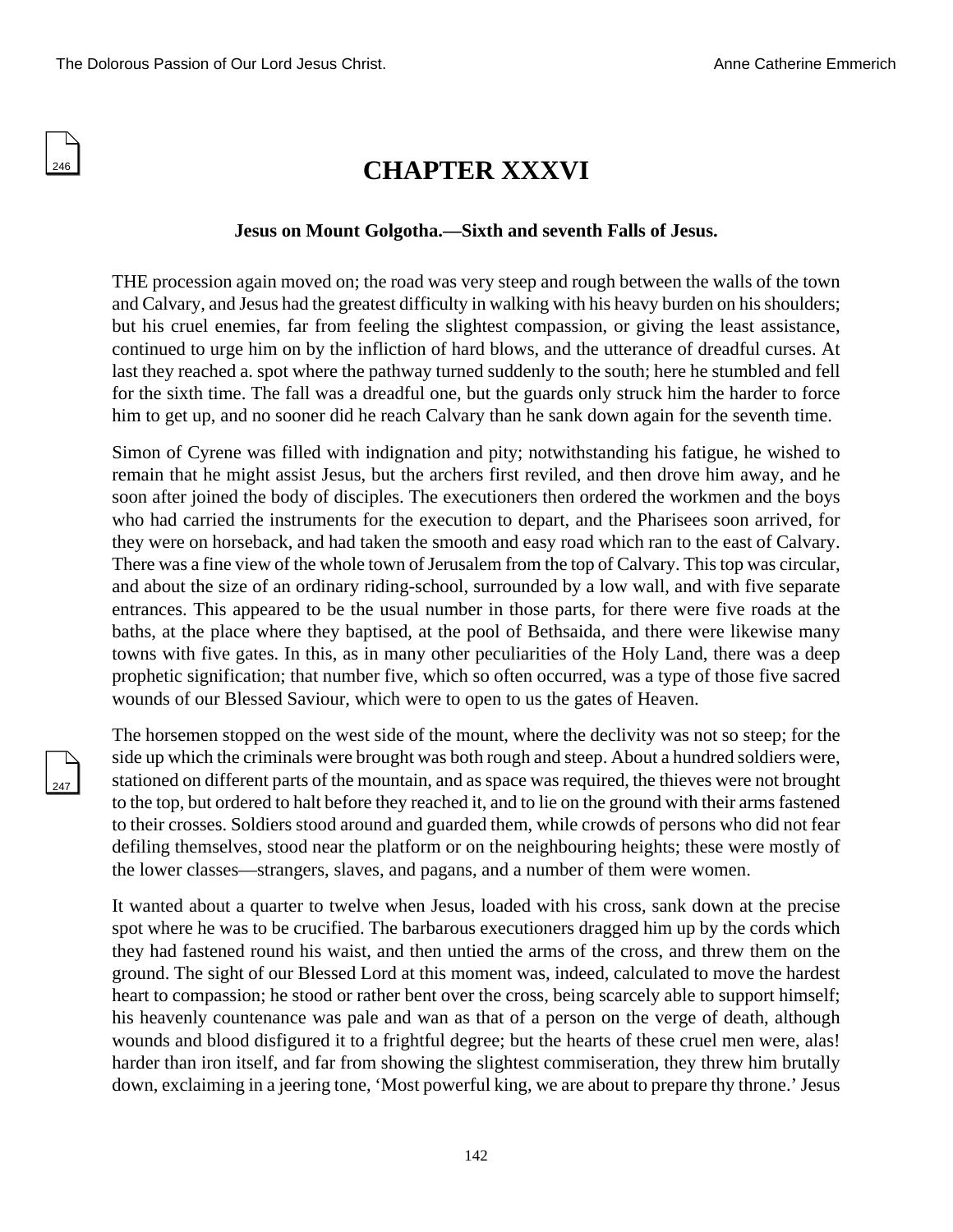immediately placed himself upon the cross, and they measured him and marked the places for his feet and hands, whilst the Pharisees continued to insult their unresisting Victim. When the measurement was finished, they led him to a cave cut in the rock, which had been used formerly as a cellar, opened the door, and pushed him in so roughly that had it not been for the support of angels, his legs must have been broken by so hard a fall on the rough stone floor. I most distinctly heard his groans of pain, but they closed the door quickly, and placed guards before it, and the archers continued their preparations for the crucifixion. The centre of the platform mentioned above was the most elevated part of Calvary,—it was a round eminence, about two feet high, and persons were obliged to ascend two or three steps to reach its top. The executioners dug the holes for the three crosses at the top of this eminence, and placed those intended for the thieves one on the right and the other on the left of our Lord's; both were lower and more roughly made than his. They then carried the cross of our Saviour to the spot where they intended to crucify him, and placed it in such a position that it would easily fall into the hole prepared for it. They fastened the two arms strongly on to the body of the cross, nailed the board at the bottom which was to support the feet, bored the holes for the nails, and cut different hollows in the wood in the parts which would receive the head and back of our Lord, in order that his body might rest against the cross, instead of being suspended from it. Their aim in this was the prolongation of his tortures, for if the whole weight of his body was allowed to fall upon the hands the holes might be quite torn open, and death ensue more speedily than they desired. The executioners then drove into the ground the pieces of wood which were intended to keep the cross upright, and made a few other similar preparations.

# **CHAPTER XXXVII.**

### **The Departure of Mary and the holy Women of Calvary.**

ALTHOUGH the Blessed Virgin was carried away fainting after the sad meeting with her Son loaded with his cross, yet she soon recovered consciousness; for love, and the ardent desire of seeing him once more, imparted to her a supernatural feeling of strength. Accompanied by her companions she went to the house of Lazarus, which was at the bottom of the town, and where Martha, Magdalen, and many holy women were already assembled. All were sad and depressed, but Magdalen could not restrain her tears and lamentations. They started from this house, about seventeen in number, to make the way of the cross, that is to say, to follow every step Jesus had taken in this most painful journey. Mary counted each footstep, and being interiorly enlightened, pointed out to her companions those places which had been consecrated by peculiar sufferings. Then did the sharp sword predicted by aged Simeon impress for the first time in the heart of Mary that touching devotion which has since been so constantly practised in the Church. Mary imparted it to her companions, and they in their turn left it to future generations,—a most precious gift indeed, bestowed by our Lord on his beloved Mother, and which passed from her heart to the hearts of her children through the revered voice of tradition.

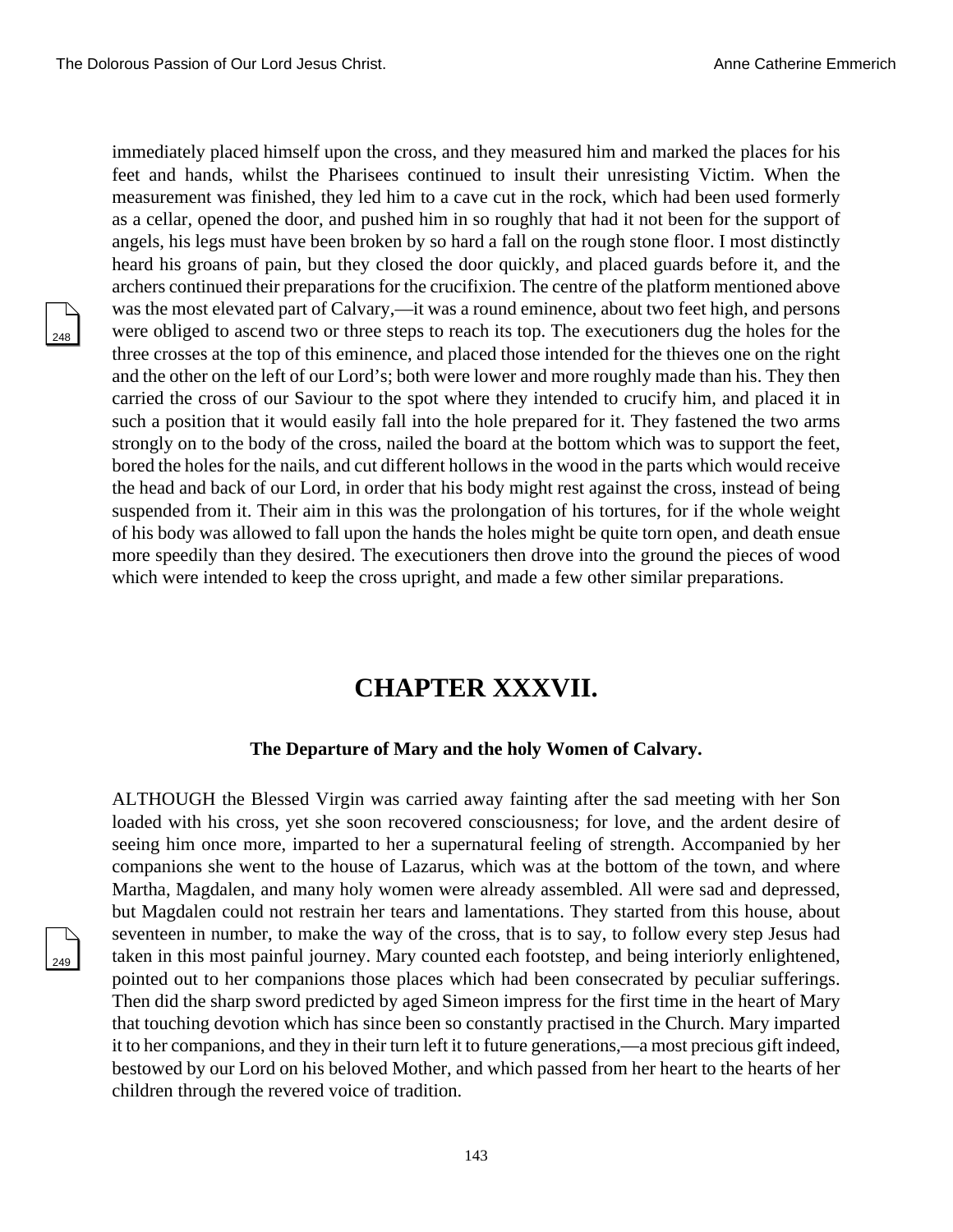When these holy women reached the house of Veronica they entered it, because Pilate and his officers were at that moment passing through the street, on their way home. They burst forth into unrestrained tears when they beheld the countenance of Jesus imprinted on the veil, and they returned thanks to God for the favour he had bestowed on his faithful servant. They took the jar of aromatic wine which the Jews had prevented Jesus from drinking, and set off together towards Golgotha. Their number was considerably increased, for many pious men and women whom the sufferings of our Lord had filled with pity had joined them, and they ascended the west side of Calvary, as the declivity there was not so great. The Mother of Jesus, accompanied by her niece, Mary (the daughter of Cleophas), John, and Salome went quite up to the round platform; but Martha, Mary of Heli, Veronica, Johanna, Chusa, Susanna, and Mary, the mother of Mark, remained below with Magdalen, who could hardly support herself. Lower down on the mountain there was a third group of holy women, and there were a few scattered individuals between the three groups, who carried messages from one to the other. The Pharisees on horseback rode to and fro among the people, and the five entrances were guarded by Roman soldiers. Mary kept her eyes fixed on the fatal spot, and stood as if entranced,—if was indeed a sight calculated to appal and rend the heart of a mother. There lay the terrible cross, the hammers, the ropes, the nails, and alongside of these frightful instruments of torture stood the brutal executioners, half drank, and almost without clothing, swearing and blaspheming, whilst making their preparations. The sufferings of the Blessed Virgin were greatly increased by her not being able to see her Son; she knew that he was still alive, and she felt the most ardent desire once more to behold him, while the thought of the torments he still had to endure made her heart ready to burst with grief.

A little hail had been falling at times during the morning, but the sun came out again after ten o'clock, and a thick red fog began to obscure it towards twelve.

### **CHAPTER XXXVIII.**

#### **The Nailing of Jesus to the Cross.**

THE preparations for the crucifixion being finished four archers went to the cave where they had confined our Lord and dragged him out with their usual brutality, while the mob looked on and made use of insulting language, and the Roman soldiers regarded all with indifference, and thought of nothing but maintaining order. When Jesus was again brought forth, the holy women gave a man some money, and begged him to pay the archers anything they might demand if they would allow Jesus to drink the wine which Veronica had prepared; but the cruel executioners, instead of giving it to Jesus, drank it themselves. They had brought two vases with them, one of which contained vinegar and gall, and the other a mixture which looked like wine mixed with myrrh and absinthe; they offered a glass of the latter to our Lord, which he tasted, but would not drink.

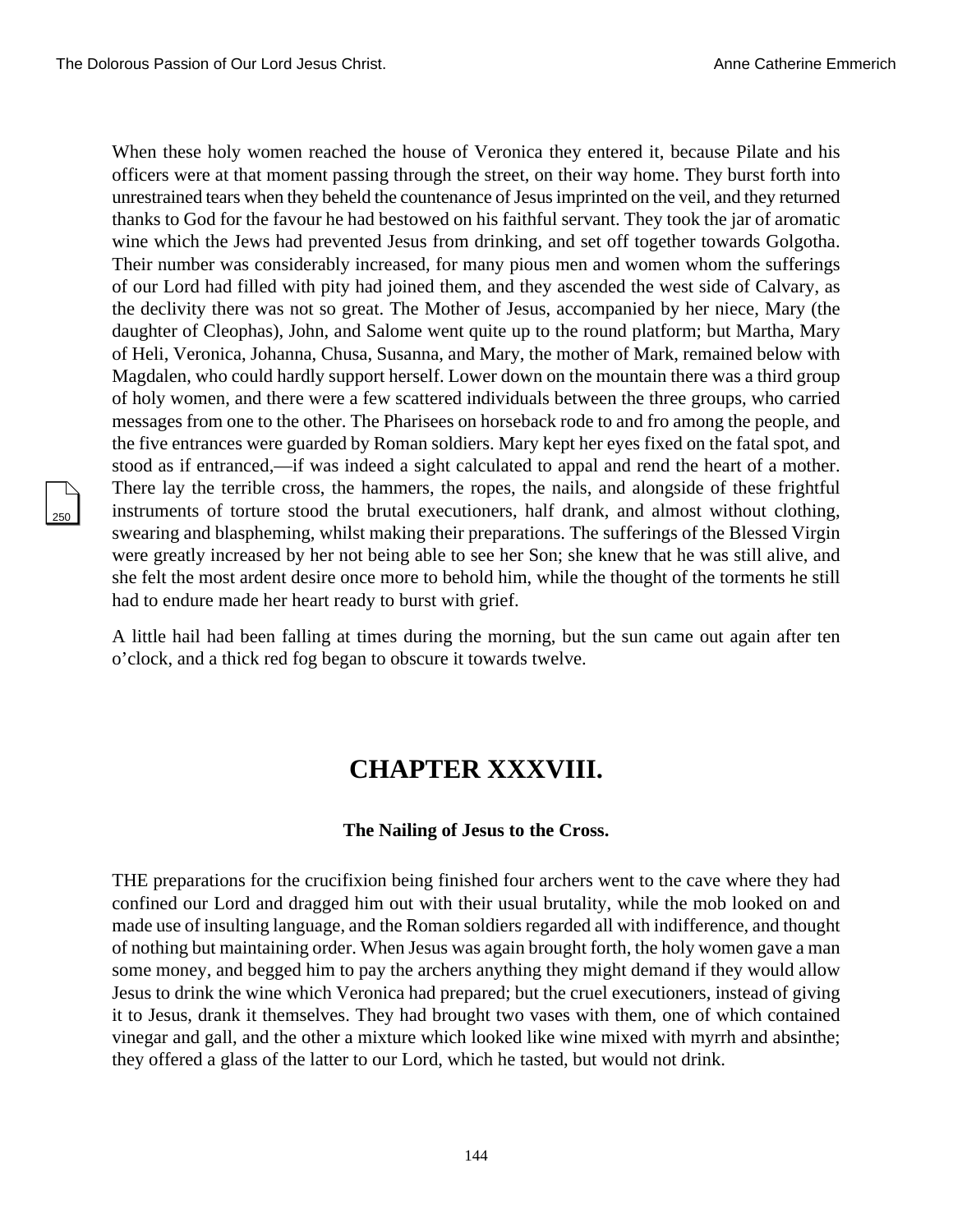There were eighteen archers on the platform; the six who had scourged Jesus, the four who had conducted him to Calvary, the two who held the ropes which supported the cross, and six others who came for the purpose of crucifying him. They were strangers in the pay of either the Jews or the Romans, and were short thick-set men, with most ferocious countenances, rather resembling wild beasts than human beings, and employing themselves alternately in drinking and in making preparations for the crucifixion.

This scene was rendered the more frightful to me by the sight of demons, who were invisible to others, and I Saw large bodies of evil spirits under the forms of toads, serpents, sharp-clawed dragons, and venomous insects, urging these wicked men to still greater cruelty, and perfectly darkening the air. They crept into the mouths and into the hearts of the assistants, sat upon their shoulders, filled their minds with wicked images, and incited them to revile and insult our Lord with still greater brutality. Weeping angels, however, stood around Jesus, and the sight of their tears consoled me not a little, and they were accompanied by little angels of glory, whose heads alone I saw. There were likewise angels of pity and angels of consolation among them; the latter frequently approached the Blessed Virgin and the rest of the pious persons who were assembled there, and whispered words of comfort which enabled them to bear up with firmness.

The executioners soon pulled off our Lord's cloak, the belt to which the ropes were fastened, and his own belt, when they found it was impossible to drag the woollen garment which his Mother had woven for him over his head, on account of the crown of thorns; they tore off this most painful crown, thus reopening every wound, and seizing the garment, tore it mercilessly over his bleeding and wounded head. Our dear Lord and Saviour then stood before his cruel enemies, stripped of all save the short scapular which was on his shoulders, and the linen which girded his loins. His scapular was of wool; the wool had stuck to the wounds, and indescribable was the agony of pain he suffered when they pulled it roughly off. He Shook like the aspen as he stood before them, for he was so weakened from suffering and loss of blood that he could not support himself for more than a few moments; he was covered with open wounds, and his shoulders and back were torn to the bone by the dreadful scourging he had endured. He was about to fall when the executioners, fearing that he might die, and thus deprive them of the barbarous pleasure of crucifying him, led him to a large stone and placed him roughly down upon it, but no sooner was he seated than they aggravated his sufferings by putting the crown of thorns again upon his head. They then offered him some vinegar and gall, from which, however, he turned away in silence. The executioners did not allow him to rest long, but bade him rise and place himself on the cross that they might nail him to it. Then seizing his right arm they dragged it to the hole prepared for the nail, and having tied it tightly down with a cord, one of them knelt upon his sacred chest, a second held his hand flat, and a third taking a long thick nail, pressed it on the open palm of that adorable hand, which had ever been open to bestow blessings and favours on the ungrateful Jews, and with a great iron hammer drove it through the flesh, and far into the wood of the cross. Our Lord uttered one deep but suppressed groan, and his blood gushed forth and sprinkled the arms of the archers. I counted the blows of the hammer, but my extreme grief made me forget their number. The nails were very large, the heads about the size of a crown piece, and the thickness that of a man's thumb, while the points came through at the back of the cross. The Blessed Virgin stood motionless; from time to time you might distinguish her plaintive moans; she appeared as if almost fainting from grief, and Magdalen was quite beside



252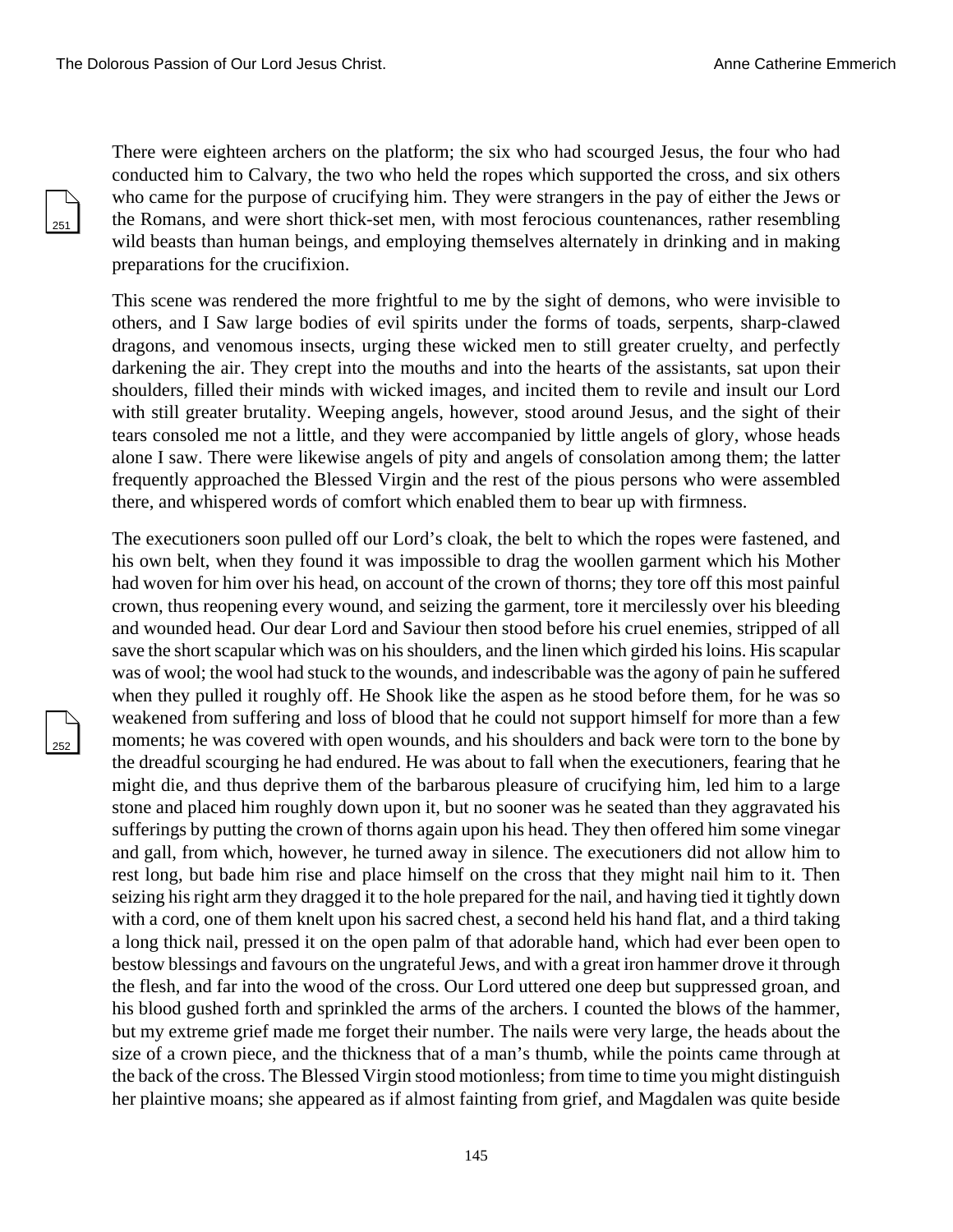254

herself. When the executioners had nailed the right hand of our Lord, they perceived that his left hand did not reach the hole they had bored to receive the nail, therefore they tied ropes to his left arm, and having steadied their feet against the cross, pulled the left hand violently until it reached the place prepared for it. This dreadful process caused our Lord indescribable agony, his breast heaved, and lib legs were quite contracted. They again knelt upon him, tied down his arms, and drove the second nail into his left hand; his blood flowed afresh, and his feeble groans were once more heard between the blows of the hammer, but nothing could move the hard-hearted executioners to the slightest pity. The arms of Jesus, thus unnaturally stretched out, no longer covered the arms of the cross, which were sloped; there was a wide space between them and his armpits. Each additional torture and insult inflicted on our Lord caused a fresh pang in the heart of his Blessed Mother; she became white as a corpse, but as the Pharisees endeavoured to increase her pain by insulting words and gestures, the disciples led her to a group of pious women who were standing a little farther off.

The executioners had fastened a piece of wood at the lower part of the cross under where the feet of Jesus would be nailed, that thus the weight of his body might not rest upon the wounds of his hands, as also to prevent the bones of his feet from being broken when nailed to the cross. A hole had been pierced in this wood to receive the nail when driven through his feet, and there was likewise a little hollow place for his heels. These precautions were taken lest his wounds should be torn open by the weight of his body, and death ensue before he had suffered all the tortures which they hoped to see him endure. The whole body of our Lord had been dragged upward, and contracted by the violent manner with which the executioners had stretched out his arms, and his knees were bent up; they therefore flattened and tied them down tightly with cords; but soon perceiving that his feet did not reach the bit of wood which was placed for them to rest upon, they became infuriated. Some of their number proposed making fresh holes for the nails which pierced his hands, as there would be considerable difficulty in removing the bit of wood, but the others would do nothing of the sort, and continued to vociferate, 'He will not stretch himself out, but we will help him;' they accompanied these words with the most fearful oaths and imprecations, and having fastened a rope to his right leg, dragged it violently until it reached the wood, and then tied it down as tightly as possible. The agony which Jesus suffered from this violent tension was indescribable; the words 'My God, my God,' escaped his lips, and the executioners increased his pain by tying his chest and arms to the cross, lest the hands should be torn from the nails. They then fastened his left foot on to his right foot, having first bored a hole through them with a species of piercer, because they could not be placed in such a position as to be nailed together at once. Next they took a very long nail and drove it completely through both feet into the cross below, which operation was more than usually painful, on account of his body being so unnaturally stretched out; I counted at least six and thirty blows of the hammer. During the whole time of the crucifixion our Lord never ceased praying, and repeating those passages in the Psalms which he was then accompanying, although from time to time a feeble moan caused by excess of suffering might be heard. In this manner he had prayed when carrying his cross, and thus he continued to pray until his death. I heard him repeat all these prophecies; I repeated them after him, and I have often since noted the different passages when reading the Psalms, but I now feel so exhausted with grief that I cannot at all connect them.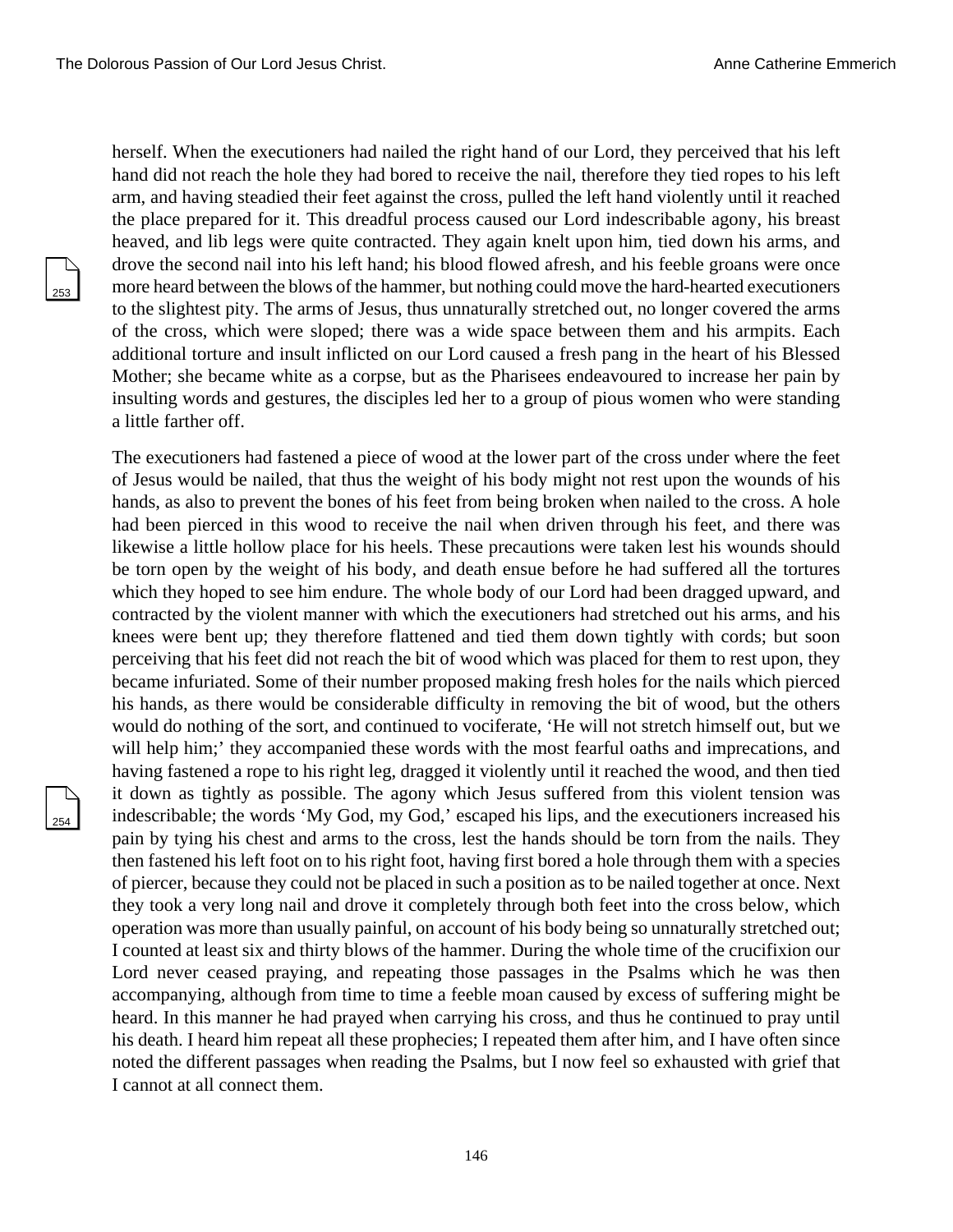When the crucifixion of Jesus was finished, the commander of the Roman soldiers ordered Pilate's inscription to be nailed on the top of the cross. The Pharisees were much incensed at this, and their anger was increased by the jeers of the Roman soldiers, who pointed at their crucified king; they therefore hastened back to Jerusalem, determined to use their best endeavours to persuade the governor to allow them to substitute another inscription.

It was about a quarter past twelve when Jesus was crucified; and at the moment the cross was lifted up, the Temple resounded with the blast of trumpets, which were always blown to announce the sacrifice of the Paschal Lamb.

# **CHAPTER XXXIX.**

### **Erection of the Cross.**

WHEN the executioners had finished the crucifixion of our Lord, they tied ropes to the trunk of the cross, and fastened the ends of these ropes round a long beam which was fixed firmly in the ground at a little distance, and by means of these ropes they raised the cross. Some of their number supported it while others shoved its foot towards the hole prepared for its reception—the heavy cross fell into this hole with a frightful shock—Jesus uttered a faint cry, and his wounds were torn open in the most fearful manner, his blood again burst forth, and his half dislocated bones knocked one against the other. The archers pushed the cross to get it thoroughly into the hole, and caused it to vibrate still more by planting five stakes around to support it.

A terrible, but at the same time a touching sight it was to behold the cross raised up in the midst of the vast concourse of persons who were assembled all around; not only insulting soldiers, proud Pharisees, and the brutal Jewish mob were there, but likewise strangers from all parts. The air resounded with acclamations and derisive cries when they beheld it towering on high, and after vibrating for a moment in the air, fall with a heavy crash into the hole cut for it in the rock. But words of love and compassion resounded through the air at the same moment; and need we say that these words, these sounds, were emitted by the most saintly of human beings—Mary—John—the holy women, and all who were pure of heart? They bowed down and adored the 'Word made flesh,' nailed to the cross; they stretched forth their hands as if desirous of giving assistance to the Holy of Holies, whom they beheld nailed to a cross and in the power of his furious enemies. But when the solemn sound of the fall of the cross into the hole prepared for it in the rock was heard, a dead silence ensued, every heart was filled with an undefinable feeling of awe—a feeling never before experienced, and for which no one could account, even to himself; all the inmates of hell shook with terror, and vented their rage by endeavouring to stimulate the enemies of Jesus to still greater fury and brutality; the souls in Limbo were filled with joy and hope, for the sound was to them a harbinger of happiness, the prelude to the appearance of their Deliverer. Thus was the blessed cross of our Lord planted for the first time on the earth; and well might it be compared to the tree of life



255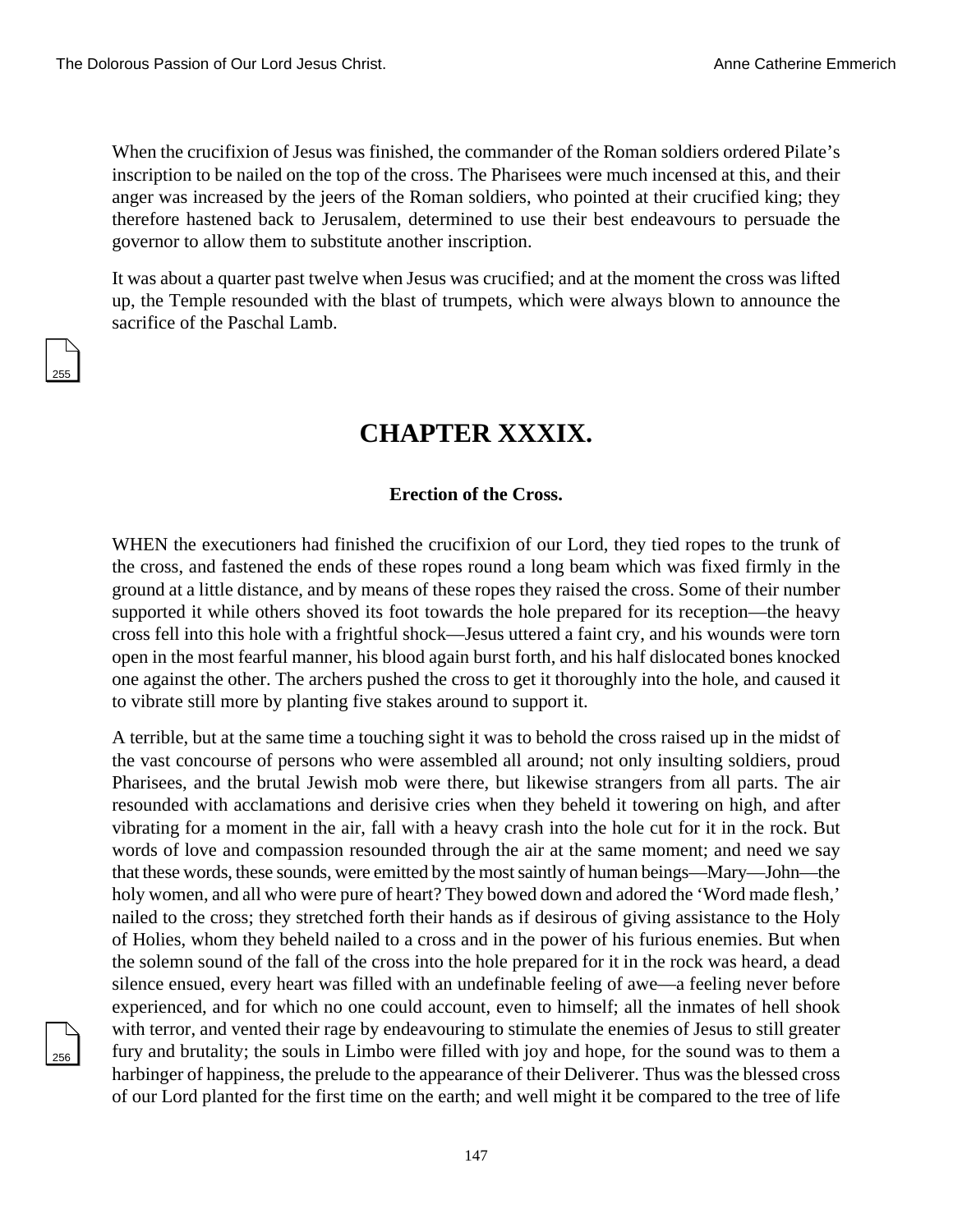in Paradise, for the wounds of Jesus were as sacred fountains, from which flowed four rivers destined both to purify the world from the curse of sin, and to give it fertility, so as to produce fruit unto salvation.

The eminence on which the cross was planted was about two feet higher than the surrounding parts; the feet of Jesus were sufficiently near the ground for his friends to be able to reach to kiss them, and his face was turned to the north-west.

### **CHAPTER XL.**

#### **Crucifixion of the Thieves.**

DURING the time of the crucifixion of Jesus, the two thieves were left lying on the ground at some distance off; their arms were fastened to the crosses on which they were to be executed, and a few soldiers stood near on guard. The accusation which had been proved against them was that of having assassinated a Jewish woman who, with her children, was travelling from Jerusalem to Joppa. They were arrested, under the disguise of rich merchants, at a castle in which Pilate resided occasionally, when employed in exercising his troops, and they had been imprisoned for a long time before being brought to trial. The thief placed on the left-hand side was much older than the other; a regular miscreant, who had corrupted the younger. They were commonly called Dismas and Gesmas, and as I forget their real names I shall distinguish them by these terms, calling the good one Dismas, and the wicked one Gesmas. Both the one and the other belonged to a band of robbers who infested the frontiers of Egypt; and it was in a cave inhabited by these robbers that the Holy Family took refuge when flying into Egypt, at the time of the massacre of the Innocents. The poor leprous child, who was instantly cleansed by being dipped in the water which had been used for washing the infant Jesus, was no other than this Dismas, and the charity of his mother, in receiving and granting hospitality to the Holy Family, had been rewarded by the cure of her child; while this outward purification was an emblem of the inward purification which was afterwards accomplished in the soul of Dismas on Mount Calvary, through that Sacred Blood which was then shed on the cross for our redemption. Dismas knew nothing at all about Jesus, but as his heart was not hardened, the sight of the extreme patience of our Lord moved him much. When the executioners had finished putting up the cross of Jesus, they ordered the thieves to rise without delay, and they loosened their fetters in order to crucify them at once, as the sky was becoming very cloudy and bore every appearance of an approaching storm. After giving them some myrrh and vinegar, they stripped off their ragged clothing, tied ropes round their arms, and by the help of small ladders dragged them up to their places on the cross. The executioners then bound the arms of the thieves to the cross, with cords made of the bark of trees, and fastened their wrists, elbows, knees, and feet in like manner, drawing the cords so tight that their joints cracked, and the blood burst out. They uttered piercing cries, and the good thief exclaimed as they were drawing him up, 'This torture is dreadful, but if they had treated us as they treated the poor Galilæan, we should have been dead long ago.'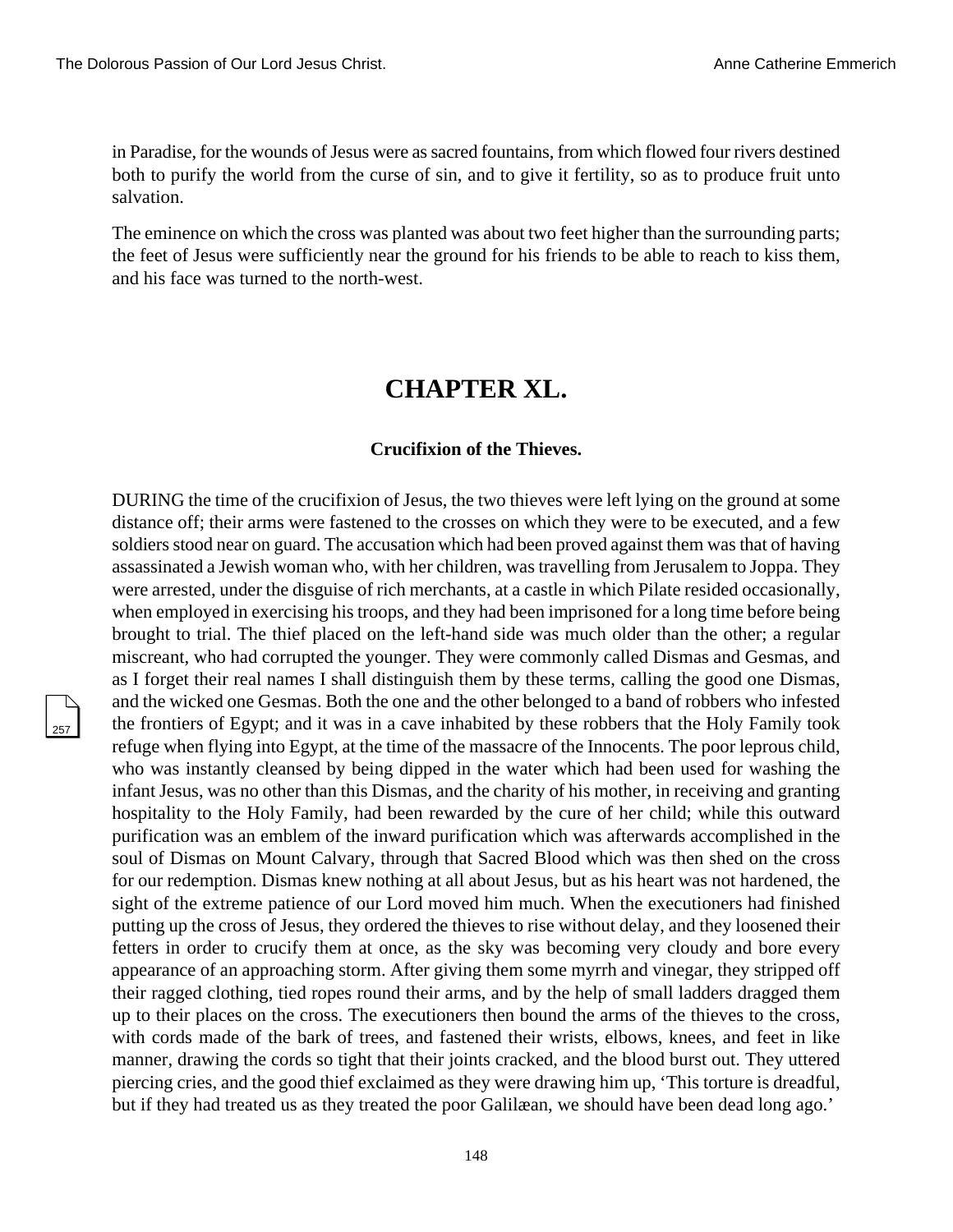

The executioners had divided the garments of Jesus, in order to draw lots for them; his mantle, which was narrow at the top, was very wide at the bottom, and lined over the chest, thus forming a pocket between the lining and the material itself; the lining they pulled out, tore into bands, and divided. They did the same with his long white robe, belt, scapular, and under-garment, which was completely saturated with his Sacred Blood. Not being able to agree as to who was to be the possessor of the seamless robe woven by his Mother, which could not be cut up and divided, they brought out a species of chessboard marked with figures, and were about to decide the point by lots, when a messenger, sent by Nicodemus and Joseph of Arimathea, informed them that there were persons ready to purchase all the clothes of Jesus; they therefore gathered them together and sold them in a bundle. Thus did the Christians get possession of these precious relies.

### **CHAPTER XLI.**

#### **Jesus hanging an the Cross between two Thieves.**

THE tremendous concussion caused by the fall of the cross into the hole prepared for it drove the sharp points of the crown of thorns, which was still upon the head of our dear Saviour, still deeper into his sacred flesh, and blood ran down again in streams, both from it and from his hands and feet. The archers then placed ladders against the sides of the cross, mounted them and unfastened the ropes with which they had bound our Lord to the cross, previous to lifting it up, fearing that the shock might tear open the wounds in his hands and feet, and that then the nails would no longer support his body. His blood had become, in a certain degree, stagnated by his horizontal position and the pressure of the cords, but when these wore withdrawn, it resumed its usual course, and caused such agonising sensations throughout his countless wounds, that he bowed his head, and remained as if dead for more than seven minutes. A pause ensued; the executioners were occupied with the division of his garments; the trumpets in the temple no longer resounded; and all the actors in this fearful tragedy appeared to be exhausted, some by grief, and others by the efforts they had made to compass their wicked ends, and by the joy which they felt now at having at last succeeded in bringing about the death of him whom they had so long envied. With mixed feelings of fear and compassion I cast my eyes upon Jesus,—Jesus my Redeemer,—the Redeemer of the world. I beheld him motionless, and almost lifeless. I felt as if I myself must expire; my heart was overwhelmed between grief, love, and horror; my mind was half wandering, my hands and feet burning with a feverish heat; each vein, nerve, and limb was racked with inexpressible pain; I saw nothing distinctly, excepting my beloved Spouse hanging on the cross. I contemplated his disfigured countenance, his head encircled with that terrible crown of thorns, which prevented his raising it even for a moment without the most intense suffering, his mouth parched and half open from exhaustion, and his hair and beard clotted with blood. His chest was torn with stripes and wounds, and his elbows, wrists, and shoulders so violently distended as to be almost dislocated; blood constantly trickled down from the gaping wounds in his hands, and the flesh was so torn from his ribs that you might almost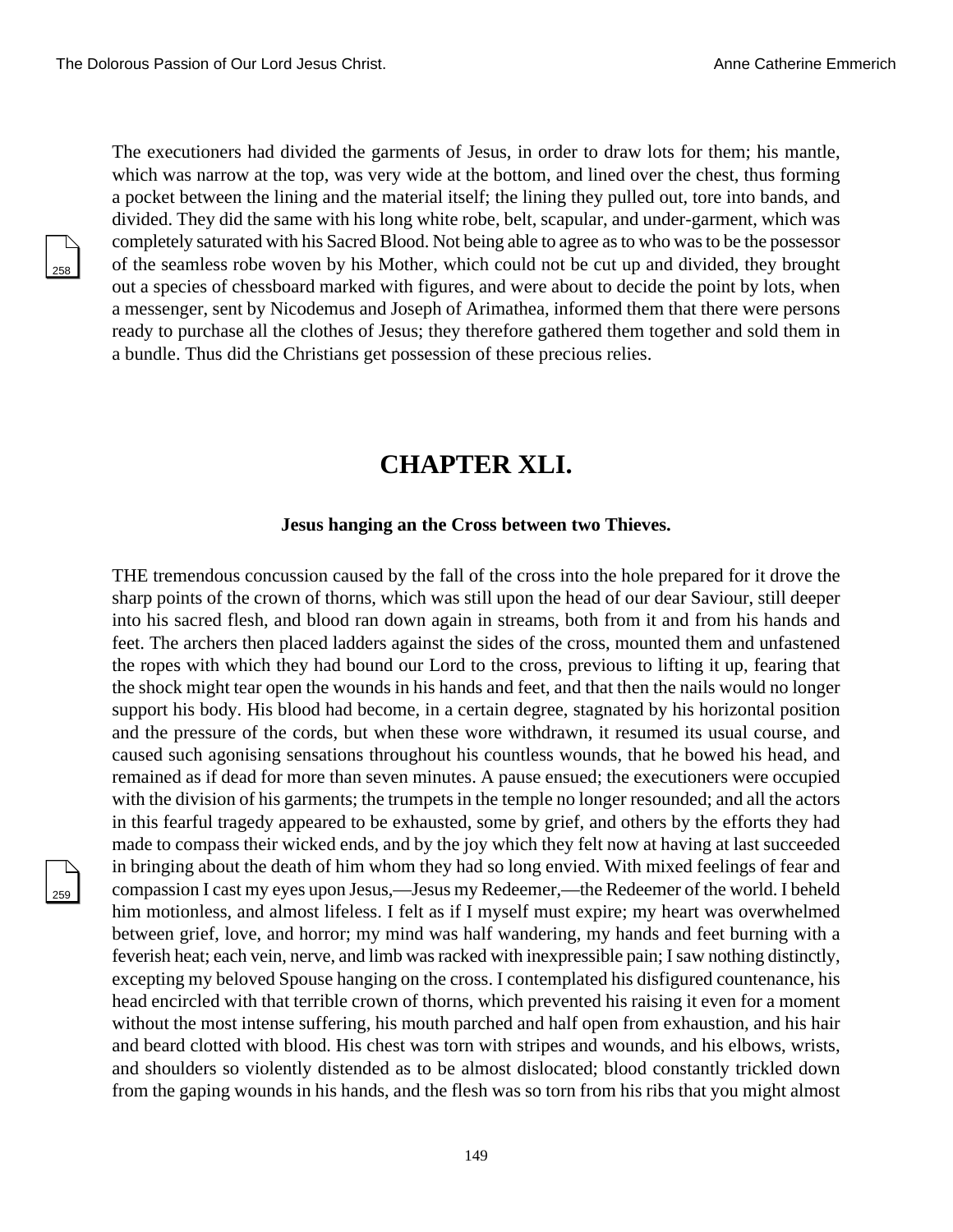count them. His legs and thighs, as also his arms, were stretched out almost to dislocation, the flesh and muscles so completely laid bare that every bone was visible, and his whole body covered with black, green, and reeking wounds. The blood which flowed from his wounds was at first red, but it became by degrees light and watery, and the whole appearance of his body was that of a corpse ready for interment. And yet, notwithstanding the horrible wounds with which he was covered, notwithstanding the state of ignominy to which he was reduced, there still remained that inexpressible look of dignity and goodness which had ever filled all beholders with awe.

The complexion of our Lord was fair, like that of Mary, and slightly tinted with red; but his exposure to the weather during the last three years had tanned him considerably. His chest was wide, but not hairy like that of St. John Baptist; his shoulders broad, and his arms and thighs sinewy; his knees were strong and hardened, as is usually the case with those who have either walked or knelt much, and his legs long, with very strong muscles; his feet were well formed, and his hands beautiful, the fingers being long and tapering, and although not delicate like those of a woman, still not resembling those of a man who had laboured hard. His neck was rather long, with a well-set and finely proportioned head; his forehead large and high; his face oval; his hair, which was far from thick, was of a golden brown colour, parted in the middle and falling over his shoulders; his beard was not any great length, but pointed and divided under the chin. When I contemplated him on the cross, his hair was almost all torn off, and what remained was matted and clotted with blood; his body was one wound, and every limb seemed as if dislocated.

The crosses of the two thieves were placed, the one to the right and the other to the left of Jesus; there was sufficient space left for a horseman to ride between them. Nothing can be imagined more distressing than the appearance of the thieves on their crosses; they suffered terribly, and the one on the left-hand side never ceased cursing and swearing. The cords with which they were tied were very tight, and caused great pain; their countenances were livid, and their eyes inflamed and ready to start from the sockets. The height of the crosses of the two thieves was much less than that of our Lord.

# **CHAPTER XLII.**

### **First Word of Jesus on the Cross.**

As soon as the executioners had crucified the two thieves and divided the garments of Jesus between them, they gathered up their tools, addressed a few more insulting words to our Lord, and went away. The Pharisees, likewise, rode up to Jesus, looked at him scornfully, made use of some opprobrious expressions, and then left the place. The Roman soldiers, of whom a hundred had been posted round Calvary, were marched away, and their places filled by fifty others, the command of whom was given to Abenadar, an Arab by birth, who afterwards took the name of Ctésiphon in baptism; and the second in command was Cassius, who, when he became a Christian, was known

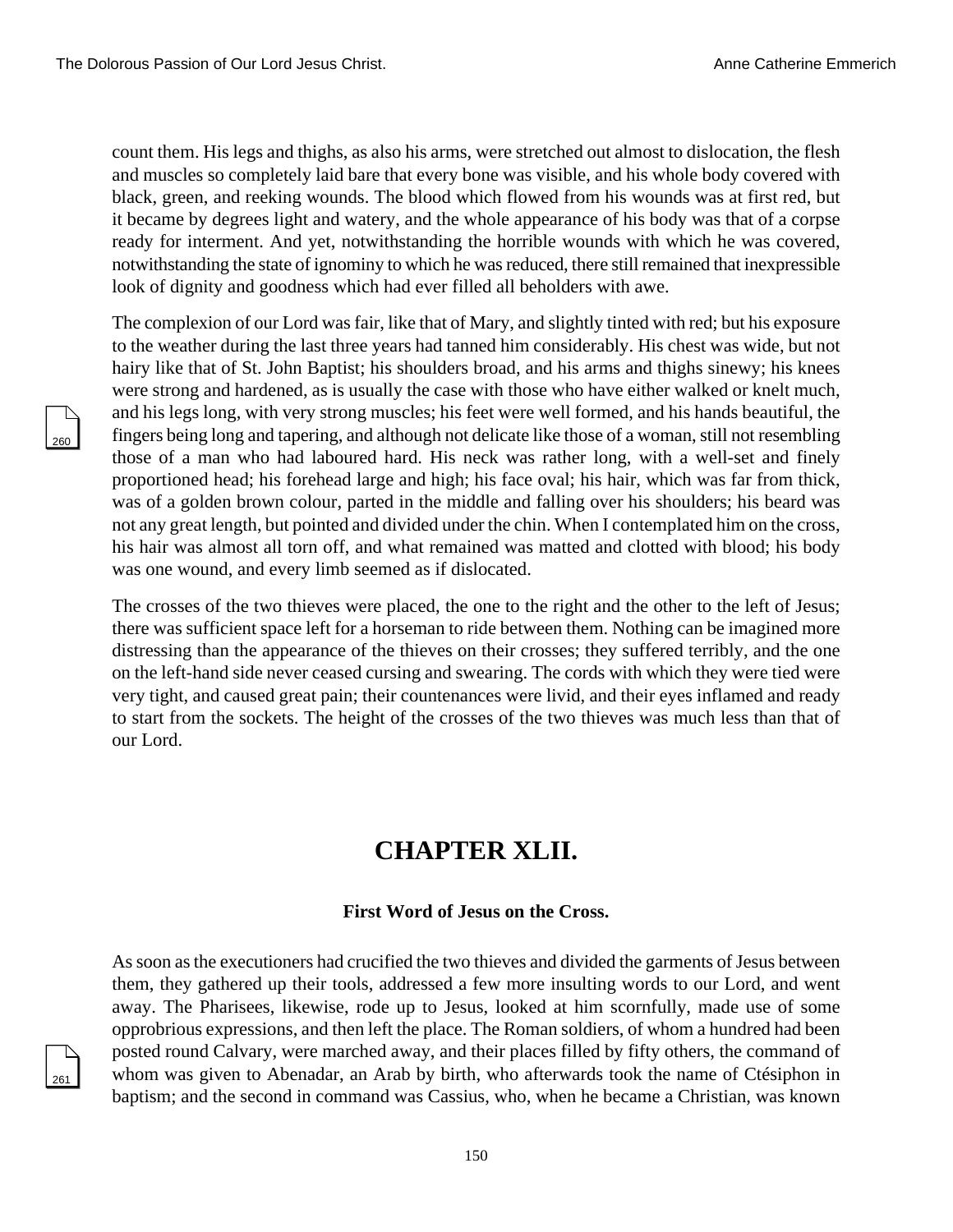by the name of Longinus: Pilate frequently made use of him as a messenger. Twelve Pharisees, twelve Sadducees, as many Scribes, and a few Ancients, accompanied by those Jews who had been endeavouring to persuade Pilate to change the inscription on the Cross of Jesus, then came up: they were furious, as the Roman governor had given them a direct refusal. They rode round the platform, and drove away the Blessed Virgin, whom St. John led to the holy women. When they passed the Cross of Jesus, they shook their heads disdainfully at him, exclaiming at the same time, '*Vah! thou that destroyest the temple of God, and in three days buildest it up again, save thyself, coming down from the Cross. Let Christ, the King of Israel, come down now from the Cross, that we may see and believe*.' The soldiers, likewise, made use of deriding language.

The countenance and whole body of Jesus became even more colourless: he appeared to be on the point of fainting, and Gesmas (the wicked thief) exclaimed, 'The demon by whom he is possessed is about to leave him.' A soldier then took a sponge, filled it with vinegar, put it on a reed, and presented it to Jesus, who appeared to drink. If thou art the King of the Jews,' said the soldier, '*save thyself, coming down from the Cross*.' These things took place during the time that the first band of soldiers was being relieved by that of Abenadar. Jesus raised his head a little, and said, '*Father, forgive them, for they know not what they do*.' And Gesmas cried out, 'If thou art the Christ, save thyself and us.' Dismas (the good thief) was silent, but he was deeply moved at the prayer of Jesus for his enemies. When Mary heard the voice of her Son, unable to restrain herself, she rushed forward, followed by John, Salome, and Mary of Cleophas, and approached the Cross, which the kind-hearted centurion did not prevent. The prayers of Jesus obtained for the good thief a most powerful grace; he suddenly remembered that it was Jesus and Mary who had cured him of leprosy in his childhood, and he exclaimed in a loud and clear voice, 'How can you insult him when he prays for you? He has been silent, and suffered all your outrages with patience; he is truly a Prophet—he is our King—he is the Son of God.' This unexpected reproof from the lips of a miserable malefactor who was dying on a cross caused a tremendous commotion among the spectators; they gathered up stones, and wished to throw them at him; but the centurion Abenadar would not allow it.

The Blessed Virgin was much comforted and strengthened by the prayer of Jesus, and Dismas said to Gesmas, who was still blaspheming Jesus, '*Neither dost thou fear God, seeing thou art under the same condemnation. And we indeed justly, for we receive the due reward of our deeds; but this man hath done no evil*. Remember thou art now at the point of death, and repent.' He was enlightened and touched: he confessed his sins to Jesus, and said: 'Lord, if thou condemnest me it will be with justice.' And Jesus replied, 'Thou shalt experience my mercy.' Dismas, filled with the most perfect contrition, began instantly to thank God for the great graces he had received, and to reflect over the manifold sins of his past life. All these events took place between twelve and the half-hour shortly after the crucifixion; but such a surprising change ad taken place in the appearance of nature during that time as to astonish the beholders and fill their minds with awe and terror.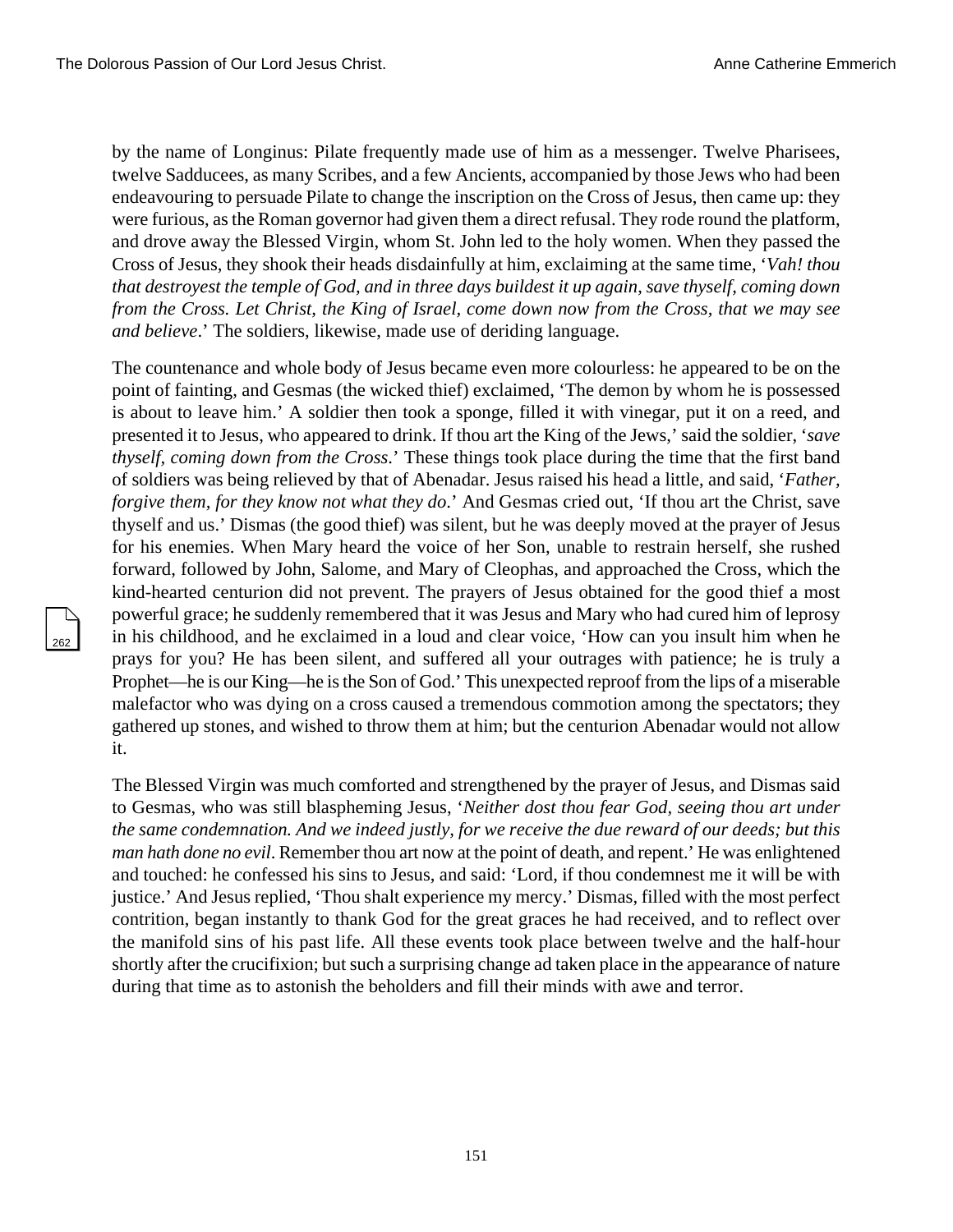264

### **CHAPTER XLIII.**

#### **Eclipse of the Sun.—Second and third Word of Jesus on the Cross.**

A LITTLE hail had fallen at about ten o'clock,—when Pilate was passing sentence,—and after that the weather cleared up, until towards twelve, when the thick red-looking fog began to obscure the sun. Towards the sixth hour, according to the manner of counting of the Jews, the sun was suddenly darkened. I was shown the exact cause of this wonderful phenomenon; but I have unfortunately partly forgotten it, and what I have not forgotten I cannot find words to express; but I was lifted up from the earth, and beheld the stars and the planets moving about out of their proper spheres. I saw the moon like an immense ball of fire rolling along as if flying from the earth. I was then suddenly taken back to Jerusalem, and I beheld the moon reappear behind the Mountain of Olives, looking pale and full, and advancing rapidly towards the sun, which was dim and overshrouded by a fog. I saw to the east of the sun a large dark body which had the appearance of a mountain, and which soon entirely hid the sun. The centre of this body was dark yellow, and a red circle like a ring of fire was round it. The sky grew darker and the stars appeared to cast a red and lurid light. Both men and beasts were struck with terror; the enemies of Jesus ceased reviling him, while the Pharisees endeavoured to give philosophical reasons for what was taking place, but they failed in their attempt, and were reduced to silence. Many were seized with remorse, struck their breasts, and cried out, 'May his blood fall upon his murderers!' Numbers of others, whether near the Cross or at a distance, fell on their knees and entreated forgiveness of Jesus, who turned his eyes compassionately upon them in the midst of his sufferings. However, the darkness continued to increase, and every one excepting Mary and the most faithful among the friends of Jesus left the Cross. Dismas then raised his head, and in a tone of humility and hope said to Jesus, '*Lord, remember me when thou shalt come into thy kingdom*.' And Jesus made answer, '*Amen, I say to thee, This day thou shalt be with me in Paradise*.' Magdalen, Mary of Cleophas, and John stood near the Cross of our Lord and looked at him, while the Blessed Virgin, filled with intense feelings of motherly love, entreated her Son to permit her to die with him; but he, casting a look of ineffable tenderness upon her, turned to John and said, '*Woman, behold thy son*;' then he said to John, 'Behold thy mother.' John looked at his dying Redeemer, and saluted this beloved mother (whom he henceforth considered as his own) in the most respectful manner. The Blessed Virgin was so overcome by grief at these words of Jesus that she almost fainted, and was carried to a short distance from the Cross by the holy women.

I do not know whether Jesus really pronounced these words, but I felt interiorly that he gave Mary to John as a mother, and John to Mary as a son. In similar visions a person is often conscious of things which are not written, and words can only express a portion of them, although to the individual to whom they are shown they are so clear as not to require explanation. For this reason it did not appear to me in the least surprising that Jesus should call the Blessed Virgin '*Woman*,' instead of 'Mother.' I felt that he intended to demonstrate that she was that woman spoken of in Scripture who was to crush the head of the serpent, and that then was the moment in which that promise was accomplished in the death of her Son. I knew that Jesus, by giving her as a mother to John, gave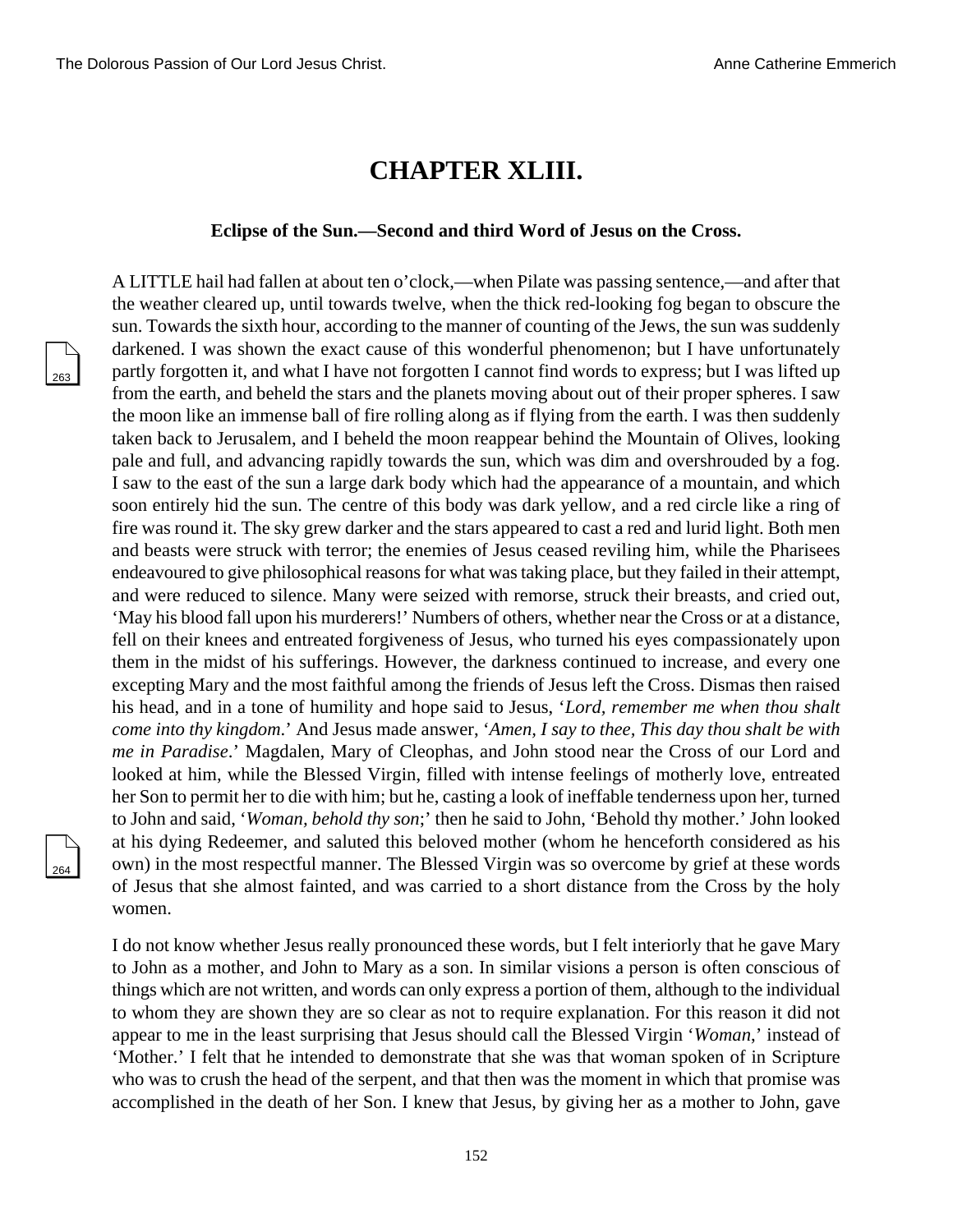266

her also as a mother to all *who believe in him, who become children of God, and are not born of flesh and blood, or of the will of man, but of God*. Neither did it appear to me surprising that the most pure, the most humble, and the most obedient among women, who, when saluted by the angel as '*full of grace*,' immediately replied, '*Behold the handmaid of the Lord, be it done to me according to thy word*,' and in whose sacred womb the Word was instantly made flesh,—that she, when informed by her dying Son that she was to become the spiritual mother of another son, should repeat the same words with humble obedience, and immediately adopt as her children all the children of God, the brothers of Jesus Christ. These things are much easier to feel by the grace of God than to be expressed in words. I remember my celestial Spouse once saying to me, 'Everything is imprinted in the hearts of those children of the Church who believe, hope, and love.'

# **CHAPTER XLIV.**

#### **The Fear felt by the Inhabitants of Jerusalem.—Fourth Word of Jesus on the Cross.**

IT was about half-past one o'clock when I was taken into Jerusalem to see what was going on there. The inhabitants were perfectly overcome with terror and anxiety; the streets dark and gloomy, and some persons were feeling their way about, while others, seated on the ground with their heads veiled, struck their breasts, or went up to the roofs of their houses, looked at the sky, and burst forth in bitter lamentations. Even the animals uttered mournful cries, and hid themselves; the birds flew low, and fell to the ground. I saw Pilate conferring with Herod on the alarming state of things: they were both extremely agitated, and contemplated the appearance of the sky from that terrace upon which Herod was standing when he delivered up Jesus to be insulted by the infuriated rabble. 'These events are not in the common course of nature,' they both exclaimed: 'they must be caused by the anger of the gods, who are displeased at the cruelty which has been exercised towards Jesus of Nazareth.' Pilate and Herod, surrounded by guards, then directed their hasty trembling steps through the forum to Herod's palace. Pilate turned away his head when he passed Gabbatha, from whence he had condemned Jesus to be crucified. The square was almost empty; a few persons might be seen reëntering their houses as quickly as possible, and a few others running about and weeping, while two or three small groups might be distinguished in the distance. Pilate sent for some of the Ancients and asked them what they thought the astounding darkness could possibly portend, and said that he himself considered it a terrific proof of the anger of their God at the crucifixion of the Galilæan, who was most certainly their prophet and their king: he added that he had nothing to reproach himself with on that head, for he had washed his hands of the whole affair, and was, therefore, quite innocent. The Ancients were as hardened as over, and replied, in a sullen tone, that there was nothing unnatural in the course of events, that they might be easily accounted for by philosophers, and that they did not repent of anything they had done. However, many persons were converted, and among others those soldiers who fell to the ground at the words of our Lord when they were sent to arrest him in the Garden of Olives.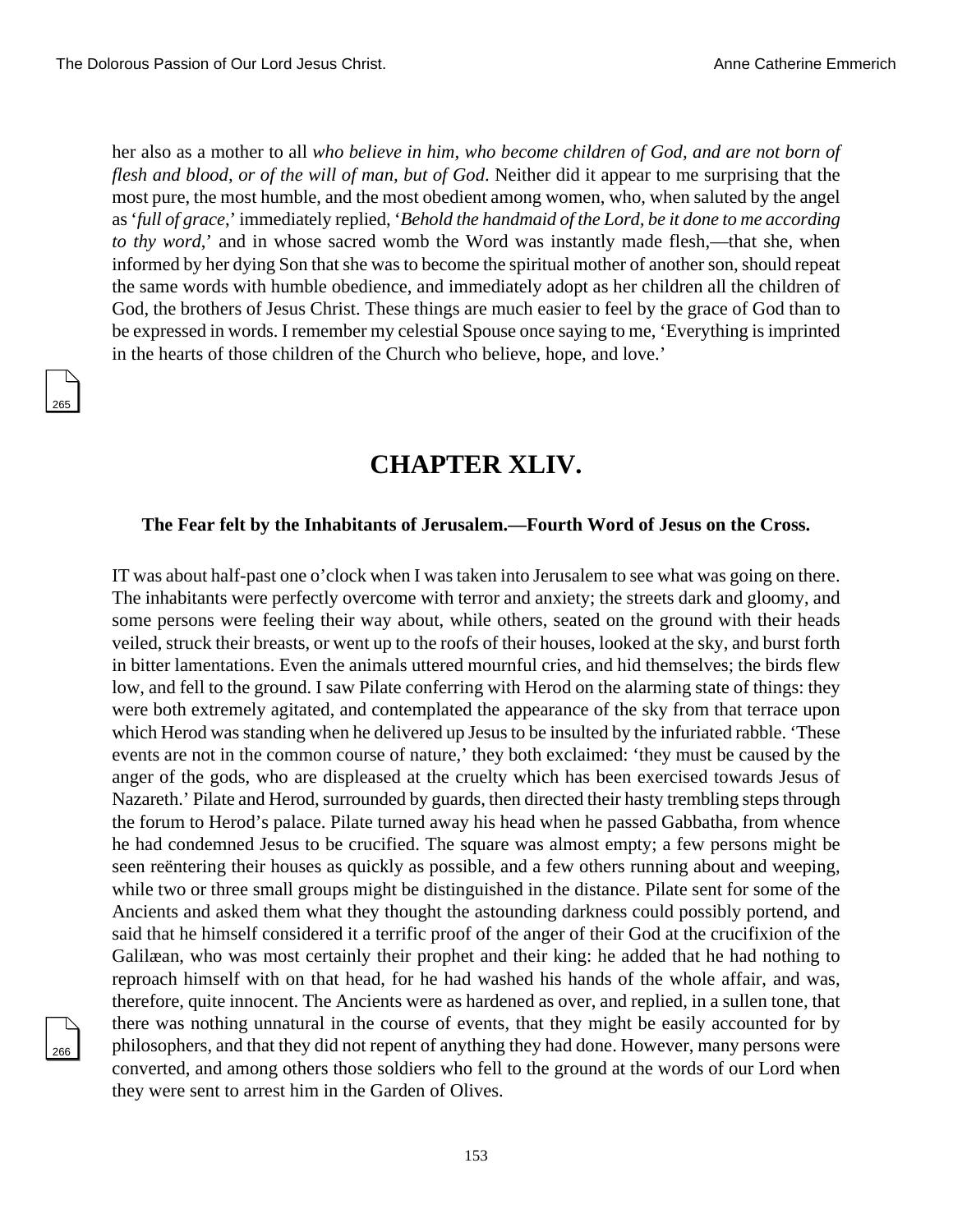The rabble assembled before Pilate's house, and instead of the cry of '*Crucify him, crucify him*!' which had resounded in the morning, you might have heard vociferations of 'Down with the iniquitous judge!' 'May the blood of the just man fall upon his murderers!' Pilate was much alarmed; he sent for additional guards, and endeavoured to cast all the blame upon the Jews. He again declared that the crime was not his; that he was no subject of this Jesus, whom they had put to death unjustly, and who was their king, their prophet, their Holy One; that they alone were guilty, as it must be evident to all that he condemned Jesus solely from compulsion.

The Temple was thronged with Jews, who were intent on the immolation of the Paschal lamb; but when the darkness increased to such a degree that it was impossible to distinguish the countenance of one from that of the other, they were seized with fear, horror, and dread, which they expressed by mournful cries and lamentations. The High Priests endeavoured to maintain order and quiet. All the lamps were lighted; but the confusion became greater every moment, and Annas appeared perfectly paralysed with terror. I saw him endeavouring to hide first in one place, and then in another. When I left the Temple, and walked through the streets, I remarked that, although not a breath of wind was stirring, yet both the doors and windows of the houses were shaking as if in a storm, and the darkness was becoming every moment more dense.

The consternation produced by the sudden darkness at Mount Calvary was indescribable. When it first commenced, the confusion of the noise of the hammers, the vociferations of the rabble, the cries of the two thieves on being fastened to their crosses, the insulting speeches of the Pharisees, the evolutions of the soldiers, and the drunken shouts of the executioners, had so completely engrossed the attention of every one, that the change which was gradually coming over the face of nature was not remarked; but as the darkness increased, every sound ceased, each voice was hushed, and remorse and terror took possession of every heart, while the bystanders retired one by one to a distance from the Cross. Then it was that Jesus gave his Mother to St. John, and that she, overcome by grief, was carried away to a short distance. As the darkness continued to grow more and more dense, the silence became perfectly astounding; every one appeared terror-struck; some looked at the sky, while others, filled with remorse, turned towards the Cross, smote their breasts, and were converted. Although the Pharisees were in reality quite as much alarmed as other persons, yet they endeavoured at first to put a bold face on the matter, and declared that they could see nothing unaccountable in these events; but at last even they lost assurance, and were reduced to silence. The disc of the sun was of a dark-yellow tint, rather resembling a mountain when viewed by moonlight, and it was surrounded by a bright fiery ring; the stars appeared, but the light they cast was red and lurid; the birds were so terrified as to drop to the ground; the beasts trembled and moaned; the horses and the asses of the Pharisees crept as close as possible to one another, and put their heads between their legs. The thick fog penetrated everything.

Stillness reigned around the Cross. Jesus hung upon it alone; forsaken by all,—disciples, followers, friends, his Mother even was removed from his side; not one person of the thousands upon whom he had lavished benefits was near to offer him the slightest alleviation in his bitter agony,—his soul was overspread with an indescribable feeling of bitterness and grief,—all within him was dark,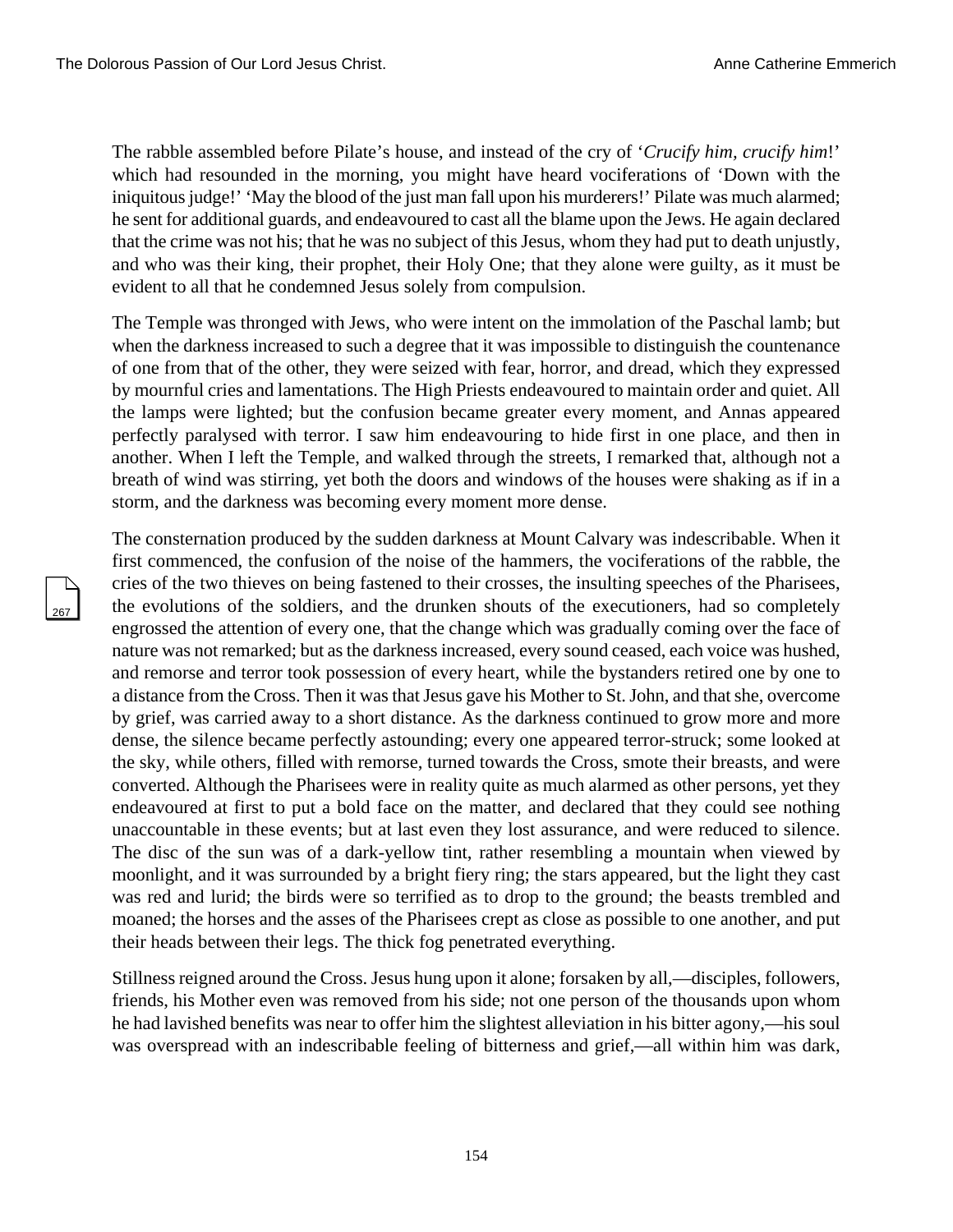269

gloomy, and wretched. The darkness which reigned around was but symbolical of that which overspread his interior; he turned, nevertheless, to his Heavenly Father, he prayed for his enemies, he offered the chalice of his sufferings for their redemption, he continued to pray as he had done during the whole of his Passion, and repeated portions of those Psalms the prophecies of which were then receiving their accomplishment in him. I saw angels standing around. Again I looked at Jesus—my beloved Spouse on his Cross, agonising and dying, yet still in dreary solitude. He at that moment endured anguish which no mortal pen can describe,—he felt that suffering which would overwhelm a poor weak mortal if deprived at once of all consolation, both divine and human, and then compelled, without refreshment, assistance, or light, to traverse the stormy desert of tribulation upheld by faith, hope, and charity alone.

His sufferings were inexpressible; but it was by them that he merited for us the grace necessary to resist those temptations to despair which will assail us at the hour of death,—that tremendous hour when we shall feel that we are about to leave all that is dear to us here below. When our minds, weakened by disease, have lost the power of reasoning, and even our hopes of mercy and forgiveness are become, as it were, enveloped in mist and uncertainty,—then it is that we must fly to Jesus, unite our feelings of desolation with that indescribable dereliction which he endured upon the Cross, and be certain of obtaining, a glorious victory over our infernal enemies. Jesus then offered to his Eternal Father his poverty, his dereliction, his labours, and, above all, the bitter sufferings which our ingratitude had caused him to endure in expiation for our sins and weaknesses; no one, therefore, who is united to Jesus in the bosom of his Church must despair at the awful moment preceding his exit from this life, even if he be deprived of all sensible light and comfort; for he must then remember that the Christian is no longer obliged to enter this dark desert alone and unprotected,' as Jesus has cast his own interior and exterior dereliction on the Cross into this gulf of desolation, consequently he will not be left to cope alone with death, or be suffered to leave this world in desolation of spirit, deprived of heavenly consolation. All fear of loneliness and despair in death must therefore be cast away; for Jesus, who is our true light, *the Way, the Truth, and the Life*, has preceded us on that dreary road, has overspread it with blessings, and raised his Cross upon it, one glance at which will calm our every fear. Jesus then (if we may so express ourselves) made his last testament in the presence of his Father, and bequeathed the merits of his Death and Passion to the Church and to sinners. Not one erring soul was forgotten; he thought of each and every one; praying, likewise, even for those heretics who have endeavoured to prove that, being God, he did not suffer as a man would have suffered in his place. The cry which he allowed to pass his lips in the height of his agony was intended not only to show the excess of the sufferings he was then enduring, but likewise to encourage all afflicted souls who acknowledge God as their Father to lay their sorrows with filial confidence at his feet. It was towards three o'clock when he cried out in a loud voice, '*Eloi, Eloi, lamma sabacthani*?' '*My God, my God, why hast thou forsaken me*?' These words of our Lord interrupted the dead silence which had continued so long; the Pharisees turned towards him, and one of them said, '*Behold, he calleth Elias*;' and another, '*Let us see whether Elias will come to deliver him*.' When Mary heard the voice of her divine Son, she was unable to restrain herself any longer, but rushed forwards, and returned to the foot of the Cross, followed by John, Mary the daughter of Cleophas, Mary Magdalen, and Salome. A troop of about thirty horsemen from Jud $\hat{A}$ la and the environs of Joppa, who were on their way to Jerusalem for the festival, passed by just at the time when all was silent round the Cross, both assistants and spectators being transfixed with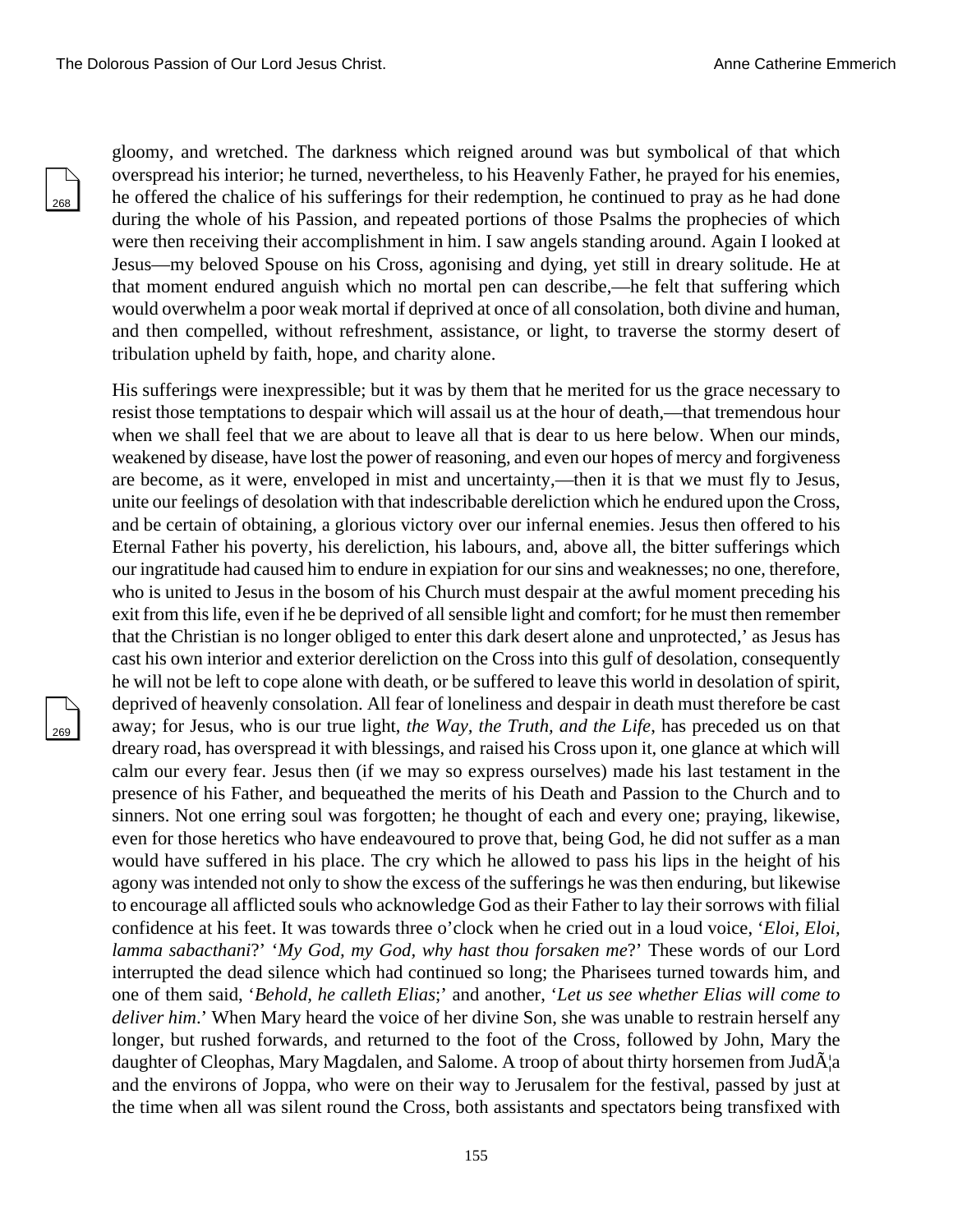terror and apprehension. When they beheld Jesus hanging on the Cross, saw the cruelty with which he had been treated, and remarked the extraordinary signs of God's wrath which overspread the face of nature, they were filled with horror, and exclaimed, 'If the Temple of God were not in Jerusalem, the city should be burned to the ground for having taken upon itself so fearful a crime.' 'These words from the lips of strangers—strangers too who bore the appearance of persons of rank—made a great impression on the bystanders, and loud murmurs and exclamations of. grief were heard on all sides; some individuals gathered together in groups, more freely to indulge their sorrow, although a certain portion of the crowd continued to blaspheme and revile all around them. The Pharisees were compelled to assume a more humble tone, for they feared an insurrection among the people, being well aware of the great existing excitement among the inhabitants of Jerusalem. They therefore held a consultation with Abenadar, the centurion, and agreed with him that the gate of the city, which was in the vicinity, should be closed, in order to prevent farther communication, and that they should send to Pilate and Herod for 500 men to guard against the chance of an insurrection, the centurion, in the mean time, doing all in his power to maintain order, and preventing the Pharisees from insulting Jesus, lest it should exasperate the people still more.

Shortly after three o'clock the light reappeared in a degree, the moon began to pass away from the disc of the sun, while the sun again shone forth, although its appearance was dim, being surrounded by a species of red mist; by degrees it became more bright, and the stars vanished, but the sky was still gloomy. The enemies of Jesus soon recovered their arrogant spirit when they saw the light returning; and it was then that they exclaimed, '*Behold, he calleth Elias*.'

# **CHAPTER XLV.**

### **Fifth, sixth, and seventh Words of Jesus on the Cross.—His Death.**

THE light continued to return by degrees, and the livid exhausted countenance of our Lord again became visible. His body was become much more white from the quantity of blood he had lost; and I heard him exclaim, '*I am pressed as the grape, which is trodden in the winepress. My blood shall be poured out until water cometh, but wine shall here be made no more*.' I cannot be sure whether he really pronounced these words, so as to be heard by others, or whether they were only an answer given to my interior prayer. I afterwards had a vision relating to these words, and in it I saw Japhet making wine in this place.

Jesus was almost fainting; his tongue was parched., and he said: '*I thirst*.' The disciples who were standing round the Cross looked at him with the deepest expression of sorrow, and he added, 'Could you not have given me a little water?' By these words he gave them to understand that no one would have prevented them from doing so during the darkness. John was filled with remorse, and replied: 'We did not think of doing so, O Lord.' Jesus pronounced a few more words, the import of which was: 'My friends and my neighbours were also to forget me, and not give me to drink, that so what

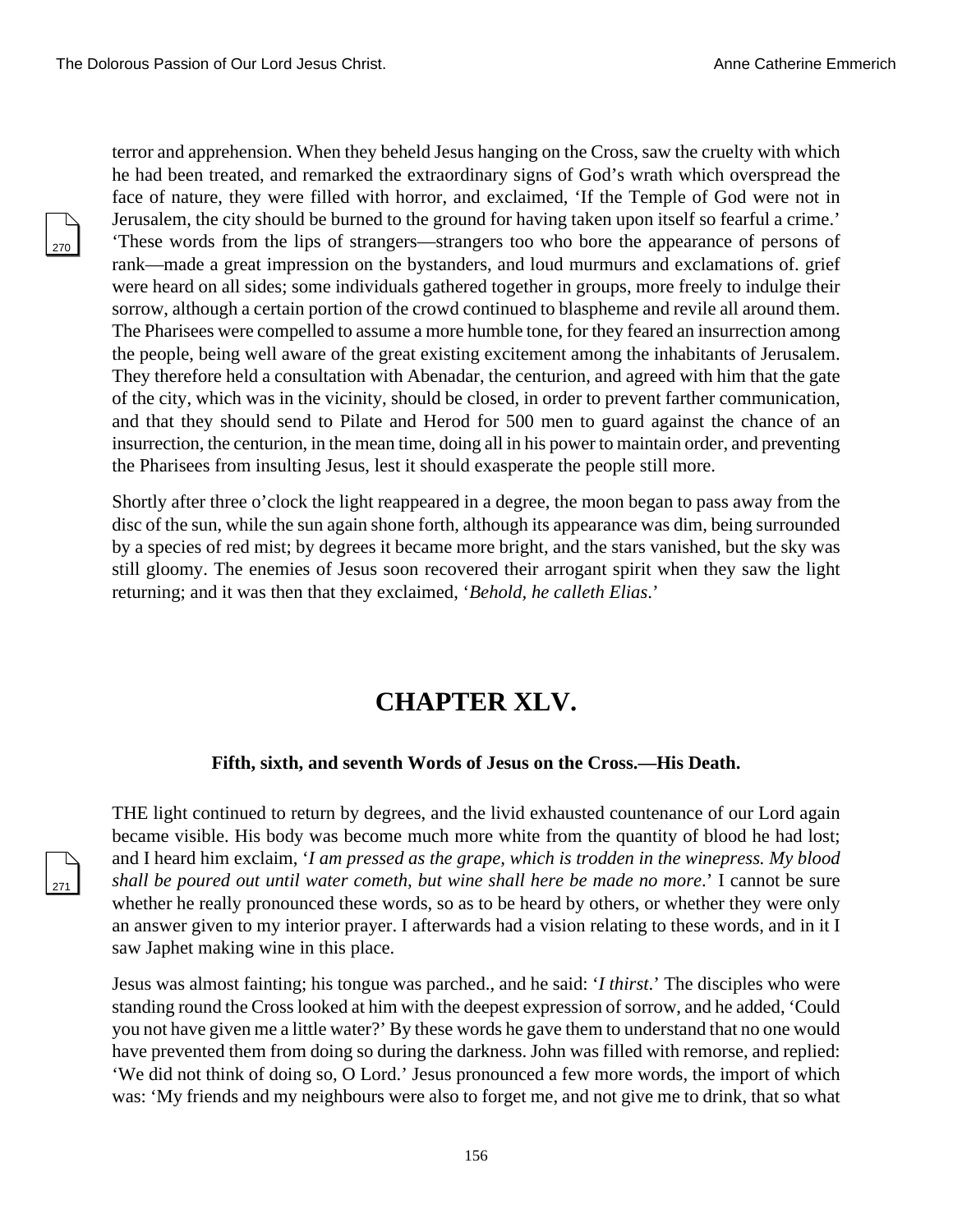was written concerning me might be fulfilled.' This omission had afflicted him very much. The disciples then offered money to the soldiers to obtain permission to give him a little water: they refused to give it, but dipped a sponge in vinegar and gall, and were about to offer it to Jesus, when the centurion Abenadar, whose heart was touched with compassion, took it from them, squeezed out the gall, poured some fresh vinegar upon it, and fastening it to a reed, put the reed at the end of a lance, and presented it for Jesus to drink. I heard our Lord say several other things, but I only remember these words: '*When my voice shall be silent, the mouths of the dead shall be opened*.' Some of the bystanders cried out: 'He blasphemeth again.' But Abenadar compelled them to be silent.

The hour of our Lord was—at last come, his death-struggle had commenced; a cold sweat overspread every limb. John stood at the foot of the Cross, and wiped the feet of Jesus with his scapular. Magdalen was crouched to the ground in a Perfect' frenzy of grief behind the Cross. The Blessed Virgin stood between Jesus and the good thief, supported by Salome and Mary of Cleophas, with her eyes rivetted on the countenance of her dying Son. Jesus then said: '*It is consummated*;' and, raising his head, cried out in a loud voice, '*Father, into thy hands I commend my spirit*.' These words, which he uttered in a clear and thrilling tone, resounded through heaven and earth; and a moment after, he bowed down his head and gave up the ghost. I saw his soul, under the appearance of a bright meteor, penetrate the earth at the foot of the Cross. John and the holy women fell prostrate on the ground. The centurion Abenadar had kept his eyes steadfastly fixed on the disfigured countenance of our Lord, and was perfectly overwhelmed by all that had taken place. When our Lord pronounced his last words, before expiring, in a loud tone, the earth trembled, and the rock of Calvary burst asunder, forming a deep chasm between the Cross of our Lord and that of Gesmas. The voice of God—that solemn and terrible voice—had reëchoed through the whole universe; it had broken the solemn silence which then pervaded all nature. All was accomplished. The soul of our Lord had left his body: his last cry had filled every breast with terror. The convulsed earth had paid homage to its Creator: the sword of grief had pierced the hearts of those who loved him. This moment was the moment of grace for Abenadar, his horse trembled under him; his heart was touched; it was rent like the hard rock; he threw his lance to a distance, struck his breast, and cried out: 'Blessed be the Most High God, the God of Abraham, of Isaac, and of Jacob; *indeed this Man was the Son of God*!' His words convinced many among the soldiers, who followed his example, and were likewise converted.



272

Abenadar became from this moment a new man; he adored the true God, and would no longer serve his enemies. He gave both his horse and his lance to a subaltern of the name of Longinus, who, having addressed a few words to the soldiers, mounted his horse, and took the command upon himself. Abenadar then left Calvary, and went through the Valley of Gihon to the caves in the Valley of Hinnom, where the disciples were hidden, announced the death of our Lord to them, and then went to the town, in order to see Pilate. No sooner had Abenadar rendered public testimony of his belief in the divinity of Jesus, than a large number of soldiers followed his example, as did also some of the bystanders, and even a few Pharisees. Many struck their breasts, wept, and returned home, while others rent their garments, and cast dust on their heads, and all were filled with horror and fear. John arose; and some of the holy women who were at a short distance came up to the Blessed Virgin, and led her away from the foot of the Cross.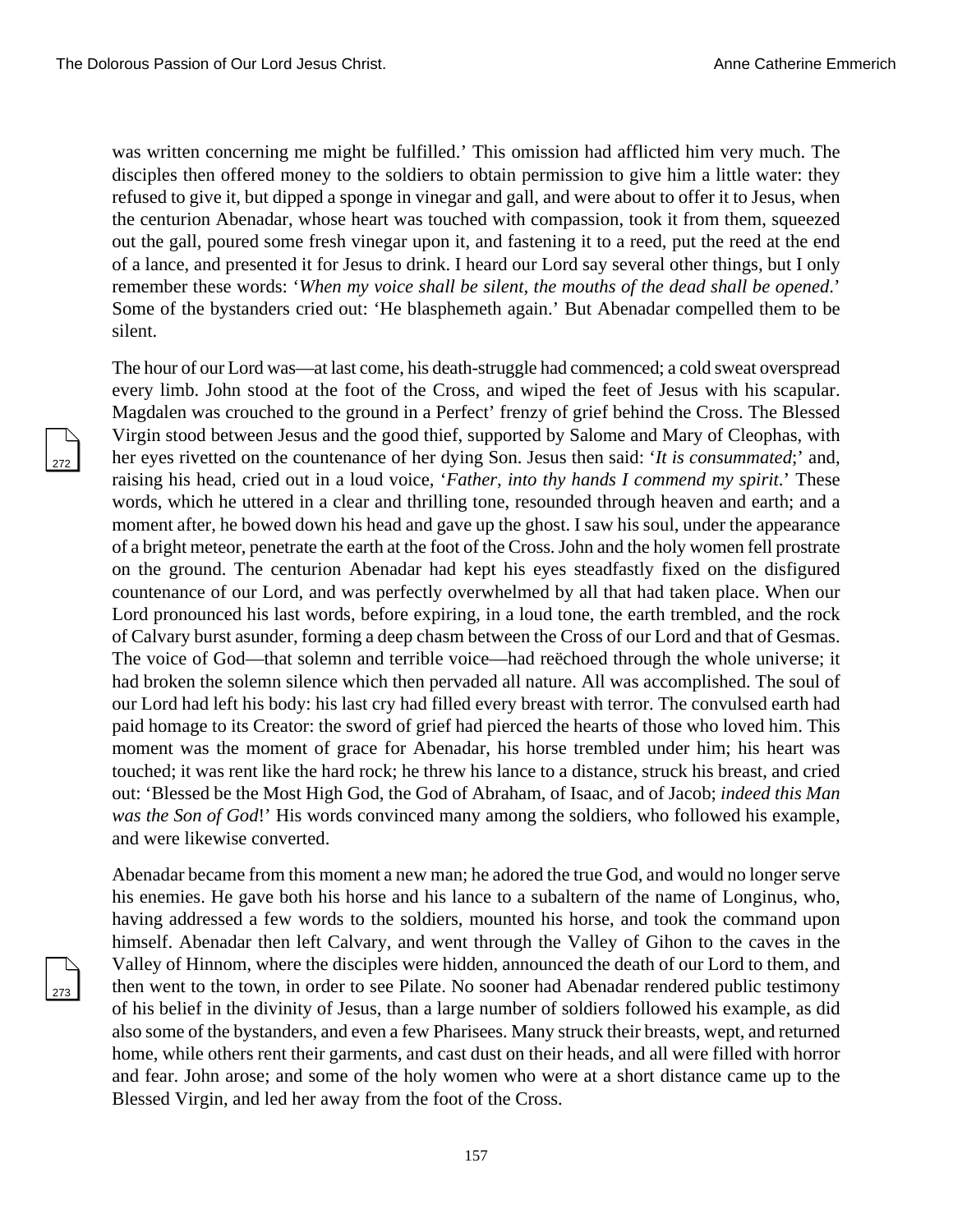When Jesus, the Lord of life and death, gave up his soul into the hands of his Father, and allowed death to take possession of his body, this sacred body trembled and turned lividly white; the countless wounds which were covered with congealed blood appeared like dark marks; his cheeks became more sunken, his nose more pointed, and his eyes, which were obscured with blood, remained but half open. He raised his weary head, which was still crowned with thorns, for a moment, and then dropped it again in agony of pain; while his parched and torn lips, only partially closed, showed his bloody and swollen tongue. At the moment of death his hands, which were at one time contracted round the nails, opened and returned to their natural size, as did also his arms; his body became stiff, and the whole weight was thrown upon the feet, his knees bent, and his feet twisted a little on one side.

What words can, alas, express the deep grief of the Blessed Virgin? Her eyes closed, a death-like tint overspread her countenance; unable to stand, she fell to the ground, but was soon lifted up, and supported by John, Magdalen, and the others. She looked once more upon her beloved Son—that Son whom she had conceived by the Holy Ghost, the flesh of her flesh, the bone of her bone, the heart of her heart—hanging on a cross between two thieves; crucified, dishonoured, contemned by those whom he came on earth to save; and well might she at this moment be termed 'the queen of martyrs."

The sun still looked dim and suffused with mist; and during the time of the earthquake the air was close and oppressive, but by degrees it became more clear and fresh.

It was about three o'clock when Jesus expired. The Pharisees were at first much alarmed at the earthquake; but when the first shock was over they recovered themselves, began to throw stones into the chasm, and tried to measure its depth with ropes. Finding, however, that they could not fathom its bottom, they became thoughtful, listened anxiously to the groans of the penitents, who were lamenting and striking their breasts, and then left Calvary. Many among the spectators were really converted, and the greatest part returned to Jerusalem perfectly overcome with fear. Roman soldiers were placed at the gates, and in other principal parts of the city, to prevent the possibility of an insurrection. Cassius remained on Calvary with about fifty soldiers. The friends of Jesus stood round the Cross, contemplated our Lord, and wept; many among the holy women had returned to their homes, and all were silent and overcome with grief.

# **CHAPTER XLVI.**

### **The Earthquake.—Apparitions of the Dead in Jerusalem.**

I SAW the soul of Jesus, at the moment he expired, appear under the form of a bright orb, and accompanied by angels, among whom I distinguished the angel Gabriel penetrate the earth at the foot of the Cross. I likewise saw these angels cast a number of evil spirits into the great abyss, and

158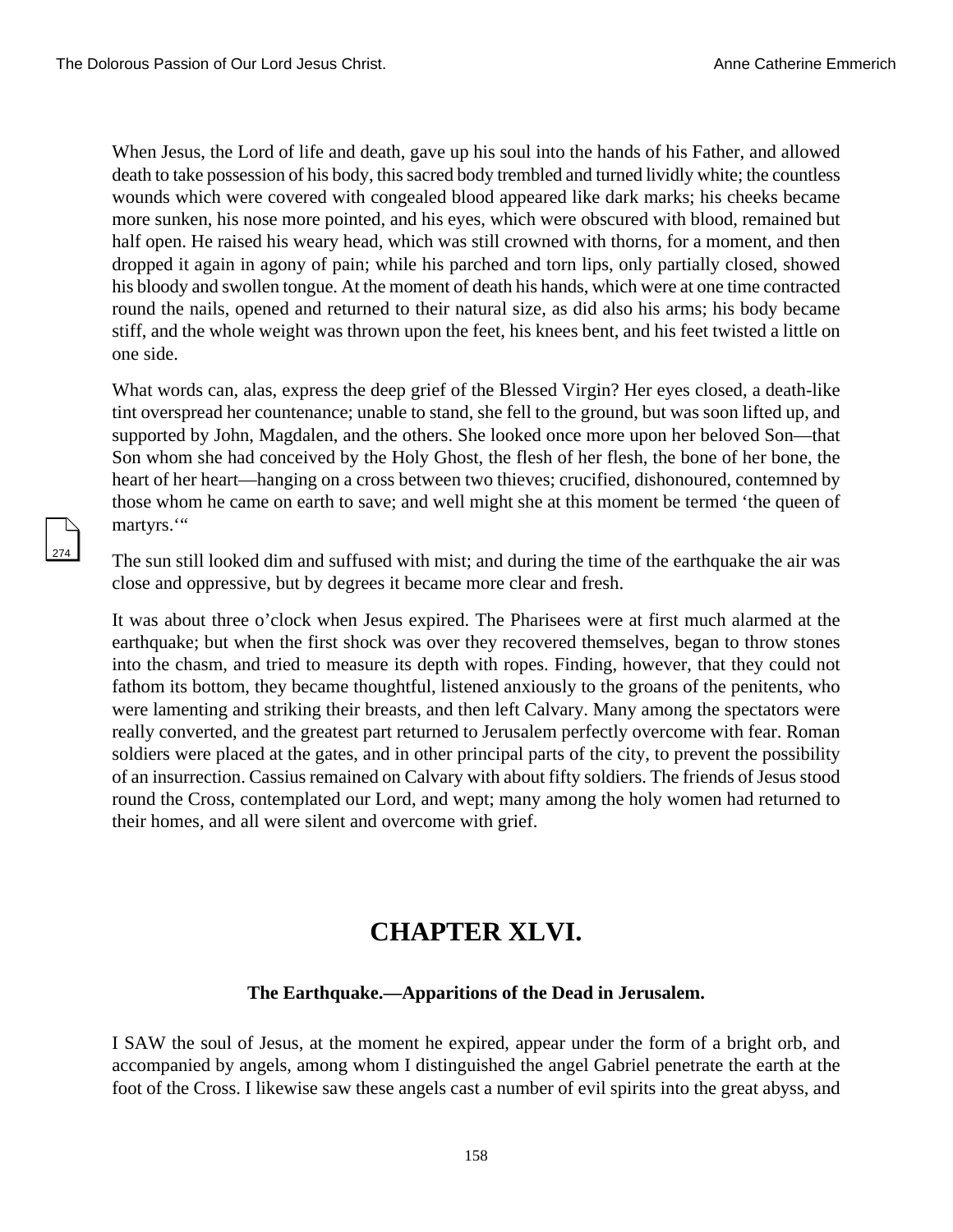276

I heard Jesus order several of the souls in Limbo to reënter the bodies in which they once dwelt, in order that the sight might fill sinners with a salutary terror, and that these souls might render a solemn testimony to his divinity.

The earthquake which produced the deep chasm at Calvary did much damage in different parts of Palestine, but its effects were even more fatal in Jerusalem Its inhabitants were just beginning to be a little reassured by the return of light, when their terror was reawakened with double force by the shocks of the earthquake, and the terrible noise and confusion caused by the downfall of houses and walls on all sides, which panic was still farther increased by the sudden appearance of dead persons, confronting the trembling miscreants who were flying to hide themselves, and addressing them in the most severe and reproachful language.

The High Priests had recommenced the sacrifice of the Paschal lamb (which had been stopped by the unexpected darkness), and they were triumphing at the return of light, when suddenly the ground beneath them trembled, the neighbouring buildings fell down, and the veil of the Temple was rent in two from the top to the bottom. Excess of terror at first rendered those on the outside speechless, but after a time they burst forth into cries and lamentations. The confusion in the interior of the Temple was not, however, as great as would naturally have been expected, because the strictest order and decorum were always enforced there, particularly with regard to the regulations to be followed by those who entered to make their sacrifice, and those who left after having offered it. The crowd was great, but the ceremonies were so solemnly carried out by the priests, that they totally engrossed the minds of the assistants. First came the immolation of the lamb, then the sprinkling of its blood, accompanied by the chanting of canticles and the sounding of trumpets. The priests were endeavouring to continue the sacrifices, when suddenly an unexpected and most appalling pause ensued; terror and astonishment were depicted on each countenance; all was thrown into confusion; not a sound was heard; the sacrifices ceased; there was a general rush to the gates of the Temple; every one endeavoured to fly as quickly as possible. And well might they fly, well might they fear and tremble; for in the midst of the multitude there suddenly appeared persons who had been dead and buried for many years! These persons looked at them sternly, and reproved them most severely for the crime they had committed that day, in bringing about the death of 'the just man,' and calling down his blood upon their heads. Even in the midst of this confusion, some attempts were, however, made by the priests to preserve order; they prevented those who were in the inner part of the Temple from rushing forward, pushing their way through the crowds who were in advance of them, and descending the steps which led out of the Temple: they even continued the sacrifices in some parts, and endeavoured to calm the fears of the people.

The appearance of the Temple at this moment can only be described by comparing it to an ant-hill on which persons have thrown stones, or which has been disturbed by a stick being driven into its centre. The ants in those parts on which the stones have fallen, or which the stick has disturbed, are filled with confusion and terror; they run to and fro and do nothing; while the ants in those parts which have not been disturbed continue to labour quietly, and even begin to repair the damaged parts.

The High Priest Caiphas and his retinue did not lose their presence of mind, and by the outward tranquillity which their diabolical hardness of heart enabled them to preserve, they calmed the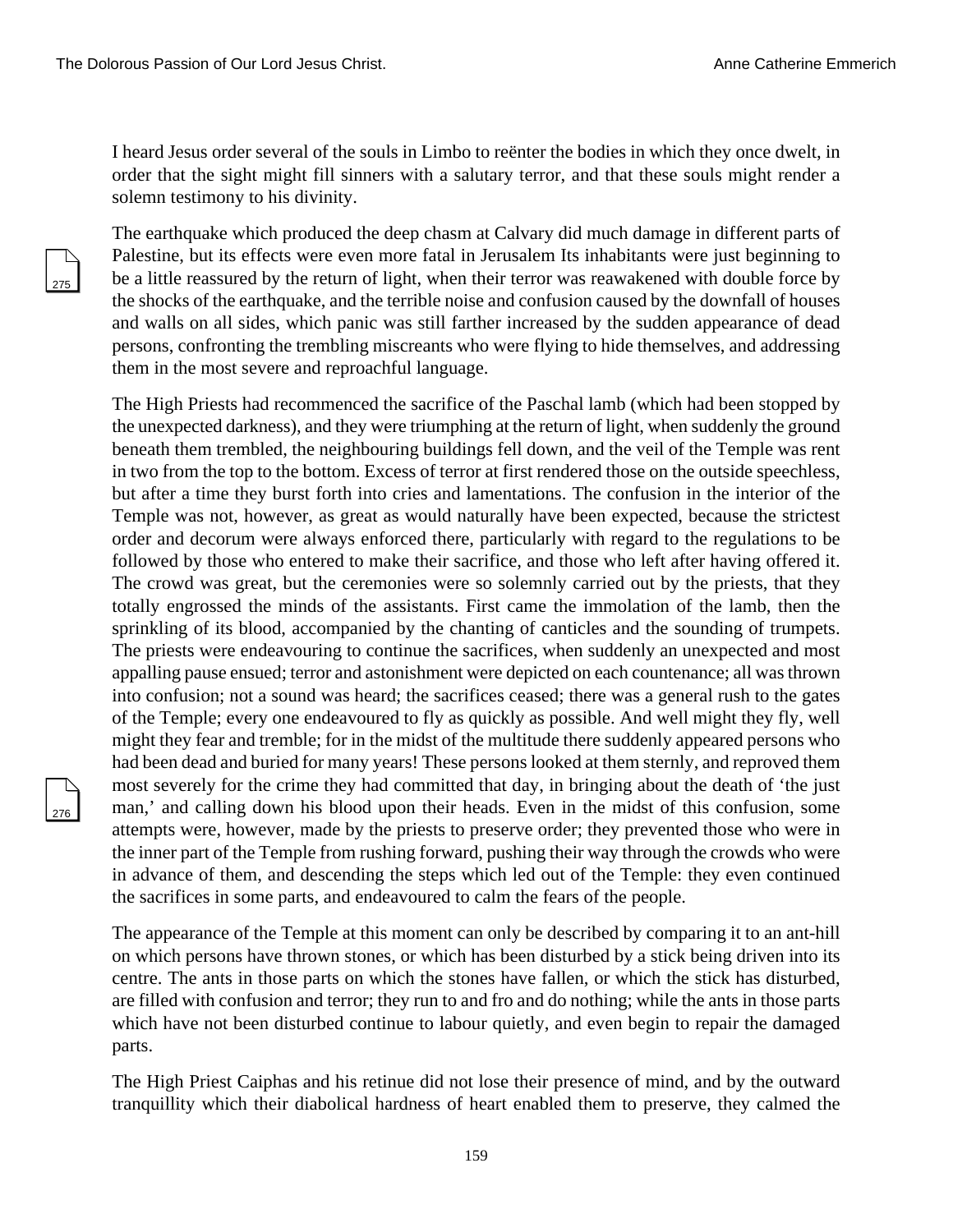confusion in a great degree, and then did their utmost to prevent the people from looking upon these stupendous events as testimonies of the innocence of Jesus. The Roman garrison belonging to the fortress of Antonia likewise made great efforts to maintain order; consequently, the disturbance of the festival was not followed by an insurrection, although every heart was fixed with fear and anxiety, which anxiety the Pharisees endeavoured (and in some instances with success) to calm.

I remember a few other striking incidents: in the first place, the two columns which were placed at the entrance of their Holy of Holies, and to which a magnificent curtain was appended, were shaken to the very foundations; the column on the left side fell down in a southerly, and that on the right side in a northerly direction, thus rending the veil in two from the top to the bottom with a fearful sound, and exposing the Holy of Holies uncovered to the public gaze. A large stone was loosened and fell from the wall at the entrance of the sanctuary, near where the aged Simeon used to kneel, and the arch was broken. The ground was heaved up, and many other columns were thrown down in other parts of the Temple.

An apparition of the High Priest Zacharias, who was slain between the porch and the altar, was seen in the sanctuary. He uttered fearful menaces, spoke of the death of the second Zacharias,<sup>14</sup> and of that of St. John Baptist, as also of the violent deaths of the other prophets. The two sons of the High Priest Simon, surnamed the Just (ancestors of the aged Simeon who prophesied when Jesus was presented in the Temple), made their appearance in the part usually occupied by the doctors, of the law; they also spoke in terrific terms of the deaths of the prophets, of the sacrifice of the old law which was now about to cease, and they exhorted all present to be converted, and to embrace the doctrines which had been preached by him whom they had crucified. The prophet Jeremiah likewise appeared; he stood near the altar, and proclaimed, in a menacing tone, that the ancient sacrifice was at an end, and that a new one had commenced. As these apparitions took place in parts where none but priests were allowed to enter, Caiphas and a few others were alone cognisant of them, and they endeavoured, as far as possible, either to deny their reality, or to conceal them. These prodigies were followed by others still more extraordinary. The doors of the sanctuary flew open of themselves, and a voice was heard to utter these words: 'Let us leave this place;' and I saw all the angels of the Lord instantly leave the Temple. The thirty-two Pharisees who went to Calvary a short time before our Lord expired were almost all converted at the foot of the Cross. They returned to the Temple in the midst of the confusion, and were perfectly thunderstruck at all which had taken place there. They spoke most sternly, both to Annas and to Caiphas, and left the Temple. Annas had always been the most bitter of the enemies of Jesus, and had headed every proceeding against him; but the supernatural events which had taken place had so completely unnerved him that he knew not where to hide himself. Caiphas was, in reality, excessively alarmed, and filled with anxiety, but his pride was so great that. he concealed his feelings as far as possible, and endeavoured to reassure Annas. He succeeded for a time; but the sudden appearance of a person who had been dead many years marred the effect of his words, and Annas became again a prey to the most fearful terror and remorse.

278

<sup>&</sup>lt;sup>14</sup> The Zacharias here referred to was the father of John the Baptist, who was tortured and afterwards put to death by Herod, because he would not betray John into the hands of the tyrant, He was buried by his friends within the precincts of the Temple.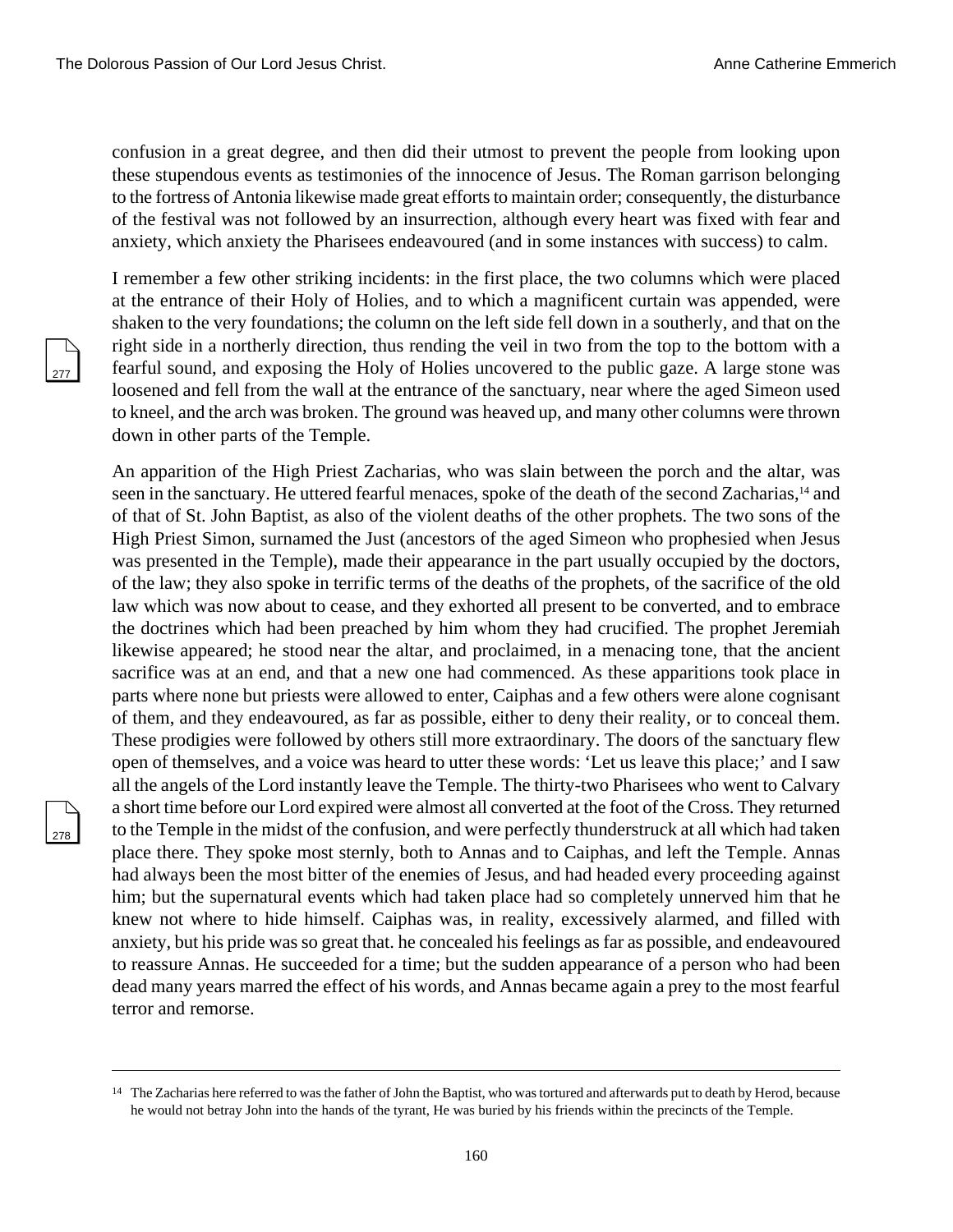Whilst these things wore going on in the Temple, the confusion and panic were not less in Jerusalem. Dead persons were walking about, and many walls and buildings had been shaken by the earthquake, and parts of them fallen down. The superstition of Pilate rendered him even more accessible to fear; he was perfectly paralysed and speechless with terror; his palace was shaken to the very foundation, and the earth quaked beneath his feet. He ran wildly from room to room, and the dead constantly stood before him, reproaching him with the unjust sentence he had passed upon Jesus. He thought that they were the gods of the Galilæan, and took refuge in an inner room, where he offered incense, and made vows to his idols to invoke their assistance in his distress. Herod was equally alarmed; but he shut himself up in his palace, out of the sight of every one.

More than a hundred persons who had died at different epochs reëntered the bodies they had occupied when on earth, made their appearance in different parts of Jerusalem, and filled the inhabitants with inexpressible consternation. Those souls which had been released by Jesus from Limbo uncovered their faces and wandered to and fro in the streets, and although their bodies were, the same as those which they had animated when on earth, yet these bodies did not appear to touch the ground as they walked. They entered the houses of their descendants, proclaimed the innocence of Jesus, and reproved those who had taken part in his death most severely. I saw them passing through the principal streets; they were generally in couples, and appeared to me to glide through the air without moving their feet. The countenances of some were pale; others of a yellow tint; their beards were long, and their voices sounded strange and sepulchral. Their grave-clothes were such as it was customary to use at the period of their decease. When they reached the place where sentence of death was proclaimed on Jesus before the procession started for Calvary they paused for a moment, and exclaimed in a loud voice: 'Glory be to Jesus for ever and ever, and destruction to his enemies!' Towards four o'clock all the dead returned to their graves. The sacrifices in the Temple had been so interrupted, and the confusion caused by the different prodigies was so great that very few persons ate the Paschal lamb on that evening.

### **CHAPTER XLVII.**

#### **The Request of Joseph of Arimathea to be allowed to have the Body of Jesus.**

SCARCELY had the commotion which the town had been thrown into begun to subside in a degree, when the Jews belonging to the Council sent to Pilate to request that the legs of the criminals might be broken, in order to put an end to their lives before the Sabbath-day dawned. Pilate immediately dispatched executioners to Calvary to carry out their wishes.

Joseph of Arimathea then demanded an audience; he had heard of the death of Jesus, and he and Nicodemus had determined to bury him in a new sepulchre which he had made at the end of his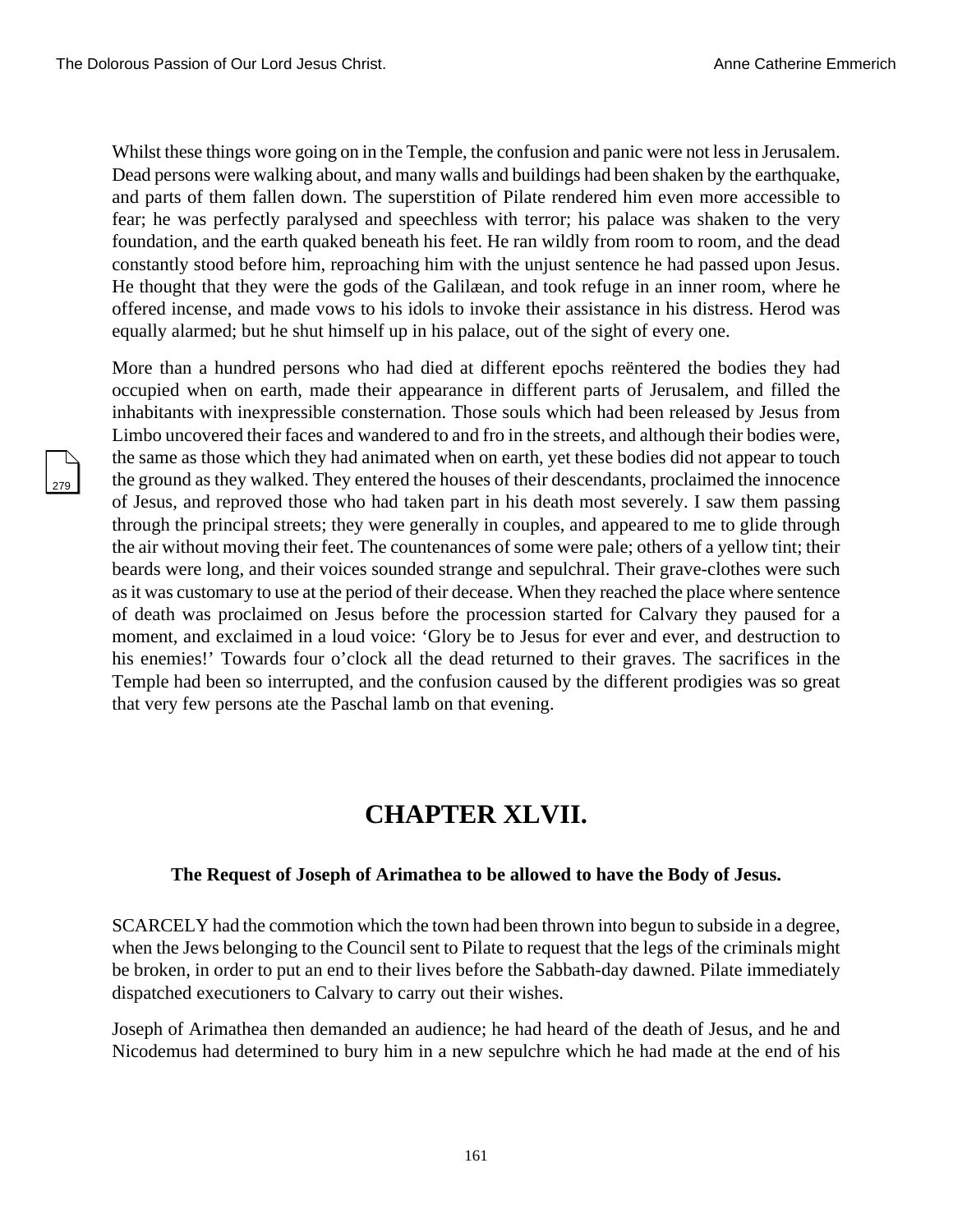

garden, not far from Calvary. Pilate was still filled with anxiety and solicitude, and was much astonished at seeing a person holding a high position like Joseph so anxious for leave to give honourable burial to a criminal whom he had sentenced to be ignominiously crucified. He sent for the centurion Abenadar, who returned to Jerusalem after he had conferred with the disciples who were hidden in the caverns, and asked him whether the King of the Jews was really dead. Abenadar gave Pilate a full account of the death of our Lord, of his last words, and of the loud cry he uttered immediately before death, and of the earthquake which had rent the great chasm in the rock. The only thing at which Pilate expressed surprise was that the death of Jesus should have taken place so quickly, as those who were crucified usually lived much longer; but although be said so little, every word uttered by Joseph increased his dismay and remorse. He instantly gave Joseph an order, by which he was authorised to take down the body of the King of the Jews from the Cross, and to perform the rites of sepulture at once. Pilate appeared to endeavour, by his readiness in granting this request, to wish to make up, in a degree, for his previous cruel and unjust conduct, and he was likewise very glad to do what he was certain would annoy the priests extremely, as he knew their wish was to have Jesus buried ignominiously between the two thieves. He dispatched a messenger to Calvary to see his orders executed. I believe the messenger was Abenadar, for I saw him assisting in taking Jesus down from the Cross.

When Joseph of Arimathea left Pilate's palace, he instantly rejoined Nicodemus, who was waiting for him at the house of a pious woman, which stood opposite to a large street, and was not far from that alley where Jesus was so shamefully ill-treated when he first commenced carrying his Cross. The woman was a vendor of aromatic herbs, and Nicodemus had purchased many perfumes which were necessary for embalming the body of Jesus from her. She procured the more precious kinds from other places, and Joseph went away to procure a fine winding-sheet. His servants then fetched ladders, hammers, pegs, jars of water, and sponges, from a neighbouring shed, and placed them in a hand-barrow similar to that on which the disciples of John the Baptist put his body when they carried it off from the castle of Macherus.

# **CHAPTER XLVIII.**

### **The Opening Of the Side of Jesus.—Death of the two Thieves.**

WHILST these events were taking place in Jerusalem, silence reigned around Calvary. The crowd which had been for a time so noisy and tumultuous was dispersed; all were panic-stricken; in some that panic had produced sincere repentance, but on others it had had no beneficial effects. Mary, John, Magdalen, Mary of Cleophas, and Salome had remained, either standing or sitting before the Cross, closely veiled and weeping silently. A few soldiers were leaning over the terrace which enclosed the platform; Cassius rode up and down; the sky was lowering, and all nature wore a garb of mourning. Six archers soon after made their appearance, bringing with them ladders, spades, ropes, and large iron staves for the purpose of breaking the legs of the criminals, in order to hasten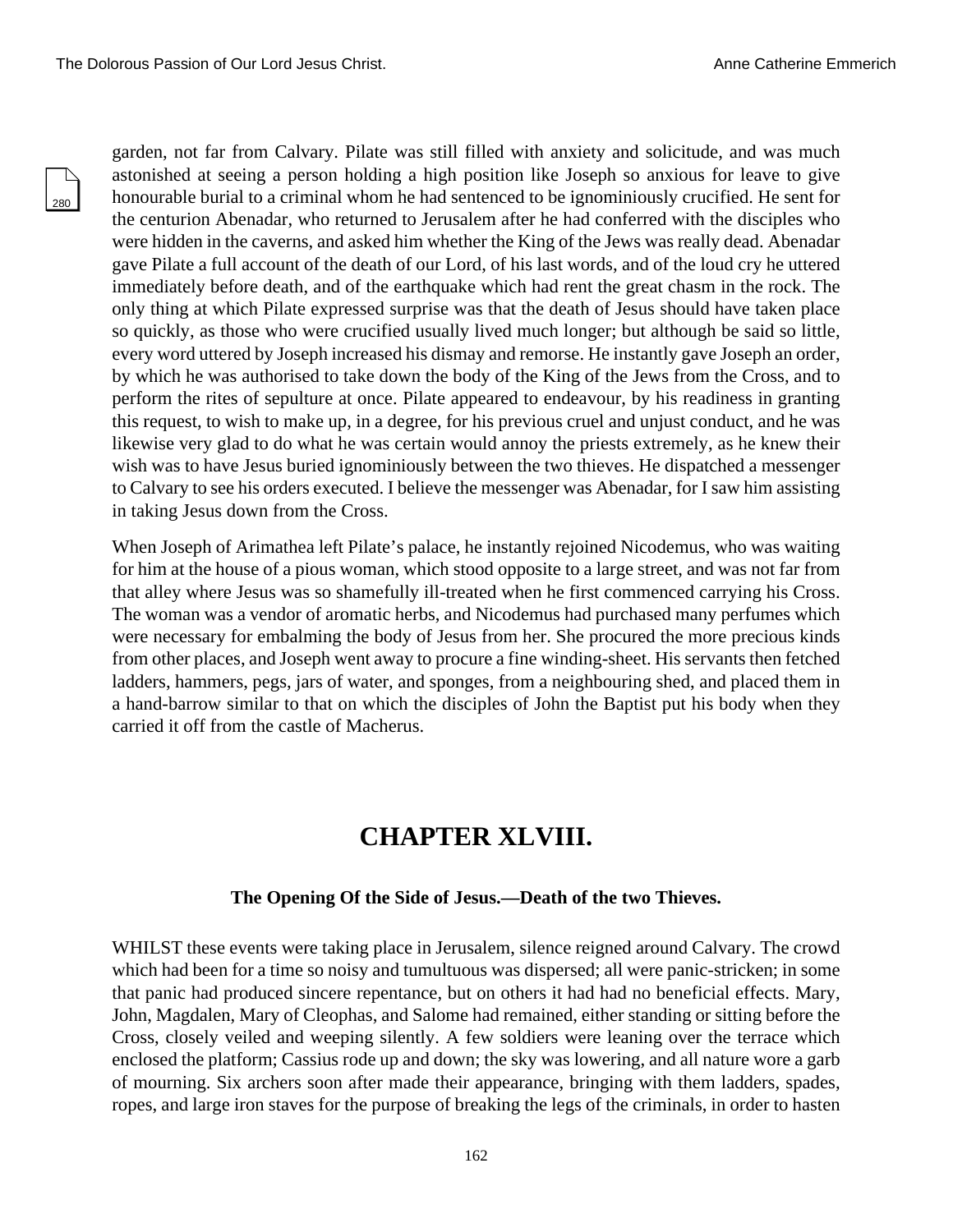283

their deaths. When they approached our Lord's Cross, his friends retired a few paces back, and the Blessed Virgin was seized with fear lest they should indulge their hatred of Jesus by insulting even his dead body. Her fears were not quite unfounded, for when they first placed their ladders against the Cross they declared that he was only pretending to be dead; in a few moments, however, seeing that he was cold and stiff, they left him, and removed their ladders to the crosses on which the two thieves were still hanging alive. They took up their iron staves and broke the arms of the thieves above and below the elbow; while another archer at the same moment broke their legs, both above and below the knee. Gesmas uttered frightful cries, therefore the executioner finished him off by three heavy blows of a cudgel on his chest. Dismas gave a deep groan, and expired: be was the first among mortals who had the happiness of rejoining his Redeemer. The cords were then loosened, the two bodies fell to the ground, and the executioners dragged them to a deep morass, which was between Calvary and the walls of the town, and buried them there.

The archers still appeared doubtful whether Jesus was really dead, and the brutality they had shown in breaking the legs of the thieves made the holy. women tremble as to what outrage they might next perpetrate on the body of our Lord. But Cassius, the subaltern officer, a young man of about five-and-twenty, whose weak squinting eyes and nervous manner had often excited the derision of his companions, was suddenly illuminated by grace, and being quite overcome at the sight of the cruel conduct of the soldiers, and the deep sorrow of the holy women, determined to relieve their anxiety by proving beyond dispute that Jesus was really dead. The kindness of his heart prompted him, but unconsciously to himself he fulfilled a prophecy. He seized his lance and rode quickly up to the mound on which the Cross was planted, stopped just between the cross of the good thief and that of our Lord, and taking his lance in both hands, thrust it so completely into the right side of Jesus that the point went through the heart, and appeared on the left side. When Cassius drew his lance out of the wound a quantity of blood and water rushed from it, and flowed over his face and body. This species of washing produced effects somewhat similar to the vivifying waters of Baptism: grace and salvation at once entered his soul. He leaped from his horse, threw himself upon his knees, struck his breast, and confessed loudly before all his firm belief in the divinity of Jesus.

The Blessed Virgin and her companions were still standing near, with their eyes fixed upon the Cross, but when Cassius thrust his lance into the side of Jesus they were much startled, and rushed with one accord up to it. Mary looked as if the lance had transfixed her heart instead of that of her Divine Son, and could scarcely support herself. Cassius meantime remained kneeling and thanking God, not only for the graces he had received but likewise for the cure of the complaint in his eyes, which had caused the weakness and the squint. This cure had been effected at the same moment that the darkness with which his soul was previously filled was removed. Every heart was overcome at the sight, of the blood of our Lord, which ran into a hollow in the rock at the foot of the Cross. Mary, John, the holy women, and Cassius, gathered up the blood and water in flasks, and wiped up the remainder with pieces of linen.<sup>15</sup>

<sup>&</sup>lt;sup>15</sup> Sister Emmerich added: 'Cassius was baptised by the name of Longinus; and was ordained deacon, and preached the faith. He always kept some of the blood of Christ,—it dried up, but was found in his coffin in Italy. He was buried in a town at no great distance from the locality where St. Clare passed her life. There. is a lake with an island upon it near this town, and the body of Longinus must have been taken there.' Sister Emmerich appears to designate Mantua by this description, and there is a tradition preserved in that town to the same effect. I do not know which St. Clare lived in the neighbourhood.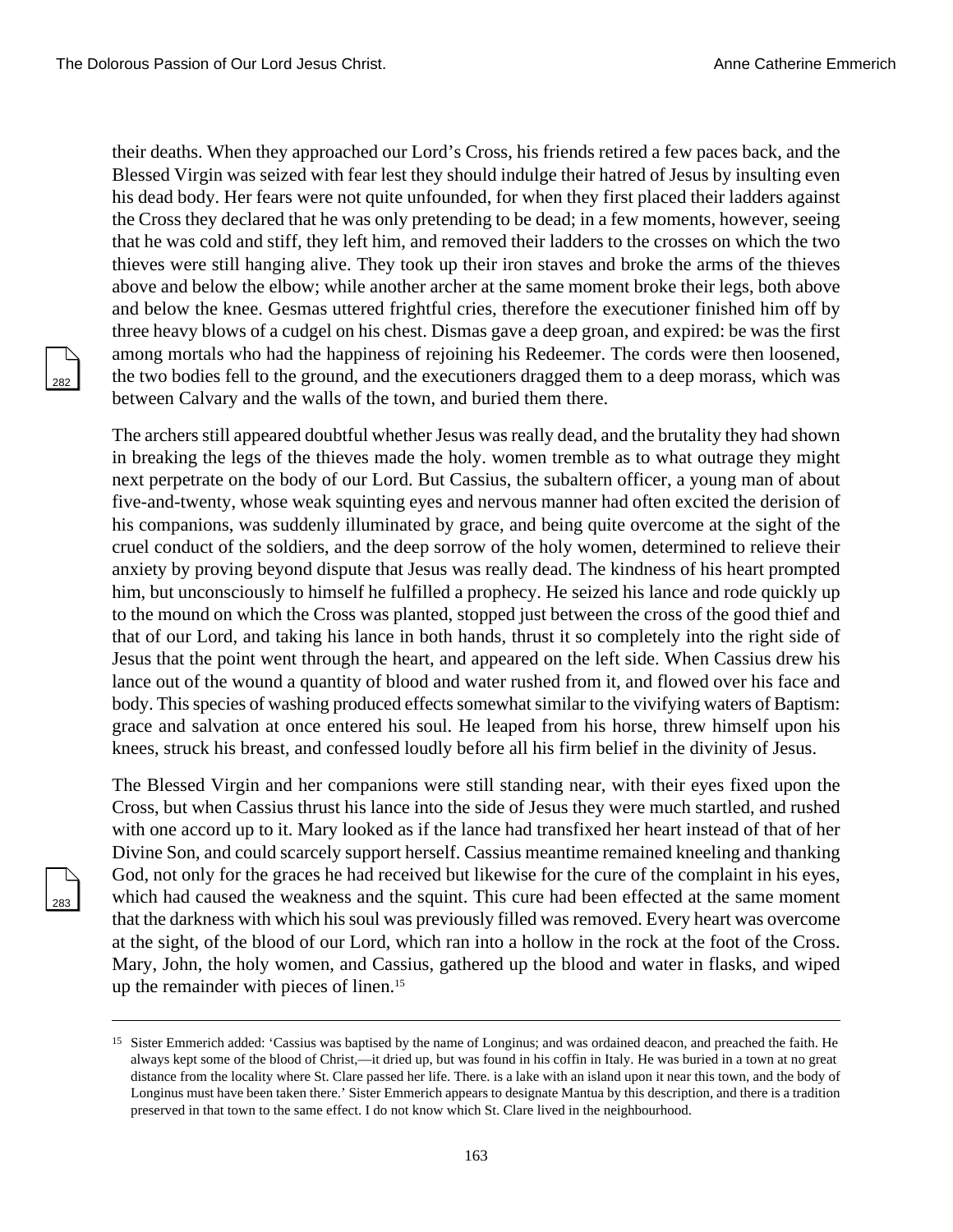Cassius, whose sight was perfectly restored at the same moment that the eyes of his soul were opened, was deeply moved, and continued his humble prayer of thanks( giving. The soldiers were struck with astonishment at the miracle which had taken place, and cast themselves on their knees by his side, at the same time striking their breasts and confessing Jesus. The water and blood continued to flow from the large wound in the side of our Lord; it ran into the hollow in the rock, and the holy women put it in vases, while Mary and Magdalen mingled their tears. The archers, who had received a message from Pilate, ordering them not to touch the body of Jesus, did not return at all.

All these events took place near the Cross, at a little before four o'clock, during the time that Joseph of Arimathea and Nicodemus were gathering together the articles necessary for the burial of Jesus. But the servants of Joseph having been sent to clean out the tomb, informed the friends of our Lord that their master intended to take the body of Jesus and place it in his new sepulchre. John immediately returned to the town with the holy women; in the first place, that Mary might recruit her strength a little, and in the second, to purchase a few things which would be required for the burial. The Blessed Virgin had a small lodging among the buildings near the Cenaculum. They did not reënter the town through the gate which was the nearest to Calvary, because it was closed, and guarded by soldiers placed there by the Pharisees; but they went through that gate which leads to Bethlehem.

# **CHAPTER XLIX.**

### **A Description of some Parts of ancient Jerusalem.**

THIS chapter will contain some descriptions of places given by Sister Emmerich on various occasions. They will be followed by a description of the tomb and garden of Joseph of Arimathea, that so we may have no need to interrupt the account of the burial of our Lord.

The first gate which stood. on the eastern side of Jerusalem, to the south of the south-east angle of the Temple, was the one leading to the suburb of Ophel. The gate of the sheep was to the north of the north-east angle of the Temple. Between these two gates there was a third, leading to some streets situated to the east of the Temple, and inhabited for the most part by stonemasons and other workmen. The houses in these streets were supported by the foundations of the Temple; and almost all belonged to Nicodemus, who had caused them to be built, and who employed nearly all the workmen living there. Nicodemus had not long before built a beautiful gate as an entrance to these streets, called the Gate of Moriah. It was but just finished, and through it Jesus had entered the town on Palm Sunday. Thus he entered by the new gate of Nicodemus, through which no one had yet passed, and was buried in the new monument of Joseph of Arimathea, in which no one had yet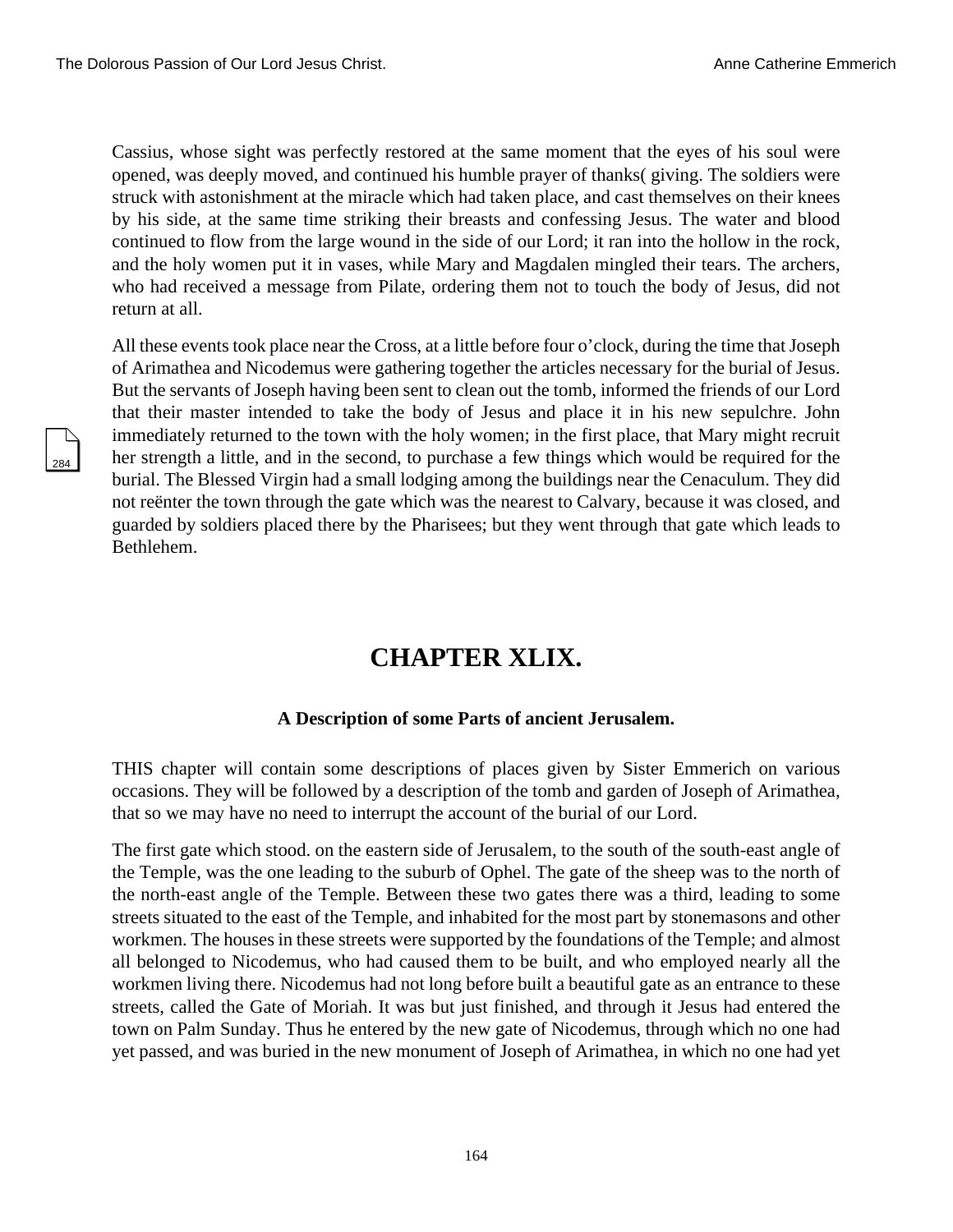286

been laid. This gate was afterwards walled up, and there was a tradition that the Christians were once again to enter the town through it. Even in the present day, a walled-up gate, called by the Turks the Golden Gate, stands on this spot.

The road leading to the west from the gate of the sheep passed almost exactly between the north-western side of Mount Sion and Calvary. From this gate to Golgotha the distance was about two miles and a quarter; and from Pilate's palace to Golgotha about two miles. The fortress Antonia was situated to the north-west of the mountain of the Temple, on a detached rock. A person going towards the west, on leaving Pilate's palace, would have had this fortress to his left. On one of its walls there was a platform commanding the forum, and from which Pilate was accustomed to make proclamations to the people: he did this, for instance, when he promulgated new laws. When our Divine Lord was carrying his Cross, in the interior of the town, Mount Calvary was frequently on his right hand. This road, which partly ran in a south-westerly direction, led to a gate made in an inner wall of the town, towards Sion. Beyond this wall, to the left, there was a sort of suburb, containing more gardens than houses; and towards the outer wall of the city stood some magnificent sepulchres with stone entrances. On this side was a house belonging to Lazarus, with beautiful gardens, extending towards that part where the outer western wall of Jerusalem turned to the south. I believe that a little private door, made in the city wall, and through which Jesus and his disciples often passed by permission of Lazarus, led to these gardens. The gate standing at the north-western angle of the town led to Bethsur, which was situated more towards the north than Emmaus and Joppa. The western part of Jerusalem was lower than any other: the land on which it was built first sloped in the direction of the surrounding wall, and then rose again when close to it; and on this declivity there stood gardens and vineyards, behind which wound a wide road, with paths leading to the walls and towers. On the other side, without the wall, the land descended towards the valley, so that the walls surrounding the lower part of the town looked as if built on a raised terrace. There are gardens and vineyards even in the present day on the outer hill. When. Jesus arrived at the end of the Way of the Cross, he had on his left hand that part of the town where there were so many gardens; and it was from thence that Simon of Cyrene was coming when he met the procession. The gate by which Jesus left the town was not entirely facing the west, but rather the south-west. The city wall on the left-hand side, after passing through the gate, ran somewhat in a southerly direction, then turned towards the west, and then again to the south, round Mount Sion. On this side there stood a large tower, like a fortress. The gate by which Jesus left the town was at no great distance from another gate more towards the south, leading down to the valley, and where a road, turning to the left in the direction of Bethlehem, commenced. The road turned to the north towards Mount Calvary shortly after that gate by which Jesus left Jerusalem when bearing his Cross. Mount Calvary was very steep on its eastern side, facing the town, and a gradual descent on the western; and on this side, from which the road to Emmaus was to be seen, there was a field, in which I saw Luke gather several plants when he and Cleophas were going to Emmaus, and met Jesus on the way. Near the walls, to the east and south of Calvary, there were also gardens, sepulchres, and vineyards. The Cross was buried on the northeast side, at the foot of Mount Calvary.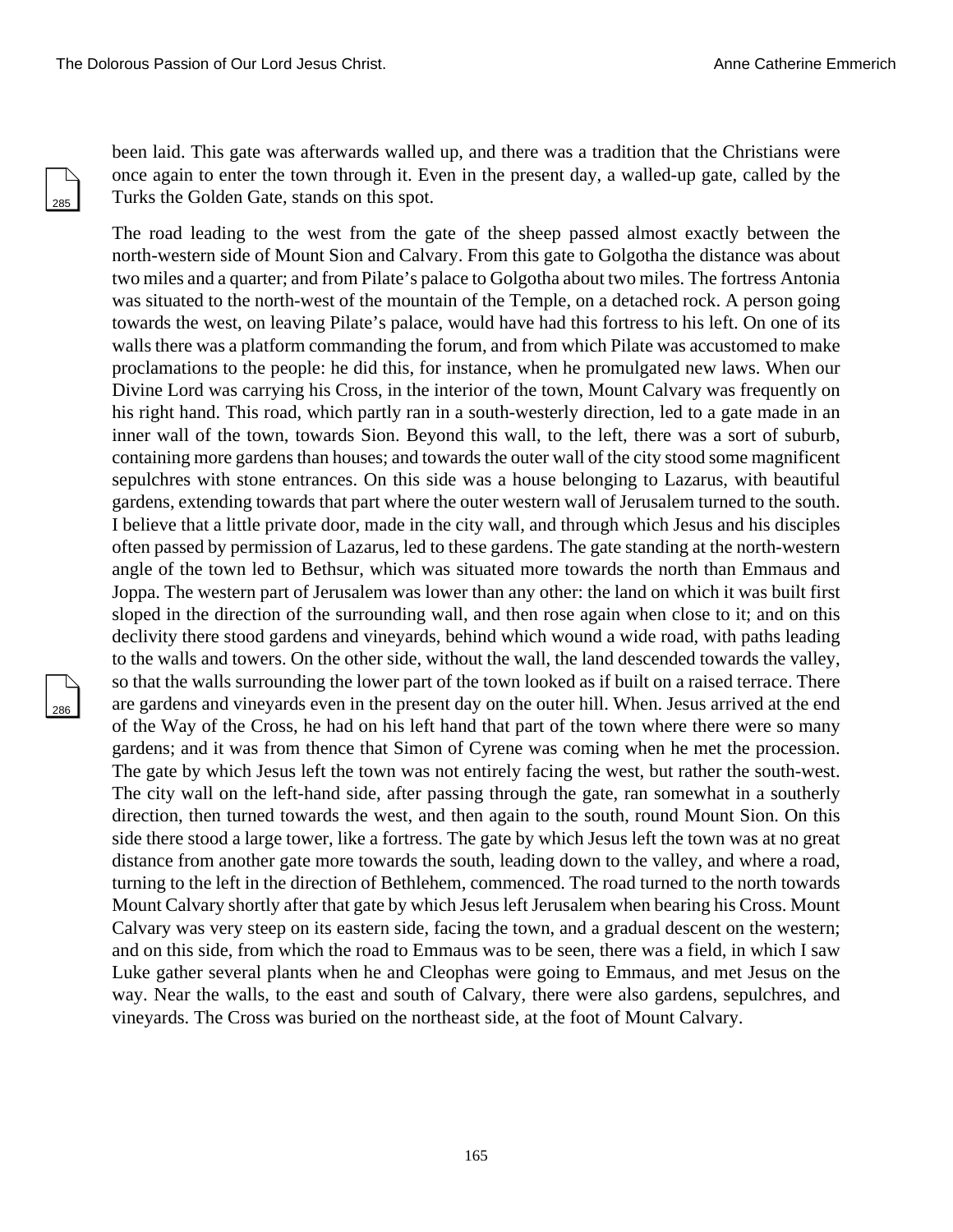

The garden of Joseph of Arimathea<sup>16</sup> was situated near the gate of Bethlehem, at about a seven minutes' walk from Calvary: it was a very fine garden, with tall trees, banks, and thickets in it, which gave much shade, and was situated. on a rising ground extending to the walls of the city. A person coming from the northern side of the valley, and entering the garden, had on his left hand a slight ascent extending as far as the city wall; and on his right, at the end of the garden, a detached rock, where the cave of the sepulchre was situated. The grotto in which it was made looked to the east; and on the southwestern and north-western sides of the same rock were two other smaller sepulchres, which were also new, and with depressed fronts. A pathway, beginning on the western side of this rock, ran all round it. The ground in front of the sepulchre was higher than that of the entrance, and a person wishing to enter the cavern had to descend several steps. The cave was sufficiently large for four men to be able to stand close up to the wall on either side without impeding the movements of the bearers of the body. Opposite the door was a cavity in the rock, in which the tomb was made; it was about two feet above the level of the ground, and fastened to the rock by one side only, like an altar: two persons could stand, one at the head and one at the foot; and there was a place also for a third in front, even if the door of the cavity was closed. This door was made of some metal, perhaps of brass, and had two folding doors. These doors could be closed by a stone being rolled against them; and the stone used for this purpose was kept outside the cavern. Immediately after our Lord was placed in the sepulchre it was rolled in front of the door. It was very large, and could not be removed without the united efforts of several men. Opposite the entrance of the cavern there stood a stone bench, and. by mounting on this a person could climb on to the rock, which was covered with grass, and from whence the city walls, the highest parts of Mount Sion, and some towers could be seen, as well as the gate of Bethlehem and the fountain of Gihon. The rock inside was of a white colour, intersected with red and blue veins.

### **CHAPTER L.**

#### **The Descent from the Cross.**

AT the time when every one had left the neighbourhood of the Cross, and a few guards alone stood around it, I saw five persons, who I think were disciples, and who had come by the valley from Bethania, draw nigh to Calvary, gaze for a few moments upon the Cross, and then steal away. Three times I met in the vicinity two men who were making examinations and anxiously consulting

<sup>&</sup>lt;sup>16</sup> We must here remark that, in the four years during which Sister Emmerich had her visions, she described everything that had happened to the holy places from the earliest times down to our own. More than once she beheld them profaned and laid waste, but always venerated, either publicly or privately. She saw many stones and pieces of rock, which had been silent witnesses of the Passion and Resurrection of our Lord, placed by St. Helena in the Church of the Holy Sepulchre upon occasion of the foundation of that sacred building. When Sister Emmerich visited it in spirit she was accustomed to venerate the spots where the Cross had stood and the holy Sepulchre been situated. It must be observed, however, that she used sometimes to see a greater distance between the actual position of the Tomb and the spot where the Cross stood than there is between the chapels which bear their names in the church of Jerusalem.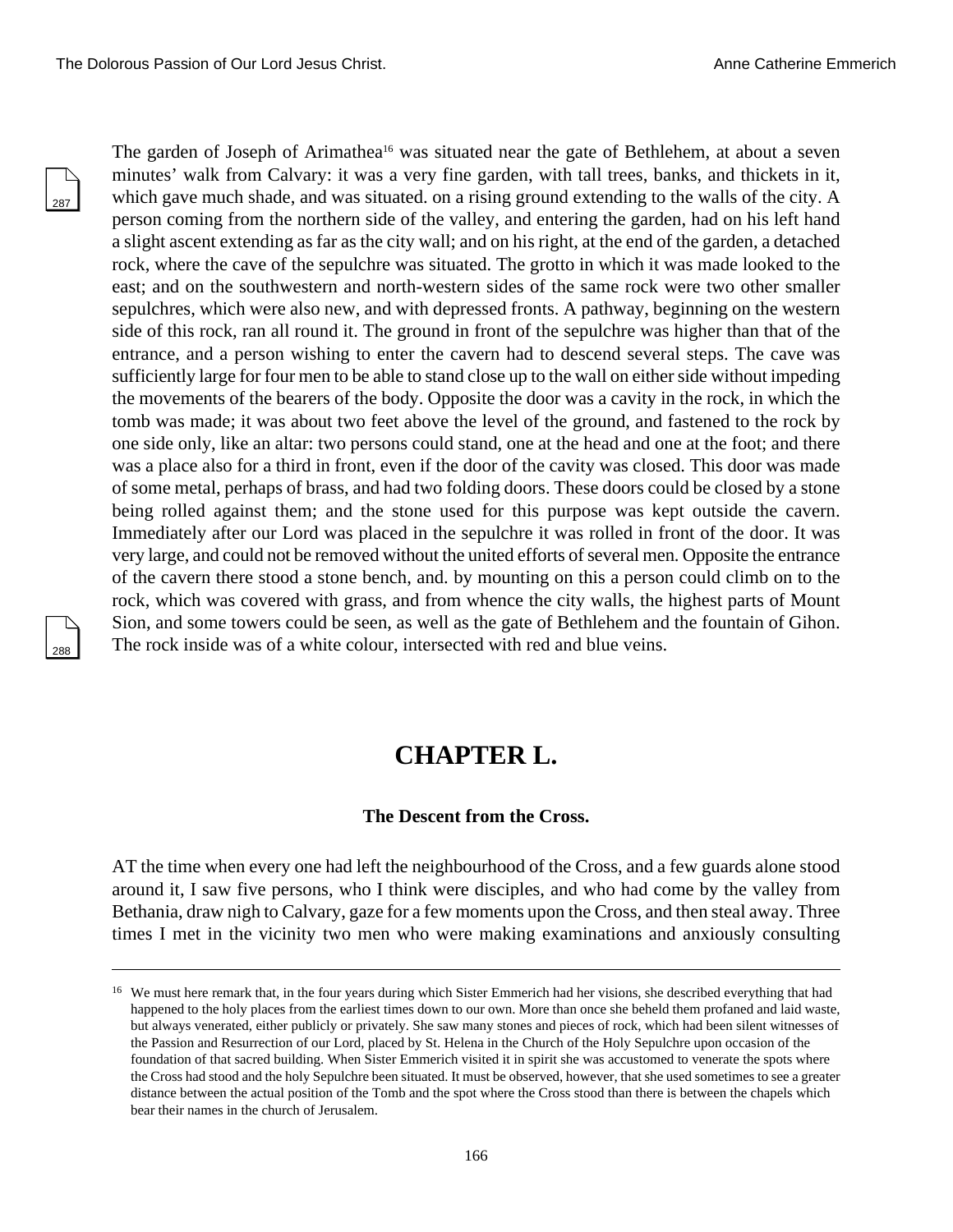290

together. These men were Joseph of Arimathea and Nicodemus. The first time was during the Crucifixion (perhaps when they caused the clothes of Jesus to be brought back from the soldiers), and they were then at no great distance from Calvary. The second was when, after standing to look whether the crowd was dispersing, they went to the tomb to make some preparations. The third was on their return from the tomb to the Cross, when they were looking around in every direction, as if waiting for a favourable moment, and then concerted together as to the manner in which they should take the body of our Lord down from the Cross, after which they returned to the town.

Their next care was to make arrangements for carrying with them the necessary articles for embalming the body, and their servants took some tools with which to detach it from the Cross, as well as two ladders which they found in a barn close to Nicodemus's house. Each of these ladders consisted of a single pole, crossed at regular intervals by pieces of wood, which formed the steps. There were hooks which could be fastened on any part of the pole, and by means of which the ladder could be steadied or on which, perhaps, anything required for the work could also be hung.

The woman from whom they had bought their spices had packed the whole neatly together. Nicodemus had bought a hundred pounds' weight of roots, which quantity is equal to about thirty-seven pounds of our measure, as has been explained to me. They carried these spices in little barrels make of bark, which were hung round their necks, and rested on their breasts. One of these barrels contained some sort of powder. They had also some bundles of herbs in bags made of parchment or leather, and Joseph carried a box of ointment; but I do not know what this box was made of. The servants were to carry vases, leathern bottles, sponges, and tools, on a species of litter, and they likewise took fire with them in a closed lantern. They left the town before their master, and by a different gate (perhaps that of Bethania), and then turned their steps towards Mount Calvary. As they walked through the town they passed by the house where the Blessed Virgin, St. John, and the holy women had gone to seek different things required for embalming the body of Jesus, and John and the holy women followed the servants at a certain distance. The women were about five in number, and some of them carried large bundles of linen under their mantles. It was the custom for women, when they went out in the evening, or if intending to perform some work of piety secretly, to wrap their persons carefully in a long sheet at least a yard wide. They began by one arm, and then wound the linen so closely round their body that they could not walk without difficulty. I have seen them wrapped up in this manner, and the sheet not only extended to both arms, but likewise veiled the head. On the present occasion, the appearance of this dress was most striking in my eyes, for it was a real mourning garment. Joseph and Nicodemus were also in mourning attire, and wore black sleeves and wide sashes. Their cloaks, which they had drawn over their heads, were both wide and long, of a common gray colour, and served to conceal everything that they were carrying.

They turned their steps in the direction of the gate leading to Mount Calvary. The streets were deserted and quiet, for terror kept every one at home. The greatest number were beginning to repent, and but few were keeping the festival. When Joseph and Nicodemus reached the gate they found it closed, and the road, streets, and every corner lined with soldiers. These were the soldiers whom the Pharisees had asked for at about two o'clock, and whom they had kept under arms and on guard, as they still feared a tumult among the people. Joseph showed an order, signed by Pilate, to let them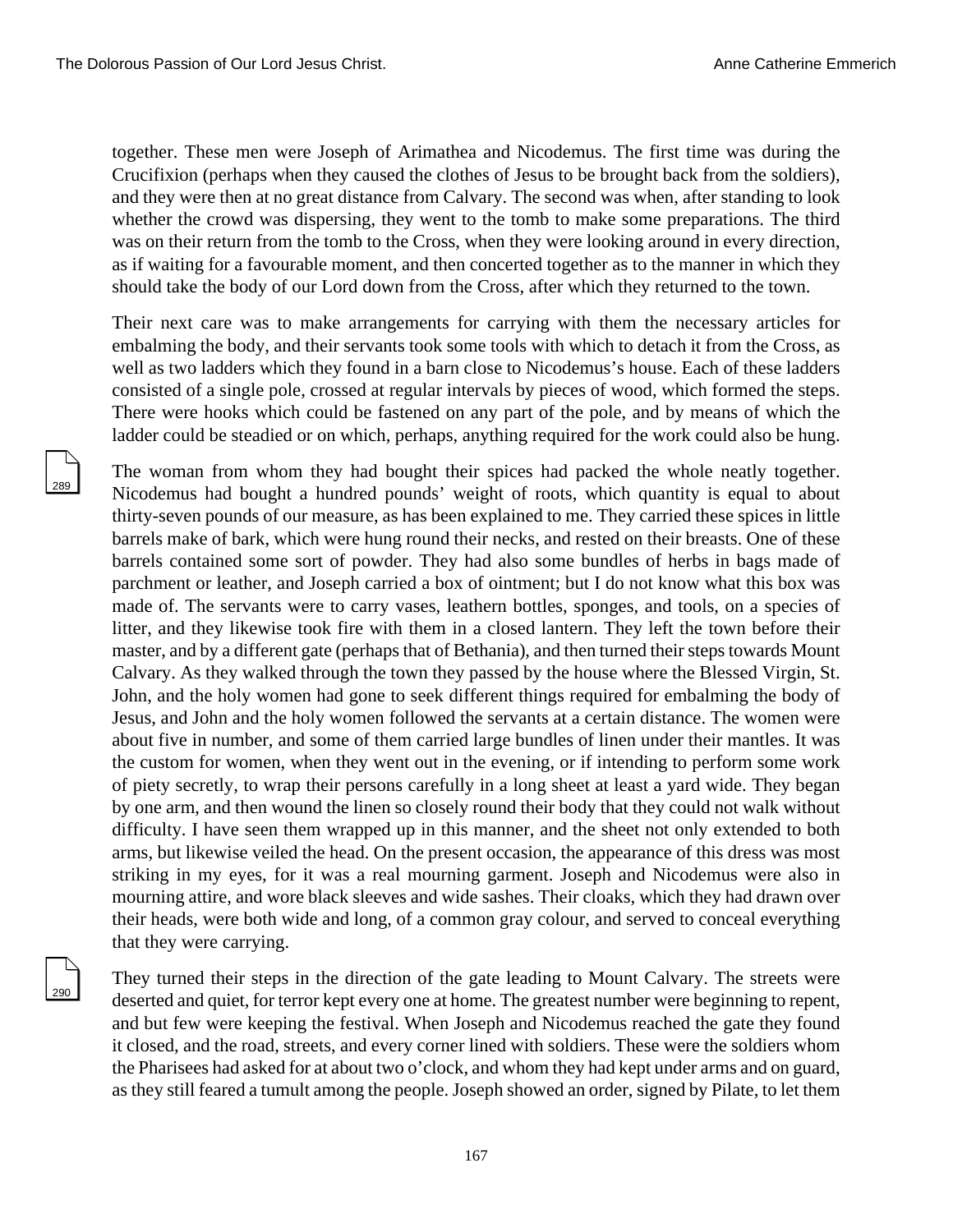pass freely, and the soldiers were most willing that they should do so, but explained to him that they had endeavoured several times to open the gate, without being able to move it; that apparently the gate had received a shock, and been strained in some part; and that on this account the archers sent to break the legs of the thieves had been obliged to return to the city by another gate. But when Joseph and Nicodemus seized hold of the bolt, the gate opened as if of itself, to the great astonishment of all the bystanders.

It was still dark and the sky cloudy when they reached Mount Calvary, where they found the servants who had been sent on already arrived, and the holy women sitting weeping in front of the Cross. Cassius and several soldiers who were converted remained at a certain distance, and their demeanour was respectful and reserved. Joseph and Nicodemus described to the Blessed Virgin and John all they had done to save Jesus from an ignominious death, and learned from them how they had succeeded in preventing the bones of our Lord from being broken, and how the prophecy had been fulfilled. They spoke also of the wound which Cassius had made with his lance. No sooner was the centurion Abenadar arrived than they began, with the deepest recollection of spirit, their mournful and sacred labour of taking down from the Cross and embalming the adorable body of our Lord.

The Blessed Virgin and Magdalen were seated at the foot of the Cross; while, on the right-hand side, between the cross of Dismas and that of Jesus, the other women were engaged in preparing the linen, spices, water, sponges, and vases. Cassius also came forward, and related to Abenadar the miraculous cure of his eyes. All were deeply affected, and their hearts overflowing with sorrow and love; but, at the same time, they preserved a solemn silence, and their every movement was full of gravity and reverence. Nothing broke the stillness save an occasional smothered word of lamentation, or a Stifled groan, which escaped from one or other of these holy personages, in spite of their earnest eagerness and deep attention to their pious labour. Magdalen gave way unrestrainedly to her sorrow, and neither the presence of so many different persons, nor any other consideration, appeared to distract her from it.

Nicodemus and Joseph placed the ladders behind the Cross, and mounted them, holding in their hands a large sheet, to which three long straps were fastened. They tied the body of Jesus, below the arms and knees, to the tree of the Cross, and secured the arms by pieces of linen placed underneath the hands. Then they drew out the nails, by pushing them from behind with strong pins pressed upon the points. The sacred hands of Jesus were thus not much shaken, and the nails fell easily out of the wounds; for the latter had been made wider by the weight of the body, which, being now supported by the cloths, no longer hung on the nails. The lower part of the body, which since our Lord's death had sunk down on the knees, now rested in a natural position, supported by a sheet fastened above to the arms of the Cross. Whilst Joseph was taking out the nail from the left hand, and then allowing the left arm, supported by its cloth, to fall gently down upon the body, Nicodemus was fastening the right arm of Jesus to that of the Cross, as also the sacred crowned head, which had sunk on the right shoulder. Then he took out the right nail, and having surrounded the arm with its supporting sheet, let it fall gently on to the body. At the same time, the centurion Abenadar, with great difficulty, drew out the large nail which transfixed the feet. Cassius devoutly received the nails, and laid them at the feet of the Blessed Virgin.

291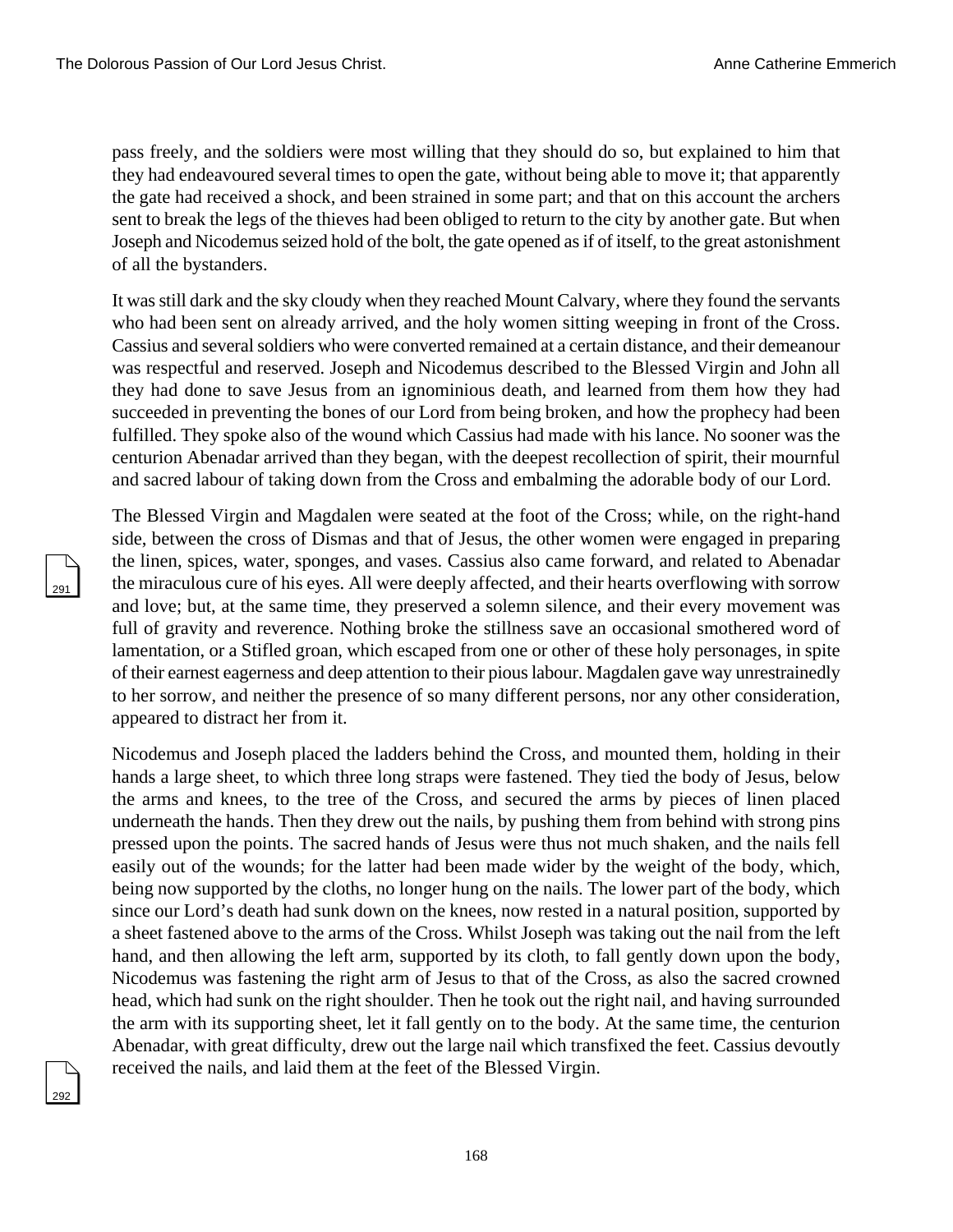Then Joseph and Nicodemus, having placed ladders against the front of the Cross, in a very upright position, and close to the body, untied the upper strap, and fastened it to one of the hooks on the ladder; they did the same with the two other straps, and passing them all on from hook to hook, caused the sacred body to descend gently towards the centurion, who having mounted upon a stool received it in his arms, holding it below the knees; while Joseph and Nicodemus, supporting the upper part of the body, came gently down the ladder, stopping at every step, and taking every imaginable precaution, as would be done by men bearing the body of some beloved friend who had been grievously wounded. Thus did the bruised body of our Divine Saviour reach the ground.

It was a most touching sight. They all took the same precautions, the same care, as if they had feared to cause Jesus some suffering. They seemed to have concentrated on the sacred body all the love and veneration which they had felt for their Saviour during his life. The eyes of each were fixed upon the adorable body, and followed all its movements; and they were continually uplifting their hands towards Heaven, shedding tears, and expressing in every possible way the excess of their grief and anguish. Yet they all remained perfectly calm, and even those who were so busily occupied about the sacred body broke silence but seldom, and, when obliged to make some necessary remark, did so in a low voice. During the time that the nails were being forcibly removed by blows of the hammer, the Blessed Virgin, Magdalen, and all those who had been present at the Crucifixion, felt each blow transfix their hearts. The sound recalled to their minds all the sufferings of Jesus., and they could not control their trembling fear, lest they should again hear his piercing cry of suffering; although, at the same time, they grieved at the silence of his blessed lips, which proved, alas too surely, that he was really dead. When the body was taken down it was wrapped in linen from the knees to the waist, and then placed in the arms of the Blessed Virgin, who, overwhelmed with sorrow and love, stretched them forth to receive their precious burden.

# **CHAPTER LI.**

### **The Embalming of the Body of Jesus.**

THE Blessed Virgin seated herself upon a large cloth spread on the ground, with her right knee, which was slightly raised, and her back resting against some mantles, rolled together so as to form a species of cushion. No precaution had been neglected which could in any way facilitate to her—the Mother of Sorrows—in her deep affliction of soul, the mournful but most sacred duty which she was about to fulfil in regard to the body of her beloved Son. The adorable head of Jesus rested upon Mary's knee, and his body was stretched upon a sheet. The Blessed Virgin was overwhelmed with sorrow and love. Once more, and for the last time, did she hold in her arms the body of her most beloved Son, to whom she had been unable to give any testimony of love during the long hours of his martyrdom. And she gazed upon his wounds and fondly embraced his blood-stained cheeks, whilst Magdalen pressed her face upon his feet.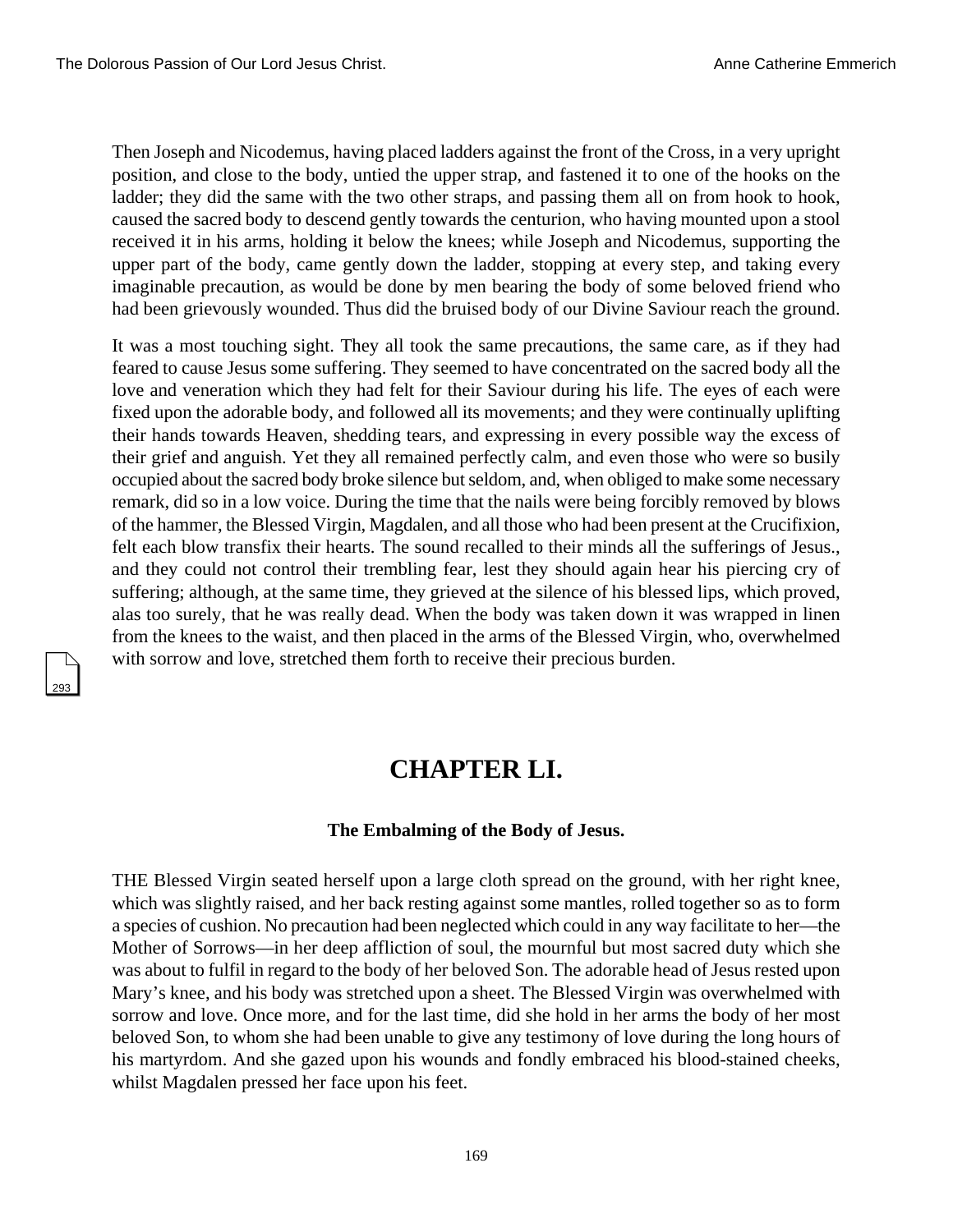295

The men withdrew into a little cave, situated on the south-west side of Calvary, there to prepare the different things needful for the embalming; but Cassius, with a few other soldiers who had been converted, remained at a respectful distance. All ill-disposed persons were gone back to the city, and the soldiers who were present served merely to form a guard to prevent any interruption in the last honours which were being rendered to the body of Jesus. Some of these soldiers even gave assistance when desired. The holy women held the vases, sponges, linen, unction, and spices, according as required; but when not thus employed, they remained at a respectful distance, attentively gazing upon the Blessed Virgin as she proceeded in her mournful task. Magdalen did not leave the body of Jesus; but John gave continual assistance to the Blessed Virgin, and went to and fro from the men to the women, lending aid to both parties. The women had with them some large leathern bottles and a vase filled. with water standing upon a coal fire. They gave the Blessed Virgin and Magdalen, according as they required, vases filled with clear water, and sponges, which they afterwards squeezed in the leathern bottles.

The courage and firmness of Mary remained unshaken even in the midst of her inexpressible anguish.17 It was absolutely impossible for her to leave the body of her Son in the awful state to which it had been reduced by his sufferings, and therefore she began with indefatigable earnestness to wash and purify it from the traces of the outrages to which it had been exposed. With the utmost care she drew off the crown of thorns, opening it behind, and then cutting off one by one the thorns which had sunk deep into the head of Jesus, in order that she might not widen the wounds. The crown was placed by the side of the nails, and then Mary drew out the thorns which had remained in the skin with a species of rounded pincers,<sup>18</sup> and sorrowfully showed them to her friends. These thorns were placed with the crown, but still some of them must have been preserved separately.

The divine face of our Saviour was scarcely recognisable, so disfigured was it by the wounds with which it was covered. The beard and hair were matted together with blood. Mary washed the head and face, and passed damp sponges over the hair to remove the congealed blood. As she proceeded in her pious office, the extent of the awful cruelty which had been exercised upon Jesus became more and more apparent, and caused in her soul emotions of compassion and tenderness which increased as she passed from one wound to another. She washed the wounds of the head, the eyes filled with blood, the nostrils, and the ears, with a sponge and a small piece of linen spread over the fingers of her right hand; and then she purified, in the same manner, the half-opened mouth,

<sup>17</sup> On Good Friday, March 30th, 1820, as Sister Emmerich was contemplating the descent from the Cross she suddenly fainted, in the presence of the writer of these lines, and appeared to be really dead. But after a time she recovered her senses and gave the following explanation, although still in a state of great suffering: 'As I was contemplating the body of Jesus lying on the knees of the Blessed Virgin I said to myself: "How great is her strength! She has not fainted even once!" My guide reproached me for this thought—in which there was more astonishment than compassion—and said to me, "Suffer then what she has suffered!" And at the same moment a sensation of the sharpest anguish transfixed me like a sword, so that I believed I must have died from it.' She had to endure this suffering for a long time, and, in consequence of it, had an illness which reduced her almost to the brink of the grave.

<sup>&</sup>lt;sup>18</sup> Sister Emmerich said that the shape of these pincers reminded her of the scissors with which Samson's hair was out off. In her visions of the third year of the public life of Jesus she had seen our Lord keep the Sabbath-day at Misael—a town belonging to the Levites, of the tribe of Aser—and as a portion of the Book of Judges was read in the synagogue, Sister Emmerich beheld upon that occasion the life of Samson.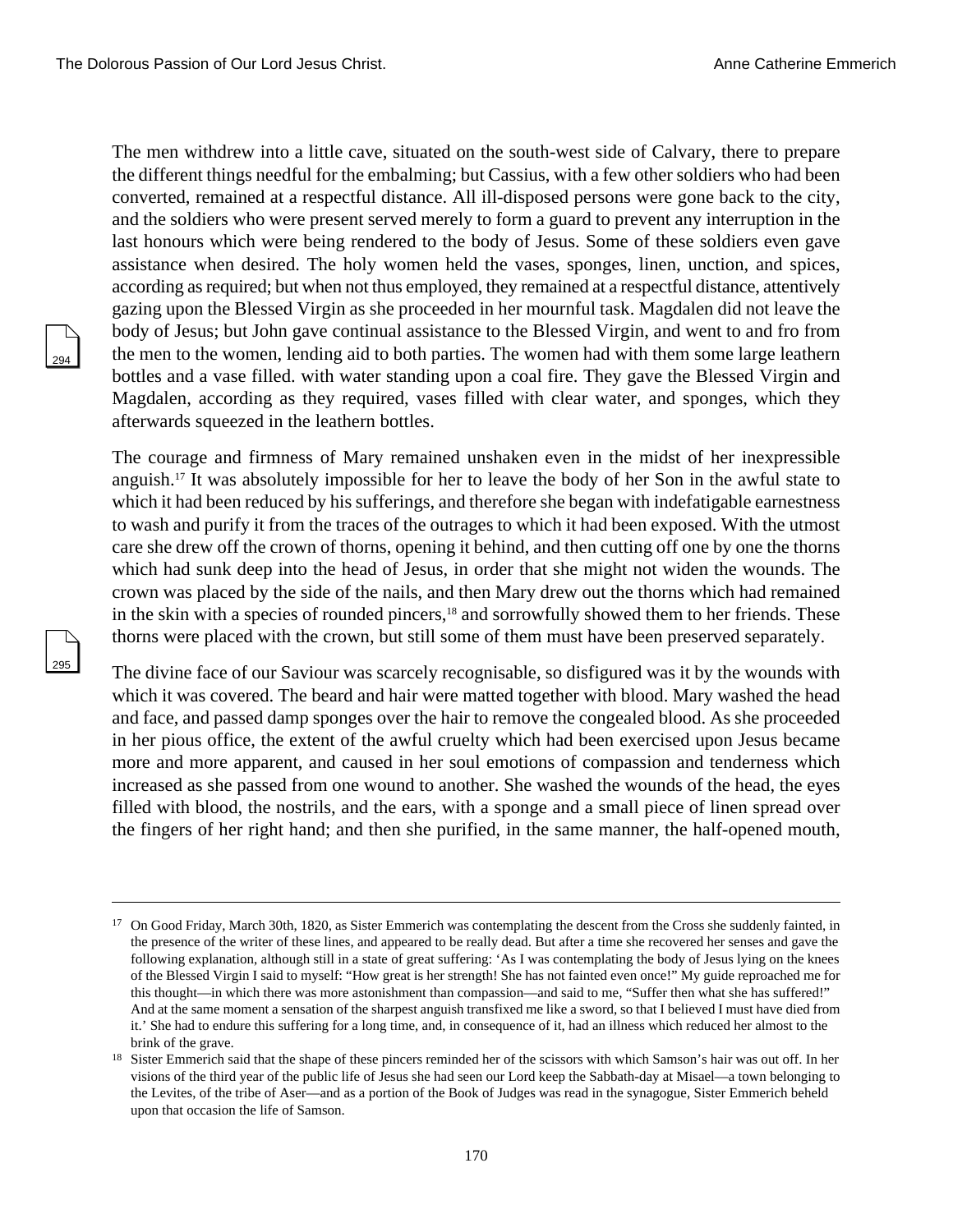297

the tongue, the teeth, and the lips. She divided what remained of our Lord's hair into three parts,<sup>19</sup> a part falling over each temple, and the third over the back of his head; and when she had disentangled the front hair and smoothed it, she passed it behind his ears. When the head was thoroughly cleansed and purified, the Blessed Virgin covered it with a veil, after having kissed the sacred cheeks of her dear Son. She then turned her attention to the neck, shoulders, chest, back, arms, and pierced hands. All the bones of the breast and the joints were dislocated, and could not be bent. There was a frightful wound on the shoulder which had borne the weight of the Cross, and all the upper part of the body was covered with bruises and deeply marked with the blows of the scourges. On the left breast there was a small wound where the point of Cassius's lance had come out, and on the right side was the large wound made by the same lance, and which had pierced the heart through and through. Mary washed all these wounds, and Magdalen, on her knees, helped her from time to time; but without leaving the sacred feet of Jesus, which she bathed with tears and wiped with her hair.

The head, bosom, and feet of our Lord were' now washed, and the sacred body, which was covered with brown stains and red marks in those places where the skin had been torn off, and of a bluish-white colour, like flesh that has been drained of blood, was resting on the knees of Mary, who covered the parts which she had washed with a veil, and then proceeded to embalm all the wounds. The holy women knelt by her side, and in turn presented to her a box, out of which she took some precious ointment, and with it filled and covered the wounds. She also anointed the hair, and then, taking the sacred hands of Jesus in her left hand, respectfully kissed them, and filled the large wounds made by the nails with this ointment or sweet spice. She likewise filled the ears, nostrils, and wound in the side with the same precious mixture. Meanwhile Magdalen wiped and embalmed our Lord's feet, and then again washed them with her tears, and often pressed her face upon them.

The water which had been used was not thrown away, but poured into the leathern bottles in which the sponges had been squeezed. I saw Cassius or some other soldier go several times to fetch fresh water from the fountain of Gihon, which was at no great distance off. When the Blessed Virgin had filled all the wounds with ointment, she wrapped the head up in linen cloths, but she did not as yet cover the face. She closed the half-open eyes of Jesus, and kept her hand upon them for some time. She also closed the mouth, and then embraced the sacred body of her beloved Son, pressing her face fondly and reverently upon his. Joseph and Nicodemus had been waiting for some time, when John drew near to the Blessed Virgin, and besought her to permit the body of her Son to be taken from her, that the embalming might be completed, because the Sabbath was close at hand.

<sup>&</sup>lt;sup>19</sup> Sister Emmerich was accustomed, when speaking of persons of historical importance, to explain how they divided their hair. 'Eve,' she said, 'divided her hair in two parts, but Mary into three.' And she appeared to attach importance to these words. No opportunity presented itself for her to give any explanation upon the subject, which probably would have shown what was done With the hair in sacrifices, funerals, consecrations, or vows, &c. She once said of Samson: 'His fair hair, which was long and thick, was gathered up on his head in seven tresses, like a helmet, and the ends of these tresses were fastened upon his forehead and temples. His hair was not in itself the source of his strength, but only as the witness to the vow which he had made to let it grow in God's honour. The powers which depended upon these seven tresses were the seven gifts of the Holy Ghost. He must have already broken his vows and lost many graces, when he allowed this sign of being a Nazarene to be out off. I did not see Dalila out off all his hair, and I think one look remained on his forehead. He retained the grace to do penance and of that repentance by which he recovered strength sufficient to destroy his enemies. The life of Samson is figurative and prophetic.'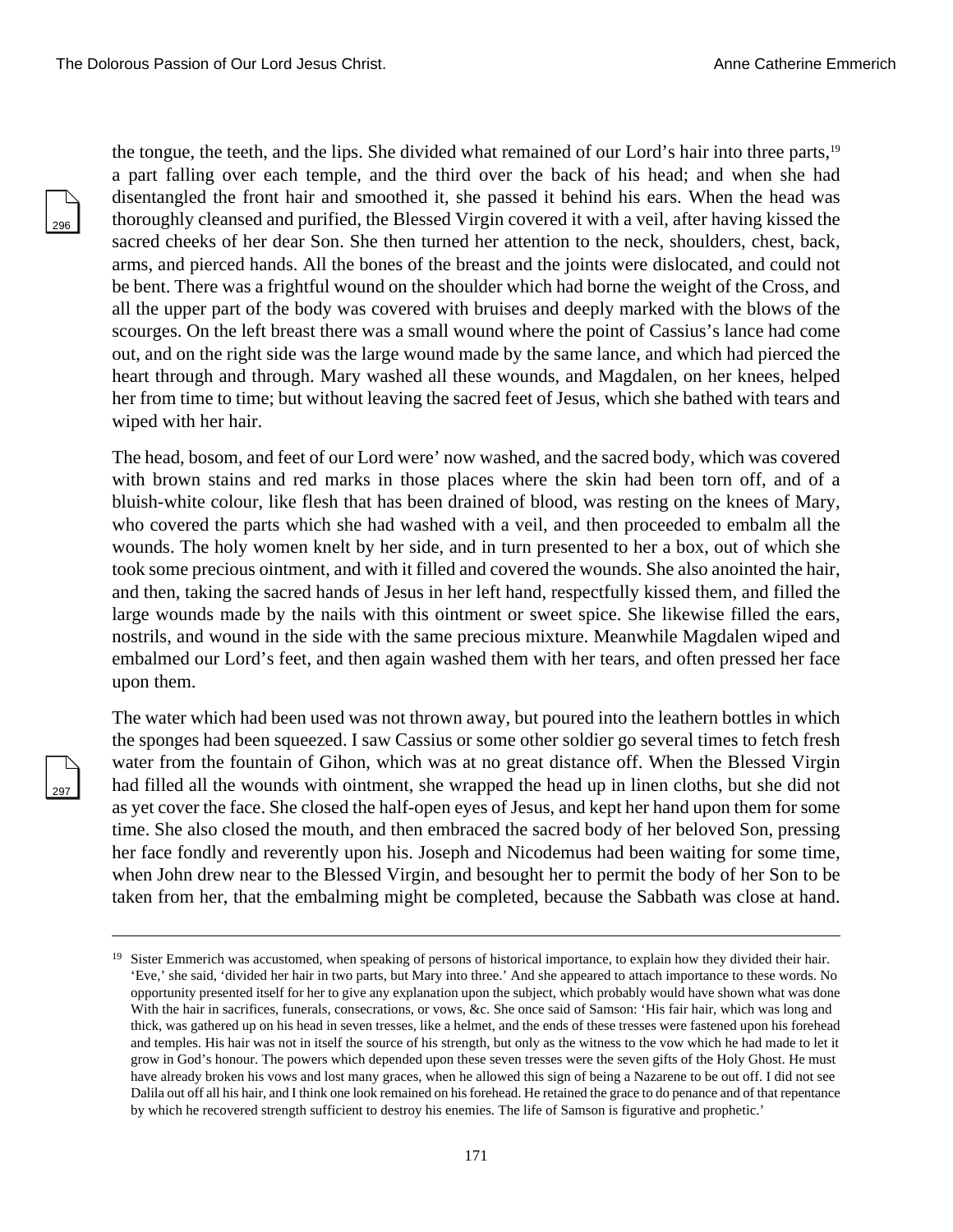Once more did Mary embrace the sacred body of Jesus, and utter her farewells in the most touching language, and then the men lifted it from her arms on the sheet, and carried it to some distance. The deep sorrow of Mary had been for the time assuaged by the feelings of love and reverence with which she had accomplished her sacred task; but now it once more overwhelmed her, and she fell, her head covered with her veil, into the arms of the holy women. Magdalen felt almost as though her Beloved were being forcibly carried away from her, and, hastily ran forward a few steps, with her arms stretched forth; but then, after a moment, returned to the Blessed Virgin.

The sacred body was carried to a spot beneath the level of the top of Golgotha, where the smooth surface of a rock afforded a convenient platform on which to embalm the body. I first saw a piece of open-worked linen, looking very much like lace, and which made me think of the large embroidered curtain hung between the choir and nave during Lent.20 It was probably worked in that open stitch for the water to run through. I also saw another large sheet unfolded. The body of our Saviour was placed on the open-worked piece of linen, and some of the other men held the other sheet spread above it. Nicodemus and Joseph then knelt down, and underneath this covering took off the linen which they had fastened round the loins of our Saviour, when they took his body down from the Cross. They then passed sponges under this sheet and washed the lower parts of the body; after which they lifted it up by the help of pieces of linen crossed beneath the loins and knees, and washed the back without turning it over. They continued washing until nothing but clear water came from the sponges when pressed. Next they poured water of myrrh over the whole body, and then, handling it with respect, stretched it out full length, for it was still in the position in which our Divine Lord had died—the loins and knees bent. They then placed beneath his hips a sheet which was a yard in width and three in length, laid upon his lap bundles of sweet-scented herbs, and shook over the whole body a powder which Nicodemus had brought. Next they wrapped up the lower part of the body, and fastened the cloth which they had placed underneath round it strongly. After this they anointed the wounds of the thighs, placed bundles of herbs between the legs, which were stretched out to their fall length, and wrapped them up entirely in these sweet spices.

Then John conducted the Blessed Virgin and the other holy women once more to the side of the body. Mary knelt down by the head of Jesus, and placed beneath it a piece of very fine linen which had been given her by Pilate's wife, and which she had worn round her neck under her cloak; next, assisted by the holy women, she placed from the shoulders to the cheeks bundles of herbs, spices, and sweet-scented powder, and then strongly bound this piece of linen round the head and shoulders. Magdalen poured besides a small bottle of balm into the wound of the side, and the holy women placed some more herbs into those of the hands and feet. Then the men put sweet spices around all the remainder of the body, crossed the sacred stiffened arms on the chest, and bound the large white sheet round the body as high as the chest, in the game manner as if they had been swaddling a child. Then, having fastened the end of a large band beneath the armpits, they rolled it round the head and the whole body. Finally, they placed our Divine Lord on the large sheet, six yards in length, which Joseph of Arimathea had bought, and wrapped him in it. He was lying diagonally upon it,

298

299

<sup>&</sup>lt;sup>20</sup> This refers to a custom of the Diocese of Munster. During Lent there was hung up in the churches a curtain, embroidered in open work, representing the Five Wounds, the instruments of the, Passion, &c.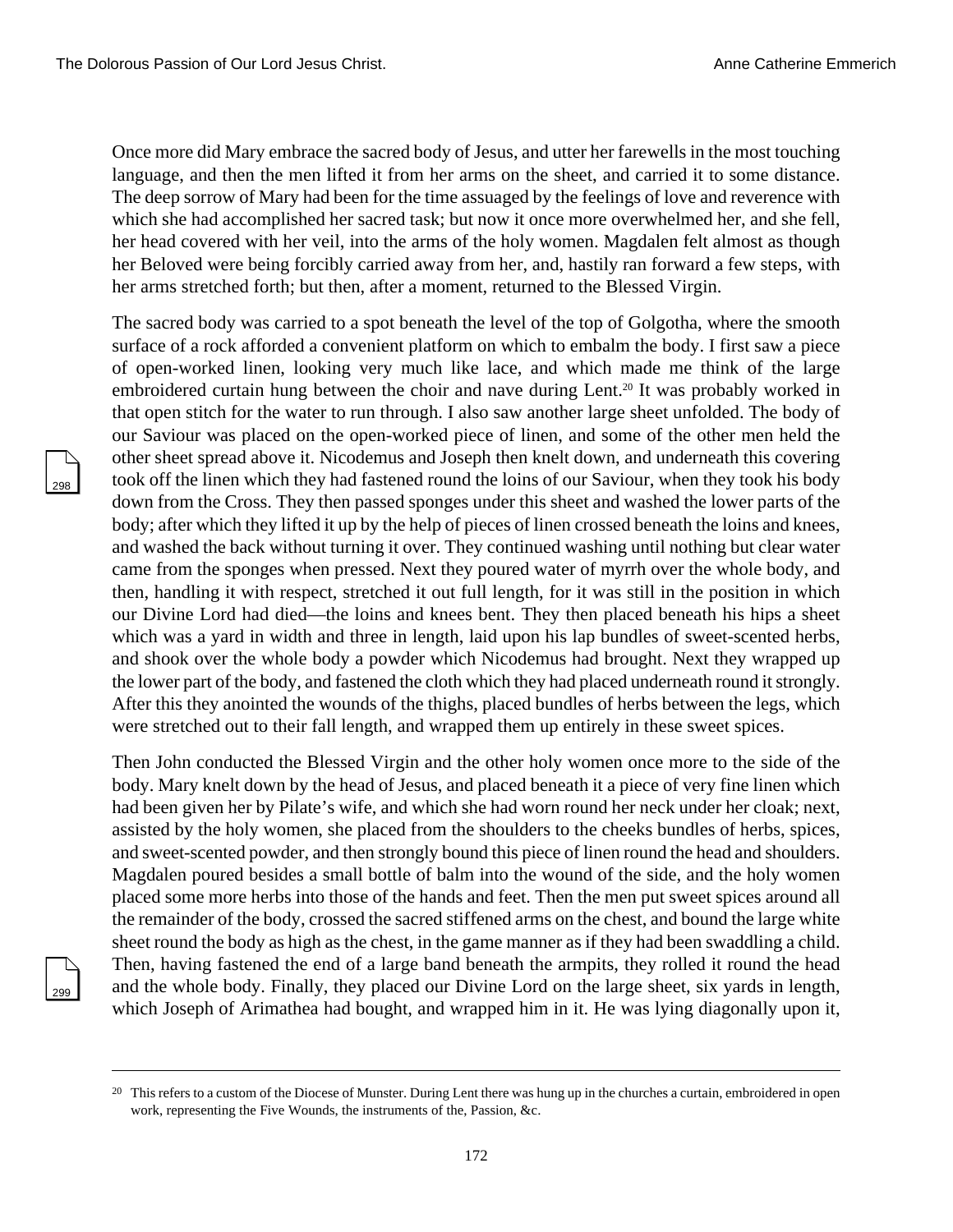and one corner of the sheet was raised from the feet to the chest, the other drawn over the head and shoulders, while the remaining two ends were doubled round the body.

The Blessed Virgin, the holy women, the men-all were kneeling round the body of Jesus to take their farewell of it, when a most touching miracle took place before them. The sacred body of Jesus, with all its wounds, appeared imprinted upon the cloth which covered it, as though he had been pleased to reward their care and their love, and leave them a portrait of himself through all the veils with which he was enwrapped. With tears they embraced the adorable body, and then reverently kissed the wonderful impression which it had left. Their astonishment increased when, on lifting up the sheet, they saw that all the bands which surrounded the body had remained white as before, and that the upper cloth alone had been marked in this wonderful manner. It was not a mark made by the bleeding wounds, since the whole body was wrapped up and covered with sweet spices, but it was a supernatural portrait, bearing testimony to the divine creative power ever abiding in the body of Jesus. I have seen many things relative to the subsequent history of this piece of linen, but I could not describe them coherently. After the resurrection it remained in the possession of the friends of Jesus, but fell twice into the hands of the Jews, and later was honoured in several different places. I have seen it in a city of Asia, in the possession of some Christians who were not Catholics. I have forgotten the name of the town, which is situated in a province near the country of the Three Kings.

### **CHAPTER LII.**

### **The Body of our Lord placed in the Sepulchre.**

THE men placed the sacred body on a species of leathern hand-barrow, which they covered with a brown-coloured cloth, and to which they fastened two long stakes. This forcibly reminded me of the Ark of the Covenant. Nicodemus and Joseph bore on their shoulders the front shafts, while Abenadar and John supported those behind. After them came the Blessed Virgin, Mary of Heli, her eldest sister, Magdalen and Mary of Cleophas, and then the group of women who had been sitting at some distance—Veronica, Johanna Chusa, Mary the mother of Mark, Salome the wife of Zebedee, Mary Salome, Salome of Jerusalem, Susanna, and Anne the niece of St. Joseph. Cassius and the soldiers closed the procession. The other women, such as Marone of Naïm, Dina the Samaritaness, and Mara the Suphanitess, were at Bethania, with Martha and Lazarus. Two soldiers, bearing torches in their hands, walked on first, that there might be some light in the grotto of the sepulchre; and the procession continued to advance in this order for about seven minutes, the holy men and women singing psalms in sweet but melancholy tones. I saw James the Greater, the brother of John, standing upon a hill the other side of the valley, to look at them as they passed, and he returned immediately afterwards, to tell the other disciples what he had seen.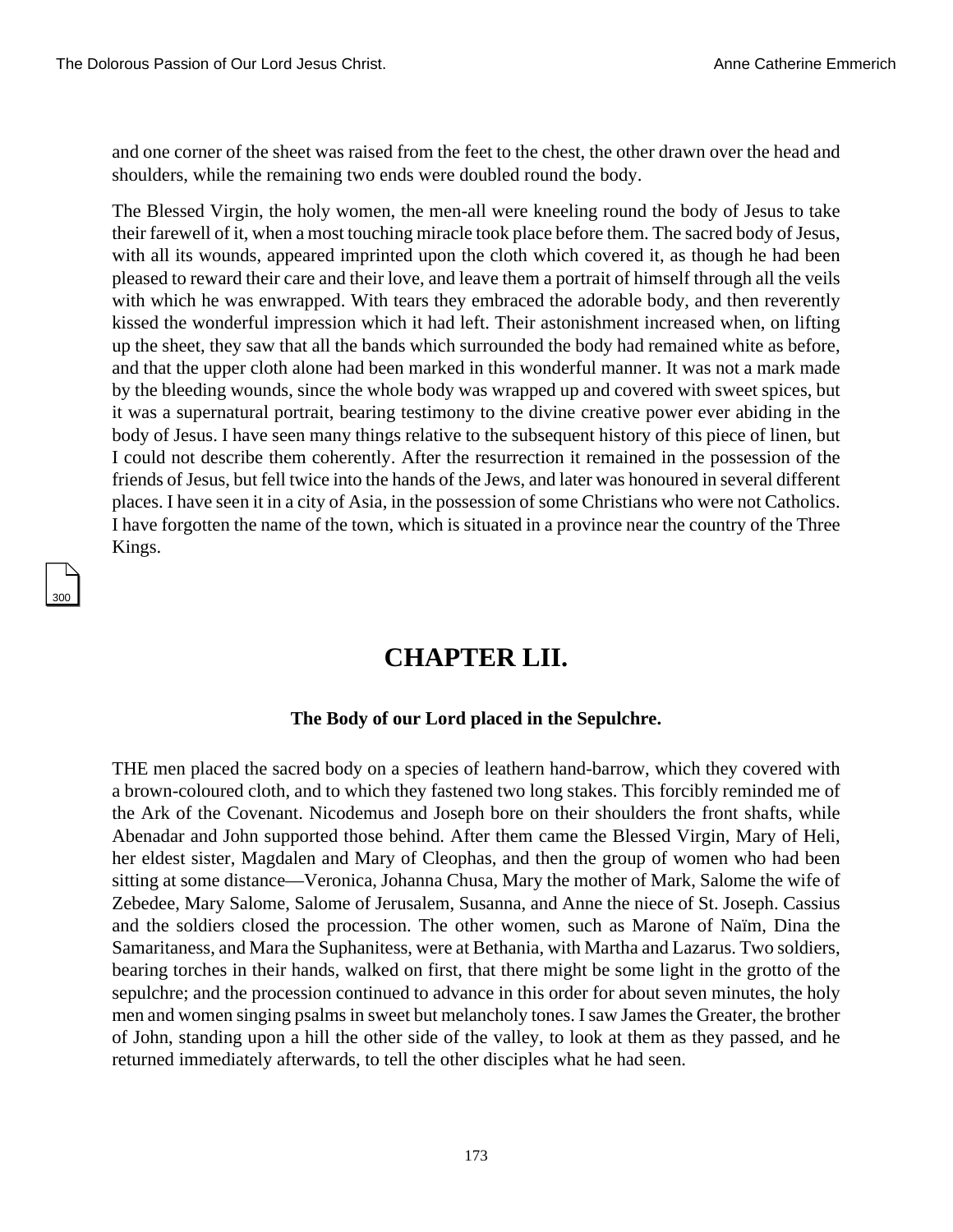302

The procession stopped at the entrance of Joseph's garden, which was opened by the removal of some stakes, afterwards used as levers to roll the stone to the door of the sepulchre. When opposite the rock, they placed the Sacred Body on a long board covered with a sheet. The grotto, which had been newly excavated, had been lately cleaned by the servants of Nicodemus, so that the interior was neat and pleasing to the eye. The holy women sat down in front of the grotto, while the four men carried in the body of our Lord, partially filled the hollow couch destined for its reception with aromatic spices, and spread over them a cloth, upon which they reverently deposited the sacred body. After having once more given expression to their love by tears and fond embraces, they left the grotto. Then the Blessed Virgin entered, seated herself close to the head of her dear Son, and bent over his body with many tears. When she left the grotto, Magdalen hastily and eagerly came forward, and flung on the body some flowers and branches which she had gathered in the garden. Then she clasped her hands together, and with sobs kissed the feet of Jesus; but the men having informed her that they must close the sepulchre, she returned to the other women. They covered the sacred body with the extremities of the sheet on which it was lying, placed on the top of all the brown coverlet, and closed the folding-doors, which were made of a bronze-coloured metal, and had on their front two sticks, one straight down and the other across, so as to form a perfect cross.

The large stone with which they intended to close the sepulchre, and which was still lying in front of the grotto, was in shape very like a chest<sup>21</sup> or tomb; its length was such that a man might have laid himself down upon it, and it was so heavy that it was only by means of levers that the men could roll it before the door of the sepulchre. The entrance of the grotto was closed by a gate made of branches twined together. Everything that was done within the grotto had to be accomplished by torchlight, for daylight never penetrated there.

### **CHAPTER LIII.**

#### **The Return from the Sepulchre.—Joseph of Arimathea is put in Prison.**

THE Sabbath was close at hand, and Nicodemus and Joseph returned to Jerusalem by a small door not far from the garden, and which Joseph had been allowed by special favour to have made in the city wall. They told the Blessed Virgin, Magdalen, John, and some of the women, who were returning to Calvary to pray there, that this door, as well as that of the supper-room, would be opened to them whenever they knocked. The elder sister of the Blessed Virgin, Mary of Heli, returned to the town with Mary the mother of Mark, and some other women. The servants of Nicodemus and Joseph went to Calvary to fetch several things which had been left there.

<sup>&</sup>lt;sup>21</sup> Apparently Sister Emmerich here spoke of the ancient eases in which her poor countrymen keep their clothes. The lower part of these cases is smaller than the upper, and this gives them some likeness to a tomb. She had one of these cases, which she called her chest. She often described the stone by this comparison, but her descriptions have not, nevertheless, given us a very clear idea of its shape.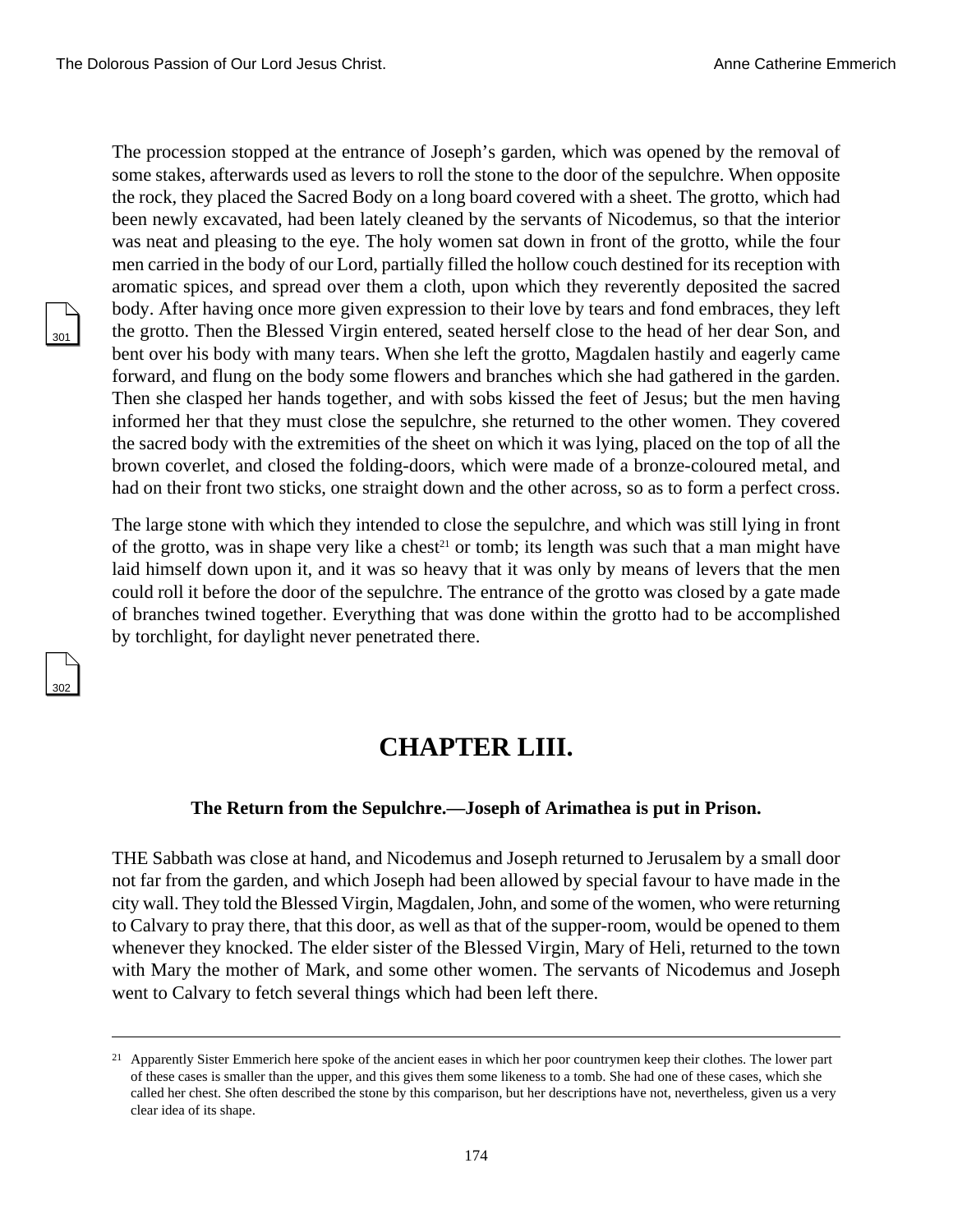<span id="page-180-1"></span>304

The soldiers joined those who were guarding the city gate near Calvary; and Cassius went to Pilate with the lance, related all that he had seen, and promised to give him an exact account of everything that should happen, if he would put under his command the guards whom the Jews would not fail to ask to have put round the tomb. Pilate listened to his words with secret terror, but only told him in reply that his superstition amounted to madness.

<span id="page-180-0"></span>Joseph and Nicodemus met Peter and the two Jameses in the town. They all shed many tears, but Peter was perfectly overwhelmed by the violence of his grief. He embraced them, reproached himself for not having been present at the death of our Saviour, and thanked them for having bestowed the rites of sepulture upon his sacred body. It was agreed that the door of the supper-room should be opened to them whenever they knocked, and then they went away to seek some other disciples who were dispersed in various directions. Later I saw the Blessed Virgin and her companions enter the supper-room; Abenadar next came and was admitted; and by degrees the greatest part of the Apostles and disciples assembled there. The holy women retired to that part of the building where the Blessed Virgin was living. They took some food, and spent a few minutes more in tears, and in relating to one another what each had seen. The men changed their dresses, and I saw them standing under the lamp, and keeping the Sabbath. They ate some lambs in the supper-room, but without observing any ceremony, for they had eaten the Paschal lamb the evening before. They were all perturbed in spirit, and filled with grief. The holy women also passed their time in praying with the Blessed Virgin under the lamp. Later, when night had quite fallen, Lazarus, the widow of Naïm, Dina the Samaritan woman, and Mara of Suphan,<sup>22</sup> came from Bethania, and then, once more, descriptions were given of all that had taken place, and many tears shed.

Dina, the Samaritan woman, was the same who conversed with Jesus by Jacob's well. She was born near Damascus, of parents who were half Jewish and half Pagan. They died while she was yet very young, and she being brought up by a woman of bad character, the seeds of the most evil passions were early sown in her heart. She had had several husbands, who supplanted one another in turn, and the last lived at Sichar, whither she had followed him and changed her name from Dina to Salome. She had three grown-up daughters and two sons, who afterwards joined the disciples. Sister Emmerich used to say that the life of this Samaritan woman was prophetic—that Jesus had spoken to the entire sect of Samaritans in her person, and that they were attached to their errors by as many ties as she had committed adulteries.

Mara of Suphan was a Moabitess, came from the neighbourhood of Suphan, and was a descendant of Orpha, the widow of Chélion, Noëmi's son. Orpha had married again in Moab. By Orpha, the sister-in-law of Ruth, Mara was connected with the family of David, from whom our Lord was descended. Sister Emmerich saw Jesus deliver Mara from four devils and grant her forgiveness of her sins on the 17th Elud (9th September) of the second year of his public life. She was living at Ainon, having been repudiated by her husband, a rich Jew, who had kept the children he had had by her with him. She had with her three others, the offspring of her adulteries.

'I saw,' Sister Emmerich would say,—'I saw how the stray branch of the stock of David was purified within her by the grace of Jesus, and admitted into the bosom of the Church. I cannot express how many of these roots and offshoots I see become entwined with each other, lost to view, and then once more brought to light.'

<sup>22</sup> According to the visions of Sister Emmerich, the three women named in the text had been living for some time at Bethania, in a sort of community established by Martha for the purpose of providing for the maintenance of the disciples when our Lord wag moving about, and for the division and distribution of the alms which were collected. The widow of Na $\tilde{A}$ m, whose son Martial was raised from the dead by Jesus, according to Sister Emmerich, on the 28th Marcheswan (the 18th of November), was named Maroni. She was the daughter of an uncle, on the father's side, of St. Peter. Her first husband was the son of a sister of Elizabeth, who herself was the daughter of a sister of the mother of St. Anne. Maroni's first husband having died without children, she had married Elind, a relation of St. Anne, and had left Chasaluth, near Tabor, to take up her abode at Naïm, which was not far off, and where she soon lost her second husband.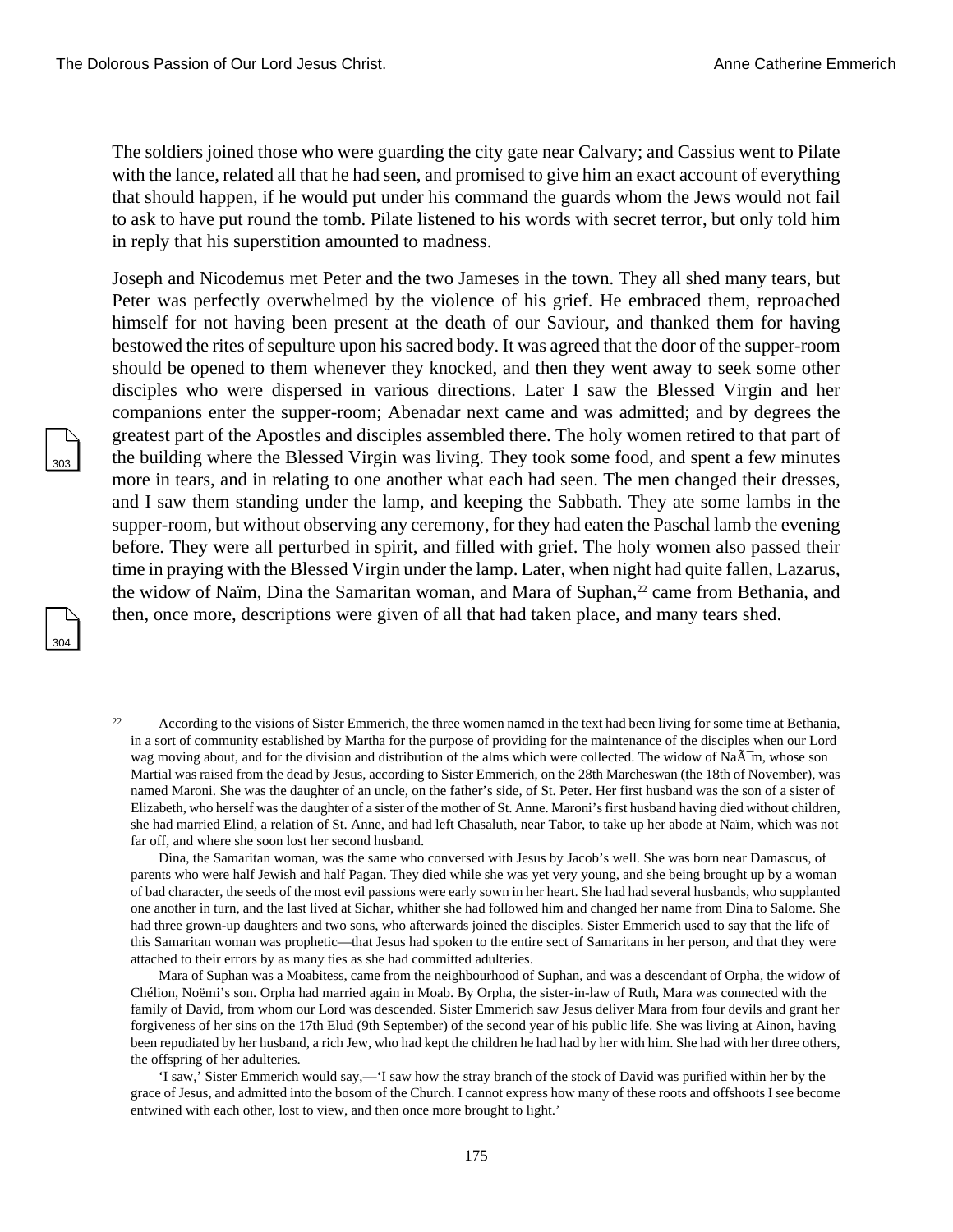Joseph of Arimathea returned home late from the supper-room, and he was sorrowfully walking along the streets of Sion, accompanied by a few disciples and women, when all on a sudden a band of armed men, who were lying in ambuscade in the neighbourhood of Caiphas's tribunal, fell upon them, and laid hands upon Joseph, whereupon his companions fled, uttering loud cries of terror. He was confined in a tower contiguous to the city wall, not far from the tribunal. These soldiers were pagans, and had not to keep the Sabbath, therefore Caiphas had been able to secure their services on this occasion. The intention was to let Joseph die of hunger, and keep his disappearance a secret.

<span id="page-181-0"></span>Here conclude the descriptions of all that occurred on the day of the Passion of our Lord; but we will add some supplementary matter concerning Holy Saturday, the Descent into Hell, and the Resurrection.

# **CHAPTER LIV.**

#### **On the Name of Calvary.**

WHILST meditating on the name of Golgotha, Calvary, the *place of skulls*, borne by the rock upon which Jesus was crucified, I became deeply absorbed in contemplation, and beheld in spirit all ages from the time of Adam to that of Christ, and in this vision the origin of the name was made known to me. I here give all that I remember on this subject.

I saw Adam, after his expulsion from Paradise, weeping in the grotto where Jesus sweated blood and water, on Mount Olivet. I saw how Seth was promised to Eve in the grotto of the manger at Bethlehem, and how she brought him forth in that same grotto. I also saw Eve living in some caverns near Hebron, where the Essenian Monastery of Maspha was afterwards established.

I then beheld the country where Jerusalem was built, as it appeared after the Deluge, and the land was all unsettled, black, stony, and very different from what it had been before. At an immense depth below the rock which constitutes Mount Calvary (which was formed in this spot by the rolling, of the waters), I saw the tomb of Adam and Eve. The head and one rib were wanting to one of the skeletons, and the remaining head was placed within the same skeleton, to which it did not belong. The bones of Adam and Eve had not all been left in this grave, for Noah had some of them with him in the ark, and they were transmitted from generation to generation by the Patriarchs. Noah, and also Abraham, were in the habit, when offering sacrifice, of always laying some of Adam's bones upon the altar, to remind the Almighty of his promise. When Jacob gave Joseph his variegated robe, he at the same time gave him some bones of Adam, to be kept as relies. Joseph always wore them on his bosom, and they were placed with his own bones in the first reliquary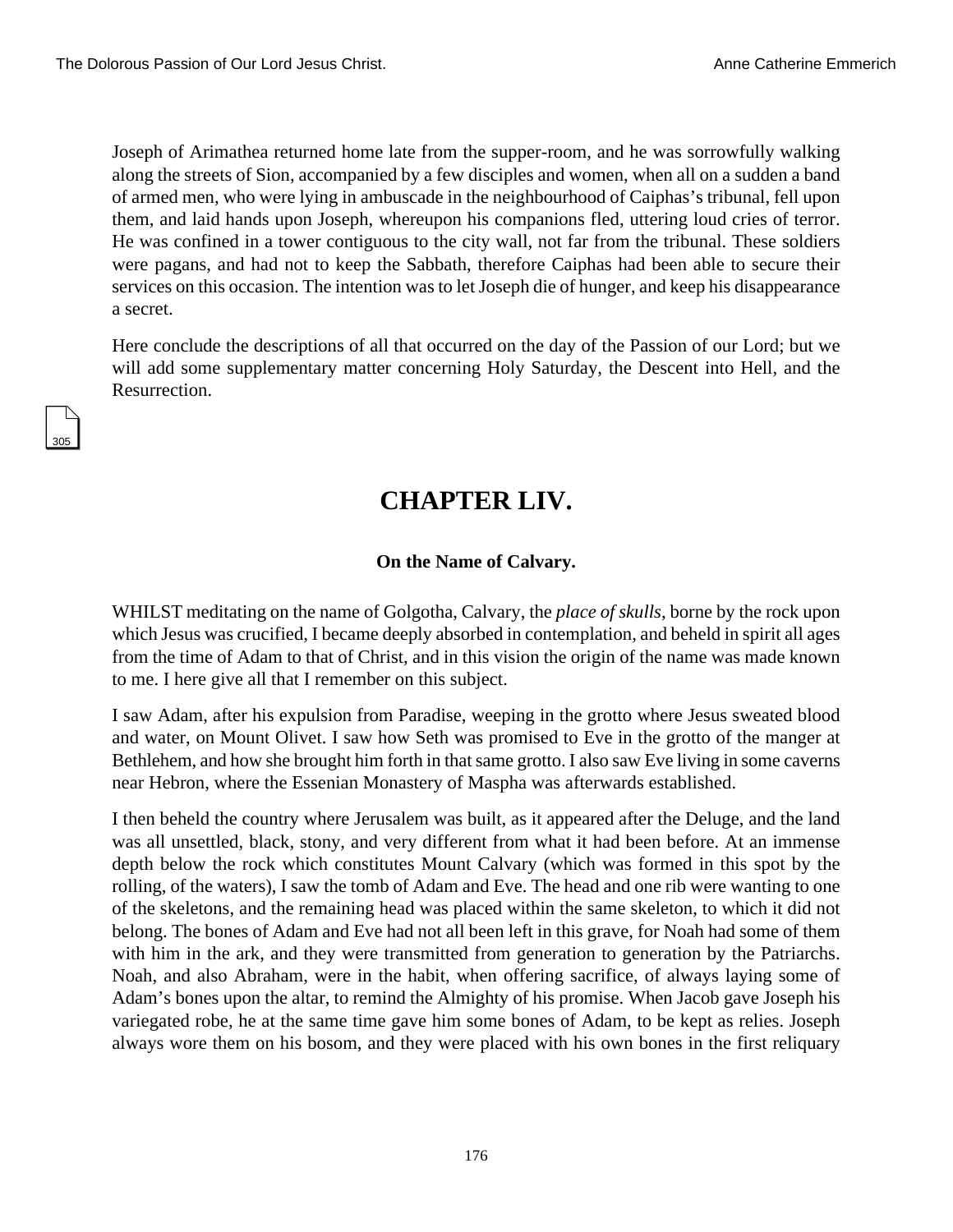307

<span id="page-182-0"></span>which the children of Israel brought out of Egypt I have seen many similar things, bat some I have for. gotten, and the others time fails me to describe.

As regards the origin of the name of *Calvary*, I here give all I know. I beheld the mountain which bears this name as it was in the time of the Prophet Eliseus. It was not the same then as at the time of our Lords Crucifixion, but was a hill, with many walls and caverns, resembling tombs, upon it. I saw the Prophet Eliseus descend into these caverns, I cannot say whether in reality or only in a vision, and I saw him take out a skull from a stone sepulchre in which bones were resting. Some one who was by his side—I think an angel—said to him, 'This is the skull of Adam.' The prophet was desirous to take it away, but his companion forbade him. I saw upon the skull some few hairs of a fair colour.

I learned also that the prophet having related what had happened to him, the spot received the name of *Calvary*. Finally, I saw that the Cross of Jesus was placed vertically over the skull of Adam. I was informed that this spot was the exact *centre* of the earth; and at the same time I was shown the numbers and measures proper to every country, but I have forgotten them, individually as well as in general. Yet I have seen this centre from above, and as it were from a bird's-eye view. In that way a person sees far more clearly than on a map all the different countries, mountains, deserts, seas, rivers, towns, and even the smallest places, whether distant or near at hand.

# **CHAPTER LV.**

#### **The Cross and the Wine-press.**

<span id="page-182-1"></span>As I was meditating upon these words or thoughts of Jesus when hanging on the Cross: 'I am pressed like wine placed here under the press for the first time; my blood must continue to flow until water comes, but wine shall no more be made here an explanation was given me by means of another vision relating to Calvary.

I saw this rocky country at a period anterior to the Deluge; it was then less wild and less barren than it afterwards became, and was laid out in vineyards and fields. I saw there the Patriarch Japhet, a majestic dark-complexioned old man, surrounded by immense flocks and herds and a numerous posterity: his children as well as himself had dwellings excavated in the ground, and covered with turf roofs, on which herbs and flowers were growing. There were vines all around, and a new method of making wine was being tried on Calvary, in the presence of Japhet. I saw also the ancient method of preparing wine, but I can give only the following description of it. At first men were satisfied with only eating the grapes; then they pressed them with pestles in hollow stones, and finally in large wooden trenches. Upon this occasion a new winepress, resembling the holy Cross in shape, had been devised; it consisted of the hollow trunk of a tree placed upright, with a bag of grapes suspended over it. Upon this bag there was fastened a pestle, surmounted by a weight; and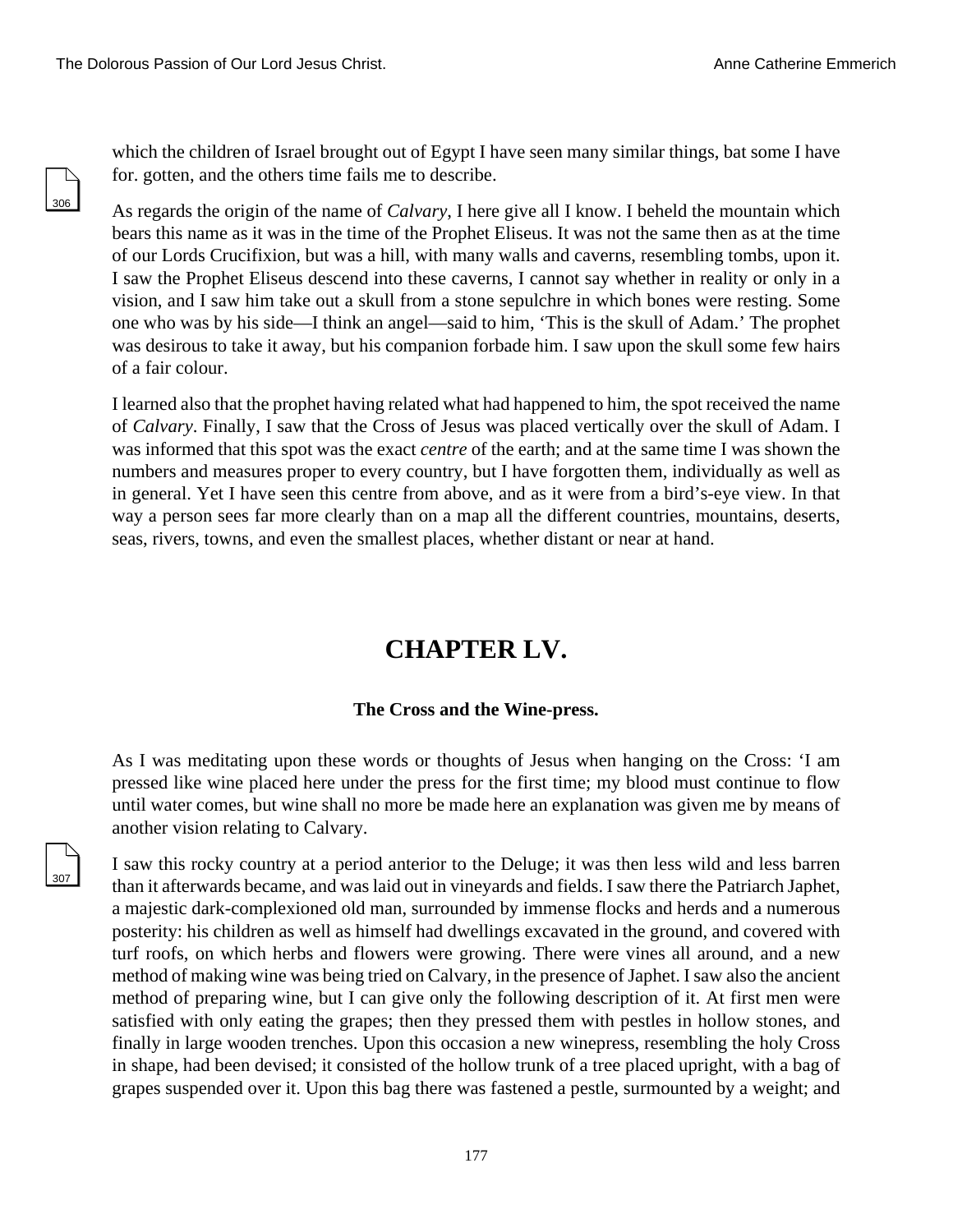309

<span id="page-183-0"></span>on both sides of the trunk were arms joined to the bag, through openings made for the purpose, and which, when put in motion by lowering the ends, crushed the grapes. The juice flowed out of the tree by five openings, and fell into a stone vat, from whence it flowed through a channel made of bark and coated with resin, into the species of cistern excavated in the rock where Jesus was confined before his Crucifixion. At the foot of the wine-press, in the stone vat, there was a sort of sieve to stop the skins, which were put on one side. When they had made their wine-press, they filled the bag with grapes, nailed it to the top of the trunk, placed the pestle, and put in motion the side arms, in order to make the wine flow. All this very strongly reminded me of the Crucifixion, on account of the resemblance between the wine-press and the Cross. They had a long reed, at the end of which there were points, so that it looked like an enormous thistle, and they ran this through the channel and trunk of the tree when there was any obstruction. I was reminded of the lance and sponge. There were also some leathern bottles, and vases made of bark and plastered with resin. I saw several young men, with nothing but a cloth wrapped round their loins like Jesus, working at this wine-press. Japhet was very old; he wore a long beard, and a dress made of the skins of beasts; and he looked at the new wine-press with evident satisfaction. It was a festival day, and they sacrificed on a stone altar some animals which were running loose in the vineyard, young asses, goats, and sheep. It was not in this place that Abraham came to sacrifice Isaac; perhaps it was on Mount Moriah. I have forgotten many of the instructions regarding the wine, vinegar, and skins, and the different ways in which everything was to be distributed to the right and to the left; and I regret it, because the veriest trifles in these matters have a profound symbolical meaning. If it should be the will of God for me to make them known, be will show them to me again.

# **CHAPTER LVI.**

#### **Apparitions on Occasion of the Death of Jesus.**

AMONG the dead who rose from their graves, and who were certainly a hundred in number, at Jerusalem, there were no relations, of Jesus. I saw in various parts of the Holy Land others of the dead appear and bear testimony to the Divinity of Jesus. Thus I saw Sadoch, a most pious man, who had given all his property to the poor and to the Temple, appear to many persons in the neighbourhood of Hebron. This Sadoch had lived a century before Jesus, and was the founder of a community of Essenians: he had ardently sighed for the coming of the Messias, and had had several revelations upon the subject. I saw some others of the dead appear to the hidden disciples of our Lord, and give them different warnings.

<span id="page-183-1"></span>Terror and desolation reigned even in the most distant parts of Palestine, and it was not in Jerusalem only that frightful prodigies took place. At Thirza, the towers of the prison in which the captive's delivered by Jesus had been confined fell down. In Galileo, where Jesus had travelled so much, I saw many buildings, and in particular the houses of those Pharisees who had been the foremost in persecuting our Saviour, and who were then all at the festival, shaken to the ground, crushing their

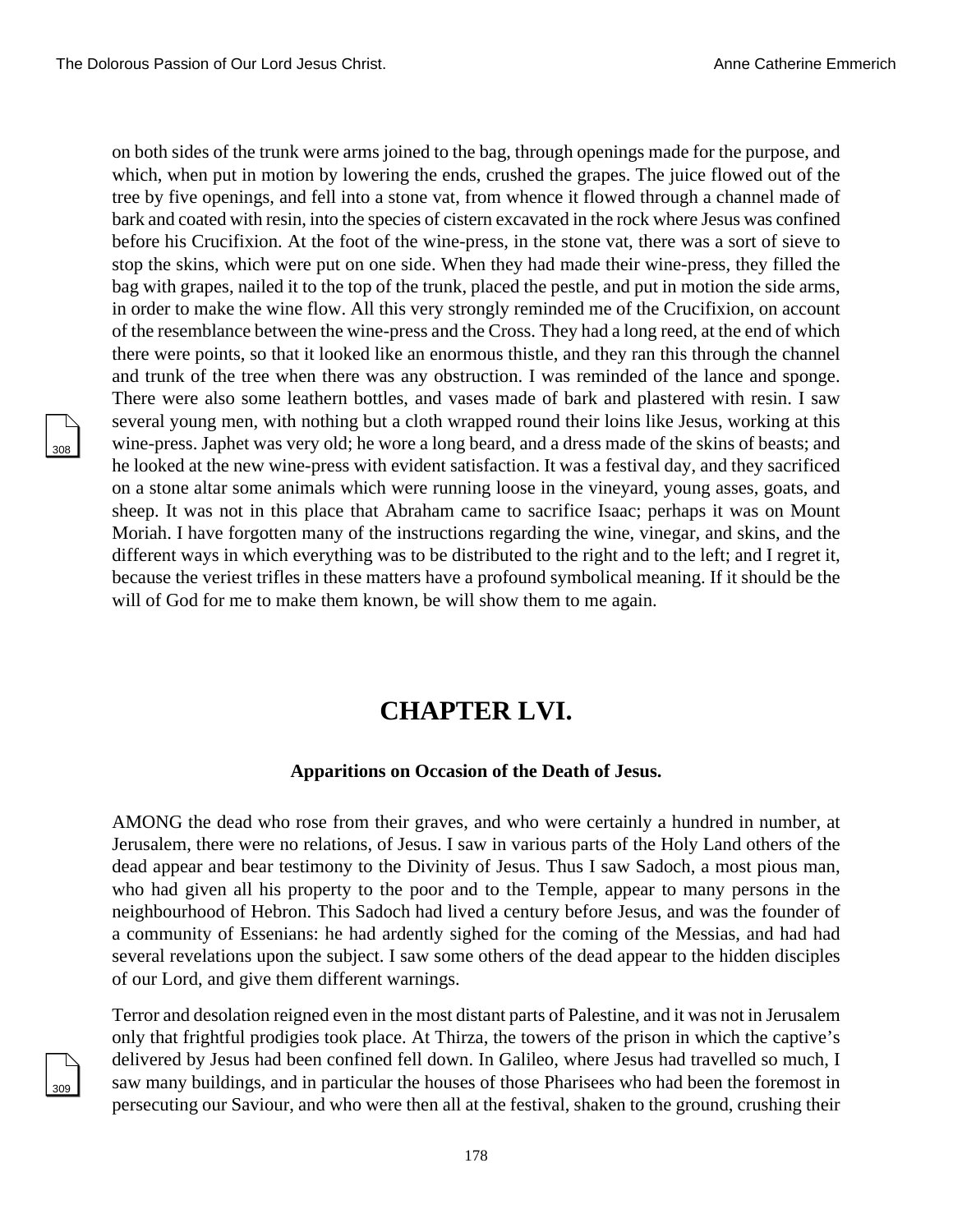wives and children. Numerous accidents happened in the neighbourhood of the Lake of Genazareth. Many buildings fell down at Capharnaum; and the wall of rocks which was in front of the beautiful garden of the centurion Zorobabel cracked across. The lake overflowed into the valley, and its waters descended as far as Capharnaum, which was a mile and a half distant. Peter's house, and the dwelling of the Blessed Virgin in front of the town, remained standing. The lake was strongly convulsed; its shores crumbled in several places, and its shape was very much altered, and became more like what it is at the present day. Great changes took place, particularly at the south-eastern extremity, near Tarichea, because in this part there was a long causeway made of stones, between the lake and a sort of marsh, which gave a constant direction to the course of the Jordan when it left the lake. The whole of this causeway was destroyed by the earthquake. Many accidents happened on the eastern side of the lake, on the spot where the swine belonging to the inhabitants of Gergesa cast themselves in, and also at Gergesa, Gerasa, and in the entire district of Chorazin. The mountain where the second multiplication of the loaves took place was shaken, and the stone upon which the miracle had been worked split in two. In Decapolis, whole towns crumbled to the earth; and in Asia, in several localities, the earthquake was severely felt, particularly to the cast and north-east of Paneas. In Upper Galilee, many Pharisees found their houses in ruins when they returned from keeping the feast. A number of them, while yet at Jerusalem, received the news of what had happened, and it was on that account that the enemies of Jesus made such very slight efforts against the Christian community at Pentecost.

<span id="page-184-0"></span>A part of the Temple of Garizim crumbled down. An idol stood there above a fountain, in a small temple, the roof of which fell into the fountain with the idol. Half of the synagogue of Nazareth, out of which Jesus had been driven, fell down, as well as that part of the mountain from which his enemies had endeavoured to precipitate him. The bed of the Jordan was much changed by all these shocks, and its course altered in many places. At Macherus, and at the other towns belonging to Herod, everything remained quiet, for that country was out of the sphere of repentance and of threats, like those men who did not fall to the ground in the Garden of Olives, and, consequently, did not rise again.

In many other parts where there were evil spirits, I saw the latter disappear in large bodies amid the falling mountains and buildings. The earthquakes reminded me of the convulsions of the possessed, when the enemy feels that he must take to flight. At Gergesa, a part of the mountain from which the devils had cast themselves with the swine into a marsh, fell into this same marsh; and I then saw a band of evil spirits cast themselves into the abyss, like a dark cloud.

It was at Nice, unless I am mistaken, that I saw a singular occurrence, of which I have only an imperfect remembrance. There was a port there with many vessels in it; and near this port stood a house with a high tower, in which I saw a pagan whose office was to watch these vessels. He had often to ascend this tower, and see what was going on at sea. Having heard a great noise over the vessels in the port, he hurriedly ascended the tower to discover what was taking place, and he saw several dark figures hovering over the port, and who exclaimed to him in plaintive accents: 'If thou desirest to preserve the vessels, cause them to be sailed out of this port, for we must return to the abyss: the great Pan is dead.' They told him several other things; laid injunctions upon him to make known what they were then telling him upon his return from a certain voyage which he was soon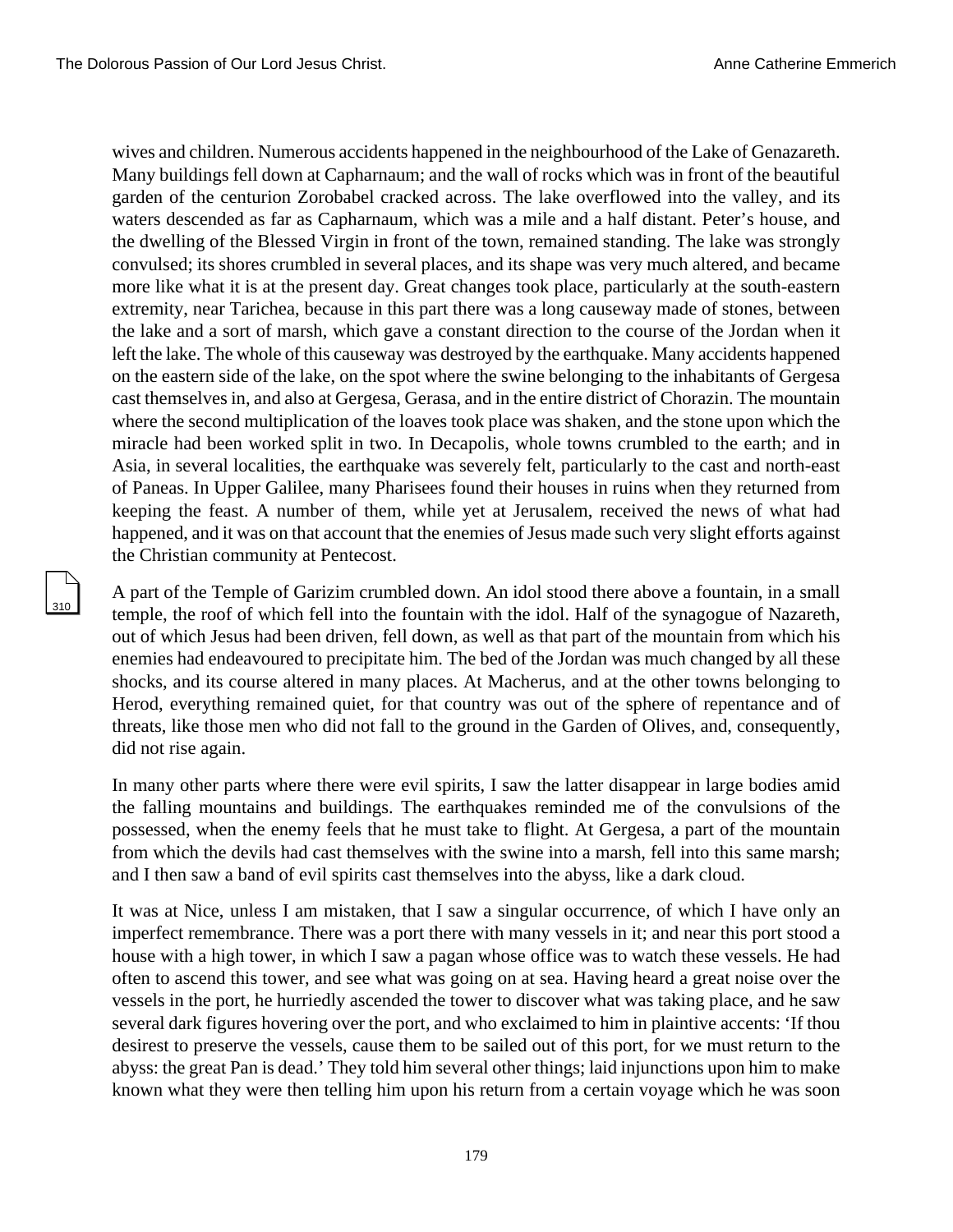

<span id="page-185-0"></span>to make, and to give a good reception to the messengers who would come to announce the doctrine of him who had just died. The evil spirits were forced in this manner by the power of God to inform this good man of their defeat, and announce it to the world. He had the vessels put in safety, and then an awful storm arose: the devils cast themselves howling into the sea, and half the city fell down. His house remained standing. Soon afterwards he went on a great journey, and announced the death of the great Pan, if that is the name by which our Saviour had been called. Later he came to Rome, where much amazement was caused by what he related. His name was something like Thamus or Thramus.

### **CHAPTER LVII.**

#### **Guards are placed around the Tomb of Jesus.**

LATE on Friday night, I saw Caiphas and some of the chief men among the Jews holding a consultation concerning the best course to pursue with regard to the prodigies which had taken place, and the effect they had had upon the people. They continued their deliberations quite into the morning, and then hurried to Pilate's house, to tell him that, *as that seducer said, while he was yet alive*, '*After three days I will rise again*,' it would be right to command the sepulchre to be guarded until the third day, as otherwise his disciples might come and steal him away, and say to the people, '*He is risen from the dead*,' *and the last error* would *be worse than the first*. Pilate was determined to have nothing more to do with the business, and he only answered: '*You have, a guard; go, guard it as you know*.' However, he appointed Cassius to keep a watch over all that took place, and give him an exact account of every circumstance. I saw these men, twelve in number, leave the town before sunrise, accompanied by some soldiers who did not wear the Roman uniform, being attached to the Temple. They carried lanterns fastened to the end of long poles, in order that they might be able to see every surrounding object, in spite of the darkness of the night, and also that they might have some light in the dark cave of the sepulchre.

No sooner had they reached the sepulchre than, having first seen with their own eyes that the body of Jesus was really there, they fastened one rope across the door of the tomb, and a second across the great stone which was placed in front, sealing the whole with a seal of half-circular shape. They then returned to the city, and the guards stationed themselves opposite the outer door. They were five or six in number, and watched three and three alternately. Cassius never left his post, and usually remained sitting or standing in front of the entrance to the cave, so as to see that side of the tomb where the feet of our Lord rested. He had received many interior graces, and been given to understand many mysteries. Being wholly unaccustomed to this state of spiritual enlightenment, he was perfectly transported out of himself, and remained nearly all the time unconscious of the presence of exterior things. He was entirely changed, had become a new man, and spent the whole day in penance, in making fervent acts of gratitude, and in humbly adoring God.

<span id="page-185-1"></span>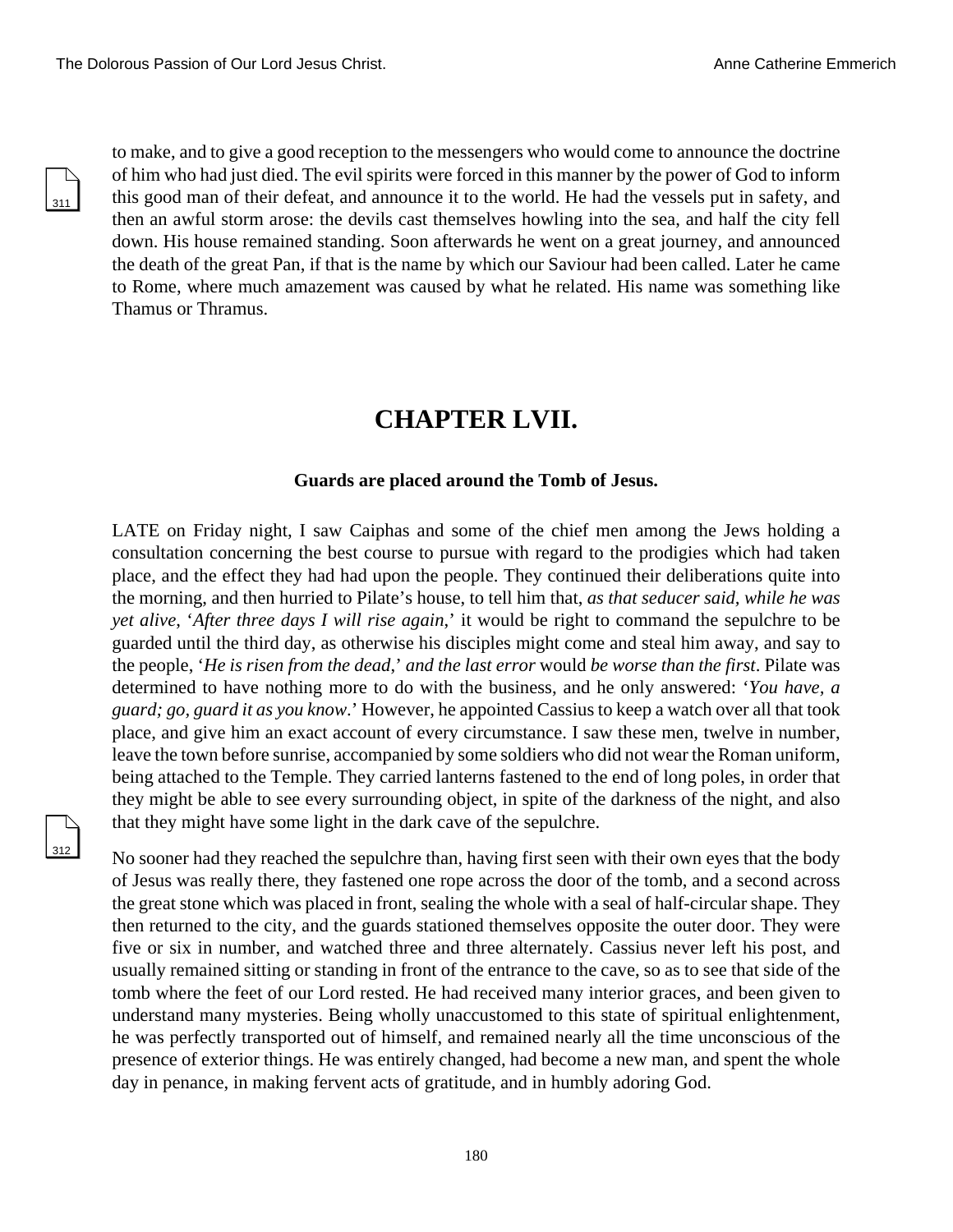### **CHAPTER LVIII.**

#### **A Glance at the Disciples of Jesus on Holy Saturday.**

THE faithful disciples of our Lord assembled together in the Cenaculum, to keep the eve of the Sabbath, They were about twenty in number, clothed in long white dresses, and with their waists girded. The room was lighted up by a lamp; and after their repast they separated, and for the most part returned home. They again assembled on the following morning, and sat together reading and praying by turns; and if a friend entered the room, they arose and saluted him cordially.

<span id="page-186-0"></span>In that part of the house inhabited by the Blessed Virgin there was a large room, divided into small compartments like cells, which were used by the holy women for sleeping in at night. When they returned from the sepulchre, one of their number lighted a lamp which was hanging in the middle of the room, and they all assembled around the Blessed Virgin, and commenced praying in a mournful but recollected manner. A short time afterwards, Martha, Maroni, Dina, and Mara, who were just come with Lazarus from Bethania, where they had passed the Sabbath, entered the room. The Blessed Virgin and her companions gave them a detailed account of the death and burial of our Lord, accompanying each relation with many tears. The evening was advancing, and Joseph of Arimathea came in with a few other disciples, to ask whether any of the women wished to return to their homes, as they were ready to escort them. A few accepted the proposition, and set off immediately; but before they reached the tribunal of Caiphas, some armed men stopped Joseph of Arimathea, arrested, and shut him up in an old deserted turret.

Those among the holy women who did not leave the Cenaculum retired to take their rest in the cell-like compartments spoken of above: they fastened long veils over their heads, seated themselves sorrowfully on the floor, and leaned upon the couches which were placed against the wall. After a time they stood up, spread out the bedclothes which were rolled up on the couches, took off their sandals, girdles, and a part of their clothing, and reclined for a time in order to endeavour to get a little sleep. At midnight, they arose, clothed themselves, put up their beds, and reassembled around the lamp to continue their prayer with the Blessed Virgin.

<span id="page-186-1"></span>When the Mother of Jesus and her pious companions had finished their nocturnal prayer (that holy duty which has been practised by all faithful children of God and holy souls, who have either felt themselves called to it by a special grace, or who follow a rule given by God and his Church), they heard a knock at the door. which was instantly opened, and John and some of the disciples who had promised to conduct them to the Temple, entered, upon which the women wrapped their cloaks about them, and started instantly. It was then about three, in the morning, and they went straight to the Temple, it being customary among many Jews to go there before day dawned, on the day after they had eaten the Paschal lamb; and for this reason the Temple was open from midnight, as the sacrifices commenced very early. They started at about the same hour as that at which the priests had put their seal upon the sepulchre. The aspect of things in the Temple was, however, very different from what was usually the case at such times, for the sacrifices were stopped, and the

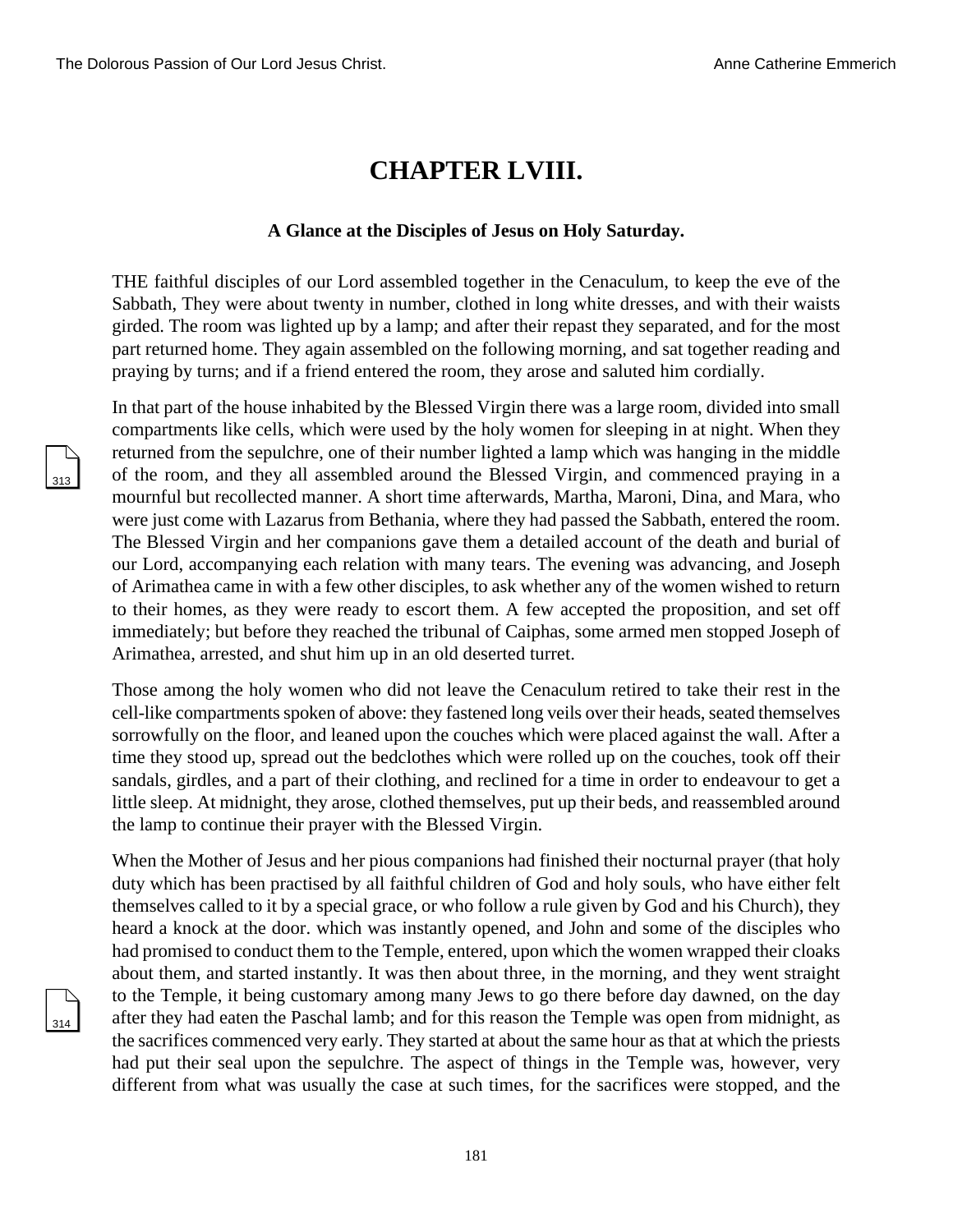place was empty and desolate, as every one had left on account of the events on the previous day which had rendered it impure. The Blessed Virgin appeared to me to visit it for the sole purpose of taking leave of the place where she had passed her youth.

The Temple was, however, open; the lamps lighted, and the people at liberty to enter the vestibule of the priests, which was the customary privilege of this day, as well as of that which followed the Paschal supper. The Temple was, as I said before, quite empty, with the exception of a chance priest or server who might be seen wandering about; and every part bore the marks of the confusion into which all was thrown on the previous day by the extraordinary and frightful events that had taken place; besides which it had been defiled by the presence of the dead, and I reflected and wondered in my own mind whether it would be possible ever to purify it again.

<span id="page-187-0"></span>The sons of Simeon, and the nephews of Joseph of Arimathea, were much grieved when they heard of the arrest of their uncle, but they welcomed the Blessed Virgin and her companions, and conducted them all over the Temple, which they did without difficulty, as they held the offices of inspectors of the Temple. The holy women stood in silence and contemplated all the terrible and visible marks of the anger of God with feelings of deep awe, and then listened with interest to the many stupendous details recounted by their guides. The effects of the earthquake were still visible, as little had been done towards repairing the numerous rents and cracks in the floor, and in the walls. In that part of the Temple where the vestibule joined the sanctuary, the wall was so tremendously shaken by the shock of the earthquake, as to produce a fissure wide enough for a person to walk through, and the rest of the wall looked unsteady, as if it might fall down at any moment. The curtain which hung in the sanctuary was rent in two and hung in shreds at the sides; nothing was to be seen around but crumbled walls, crushed flagstones, and columns either partly or quite Shaken down.

The Blessed Virgin visited all those parts which Jesus had rendered sacred in her eyes; she prostrated, kissed them, and with tears in her eyes explained to the others her reasons for venerating each particular spot, whereupon they instantly followed her example. The greatest veneration was always shown by the Jews for all places which had been rendered sacred by manifestations of the Divine power, and it was customary to place the hands reverently on such places, to kiss them, and to prostrate to the very earth before them. I do not think there was anything in the least surprising in such a custom, for they both knew, saw, and felt that the God of Abraham, of Isaac, and of Jacob, was a living God, and that his dwelling among his people was in the Temple at Jerusalem; consequently it would have been infinitely more astonishing if they had not venerated those holy parts where his power had been particularly demonstrated, for the Temple and the holy places were to them what the Blessed Sacrament is to Christians.

Deeply penetrated with these feelings of respect, the Blessed Virgin walked through the Temple with her companions, and pointed out to them the spot where she was presented when still a child, the parts where she passed her childhood, the place where she was affianced to St. Joseph, and the spot where she stood when she presented Jesus and heard the prophecy of Simeon: the remembrance of his words made her weep bitterly, for the prophecy was indeed fulfilled, and the sword. of grief had indeed transfixed her heart; she again stopped her companions when she reached the part of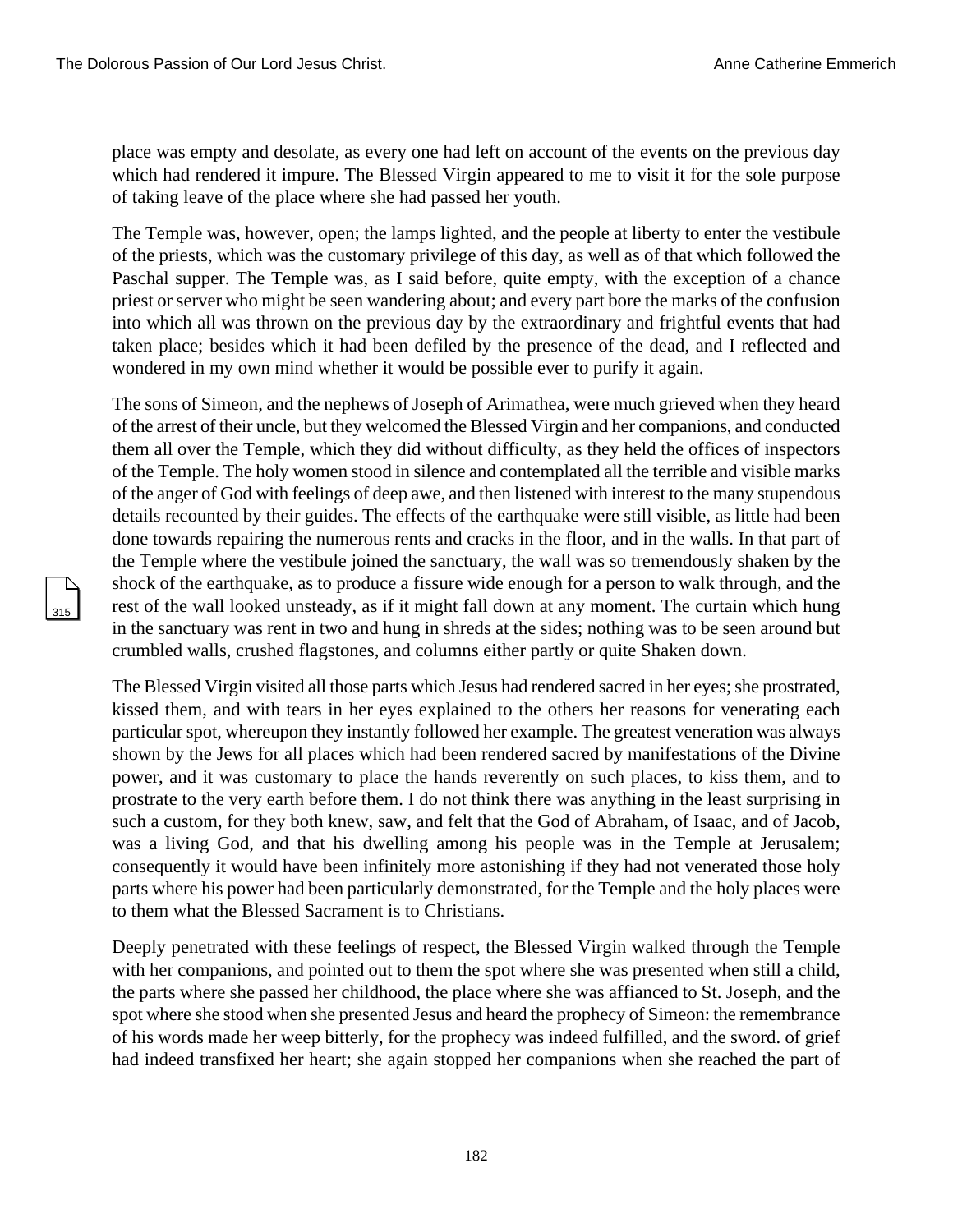<span id="page-188-0"></span>the Temple where she found Jews teaching, when she lost him at the age of twelve, and she respectfully kissed the ground on which he then stood. When the holy women had looked at every place sanctified by the presence of Jesus, when they had wept and prayed over them, they returned to Sion.

The Blessed Virgin did not leave the Temple without shedding many tears, as she contemplated the state of desolation to which it was reduced, an aspect of desolation which was rendered still more depressing by the marked contrast it bore to the usual state of the Temple on the festival day. Instead of songs and hymns of jubilee, a mournful silence reigned throughout the vast edifice, and in place of groups of joyful and devout worshippers, the eye wandered over a vast and dreary solitude. Too truly, alas, did this change betoken the fearful crime which had been perpetrated by the people of God, and she remembered how Jesus had wept over the Temple, and said, 'Destroy this Temple and In three days I will build it up again.' She thought over the destruction of the Temple of the Body of Jesus which had been brought about by his enemies, and she sighed with a longing desire for the dawning of that third day when the words of eternal truth were to be accomplished.

<span id="page-188-1"></span>It was about daybreak when Mary and her companions reached the Cenaculum, and they retired into the building which stood on its right-hand side, while John and some of the disciples reëntered the Cenaculum, where about twenty men, assembled around a lamp, were occupied in prayer. Every now and then new-comers drew nigh to the door, came in timidity, approached the group round the lamp, and addressed them in a few mournful words, which they accompanied with tears. Every one appeared to regard John with feelings of respect; because he had remained with Jesus until he expired; but with these sentiments of respect was mingled a deep feeling of shame and confusion, when they reflected on their own cowardly conduct in abandoning their Lord and Master in the hour of need. John spoke to every one with the greatest charity and kindness; his manner was modest and unassuming as that of a child, and he seemed to fear receiving praise. I saw the assembled group take one meal during that day, but its members were, for the most part, silent; not a sound was to be heard throughout the house, and the doors were tightly closed, although, in fact, there was no likelihood of any one disturbing them, as the house belonged to Nicodemus, and he had let it to them for the time of the festival.

The holy women remained in this room until nightfall; it was lighted up by a single lamp; the doors were closed, and curtains drawn over the windows. Sometimes they gathered round the Blessed Virgin and prayed under the lamp; at other times they retired to the side of the room, covered their heads with black veils, and either sat on ashes (the sign of mourning), or prayed with their faces turned towards the wall; those whose, health was delicate took a little food, but the others fasted.

I looked at them again and again, and I saw them ever occupied in the same manner, that is to say, either in prayer or in mourning over the sufferings of their beloved Master. When my thoughts wandered from the contemplation of the Blessed Virgin to that of her Divine Son, I beheld the holy sepulchre with six or seven sentinels at the entrance—Cassius standing against the door of the cave, apparently in deep meditation, the exterior door closed, and the stone rolled close to it. Notwithstanding the thick door which intervened between the body of our Saviour and myself I could see it plainly; it was quite transparent with a divine light, and two angels were adoring at the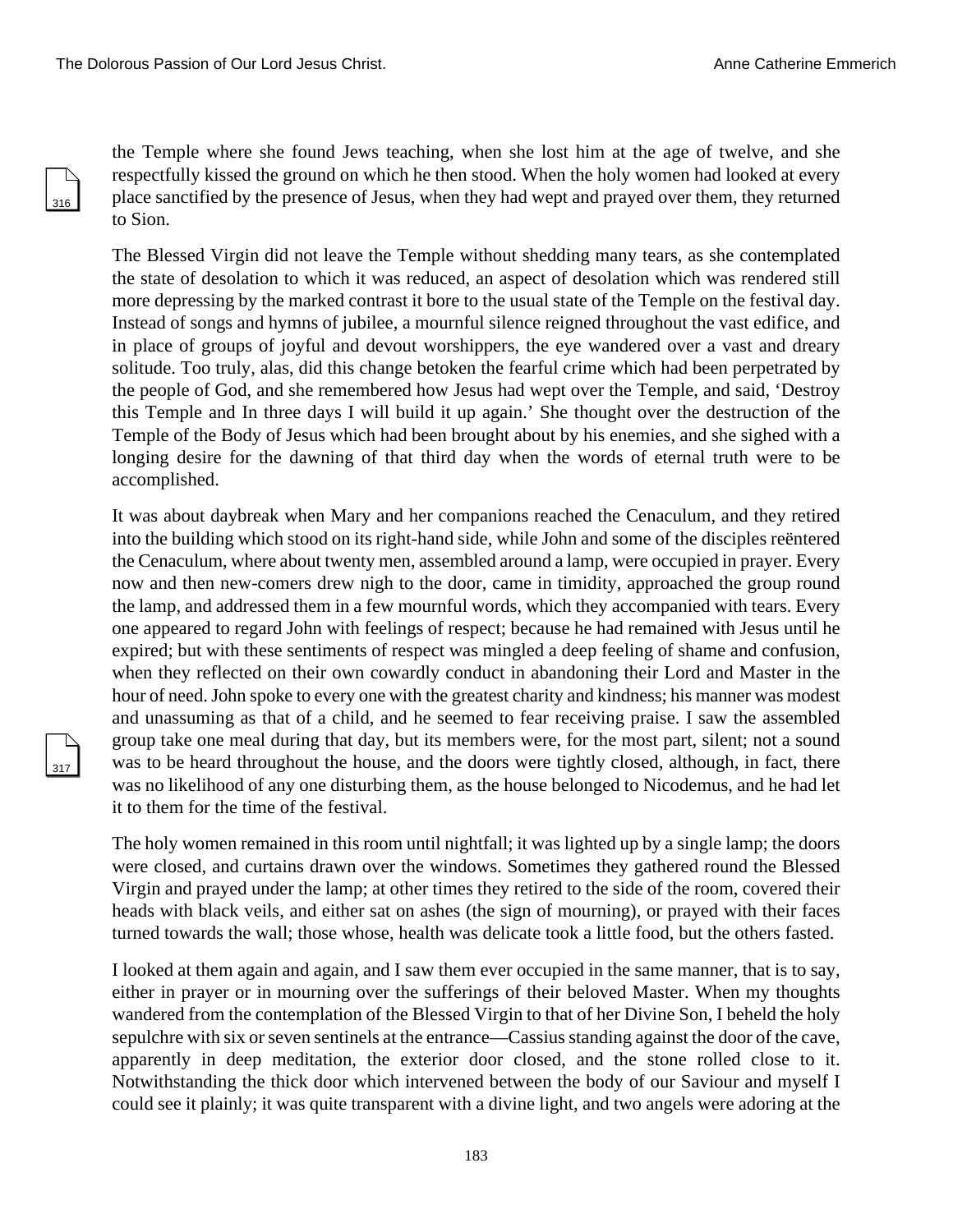side. But my thoughts then turned to the contemplation of the blessed soul of my Redeemer, and such an extensive and complicated picture of his descent into hell was shown to me, that I can only remember a small portion of it, which I will describe to the best of my power.

# <span id="page-189-0"></span>318

<span id="page-189-1"></span>319

## **CHAPTER LIX**

#### **A detached Account of the Descent into Hell.**

WHEN Jesus, after uttering a loud cry, expired, I saw his heavenly soul under the form of a bright meteor pierce the earth at the foot of the Cross, accompanied by the angel Gabriel and many other angels. His Divine nature continued united to his soul as well as to his body, which still remained hanging upon the Cross, but I cannot explain how this was, although I saw it plainly in my own mind. The place into which the soul of Jesus entered was divided into three parts, which appeared to me like three worlds; and I felt that they were round, and that each division was separated from the other by a hemisphere.

I beheld a bright and beautiful space opposite to Limbo; it was enamelled with flowers, delicious breezes wafted through it; and many souls were placed there before being admitted into Heaven after their deliverance from Purgatory. Limbo, the place where the souls were waiting for the Redemption, was divided into different compartments, and encompassed by a thick foggy atmosphere. Our Lord appeared radiant with light and surrounded by angels, who conducted him triumphantly between two of these compartments; the one on the left containing the patriarchs who lived before the time of Abraham, and that on the right those who lived between the days of Abraham and St. John Baptist. These souls did not at first recognise Jesus, but were filled nevertheless with sensations of joy and hope. There was not a spot in those narrow confines which did not, as it were, dilate with feelings of happiness. The passage of Jesus might be compared to the wafting of a breath of air, to a sudden flash of light, or to a shower of vivifying dew, but it was swift as a whirlwind. After passing through the two compartments, he reached a dark spot in which Adam and Eve were standing; he spoke to them, they prostrated and adored him in a perfect ecstasy of joy, and they immediately joined the band of angels, and accompanied our Lord to the compartment on the left, which contained the patriarchs who lived before Abraham. This compartment was a species of Purgatory, and a few evil spirits were wandering about among the souls and endeavouring to fill them with anxiety and alarm. The entrance through a species of door was closed, but the angels rapped, and I thought I heard them say, 'Open these doors.' When Jesus entered in triumph the demons dispersed, crying out at the same time, 'What is there between thee and us? What art thou come to do here? Wilt thou crucify us likewise?' The angels hunted them away, having first chained them. The poor souls confined in this place had only a slight presentiment and vague idea of the presence of Jesus; but the moment he told them that it was he himself, they burst out into acclamations of joy, and welcomed him with hymn of rapture and delight. The soul of our Lord then wended its way to the right, towards that part which really constituted Limbo; and there he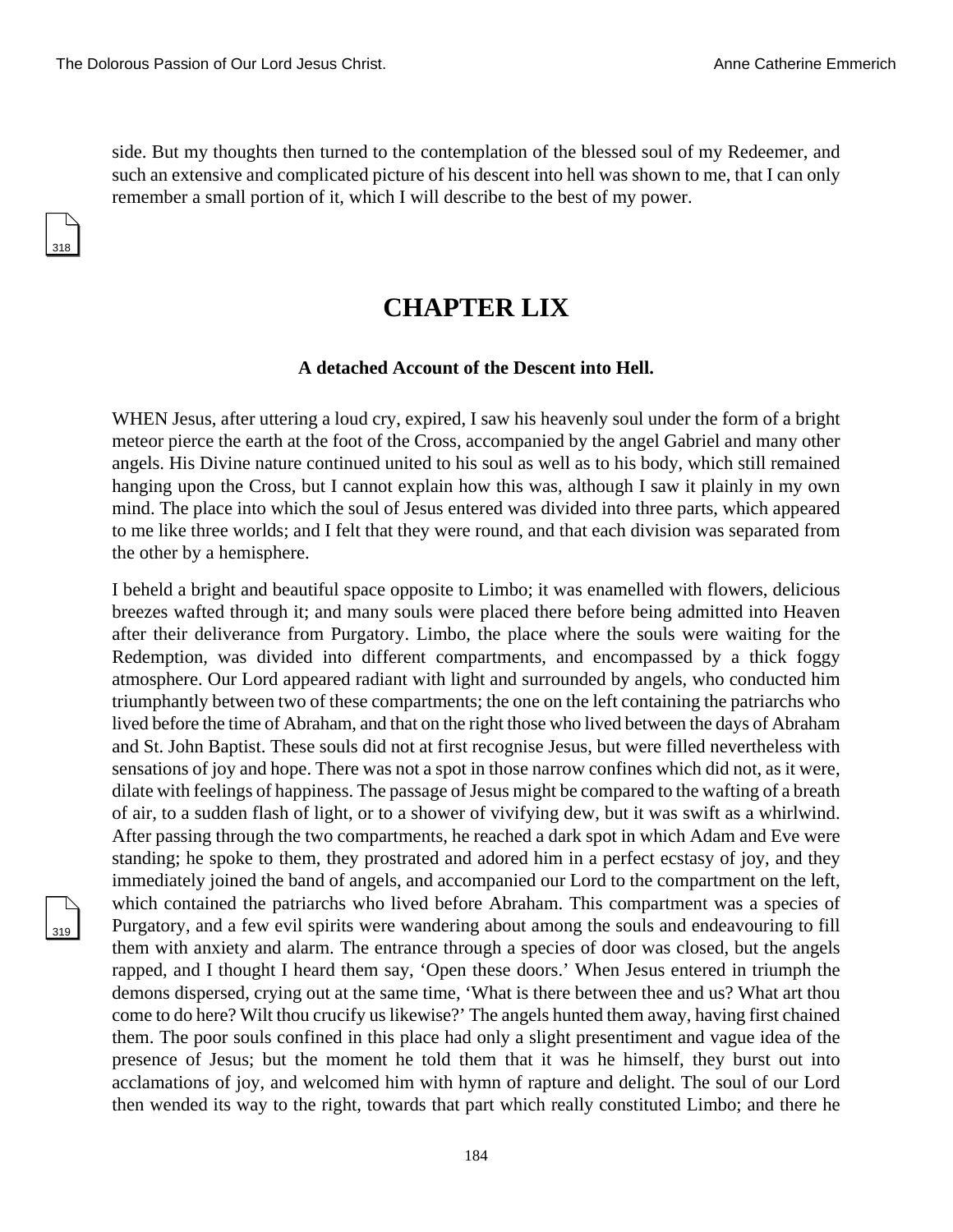met the soul of the good thief which angels were carrying to Abraham's bosom, as also that of the bad thief being dragged by demons into Hell. Our Lord addressed a few words to both, and then entered Abraham's bosom, accompanied by numerous angels and holy souls, and also by those demons who had been chained and expelled from the compartment.

<span id="page-190-0"></span>This locality appeared to me more elevated than the surrounding parts; and I can only describe my sensations on entering it, by comparing them to those of a person coming suddenly into the interior of a church, after having been for some time in the burial vaults. The demons, who were strongly chained, were extremely loth to enter, and resisted to the utmost of their power, but the angels compelled them to go forward. All the just who had lived before the time of Christ were assembled there; the patriarchs, Moses, the judges, and the kings on the left-hand side; and on the right side, the prophets, and the ancestors of our Lord, as also his near relations, such as Joachim, Anna, Joseph, Zacharias, Elizabeth, and John. There were no demons in this place, and the only discomfort that had been felt by those placed there was a longing desire for the accomplishment of the promise; and when our Lord entered they saluted him with joyful hymns of gratitude and thanksgiving for its fulfilment, they prostrated and adored him, and the evil spirits who had been dragged into Abraham's bosom when our Lord entered were compelled to confess with shame that they were vanquished. Many of these holy souls were ordered by our Lord to return to the earth, reënter their own bodies, and thus render a solemn and impressive testimony to the truth. It was at this moment that so many dead persons left their tombs in Jerusalem; I regarded them less in the light of dead persons risen again than as corpses put in motion by a divine power, and which, after having fulfilled the mission intrusted to them, were laid aside in the same manner as the insignia of office are taken off by a clerk when he has executed the orders of his superiors.

I next saw our Lord, with his triumphant procession, enter into a species of Purgatory which was filled with those good pagans who, having had a faint glimmering of the truth, had longed for its fulfilment: this Purgatory was very deep, and contained a few demons, as also some of the idols of the pagans. I saw the demons compelled to confess the deception they had practised with regard to these idols, and the souls of the poor pagans cast themselves at the feet of Jesus, and adored him with inexpressible joy: here, likewise, the demons were bound with chains and dragged away. I saw our Saviour perform many other actions; but I suffered so intensely at the same time, that I cannot recount them as I should have wished.

<span id="page-190-1"></span>Finally, I beheld him approach to the centre of the great abyss, that is to say, to Hell itself; and the expression of his countenance was most severe.

The exterior of Hell was appalling and frightful; it was an immense, heavy-looking building, and the granite of which it was formed, although black, was of metallic brightness; and the dark and ponderous doors were secured with such terrible bolts that no one could behold them without trembling. Deep groans and cries of despair might be plainly distinguished even while the doors were tightly closed; but, O, who can describe the dreadful yells and shrieks which burst. upon the ear when the bolts were unfastened and the doors flung open; and, O, who can depict the melancholy appearance of the inhabitants of this wretched place!

321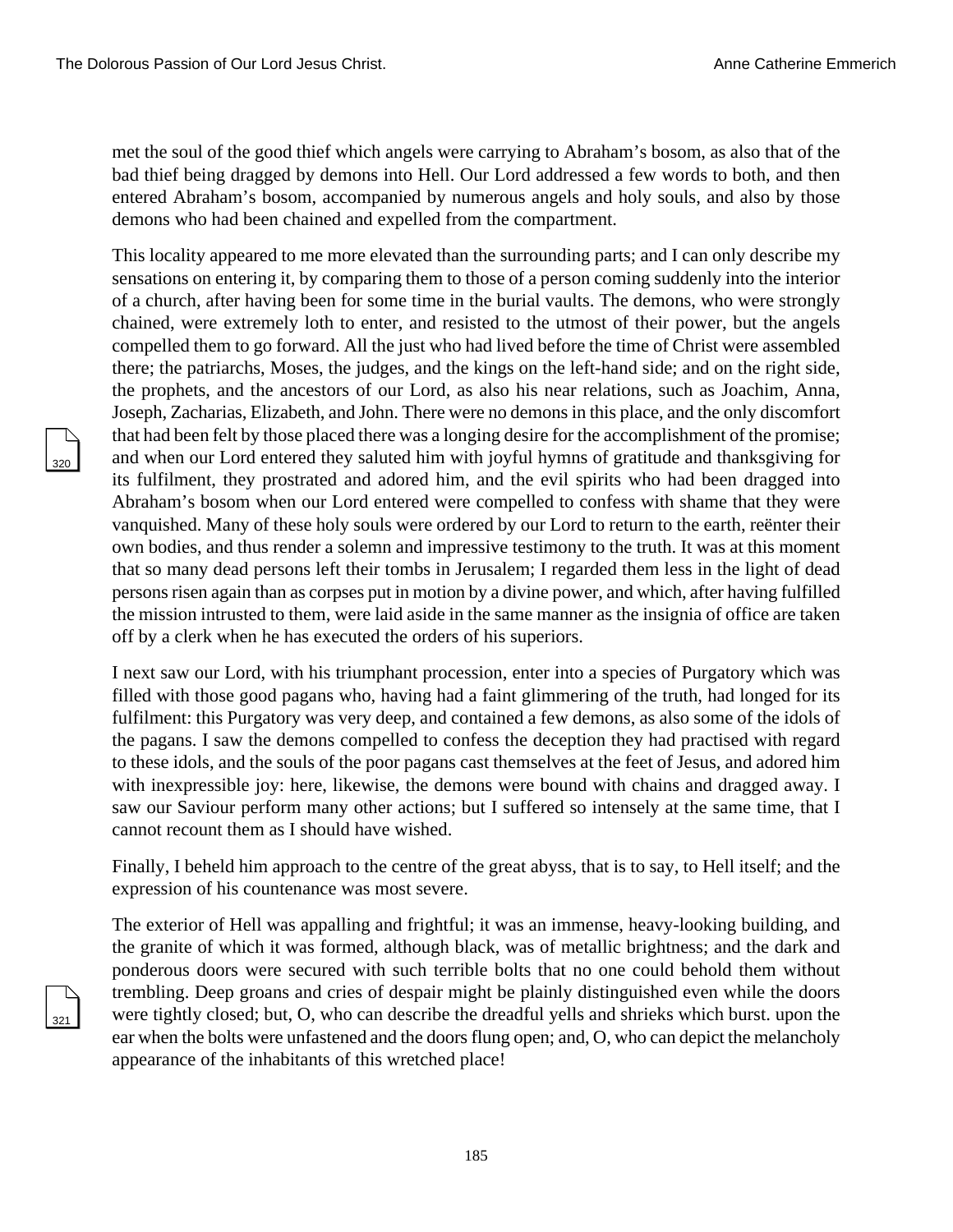The form under which the Heavenly Jerusalem is generally represented in my visions is that of a beautiful and well-regulated city, and the different degrees of glory to which the elect are raised are demonstrated by the magnificence of their palaces., or the wonderful fruit and flowers with which the gardens are embellished. Hell is shown to me under the same form, but all within it is, on the contrary, close, confused, and crowded; every object tends to fill the mind with sensations of pain and grief; the marks of the wrath and vengeance of God are visible everywhere; despair, like a vulture, gnaws every heart, and discord and misery reign around. In the Heavenly Jerusalem all is peace and eternal harmony, the beginning, fulfilment, and end of everything being pure and perfect happiness; the city is filled with splendid buildings, decorated in such a manner as to charm every eye and enrapture every sense; the inhabitants of this delightful abode are overflowing with rapture and exultation, the gardens gay with lovely flowers, and the trees covered with delicious fruits which give eternal life. In the city of Hell nothing is to be seen but dismal dungeons, dark caverns, frightful deserts, fetid swamps filled with every imaginable species of poisonous and disgusting reptile. In Heaven you behold the happiness and peaceful union of the saints; in Hell, perpetual scenes of wretched discord, and every species of sin and corruption, either under the most horrible forms imaginable, or represented by different kinds of dreadful torments. All in this dreary abode tends to fill the mind with horror; not a word of comfort is heard or a consoling idea admitted; the one tremendous thought, that the justice of an all-powerful God inflicts or, the damned nothing but what they have fully deserved is the absorbing tremendous conviction which weighs down each heart. Vice appears in its own grim disgusting colours, being stripped of the mask under which it is hidden in this world, and the infernal viper is seen devouring those who have cherished or fostered it here below. In a word, Hell is the temple of anguish and despair, while the kingdom of God is the temple of peace and happiness. This is easy to understand when seen; but it is almost impossible to describe clearly.

<span id="page-191-0"></span>The tremendous explosion of oaths, curses, cries of despair, and frightful exclamations which, like a clap of thunder, burst forth when the gates of Hell were thrown open by the angels, would be difficult even to imagine; our Lord spoke first to the soul of Judas, and the angels then compelled all the demons to acknowledge and adore Jesus. They would have infinitely preferred the most frightful torments to such a humiliation; but all were obliged to submit. Many were chained down in a circle which was placed round other circles. In the centre of Hell I saw a dark and horrible-looking abyss, and into this Lucifer was cast, after being first strongly secured with chains; thick clouds of sulphureous black smoke arose from its fearful depths, and enveloped his frightful form in the dismal folds, thus effectually concealing him from every beholder. God himself had decreed this; and I was likewise told, if I remember right, that he will be unchained for a time fifty or sixty years before the year of Christ 2000. The dates of many other events were pointed out to me which I do not now remember; but a certain number of demons are to be let loose much earlier than Lucifer, in order to tempt men, and to serve as instruments of the divine vengeance. I should think that some must be loosened even in the present day, and others will be set free in a short time.

It would be utterly impossible for me to describe all the things which were shown to me; their number was so great that I could not reduce them sufficiently to order to define and render them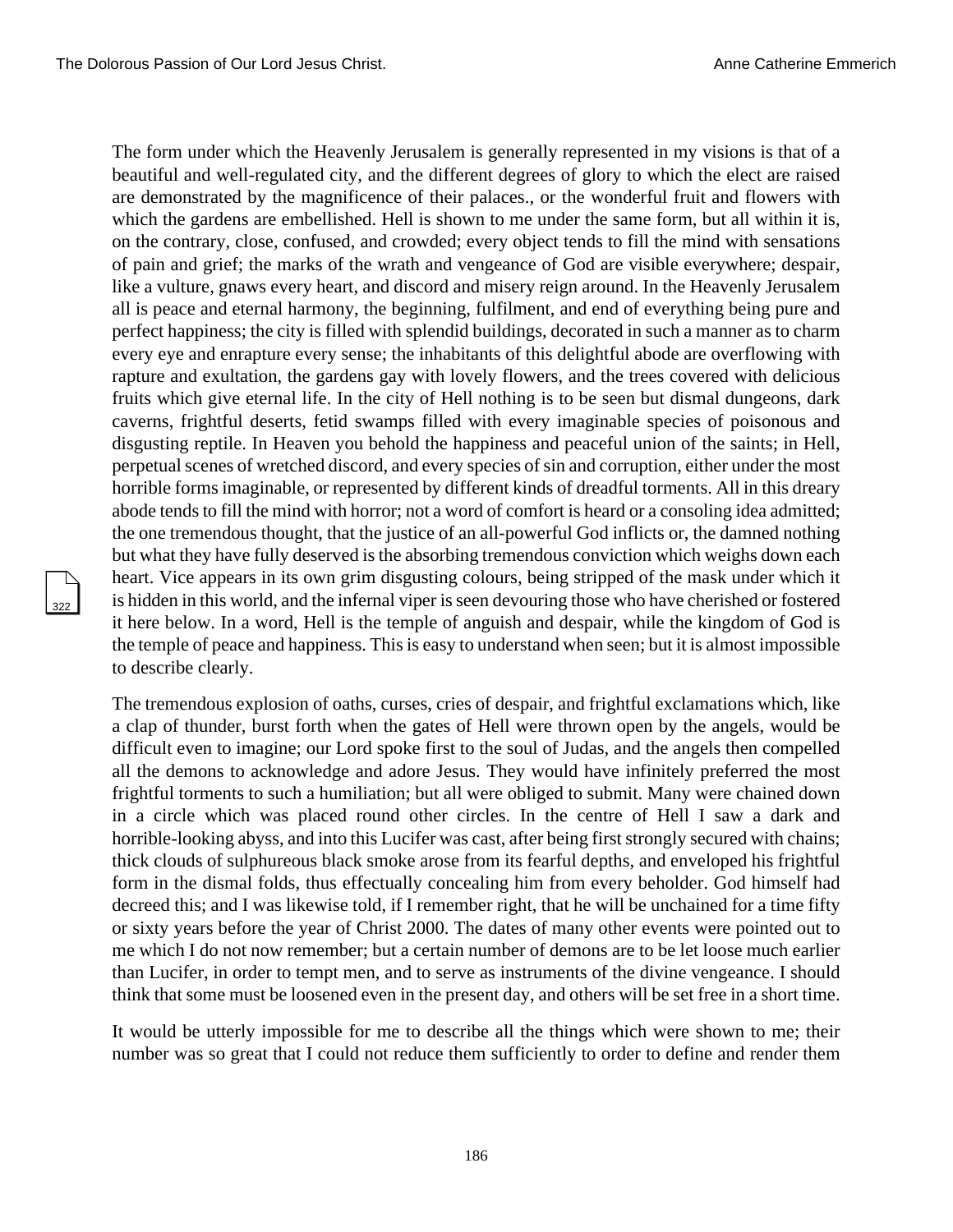<span id="page-192-1"></span>324

<span id="page-192-0"></span>intelligible. Besides which my sufferings are very great, and when I speak on the subject of my visions I behold them in my mind's eye portrayed in such vivid colours, that the sight is almost sufficient to cause a weak mortal like myself to expire.

I next saw innumerable bands of redeemed souls liberated from Purgatory and from Limbo, who followed our Lord to a delightful spot situated above the celestial Jerusalem, in which place I, a very short time ago, saw the soul of a person who was very dear to me. The soul of the good thief was likewise taken there, and the promise of our Lord, '*This day thou shalt be with me in Paradise*,' was fulfilled.

It is not in my power to explain the exact time that each of these events occurred, nor can I relate one-half of the things which I saw and heard; for some were incomprehensible even to myself, and others would be misunderstood if I attempted to relate them. I have seen our Lord in many different places. Even in the sea he appeared to me to sanctify and deliver everything in the creation. Evil spirits fled at his approach, and cast themselves into the dark abyss. I likewise beheld his soul in different parts of the earth, first inside the tomb of Adam, under Golgotha; and when he was there the souls of Adam and Eve came up to him, and he spoke to them for some time. He then visited the tombs of the prophets, who were buried at an immense depth below the surface; but he passed through the soil in the twinkling of an eye. Their souls immediately reëntered their bodies, and he spoke to them, and explained the most wonderful mysteries. Next I saw him, accompanied by a chosen band of prophets, among whom I particularly remarked David, visit those parts of the earth which had been sanctified by his miracles and by his sufferings. He pointed out to them, with the greatest love and goodness, the different symbols in the old law expressive of the future; and he showed them how he himself had fulfilled every prophecy. The sight of the soul of our Lord, surrounded by these happy souls, and radiant with light, was inexpressibly grand as he glided triumphantly through the air, sometimes passing, with the velocity of lightning, over rivers, then penetrating through the hardest rocks to the very centre of the earth, or moving noiselessly over its surface.

I can remember nothing beyond the facts which I have just related concerning the descent of Jesus into Limbo, where he went in order to present to the souls there detained the grace of the Redemption which he had merited for them by his death and by his sufferings; and I saw all these things in a very short space of time; in fact, time passed so quickly that it seemed to me but a moment. Our Lord, however, displayed before me, at the same time, another picture, in which I beheld the immense mercies which he bestows in the present day on the poor souls in Purgatory; for on every anniversary of this great day, when his Church is celebrating the glorious mystery of his death, he casts a look of compassion on the souls in Purgatory, and frees some of those who sinned against him before his crucifixion. I this day saw Jesus deliver many souls; some I was acquainted with, and others were strangers to me, but I cannot name any of them.

Our Lord, by descending into Hell, planted (if I may thus express myself), in the spiritual garden of the Church, a mysterious tree, the fruits of which—namely, his merits—are destined for the constant relief of the poor souls in Purgatory. The Church militant must cultivate the tree, and gather its fruits, in order to present them to that suffering portion of the Church which can do nothing for itself. Thus it is with all the merits of Christ; we must labour with him if we wish to obtain our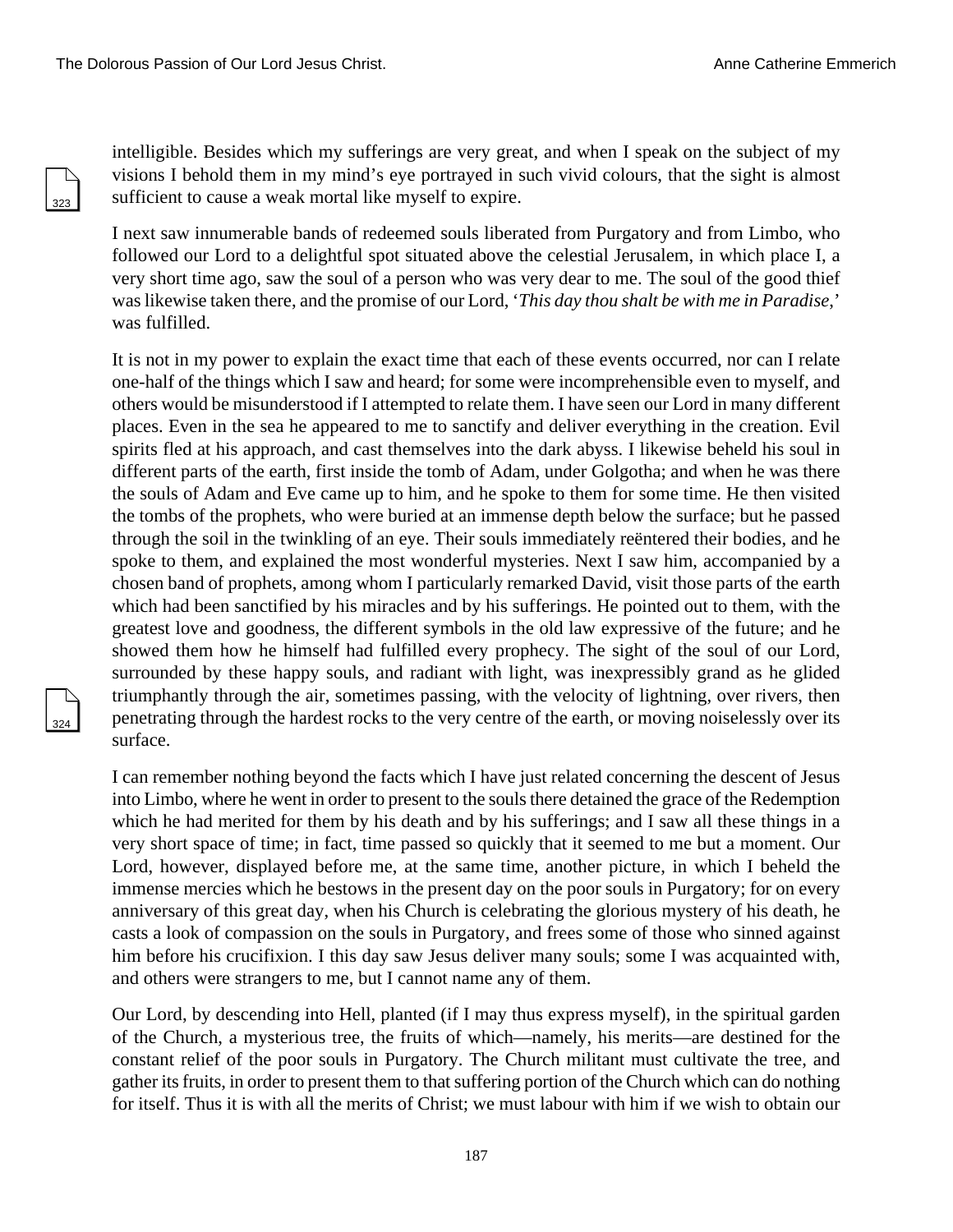<span id="page-193-0"></span>share of them; we must gain our bread by the sweat of our brow. Everything which our Lord has done for us in time must produce fruit for eternity; but we must gather these fruits in time, without which we cannot possess them in eternity. The Church is the most prudent and thoughtful of mothers; the ecclesiastical year is an immense and magnificent garden, in which all those fruits for eternity are gathered together, that we may make use of them in time. Each year contains sufficient to supply the wants of all; but woe be to that careless or dishonest gardener who allows any of the fruit committed to his care to perish; if he fails to turn to a proper account those graces which would restore health to the sick, strength to the weak, or furnish food to the hungry! When the Day of Judgment arrives, the Master of the garden will demand a strict account, not only of every tree, but also of all the fruit produced in the garden.

### **CHAPTER LX.**

#### **The Eve of the Resurrection.**

TOWARDS the close of the Sabbath-day, John came to see the holy women. He endeavoured to give some consolation, but could not restrain his own tears, and only remained a short time with them. They had likewise a short visit from Peter and James the Greater, after which they retired to their cells, and gave free vent to grief, sitting upon ashes, and veiling themselves even more closely.

The prayer of the Blessed Virgin was unceasing. She ever kept her eyes fixed interiorly on Jesus, and was perfectly consumed by her ardent desire of once more beholding him whom she loved with such inexpressible love. Suddenly an angel stood by her side, and bade her arise and go to the door of the dwelling of Nicodemus, for that the Lord was very near. The heart of the Blessed Virgin leaped for joy. She hastily wrapped her cloak about her, and left the holy women, without informing them where she was going. I saw her walk quickly to a small entrance which was cut in the town wall, the identical one through which she had entered when returning with her companions from the sepulchre.

<span id="page-193-1"></span>It was about nine o'clock at night, and the Blessed Virgin had almost reached the entrance, when I saw her stop suddenly in a very solitary spot, and look upwards in an ecstasy of delight, for on the top of the town wall She beheld the soul of our Lord, resplendent with light without the appearance of a wound, and surrounded by patriarchs. He descended towards her, turned to his companions, and presenting her to them, said, 'Behold Mary, behold my Mother.' He appeared to me to salute her with a kiss, and he then disappeared. The Blessed Virgin knelt down, and most reverently kissed the ground on which he had stood, and the impression of her hands and knees remained imprinted upon the stones. This sight filled her with inexpressible joy, and she immediately rejoined the holy women, who were busily employed in preparing the perfumes and spices. She did not tell them what she had seen, but her firmness and strength of mind were restored. She was perfectly renovated, and therefore comforted all the rest, and endeavoured to strengthen their faith.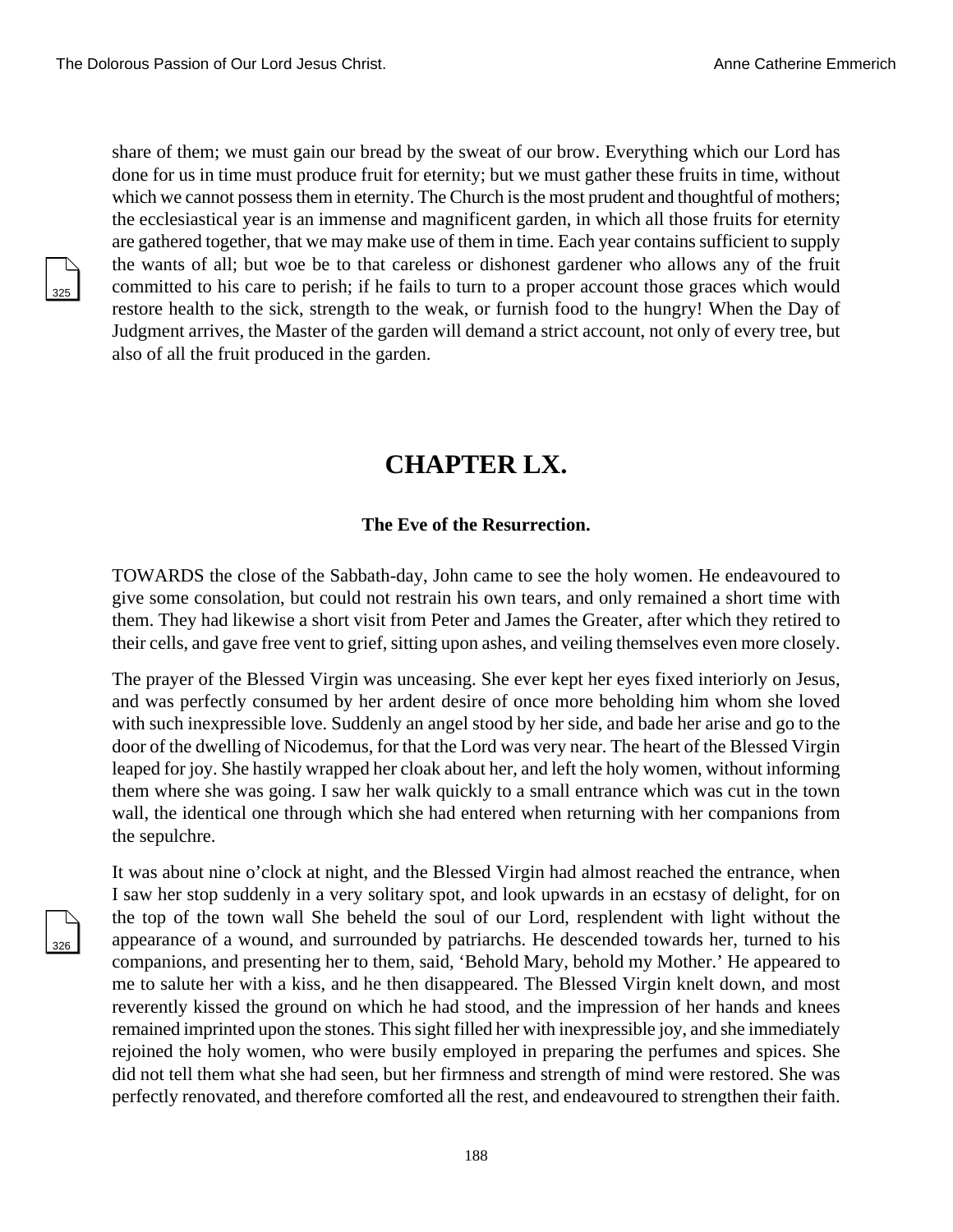All the holy women were sitting by a long table, the cover of which hung down to the floor, when Mary returned; bundles of herbs were heaped around them, and these they mixed together and arranged; small flasks, containing sweet unctions and water of spikenard, were standing near, as also bunches of natural flowers, among which I remarked one in particular, which was like a streaked iris or a lily. Magdalen, Mary the daughter of Cleophas, Salome, Johanna, and Mary Salome, had bought all these things in the town during the absence of Mary. Their intention was to go to the sepulchre before sunrise on the following day, in order to strew these flowers and perfumes over the body of their beloved Master.

# **CHAPTER LXI.**

#### **Joseph of Arimathea miraculously set at large.**

<span id="page-194-0"></span>A SHORT time after the return of the Blessed Virgin to the holy women, I was shown the interior of the prison in which the enemies of Joseph of Arimathea had confined him. He was praying fervently, when suddenly a brilliant light illuminated the whole place, and I heard a voice calling him by name, while at the same moment the roof opened, and a bright form appeared, holding out a sheet resembling that in which he had wrapped the body of Jesus. Joseph grasped it with both hands, and was drawn up to the opening, which closed again as soon as he had passed through; and the apparition disappeared the instant he was in safety at the top of the tower. I know not whether it was our Lord himself or an angel who thus set Joseph free.

He walked on the summit of the wall until be reached the neighbourhood of the Cenaculum, which was near to the South wall of Sion, and then climbed down and knocked at the door of that edifice, as the doors were fastened. The disciples assembled there had been much grieved when they first missed Joseph, who they thought had been thrown into a sink, a report to that effect having become current. Great, therefore, was their joy when they opened the door and found that it was he himself; indeed, they were almost as much delighted as when Peter was miraculously delivered from prison some years after. When Joseph had related what had taken place, they were filled with astonishment and delight; and after thanking God fervently gave him some refreshment, which he greatly needed. He left Jerusalem that same night, and fled to Arimathea, his native place, where he remained until he thought he could return safely to Jerusalem.

<span id="page-194-1"></span>I likewise saw Caiphas towards the close of the Sabbath-day, at the house of Nicodemus. He was conversing with him and asking many questions with pretended kindness. Nicodemus answered firmly, and continued to affirm the innocence of Jesus. They did not remain long together.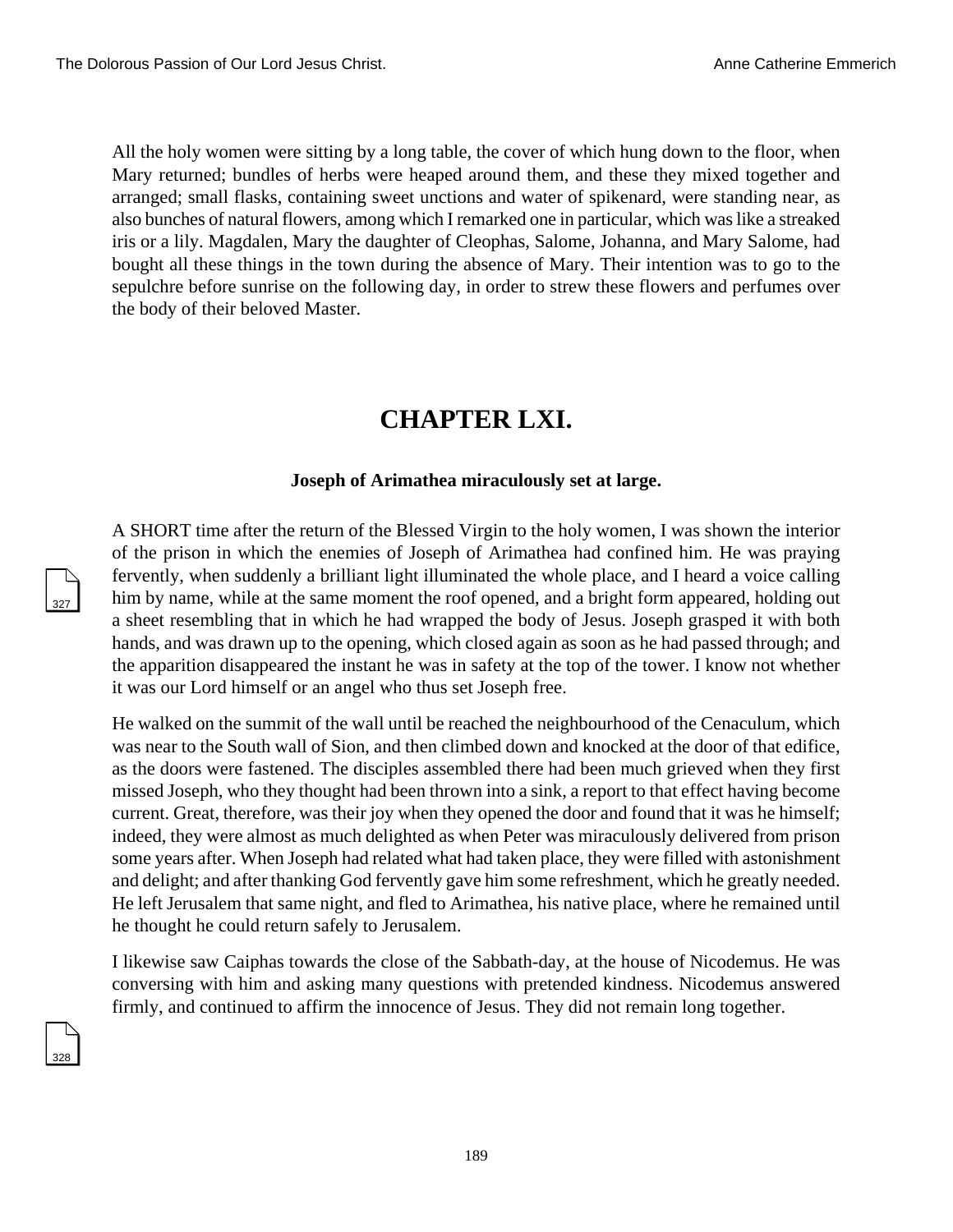## **CHAPTER LXII.**

#### **The Night of Resurrection.**

I SOON after beheld the tomb of our Lord. All was calm and silent around it. There were six soldiers on guard, who were either seated or standing before the door. and Cassius was among them. His appearance was that of a person immersed in meditation and in the expectation of some great event. The sacred body of our Blessed Redeemer was wrapped in the winding-sheet, and surrounded with light, while two angels sat in an attitude of adoration, the one at the head, and the other at the feet. I had seen them in the same posture ever since he was first put into the tomb. These angels were clothed as priests. Their position, and the manner in which they crossed their arms over their breasts, reminded me of the cherubim who surrounded the Ark of the Covenant, only they were without wings; at least I did not see any. The whole of the sepulchre reminded me of the Ark of the Covenant at different periods of its history. It is possible that Cassius was sensible of the presence of the angels, and of the bright light which filled the sepulchre, for his attitude was like that of a person in deep contemplation before the Blessed Sacrament.

I next saw the soul of our Lord accompanied by those among the patriarchs whom he had liberated enter into the tomb through the rock. He showed them the wounds with which his sacred body was covered; and it seemed to me that the winding-sheet which previously enveloped it was removed, and that Jesus wished to show the souls the excess of suffering he had endured to redeem them. The body appeared to me to be quite transparent, so that the whole depth of the wounds could be seen; and this sight filled the holy souls with admiration, although deep feelings of compassion likewise drew tears from their eyes.

<span id="page-195-0"></span>My next vision was so mysterious that I cannot explain or even relate it in a clear manner. It appeared to me that the soul and body of Jesus were taken together out of the sepulchre, without, however, the former being completely reunited to the latter, which still remained inanimate. I thought I saw two angels who were kneeling and adoring at the head and feet of the sacred body, raise it—keeping it in the exact position in which it was lying in the tomb—and carry it uncovered and disfigured with wounds across the rock, which trembled as they passed. It then appeared to me that Jesus presented his body, marked with the stigmas of the Passion, to his Heavenly Father, who, seated on a throne, was surrounded by innumerable choirs of angels, blissfully occupied in pouring forth hymns of adoration and jubilee. The case was probably the same when, at the death of our Lord, so many holy souls reëntered their bodies, and appeared in the Temple and in different parts of Jerusalem; for it is not likely that the bodies which they animated were really alive, as in that case they would have been obliged to die a second time, whereas they returned to their original state without apparent difficulty; but it is to be supposed that their appearance in human form was similar to that of our Lord, when he (if we may thus express it) accompanied his body to the throne of his Heavenly Father.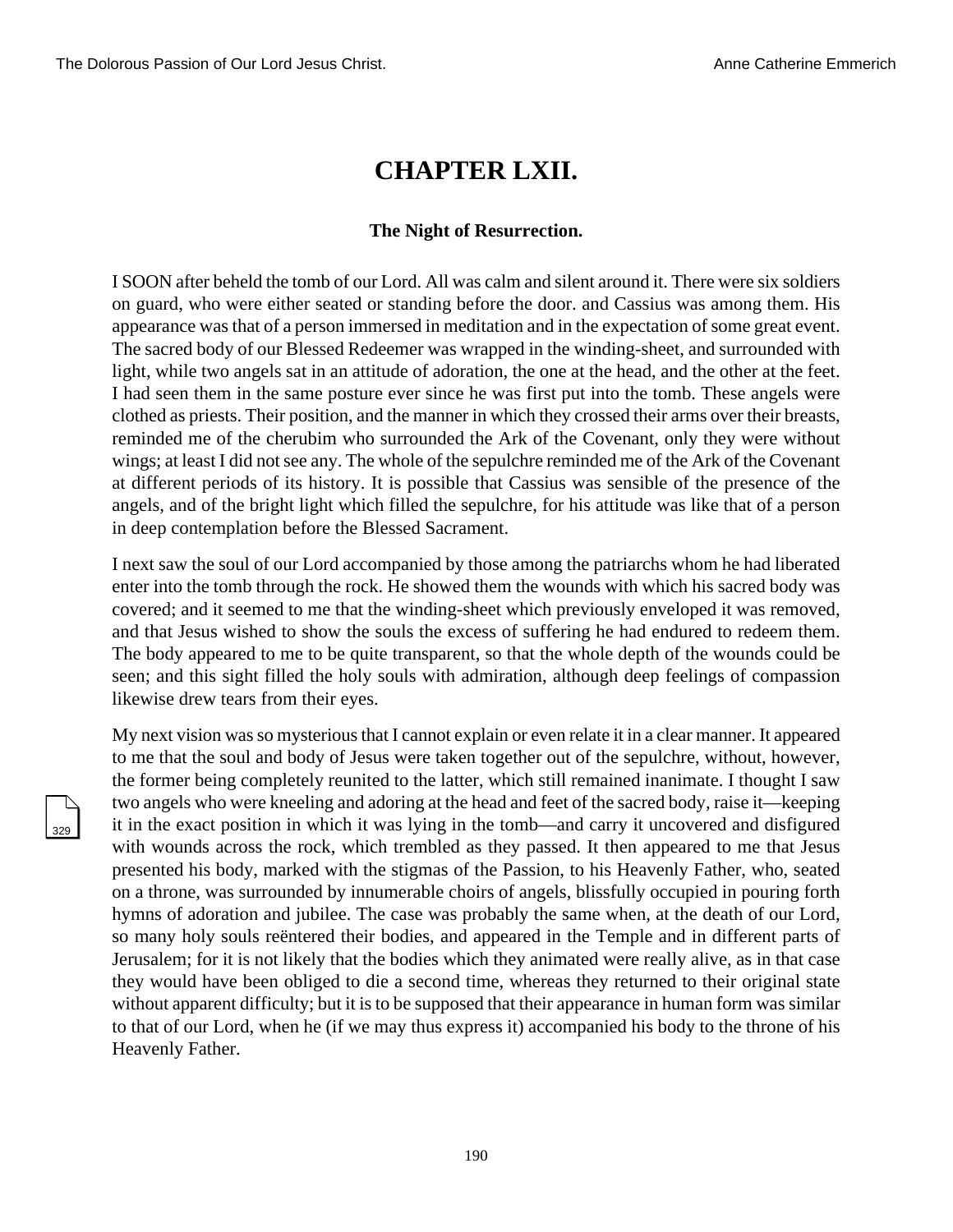331

At this moment the rock was so violently shaken, from the very summit to the base, that three of the guards fell down and became almost insensible. The other four were away at the time, being gone to the town to fetch something. The guards who were thus thrown prostrate attributed the sudden shock to an earthquake; but Cassius, who, although uncertain as to what all this might portend, yet felt an inward presentiment that it was the prelude to some stupendous event, stood transfixed in anxious expectation, waiting to see what would follow next. The soldiers who were gone to Jerusalem soon returned.

<span id="page-196-0"></span>I again beheld the holy women: they had finished preparing the spices, and were resting in their private cells; not stretched out on the couches, but leaning against the bedclothes, which were rolled up. They wished to go to the sepulchre before the break of day, because they feared meeting the enemies of Jesus; but the Blessed Virgin, who was perfectly renovated and filled with fresh courage since she had seen her Son, consoled and recommended them to sleep for a time, and then go fearlessly to the tomb, as no harm would come to them; whereupon they immediately followed her advice, and endeavoured to sleep.

It was towards eleven o'clock at night when the Blessed Virgin, incited by irrepressible feelings of love, arose, wrapped a gray cloak around her, and left the house quite alone. When I saw her do this, I could not help feeling anxious, and saying to myself, 'How is it possible for this holy Mother, who is so exhausted from anguish and terror, to venture to walk all alone through the streets at such an hour?' I saw her go first to the house of Caiphas, and then to the palace of Pilate, which was at a great distance off; I watched her through the whole of her solitary journey along that part which had been trodden by her Son, loaded with his heavy Cross; she stopped at every place where our Saviour had suffered particularly, or had received any fresh outrage from his barbarous enemies. Her appearance, as she walked slowly along, was that of a person seeking something; she often bent down to the ground, touched the stones with her hands, and then inundated them with kisses, if the precious blood of her beloved Son was upon them. God granted her at this time particular lights and graces, and she was able without the slightest degree of difficulty to distinguish every place sanctified by his sufferings. I accompanied her through the whole of her pious pilgrimage, and I endeavoured to imitate her to the best of my power, as far as my weakness would permit.

<span id="page-196-1"></span>Mary then went to Calvary; but when she had almost reached it, she stopped suddenly, and I saw the sacred body and soul of our Saviour standing before her. An angel walked in front; the two angels whom I had seen in the tomb were by his side, and the souls whom he had redeemed followed him by hundreds. The body of Jesus was brilliant and beautiful, but its appearance was not that of a living body, although a voice issued from it; and I heard him describe to the Blessed Virgin all he had done in Limbo, and then assure her that be should rise again with his glorified body; that he would then show himself to her, and that she must wait near the rock of Mount Calvary, and that part where she saw him fall down, until he appeared. Our Saviour then went towards Jerusalem, and the Blessed Virgin, having again wrapped her veil about her, prostrated on the spot which he had pointed out. It was then, I think, past midnight, for the pilgrimage of Mary over the Way of the Cross had taken -up at least an hour; and I next saw the holy souls who had been redeemed by our Saviour traverse in their turn the sorrowful Way of the Cross, and contemplate the different places where he had endured such fearful sufferings for their sakes. The angels who accompanied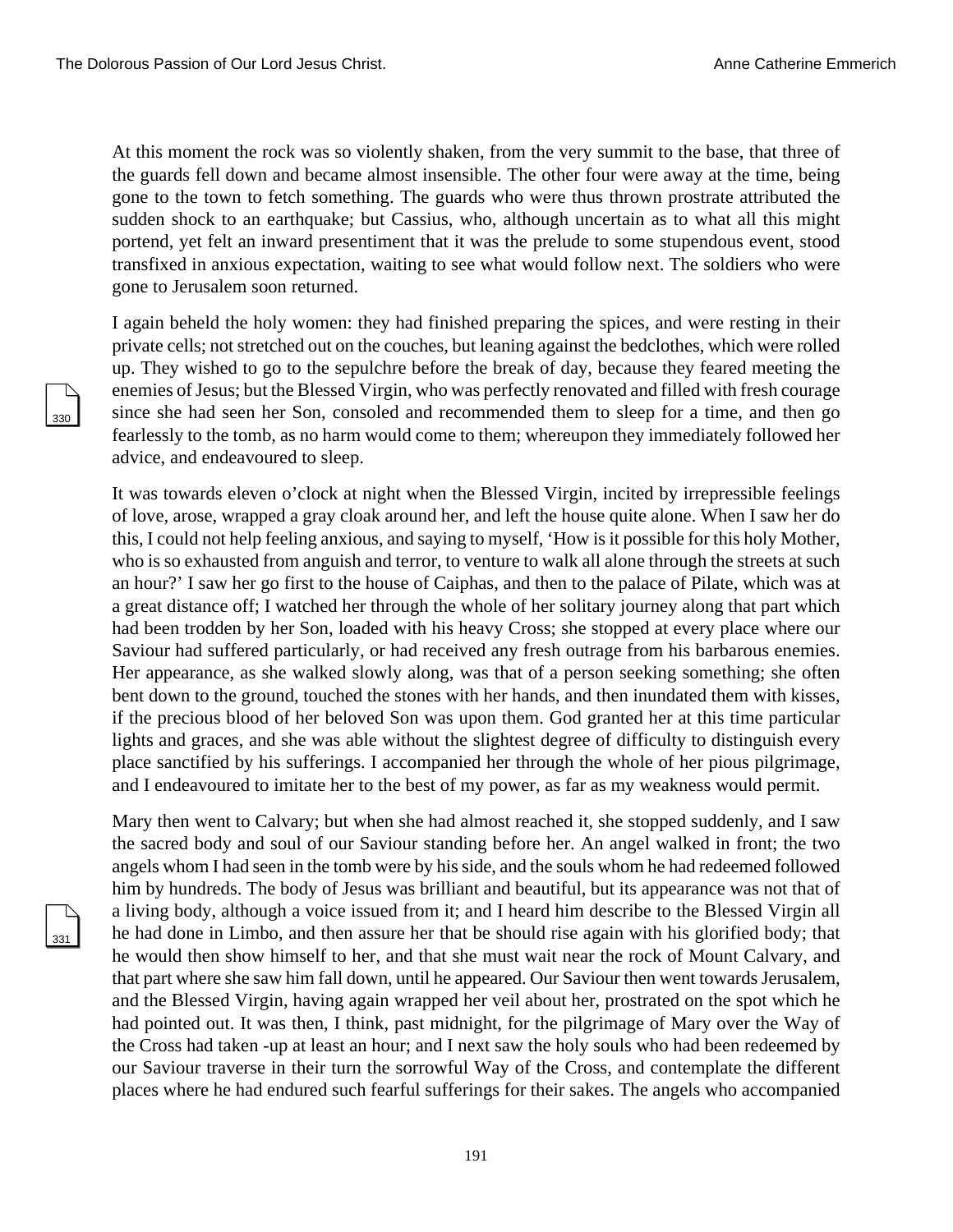them gathered up and preserved the smallest fragments of our Lord's sacred flesh which had been torn off by the frequent blows he received, as also the blood with which the ground was sprinkled on those spots where he had fallen.

I once more saw the sacred body of our Lord stretched out as I first beheld it in the sepulchre; the angels were occupied in replacing the fragments they had gathered up of his flesh, and they received supernatural assistance in doing this. When next I contemplated him it was in his winding-sheet, surrounded with a bright light and with two adoring angels by his side. I cannot explain how all these things came to pass, for they are far beyond our human comprehension; and even if I understand them perfectly myself when I see them, they appear dark and mysterious when I endeavour to explain them to others.

<span id="page-197-0"></span>As soon as a faint glimmering of dawn appeared in the east, I saw Magdalen, Mary the daughter of Cleophas, Johanna Chusa, and Salome, leave the Cenaculum, closely wrapped up in their mantles. They carried bundles of spices; and one of their number had a lighted candle in 'her hand, which she endeavoured to conceal under her cloak. I saw them direct their trembling steps towards the small door at the house of Nicodemus.

### **CHAPTER LXIII.**

### **The Resurrection of our Lord.**

I BEHELD the soul of our Lord between two angels, who were in the attire of warriors: it was bright, luminous, and resplendent as the sun at mid-day; it penetrated the rock, touched the sacred body, passed into it, and the two were instantaneously united, and became as one. I then saw the limbs move, and the body of our Lord, being reunited to his soul and to his divinity, rise and shake off the winding-sheet: the whole of the cave was illuminated and lightsome.

At the same moment I saw a frightful monster burst from the earth underneath the sepulchre. It had the tail of a serpent, and it raised its dragon head proudly as if desirous of attacking Jesus; and had likewise, if I remember correctly, a human head. But our Lord held in his hand a white staff, to which was appended a large banner; and he placed his foot on the head of the dragon, and struck its tail three times with his staff, after which the monster disappeared. I had had this same vision many times before the Resurrection, and I saw just such a monster, appearing to endeavour to hide itself, at the time of the conception of our Lord: it greatly resembled the serpent which tempted our first parents in Paradise, only it was more horrible. I thought that this vision had reference to the prophetic words, that '*by the seed of the woman the head of the serpent should be crushed*,' and that the whole was intended to demonstrate the victory of our Lord over death, for at the same moment that I saw him crush the head of the monster, the tomb likewise vanished from my sight.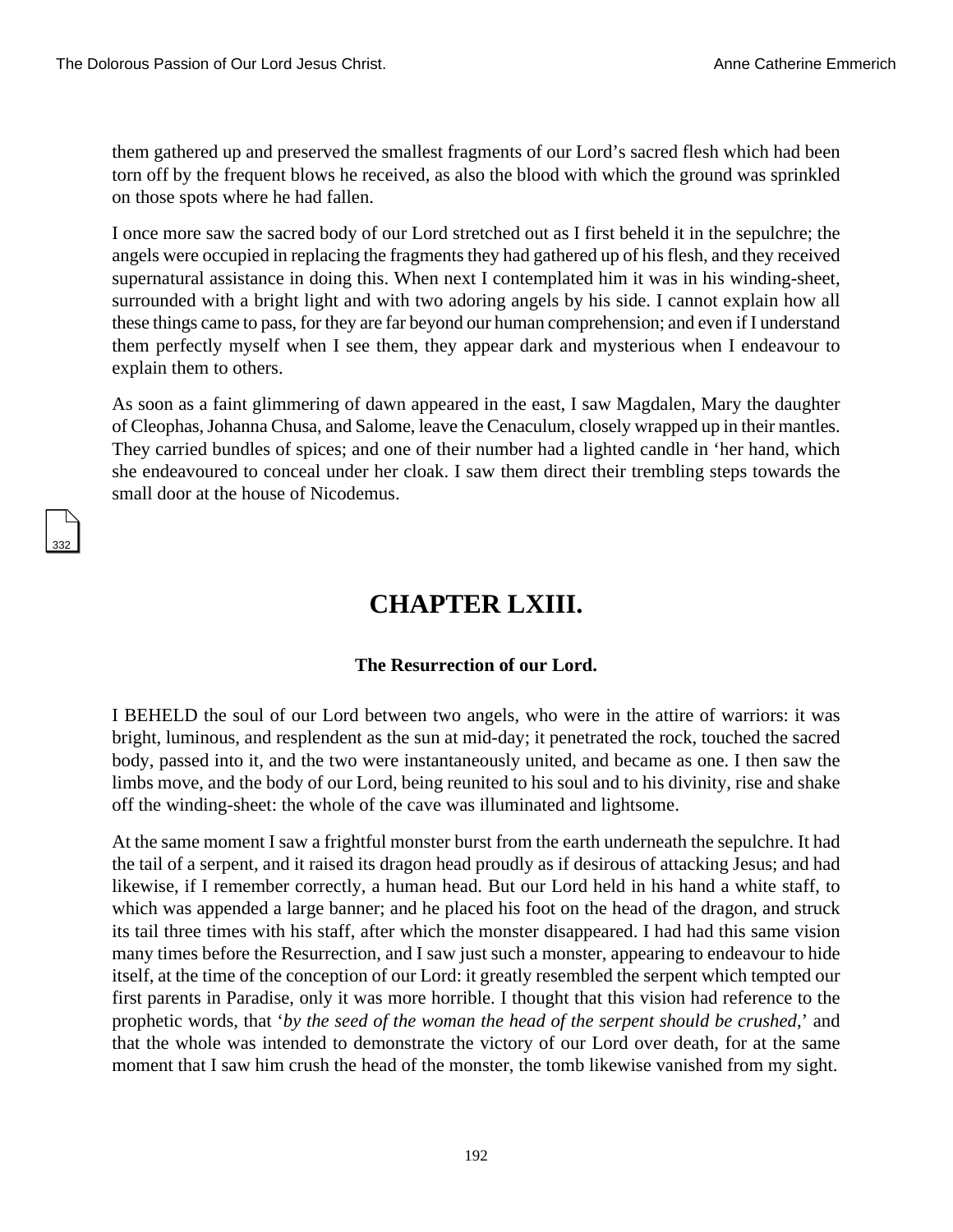334

<span id="page-198-0"></span>I then saw the glorified body of our Lord rise up, and it passed through the hard rock as easily as if the latter had been formed of some ductile substance. The earth shook, and an angel in the garb of a warrior descended from Heaven with the speed of lightning, entered the tomb, lifted the stone, placed it on the right side, and seated himself upon it. At this tremendous sight the soldiers fell to the ground, and remained there apparently lifeless. When Cassius saw the bright light which illuminated, the tomb, he approached the place where the sacred body had been placed, looked at and touched the linen clothes in which it had been wrapped, and left the sepulchre, intending to go and inform Pilate of all that had happened. However, he tarried a short time to watch the progress of events; for although he had felt the earthquake, seen the angel move the stone, and looked at the empty tomb, yet he had not seen Jesus.

At the very moment in which the angel entered the sepulchre and the earth quaked, I saw our Lord appear to his holy Mother on Calvary. His body was beautiful and lightsome, and its beauty was that of a celestial being. He was clothed in a large mantle, which at one moment looked dazzlingly white, as it floated through the air, waving to and fro with every breath of wind, and the next reflected a thousand brilliant colours as the sunbeams passed over it. His large open wounds shone brightly, and could be seen from a great distance: the wounds in his hands were so large that a finger might be put into them without difficulty; and rays of light proceeded from them, diverging in the direction of his fingers. The souls of the patriarchs bowed down before the Mother of our Saviour, and Jesus spoke to her concerning his Resurrection, telling her many things which I have forgotten. He showed her his wounds; and Mary prostrated to kiss his sacred feet; but he took her hand, raised her, and disappeared.

<span id="page-198-1"></span>When I was at some distance from the sepulchre I saw fresh lights burning there, and I likewise beheld a large luminous spot in the sky immediately over Jerusalem.

### **CHAPTER LXIV.**

#### **The holy Women at the Sepulchre.**

THE holy women were very near the door of Nicodemus's house at the moment of our Lord's Resurrection; but they did not see anything of the prodigies which were taking place at the sepulchre. They were not aware that guards had been placed around the tomb, for they had not visited it on the previous day, on account of its being the Sabbath. They questioned one another anxiously concerning what would have to be done about the large stone at the door, as to who would be the best person to ask about removing it, for they had been so engrossed by grief that they had not thought about it before. Their intention was to pour precious ointments upon the body of Jesus, and then to strew over it flowers of the most rare and aromatic kinds, thus rendering all the honour possible to their Divine Master in his sepulchre. Salome, who had brought more things than any one else, was a rich lady, who lived in Jerusalem, a relation of St. Joseph, but not the mother of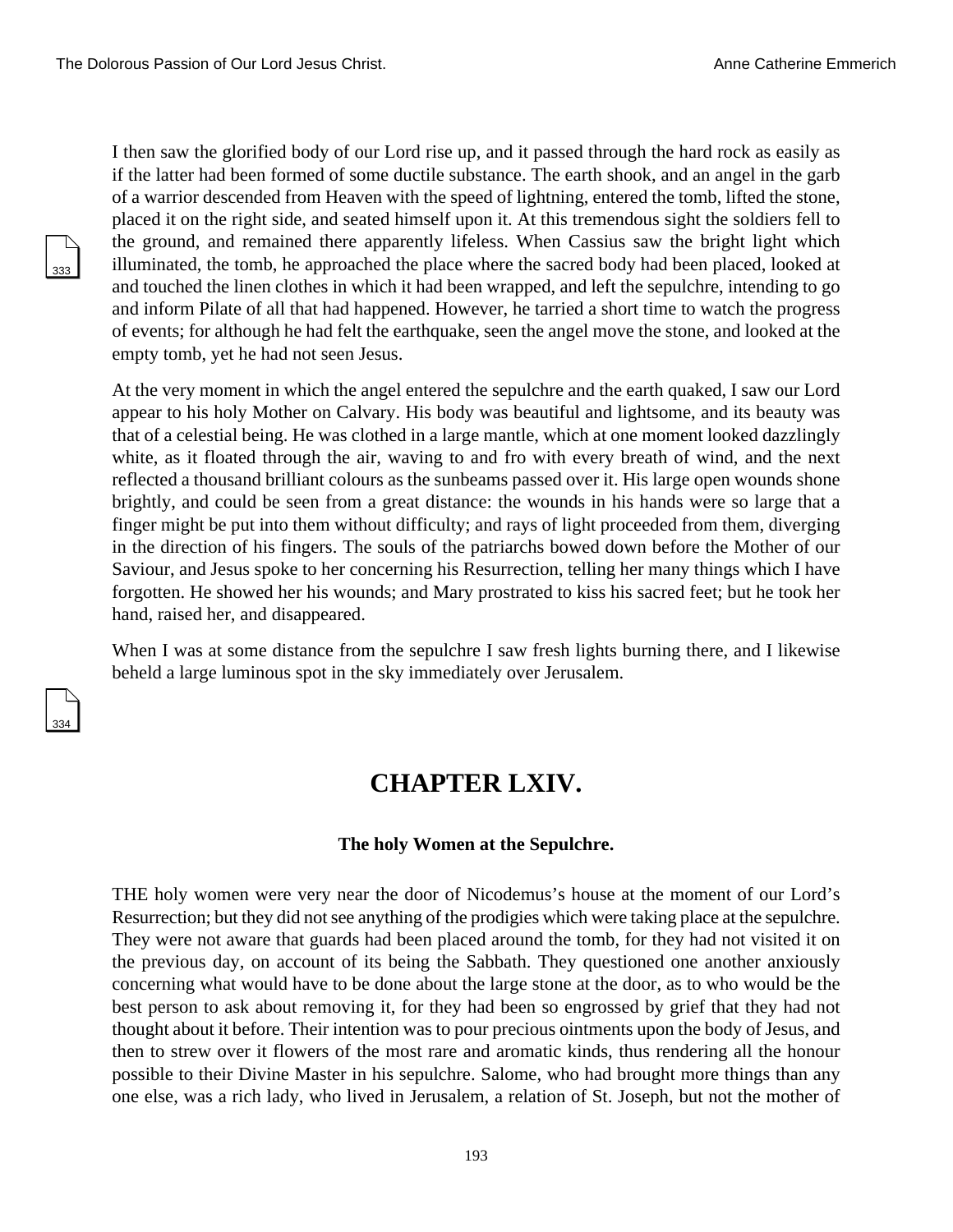John. The holy women came to the determination of putting down their spices on the stone which closed the door of the monument, and waiting until some one came to roll it back.

The guards were still lying on the ground, and the strong convulsions which even then shook them clearly demonstrated how great had been their terror, and the large stone was cast on one side, so that the door could be opened without difficulty. I could see the linen cloth in which the body of Jesus had been wrapped scattered about in the tomb, and the large winding-sheet lying in the same place as when they left it, but doubled together in such a manner that you saw at once that it no longer contained anything but the spices which had been placed round the body, and the bandages were on the outside of the tomb. The linen cloth in which Mary had enveloped the sacred head of her Son was still there.

<span id="page-199-0"></span>I saw the holy women coming into the garden; but when they perceived the light given by the lamps of the sentinels, and the prostrate forms of the soldiers round the tomb, they for the most part became much alarmed, and retreated towards Golgotha. Mary Magdalen was, however., more courageous, and, followed by Salome, entered the garden, while the other women remained timidly on the outside.

Magdalen started, and appeared for a moment terrified when she drew near the sentinels. She retreated a few steps and rejoined Salome, but both quickly recovered their presence of mind, and walked on together through the midst of the prostrate guards, and entered into the cave which contained the sepulchre. They immediately perceived that the stone was removed, but the doors were closed, which had been clone in all probability by Cassius Magdalen opened them quickly, looked anxiously into the sepulchre, and was much surprised at seeing that the cloths in which they had enveloped our Lord were lying on one side, and that the place where they had deposited the sacred remains was empty. A celestial light filled the cave, and an angel was seated on the right side. Magdalen became almost beside herself from disappointment and alarm. I do not know whether she heard the words which the angel addressed to her, but she left the garden as quickly as possible, and ran to the town to inform the Apostles who were assembled there of what had taken place. I do not know whether the angel spoke to Mary Salome, as she did not enter the sepulchre; but I saw her leaving the garden directly after Magdalen, in order to relate all that had happened to the rest of the holy women, who were both frightened and delighted at the news, but could not make up their minds as to whether they would go to the garden or not.

<span id="page-199-1"></span>In the mean time Cassius had remained near the sepulchre in hopes of seeing Jesus, as he thought he would be certain to appear to the holy women; but seeing nothing, he directed his steps towards Pilate's palace to relate to him all that had happened, stopping, however, first at the place where the rest of the holy women were assembled, to tell them what he had seen, and to exhort them to go immediately to the garden. They followed his advice, and went there at once. No sooner had they reached the door of the sepulchre than they beheld two angels clothed in sacerdotal vestments of the most dazzling white. The women were very much alarmed, covered their faces with their hands, and prostrated almost to the ground; but one of the angels addressed them, bade them not fear, and told them that they must not seek for their crucified Lord there, for that he was alive, had risen, and was no longer an inhabitant of the tomb. He pointed out to them at the same moment the empty sepulchre, and ordered them to go and relate to the disciples all that they had seen and heard.

335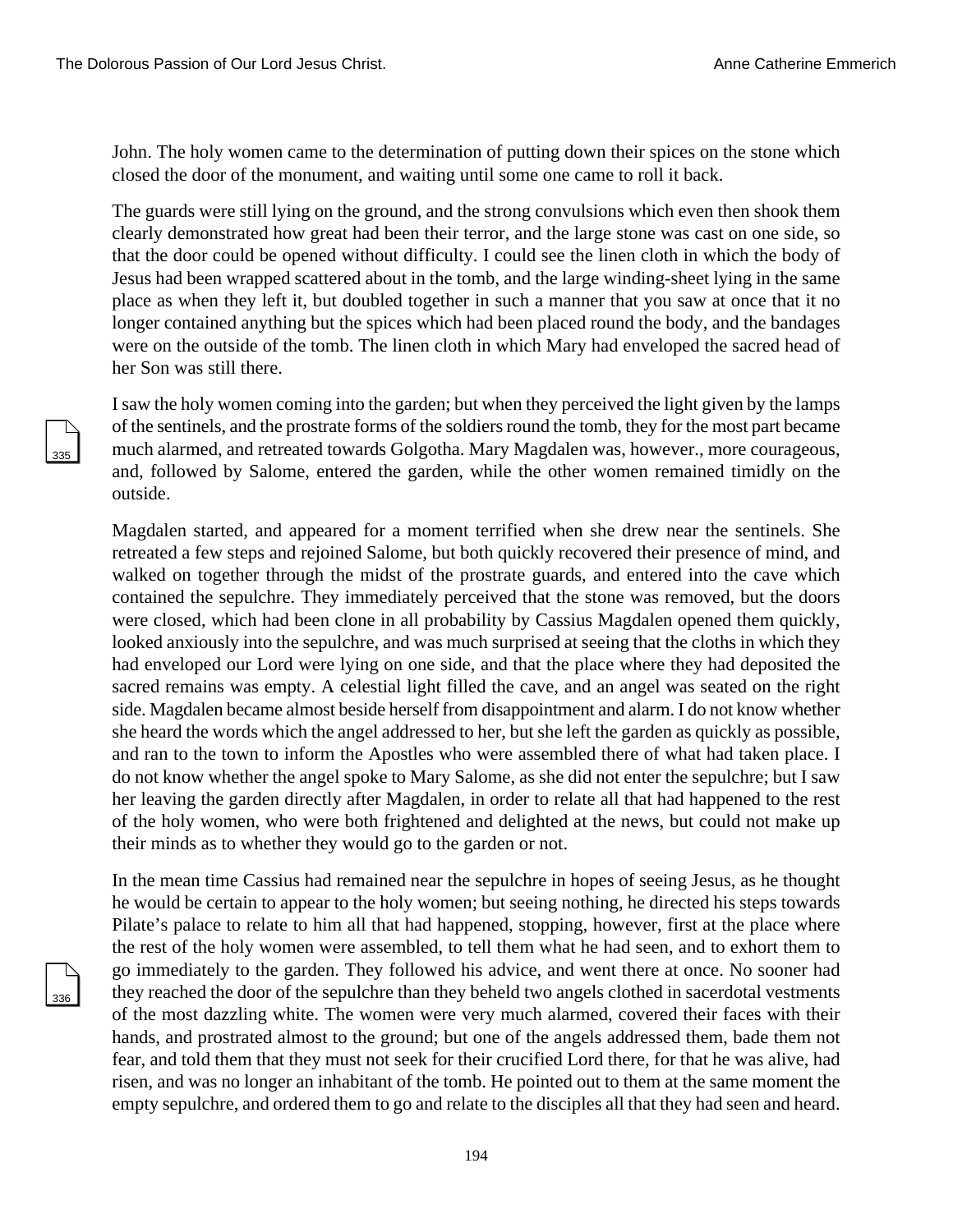He likewise told them that Jesus would go before them into Galilee, and recalled to their minds the words which our Saviour had addressed to them on a former occasion: '*The Son of Man will be delivered into the hands of sinners, he will be crucified, and the third day rise again*.' The angels then disappeared, and left the holy women filled with joy, although of course greatly agitated; they wept, looked at the empty tomb and linen clothes, and immediately started to return to the town. But they were so much overcome by the many astounding events which had taken place, that they walked very slowly, and stopped and looked back often, in hopes of seeing our Lord, or at least Magdalen.

In the mean time. Magdalen reached the Cenaculum. She was so excited as to appear like a person beside herself, and knocked hastily at the door. Some of the disciples, were still sleeping, and those who were risen were conversing together. Peter and John opened the door, but she only exclaimed, without entering the house, '*They have taken away the body of my Lord, and I know not where they have laid him*,' and immediately returned to the garden. Peter and John went back into the house, and after saying a few words to the other disciples followed her as speedily as possible, but John far outstripped Peter. I then saw Magdalen reënter the garden, and direct her steps towards the sepulchre; she appeared greatly agitated, partly from grief, and partly from having walked so fast. Her garments were quite moist with dew, and her veil hanging on one side, while the luxuriant hair in which she had formerly taken so much pride fell in dishevelled masses over her shoulders, forming a species of mantle. Being alone, she was afraid of entering the cave, but stopped for a moment on the outside, and knelt down in order to see better into the tomb. She was endeavouring to push back her long hair, which fell over her face and obscured her vision, when she perceived the two angels who were seated in the tomb, and I heard one of them address her thus: '*Woman, why weepest thou*?' She replied, in a voice choked with tears (for she was perfectly overwhelmed with grief at finding that the body of Jesus was really gone), '*Because they have taken away my Lord, and I know not where they have laid him*.' She said no more, but seeing the empty winding-sheet, went out of the sepulchre and began to look about in other parts. She felt a secret presentiment that not only should she find Jesus, but that he was even then near to her; and the presence of the angels seemed not to disturb her in the least; she did not appear even to be aware that they were angels., every faculty was engrossed with the one thought, 'Jesus is not there! where is Jesus?' I watched her wandering about like an insane person, with her hair floating loosely in the wind: her hair appeared to annoy her much, for she again endeavoured to push it from off her face, and having divided it into two parts, threw it over her shoulders.

<span id="page-200-1"></span>She then raised her head, looked around, and perceived a tall figure, clothed in white, standing at about ten paces from the sepulchre on the east side of the garden, where there was a Plight rise in the direction of the town; the figure was partly hidden from her sight by a palm-tree, but she was somewhat startled when it addressed her in these words: '*Woman, why weepest thou? Whom seekest thou*?' She thought it was the gardener; and, in fact, he had a spade in his hand, and a large hat (apparently made of the bark of trees) on his head. His dress was similar to that worn by the gardener described in the parable which Jesus had related to the holy' women at Bethania a short time before his Passion. His body was not luminous, his whole appearance was rather that of a man dressed in white and seen by twilight. At the words, '*Whom seekest thou*? she looked at him, and answered quickly, '*Sir, if thou hast taken him hence, tell me where thou hast laid him; and I will take him*

<span id="page-200-0"></span>

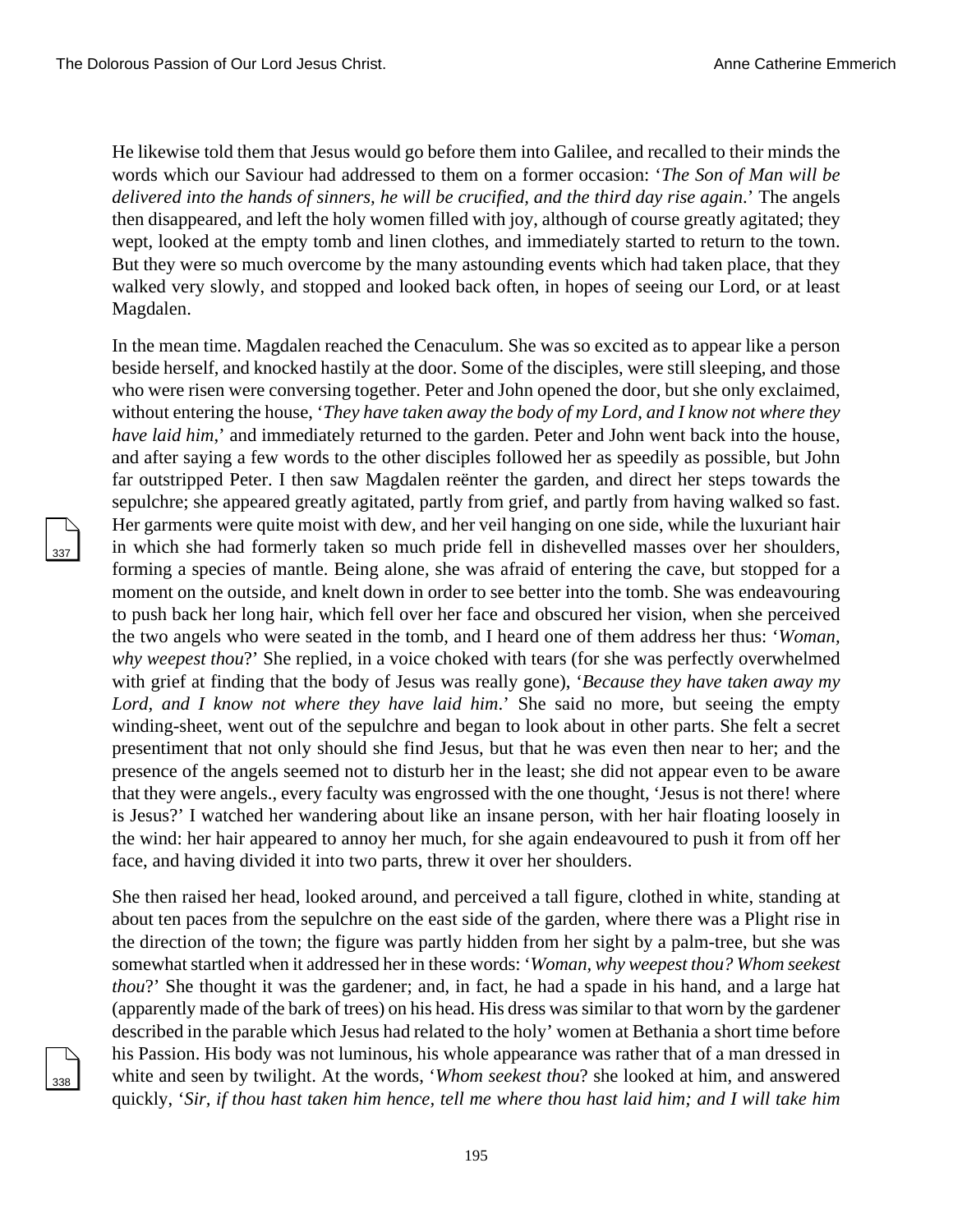*away*.' And she looked anxiously Around. Jesus said to her, '*Mary*.' She then instantly recognised his beloved voice, and turning quickly, replied, '*Rabboni* (*Master*)!' She threw herself on her knees before him, and stretched out her hands to touch his feet; but he motioned her to be still, and said, '*Do not touch me, for I am not yet ascended to my Father; but go to my brethren and say to them: I ascend to my Father and to your Father, to my God and your God*.' He then disappeared.

The reason of the words of Jesus, '*Do not touch me*,' was afterwards explained to me, but I have only an indistinct remembrance of that explanation. I think be made use of those words because of the impetuosity of Magdalen's feelings, which made her in a certain degree forget the stupendous mystery which had been accomplished, and feel as if what she then beheld was still mortal instead of a glorified body. As for the words of Jesus, '*I am not yet ascended to my Father*,' I was told that their meaning was that he had not presented himself to his Father since his Resurrection, to return him thanks for his victory over death, and for the work of the redemption which he had accomplished. He wished her to infer from these words, that the first-fruits of joy belong to God, and that she ought to reflect and return thanks to him for the accomplishment of the glorious mystery of the redemption, and for the victory which he had gained over death; and if she had kissed his feet as she used before the Passion, she would have thought of nothing but her Divine Master, and in her raptures of love have totally forgotten the wonderful events which were causing such astonishment and joy in Heaven. I saw Magdalen arise quickly, as soon as our Lord disappeared, and run to look again in the sepulchre, as if she believed herself under the influence of a dream. She saw the two angels still seated there, and they spoke to her concerning the resurrection of our Lord in the same words as they had addressed the two other women. She likewise saw the empty winding-sheet, and then, feeling certain that she was not in a state of delusion, but that the apparition of our Lord was real, she walked quickly back towards Golgotha to seek her companions, who were wandering about to and fro, anxiously looking out for her return, and indulging a kind of vague hope that they should see or hear something of Jesus.

<span id="page-201-0"></span>The whole of this scene occupied a little more than two or three minutes. It was about half-past three when our Lord appeared to Magdalen, and John and Peter entered the garden just as she was leaving it. John, who was a little in advance of Peter, stopped at the entrance of the cave and looked in. He saw the linen clothes lying on one side, and waited until Peter came up, when they entered the sepulchre together, and saw the winding-sheet empty as has been before described. John instantly believed in the Resurrection, and they both understood clearly the words addressed to them by Jesus before his Passion, as well as the different passages in Scripture relating to that event, which had until then been incomprehensible to them. Peter put the linen clothes under his cloak, and they returned hastily into the town through the small entrance belonging to Nicodemus.

The appearance of the holy sepulchre was the same when the two apostles entered as when Magdalen first saw it. The two adoring angels were seated, one at the head, and the other at the extremity of the tomb, in precisely the same attitude as when his adorable body was lying there. I do not think Peter was conscious of their presence. I afterwards heard John tell the disciples of Emmaus, that when he looked into the sepulchre he saw an angel. Perhaps he was startled by this sight, and therefore drew back and let Peter enter the sepulchre first; but it is likewise very possible that the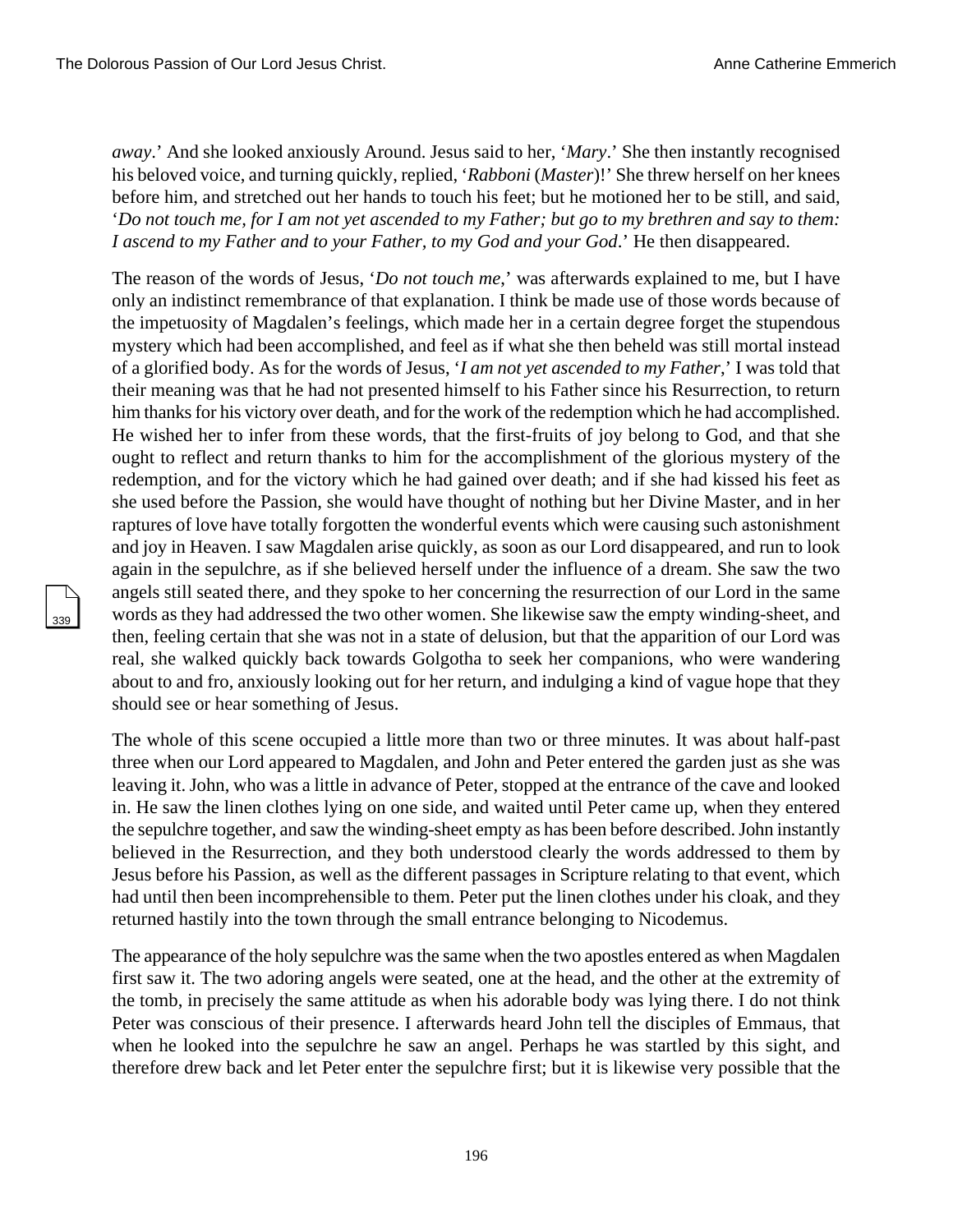341

<span id="page-202-0"></span>reason of his not mentioning the circumstance in his gospel was because humility made him anxious to conceal the fact of his having been more highly favoured than Peter.

The guards at this moment began to revive, and rising, gathered up their lances, and took down the lamps, which were on the door, from whence they cast a glimmering weak light on surrounding objects. I then saw them walk hastily out of the garden in evident fear and trepidation, in the direction of the town.

In the mean time Magdalen had rejoined the holy women, and given them the account of her seeing the Lord in the garden, and of the words of the angels afterwards, whereupon they immediately related what had been seen by themselves, and Magdalen wended her way quickly to Jerusalem, while the women returned to that side of the garden where they expected to find the two apostles. Just before they reached it, Jesus appeared to them. He was clothed in a long white robe, which concealed even his hands, and said to them, '*All hail*.' They started with astonishment, and cast themselves at his feet; he spoke a few words, held forth his hand as if to point out something to them, and disappeared. The holy women went instantly to the Cenaculum, and told the disciples who were assembled there that they had seen the Lord; the disciples were incredulous, and would not give credence either to their account or to that of Magdalen. They treated both the one and the other as the effects of their excited imaginations; but when Peter and John entered the room and related what they likewise had seen, they knew not what to answer, and were filled with astonishment.

<span id="page-202-1"></span>Peter and John soon left the Cenaculum, as the wonderful events which had taken place rendered them extremely silent and thoughtful, and before long they met James the Less and Thaddeus, who had wished to accompany them to the sepulchre. Both James and Thaddeus were greatly overcome, for the Lord had appeared to them a short time before they met Peter and John. I also saw Jesus pass quite close to Peter and John. I think the former recognised him, for he started suddenly, but I do not think the latter saw him.

# **CHAPTER LXV.**

#### **The Relation which was given by the Sentinels who were placed around the Sepulchre.**

CASSIUS hastened to the house of Pilate about an hour after the Resurrection, in order to give him an account of the stupendous events which had taken place. He was not yet risen, but Cassius was allowed to enter his bedroom. He related all that had happened, and expressed his feelings in the most forcible language. He described how the rock had been rent, and how an angel had descended from Heaven and pushed aside the stone; he also spoke of the empty winding-sheet, and added that most certainly Jesus was the Messiah, the Son of God, and that he was truly risen. Pilate listened to this account; he trembled and quivered with terror, but concealed his agitation to the best of his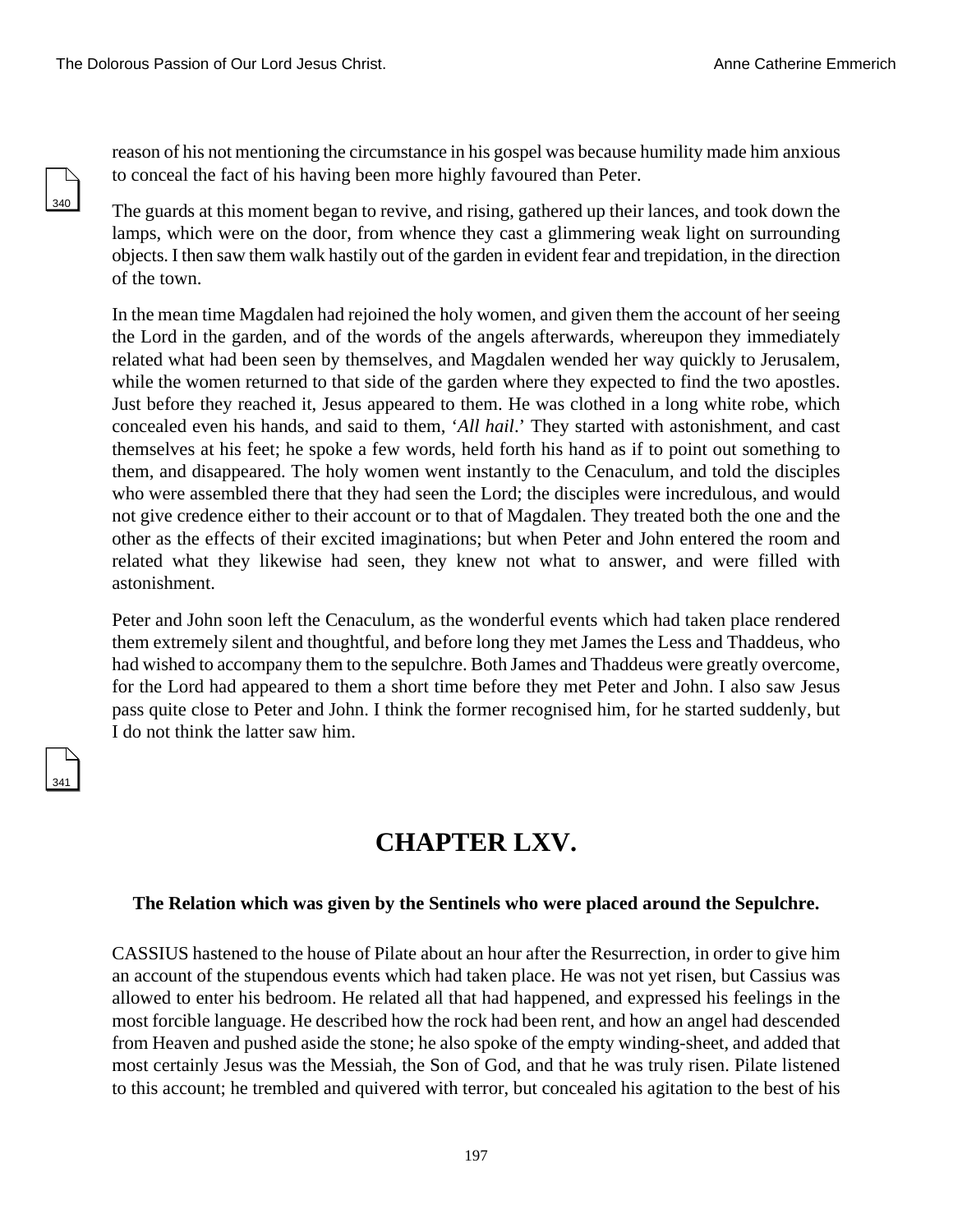power, and answered Cassius in these words: 'Thou art exceedingly superstitious; it was very foolish to go to the Galilæan's tomb; his gods took advantage of thy weakness, and displayed all these ridiculous visions to alarm thee. I recommend thee to keep silence, and not recount such silly tales to the priests, for thou wouldst got the worst of it from them.' He pretended to believe that the body of Jesus had been carried away by his disciples, and that the sentinels, who had been bribed, and had fallen asleep, or perhaps been deceived by witchcraft, had fabricated these accounts in order to justify their conduct. When Pilate had said all he could on the subject, Cassius left him, and he went to offer sacrifice to his gods.

<span id="page-203-0"></span>The four soldiers who had guarded the tomb arrived shortly after at Pilate's palace, and began to tell him all that he had already heard from Cassius; but he would listen to nothing more, and sent them to Caiphas. The rest of the guards were assembled in a large court near the Temple which was filled with aged Jews, who, after some previous consultation, took the soldiers on one side, and by dint of bribes and threats endeavoured to persuade them to say that they fell asleep, and that while they were asleep the disciples came and carried away the body of our Lord. The soldiers, however, demurred, because the statement which their comrades were gone to make to Pilate would contradict any account which they could now fabricate, but the Pharisees promised to arrange everything with the governor. Whilst they were still disputing, the four guards returned from their interview with Pilate, and the Pharisees endeavoured to persuade them to conceal the truth; but this they refused to do, and declared firmly that they would not vary their first statement in the smallest degree. The miraculous deliverance of Joseph of Arimathea from prison was become public, and when the Pharisees accused the soldiers of having allowed the Apostles to carry off the body of Jesus, and threatened them with the infliction of the most severe punishment if they did not produce the body, they replied, that it would be as utterly impossible for them to produce the body of Jesus, as it was for the soldiers who had charge of Joseph of Arimathea to bring him back into his prison again. They spoke with the greatest firmness and courage promises and menaces were equally ineffectual. They declared that they would speak the truth and nothing but the truth; that the sentence of death which had been passed upon Jesus was both unjust and iniquitous; and that the crime which was perpetrated in putting him to death was the sole cause of the interruption in the Paschal solemnity. The Pharisees, being perfectly furious, caused the four soldiers to be arrested and thrown into prison, and the others, who had accepted the bribes they offered, then affirmed that the body of Jesus had been carried off by the disciples while they slept; and the Pharisees, Sadducees, and Herodians endeavoured to disseminate this lie to the utmost of their power, not only in the synagogue but also among the people; and they accompanied this false statement by the most slanderous lies concerning Jesus.

<span id="page-203-1"></span>343

342

All these precautions, however, availed but little, for, after the Resurrection, many persons who had been long dead arose from their graves, and appeared to those among their descendants who were not sufficiently hardened to be impervious to grace, and exhorted them to be converted. These dead persons were likewise seen by many of the disciples, who, overcome with terror, and shaken in faith, had fled into the country. They both exhorted and encouraged them to return, and restored their drooping courage. The resurrection of these dead persons did not in the slightest degree resemble the Resurrection of Jesus. He arose with a glorified body, which was no longer susceptible of either corruption or death, and ascended into heaven with this glorified body in the sight of all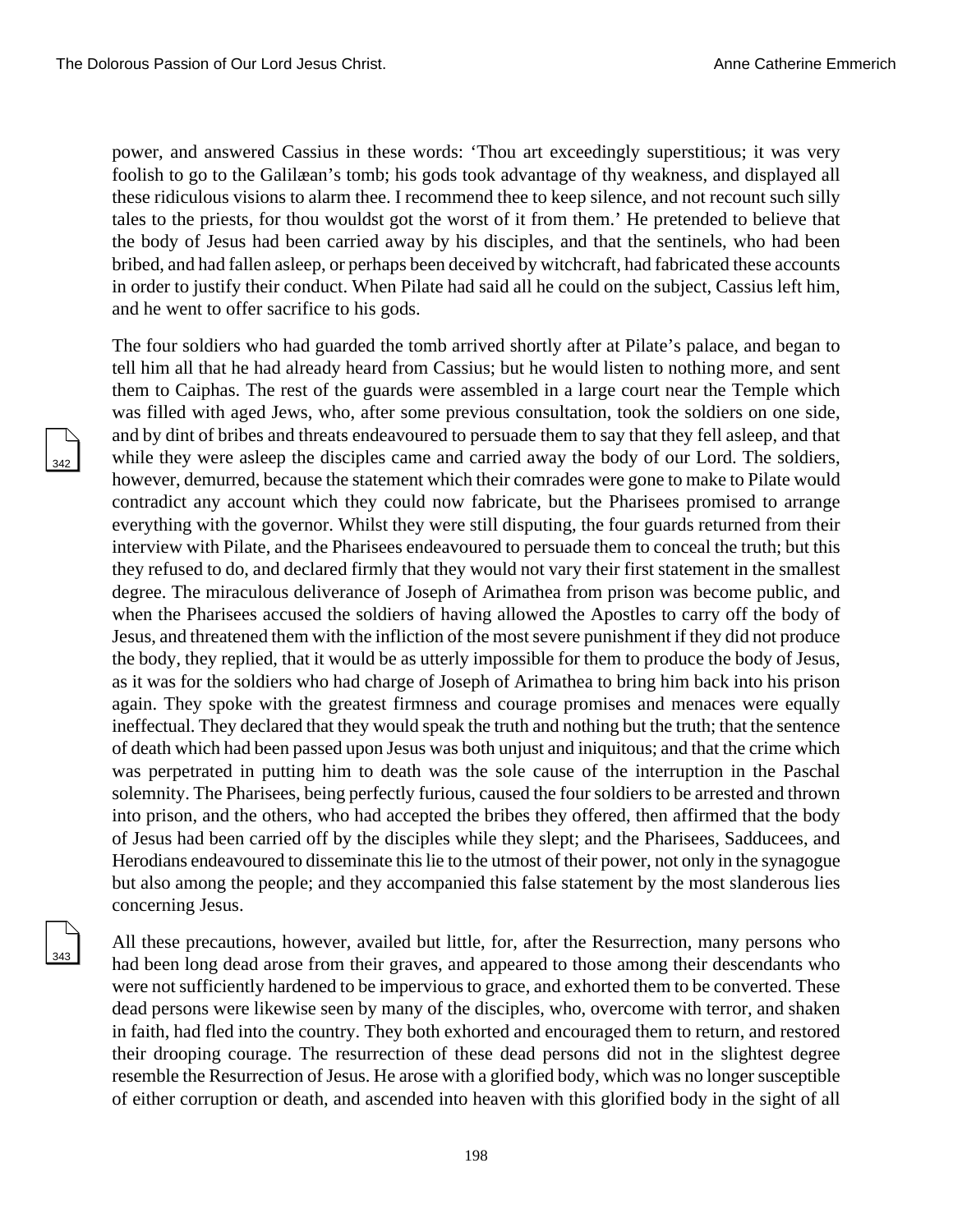his disciples; but the dead bodies of which we spoke above were motionless corpses, and the souls which once inhabited them were only allowed to enter and reanimate them for a time, and after performing the mission given them, the souls again quitted these bodies, which returned to their original state in the bowels of the earth, where they will remain until the resurrection at the day of judgment. Neither could their return to life be compared to the raising of Lazarus from the dead; for he really returned to a new life, and died a second time.

### **CHAPTER LXVI.**

#### **The End of the Lenten Meditations.**

<span id="page-204-0"></span>ON the following Sunday,<sup>23</sup> if I remember right, I saw the Jews washing and purifying the Temple. They offered up expiatory sacrifices, cleared away the rubbish, and endeavoured to conceal the effects of the earthquake by placing planks and carpets over the chasms and fissures made by it in the walls and on the pavement; and they recommenced the Paschal solemnities, which had been interrupted in the midst, declared that the disturbance had been caused by the presence of impure persons, and endeavoured to explain away the apparition of the dead. They referred to a vision of Ezechiel, but how I can no longer remember. They threatened all who dared to say a syllable concerning the events which had taken place, or who presumed to murmur, with excommunication and other severe punishments. They succeeded in silencing some few hardened persons who, conscious of their own guilt, wished to banish the subject from their minds, but they made no impression on those whose hearts still retained some remains of virtue; they remained silent for a time, concealing their inward belief, but later, regaining courage, proclaimed their faith in Jesus loudly to the world. The High Priests were much disconcerted, when they perceived how rapidly the doctrines of Christ spread over the country. When Stephen was deacon, the whole of Ophel and the eastern side of Sion was too small to contain the numerous Christian communities, and a portion were obliged to take up their residence in the country between Jerusalem and Bethania.

I saw Annas in such a state of frenzy as to act like one possessed; he was at last obliged to be confined, and never again to make his appearance in public. Caiphas was outwardly less demonstrative, but he was inwardly devoured with such rage and extreme jealousy that his reason was affected.

I saw Pilate on Easter Thursday; he was instituting a search for his wife in every part of the city, but his efforts for her recovery were fruitless; she was concealed in the house of Lazarus, in Jerusalem. No one thought of looking there, as the house contained no other female; but Stephen carried food to her there, and let her know all that was going on in the city. Stephen was first-cousin

<sup>&</sup>lt;sup>23</sup> The above relation was given later, and it is impossible to say whether it relates to the day of the Resurrection or to the following Sunday.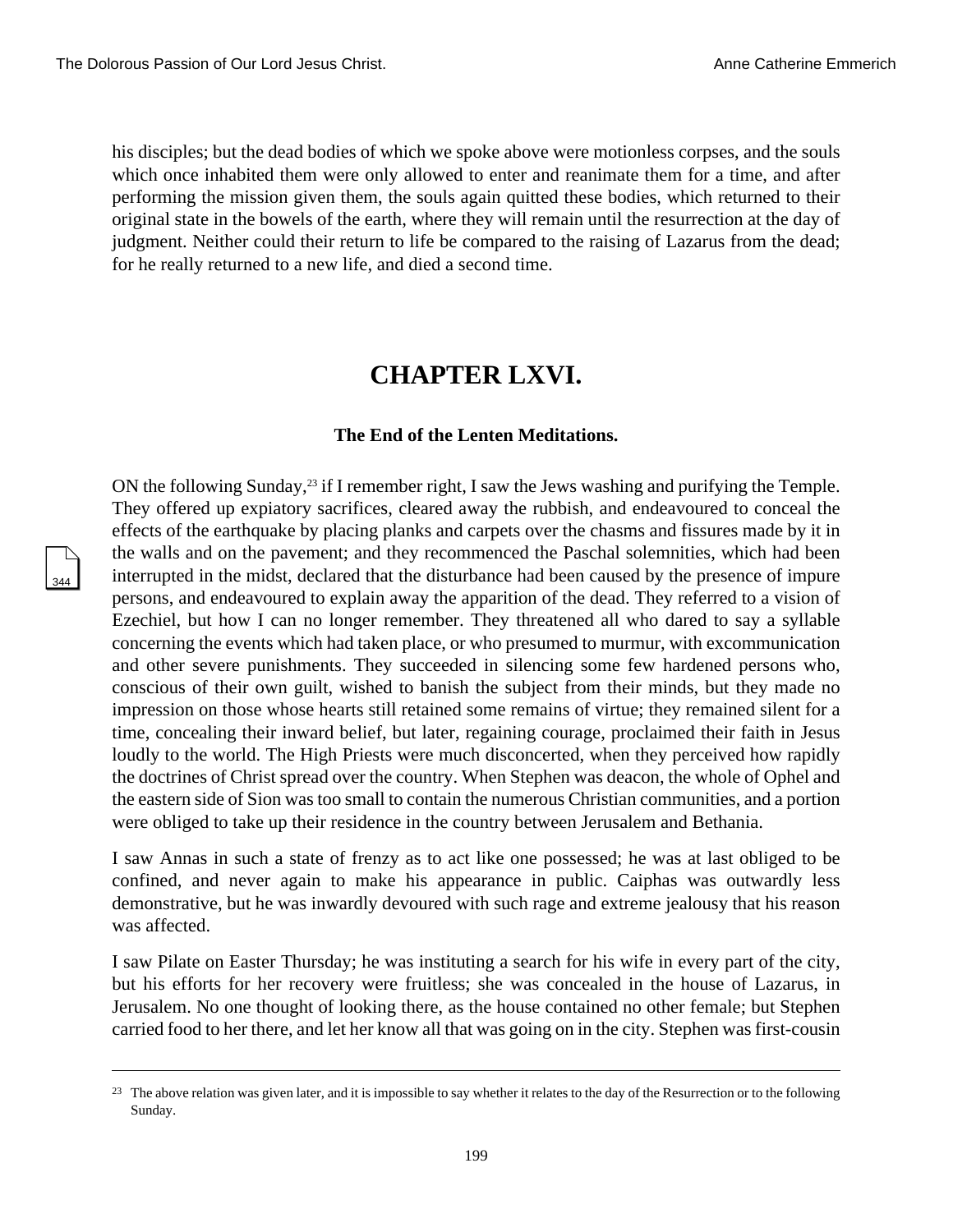<span id="page-205-0"></span>to St. Paul. They were the sons of two brothers. On the day after the Sabbath, Simon of Cyrene went to the Apostles and begged to be instructed and to receive baptism.



<span id="page-205-1"></span>The visions of Sister Emmerich, which had continued from the 18th of February to the 6th of April 1823, here came to a conclusion.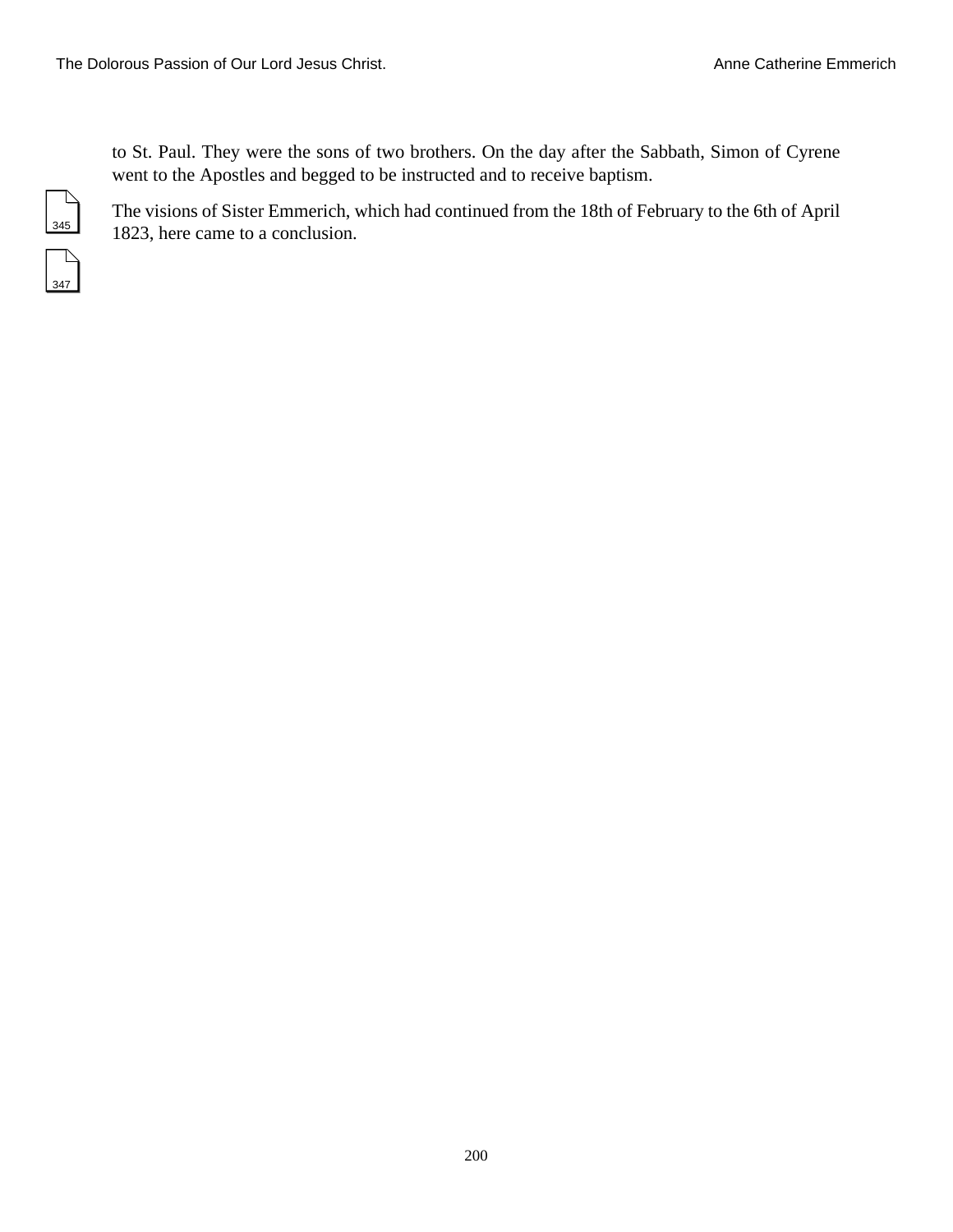# **APPENDIX.**

#### **Detached Account of Longinus**

ON the 15th of March 1821, Sister Emmerich gave the following detached, account of parts of a vision which she had had the previous night concerning St. Longinus, whose festival happened to fall upon that very day, although she did not know it.

'Longinus, who had, I think, another name, held an office, partly civil and partly military, in the household of Pilate, who intrusted him with the duty of superintending all that passed, and making a report of it to him. He was trustworthy and ready to do a service, but previous to his conversion was greatly wanting in firmness and strength of character. He was excessively impetuous in all that he did, and anxious to be thought a person of great importance, and as he squinted and had weak eyes, he was often jeered at and made the laughing-stock of his companions. I have seen him frequently during the course of this night, and in connection with him I have at the same time seen all the Passion, I do not know in what manner; I only remember that it was in connection with him.

<span id="page-206-0"></span>'Longinus was only in a subordinate position, and had to give an account to Pilate of all that he saw. On the night that Jesus was led before the tribunal of Caiphas he was in the outer court among the soldiers, and unceasingly going backwards and forwards. When Peter was alarmed at the words of the maid-servant standing near the fire, it was he who said once,. " *Art thou not also one, of this man's disciples*?"

'When Jesus was being led to Calvary, Longinus, by Pilate's orders, followed him closely, and our Divine Lord gave him a look which touched his heart. Afterwards I saw him on Golgotha with the soldiers. He was. on horseback, and carried a lance; I saw him at Pilate's house, after the death of our Lord, saying that the legs of Jesus ought not to be broken. He returned at once to Calvary. His lance was made of several pieces which fitted one into the other, so that by drawing them out, the lance could be made three times its original length. He had just done this when he came to the sudden determination of piercing the side of our Saviour. He was converted upon Mount Calvary, and a short time afterwards expressed to Pilate his conviction that Jesus was the Son of God. Nicodemus prevailed upon Pilate to let him have Longinus's lance, and I have seen many things concerning the subsequent history of this lance. Longinus, after his conversion, left the army, and joined the disciples. He and two other soldiers, who were converted at the foot of the Cross, were among the first baptised after Pentecost.

'I saw Longinus and these two men, clothed in long white garments, return to their native land. They lived there in the country, in a barren and marshy locality. Here it was that the forty martyrs died. Longinus was not a priest, but a deacon, and travelled here and there in that capacity, preaching the name of Christ, and giving, as an eye-witness, a history of his Passion and Resurrection. He converted a large number of persons, and cured many of the sick, by allowing them to touch a piece of the sacred lance which he carried with him. The Jews were much enraged at him and his two companions because they made known in all parts the truth of the Resurrection of Jesus, and the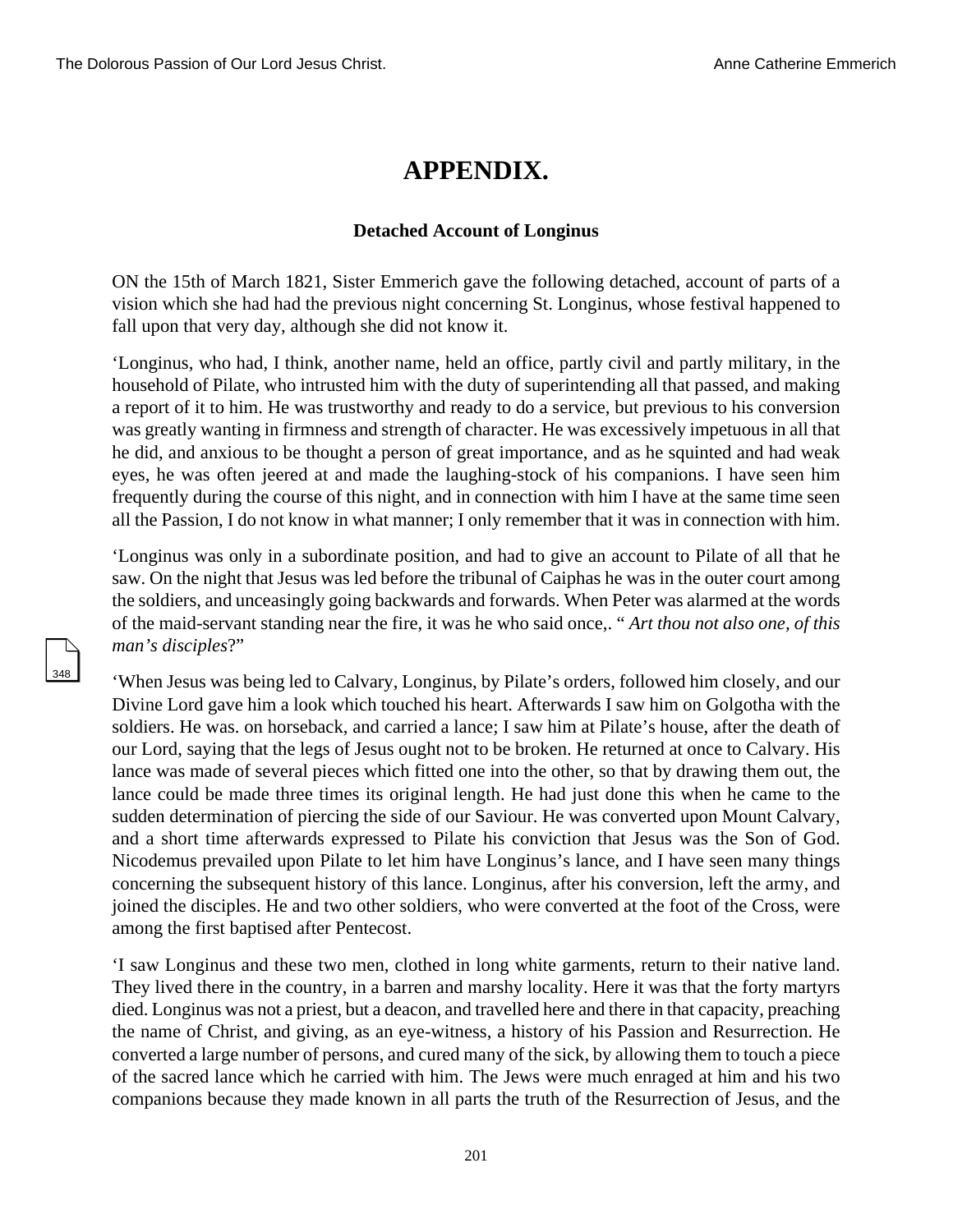<span id="page-207-1"></span>350

<span id="page-207-0"></span>cruelty and deceits of his enemies. At their instigation, some Roman soldiers were dispatched to Longinus's country to take and judge him on the plea of his having left the army without leave, and being a disturber of public peace. He was engaged in cultivating his field when they arrived, and he took them to his house, and offered them hospitality. They did not know him, and when they had acquainted him with the object of their journey, he quietly called his two companions who were living in a sort of hermitage at no great distance off, and told the soldiers that they and himself were the men for whom they were seeking. The same thing happened to the holy gardener, Phocas. The soldiers were really distressed, for they had conceived a great friendship for him. I saw him led with his two companions to a small neighbouring town, where they were questioned. They were not put in prison, but permitted to go whither they pleased, as prisoners on their word, and. only made to wear a distinctive mark on the shoulder. Later, they were all three beheaded on a hill, situated between the little town and Longinus's house, and there buried. The soldiers put the head of Longinus at the end of a spear, and carried it to Jerusalem, as a proof that they had fulfilled their commission. I think I remember that this took place a very few years after the death of our Lord.

'Afterwards I had a vision of things happening at a later period. A blind countrywoman of St. Longinus went with her son on a pilgrimage to Jerusalem, in hopes of recovering her sight in the holy city where the eyes of Longinus had been cured. She was guided by her child, but he died, and she was left alone and disconsolate. Then St. Longinus appeared to her, and told her that she would recover her sight when she had drawn his head out of a sink into which the Jews had thrown it. This sink was a deep well, with the sides bricked, and all the filth and refuse of the town flowed into it through several drains. I saw some persons lead the poor woman to the spot; she descended into the well up to her neck, and draw out the sacred head, whereupon she recovered her sight. She returned to her native land, and her companions preserved the head. I remember no more upon this subject.'

#### **Detached Account of Abenadar.**

ON the 1st of April 1823, Sister Emmerich said that that day was the Feast of St. Ctésiphon, the centurion who had assisted at the Crucifixion, and that she had seen during the night various particulars concerning his, life. But she had also suffered greatly, which, combined with exterior distractions, had caused her to forget the greatest part of what she had seen. She related what follows:

'Abenadar, afterwards called Ctésiphon, was born in a country situated between Babylon and Egypt in Arabia Felix, to the right of the spot where Job dwelt during the latter half of his life. A certain number of square houses, with flat roofs, were built there on a slight ascent. There were many small trees growing on this spot, and incense and balm were gathered there. I have been in Abenadar's house, which was large and spacious, as might be expected of a rich man's house, but it was also very low. All these houses were built in this manner, perhaps on account of the wind, because they were much exposed. Abenadar had joined the garrison of the fortress Antonia, at Jerusalem, as a volunteer. He had entered the Roman service for the purpose of enjoying more facilities in his study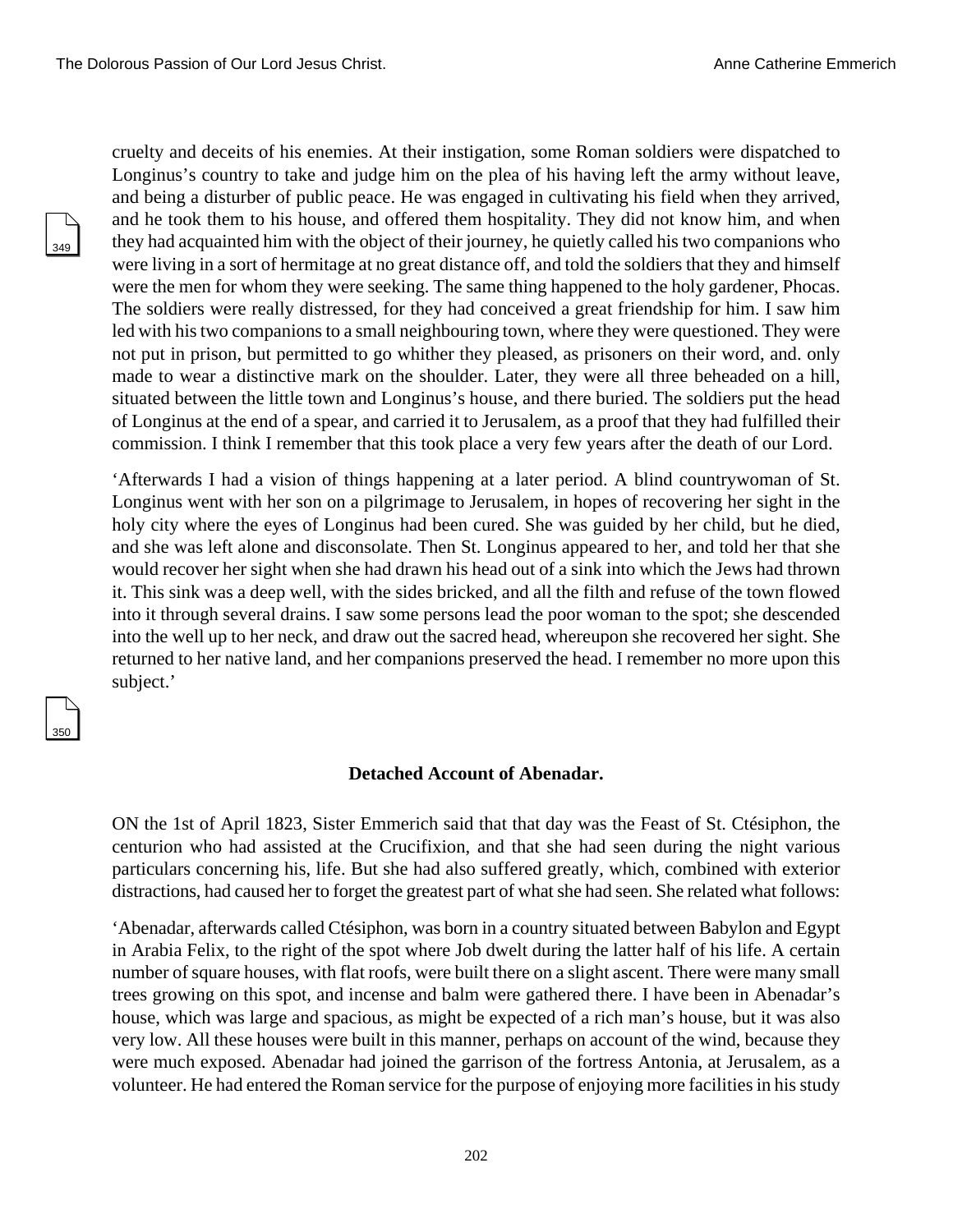<span id="page-208-1"></span>352

of the fine arts, for he was a learned man. His character was firm, his figure short and thick-set, and his complexion dark.

<span id="page-208-0"></span>'Abenadar was early convinced, by the doctrine which he heard Jesus preach, and by a miracle which he saw him work, that salvation was to be found among the Jews, and he had submitted to the law of Moses. Although not yet a disciple of our Lord, he bore him no ill-will, and held his person in secret veneration. He was naturally grave and composed, and when he came to Golgotha to relieve guard, he kept order on all sides, and forced everybody to behave at least with common decency, down to the moment when truth triumphed over him, and he rendered public testimony to the Divinity of Jesus. Being a rich man, and a volunteer, he had no difficulty in resigning his post at once. He assisted at the descent from the Cross and the burial of our Lord, which put him into familiar connection with the friends of Jesus, and after the day of Pentecost he was one of the first to receive baptism in the Pool of Bethsaida, when he took the name of Ctésiphon. He had a brother living in Arabia, to whom he related the miracles he had beheld, and who was thus called to the path of salvation, came to Jerusalem, was baptised by the name of Cæcilius, and was charged, together with Ctésiphon, to assist the deacons in the newly-formed Christian community.

'Ctésiphon accompanied the Apostle St. James the Greater into Spain, and also returned with him. After a time, he was again sent into Spain by the Apostles, and carried there the body of St. James, who had been martyred at Jerusalem. He was made a bishop, and resided chiefly in a sort of island or peninsula at no great distance from France, which he also visited, and where he made some disciples. The name of the place where he lived was rather like Vergui, and it was afterwards laid waste by an inundation. I do not remember that Ctésiphon was ever martyred. He wrote several books containing details concerning the Passion of Christ; but there have been some books falsely attributed to him, and others, which were really from his pen, ascribed to different writers. Rome has since rejected these books, the greatest part of which were apocryphal, but which nevertheless did contain some few things really from his pen. One of the guards of our Lord's sepulchre, who would not let himself be bribed by the Jews, was his fellow countryman and friend. His name was something like Sulei or Suleii. After being detained some time in prison, he retired into a cavern of Mount Sinai, where he lived seven years. God bestowed many special graces upon this man, and he wrote some very learned books in the style of Denis the Areopagite, Another writer made use of his works, and in this manner some extracts from them have come down to us. Everything concerning these facts was made known to me, as well as the name of the book, but I have forgotten it. This countryman of Ctésiphon afterwards followed him into Spain. Among the companions of Ctésiphon in that country were his brother Cæcilius, and some other men, whose names were Intalecius, Hesicius, and Euphrasius. Another Arab, called Sulima, was converted in the very early days of the Church, and a fellow countryman of Ctésiphon, with a name like Sulensis, became a Christian later, in the time of the deacons.'

#### THE END.

203